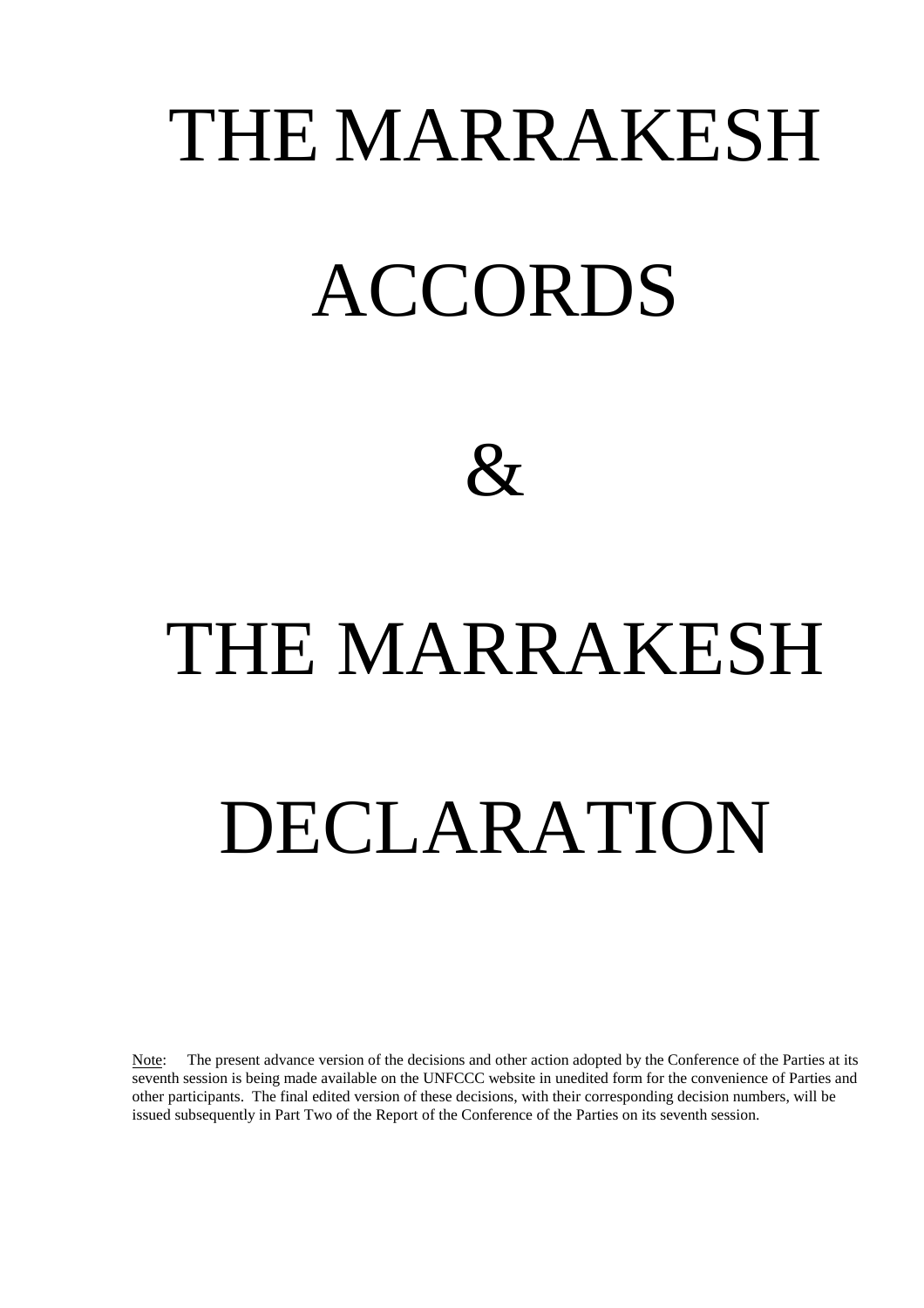#### **CONTENTS**

# DECISIONS

| I. |           |                                                                                                                                  |  |  |  |
|----|-----------|----------------------------------------------------------------------------------------------------------------------------------|--|--|--|
|    | A.        | Capacity-building in developing countries (non-Annex I Parties)                                                                  |  |  |  |
|    | <b>B.</b> | Capacity-building in countries with economies in transition                                                                      |  |  |  |
|    | C.        | Development and transfer of technologies (decisions 4/CP.4)                                                                      |  |  |  |
|    | D.        | Implementation of Article 4, paragraphs 8 and 9 of the Convention<br>(decision 3/CP.3 and Article 2, paragraph 3, and Article 3, |  |  |  |
|    | Ε.        | Additional guidance to an operating entity of the financial mechanism                                                            |  |  |  |
|    | F.        |                                                                                                                                  |  |  |  |
|    | G.        | Activities implemented jointly under the pilot phase (decisions 6/CP.4)                                                          |  |  |  |
|    | Η.        | Matters relating to Article 3, paragraph 14, of the Kyoto Protocol                                                               |  |  |  |
|    | I.        |                                                                                                                                  |  |  |  |
|    | J.        | Work programme on mechanisms (decisions 7/CP.4 and 14/CP.5)                                                                      |  |  |  |
|    |           | Principles, nature and scope of the mechanisms<br>1.<br>pursuant to Articles 6, 12 and 17 of the                                 |  |  |  |
|    |           | 2.<br>Guidelines for the implementation of Article 6 of                                                                          |  |  |  |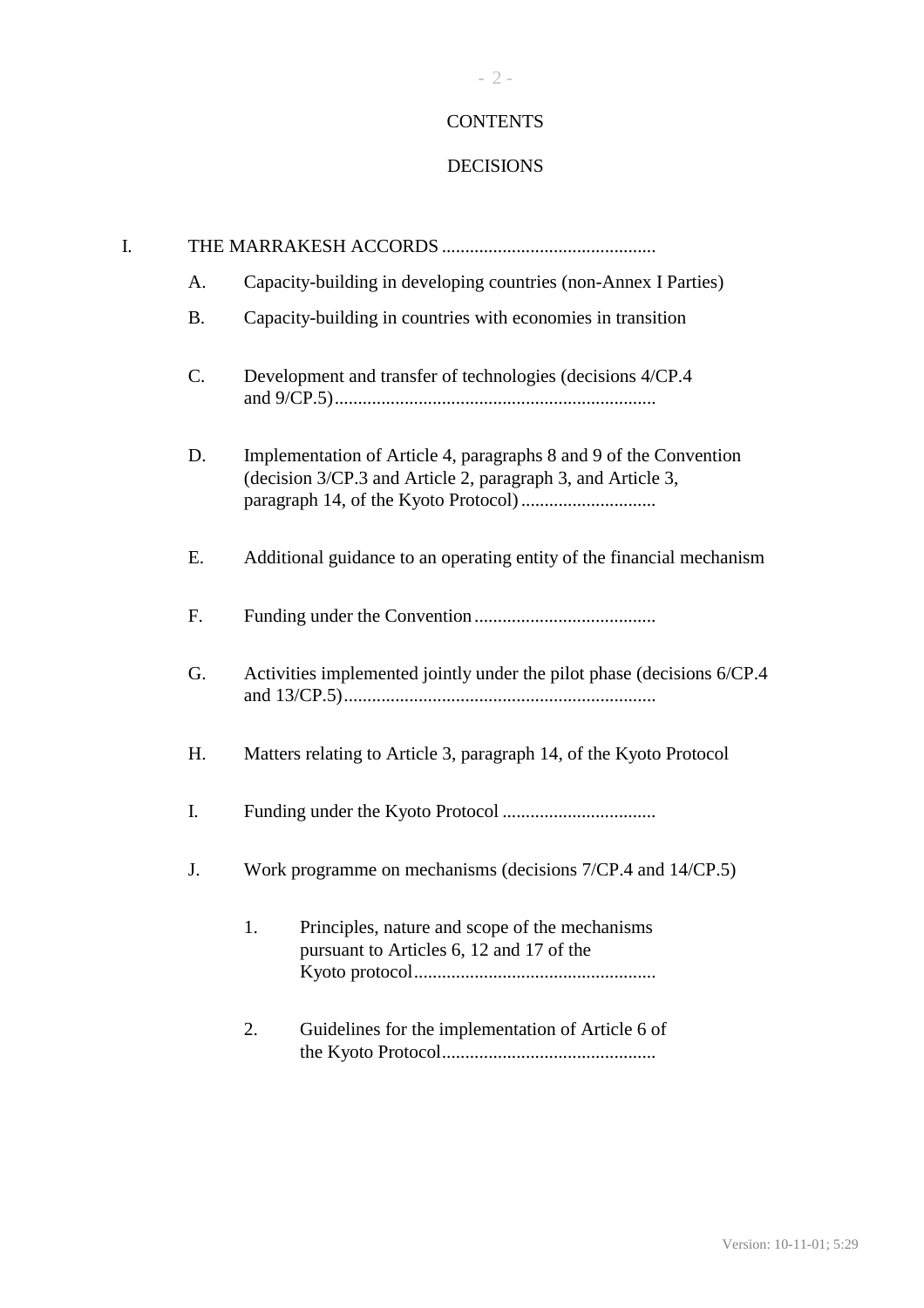|    |    | $-3-$                                                                                           |  |  |  |
|----|----|-------------------------------------------------------------------------------------------------|--|--|--|
|    | 3. | Modalities and procedures for a clean development<br>mechanism, as defined in article 12 of the |  |  |  |
|    | 4. | Modalities, rules and guidelines for emissions trading                                          |  |  |  |
|    | 5. | Modalities for the accounting of assigned amounts<br>under Art. 7, para 4 of the Kyoto Protocol |  |  |  |
| K. |    | Matters relating to land use, land-use change and forestry                                      |  |  |  |
|    | 1. | Land use, land-use change and forestry                                                          |  |  |  |
|    | 2. | Forest management activities under Article 3.4 of the<br>Kyoto Protoc91: the Russian Federation |  |  |  |
| L. |    | Procedures and mechanisms relating to compliance under the                                      |  |  |  |
| М. |    | National systems, adjustments and guidelines under                                              |  |  |  |
|    | 1. | Guidelines for national systems under Article 5, paragraph 1,                                   |  |  |  |
|    | 2. | Good Practice guidance and adjustments under Article 5,                                         |  |  |  |
|    | 3. | Guidelines for the preparation of the information required                                      |  |  |  |
|    | 4. | Guidelines for review under Article 8 of the                                                    |  |  |  |
| N. |    | "Good practices" in policies and measures among Parties                                         |  |  |  |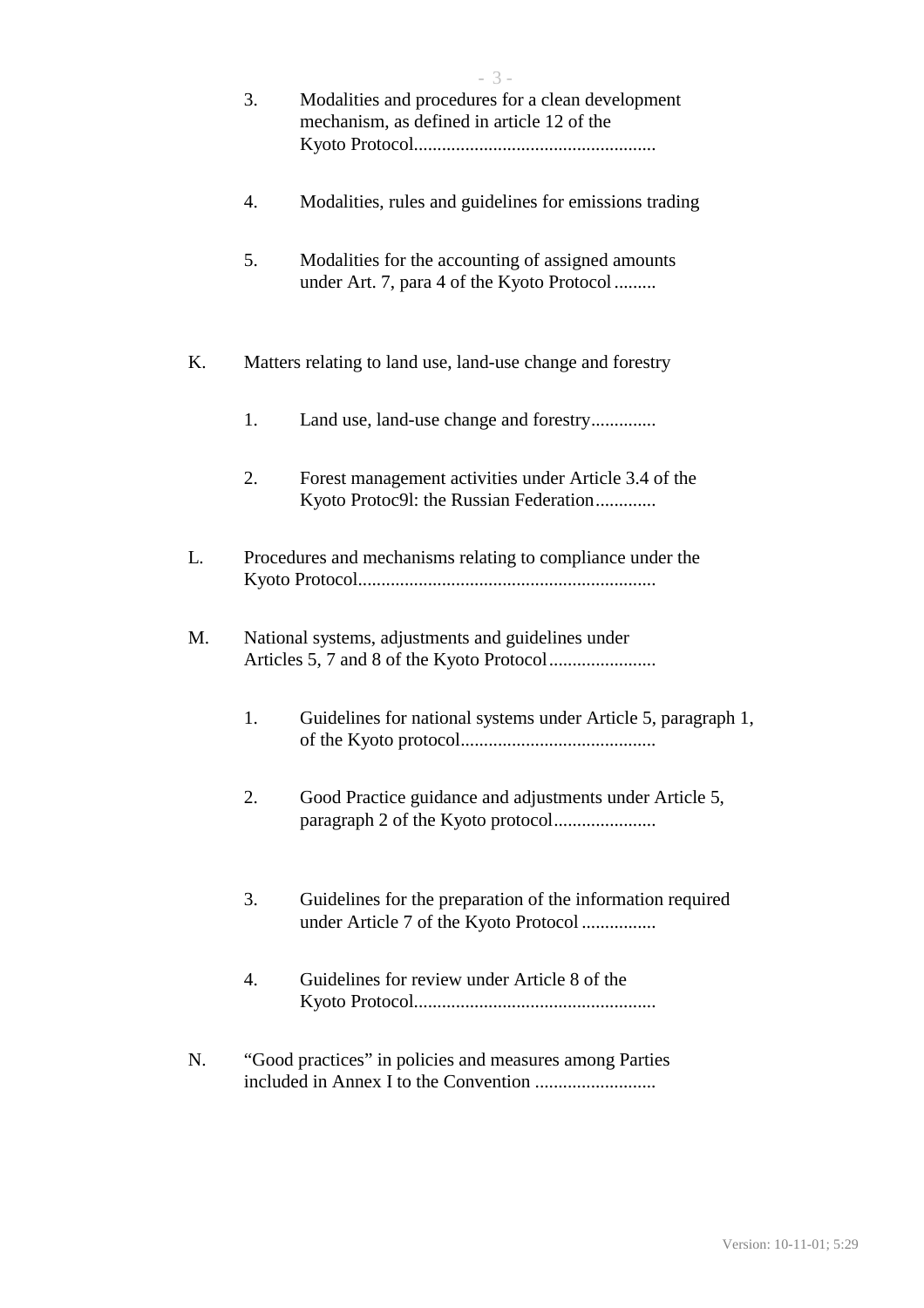|                 |                                             | $-4-$                                                                                                                                                                                                                                                                                                     |  |  |  |
|-----------------|---------------------------------------------|-----------------------------------------------------------------------------------------------------------------------------------------------------------------------------------------------------------------------------------------------------------------------------------------------------------|--|--|--|
|                 | O.                                          | Impact of single projects on emissions in the commitment period                                                                                                                                                                                                                                           |  |  |  |
| $\mathbf{II}$ . |                                             | THE MARRAKESH MINISTERIAL DECLARATION                                                                                                                                                                                                                                                                     |  |  |  |
| Ш.              |                                             | THIRD ASSESSMENT REPORT OF THE INTERGOVERMENTAL                                                                                                                                                                                                                                                           |  |  |  |
| IV.             |                                             | AMENDMENT TO THE LIST IN ANNEXT I OF CONVENTION                                                                                                                                                                                                                                                           |  |  |  |
| V.              | MATTERS RELATING TO NATIONAL COMMUNICATIONS |                                                                                                                                                                                                                                                                                                           |  |  |  |
|                 | A.                                          | National communications from Parties included in Annex I                                                                                                                                                                                                                                                  |  |  |  |
|                 |                                             | National communications from Parties included in Annex I<br>1.                                                                                                                                                                                                                                            |  |  |  |
|                 |                                             | 2.<br>Revisions of the guidelines for the preparation of<br>national communications by Parties included in Annex I<br>to the Convention, Part I: UNFCCC reporting guidelines<br>on annual inventories, and the guidelines for the technical<br>review of greenhouse gas inventories from Parties included |  |  |  |
|                 | Β.                                          | National communications from Parties not included in Annex I                                                                                                                                                                                                                                              |  |  |  |
|                 |                                             | 1.<br>Third compilation and synthesis of initial national<br>communications from Parties not included in Annex I                                                                                                                                                                                          |  |  |  |
|                 |                                             | 2.<br>Other matters relating to communications from Parties<br>not included in Annex I to the Convention                                                                                                                                                                                                  |  |  |  |
| VI.             | ADMINISTRATIVE AND FINANCIAL MATTERS        |                                                                                                                                                                                                                                                                                                           |  |  |  |
|                 | A.                                          | Programme budget for the biennium 2002-2003                                                                                                                                                                                                                                                               |  |  |  |
|                 | <b>B.</b>                                   | Income and budget performance in the biennium 2000-2001<br>and arrangements for administrative support to the                                                                                                                                                                                             |  |  |  |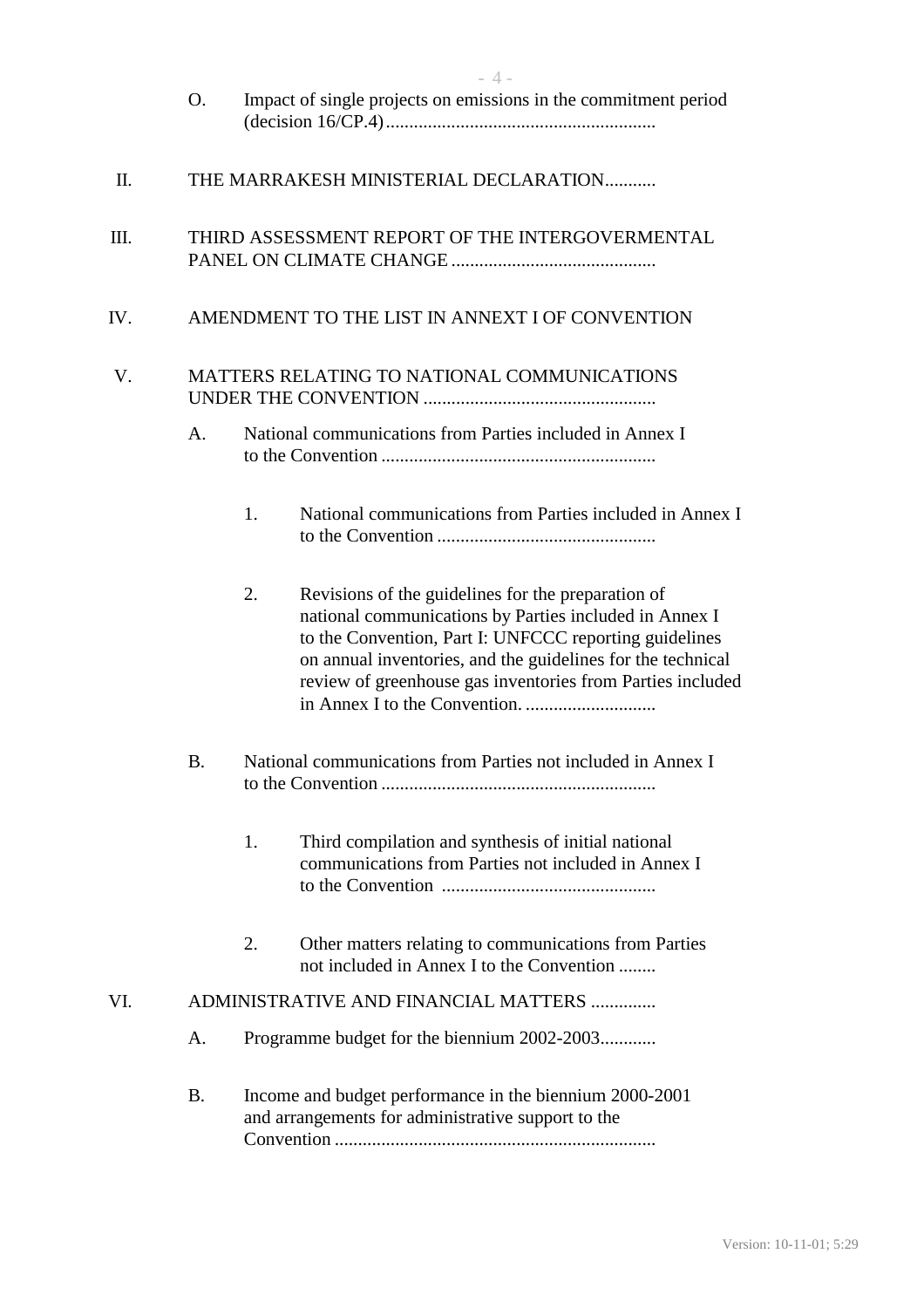#### VII. MATTERS RELATING TO LEAST DEVELOPED COUNTRIES

**-** 5 -

|       | A.              | Consultative group of experts on national communications<br>from non-Annex I Parties and national adaptation programmes<br>of action from least developed countries |  |
|-------|-----------------|---------------------------------------------------------------------------------------------------------------------------------------------------------------------|--|
|       | <b>B.</b>       | Guidance to an entity entrusted with the operation of the<br>financial mechanism of the Convention, for the operation                                               |  |
|       | $\mathcal{C}$ . | Establishment of a least developed countries expert group                                                                                                           |  |
|       | D.              | Guidelines for the preparation of national adaptation                                                                                                               |  |
| VIII. |                 |                                                                                                                                                                     |  |
|       | A.              | Letter from the Central Asia, Caucasus, Albania and<br>Moldova countries on their status under the Convention                                                       |  |

B. Improving the participation of women in the representation of Parties in bodies established under the United Nations Framework convention on Climate change and the Kyoto Protocol

#### RESOLUTIONS

- 1. Expression of gratitude to the government of the Kingdom of Morocco and to the city and people of Marrakesh
- 2. Expression of gratitude to the Executive Secretary

#### OTHER ACTION

- A. Date and venue of the eighth session of the Conference of the parties................................................
- B. Calendar of meetings of Convention bodies, 2005-2007
- C. Report of the Global Environment Facility to the Conference of the Parties
- D. Amendment proposed by Kajakhstan to add its name to the list in Annex I
- E. Conclusions on assessing the status of implementation Article 4, paragraph 9, of the Convention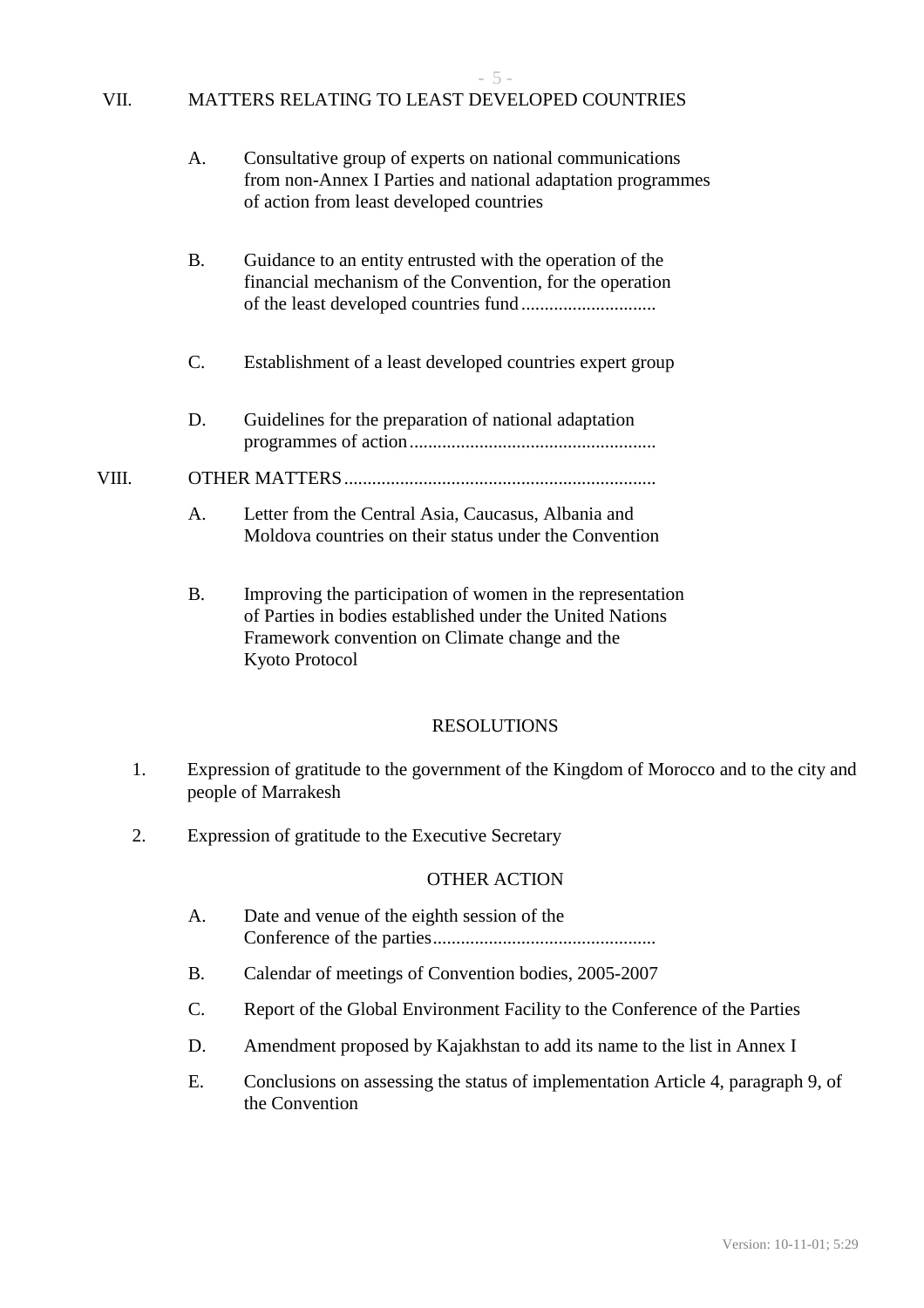#### **A. CAPACITY BUILDING IN DEVELOPING COUNTRIES (NON-ANNEX I PARTIES)**

#### **Decision -/CP.7**

#### **Capacity building in developing countries (non-Annex I Parties)**

*The Conference of the Parties,*

*Being guided* by Article 4.1, 4.3, 4.4, 4.5 and 4.7, in the context of Article 3, and Articles 5 and 6 of the Convention,

*Recalling* the provisions related to capacity-building for developing countries contained in its decisions 11/CP.1, 10/CP.2, 11/CP.2, 9/CP.3, 2/CP.4, 4/CP.4, 5/CP.4, 6/CP.4, 7/CP.4, 12/CP.4 and 14/CP.4,

*Noting* Article10, paragraphs (c), (d) and (e), and Article 11 of the Kyoto Protocol,

*Recalling also* the paragraphs on capacity-building of Agenda 21 and the Programme for the Further Implementation of Agenda 21,

*Reaffirming* its decision 10/CP.5,

*Reaffirming also* that capacity-building for developing countries is essential to enable them to participate fully in, and to implement effectively their commitments under, the Convention,

*Recalling also* its decision 5/CP.6, containing Bonn Agreements on the Implementation of the Buenos Aires Plan of Action,

1. *Adopts* the framework for capacity-building in developing countries annexed to this decision;

2. *Decides* that this framework should guide capacity-building activities related to the implementation of the Convention and effective participation in the Kyoto Protocol process;

3. *Decides* to give immediate effect to this framework in order to assist developing countries to implement the Convention and to effectively participate in the Kyoto Protocol process;

4. *Notes* that areas for capacity-building identified under the Convention are relevant to the preparation of developing country Parties for their effective participation in the Kyoto Protocol process;

5. *Requests* the Global Environment Facility, as an operating entity of the financial mechanism, to report on its progress in support of the implementation of this framework in its reports to the Conference of the Parties;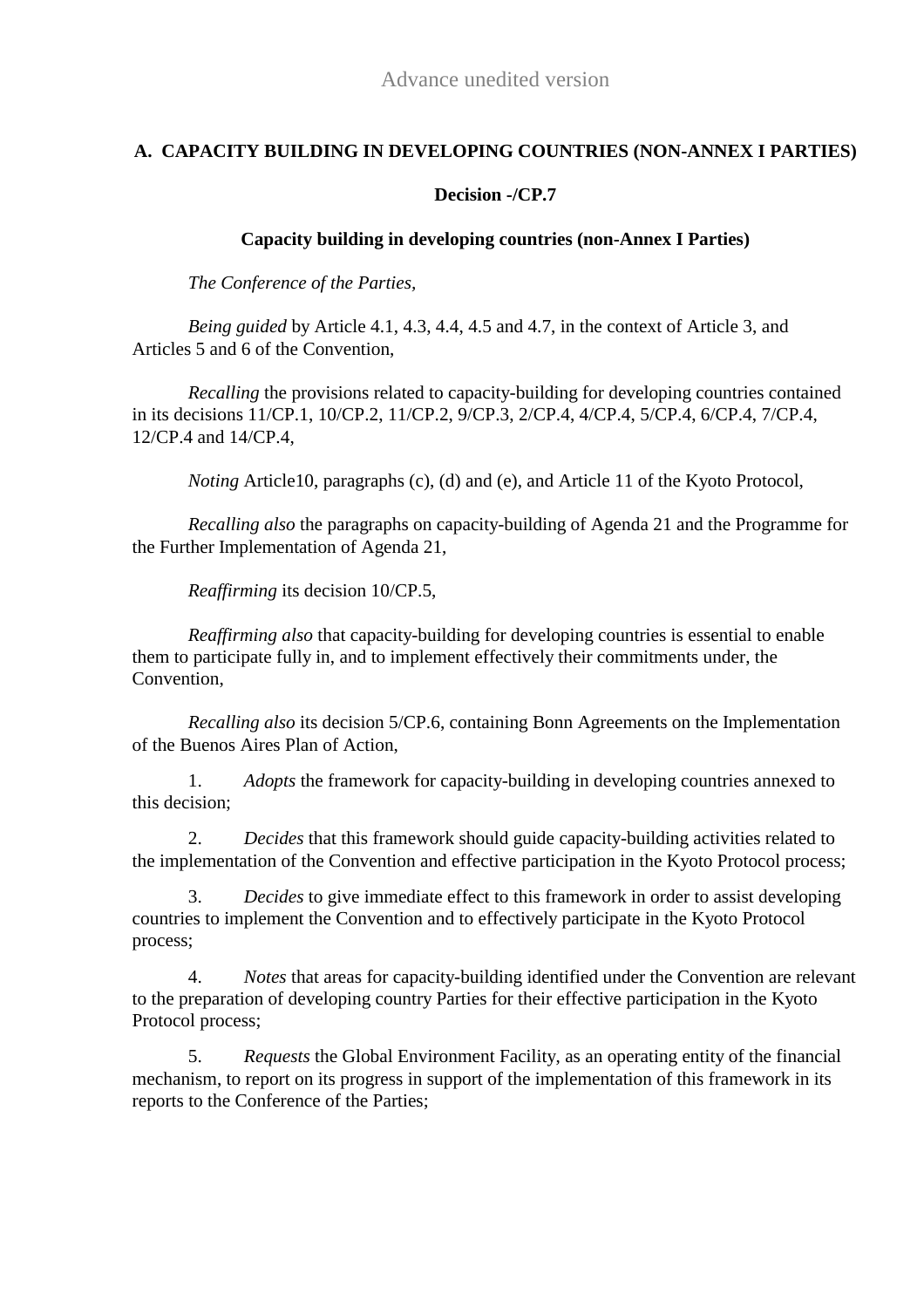6. *Urges* the operating entity of the financial mechanism to adopt a streamlined and expedited approach in financing activities within this framework;

7. *Invites* bilateral and multilateral agencies, and other intergovernmental organizations and institutions, to inform the Conference of the Parties, through the secretariat, of capacity-building activities conducted to assist developing country Parties with their implementation of the framework;

8. *Encourages* bilateral and multilateral agencies, and other intergovernmental organizations and institutions, to consult with developing countries in formulating programmes and action plans to support capacity-building activities in accordance with the annexed framework;

9. *Requests* the secretariat, in accordance with this framework for capacity-building, and consistent with Article 8 of the Convention, to undertake the following tasks:

(a) To cooperate with the operating entity of the financial mechanism, its implementing agencies and other entities for capacity-building, to facilitate the implementation of this framework;

(b) To collect, process, compile and disseminate, in both printed and electronic formats, the information needed by the Conference of the Parties or its subsidiary bodies to review the progress in the implementation of this framework for capacity-building, drawing in particular on information contained in:

- (i) National communications of developing country Parties relating to capacity-building activities;
- (ii) National communications of Parties included in Annex II to the Convention on activities and programmes undertaken to facilitate capacity-building in developing countries related to the implementation of this framework;
- (iii) Reports from the Global Environment Facility and other agencies;

(c) To provide reports to the Conference of the Parties at each of its sessions on activities to implement this framework;

10. *Decides* that the Subsidiary Body for Implementation will regularly monitor the progress of the implementation of this framework, taking into account the information provided under paragraphs 9 (b) and 9 (c) above, and reporting to the Conference of the Parties at each of its sessions;

11. *Decides* to conduct a comprehensive review of the implementation of this framework at the ninth session of the Conference of the Parties, and every five years thereafter;

12. *Invites* Parties to provide information through national communications and other reports to enable the Subsidiary Body for Implementation to monitor progress in the implementation of this framework;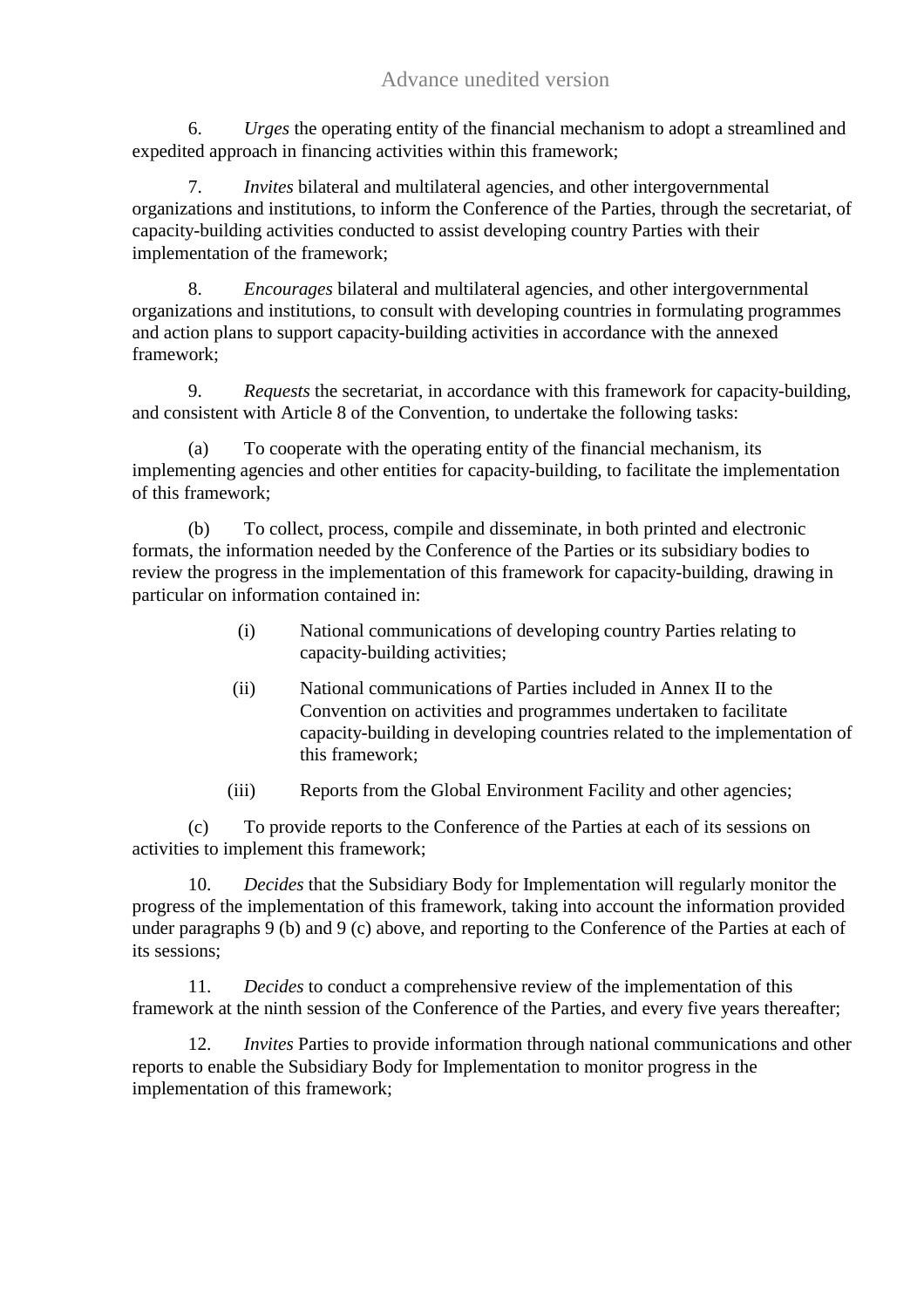13. *Recommends* that the Conference of the Parties serving as the meeting of the Parties to the Kyoto Protocol, at its first session, adopt a decision containing a framework on capacity-building that reaffirms the framework annexed to the present decision with additional reference to priority areas for capacity-building relating to the implementation of the Kyoto Protocol.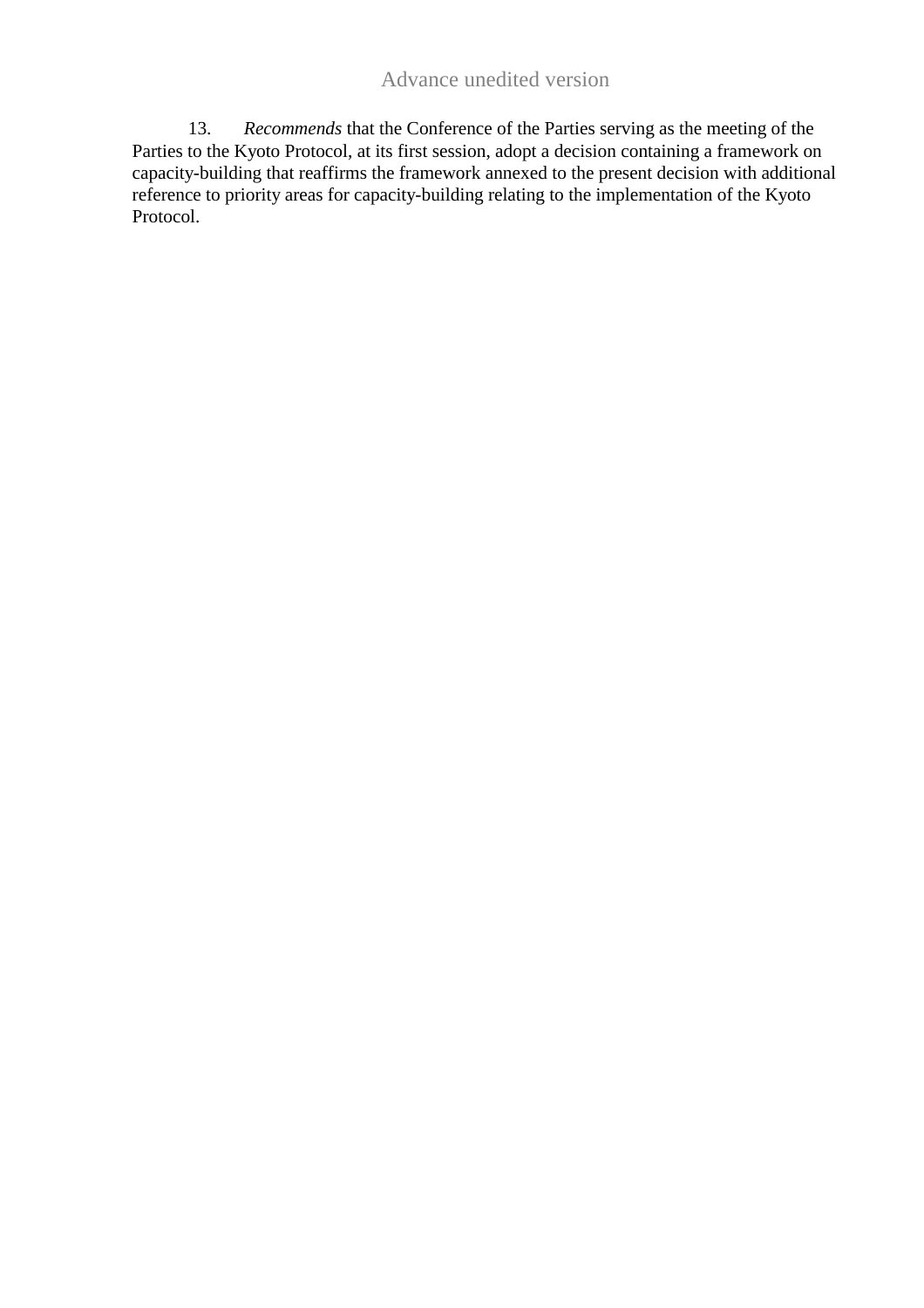#### ANNEX

#### **Framework for capacity-building in developing countries**

#### A. Purposes

1. The present framework for capacity-building in developing countries sets out the scope of, and provides the basis for action on, capacity-building related to the implementation of the Convention and preparation for the effective participation of developing countries in the Kyoto Protocol process that will, in a coordinated manner, assist them in promoting sustainable development while meeting the objective of the Convention. It should serve as a guide for the Global Environment Facility as an operating entity of the financial mechanism, and be considered by multilateral and bilateral organizations in their capacity-building activities related to the implementation of the Convention and preparation for their effective participation in the Kyoto Protocol process.

#### B. Guiding principles and approaches

2. This framework for capacity-building in developing countries is guided and informed by, *inter alia*, Article 4.1, 4.3, 4.4, 4.5 and 4.7, in the context of Article 3, and Articles 5, 6 and 11.1 of the Convention, and relevant provisions contained in decisions 11/CP.1, 10/CP.2, 11/CP.2, 9/CP.3, 2/CP.4, 4/CP.4, 5/CP.4, 6/CP.4, 7/CP.4, 12/CP.4, 14/CP.4, and 10/CP.5, and takes into account Article 10, paragraphs (c), (d), and (e), and Article 11 of the Kyoto Protocol.

3. Capacity-building activities related to the implementation of the Convention by developing countries and to the preparation for their effective participation in the Kyoto Protocol process should build on work already undertaken by developing countries, as well as on the work undertaken with support from multilateral and bilateral organizations.

4. The capacity-building needs already identified in the various decisions of the Conference of the Parties should continue to be comprehensively and promptly addressed to promote sustainable development in developing countries through the effective implementation of the Convention and preparation for their effective participation in the Kyoto Protocol process.

5. There is no "one size fits all" formula for capacity-building. Capacity-building must be country-driven, addressing the specific needs and conditions of developing countries and reflecting their national sustainable development strategies, priorities and initiatives. It is primarily to be undertaken by and in developing countries in accordance with the provisions of the Convention.

6. Capacity-building is a continuous, progressive and iterative process, the implementation of which should be based on the priorities of developing countries.

7. Capacity-building activities should be undertaken in an effective, efficient, integrated and programmatic manner, taking into consideration the specific national circumstances of developing countries.

 $\overline{a}$ 

<sup>1</sup> For the full texts of decisions adopted by the Conference of the Parties at its first, second, third, fourth and fifth sessions, see documents FCCC/CP/1995/7/Add.1, FCCC/CP/1996/15/Add.1, FCCC/CP/1997/7/Add.1, FCCC/CP/1998/16/Add.1 and FCCC/CP/1999/6/Add.1, respectively.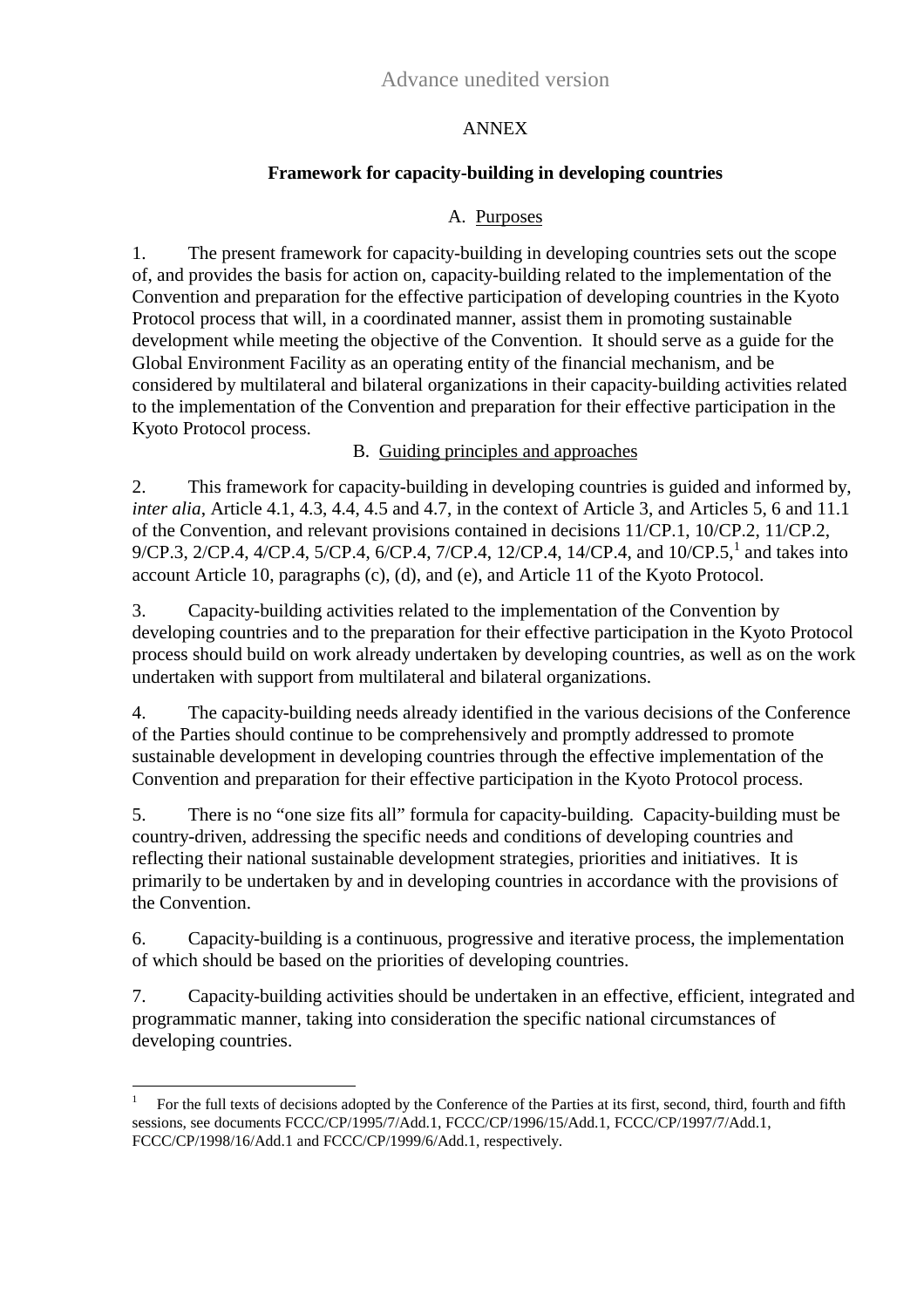8. Capacity-building activities undertaken within this framework should maximize synergies between the Convention and other global environmental agreements, as appropriate.

9. Capacity-building is crucial to developing countries, especially those that are particularly vulnerable to the adverse effects of climate change. The special circumstances of least developed countries and small island developing States need to be taken into account in the implementation of this framework. They include:

(a) Fragile ecosystems;

(b) High population pressure and isolated geographic locations;

(c) Weak economies, low incomes, high levels of poverty and a lack of foreign investment;

(d) Land degradation, desertification;

(e) Undeveloped services, *inter alia*, meteorologic and hydrological services and water resources management;

(f) Lack of early warning systems for natural disaster management;

(g) Inadequate food security.

10. Capacity-building involves "learning by doing". Demonstration projects may be used in identifying and learning about the specific capacities that need to be further developed in developing countries.

11. Existing national institutions have an important role to play in supporting capacity-building activities in developing countries. Such centres can incorporate traditional skills, knowledge and practices, to provide appropriate services in developing countries and facilitate information sharing. Whenever possible and effective, therefore, capacity-building should mobilize these existing national, subregional and regional institutions and the private sector in developing countries, and build on existing processes and endogenous capacities.

12. National coordinating mechanisms and focal points and national coordinating entities have an important role to play in ensuring coordination at the country and regional levels and may serve as the focal point for coordinating capacity-building activities.

13. Multilateral and bilateral bodies are encouraged to take account of this framework in their consultations with developing countries when supporting

capacity-building activities related to the implementation of the Convention and the preparation for effective participation by developing countries in the Kyoto Protocol process.

# C. Objective and scope of capacity-building

# *Objective*

14. Capacity-building should assist developing countries to build, develop, strengthen, enhance, and improve their capabilities to achieve the objective of the Convention through the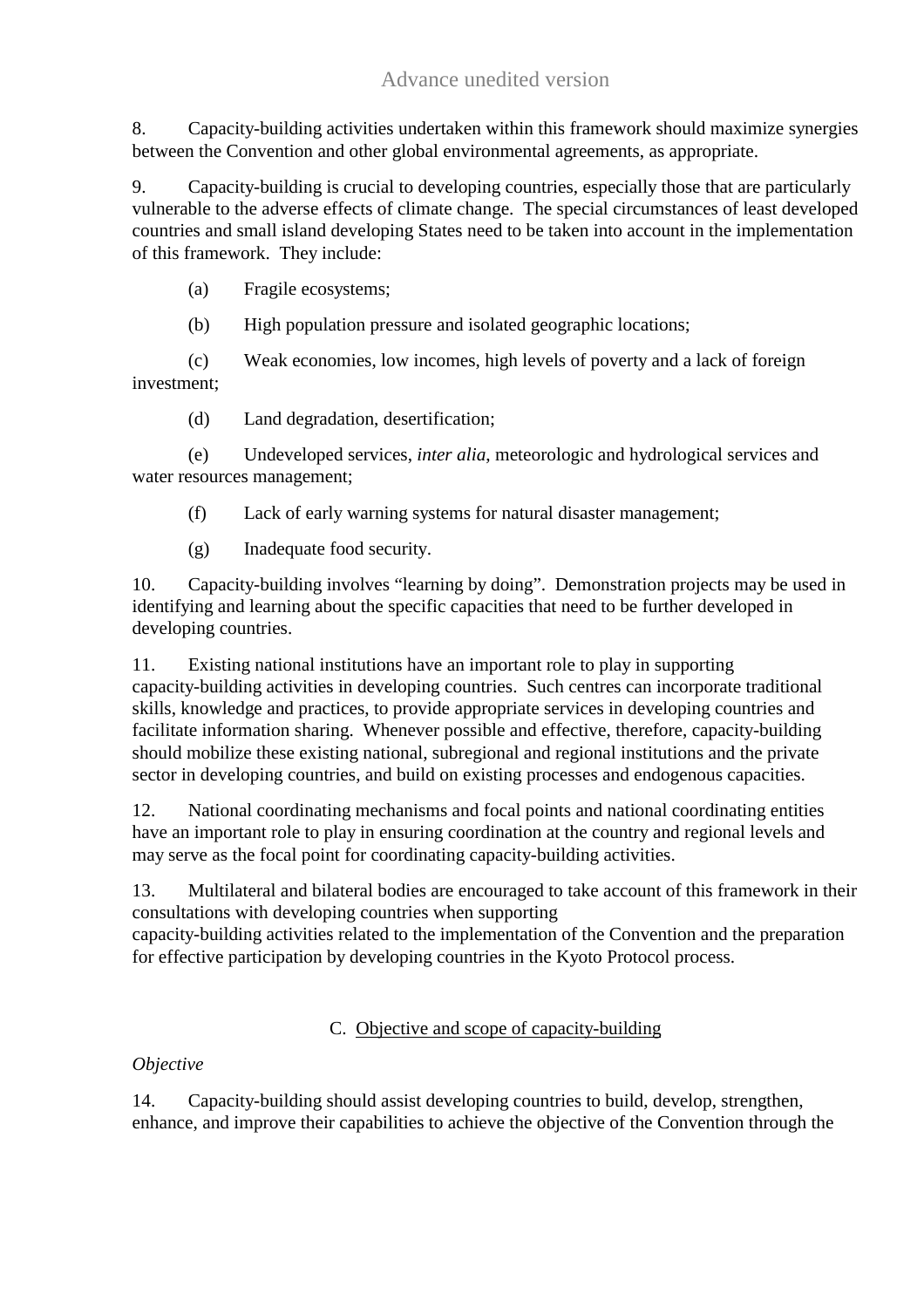implementation of the provisions of the Convention and the preparation for their effective participation in the Kyoto Protocol process.

*Scope*

15. The following is the initial scope of needs and areas for capacity-building in developing countries as broadly identified in the annex to decision 10/CP.5, in the compilation and synthesis document prepared by the secretariat,<sup>2</sup> and in submissions by Parties:<sup>3</sup>

(a) Institutional capacity-building, including the strengthening or establishment, as appropriate, of national climate change secretariats or national focal points;

(b) Enhancement and/or creation of an enabling environment;

(c) National communications;

(d) National climate change programmes;

(e) Greenhouse gas inventories, emission database management, and systems for collecting, managing and utilizing activity data and emission factors;

(f) Vulnerability and adaptation assessment;

(g) Capacity-building for implementation of adaptation measures;

(h) Assessment for implementation of mitigation options;

(i) Research and systematic observation, including meteorological, hydrological and climatological services;

(j) Development and transfer of technology;

(k) Improved decision-making, including assistance for participation in international negotiations;

(l) Clean development mechanism;

(m) Needs arising out of the implementation of Article 4, paragraphs 8 and 9, of the Convention;

- (n) Education, training and public awareness;
- (o) Information and networking, including the establishment of databases.

16. Other capacity-building needs and possible responses are being identified by the Parties in their discussions of other issues. The decisions resulting from these discussions, as well as other activities related to the implementation of the Convention and preparation for their effective participation in the Kyoto Protocol process, should continue to inform the scope and implementation of this framework.

 $\frac{1}{2}$ FCCC/SB/2000/INF.1.

<sup>3</sup> FCCC/SB/2000/INF.5.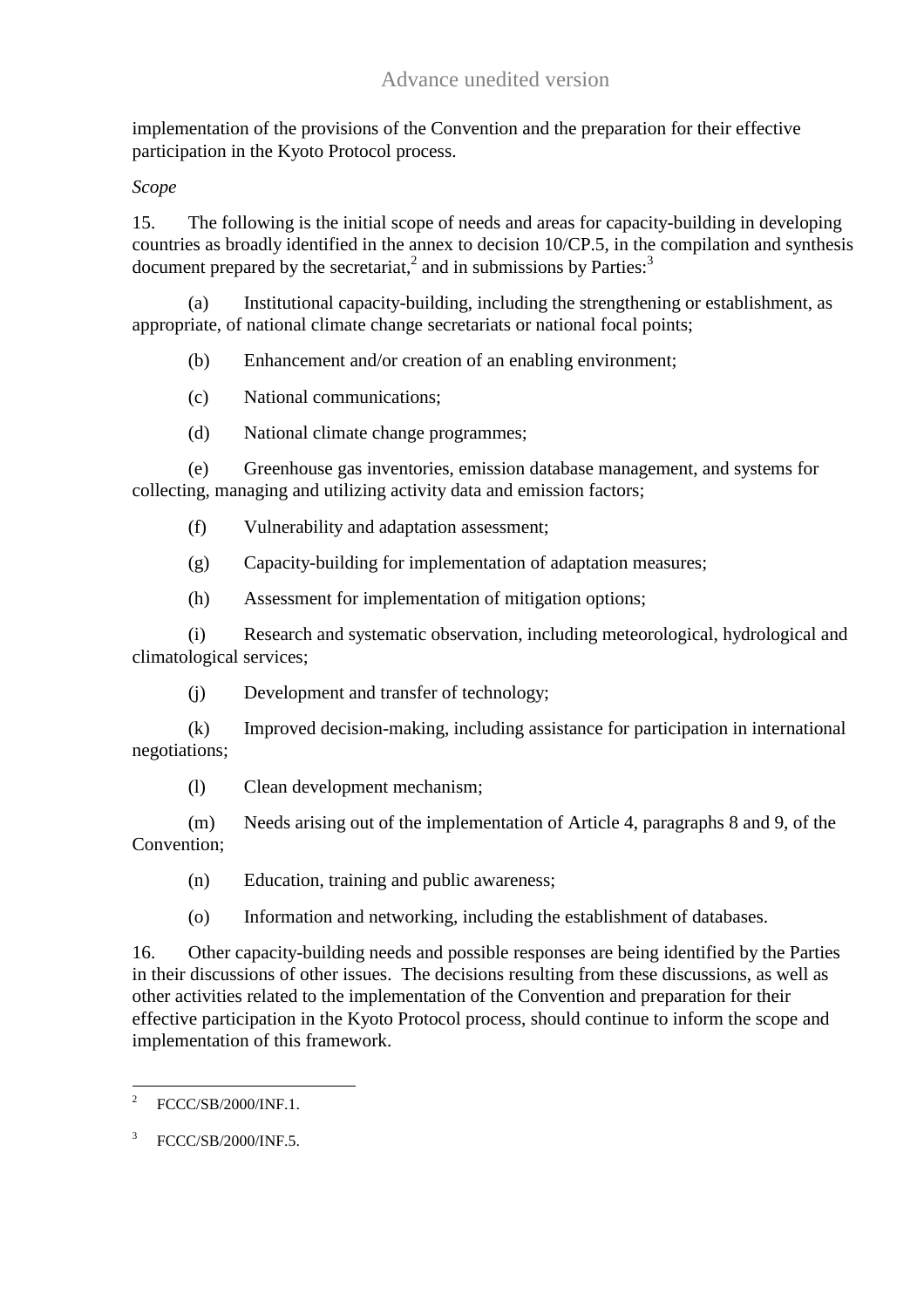## *Specific scope for capacity-building in least developed countries*

17. The least developed countries, and small island developing States amongst them, are among the most vulnerable to extreme weather events and the adverse effects of climate change. They also have the least capacity to cope with and adapt to the adverse effects of climate change. The following is the initial assessment of needs and priority areas for capacity-building in these countries:

(a) Strengthening existing and, where needed, establishing national climate change secretariats or focal points to enable the effective implementation of the Convention and effective participation in the Kyoto Protocol process, including preparation of national communications;

(b) Developing an integrated implementation programme which takes into account the role of research and training in capacity-building;

(c) Developing and enhancing technical capacities and skills to carry out and effectively integrate vulnerability and adaptation assessments into sustainable development programmes and develop national adaptation programmes of action;

(d) Strengthening existing and, where needed, establishing national research and training institutions in order to ensure the sustainability of the capacity-building programmes;

(e) Strengthening the capacity of meteorological and hydrological services to collect, analyse, interpret and disseminate weather and climate information to support implementation of national adaptation programmes of action;

(f) Enhancing public awareness (level of understanding and human capacity development).

## D. Implementation

## *Actions to enhance the implementation of this framework, taking into account the initial scope outlined in paragraphs 15 to 17 above*

18. All Parties should improve the coordination and effectiveness of capacity-building efforts through dialogue between and among Annex II Parties, developing country Parties, and bilateral and multilateral institutions. All Parties should support the operation of this framework and promote conditions conducive to the sustainability and effectiveness of capacity-building activities.

19. In implementing this framework, developing country Parties should:

(a) Continue to identify their specific needs, options and priorities for capacitybuilding on a country-driven basis, taking into account existing capacities and past and current activities;

(b) Promote South-South cooperation by utilizing the services of institutions in developing countries that can support capacity-building activities at the national, subregional and regional levels, wherever possible and effective;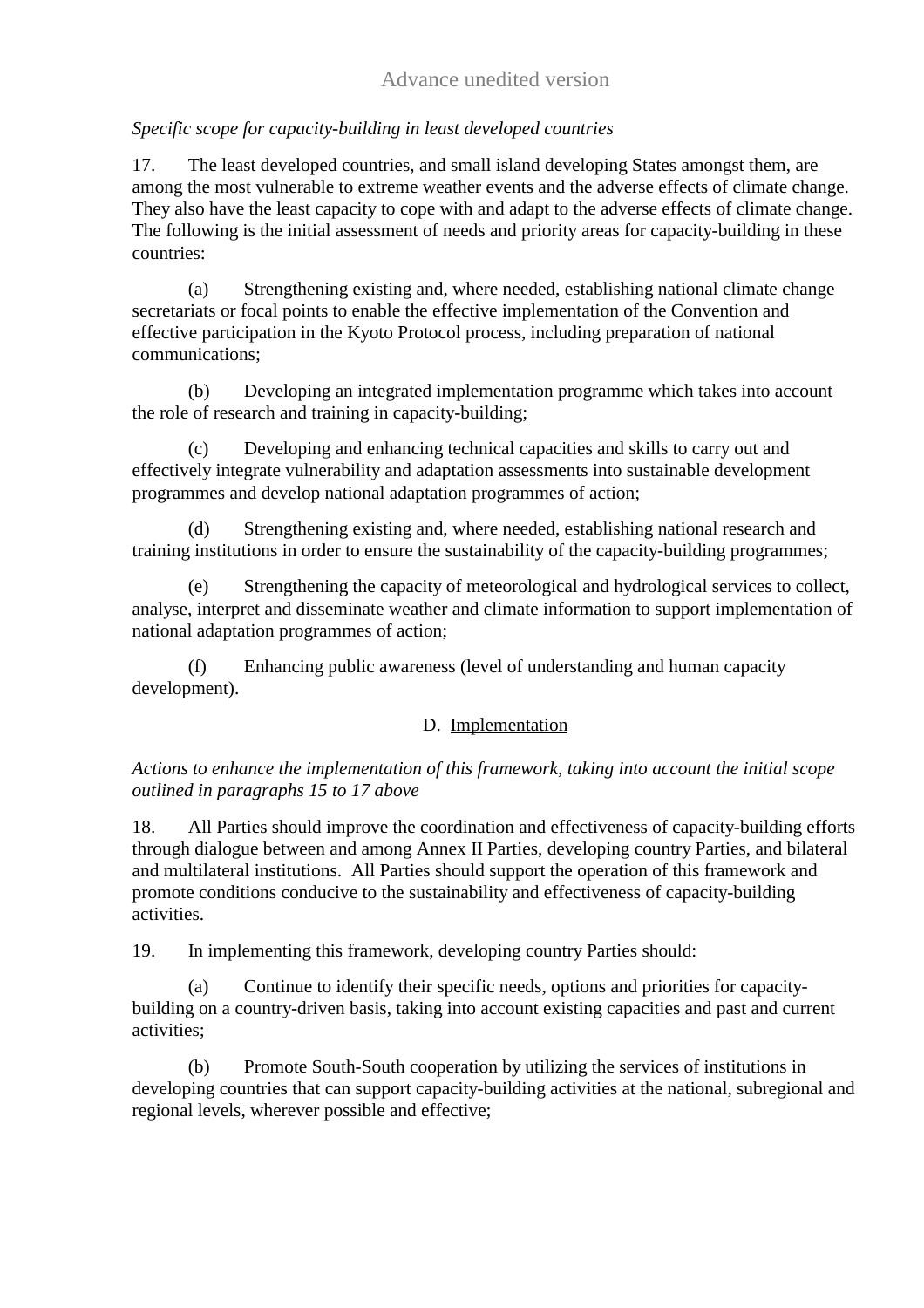(c) Promote the participation of a wide range of stakeholders, including governments at all levels, national and international organizations, civil society and the private sector, as appropriate;

(d) Promote the coordination and sustainability of activities undertaken within this framework, including the efforts of national coordinating mechanisms, focal points, and national coordinating entities;

(e) Facilitate the dissemination and sharing of information on capacity-building activities conducted by developing countries for better coordination and South-South cooperation.

20. In implementing this framework, Annex II Parties should:

(a) Provide additional financial and technical resources to assist developing countries, in particular the least developed countries and small island developing States among them, in the implementation of this framework, including promptly available financial and technical resources to enable them to undertake country-level needs assessments and to develop specific capacitybuilding activities consistent with this framework;

(b) Respond to the capacity-building needs and priorities of developing countries, in particular the least developed countries and small island developing States among them, in a coordinated and timely manner, and support activities implemented at the national and, as appropriate, subregional and regional levels;

(c) Give particular attention to the needs of least developed countries and small island developing States among them.

## *Financing and operation*

21. Financial and technical resources should be made available, through an operating entity of the financial mechanism and, as appropriate, through multilateral and bilateral agencies and the private sector, to assist developing countries, in particular the least developed countries and small island developing States among them, in the implementation of this framework.

22. In response to this framework, the operating entity of the financial mechanism should elaborate a country-driven strategy for its capacity-building activities.

23. Multilateral and bilateral agencies are encouraged to take constructive action to support capacity-building activities in this framework through streamlined and coordinated approaches and in a timely manner.

24. Financial and other assistance is to be made available to developing countries, in particular to the least developed countries and small island developing States among them, to enable them to continue to determine, assess and prioritize their needs for capacity-building in a simple, timely manner and to assist them in strengthening existing institutions and, when needed, to establish the institutional arrangements to implement effective capacity-building activities.

25. The capacity-building activities undertaken within this framework are to be countrydriven and implemented primarily at the country level.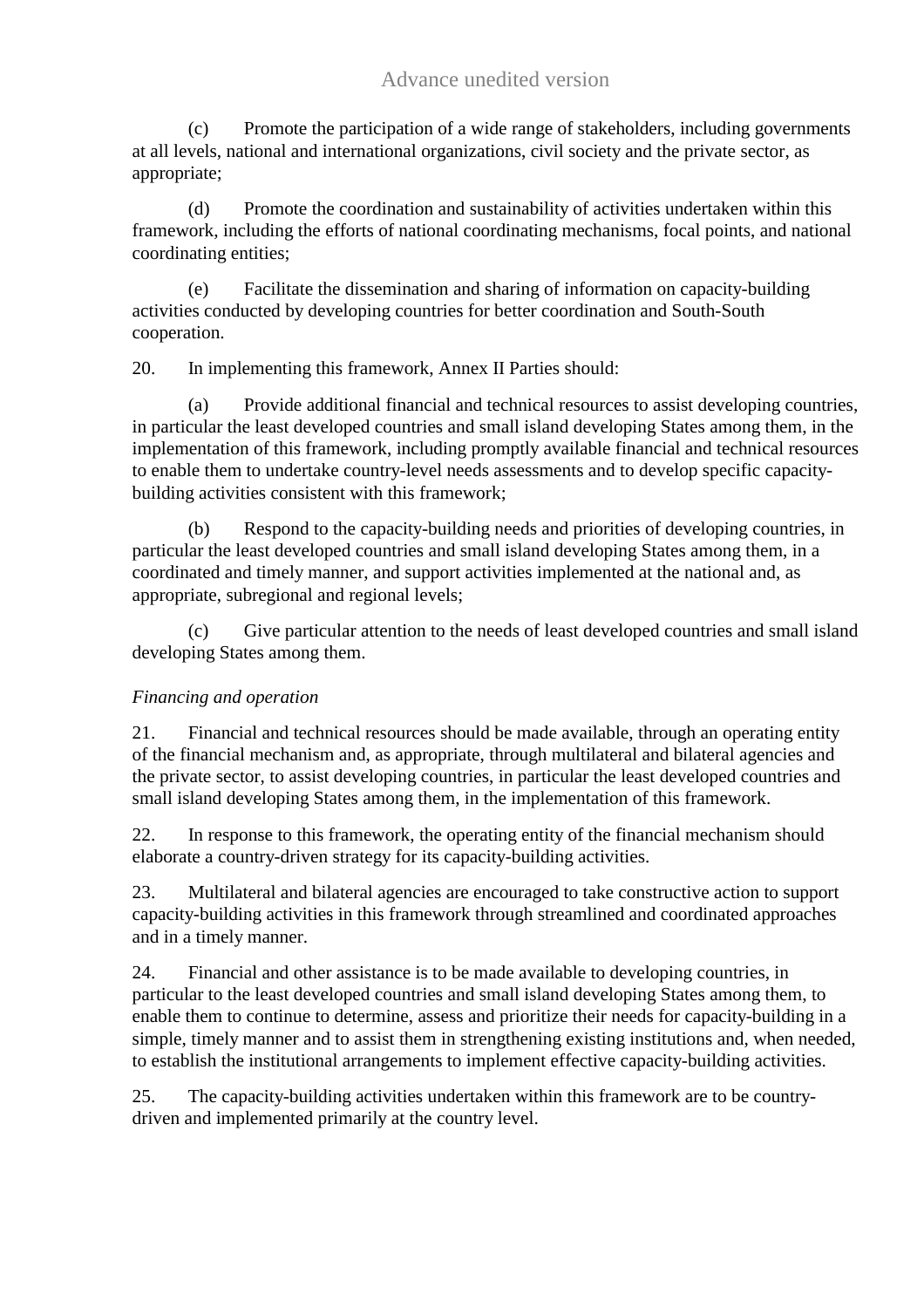26. In order to facilitate the exchange of information and cooperation, developing countries, in collaboration with relevant institutions, should identify regional, subregional and sectoral activities that can effectively and efficiently address common capacity-building needs.

27. The results of activities conducted by the Global Environment Facility as a multilateral financial institution, including the Capacity Development Initiative, as well as activities undertaken by multilateral, bilateral and private sector entities, may be considered in further developing capacity-building activities within this framework at the regional and subregional levels.

# *Time-frame*

28. This framework for capacity-building should be implemented promptly, taking into account the immediate, medium- and long-term priority needs identified by developing countries.

29. Developing countries which have already identified their capacity-building priorities through ongoing work aimed at the implementation of the Convention should be able to promptly implement capacity-building activities under this framework.

30. The immediate priority needs of developing countries, in particular the least developed countries and small island developing States among them, should be addressed urgently in the implementation of this framework.

# *Review of progress*

31. The Conference of the Parties, through the Subsidiary Body for Implementation, shall regularly monitor and review the progress in the implementation of this framework.

32. The Global Environment Facility, as an operating entity of the financial mechanism, is requested to report on its progress in support of the implementation of this framework in its reports to the Conference of the Parties.

## *Role of the secretariat*

33. In accordance with this framework for capacity-building, the secretariat is requested, consistent with Article 8 of the Convention, to undertake the following tasks:

(a) To cooperate with the operating entity of the financial mechanism, its implementing agencies and other entities for capacity-building to facilitate the implementation of this framework;

(b) To collect, process, compile and disseminate the information needed by the Conference of the Parties or its subsidiary bodies to review the progress made in the implementation of this framework for capacity-building.

**- - - - -**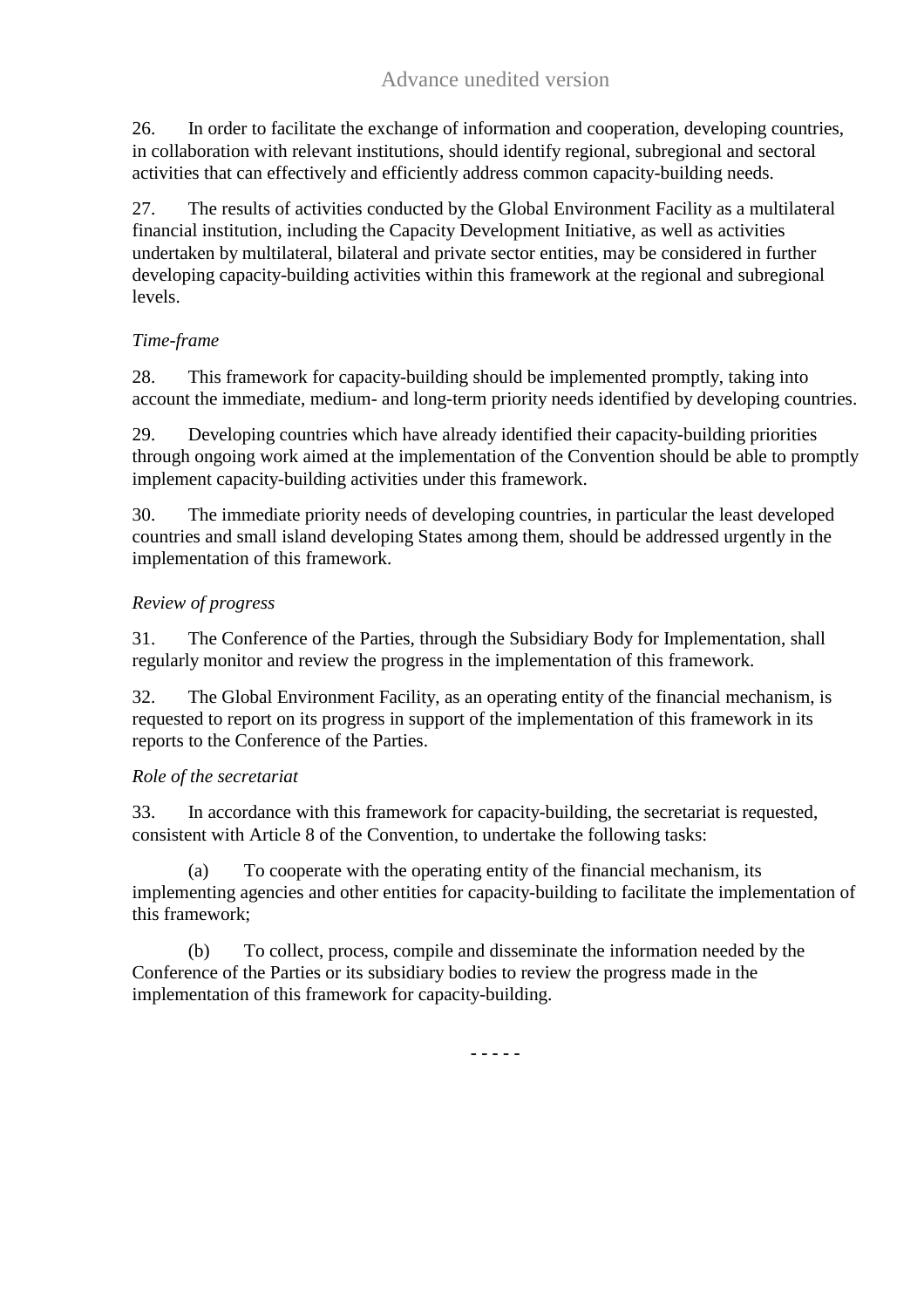# **B. CAPACITY BUILDING IN COUNTRIES WITH ECONOMIES IN TRANSITION**

# **Decision -/CP.7**

## **Capacity building in countries with economies in transition**

*The Conference of the Parties,*

*Recalling* its decision 11/CP.5,

*Recalling* Articles 4.1, 4.2, 4.5 and 4.6, 5, 6 and 12 of the Convention,

*Noting* Articles 2, 3, 5, 6, 7, 10 and 17 of the Kyoto Protocol,

*Further recalling* its decisions 9/CP.2, 6/CP.4 and 7/CP.4,

*Having considered* the relevant recommendations of the Subsidiary Body for Scientific and Technological Advice and the Subsidiary Body for Implementation,<sup>1</sup>

*Recalling also* its decision 5/CP.6, containing Bonn Agreements on the Implementation of the Buenos Aires Plan of Action,

1. *Adopts* the framework for capacity-building activities in countries with economies in transition contained in the annex below;

2. *Decides* to give immediate effect to this framework, in order to assist Parties with economies in transition to implement the Convention;

3. *Notes* that many areas for capacity-building identified under the Convention are also relevant to the preparation of Parties with economies in transition for participation in the Kyoto Protocol when it enters into force;

4. *Decides* to review the effectiveness of the implementation of the framework at regular intervals;

5. *Invites* Parties included in Annex II to the Convention (Annex II Parties) and Parties with economies in transition to provide information to enable the Conference of the Parties and the subsidiary bodies to monitor progress in the implementation of this framework, consistent with guidelines for the preparation of national communications;

6. *Urges* Annex II Parties, through multilateral agencies, including through the Global Environment Facility within its mandate, and bilateral agencies and the private sector, as appropriate, to make available financial and technical support for the implementation of this framework for capacity-building, including assistance for the development of national action plans of Parties with economies in transition consistent with their priorities;

7. *Further urges* multilateral and bilateral agencies to coordinate their activities in support of the implementation of this framework for capacity-building;

8. *Recommends* that the Conference of the Parties serving as the meeting of the Parties to the Kyoto Protocol at its first session, adopt a decision endorsing a framework for

 $\overline{a}$ 1 See FCCC/SBSTA/2000/10 and FCCC/SBI/2000/10.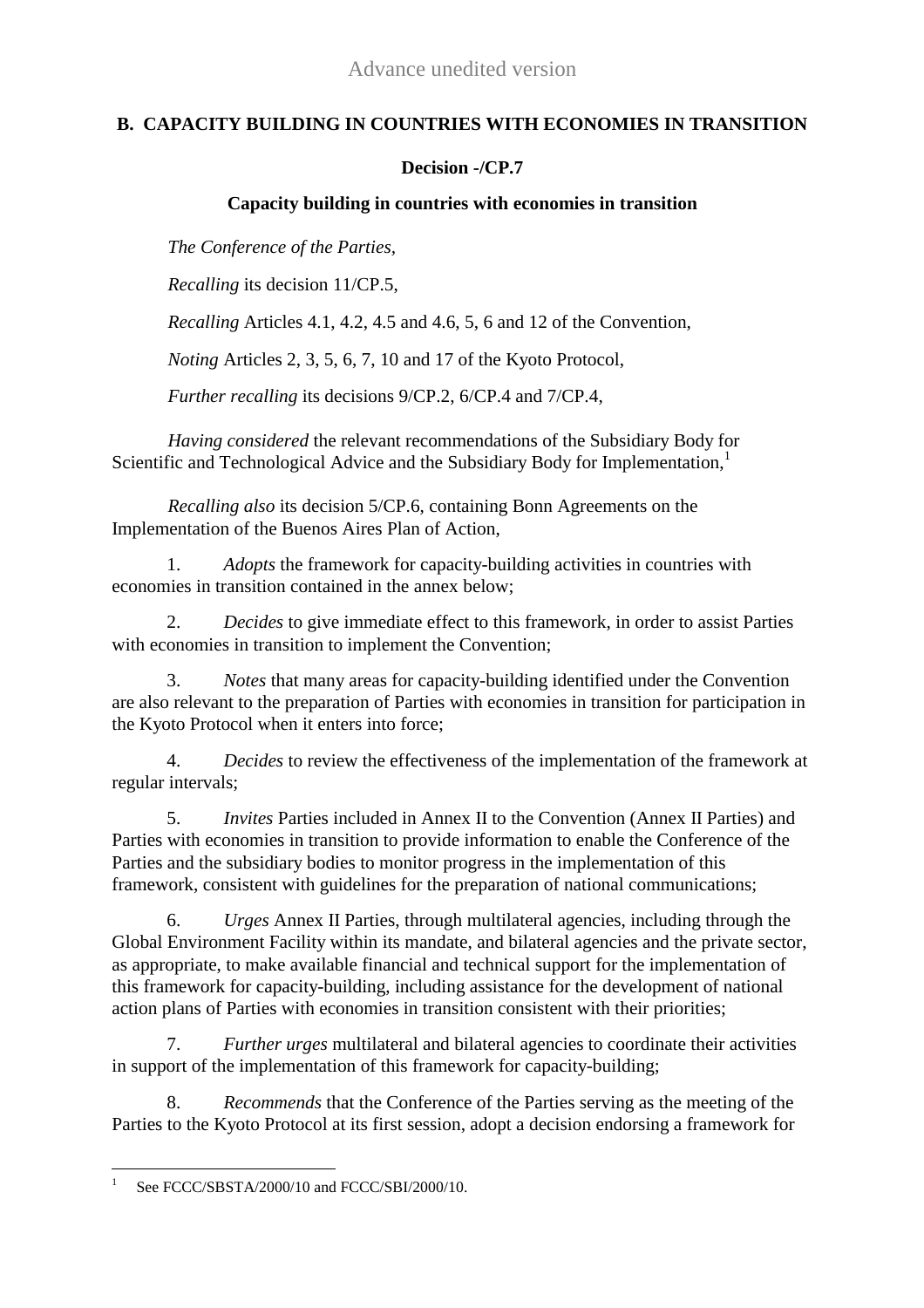capacity-building under the Convention that parallels the framework contained in the annex below, with additional reference to priority areas for capacity-building relating to implementation of the Kyoto Protocol;

9. *Requests* the secretariat, consistent with Article 8 of the Convention:

(a) To cooperate with multilateral and bilateral institutions to facilitate the implementation of this framework;

(b) To collect, process, compile and disseminate the information needed by the Conference of the Parties and the subsidiary bodies to monitor progress in the implementation of this framework.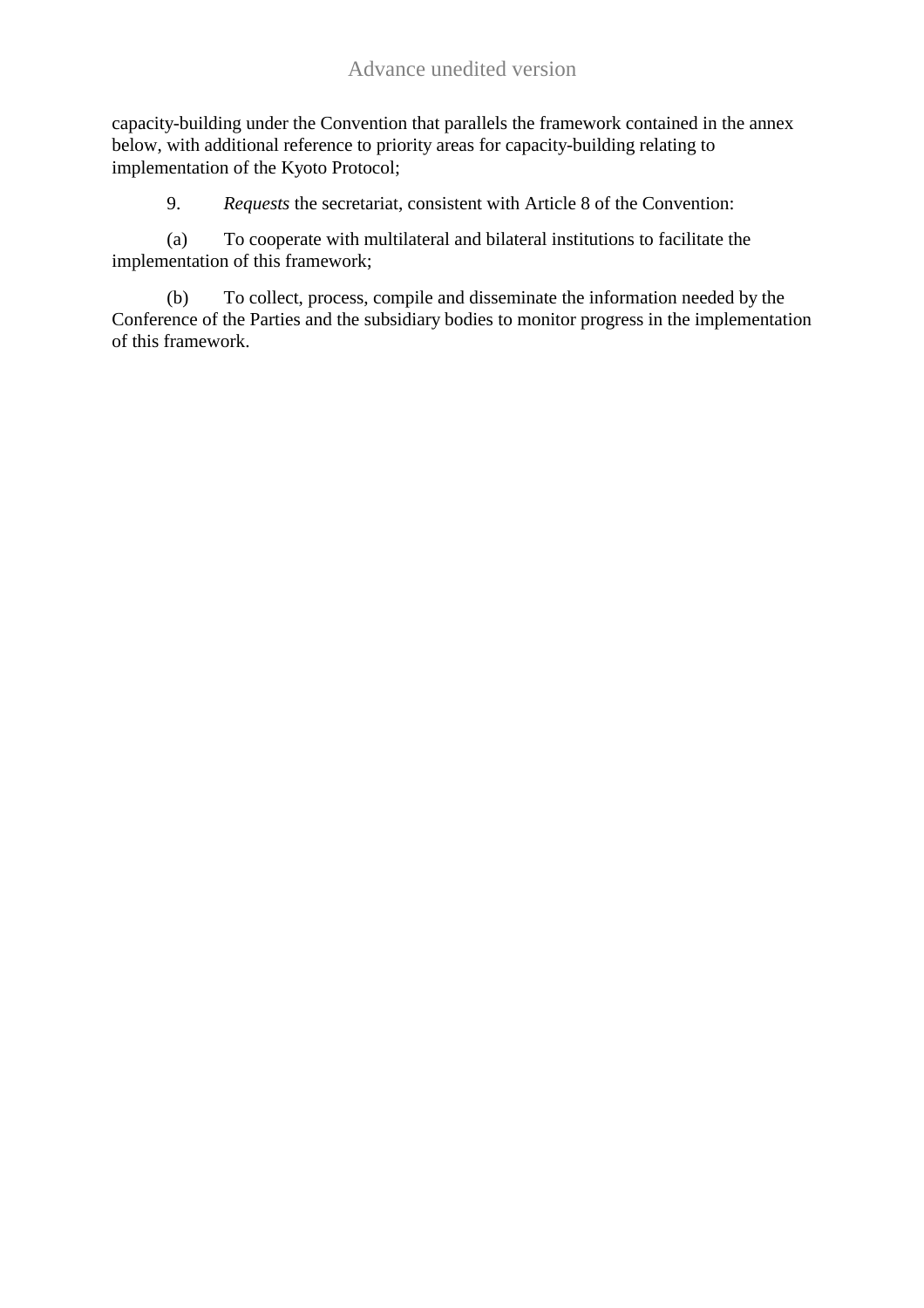# ANNEX

## **Framework for capacity-building in countries with economies in transition**

#### A. Purpose

1. The purpose of this framework for capacity-building is to set out the scope and basis for action for capacity-building activities in countries with economies in transition (EIT Parties) under the Convention and for the preparation of EIT Parties for their participation in the Kyoto Protocol when it enters into force.

#### B. Guiding principles and approaches

2. This framework for capacity-building in EIT Parties is guided and informed by, *inter alia*, Articles 4.1, 4.2, 4.5 and 4.6, 5, 6 and 12 of the Convention and relevant provisions contained in decisions 9/CP.2,  $6/CP.4$ ,  $7/CP.4$  and  $11/CP.5$ , and takes account of Articles 2, 3, 5, 6, 7 and 17 of the Kyoto Protocol.

3. As Parties included in Annex I, EIT Parties have quantified emission limitation and reduction commitments that impose challenges to their existing capacities to implement the Convention. As Parties undergoing the process of transition to a market economy, they need to enhance their ability to address climate change issues. Capacity-building is therefore critical to the effective implementation by EIT Parties of their commitments under the Convention and the preparation of EIT Parties for their participation in the Kyoto Protocol when it enters into force.

4. Capacity-building for EIT Parties must be country-driven, be consistent with their national sustainable development strategies, reflect their national initiatives and priorities, respond to needs determined and prioritized by EIT Parties themselves, and be primarily undertaken by and in EIT Parties in partnership with other Parties and relevant organizations, as appropriate, in accordance with the provisions of the Convention.

5. Capacity-building should contribute to the effective implementation of the Convention by EIT Parties and the preparation of EIT Parties for their participation in the Kyoto Protocol when it enters into force.

6. Capacity-building efforts are more effective when they take place within an enabling environment conducive to the development of human, institutional and technical capacity.

7. Capacity-building should be results-oriented and implemented in an integrated and programmatic manner to facilitate its monitoring and evaluation, cost-effectiveness and efficiency.

8. Capacity-building is a continuous process aimed at strengthening or establishing, as appropriate, relevant institutions, organizational structures, and human resources in order to strengthen expertise relevant to paragraph 3 of this framework.

9. Capacities should be developed and strengthened in a manner and under conditions that will work towards sustainability and support the short- and long-term objectives and priorities of EIT Parties under the Convention.

 $\overline{a}$ 2 For the full texts of decisions adopted by the Conference of the Parties at its second, fourth and fifth sessions, see FCCC/CP/1996/15/Add.1, FCCC/CP/1998/16/Add.1 and FCCC/CP/1999/6/Add.1 respectively.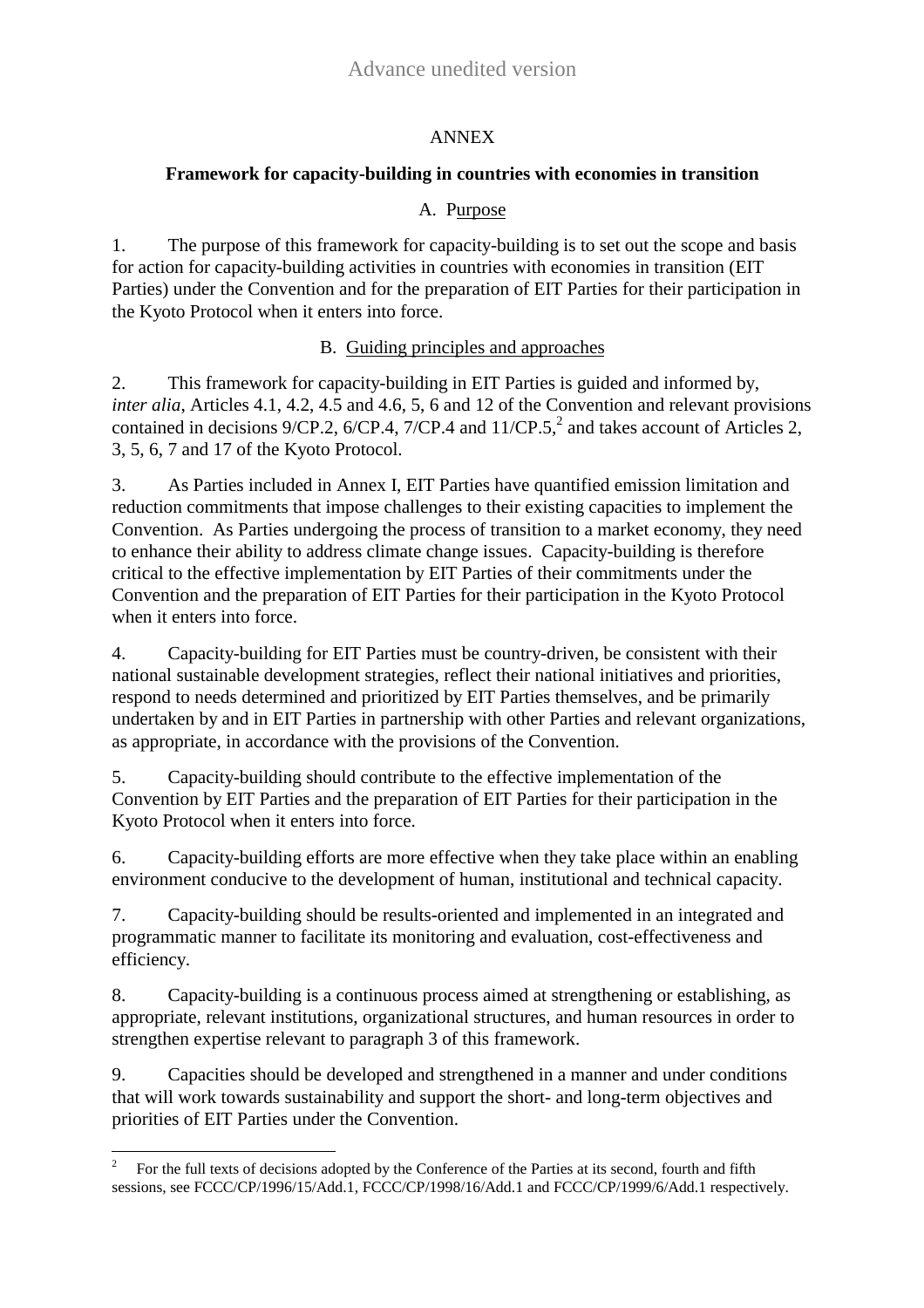10. Capacity-building involves "learning by doing". Capacity-building activities should be designed and implemented in a flexible manner.

11. Capacity-building should improve the coordination and effectiveness of existing efforts and promote the participation of, and dialogue between, a wide range of actors and constituencies, including governments at all levels, international organizations, civil society and the private sector.

12. Wherever possible, capacity-building should utilize existing institutions and bodies and build on existing processes and endogenous capacities.

13. National focal points and other institutions, such as research centres and universities and other relevant organizations, should play an important role in providing capacity-building services and facilitating the flow of knowledge, best practices and information.

14. Capacity-building should be designed so that it results in the development, strengthening and enhancement of institutional capacities, human resources, knowledge and information, methodologies and practices, and the participation and networking of EIT Parties to promote sustainable development and for the purpose set out in paragraph 1 of this framework.

15. Capacity-building in support of achieving the objectives of the Convention should maximize synergies between the Convention and other global environmental agreements, as appropriate.

16. Capacity-building is more effective when it is coordinated at all levels (national, regional and international) through dialogue between and among Annex I Parties, and when past and existing efforts are taken into account.

C. Objective and scope of capacity-building

# *Objective*

17. To build the capacity of EIT Parties to enable them to effectively implement the objective of the Convention and to prepare for their participation in the Kyoto Protocol when it enters into force.

# *Scope*

18. To ensure that capacity-building efforts are country-driven, each EIT Party should, within the scope of capacity-building, determine its specific objectives, needs, priorities, and options to implement the Convention and to prepare for its participation in the Kyoto Protocol when it enters into force, consistent with its national sustainable development strategy, taking into account existing capacities and past and current activities undertaken by the country itself and in partnership with bilateral and multilateral institutions and the private sector.

19. The needs for capacity-building in EIT Parties were first identified in the compilation and synthesis document prepared by the secretariat<sup>3</sup> based on the submissions of EIT Parties.<sup>4</sup>

 3 FCCC/SB/2000/INF.2.

<sup>4</sup> FCCC/SB/2000/INF.7.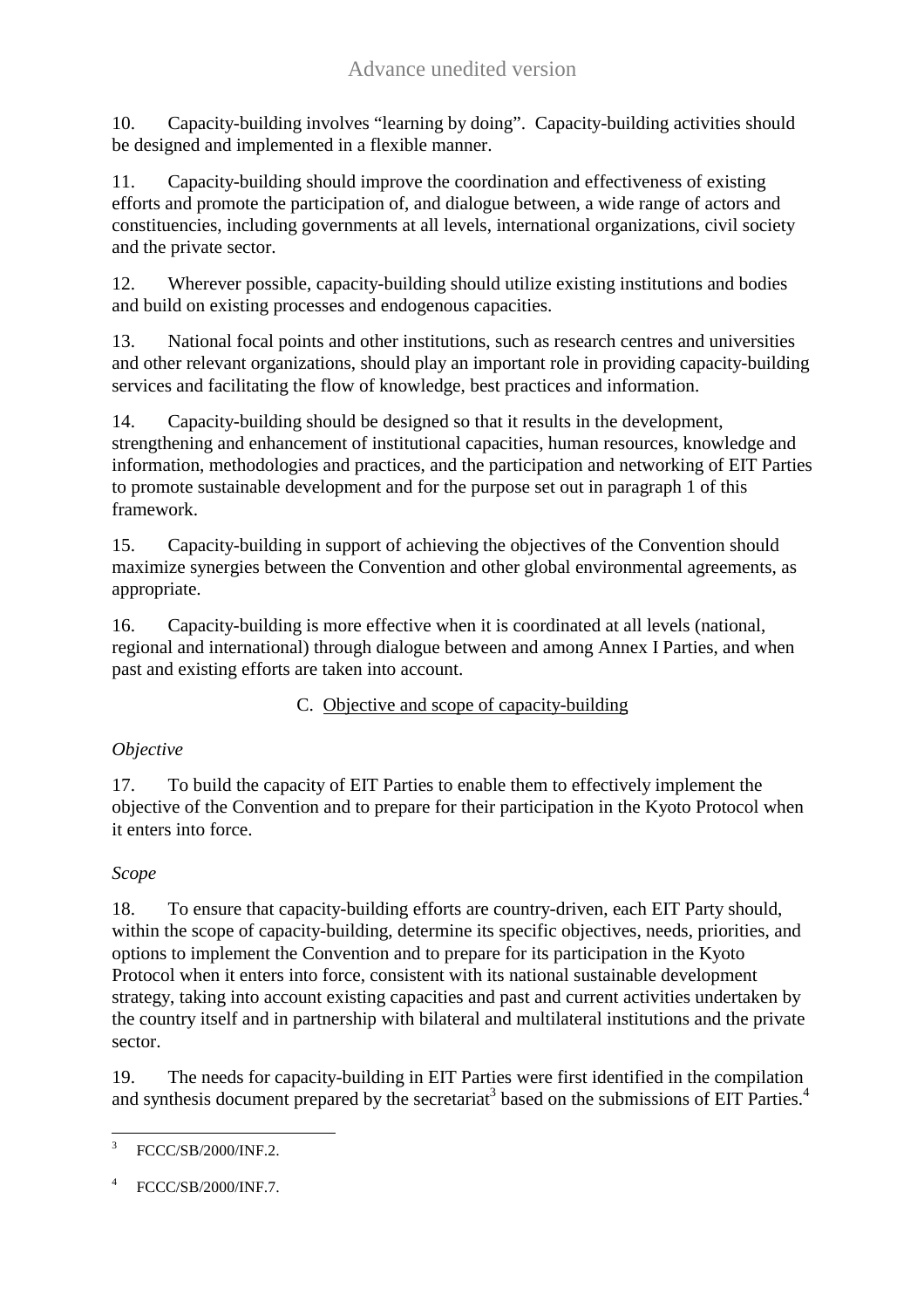The general areas and needs for capacity-building are listed below. This scope for capacitybuilding may be revised as further information is made available and as needs and priorities are further identified.

20. General priority areas for capacity-building identified by EIT Parties related to the implementation of the Convention, which may also be relevant to their preparation for participation in the Kyoto Protocol, are to be identified in their national action plan for capacity-building, and include:

- (a) National greenhouse gas (GHG) inventories;
- (b) Projections of GHG emissions;
- (c) Policies and measures, and the estimation of their effects;
- (d) Impact assessment and adaptation;
- (e) Research and systematic observation;
- (f) Education, training and public awareness;
- (g) Transfer of environmentally sound technologies;
- (h) National communications and national climate action plans;
- (i) National systems for estimation of GHG emissions;
- (j) Modalities for accounting relating to targets, timetables and national registries;
- (k) Reporting obligations;
- (l) Joint implementation projects and emissions trading.

21. In order to maximize available resources for capacity-building and to facilitate exchange and cooperation among EIT Parties, multilateral and bilateral agencies in consultation with EIT Parties should assist, as appropriate, the efforts of EIT Parties themselves to identify, develop and implement national, regional, subregional and sectoral activities that meet the capacity-building needs of EIT Parties. The results of the current and next phase of the Capacity Development Initiative of the Global Environment Facility (GEF) could provide valuable inputs for these activities.

## D. Implementation

## *Responsibilities for implementation*

22. In implementing the activities undertaken within this framework for capacity-building, EIT and Annex II Parties have the following mutual responsibilities:

(a) To improve the coordination and effectiveness of existing efforts;

(b) To provide information to enable the Conference of the Parties to monitor progress in the implementation of this framework for capacity-building.

23. In the implementation of this framework for capacity-building, EIT Parties have the following responsibilities: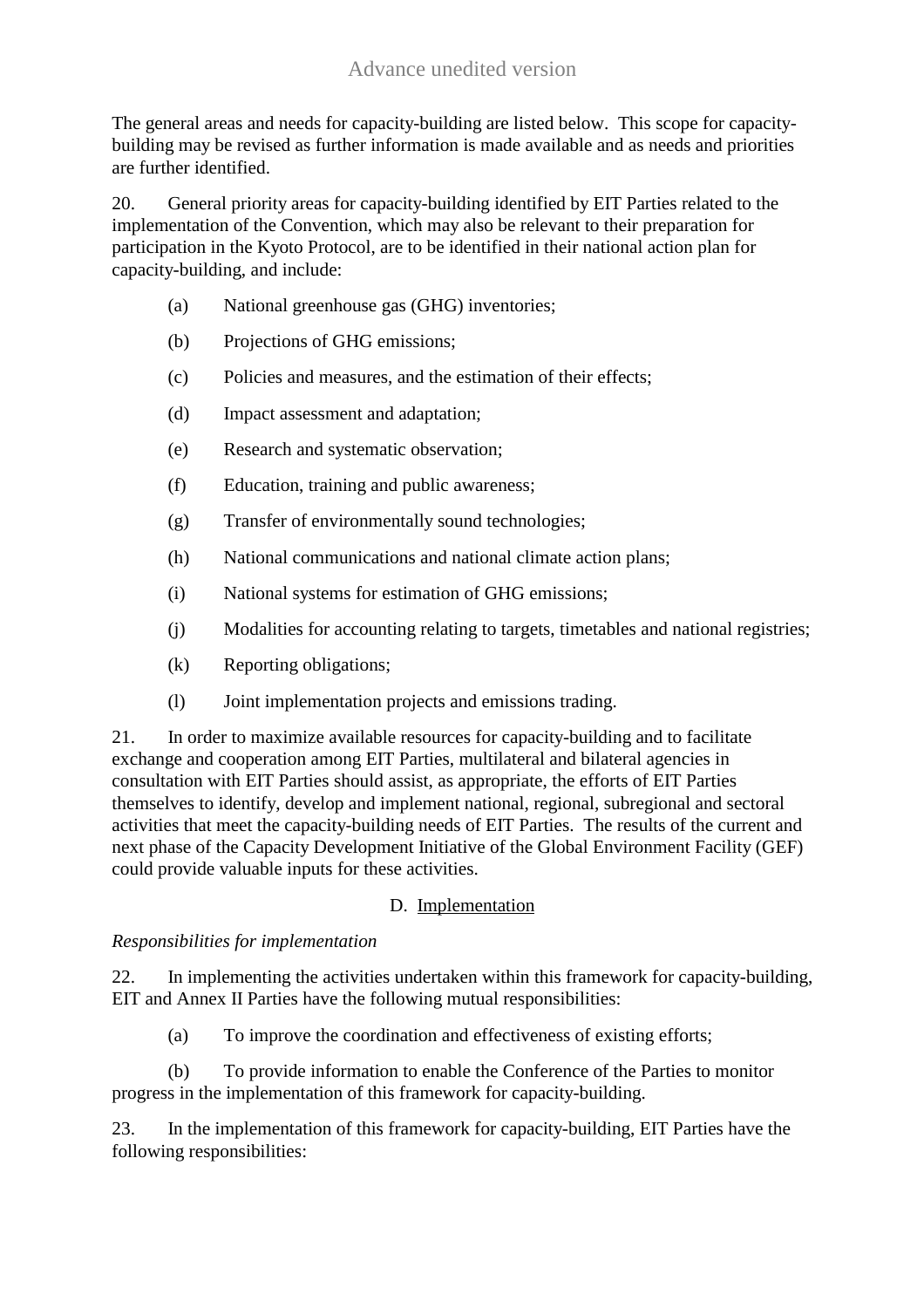(a) To provide an enabling environment to promote the sustainability and effectiveness of capacity-building activities relating to the implementation of the ultimate objective of the Convention;

(b) To identify their specific needs, priorities and options for capacity-building on a country-driven basis, taking into account existing capacities and past and current activities;

(c) To identify and provide information on their own capacity-building activities;

(d) To promote cooperation among EIT Parties as well as to report to the Conference of the Parties on these activities in their national communications;

(e) To ensure the mobilization and sustainability of national capacities, including the institutional leadership necessary for national coordination and the effectiveness of capacity-building activities;

(f) To promote the participation in and access to capacity-building activities of all stakeholders, including governments, civil society and the private sector, as appropriate.

24. In cooperating with EIT Parties to support the implementation of this framework for capacity-building, Annex II Parties have the following responsibilities:

(a) To assist EIT Parties, including by making available financial and other resources, to undertake country-level needs assessments to enable them to effectively implement the Convention and, as appropriate, to prepare them for participation in the Kyoto Protocol when it enters into force;

(b) To assist EIT Parties, including through the provision of financial and other resources, to implement options for capacity-building consistent with their specific priorities and this framework.

## *Financing*

25. The Annex II Parties, through multilateral agencies, including through the Global Environment Facility within its mandate, and bilateral agencies and the private sector as appropriate, are requested to make available financial and technical support to assist EIT Parties in the implementation of this framework for capacity-building.

## *Time-frame*

26. The implementation of activities undertaken within this framework for capacitybuilding should commence as soon as possible.

# *Monitoring of progress*

27. The Conference of the Parties, through the subsidiary bodies, shall monitor the effectiveness of the implementation of this framework for capacity-building.

28. Information to enable the Conference of the Parties to monitor the effectiveness of the implementation of this framework should be reported by Parties. Other institutions involved in capacity-building in EIT Parties are invited to provide information for this purpose.

## *Role of the secretariat*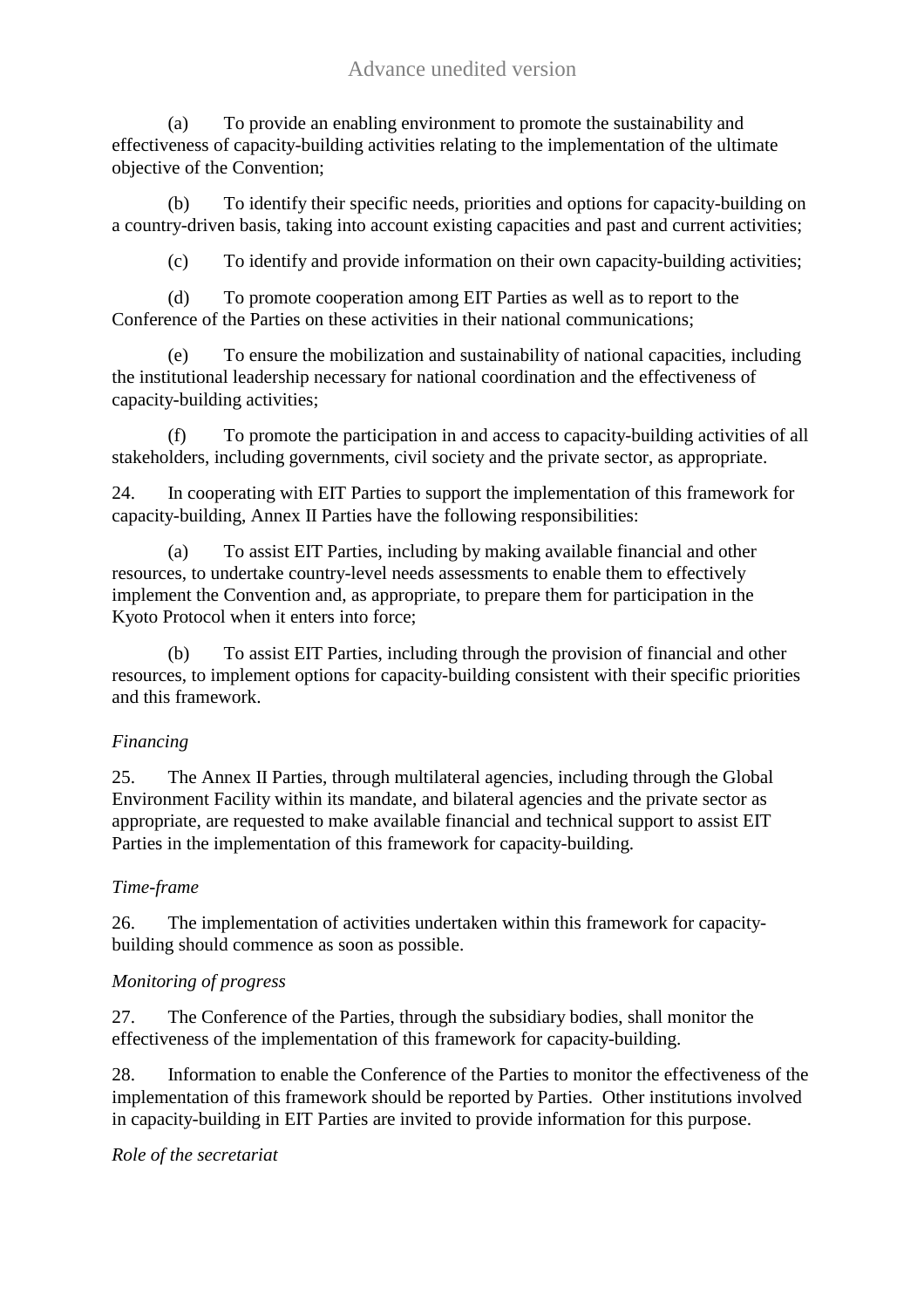29. In accordance with this framework for capacity-building, the secretariat is requested, consistent with Article 8 of the Convention, to undertake the following tasks:

(a) To cooperate with multilateral and bilateral institutions to facilitate the implementation of this framework;

(b) To collect, process, compile and disseminate the information needed by the Conference of the Parties or its subsidiary bodies to monitor progress in the implementation of this framework for capacity-building.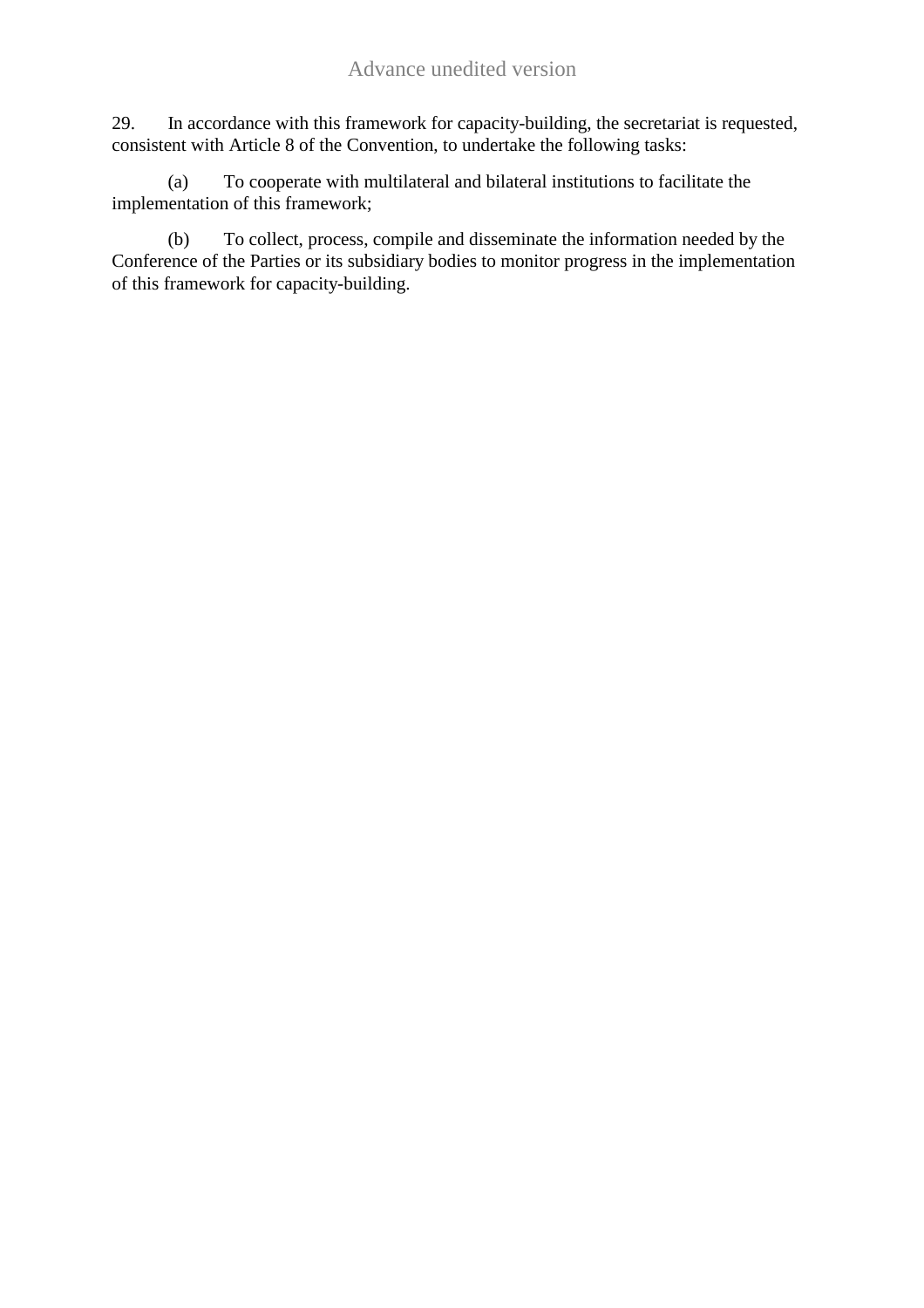## **C. DEVELOPMENT AND TRANSFER OF TECHNOLOGIES (DECISIONS 4/CP.4 AND 9/CP.5)**

# **Decision -/CP.7**

## **Development and transfer of technologies (decisions 4/CP.4 and 9/CP.5)**

*The Conference of the Parties,*

*Recalling* chapter 34 of Agenda 21 and the relevant provisions of the programme for the further implementation of Agenda 21 on the transfer of environmentally sound technologies adopted by the United Nations General Assembly at its nineteenth special session in $<sup>1</sup>$ </sup>

*Pursuant* to the relevant provisions of the Convention, in particular, its Article 4.1, 4.3, 4.5, 4.7, 4.8 and 4.9, Article 9.2(c), Article 11.1, 11.5, and Article 12.3 and 12.4,

*Recalling* its decisions 11/CP.1, 13/CP.1, 7/CP.2, 9/CP.3, 4/CP.4, 9/CP.5 and the relevant provisions of its decision 1/CP.4 on the Buenos Aires Plan of Action,

*Recalling also* its decision 5/CP.6, containing Bonn Agreements on the Implementation of the Buenos Aires Plan of Action,

1. *Decides* to adopt the framework for meaningful and effective actions to enhance the implementation of Article 4, paragraph 5, of the Convention contained in the annex to this decision as part of the outcome of the technology transfer consultative process (decision 4/CP.4) and the Buenos Aires Plan of Action (decision 1/CP.4);

2. *Decides* to establish an expert group on technology transfer to be nominated by Parties, with the objective of enhancing the implementation of Article 4, paragraph 5, of the Convention, including, *inter alia*, by analysing and identifying ways to facilitate and advance technology transfer activities and making recommendations to the Subsidiary Body for Scientific and Technological Advice. The Conference of the Parties will review at its twelfth session the progress of the work and terms of reference, including, if appropriate, the status and continuation of the expert group;

3. *Requests* the Global Environment Facility, as an operating entity of the financial mechanism of the Convention, to provide financial support for the implementation of the annexed framework through its climate change focal area and the special climate change fund established under decision -/CP.7 *(Funding under the Convention*);

4. *Urges* developed country Parties to provide technical and financial assistance, as appropriate, through existing bilateral and multilateral cooperative programmes to support the efforts of the Parties in implementing the programmes and measures identified in the annexed framework and to enhance the implementation of Article 4, paragraph 5, of the Convention;

5. *Requests* the Convention secretariat:

 $\overline{a}$ 1 A/RES/S-19/2.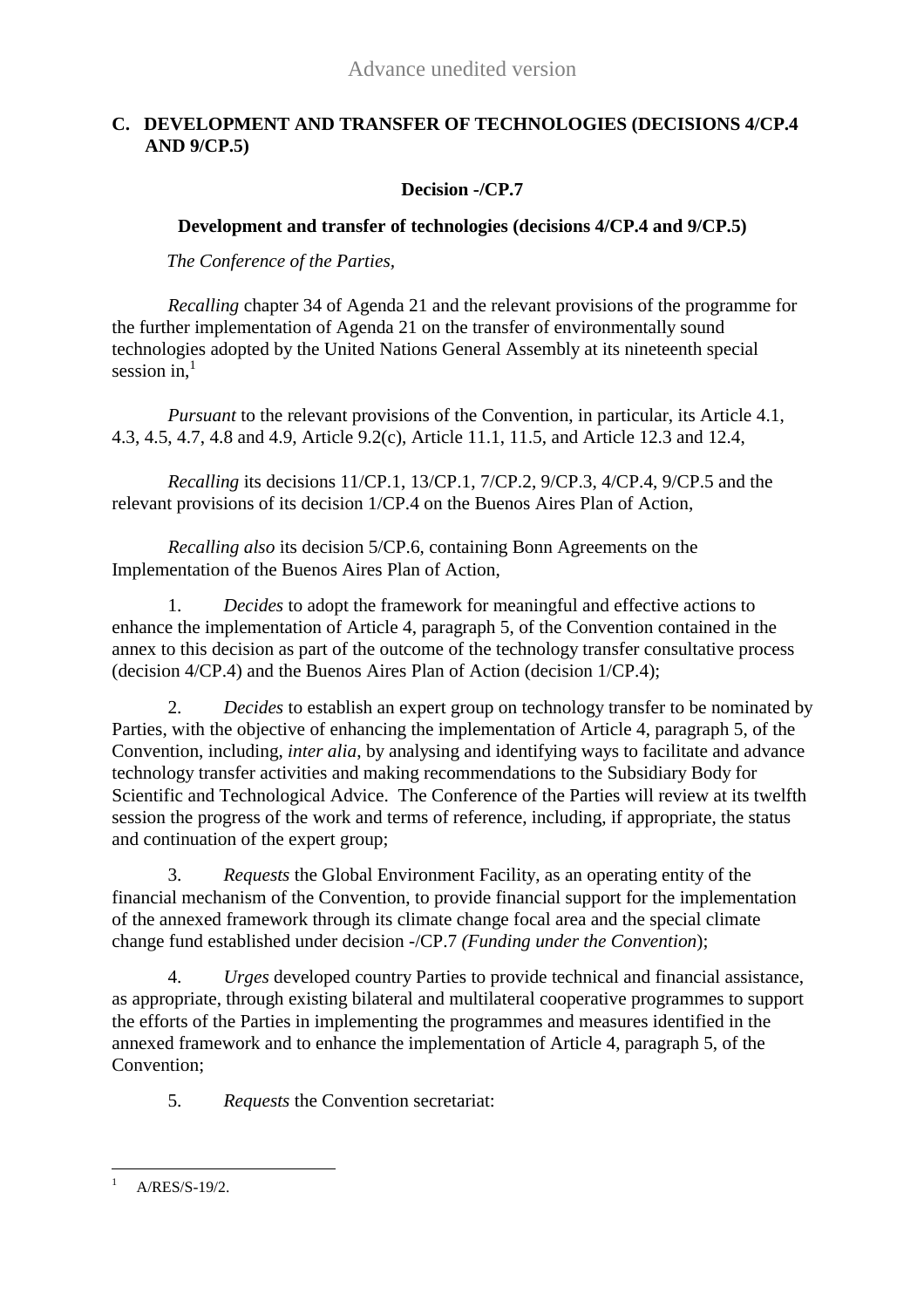(a) To consult with relevant international organizations, and solicit information on their capabilities and abilities to support certain activities identified in the framework for meaningful and effective actions contained in the annex to this decision, and to report on its findings to the Subsidiary Body for Scientific and Technological Advice at its seventeenth session;

(b) To facilitate the implementation of the annexed framework in cooperation with the Parties, the Global Environment Facility and other relevant international organizations.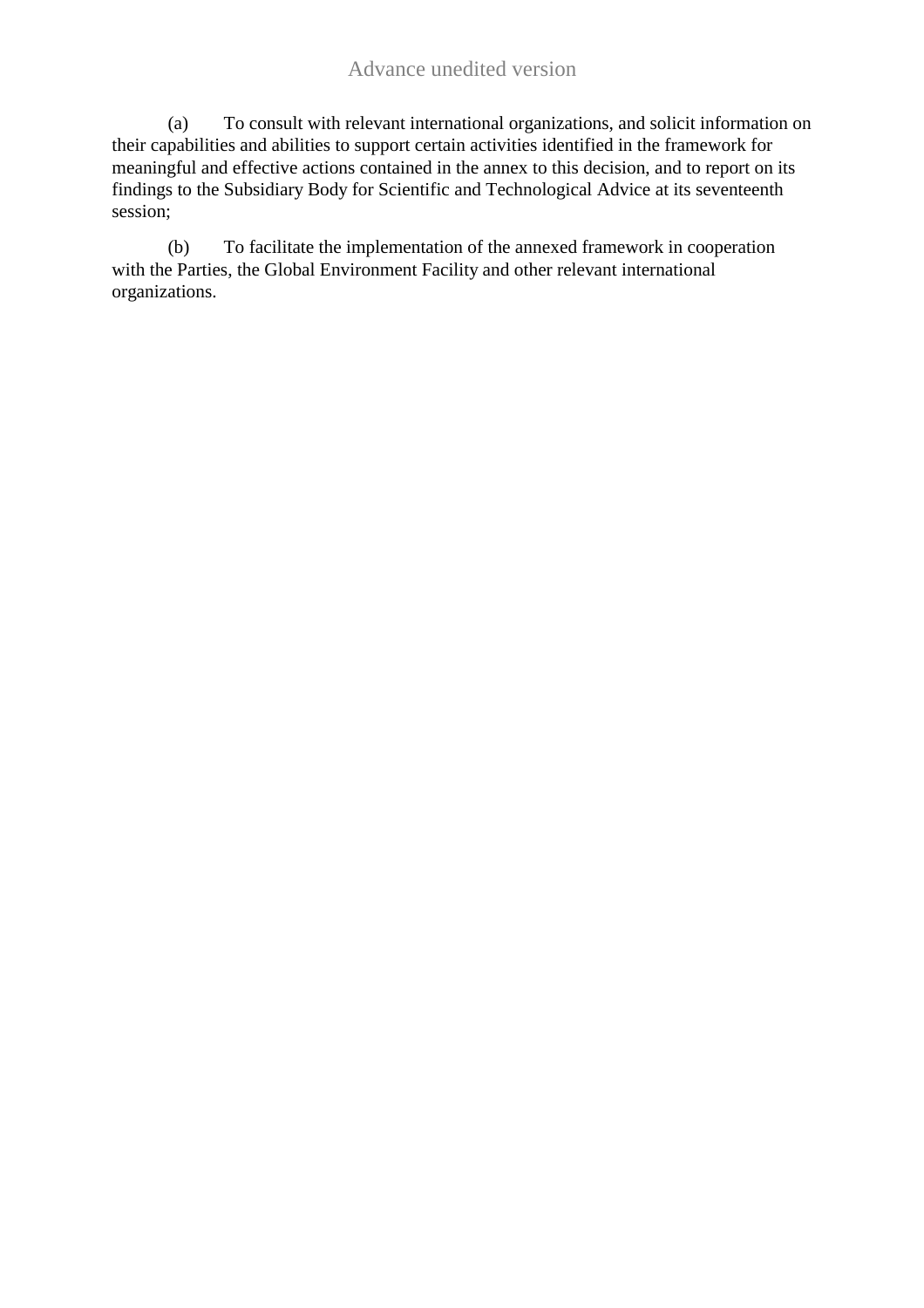# ANNEX

## **Framework for meaningful and effective actions to enhance the implementation of Article 4, paragraph 5, of the Convention**

## A. Purpose

1. The purpose of this framework is to develop meaningful and effective actions to enhance the implementation of Article 4, paragraph 5, of the Convention by increasing and improving the transfer of and access to environmentally sound technologies (ESTs) and know-how.

# B. Overall approach

2. The successful development and transfer of ESTs and know-how requires a countrydriven, integrated approach, at a national and sectoral level. This should involve cooperation among various stakeholders (the private sector, governments, the donor community, bilateral and multilateral institutions, non-governmental organizations and academic and research institutions), including activities on technology needs assessments, technology information, enabling environments, capacity-building and mechanisms for technology transfer.

#### C. Key themes and areas for meaningful and effective actions

# 1. Technology needs and needs assessments

## Definition

3. Technology needs and needs assessments are a set of country-driven activities that identify and determine the mitigation and adaptation technology priorities of Parties other than developed country Parties, and other developed Parties not included in Annex II, particularly developing country Parties. They involve different stakeholders in a consultative process to identify the barriers to technology transfer and measures to address these barriers through sectoral analyses. These activities may address soft and hard technologies, such as mitigation and adaptation technologies, identify regulatory options and develop fiscal and financial incentives and capacity-building.

## Purpose

4. The purpose of technology needs assessments is to assist in identifying and analysing priority technology needs, which can form the basis for a portfolio of EST projects and programmes which can facilitate the transfer of, and access to, the ESTs and know-how in the implementation of Article 4, paragraph 5, of the Convention.

## Implementation

5. Parties other than developed country Parties, and other developed Parties not included in Annex II, particularly developing country Parties, are encouraged to undertake assessments of country-specific technology needs, subject to the provision of resources, as appropriate to country-specific circumstances, from developed country Parties and other developed Parties included in Annex II. Other organizations in a position to do so may also assist in facilitating the technology needs assessment process. Parties are encouraged to make available information on the results of their needs assessments in their national communications, other related national reports and channels (for example, technology information clearing houses)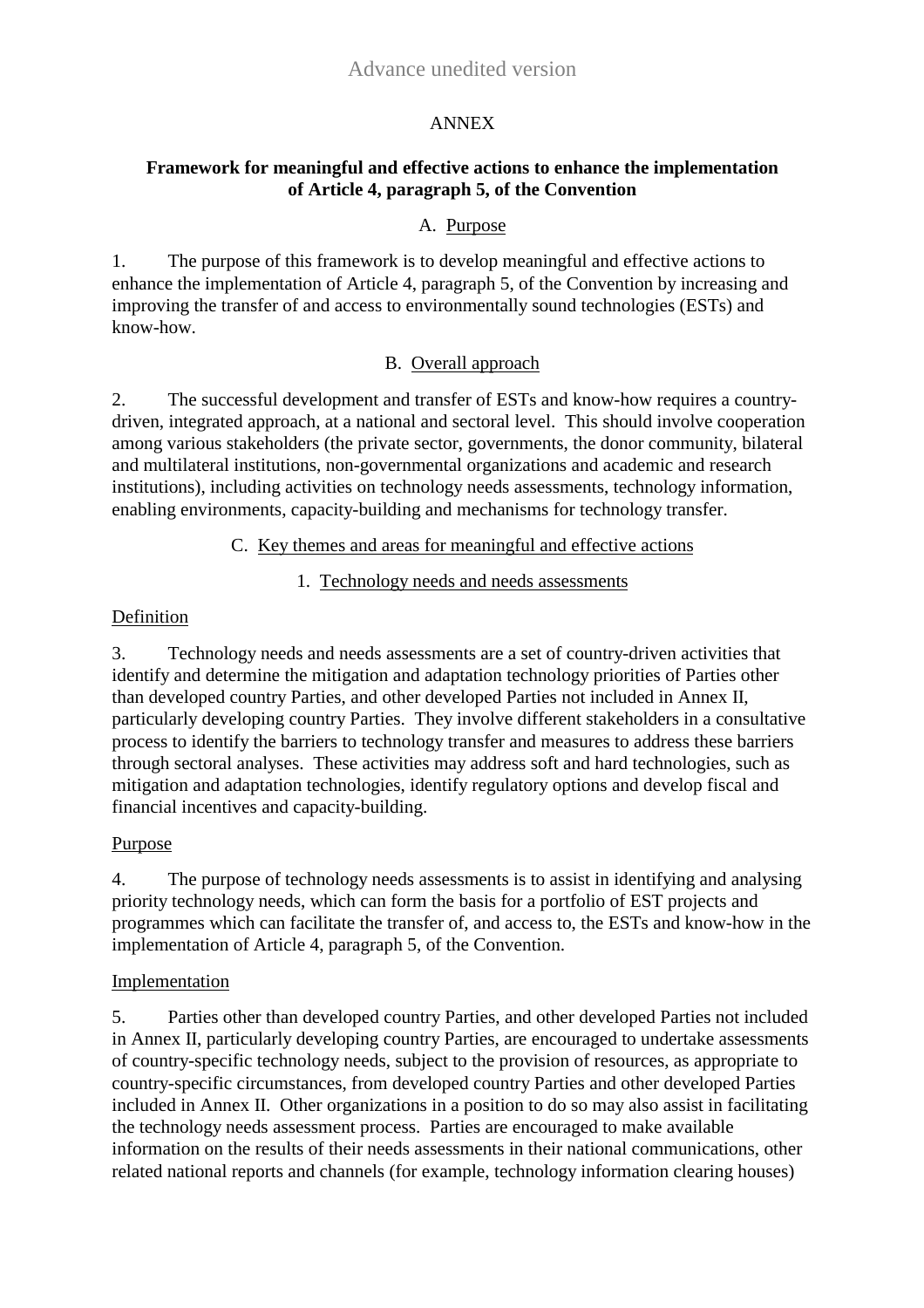for consideration by the Subsidiary Body for Scientific and Technological Advice (SBSTA) on a regular basis.

6. Developed country Parties and other developed Parties included in Annex II to the Convention are urged to facilitate and support the needs assessments process, recognizing the special circumstances of least developed countries.

7. The Chairman of the SBSTA, with the assistance of the secretariat, in consultation with the expert group on technology transfer, is requested to organize a meeting with representatives from governments, experts drawn from the UNFCCC roster of experts, and representatives from relevant international organizations, to identify methodologies needed to undertake technology needs assessments and to report its findings to the SBSTA at its sixteenth session.

# 2. Technology information

# Definition

8. The technology information component of the framework defines the means, including hardware, software and networking, to facilitate the flow of information between the different stakeholders to enhance the development and transfer of environmentally sound technologies. This technology information component of the framework could provide information on technical parameters, economic and environmental aspects of environmentally sound technologies and the identified technology needs of Parties not included in Annex II, particularly developing country Parties, as well as information on the availability of environmentally sound technologies from developed countries and opportunities for technology transfer.

# Purpose

9. The technology information component serves to establish an efficient information system in support of technology transfer and to improve the generation and flow of, access to, and quality of technical, economic, environmental and regulatory information relating to the development and transfer of ESTs under the Convention.

# Implementation

10. The Convention secretariat is requested:

(a) To build on the success of the current work, including that undertaken by the secretariat, in cooperation with the Climate Technology Initiative and other relevant organizations, *inter alia*, to develop a new search engine on the Internet that will allow for quick access to existing inventories of environmentally sound and economically viable technologies and know-how, including those conducive to mitigating and adapting to climate change;

(b) To identify, in collaboration with regional centres and other institutions, gaps in existing EST inventories, and update and develop inventories, as needed;

(c) To organize an expert workshop on technology information, including options for the establishment of an information clearing house and enhancement of information centres and networks, and to further define user needs, criteria for quality control, technical specifications and the role and contribution of the Parties;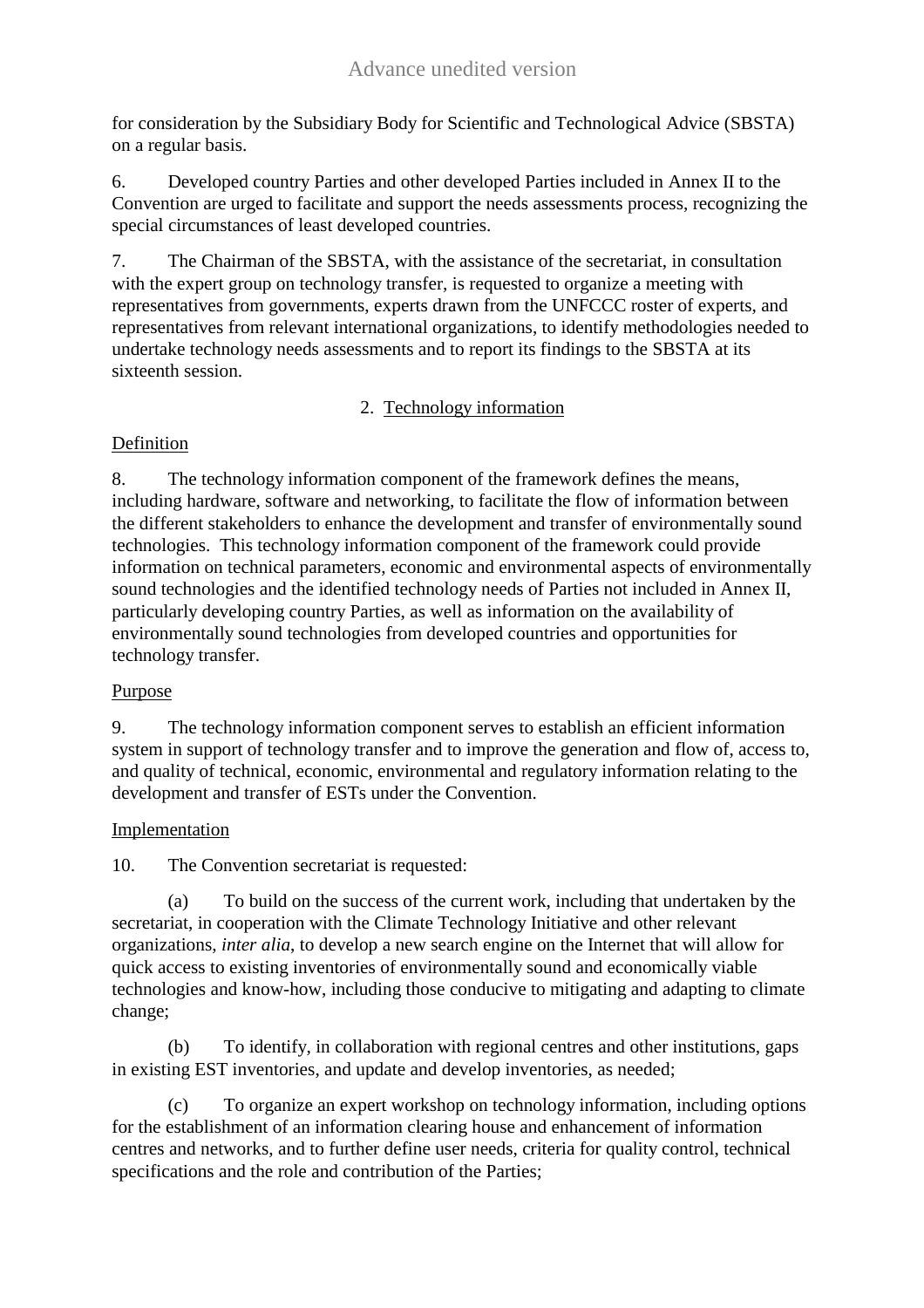(d) To accelerate its work on the development of a technology transfer information clearing house by coordinating with Parties and relevant United Nations agencies and other international organizations and institutions, and developing options for implementation, in particular, networking of an international technology information clearing house under the Convention, and enhancement of technology information centres and networks. A report on the options and recommendations should be provided to the SBSTA at its sixteenth session.

11. An information clearing house, including a network of technology information centres, should be established under the auspices of the secretariat, by the time of COP 8, taking into consideration the conclusions of the SBSTA, at its sixteenth session, on the above-mentioned report.

## 3. Enabling environments

## Definition

12. The enabling environments component of the framework focuses on government actions, such as fair trade policies, removal of technical, legal and administrative barriers to technology transfer, sound economic policy, regulatory frameworks and transparency, all of which create an environment conducive to private and public sector technology transfer.

# Purpose

13. The purpose of the enabling environments component of the framework is to improve the effectiveness of the transfer of environmentally sound technologies by identifying and analysing ways of facilitating the transfer of environmentally sound technologies, including the identification and removal of barriers at each stage of the process.

## Implementation

14. The following are means of creating enabling environments for technology transfer:

(a) All Parties, particularly developed country Parties, are urged to improve, as appropriate, the enabling environment for the transfer of environmentally sound technologies through the identification and removal of barriers, including, *inter alia*, strengthening environmental regulatory frameworks, enhancing legal systems, ensuring fair trade policies, utilizing tax preferences, protecting intellectual property rights and improving access to publicly funded technologies and other programmes, in order to expand commercial and public technology transfer to developing countries;

(b) All Parties are urged to explore, as appropriate, opportunities for providing positive incentives, such as preferential government procurement and transparent and efficient approval procedures for technology transfer projects, which support the development and diffusion of environmentally sound technologies;

(c) All Parties are urged to promote joint research and development programmes, as appropriate, both bilaterally and multilaterally;

(d) Developed country Parties are encouraged to promote further and to implement facilitative measures, for example export credit programmes and tax preferences, and regulations, as appropriate, to promote the transfer of environmentally sound technologies;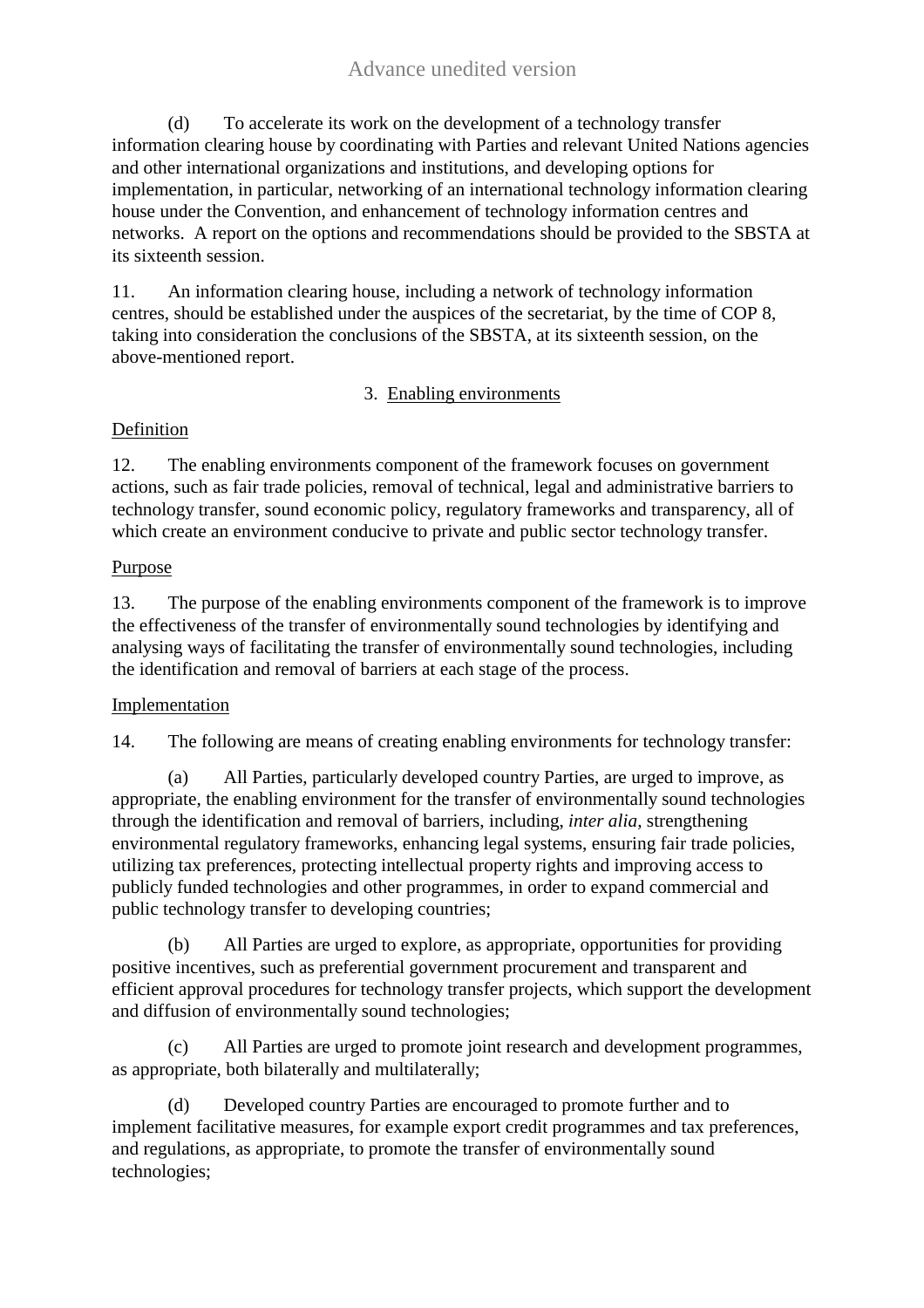(e) All Parties, particularly developed country Parties, are encouraged to integrate, as appropriate, the objective of technology transfer to developing countries into their national policies, including environmental and research and development policies and programmes;

(f) Developed countries are encouraged to promote, as appropriate, the transfer of publicly owned technologies.

# 4. Capacity-building

# Definition

15. Within the context of enhancing the implementation of Article 4, paragraph 5 of the Convention, capacity-building is a process which seeks to build, develop, strengthen, enhance and improve existing scientific and technical skills, capabilities and institutions in Parties other than developed country Parties, and other developed Parties not included in Annex II, particularly developing country Parties, to enable them to assess, adapt, manage and develop environmentally sound technologies.

16. Capacity-building must be country-driven, addressing specific needs and conditions of developing countries and reflecting their national sustainable development strategies, priorities and initiatives. It is primarily to be undertaken by and in developing countries in accordance with the provisions of the Convention.

# Purpose

17. The purpose of capacity-building under this framework is to strengthen the capacities of Parties other than developed country Parties and other developed Parties not included in Annex II, particularly developing country Parties, to promote the widespread dissemination, application and development of environmentally sound technologies and know-how, to enable them to implement the provisions of the Convention. Capacity-building under this framework should be guided by the principles established in the decisions related to capacitybuilding (decisions -/CP.7 and -/CP.7).

# Scope

18. The following sets out the initial scope of the needs and areas for capacity-building of Parties, other than developed country Parties and other developed Parties not included in Annex II, particularly developing country Parties, for the transfer of, and access to, environmentally sound technologies and know-how:

(a) Implementation of regional, subregional and/or national capacity-building activities related to the transfer and development of technologies;

(b) Enhancement of the awareness of financial institutions, public, private and international, of the need to evaluate environmentally sound technologies on an equal footing with other technology options;

(c) Provision of opportunities for training in the use of environmentally sound technologies through demonstration projects;

(d) Enhancement of skills in the adoption, adaptation, installation, operation and maintenance of specific environmentally sound technologies and a broadening of understanding of methodologies for evaluating alternative technological options;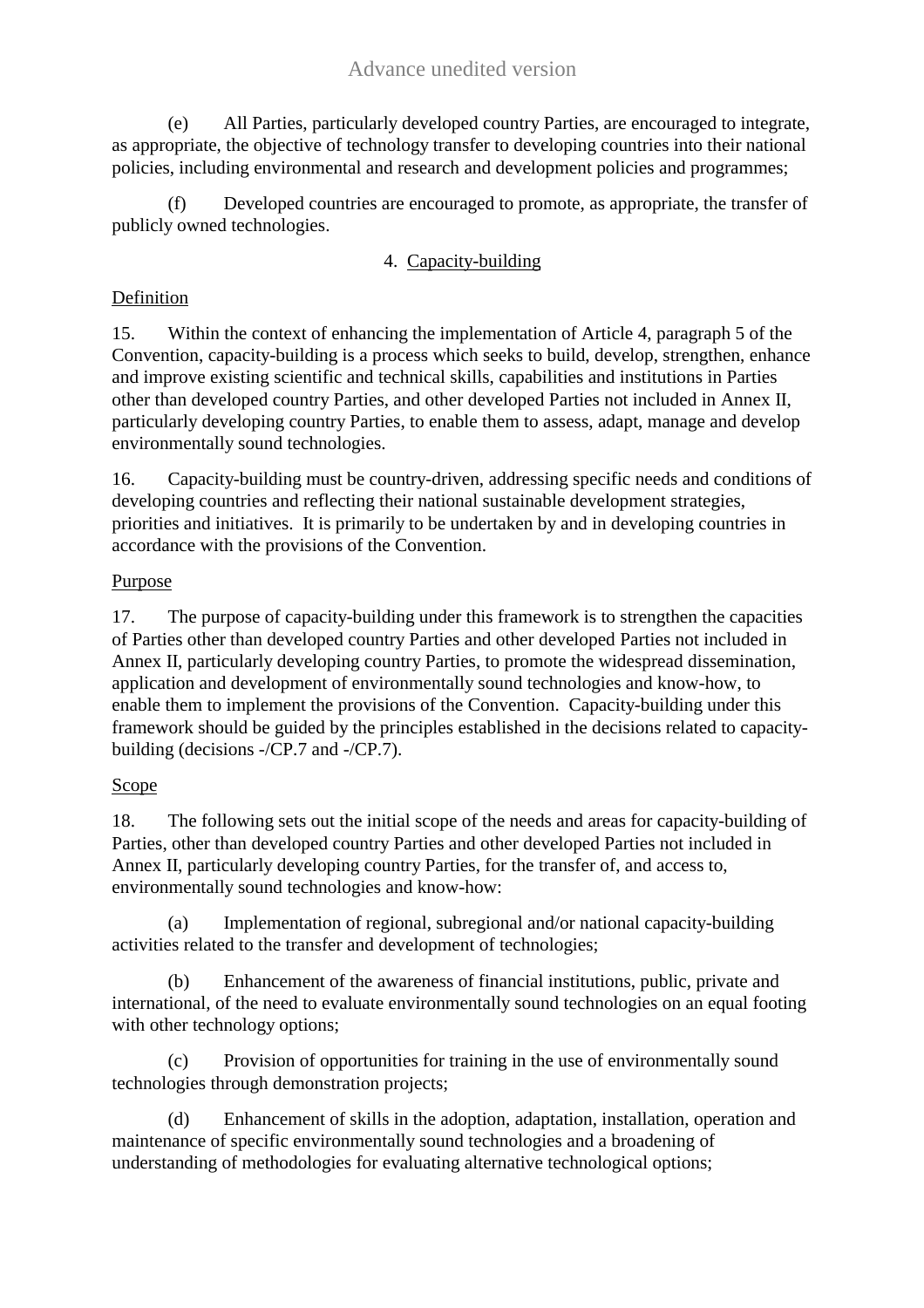(e) Strengthening of the capacities of existing national and regional institutions relevant to technology transfer, taking into account country- and sector-specific circumstances, including South-South cooperation and collaboration;

(f) Training in project development and the management and operation of climate technologies;

(g) Development and implementation of standards and regulations promoting the use, transfer of, and access to ESTs, taking cognizance of country-specific policies, programmes and circumstances;

(h) Development of skills and know-how in conducting technology needs assessments;

(i) Improvement of knowledge on energy efficiency and the utilization of renewable energy technologies.

19. The following sets out the initial scope of the needs and areas for capacity-building for the development and enhancement of endogenous capacities and technologies in developing countries. These shall be country-driven processes supported by developed country Parties:

(a) To establish and/or strengthen, as appropriate, relevant organizations and institutions in developing countries;

(b) To establish and/or strengthen, to the extent possible, training, expert exchange, scholarship and cooperative research programmes in relevant national and regional institutions in developing countries for the transfer, operation, maintenance, adaptation, diffusion and development of environmentally sound technologies;

(c) To build capacity for adapting to the adverse effects of climate change;

(d) To strengthen the endogenous capacities and capabilities in research, development, technological innovation, adoption and adaptation, and technology for systematic observation relevant to climate change and its associated adverse effects;

(e) To improve knowledge in the areas of energy efficiency and the utilization of renewable energy technologies.

## Implementation

20. Developed country Parties and other Parties included in Annex II shall take all practicable steps:

(a) To make available resources to assist developing countries in the implementation of capacity-building to enhance the implementation of Article 4, paragraph 5, taking into account the lists contained in paragraphs 18 and 19 above. These resources should include adequate financial and technical resources to enable developing countries to undertake country-level needs assessments and to develop specific capacity-building activities consistent with enhancing the implementation of Article 4, paragraph 5;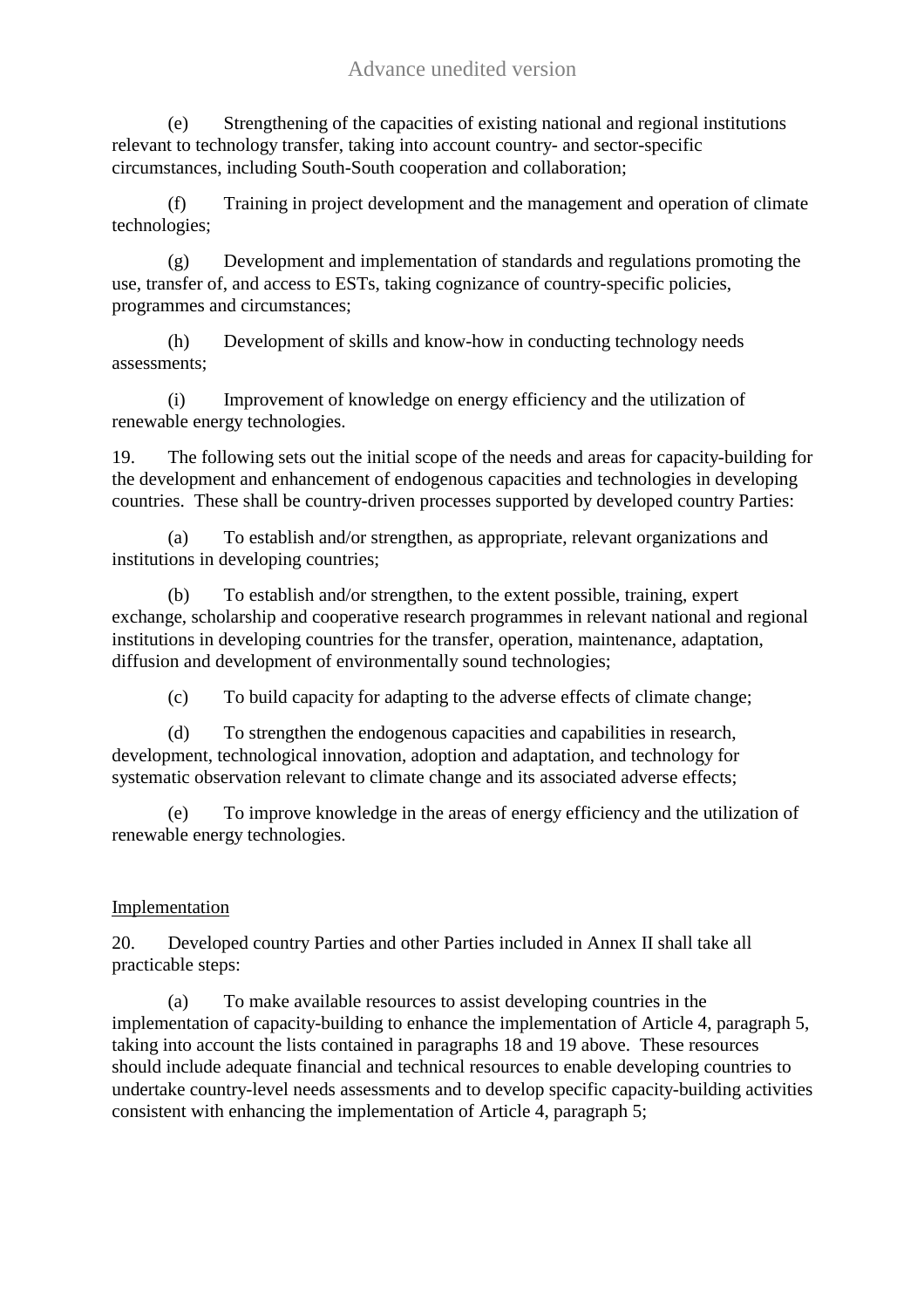(b) To respond to the capacity-building needs and priorities of developing countries in a coordinated and timely manner, and support activities implemented at the national and, as appropriate, subregional and regional levels;

(c) To give particular attention to the needs of least developed countries and small island developing States.

21. All Parties should improve the coordination and effectiveness of capacity-building activities relating to the development and transfer of technologies. All Parties should promote conditions conducive to the sustainability and effectiveness of these capacitybuilding activities.

# 5. Mechanisms for technology transfer

# Definition

22. The mechanisms for technology transfer, as identified in this section, are to facilitate the support of financial, institutional and methodological activities: (i) to enhance the coordination of the full range of stakeholders in different countries and regions; (ii) to engage them in cooperative efforts to accelerate the development and diffusion, including transfer, of environmentally sound technologies, know-how and practices to and between Parties other than developed country Parties and other developed Parties not included in Annex II, particularly developing country Parties, through technology cooperation and partnerships (public/public, private/public and private/private); and (iii) to facilitate the development of projects and programmes to support such ends.

# Purpose

23. The purpose of the proposed mechanisms is to develop meaningful and effective actions to enhance the implementation of Article 4, paragraph 5, of the Convention by increasing the transfer of and access to environmentally sound technologies and know-how.

## Implementation

# Institutional arrangements for technology transfer

24. Functions: To provide scientific and technical advice on the advancement of the development and transfer of environmentally sound technologies and know-how under the Convention, including the preparation of an action plan to enhance the implementation of Article 4, paragraph 5, of the Convention.

25. The terms of reference of the expert group on technology transfer appear in the appendix below.

26. The expert group on technology transfer shall comprise 20 experts, as follows:

(a) Three members from each of the regions of the Parties not included in Annex I, namely Africa, Asia and the Pacific, and Latin America and the Caribbean;

- (b) One member from the small island developing States;
- (c) Seven members from Parties included in Annex I; and
- (d) Three members from relevant international organizations.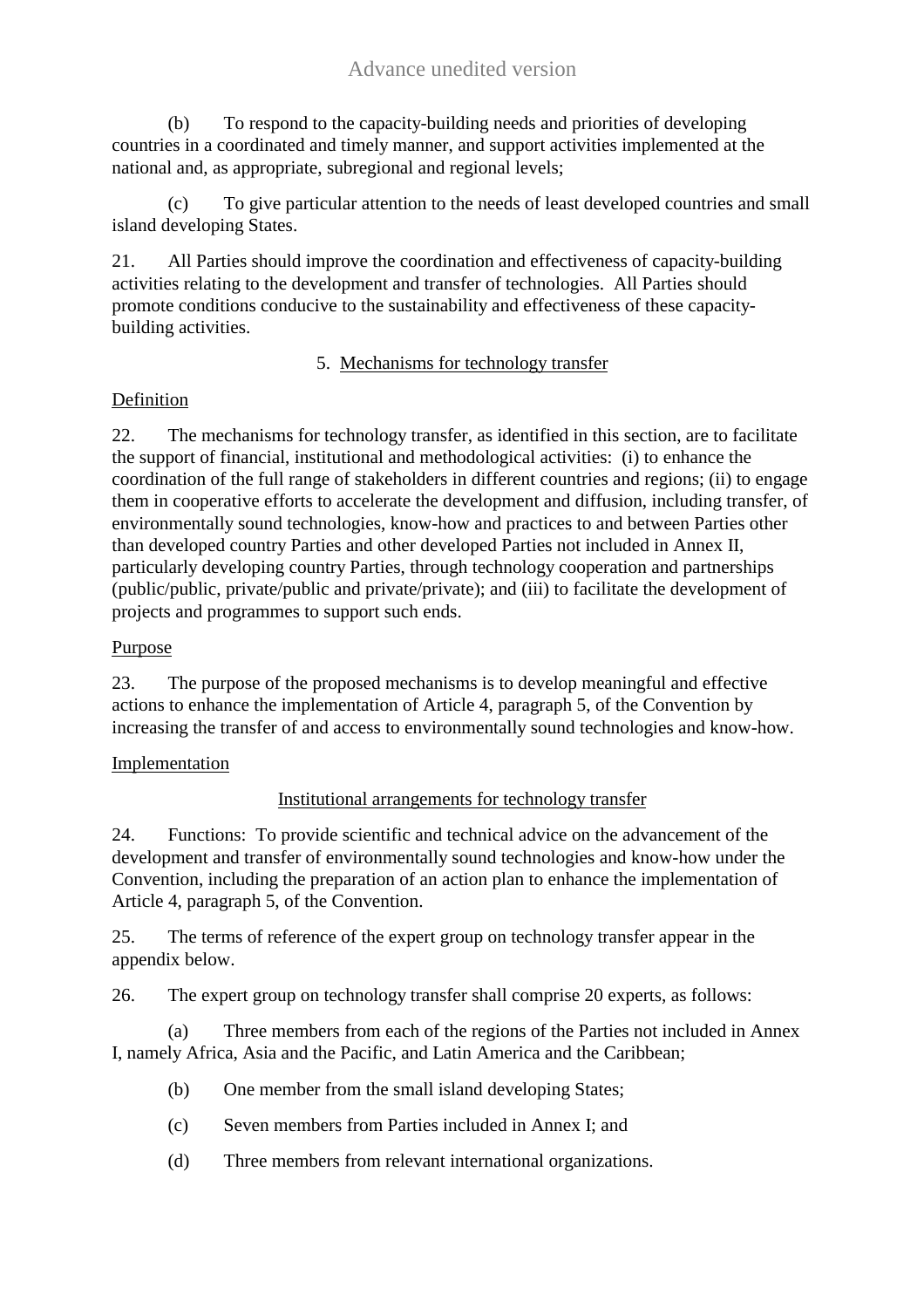27. The secretariat shall facilitate the organization of meetings of the group and the preparation of its report to the SBSTA at its subsequent sessions and to the Conference of the Parties.

28. The expert group on technology transfer shall meet twice a year in conjunction with the sessions of the subsidiary bodies.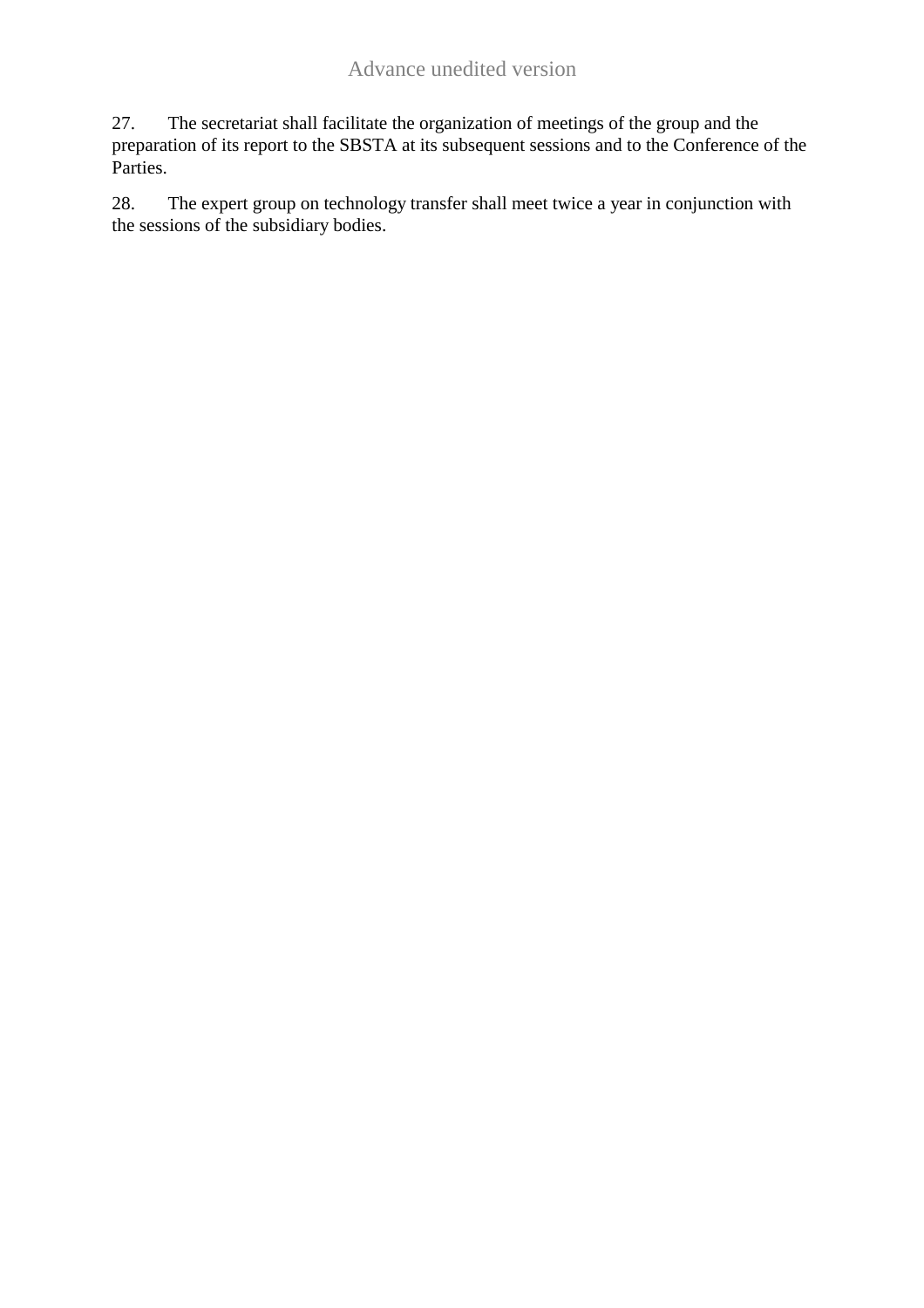# **APPENDIX**

## **Terms of reference of the expert group on technology transfer**

1. The expert group on technology transfer shall have the objectives of enhancing the implementation of Article 4, paragraph 5, of the Convention and advancing the technology transfer activities under the Convention.

2. The expert group on technology transfer shall analyse and identify ways to facilitate and advance technology transfer activities, including those identified in the annex to the decision -/CP.7 *(Development and transfer of technologies)*, and make recommendations to the Subsidiary Body for Scientific and Technological Advice (SBSTA).

3. The expert group on technology transfer shall report on its work each year and propose a programme of work for the following year for decision by the SBSTA.

4. The members of the expert group on technology transfer shall be nominated by Parties for a period of two years and be eligible to serve two consecutive terms. The SBSTA shall ensure that half of the members of the expert group nominated initially shall serve for a period of three years, taking into account the need to maintain the overall balance of the group. Every year thereafter, half of the members shall be nominated for a period of two years. Appointment pursuant to paragraph 5 shall count as one term. The members shall remain in office until their successors are nominated. The members from three relevant international organizations shall serve on an issue-oriented basis.

5. If a member of the expert group on technology transfer resigns or is otherwise unable to complete the assigned term of office or to perform the functions of that office, the expert group may decide, bearing in mind the proximity of the next session of the Conference of the Parties, to request the group that had nominated the member to nominate another member to replace the said member for the remainder of that member's mandate. In such a case, the expert group shall take into account any views expressed by the group that had nominated the member.

6. The expert group on technology transfer shall annually elect a Chairman and Vice-Chairman from among its members, with one being a member from a Party included in Annex I and the other being a member from a Party not included in Annex I. The positions of Chairman and Vice-Chairman shall alternate annually between a member from a Party included in Annex I and a member from a Party not included in Annex I.

7. The members of the expert group on technology transfer shall serve in their personal capacity and shall have expertise in any of the following areas, *inter alia*, greenhouse gas mitigation and adaptation technologies, technology assessments, information technology, resource economics, or social development.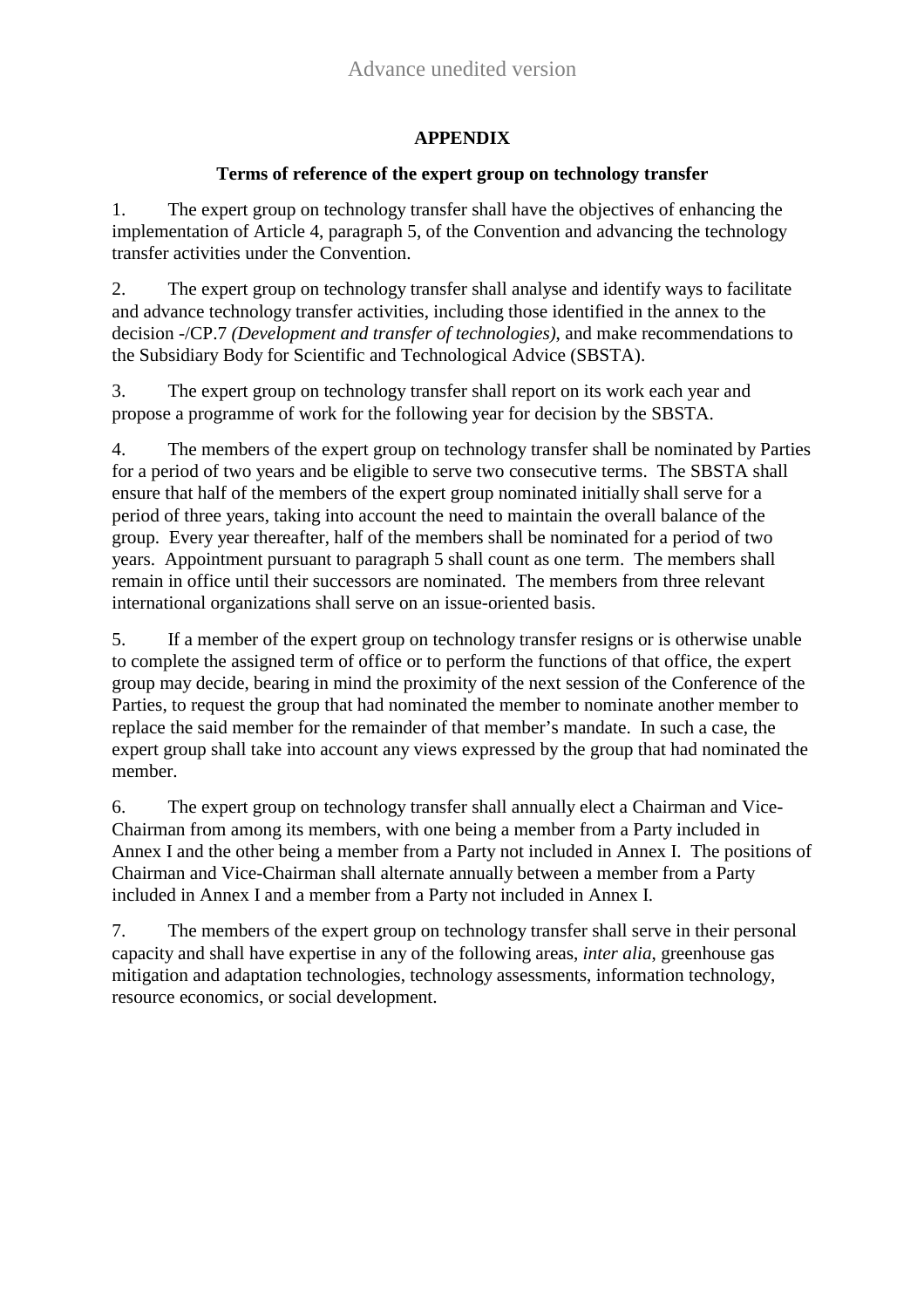#### **D. IMPLEMENTATION OF ARTICLE 4, PARAGRAPHS 8 AND 9, OF THE CONVENTION (DECISION 3/CP.3 AND ARTICLE 2, PARAGRAPH 3, AND ARTICLE 3, PARAGRAPH 14, OF THE KYOTO PROTOCOL)**

**Decision -/CP.7**

#### **Implementation of Article 4, paragraphs 8 and 9, of the Convention (decision 3/CP.3 and Article 2, paragraph 3, and Article 3, paragraph 14, of the Kyoto Protocol)**

*The Conference of the Parties,*

*Determined* to protect the climate system for present and future generations,

*Recalling* its decisions 11/CP.1, 3/CP.3, 1/CP.4, 5/CP.4 and 12/CP.5,

*Recalling also* its decision 5/CP.6, containing Bonn Agreements on the Implementation of the Buenos Aires Plan of Action,

*Recognizing* the specific needs and concerns of developing country Parties referred to in Article 4, paragraph 8, of the Convention, and the specific needs and special situations of the least developed countries referred to in Article 4, paragraph 9,

*Recognizing* that low-lying and other small island countries, countries with low-lying coastal, arid and semi-arid areas or areas liable to floods, drought and desertification, and developing countries with fragile mountainous ecosystems are particularly vulnerable to the adverse effects of climate change,

*Recognizing* the special difficulties of those countries, especially developing countries, whose economies are particularly dependent on fossil fuel production, use and exportation, as a consequence of action taken to limit greenhouse gas emissions,

*Reaffirming* that Parties should protect the climate system for the benefit of present and future generations of humankind, on the basis of equity and in accordance with their common but differentiated responsibilities and respective capabilities, and that, accordingly, the developed country Parties should take the lead in combating climate change and the adverse effects thereof,

*Reaffirming* that the specific needs and special circumstances of developing country Parties, especially those that are particularly vulnerable to the adverse effects of climate change, and of those Parties, especially developing country Parties, which would have to bear a disproportionate or abnormal burden under the Convention, should be given full consideration,

*Affirming* that responses to climate change should be coordinated with social and economic development in an integrated manner with a view to avoiding adverse impacts on the latter, taking into full account the legitimate priority needs of developing countries for the achievement of sustained economic growth and the eradication of poverty,

*Acknowledging* the efforts already made by Parties to meet the specific needs and concerns of developing country Parties, in particular the least developed countries, with regard to adaptation,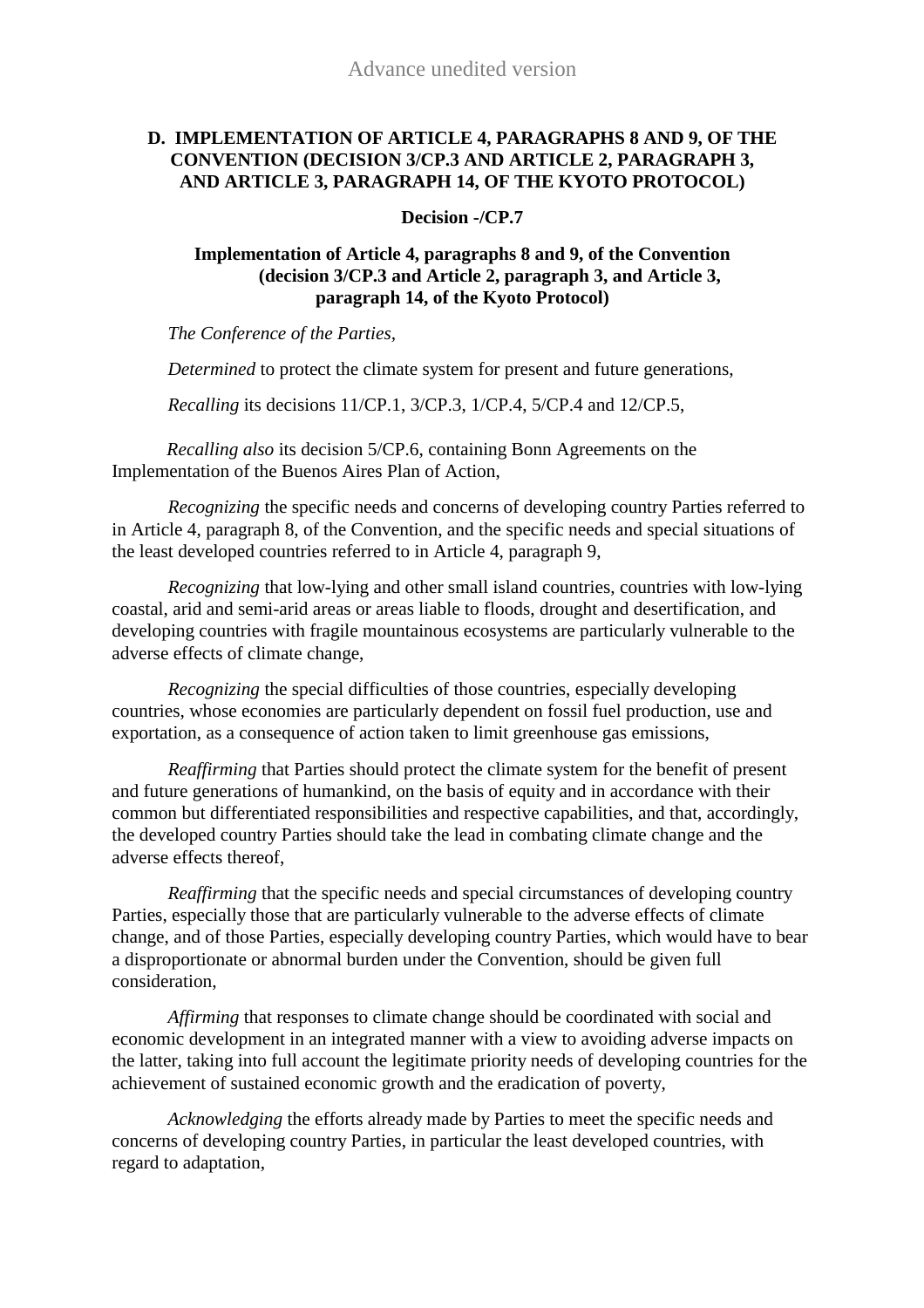*Acknowledging* the need to sensitize policy makers and the general public in Parties not included in Annex I to the Convention to climate change and its effects, in accordance with Article 6(a) of the Convention,

Having considered the report,<sup>1</sup> in two parts, on the two workshops referred to in decision 12/CP.5,

*Noting* the many persistent uncertainties highlighted by those workshops, particularly with regard to the impact of response measures,

*Insisting* that the extent to which developing country Parties will effectively implement their commitments will depend on the effective implementation by the developed country Parties of their commitments relating to financial resources and transfer of technology and will also take fully into account that economic and social development and poverty eradication are the first and overriding priorities of the developing country Parties,

*Acknowledging* that the impact of the implementation of response measures will differ significantly from country to country, depending on each country's unique national circumstances, including the structure of its economy, trade and investment, natural resource endowment, social system, legal regime and population growth rate,

*Recognizing* that the least developed country Parties are among the most vulnerable to the adverse effects of climate change, and in particular that widespread poverty limits their adaptive capacity,

*Acknowledging* that the human, infrastructural and economic conditions of the least developed countries severely limit their capacities to participate effectively in the climate change process,

*Noting* that many of the least developed country Parties do not have the capacity to prepare and submit national communications in the foreseeable future,

# I. ADVERSE EFFECTS OF CLIMATE CHANGE

1. *Asserts* the importance of a country-driven approach that allows developing country Parties to pursue the specific activities most appropriate to their unique national circumstances;

2. *Insists* that action related to adaptation follow an assessment and evaluation process, based on national communications and/or other relevant information, so as to prevent maladaptation and to ensure that adaptation actions are environmentally sound and will produce real benefits in support of sustainable development;

3. *Encourages* Parties not included in Annex I to the Convention (non-Annex I Parties) to provide information, including in their national communications, and/or any other relevant information sources, on their specific needs and concerns arising from the adverse effects of climate change;

4. *Stresses* the need for Parties included in Annex II to the Convention (Annex II Parties) to provide detailed information, including in their national communications, on support

 $\frac{1}{1}$ FCCC/SB/2000/2.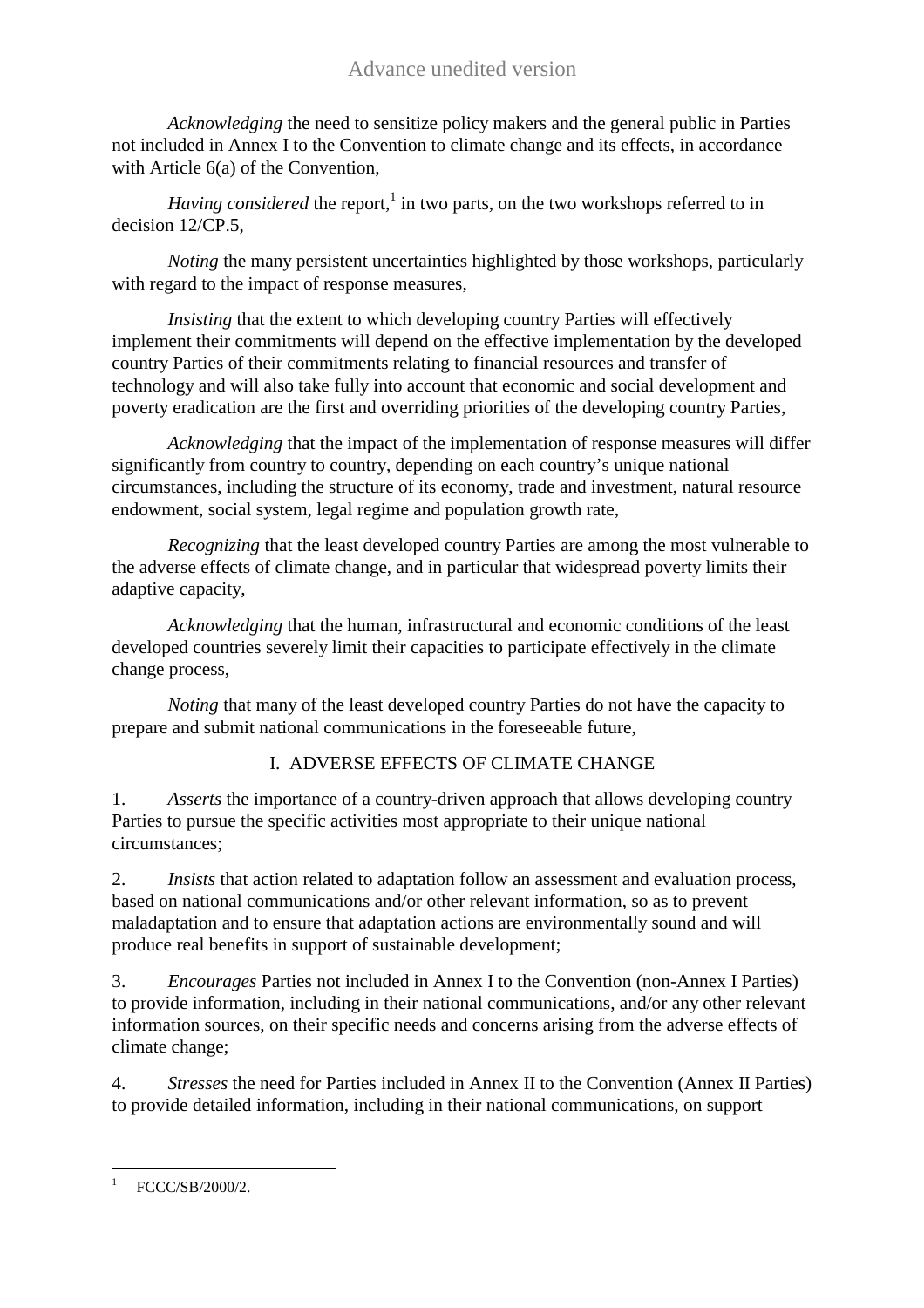programmes to meet the specific needs and circumstances of developing country Parties arising from the adverse effects of climate change;

5. *Encourages* Parties to exchange information on their experience regarding the adverse effects of climate change and on measures to meet their needs arising from these adverse effects;

6. *Underlines* the importance of the ongoing work of the secretariat in compiling and disseminating information on methods and tools for evaluating impacts and adaptation strategies;

7. *Decides* that the implementation of the following activities shall be supported through the Global Environment Facility (in accordance with decision -/CP.7) and other bilateral and multilateral sources:

- (a) Information and methodologies:
	- (i) Improving data collection and information gathering, as well as their analysis, interpretation and dissemination to end-users;
	- (ii) Integrating climate change considerations into sustainable development planning;
	- (iii) Providing training in specialized fields relevant to adaptation such as climate and hydroclimate studies, geographical information systems, environmental impact assessment, modelling, integrated coastal zone management, soil and water conservation and soil restoration;
	- (iv) Strengthening existing and, where needed, establishing national and regional systematic observation and monitoring networks (sea-level rise, climate and hydrological monitoring stations, fire hazards, land degradation, floods, cyclones and droughts);
	- (v) Strengthening existing and, where needed, establishing national and regional centres and institutions for the provision of research, training, education and scientific and technical support in specialized fields relevant to climate change, utilizing information technology as much as possible;
	- (vi) Strengthening existing and, where needed, establishing national and regional research programmes on climate variability and climate change, oriented towards improving knowledge of the climate system at the regional level, and creating national and regional scientific capability;
	- (vii) Supporting education and training in, and public awareness of, climate change related issues, for example through workshops and information dissemination;
- (b) Vulnerability and adaptation: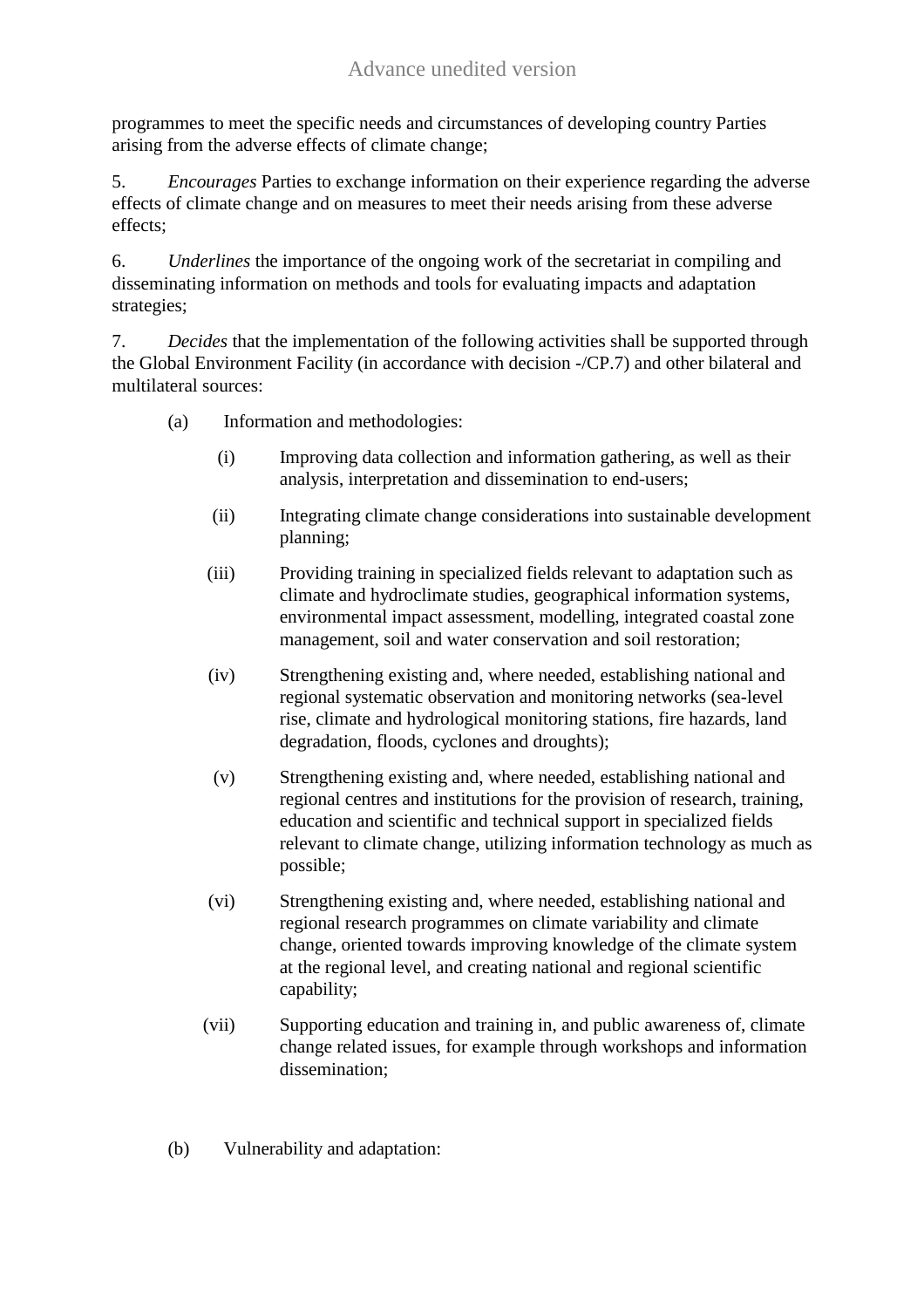- (i) Supporting enabling activities for vulnerability and adaptation assessment;
- (ii) Enhancing technical training for integrated climate change impact and vulnerability and adaptation assessments across all relevant sectors, and environmental management related to climate change;
- (iii) Enhancing capacity, including institutional capacity, to integrate adaptation into sustainable development programmes;
- (iv) Promoting the transfer of adaptation technologies;
- (v) Establishing pilot or demonstration projects to show how adaptation planning and assessment can be practically translated into projects that will provide real benefits, and may be integrated into national policy and sustainable development planning, on the basis of information provided in the national communications from non-Annex I Parties and/or other relevant sources, and of the staged approach endorsed by the Conference of the Parties in its decision 11/CP.1;
- (vi) Supporting capacity-building, including institutional capacity, for preventive measures, planning, preparedness of disasters relating to climate change, including contingency planning, in particular, for droughts and floods in areas prone to extreme weather events;
- (vii) Strengthening existing and, where needed, establishing early warning systems for extreme weather events in an integrated and interdisciplinary manner to assist developing country Parties, in particular those most vulnerable to climate change;

8. *Decides* that the implementation of the following activities shall be supported through the special climate change fund (in accordance with decision -/CP.7) and/or the adaptation fund (in accordance with decision -/CP.7), and other bilateral and multilateral sources:

(a) Starting to implement adaptation activities promptly where sufficient information is available to warrant such activities, *inter alia*, in the areas of water resources management, land management, agriculture, health, infrastructure development, fragile ecosystems, including mountainous ecosystems, and integrated coastal zone management;

(b) Improving the monitoring of diseases and vectors affected by climate change, and related forecasting and early-warning systems, and in this context improving disease control and prevention;

(c) Supporting capacity-building, including institutional capacity, for preventive measures, planning, preparedness and management of disasters relating to climate change, including contingency planning, in particular, for droughts and floods in areas prone to extreme weather events;

(d) Strengthening existing and, where needed, establishing national and regional centres and information networks for rapid response to extreme weather events, utilizing information technology as much as possible;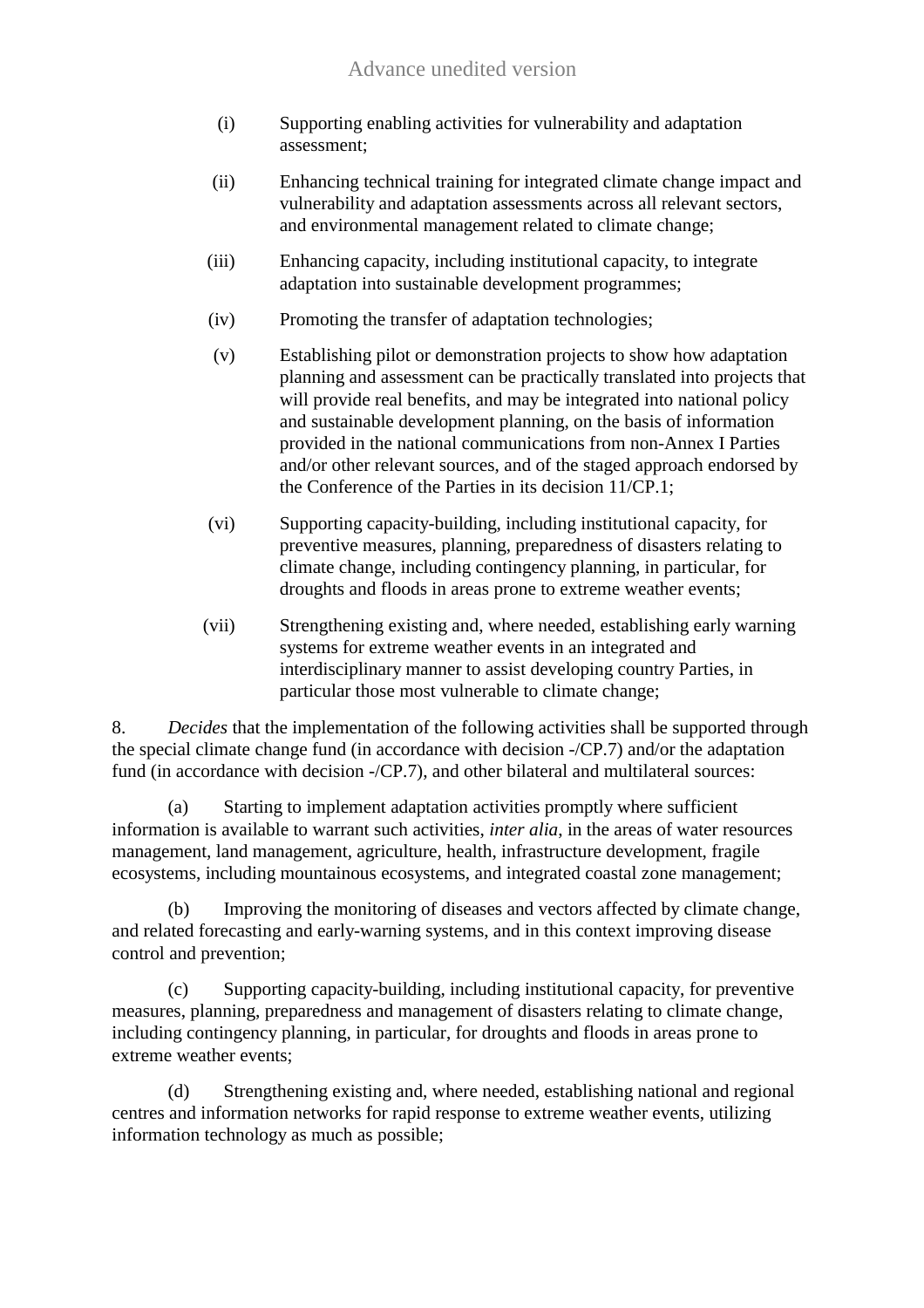9. *Decides* to consider, at its eighth session, the implementation of insurance-related actions to meet the specific needs and concerns of developing country Parties arising from the adverse effects of climate change, based on the outcome of the workshops referred to in paragraphs 38 and 39 below;

10. *Requests* the Subsidiary Body for Scientific and Technological Advice and the Subsidiary Body for Implementation to review, at their subsequent sessions, the progress of the above-mentioned activities and make recommendations thereon to the Conference of the Parties at its eighth session;

# II. IMPLEMENTATION OF ARTICLE 4.9 OF THE CONVENTION

11. *Decides* to establish a work programme for the implementation of Article 4, paragraph 9, of the Convention, which would include activities covered under paragraphs 16 to 20 below, as well as the following:

(a) Strengthening existing and, where needed, establishing, national climate change secretariats and/or focal points to enable the effective implementation of the Convention and the Kyoto Protocol, in the least developed country Parties;

(b) Providing training, on an ongoing basis, in negotiating skills and language, where needed, to develop the capacity of negotiators from the least developed countries to participate effectively in the climate change process;

(c) Supporting the preparation of national adaptation programmes of action;

12. *Decides* that a least developed countries fund shall be established, in accordance with decision -/CP.7, to be operated by an entity entrusted with the operation of the financial mechanism, under the guidance of the Conference of the Parties, to support the work programme for the least developed countries. This work programme shall include*, inter alia*, the preparation and implementation of national adaptation programmes of action;

13. *Decides* to develop the guidance referred to in paragraph 12 above, including expedited access to the fund referred to in paragraph 12 above, at its seventh session;

14. *Invites* Annex II Parties to contribute financially to the programme mentioned in paragraph 11 above;

15. *Invites* Annex II Parties to support least developed country Parties for the following activities:

(a) Promotion of public awareness programmes to ensure the dissemination of information on climate change issues;

(b) Development and transfer of technology, particularly adaptation technology, in accordance with decision -/CP.7;

(c) Strengthening of the capacity of meteorological and hydrological services to collect, analyse, interpret and disseminate weather and climate information to support implementation of national adaptation programmes of action;

16. *Decides* that support be provided for the development, by the least developed countries, of national adaptation programmes of action which will serve as a simplified and direct channel of communication of information relating to the vulnerabilities and adaptation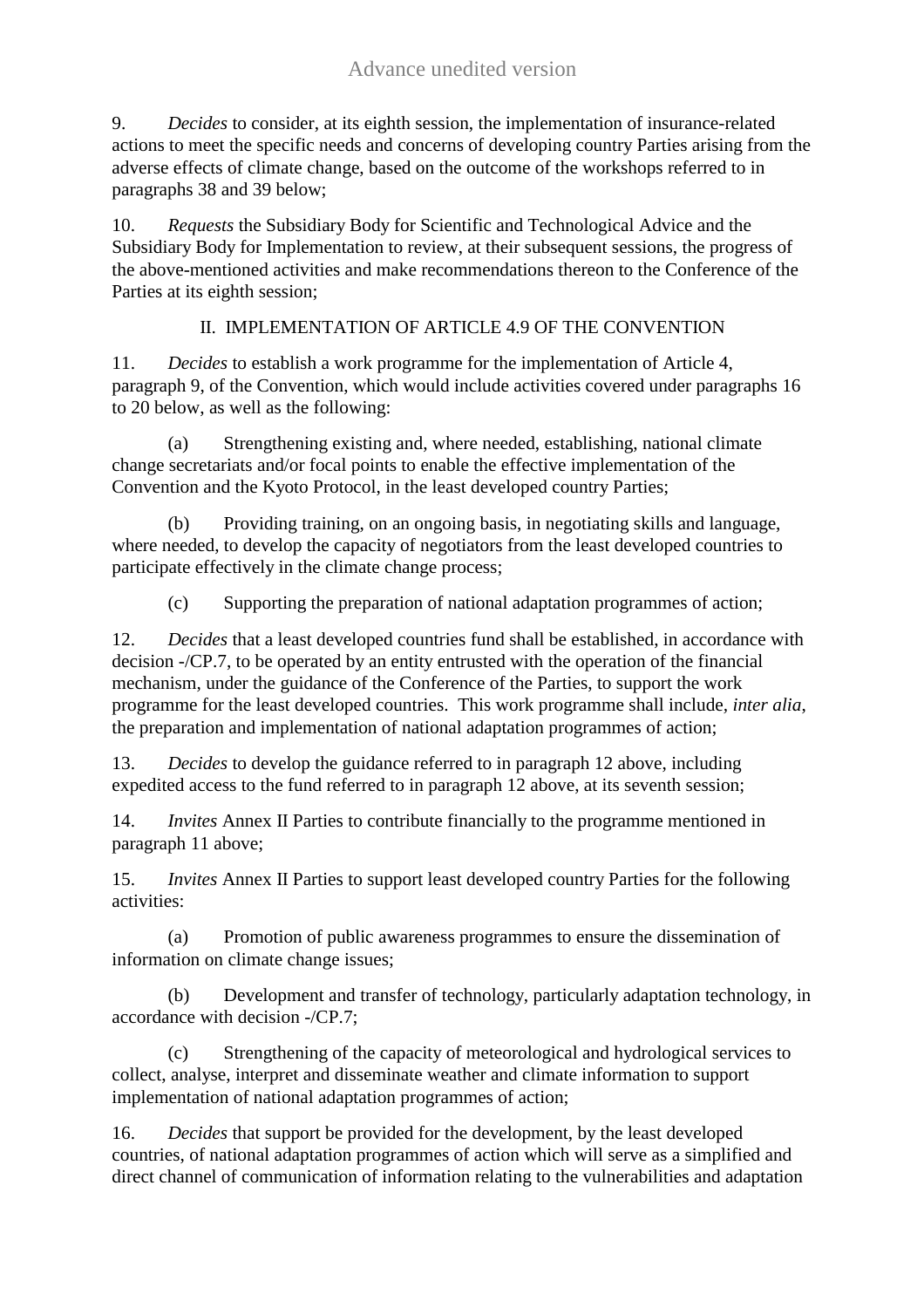needs of the least developed countries; the information contained in national adaptation programmes of action may constitute the first step in the preparation of initial national communications;

17. *Requests* the subsidiary bodies to consider the recommendations relating to the guidelines for the preparation of national adaptation programmes of action<sup>2</sup> and to forward, as appropriate, a draft decision for consideration by the Conference of the Parties at its seventh session;

18. *Requests* the subsidiary bodies to consider the recommendations referred to in paragraph 19 below, concerning possible amendments to the terms of reference of the Consultative Group of Experts on National Communications from Parties not included in Annex I to the Convention, prepared with a view to providing technical advice for the preparation of national adaptation programmes of action, and to forward, as appropriate, a draft decision for consideration by the Conference of the Parties at its seventh session;

19. *Decides* to consider, at its seventh session, the establishment of a least developed country group of experts, including its terms of reference, taking into account geographical balance, as well as the above-mentioned consideration of the terms of reference of the Consultative Group of Experts;

20. *Decides* to assess, at its seventh session, the status of implementation of Article 4, paragraph 9, of the Convention and to consider further action thereon;

# III. IMPACT OF THE IMPLEMENTATION OF RESPONSE MEASURES

21. *Stresses* that Parties should take action consistent with the provisions of the Convention;

22. *Decides* that the implementation of the activities included in paragraphs 25 to 32 below shall be supported through the Global Environment Facility (in accordance with decision -/CP.7), the special climate change fund (in accordance with decision -/CP.7), and other bilateral and multilateral sources:

23. *Encourages* non-Annex I Parties to provide information, in their national communications and/or other relevant reports, on their specific needs and concerns arising from the impact of the implementation of response measures;

24. *Requests* Annex II Parties to provide detailed information, in their national communications and/or any other relevant reports, on their existing and planned support programmes to meet the specific needs and concerns of developing country Parties arising from the impact of the implementation of response measures;

25. *Encourages* Annex I and non-Annex I Parties to cooperate in creating favourable conditions for investment in sectors where such investment can contribute to economic diversification;

26. *Requests* Annex II Parties to assist developing countries, in particular those most vulnerable to the impact of the implementation of response measures, in meeting their capacity-building needs for the implementation of programmes which address these impacts;

 $\frac{1}{2}$ See document FCCC/SBI/2001/7.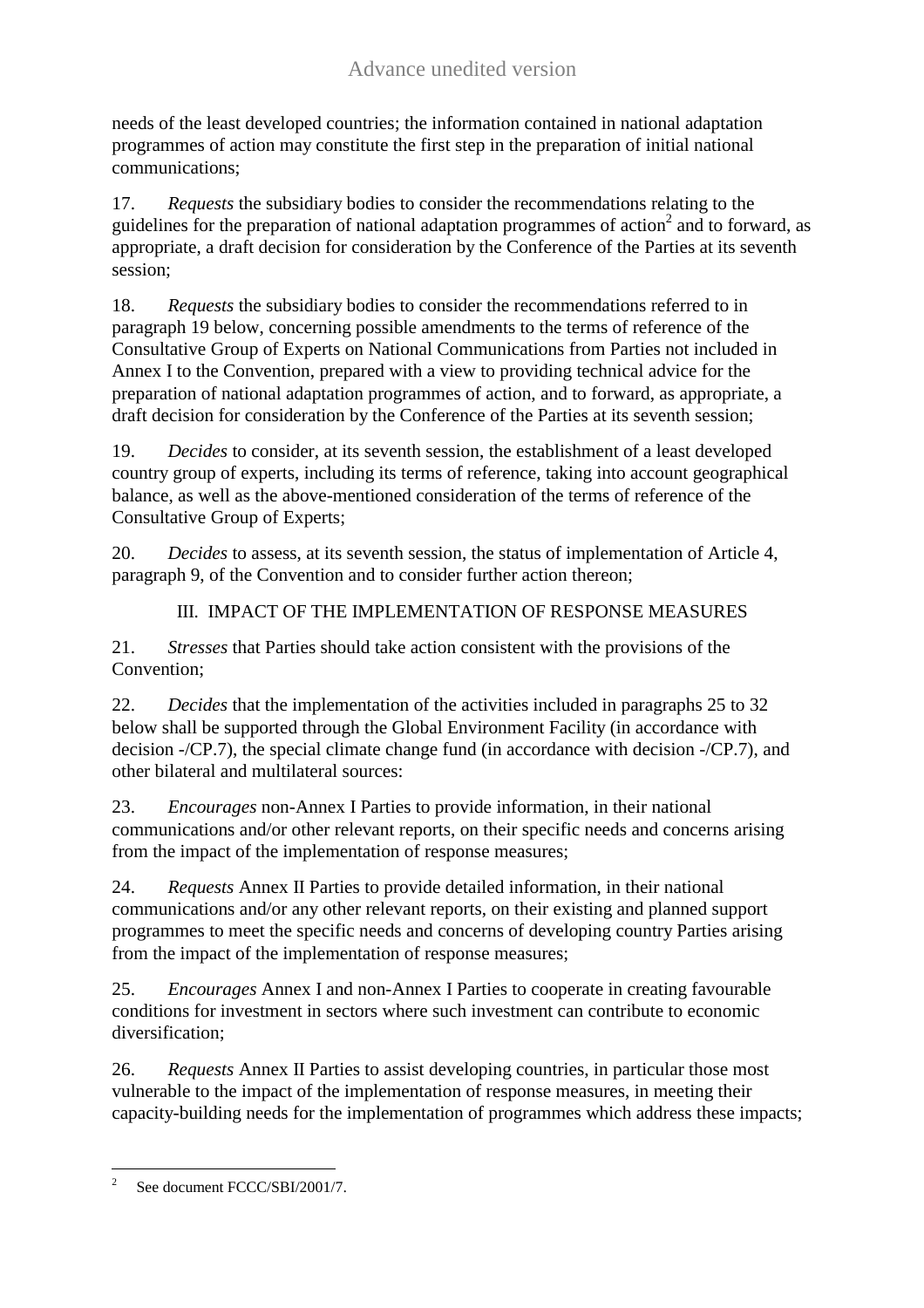27. *Urges* Parties to consider appropriate technological options in addressing the impact of response measures, consistent with national priorities and indigenous resources;

28. *Encourages* Parties to cooperate in the technological development of non-energy uses of fossil fuels, and requests Annex II Parties to support developing country Parties to this end;

29. *Encourages* Parties to cooperate in the development, diffusion and transfer of less greenhouse gas-emitting advanced fossil-fuel technologies, and/or technologies relating to fossil fuels, that capture and store greenhouse gases, and requests Annex II Parties to facilitate the participation of the least developed countries and other non-Annex I Parties in this effort;

30. *Urges* Annex II Parties to provide financial and technological support for strengthening the capacity of developing country Parties identified in Article 4, paragraphs 8 and 9, of the Convention for improving efficiency in upstream and downstream activities relating to fossil fuels, taking into consideration the need to improve the environmental efficiency of these activities;

31. *Encourages* Annex II Parties to promote investment in, and to support and cooperate with, developing country Parties in the development, production, distribution and transport of indigenous, less greenhouse gas-emitting, environmentally sound,<sup>3</sup> energy sources, including natural gas, according to the national circumstances of each of these Parties;

32. *Urges* Annex II Parties to provide support for research into, and the development and use of, renewable energy, including solar and wind energy, in developing country Parties;

33. *Decides* to consider, at its eighth session, the implementation of insurance-related actions to meet the specific needs and concerns of developing country Parties arising from the adverse effects of climate change, based on the outcome of the workshops referred to in paragraphs 37 and 38 below;

34. *Requests* the Subsidiary Body for Scientific and Technological Advice and the Subsidiary Body for Implementation to consider, at their subsequent sessions, the response by Parties to the actions listed in paragraphs 25 to 32 above;

# IV. FURTHER MULTILATERAL WORK RELATING TO ISSUES UNDER ARTICLE 4.8 AND 4.9 OF THE CONVENTION

35. *Requests* the secretariat to organize regional workshops in order to facilitate information exchange and integrated assessments, including for adaptation;

36. *Requests* the secretariat to organize a workshop, before the eighth session of the Conference of the Parties, on the status of modelling activities to assess the adverse effects of climate change and the impact of response measures already implemented on individual developing country Parties, including on how to enhance the participation of developing country experts in such efforts, and to report the results of this workshop to the Conference of the Parties at its eighth session. The terms of reference of this workshop will include assessments on approaches to minimize the adverse effects of response measures on developing countries;

 $\overline{a}$ 3 Throughout this text, the term "environmentally sound" means "environmentally safe and sound" (Source: Agenda 21, chapter 1).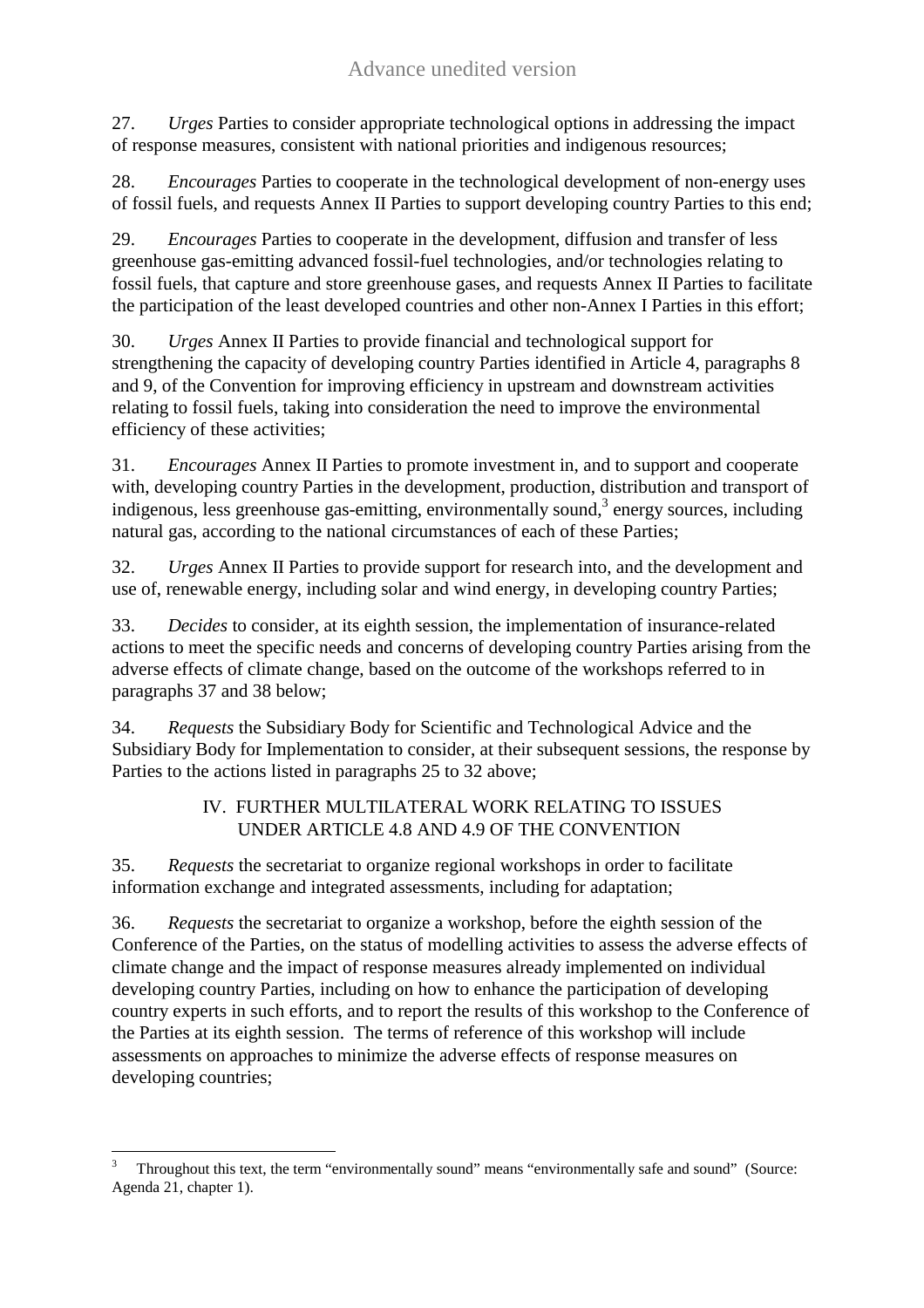37. *Requests* the secretariat to organize a workshop, to be held immediately before the workshop referred to in paragraph 38 below, and before the eighth session of the Conference of the Parties, on insurance and risk assessment in the context of climate change and extreme weather events, and to report the results of this workshop to the Conference of the Parties at its eighth session;

38. *Requests* the secretariat to organize a workshop, to be held immediately after the workshop referred to in paragraph 37 above, and before the eighth session of the Conference of the Parties, on insurance-related actions to address the specific needs and concerns of developing country Parties arising from the adverse effects of climate change and from the impact of the implementation of response measures, and to report the results of this workshop to the Conference of the Parties at its eighth session;

39. *Requests* the secretariat to organize a workshop, before the ninth session of the Conference of the Parties, on possible synergies and joint action with the other multilateral environmental conventions and agreements, such as the Convention to Combat Desertification, and to report the results of this workshop to the Conference of the Parties at its ninth session;

40. *Requests* the secretariat to organize a workshop, before the ninth session of the Conference of the Parties, on the needs and options of non-Annex I Parties for economic diversification, and on support programmes by Annex II Parties to address these needs, and to report the results of this workshop to the Conference of the Parties at its ninth session;

- - - - -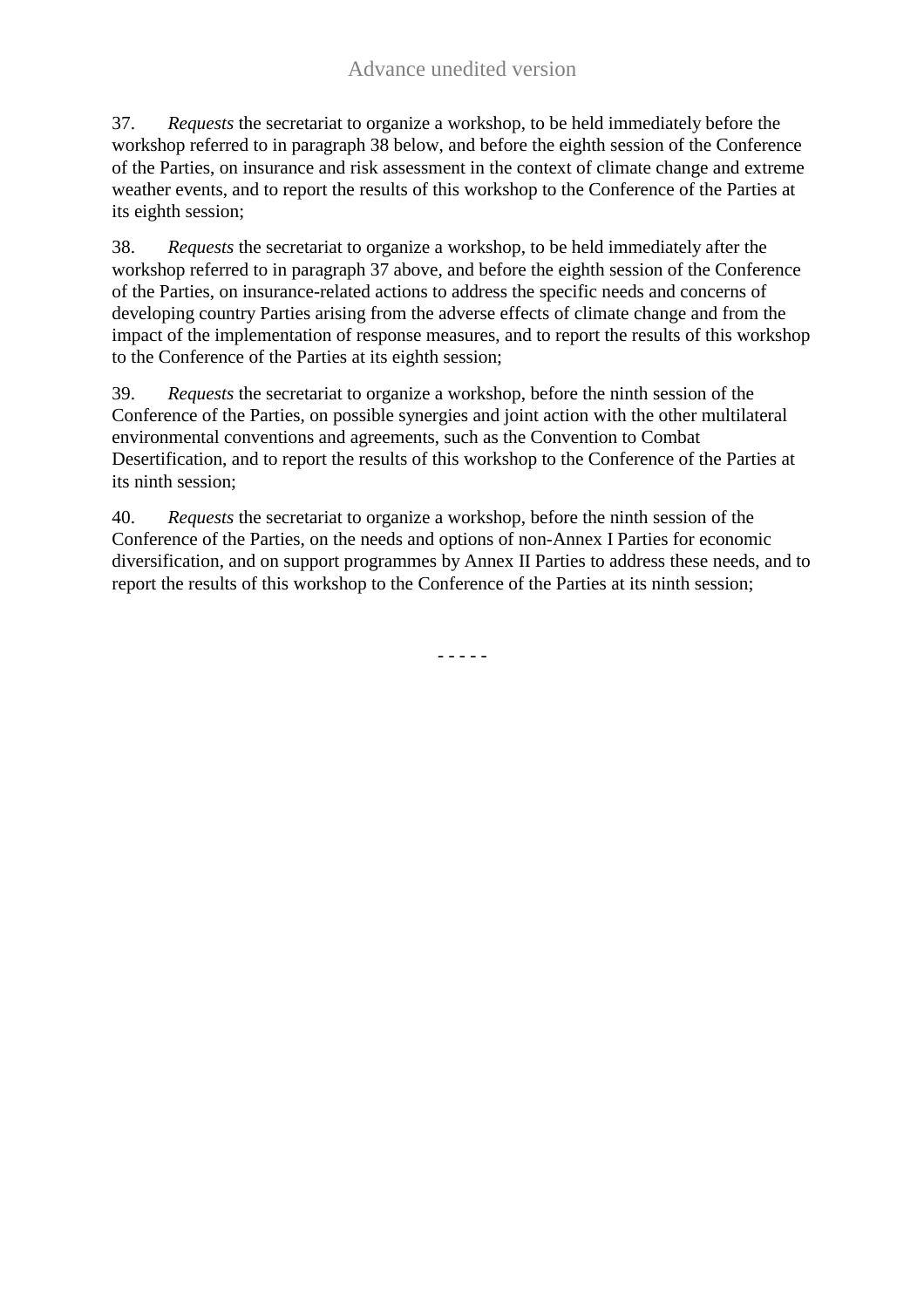# **E. ADDITIONAL GUIDANCE TO AN OPERATING ENTITY OF THE FINANCIAL MECHANISM**

### **Decision -/CP.7**

#### **Additional guidance to an operating entity of the financial mechanism**

*The Conference of the Parties,*

*Recalling* its decisions 11/CP.1, 10/CP.2, 11/CP.2, 12/CP.2, 2/CP.4, 8/CP.5 and 10/CP.5,

*Recalling also* its decision 5/CP.6, containing the Bonn Agreements on the Implementation of the Buenos Aires Plan of Action,

*Noting* the extension of funding through the expedited procedures of the Global Environment Facility (GEF) for countries to address capacity-building needs identified in decision 2/CP.4 enabling Parties to maintain and enhance relevant national capacities, and for the preparation of second national communications,

*Noting also* the launching of the GEF Country Dialogue Workshops, which have been designed to strengthen national coordination and capacity-building and to promote awarenessraising, and the results of the first phase of the GEF Capacity Development Initiative, a strategic partnership between the GEF Secretariat and the United Nations Development Programme, which were forwarded to Parties in accordance with decision 10/CP.5,

1. *Decides* that, in accordance with Articles 4.3, 4.5 and 11.1 of the Convention, the GEF, as an operating entity of the financial mechanism, should provide financial resources to developing country Parties, in particular the least developed and the small island developing States amongst them, for the following activities, including those identified in paragraph 7 of decision -/CP.7:

Strengthening, in particularly vulnerable countries and regions identified in stage I activities and especially countries vulnerable to climate-related natural disasters, the implementation of country-driven stage II adaptation activities, pursuant to decision 2/CP.4, paragraph 1 (a), that build upon work done at the national level, either in the context of national communications or of in-depth national studies, including national adaptation programmes of action (NAPAs);

Establishing pilot or demonstration projects to show how adaptation planning and assessment can be practically translated into projects that will provide real benefits, and may be integrated into national policy and sustainable development planning, on the basis of information provided in the national communications, or of in-depth national studies, including NAPAs, and of the staged approach endorsed by the Conference of the Parties in its decision 11/CP.1;

Supporting the continuation of the "country-team" approach, which enhances the collection, management, archiving, analysis, interpretation and dissemination of data on climate change issues and increases national commitment to the implementation of the objective of the Convention;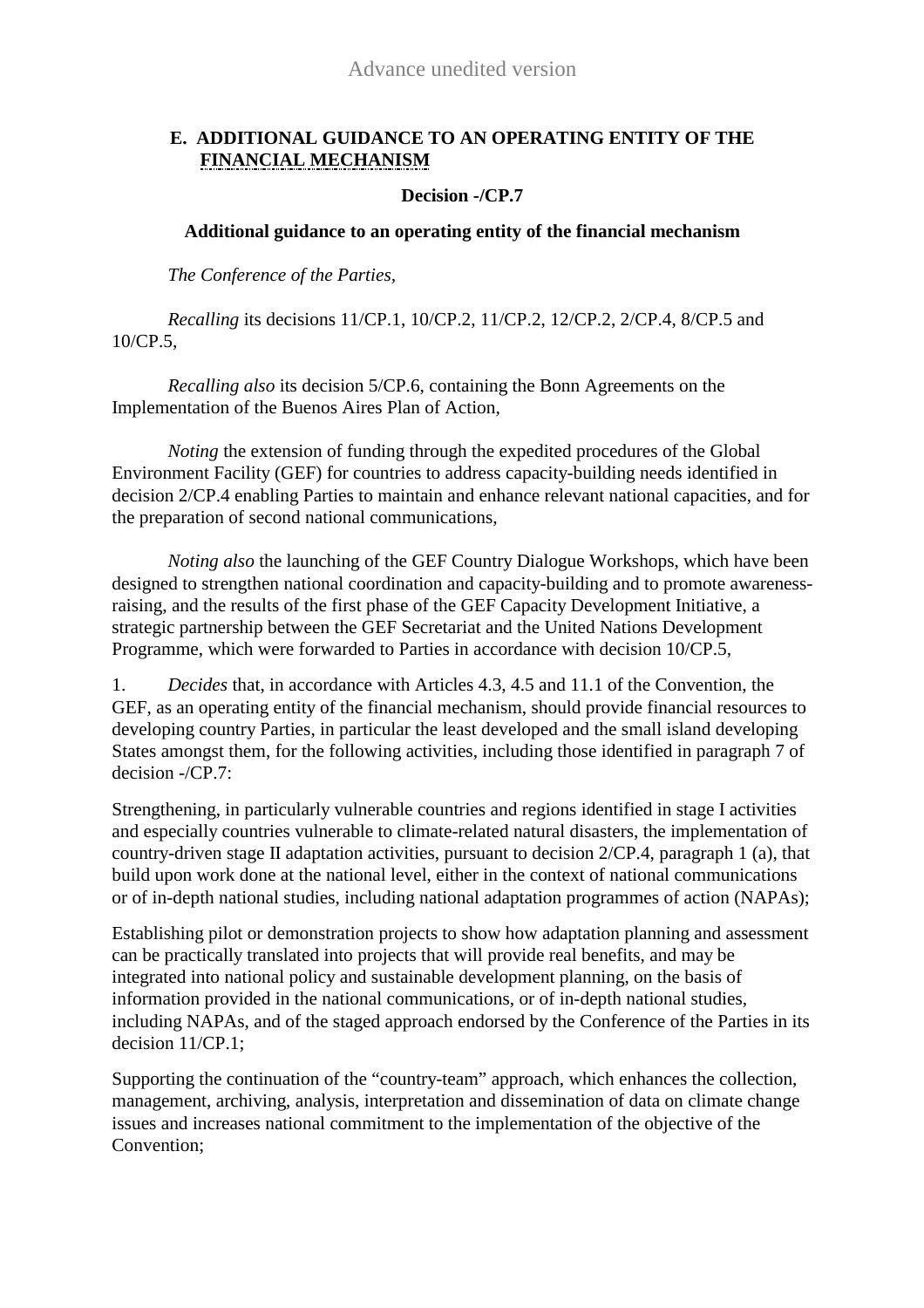Enhancing the capacity of their subregional and/or regional information networks to enable such networks to serve as repositories of climate change related information on vulnerability and adaptation assessments and geographic information systems;

Improving climate change related data collection (for example, local emission and regional factors) and information-gathering, as well as the analysis, interpretation and dissemination of these data to national policy makers and other end-users;

Strengthening and, where necessary, establishing:

National, subregional or regional databases on climate change;

Subregional and/or regional climate change related institutions and "centres of excellence", to enable these institutions and centres to provide a supportive framework, which would include information retrieval and technical support;

Developing and implementing, as appropriate, prioritized projects identified in their national communications;

Undertaking more in-depth public awareness and education activities and community involvement and participation in climate change issues;

Building the capacity, including, where appropriate, institutional capacity, for preventive measures, planning, preparedness for disasters related to climate change, including in particular, contingency planning for droughts and floods in areas prone to extreme weather events;

Strengthening existing and, where needed, establishing early warning systems for extreme weather events in an integrated and interdisciplinary manner to assist developing country Parties, in particular those most vulnerable to climate change;

Supporting the continuation of GEF-related programmes which assist Parties that are at various stages of preparing and/or completing their initial national communications;

2. *Invites* the GEF:

(a) To continue its efforts to minimize the time between the approval of project concepts, the development and approval of the related projects, and the disbursement of funds by its implementing/executing agencies to the recipient countries of those projects;

(b) Further to streamline its project cycle with a view to making project preparations simpler, more transparent and country-driven. In this regard, the project cycles of its implementing/executing agencies should be coordinated with the GEF project cycle;

(c) To urge its implementing/executing agencies to be more responsive to requests for GEF assistance from developing country Parties for climate change related project activities aimed at implementing the guidance of the Conference of the Parties;

(d) Further to encourage the use of national and regional experts and/or consultants to enhance project development and implementation; in this regard, it should make its list of national and regional experts and/or consultants publicly available;

(e) To give consideration to measures to increase opportunities available to developing country Parties for accessing GEF funds for climate change activities aimed at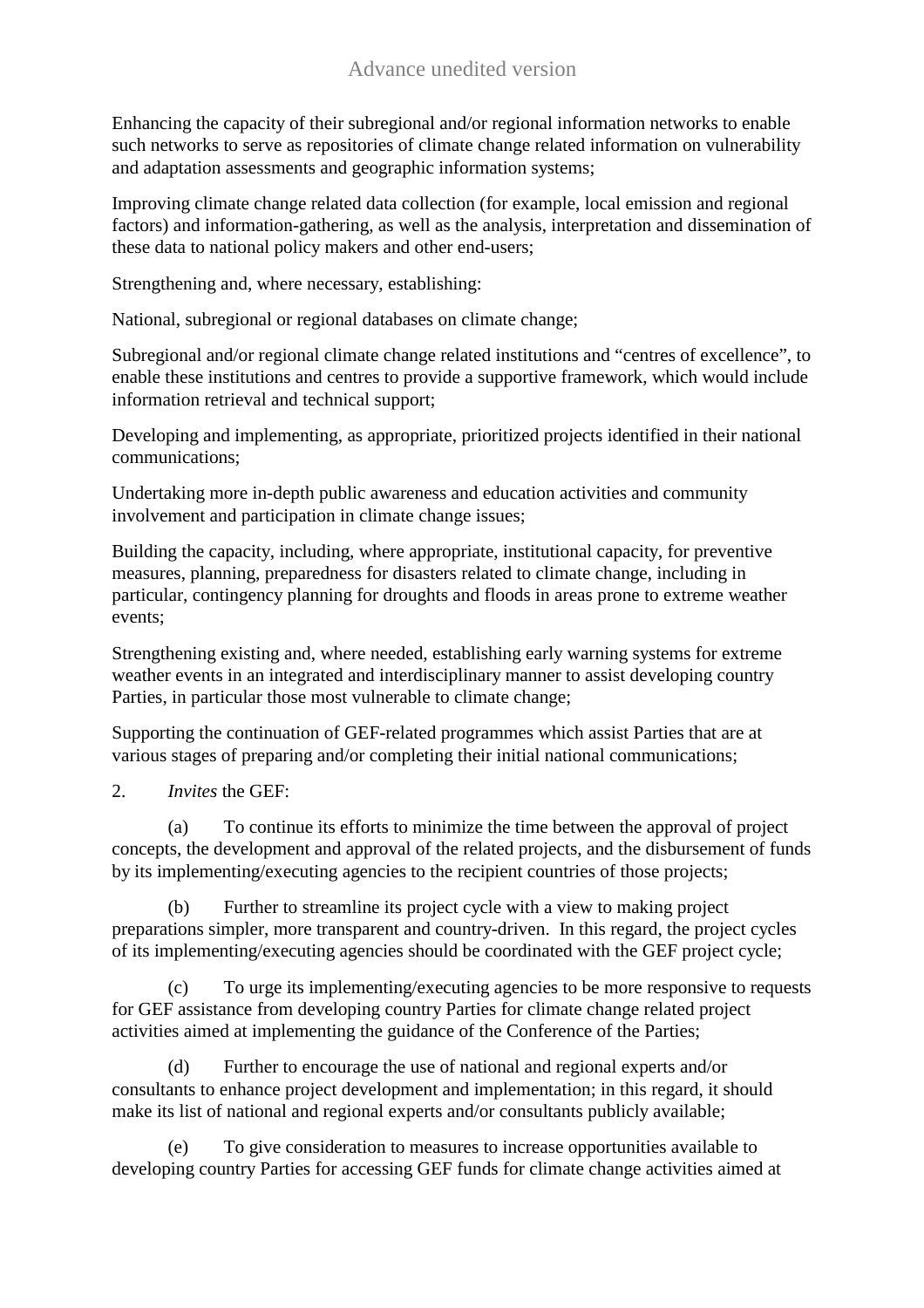implementing the guidance of the Conference of the Parties, including a review of the adequacy of the number of implementing/executing agencies available to deliver GEF programmes and projects;

3. *Urges* the GEF to adopt a streamlined and expedited approach to financing activities within the framework for capacity-building in developing countries (non-Annex I Parties) contained in decision -/CP.7;

4. *Requests* the GEF to include in its report to the Conference of the Parties at its eighth session the specific steps it has taken to implement the provisions of this decision and to include information on its implementation of the framework for capacity-building in developing countries (non-Annex I Parties) contained in decision -/CP.7;

5. *Requests* the GEF, as an operating entity of the financial mechanism, to provide financial support to implement the capacity-building framework annexed to decision -/CP.7 and further to support, enhance and implement its capacity-building activities in accordance with this framework.

- - - - -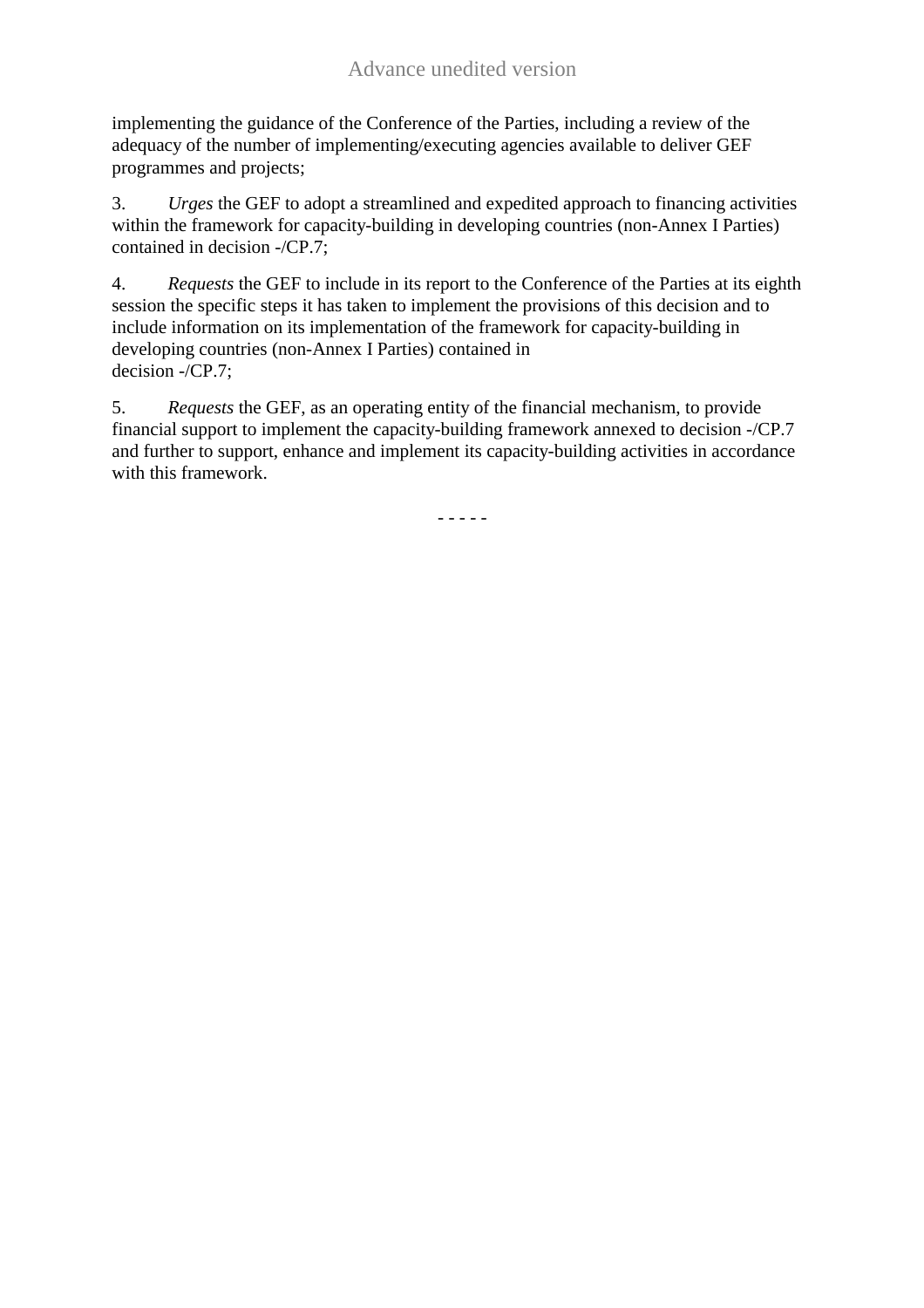## **F. FUNDING UNDER THE CONVENTION**

### **Decision -/CP.7**

#### **Funding under the Convention**

*The Conference of the Parties,*

*Recalling* the relevant provisions of the United Nations Framework Convention on Climate Change, and in particular its Article 4.1, 4.3, 4.4, 4.5, 4.7, 4.8, 4.9, 4.10 and Article 11,

*Recalling also* its decisions 11/CP.1 and 15/CP.1,

*Recalling further* its decisions 5/CP.6, containing the Bonn Agreements on the Implementation of the Buenos Aires Plan of Action,

*Noting that, by its decisions -/CP.7, and -/CP.7, provisions have been made for* funding the implementation of capacity-building activities in Parties not included in Annex I, and that additional guidance has been given to the Global Environment Facility to that effect,

*Welcoming* the statements made by most Parties included in Annex  $II<sup>1</sup>$  on their willingness to commit themselves to provide funding,

*Welcoming also* the joint political declaration made by the European Community and its member States, together with Canada, Iceland, New Zealand, Norway and Switzerland on their preparedness to contribute collectively  $6450$  million / US \$410 million annually by 2005, with this level to be reviewed in 2008,

#### 1. *Decides* that:

 $\overline{a}$ 

(a) There is a need for funding, including funding that is new and additional to contributions which are allocated to the climate change focal area of the Global Environment Facility and to multilateral and bilateral funding, for the implementation of the Convention;

(b) Predictable and adequate levels of funding shall be made available to Parties not included in Annex I;

(c) In order to meet the commitments under Article  $4.1, 4.3, 4.4, 4.5, 4.8$  and  $4.9$ , Parties included in Annex II, and other Parties included in Annex I, that are in a position to do so, should provide funding for developing country Parties, through the following channels:

- (i) Increased Global Environment Facility replenishment;
- (ii) The special climate change fund to be established under this decision;
- (iii) The least developed countries fund to be established under this decision;
- (iv) Bilateral and multilateral sources;

<sup>1</sup> Joint political declaration by the European Community and its member States, together with Canada, Iceland, New Zealand, Norway and Switzerland, and a statement by Japan. For the text of the political declaration and the statement by Japan, see document FCCC/CP/2001/MISC.4.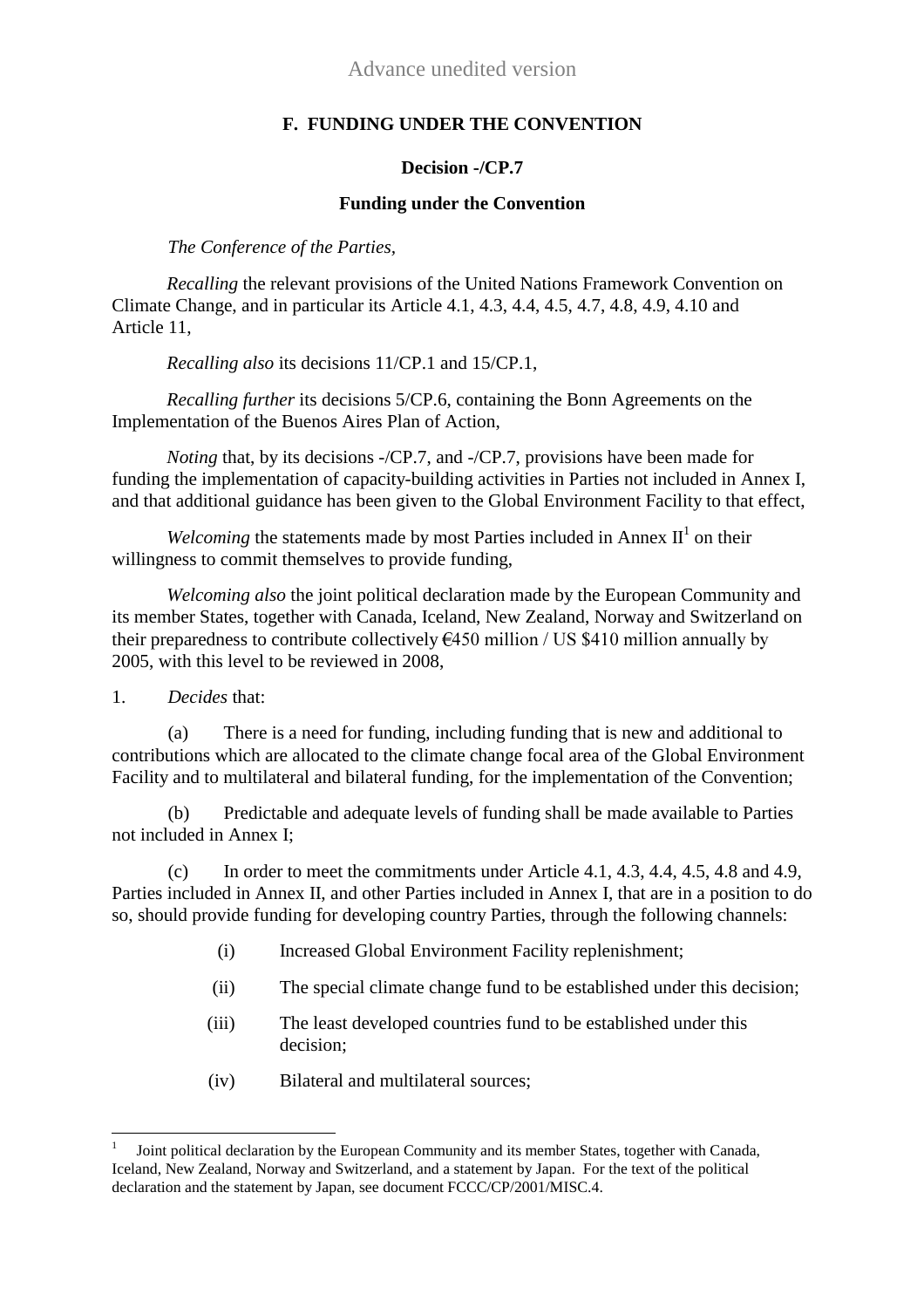(d) Appropriate modalities for burden sharing among the Parties included in Annex II need to be developed;

(e) Parties included in Annex II shall report on their financial contributions on an annual basis;

(f) The Conference of the Parties shall review the reports referred to in subparagraph (e) above on an annual basis;

2. *Decides also* that a special climate change fund shall be established to finance activities, programmes and measures, relating to climate change, that are complementary to those funded by the resources allocated to the climate change focal area of Global Environment Facility and by bilateral and multilateral funding, in the following areas:

(a) Adaptation, in accordance with paragraph 8 of decision -/CP.7;

(b) Transfer of technologies, in accordance with decision -/CP.7;

(c) Energy, transport, industry, agriculture, forestry and waste management;

(d) Activities to assist developing country Parties referred to under Article 4, paragraph 8 (h), in diversifying their economies, in accordance with decision -/CP.7;

3. *Decides further* that Parties included in Annex II, and other Parties included in Annex I that are in a position to do so, shall be invited to contribute to the fund, which shall be operated by an entity entrusted with the operation of the financial mechanism, under the guidance of the Conference of the Parties;

4. *Invites* the entity referred to in paragraph 3 above to make the necessary arrangements for this purpose and report thereon to the eighth session of the Conference of the Parties for appropriate action;

5. *Decides* to provide guidance to the entity referred to in paragraph 3 above on the modalities for operating this fund, including expedited access;

6. *Decides also* that a least developed countries fund shall be established, which shall be operated by an entity entrusted with the operation of the financial mechanism, under the guidance of the Conference of the Parties, to support a work programme for the least developed countries. This work programme shall include, *inter alia,* national adaptation programmes of action in accordance with Section II (Implementation of Article 4, paragraph 9, of the Convention) of decision -/CP.7;

7. *Invites* the entity referred to in paragraph 6 above to make the necessary arrangements for this purpose and report thereon to the eighth session of the Conference of the Parties for appropriate action;

8. *Decides* to provide guidance to the entity referred to in paragraph 6 above on the modalities for operating this fund, including expedited access;

9. *Welcomes* the intention expressed by Canada to contribute C\$10 million, to enable the prompt start of this fund.

- - - - -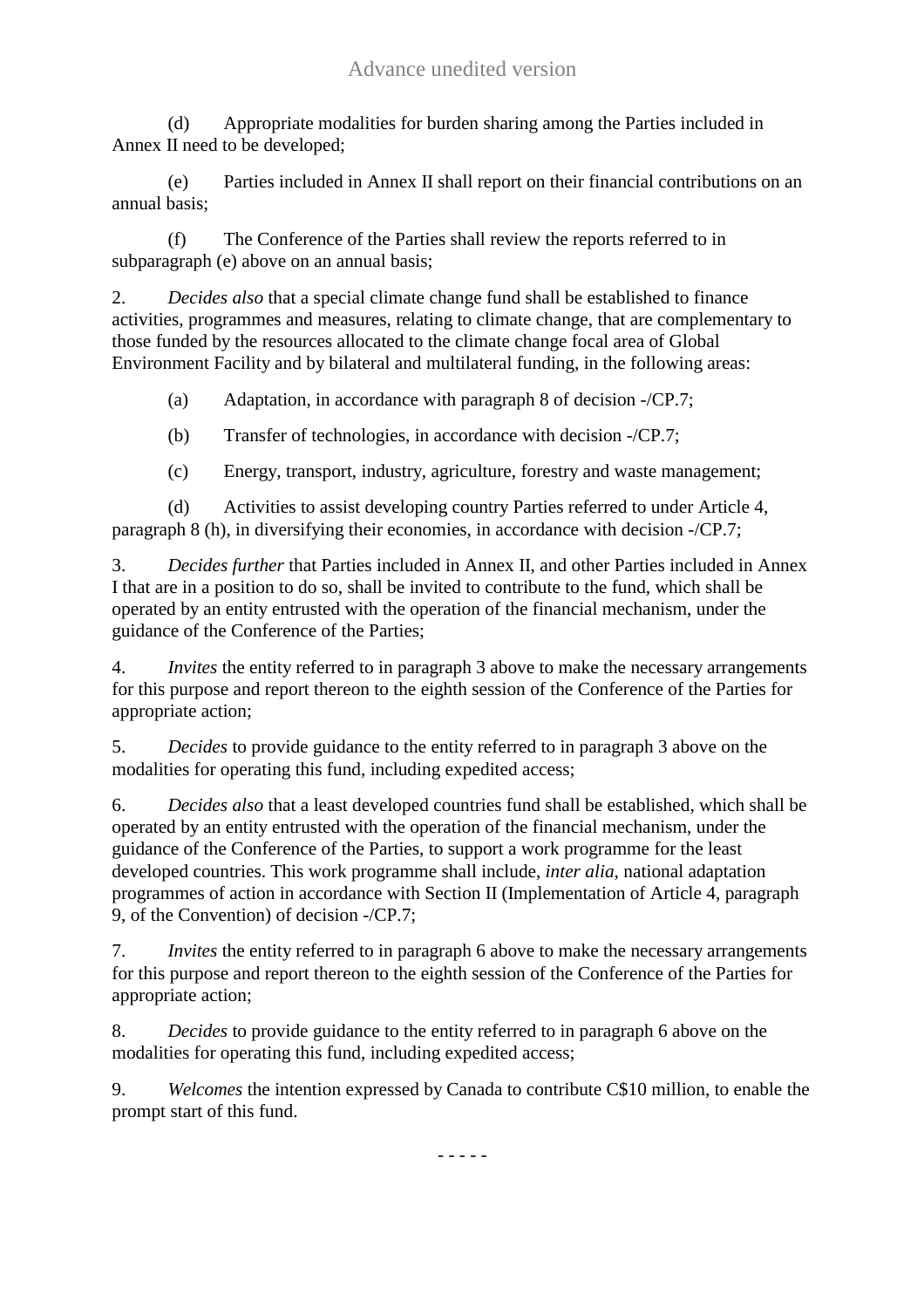# **G. ACTIVITIES IMPLEMENTED JOINTLY UNDER THE PILOT PHASE**

# **Decision -/CP.7**

# **Activities implemented jointly under the pilot phase**

*The Conference of the Parties,*

*Recalling* its decisions 5/CP.1 and 13/CP.5,

*Recalling further* its decisions 5/CP.6, containing the Bonn Agreements on the Implementation of the Buenos Aires Plan of Action,

*Taking note* of the fourth synthesis report on activities implemented jointly under the pilot phase<sup>1</sup> and the draft revised uniform reporting format,<sup>2</sup>

*Having considered* the conclusions of the Subsidiary Body for Scientific and Technological Advice and the Subsidiary Body for Implementation at the first part of their thirteenth sessions.<sup>3</sup>

*Acknowledging* that participating in activities implemented jointly under the pilot phase provides an important opportunity for learning by doing,

*Further acknowledging* the importance of offering opportunities to participate in activities implemented jointly under the pilot phase to those Parties that have not yet experienced such activities,

*Noting* that the geographical distribution of activities implemented jointly under the pilot phase remains unbalanced despite recent improvements,

1. *Decides* to continue the pilot phase for activities implemented jointly;

2. *Requests* the secretariat to organize before the sixteenth session of the subsidiary bodies a workshop on the draft revised uniform reporting format providing an opportunity to Parties to exchange views on and understand further the methodological issues related to the format;

3. *Urges* Parties reporting on activities implemented jointly under the pilot phase to submit joint reports through the designated national authority of one Party, which should provide proof that the designated national authorities of all the other Parties involved concur with the reports.

- - - - -

<sup>|&</sup>lt;br>|<br>| FCCC/SB/2000/6.

<sup>2</sup> FCCC/SB/2000/6/Add.1.

<sup>3</sup> See FCCC/SBSTA/2000/10 and FCCC/SBI/2000/10.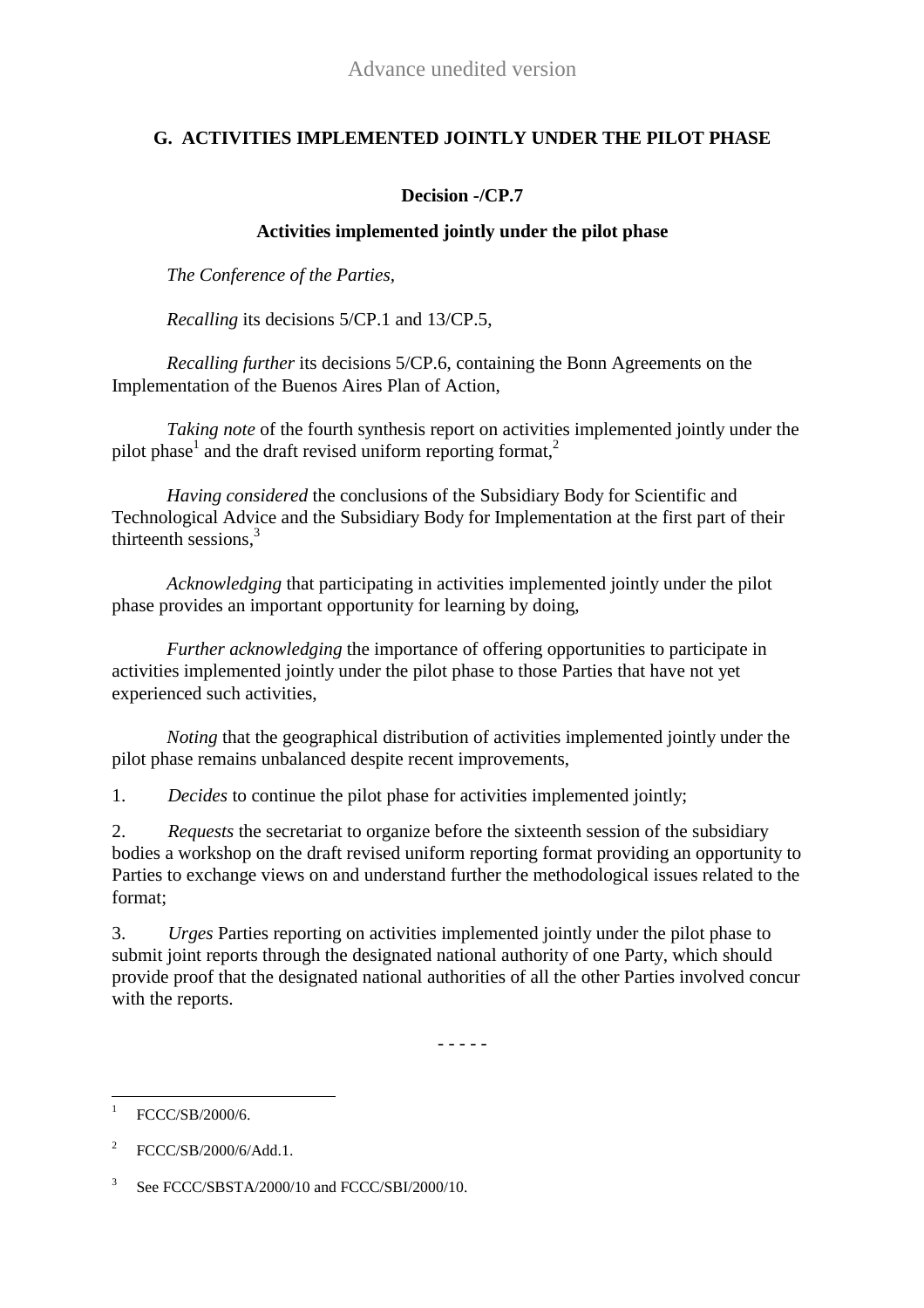# **H. MATTERS RELATING TO ARTICLE 3, PARAGRAPH 14, OF THE KYOTO PROTOCOL**

## **Decision -/CP.7**

### **Matters relating to Article 3, paragraph 14, of the Kyoto Protocol**

*The Conference of the Parties,*

*Having considered* matters relating to Article 3, paragraph 14, of the Kyoto Protocol,

*Recalling* its decision 8/CP.4, particularly as it refers to decision 5/CP.4,

*Recalling also* its decision 5/CP.6, containing the Bonn Agreements on the Implementation of the Buenos Aires Plan of Action,

*Recommends* that the Conference of the Parties serving as the meeting of the Parties to the Kyoto Protocol at its first session, adopt the following decision.

# **Draft decision -/CMP.1**

## **Matters relating to Article 3, paragraph 14, of the Kyoto Protocol**

*The Conference of the Parties serving as the meeting of the Parties to the Kyoto Protocol*,

*Determined* to protect the climate system for present and future generations,

*Having considered* matters relating to Article 3, paragraph 14, of the Kyoto Protocol,

*Recalling* decisions 8/CP.4 and 5/CP.4,

*Recalling also* decisions 5/CP.4 and 12/CP.5,

*Reiterating* that the extent to which developing country Parties will effectively implement their commitments will depend on the effective implementation by the developed country Parties of their commitments related to financial resources and transfer of technology and will take fully into account that economic and social development and poverty eradication are the first and overriding priorities of the developing country Parties,

*Reiterating* that Parties should protect the climate system for the benefit of present and future generations of humankind, on the basis of equity and in accordance with their common but differentiated responsibilities and respective capabilities and accordingly, that the developed country Parties should take the lead in combating climate change and the adverse effects thereof,

*Recognizing* that developing country Parties that would have to bear a disproportionate or abnormal burden under the Convention should be given full consideration,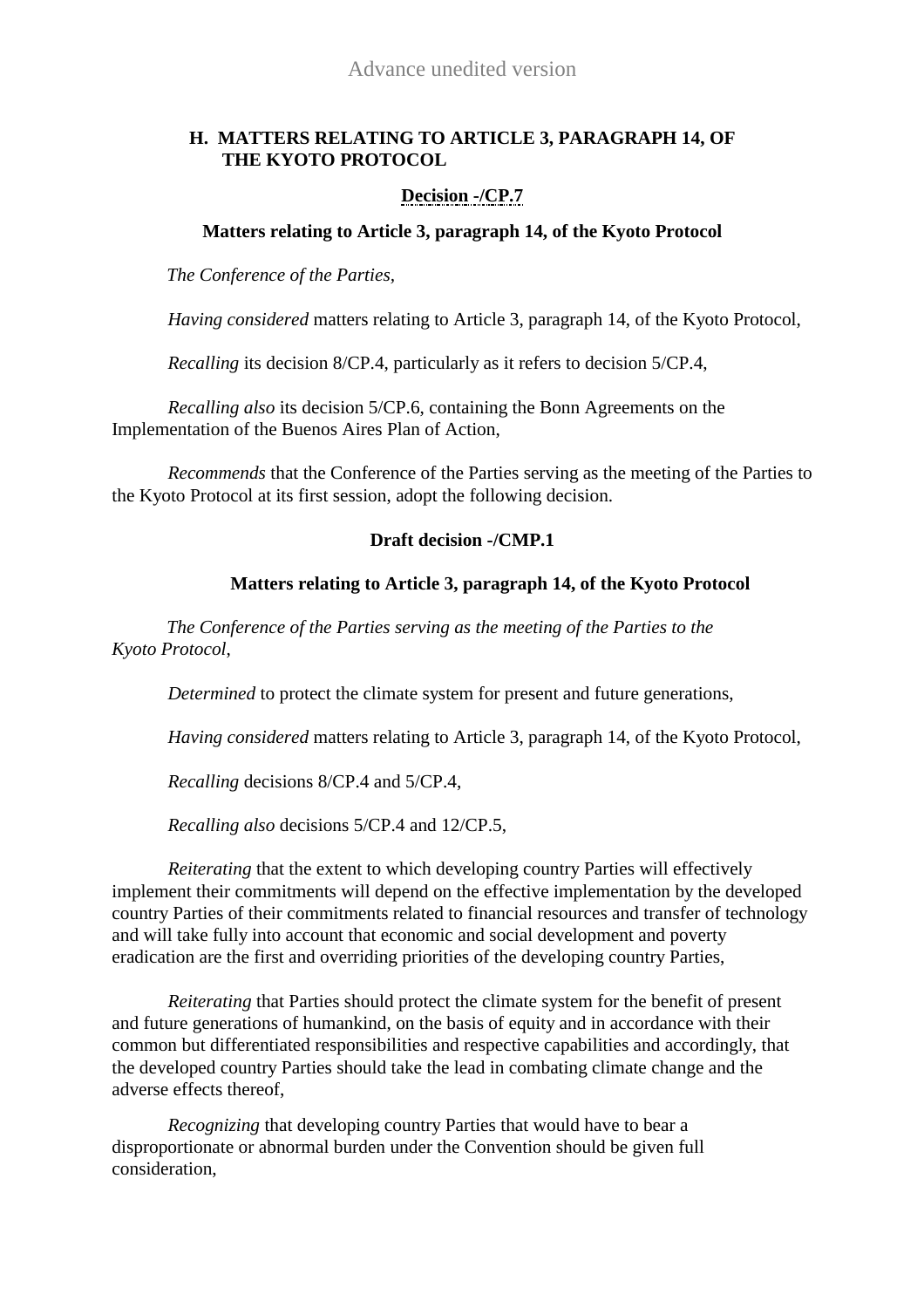*Recognizing* that low-lying and other small island countries, countries with low-lying coastal, arid and semi-arid areas or areas liable to floods, drought and desertification, and developing countries with fragile mountainous ecosystems are particularly vulnerable to the adverse effects of climate change,

*Recognizing* the special difficulties of those countries, especially developing countries, whose economies are particularly dependent on fossil fuel production, use and exportation, as a consequence of action taken to limit greenhouse gas emissions,

1. *Decides* to establish a process for the implementation of Article 3, paragraph 14, of the Kyoto Protocol, including exchange of information and the development of methodologies on the assessment of adverse social, environmental and economic impacts on developing country Parties, particularly those identified in Article 4, paragraphs 8 and 9, of the Convention, and of their minimization; among the issues to be considered shall be the establishment of funding, insurance and transfer of technology;

2. *Recognizes* that minimizing the impact of the implementation of Article 3, paragraph 1, of the Kyoto Protocol is a development concern affecting both the industrialized and developing countries. Each Party included in Annex I commits itself to take fully into account the consequences of these actions on developing countries, and to prevent or minimize their adverse effects on developing countries; these Parties consider such action as a cost-effectiveness measure;

3. *Requests* each Party included in Annex I to provide information, as part of the necessary supplementary information to its annual inventory report, in accordance with the guidelines under Article 7, paragraph 1, of the Kyoto Protocol, relating to how it is striving, under Article 3, paragraph 14, of the Kyoto Protocol, to implement the commitments mentioned in Article 3, paragraph 1, of the Kyoto Protocol in such a way as to minimize adverse social, environmental and economic impacts on developing country Parties, particularly those identified in Article 4, paragraphs 8 and 9, of the Convention, and further requests those Parties to incorporate, in this respect, information on action identified in paragraph 8 below, based on methodologies identified at the workshop referred to in paragraph 11 below;

4. *Decides* that the information referred to in paragraph 3 above shall be considered by the facilitative branch of the compliance committee;

5. *Invites* Parties not included in Annex I to provide information on their specific needs and concerns related to the adverse social, environmental and economic impacts arising from the implementation of commitments under Article 3, paragraph 1, of the Kyoto Protocol, and requests Parties included in Annex II to the Convention to provide support for that purpose;

6. *Decides* to develop guidelines before the second session of the Conference of the Parties serving as the meeting of the Parties to the Kyoto Protocol to help determine if Parties included in Annex I are striving to minimize adverse effects, including the adverse effects of climate change, effects on international trade, and social, environmental and economic impacts on other Parties, especially developing country Parties, and in particular those identified in Article 4, paragraphs 8 and 9, of the Convention, based on methodologies identified at the workshop referred to in paragraph 11 below;

7. *Invites* the Intergovernmental Panel on Climate Change, in cooperation with other relevant organizations, to prepare a technical paper on geological carbon storage technologies,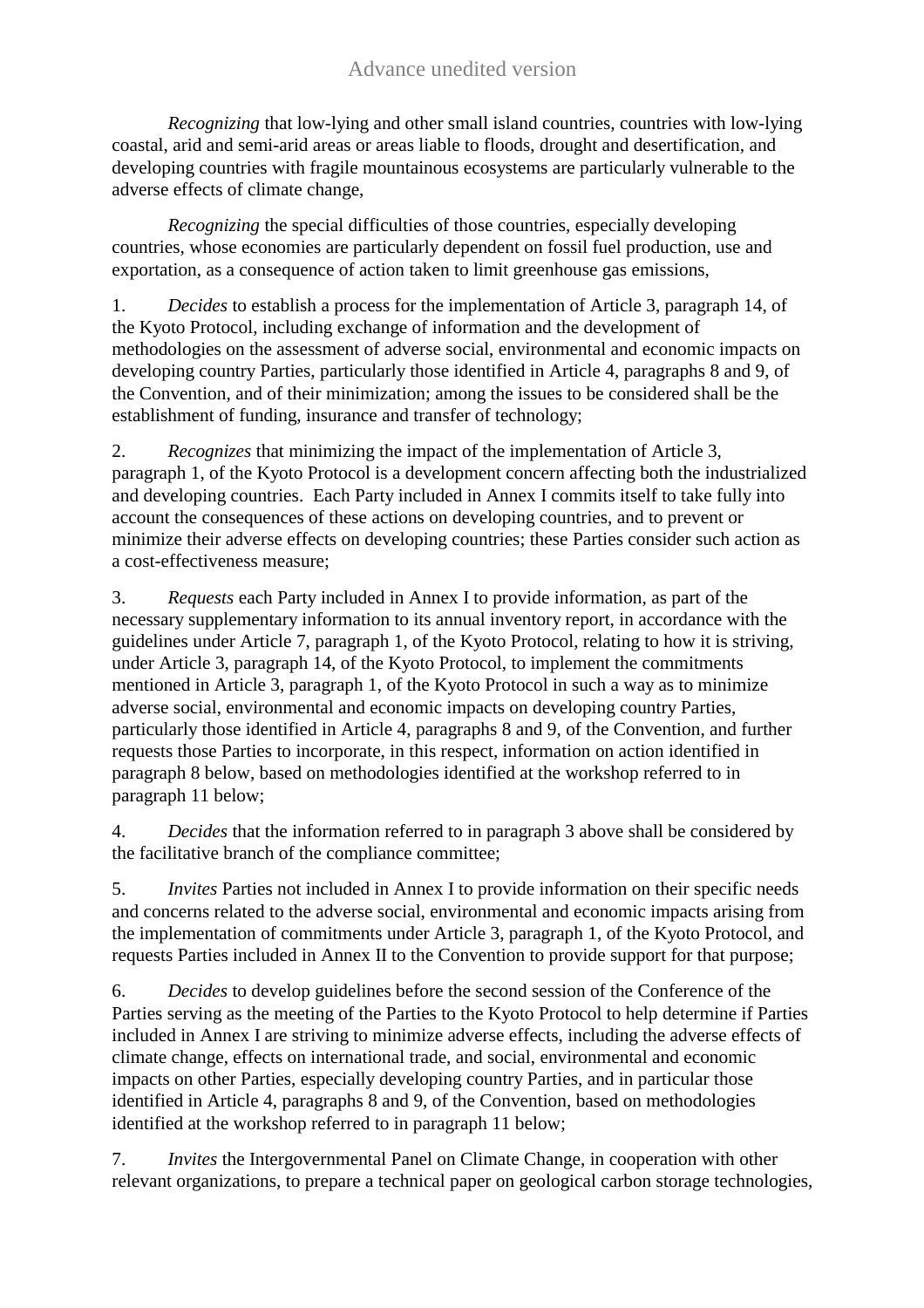covering current information, and report on it for the consideration of the Conference of the Parties serving as the meeting of the Parties to the Kyoto Protocol at its second session;

8. *Agrees that* Parties included in Annex II to the Convention, and other Parties included in Annex I in a position to do so, should give priority, in implementing their commitments under Article 3, paragraph 14, of the Kyoto Protocol, to the following actions:

(a) The progressive reduction or phasing out of market imperfections, fiscal incentives, tax and duty exemptions and subsidies in all greenhouse gas emitting sectors, taking into account the need for energy price reforms to reflect market prices and externalities, in pursuit of the objective of the Convention;

(b) Removing subsidies associated with the use of environmentally unsound and unsafe technologies;

(c) Cooperating in the technological development of non-energy uses of fossil fuels, and supporting developing country Parties to this end;

Cooperating in the development, diffusion and transfer of less greenhouse gasemitting advanced fossil-fuel technologies, and/or technologies relating to fossil fuels that capture and store greenhouse gases, and encouraging their wider use; and facilitating the participation of the least developed countries and other Parties not included in Annex I in this effort;

(e) Strengthening the capacity of developing country Parties identified in Article 4, paragraphs 8 and 9, of the Convention for improving efficiency in upstream and downstream activities relating to fossil fuels, taking into consideration the need to improve the environmental efficiency of these activities;

(f) Assisting developing country Parties which are highly dependent on the export and consumption of fossil fuels in diversifying their economies;

9. *Encourages* Parties included in Annex I to adopt policies and measures that will result in reductions in emissions of greenhouse gases, as an effective contribution to minimizing the adverse effects of climate change, and to provide information on these policies and measures in their national communications;

10. *Decides* to review the actions taken by Parties included in Annex I, in accordance with this decision, and to consider, at its third session, what further actions are necessary; among the issues to be considered shall be the establishment of funding, insurance and transfer of technology, pursuant to Article 3, paragraph 14;

11. *Requests* the secretariat to organize, before the second session of the Conference of the Parties serving as the meeting of the Parties to the Kyoto Protocol, a workshop on reporting methodologies on ways to minimize adverse social, environmental and economic impacts on developing country Parties of the implementation of policies and measures by Parties included in Annex I in achieving their quantified emission limitation and reduction commitments under Article 3, paragraph 1;

12. *Requests* the Subsidiary Body for Scientific and Technological Advice and the Subsidiary Body for Implementation to consider the output of the workshop referred to in paragraph 11 above, and to make recommendations thereon to the second session of the Conference of the Parties serving as the meeting of the Parties to the Kyoto Protocol.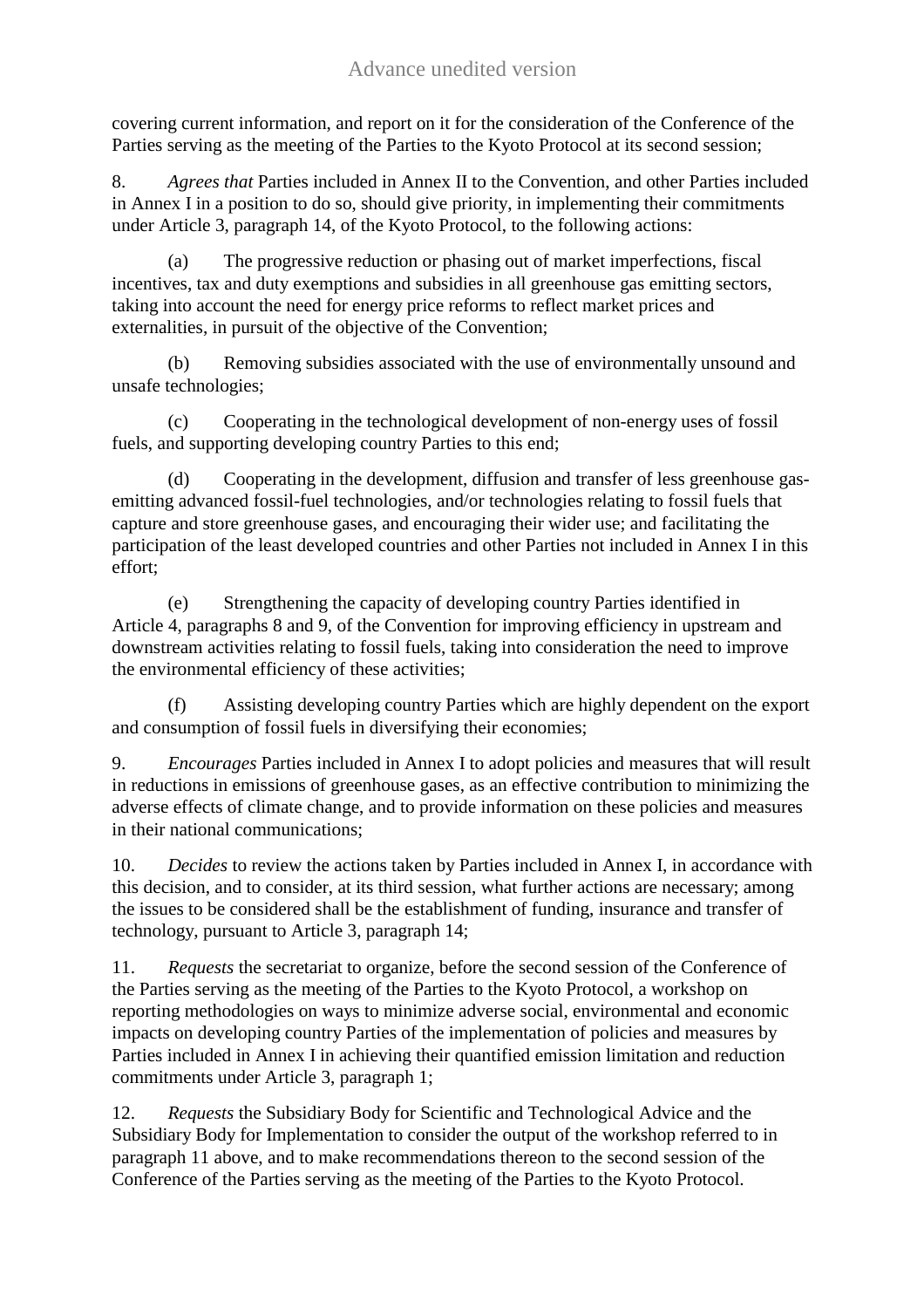# **I. FUNDING UNDER THE KYOTO PROTOCOL**

## **Decision -/CP.7**

## **Funding under the Kyoto Protocol**

*The Conference of the Parties,*

*Recalling* Articles 10, 11 and 12, paragraph 8, of the Kyoto Protocol,

*Recalling also* its decisions 11/CP.1 and 15/CP.1,

*Recalling further* its decision 5/CP.6, containing the Bonn Agreements on the Implementation of the Buenos Aires Plan of Action,

*Recognizing* that funding should be made available to Parties not included in Annex I, which is new and additional to contributions under the Convention,

*Recognizing also* that appropriate modalities for burden sharing need to be developed,

*Welcoming* the statements made by most Parties included in Annex  $II<sup>1</sup>$  on their willingness to commit themselves to provide funding,

*Welcoming also* the joint political declaration made by the European Community and its member States, together with Canada, Iceland, New Zealand, Norway and Switzerland, on their preparedness to collectively contribute  $E$ 450 million/US \$410 million annually by 2005, with this level to be reviewed in 2008.

1. *Decides* that an adaptation fund shall be established to finance concrete adaptation projects and programmes in developing country Parties that are Parties to the Protocol, as well as activities identified in paragraph 8 of decision -/CP.7;

2. *Decides also* that the adaptation fund shall be financed from the share of proceeds on the clean development mechanism project activities and other sources of funding;

3. *Decides further* that Parties included in Annex I that intend to ratify the Kyoto Protocol are invited to provide funding, which will be additional to the share of proceeds on clean development mechanism project activities;

4. *Decides also* that the adaptation fund shall be operated and managed by an entity entrusted with the operation of the financial mechanism of the Convention, under the guidance of the Conference of the Parties serving as the meeting of the Parties to the Kyoto Protocol, with guidance to be provided by the Conference of the Parties in the period prior to entry into force of the Kyoto Protocol;

5. *Invites* the entity referred to in paragraph 4 above to make the necessary arrangements for this purpose;

 $\overline{a}$ 

<sup>1</sup> Joint political declaration by the European Community and its member States, together with Canada, Iceland, New Zealand, Norway and Switzerland, and a statement by Japan. For the text of the political declaration and the statement by Japan see document FCCC/CP/2001/MISC.4.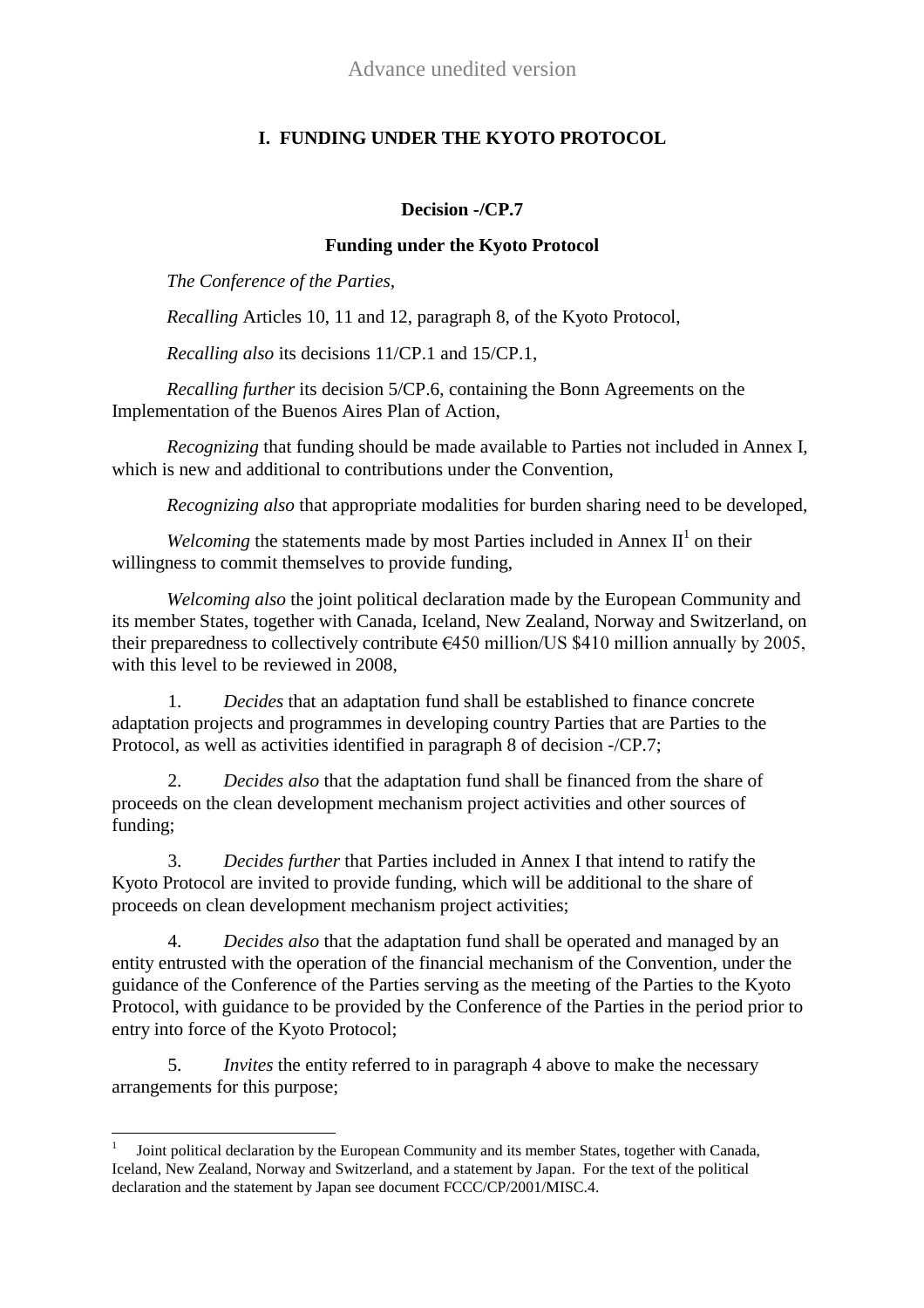6. *Decides* that Parties included in Annex I that intend to ratify the Kyoto Protocol shall report on their financial contributions to the fund on an annual basis;

7. *Decides also* to review the reports referred to in paragraph 6 above on an annual basis, and that, upon entry into force of the Kyoto Protocol, such reports are to be reviewed by the Conference of the Parties serving as the meeting of the Parties to the Kyoto Protocol.

- - - - -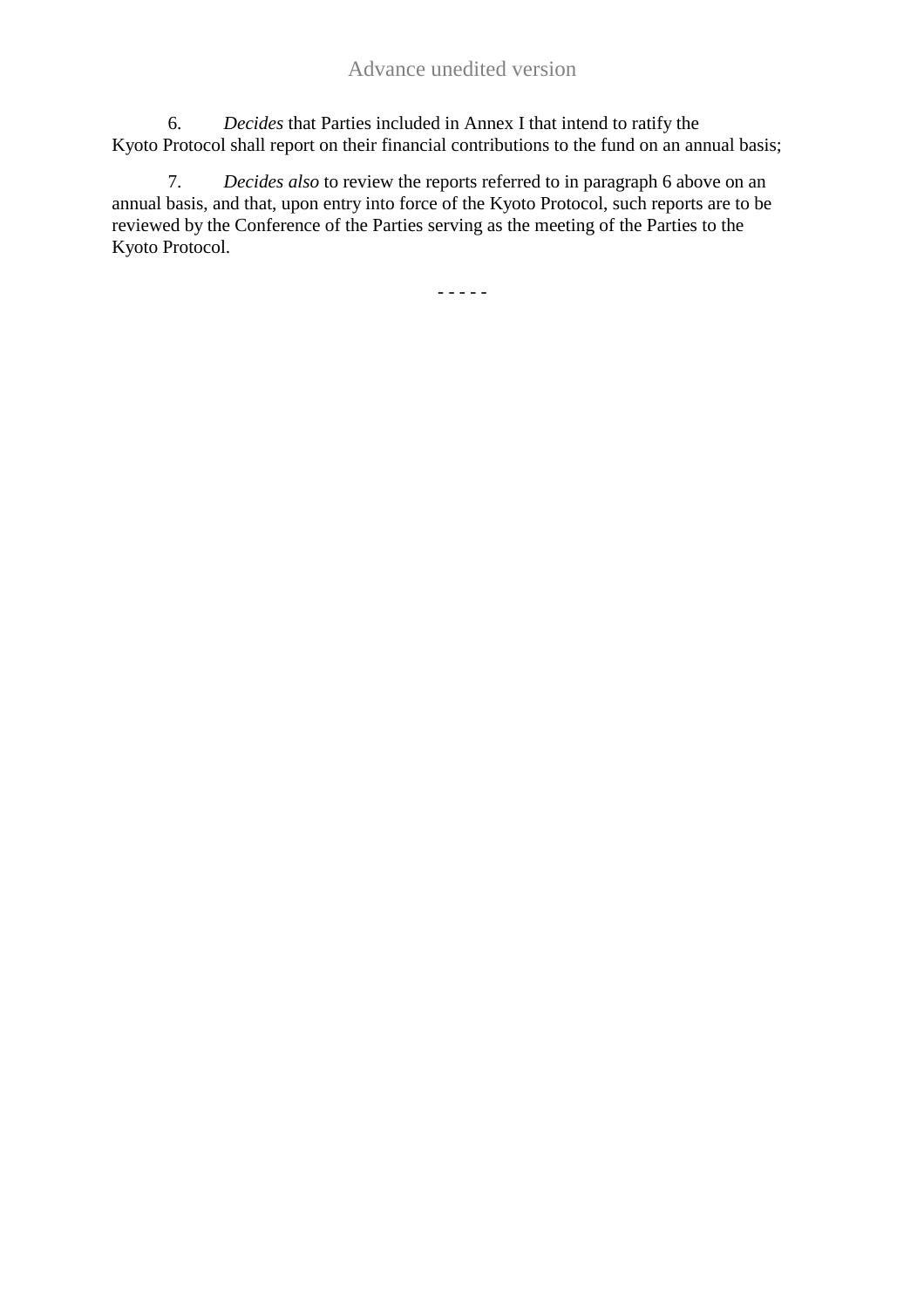### **J. WORK PROGRAMME ON MECHANISMS (DECISIONS 7/CP.4 AND 14/CP.4)**

#### **1. Principles, nature and scope of the mechanisms pursuant to Articles 6, 12 and 17 of the Kyoto Protocol**

**Decision -/CP.7 (Mechanisms)**

#### **Principles, nature and scope of the mechanisms pursuant to Articles 6, 12 and 17 of the Kyoto Protocol**

*The Conference of the Parties,*

*Recalling* its decision 1/CP.3, in particular paragraphs 5 (b), (c) and (e),

*Further recalling* its decisions 7/CP.4, 8/CP.4, 9/CP.4, 14/CP.5 and 5/CP.6, as appropriate,

*Reaffirming* the preamble to the Convention,

*Recognizing* that, in using the mechanisms, Parties shall be guided by the objective and principles contained in Articles 2 and 3 and by Article 4, paragraph 7, of the Convention,

*Further recognizing* that the Kyoto Protocol has not created or bestowed any right, title or entitlement to emissions of any kind on Parties included in Annex I,

*Emphasizing* that the Parties included in Annex I shall implement domestic action in accordance with national circumstances and with a view to reducing emissions in a manner conducive to narrowing per capita differences between developed and developing country Parties while working towards achievement of the ultimate objective of the Convention,

*Affirming* that the use of the mechanisms shall be supplemental to domestic action and that domestic action shall thus constitute a significant element of the effort made by each Party included in Annex I to meet its quantified emission limitation and reduction commitments under Article 3, paragraph 1,

*Further emphasizing* that environmental integrity is to be achieved through sound modalities, rules and guidelines for the mechanisms, sound and strong principles and rules governing land use, land-use change and forestry activities and a strong compliance regime,

*Aware* of decisions -/CP.7 (Article 6), -/CP.7 (Article 12), -/CP.7 (Article 17), -/CP.7 (Compliance), -/CP.7 (Land use, land-use change and forestry) and -/CP.7 (Modalities for accounting of assigned amounts),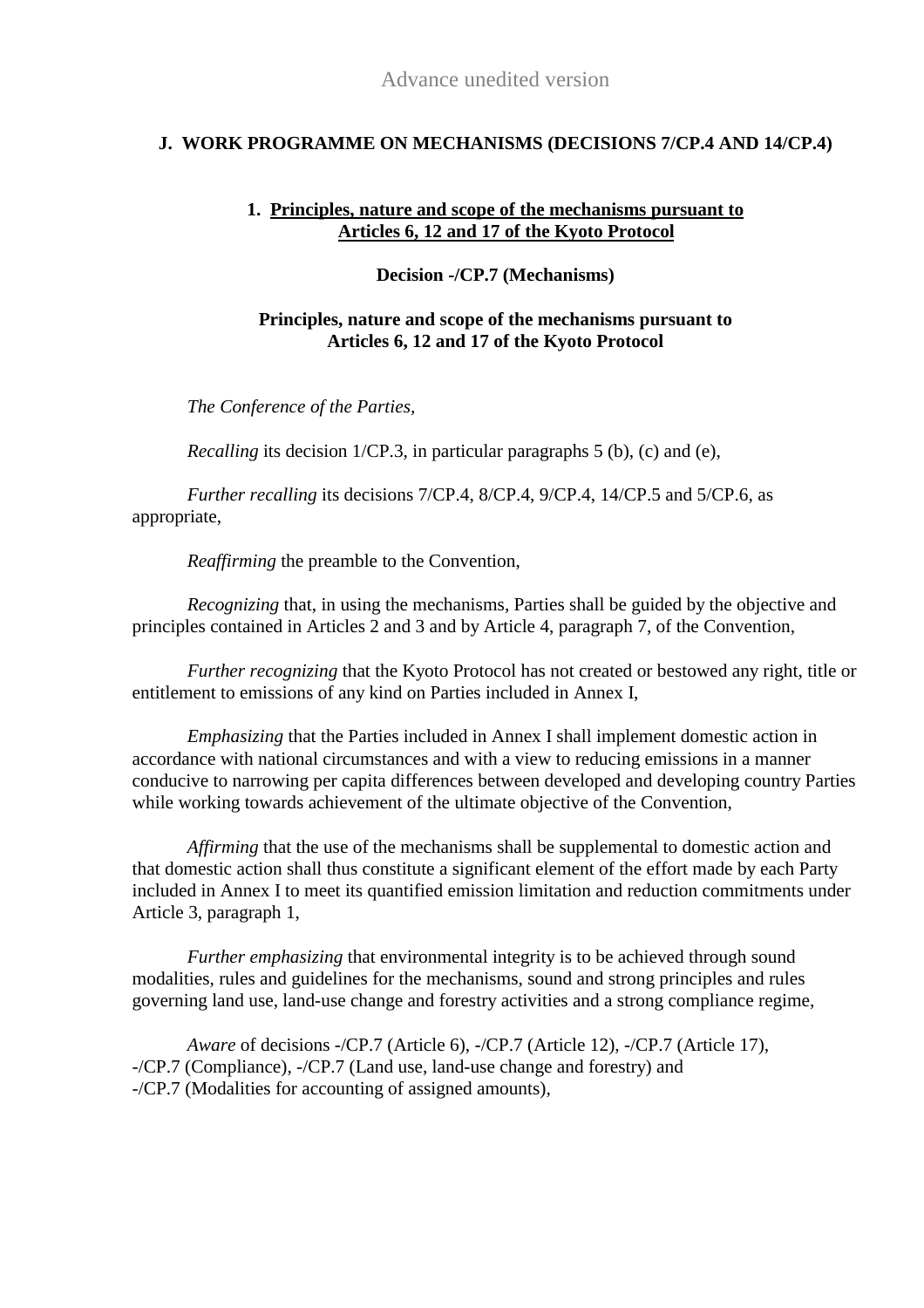*Recommends* that the Conference of the Parties serving as the meeting of the Parties to the Kyoto Protocol, at its first session, adopt the following decision:

### **Draft decision -/CMP.1 (Mechanisms)**

## **Principles, nature and scope of the mechanisms pursuant to Articles 6, 12 and 17 of the Kyoto Protocol**

*The Conference of the Parties serving as the meeting of the Parties to the Kyoto Protocol,*

*Recalling* decision 1/CP.3, in particular paragraphs 5 (b), (c) and (e),

*Further recalling* decisions 7/CP.4, 8/CP.4, 9/CP.4, 14/CP.5, 5/CP.6, -/CP.7 (Article 6), -/CP.7 (Article 12), -/CP.7 (Article 17), -/CP.7 (Compliance), -/CP.7 (Land use, land-use change and forestry), and -/CP.7 (Modalities for the accounting of assigned amounts), as appropriate,

*Reaffirming* the preamble to the Convention,

*Recognizing* that, in using the mechanisms, Parties shall be guided by the objective and principles contained in Articles 2 and 3 and by Article 4, paragraph 7, of the Convention, *Further recognizing* that the Kyoto Protocol has not created or bestowed any right, title or entitlement to emissions of any kind on Parties included in Annex I,

*Emphasizing* that the Parties included in Annex I shall implement domestic action in accordance with national circumstances and with a view to reducing emissions in a manner conducive to narrowing per capita differences between developed and developing country Parties while working towards achievement of the ultimate objective of the Convention,

*Further emphasizing* that environmental integrity is to be achieved through sound modalities, rules and guidelines for the mechanisms, sound and strong principles and rules governing land use, land-use change and forestry activities, and a strong compliance regime,

*Aware* of its decisions -/CMP.1 (Article 6), -/CMP.1 (Article 12), -/CMP.1 (Article 17) and -/CMP.1 (Modalities for accounting of assigned amounts),

1. *Decides* that the use of the mechanisms shall be supplemental to domestic action and that domestic action shall thus constitute a significant element of the effort made by each Party included in Annex I to meet its quantified emission limitation and reduction commitments under Article 3, paragraph 1;

2. *Requests* the Parties included in Annex I to provide relevant information in relation to paragraph 1 above, in accordance with Article 7 of the Kyoto Protocol, for review under its Article 8;

3. *Decides* that the provision of such information shall take into account reporting on demonstrable progress as contained in decision -/CP.7 (Article 7);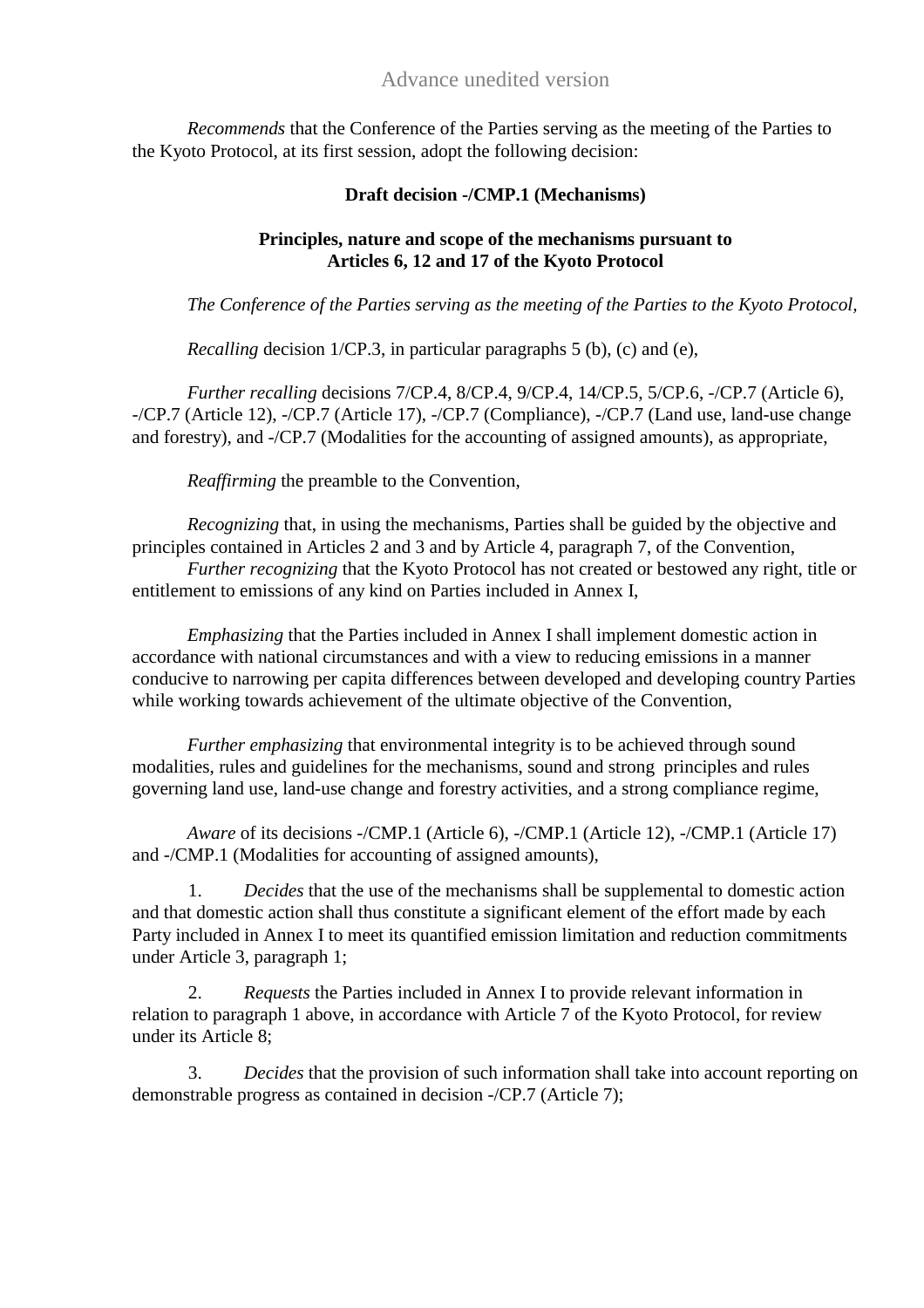4. *Requests* the facilitative branch of the Compliance Committee to address questions of implementation with respect to paragraphs 2. and 3. above;

5. *Decides* that the eligibility to participate in the mechanisms by a Party included in Annex I shall be dependent on its compliance with methodological and reporting requirements under Article 5, paragraphs 1 and 2, and Article 7, paragraphs 1 and 4, of the Kyoto Protocol. Oversight of this provision will be provided by the enforcement branch of the compliance committee, in accordance with the procedures and mechanisms relating to compliance as contained in decision -/CP.7 (Compliance), assuming approval of such procedures and mechanisms by the Conference of the Parties serving as the meeting of the Parties in decision form in addition to any amendment entailing legally binding consequences, noting that it is the prerogative of the Conference of the Parties serving as the meeting of the Parties to the Kyoto Protocol to decide on the legal form of the procedures and mechanisms relating to compliance";

6. *Decides* that certified emission reductions, emission reduction units and assigned amount units under Articles 6, 12 and 17 may be used to meet commitments under Article 3, paragraph 1, of the Parties included in Annex I, and can be added as provided for in Article 3, paragraphs 10, 11 and 12; and that emission reduction units and assigned amount units can be subtracted as provided for in Article 3, paragraphs 10 and 11, in conformity with the provisions on registries (decision -/CP.7 Modalities for accounting of assigned amount), without altering the quantified emission limitation and reduction commitments inscribed in Annex B to the Kyoto Protocol.

**- - - - -**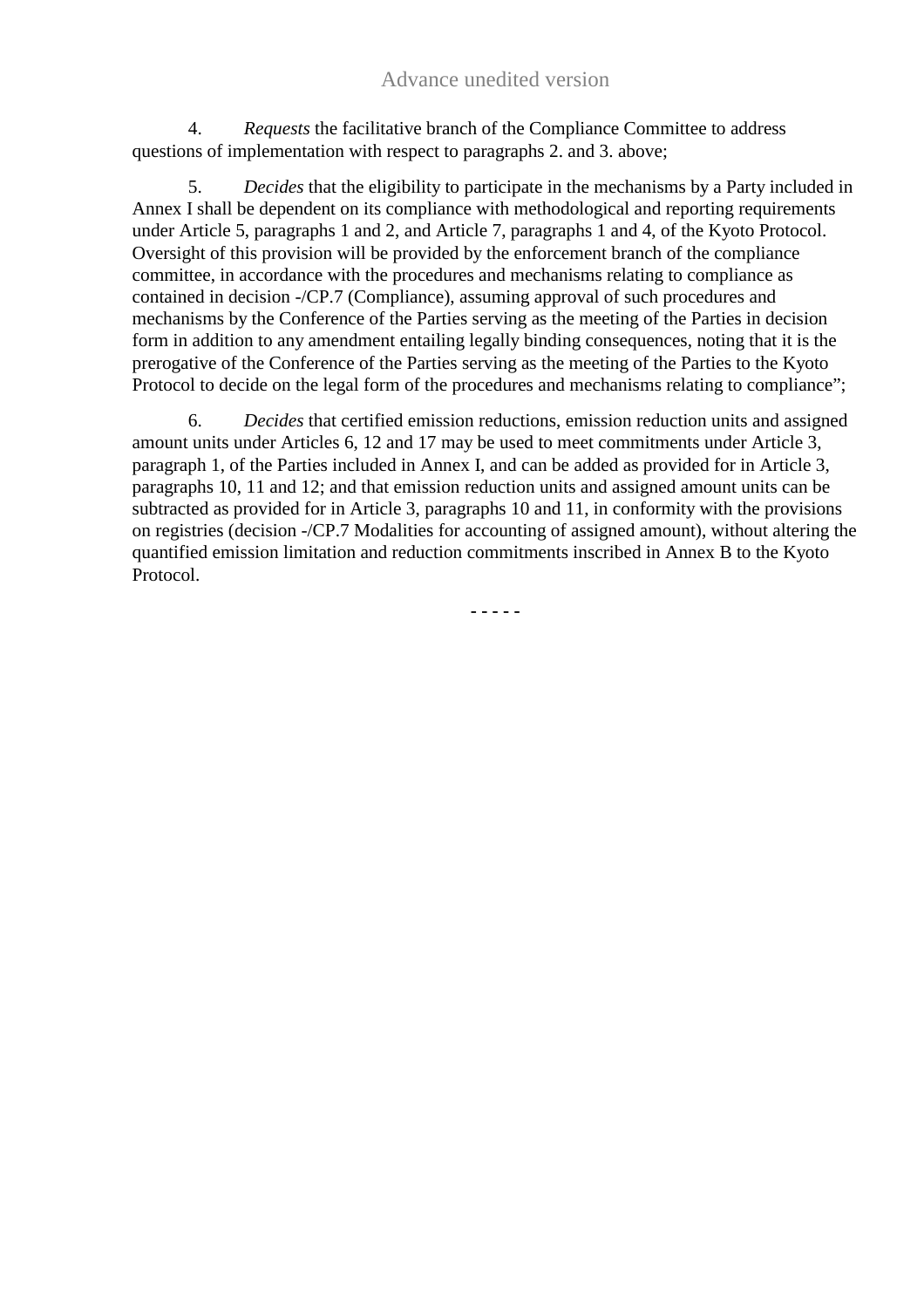## **2. Guidelines for the implementation of Article 6 of the Kyoto Protocol**

### **Decision -/CP.7 (Article 6)**

### **Guidelines for the implementation of Article 6 of the Kyoto Protocol**

*The Conference of the Parties,*

*Recalling* its decision 5/CP.6, containing Buenos Aires Plan of Action,

*Aware* of its decisions -/CP.7 (Mechanisms), -/CP.7 (Article 12), -/CP.7 (Article 17), -/CP.7 (Compliance), -/CP.7 (Land use, land-use change and forestry) and -/CP.7 (Modalities for the accounting of assigned amounts),

*Affirming* that it is the host Party's prerogative to confirm whether an Article 6 project activity assists it in achieving sustainable development,

*Recognizing* that Parties included in Annex I are to refrain from using emission reduction units generated from nuclear facilities to meet their commitments under Article 3, paragraph 1,

1. *Urges* the Parties included in Annex II to facilitate the participation in projects under Article 6 of Parties included in Annex I with commitments inscribed in Annex B that are undergoing the process of transition to a market economy;

2. *Invites* Parties included in Annex I to finance the administrative expenses for operating joint implementation under Article 6 by making contributions to the UNFCCC Trust Fund for Supplementary Activities in order to facilitate preparatory work by the secretariat, if necessary;

3. *Recommends* that the Conference of the Parties serving as the meeting of the Parties to the Kyoto Protocol, at its first session, adopt the following decision:

# **Draft decision -/CMP.1 (Article 6)**

# **Guidelines for the implementation of Article 6 of the Kyoto Protocol**

*The Conference of the Parties serving as the meeting of the Parties to the Kyoto Protocol,*

*Aware* of its decisions -/CMP.1 (Mechanisms), -/CMP.1 (Article 12), -/CMP.1 (Article 17), -/CMP.1 (Land use, land-use change and forestry), - /CMP.1 (Modalities for accounting of assigned amounts) and -/CMP.1 (Compliance),

1. *Decides* to confirm and give full effect to any actions taken pursuant to decision - /CP.7 (Article 6) and to any other relevant decisions by the Conference of the Parties, as appropriate;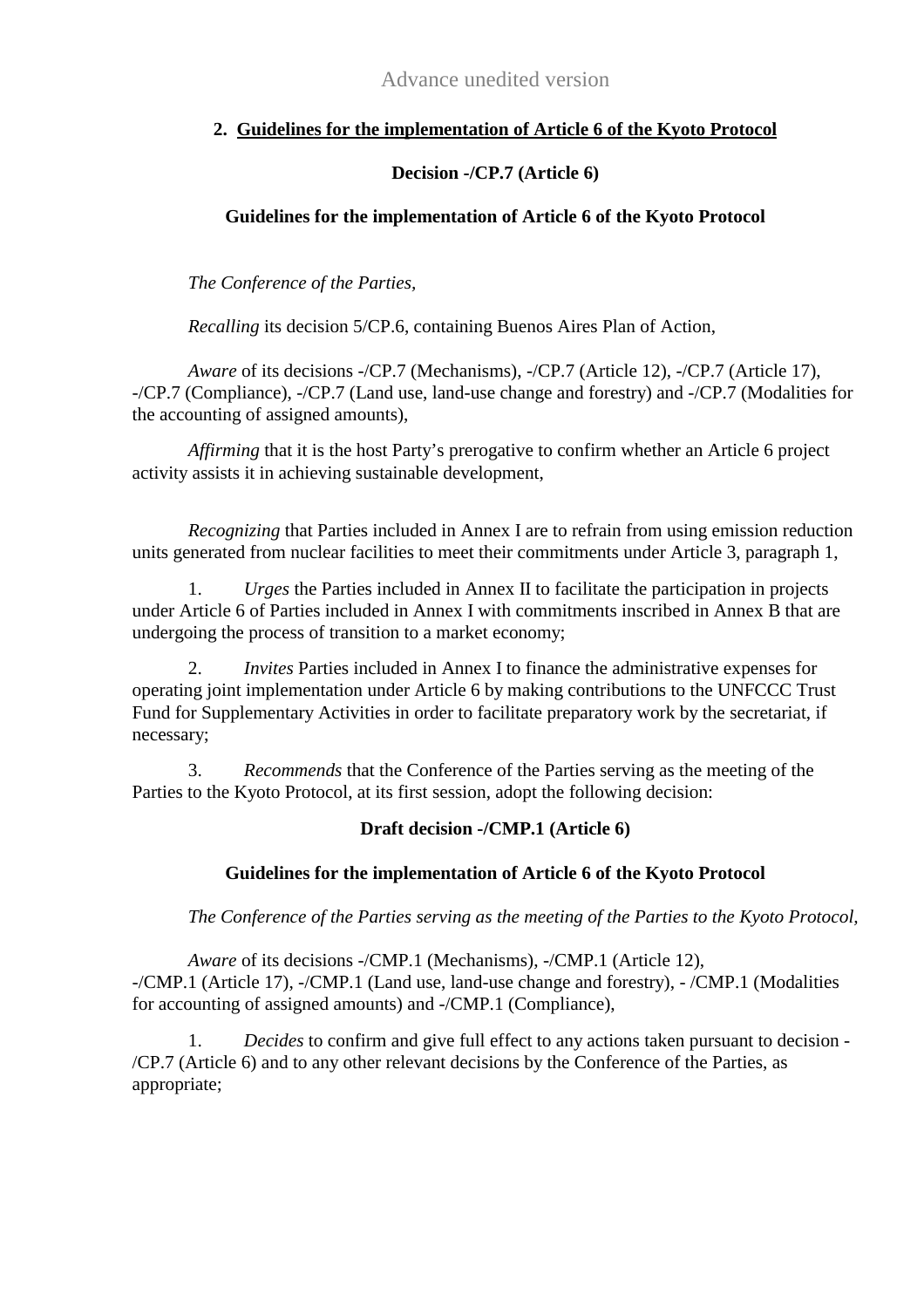2. *Decides* to adopt the guidelines for the implementation of Article 6 of the Kyoto Protocol contained in the annex below;

3. *Decides* to establish the Article 6 supervisory committee to supervise, *inter alia*, the verification of ERUs generated by Article 6 project activities at its first session;

4. *Decides* that projects under Article 6 aimed at enhancing anthropogenic removals by sinks shall conform to definitions, accounting rules, modalities and guidelines for Article 3, paragraphs 3 and 4, of the Kyoto Protocol;

5. *Decides* that projects starting as of the year 2000 may be eligible as Article 6 and that ERUs shall only be issued for a crediting period starting after the year 2008, if they meet the requirements of the guidelines for the implementation of Article 6 of the Kyoto Protocol as set out in the annex below;

6. *Urges* the Parties included in Annex II to facilitate the participation in Article 6 projects of Parties included in Annex I with commitments inscribed in Annex B that are undergoing the process of transition to a market economy;

7. *Decides* that any administrative costs arising from procedures contained in the annex below relating to the functions of the Article 6 supervisory committee shall be borne by both the Annex I Parties and the project participants according to specifications set out in decision -/CMP.1;

8. *Decides further* that any future revision of the guidelines for the implementation of Article 6 shall be decided in accordance with the rules of procedure of the Conference of the Parties serving as the meeting of the Parties to the Kyoto Protocol, as applied. The first review shall be carried out no later than one year after the end of the first commitment period, based on recommendations by the Article 6 supervisory committee and by the Subsidiary Body for Implementation drawing on technical advice of the Subsidiary Body for Scientific and Technological Advice, as needed. Further reviews shall be carried out periodically thereafter. Any revision of the decision shall not affect ongoing Article 6 projects.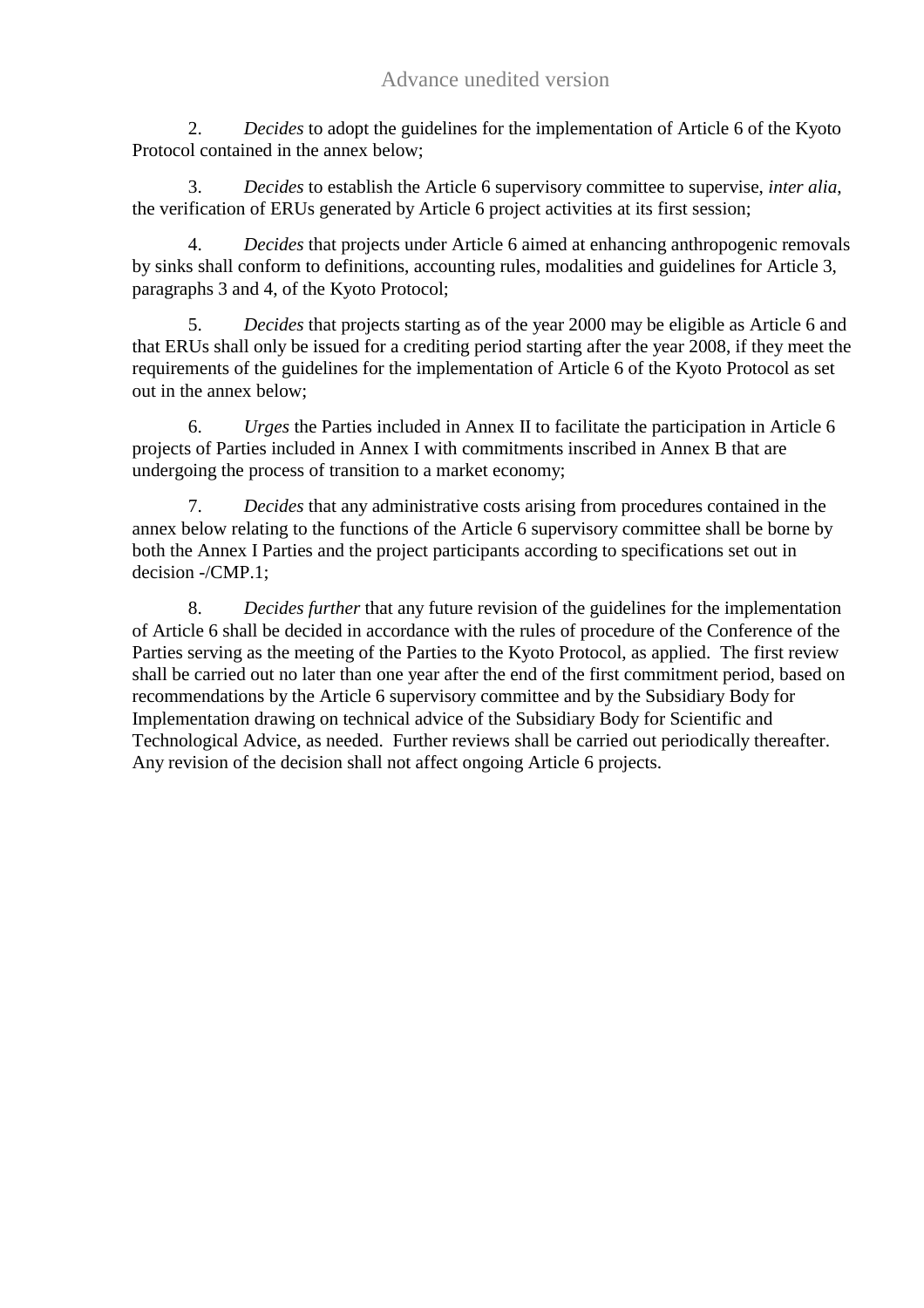## ANNEX

### **Guidelines for the implementation of Article 6 of the Kyoto Protocol**

### A. Definitions

1. For the purpose of this annex the definitions contained in Article 1 and the provisions of Article 14 shall apply. Furthermore:

An "emission reduction unit" or "ERU" is a unit issued pursuant to Article 6 and requirements thereunder and is equal to one metric tonne of carbon dioxide equivalent, calculated using global warming potentials defined by decision 2/CP.3 or as subsequently revised in accordance with Article 5;

A "certified emission reduction" or "CER" is a unit issued pursuant to Article 12 and requirements thereunder, and is equal to one metric tonne of carbon dioxide equivalent. calculated using global warming potentials defined by decision 2/CP.3 or as subsequently revised in accordance with Article 5;

An "assigned amount unit" or "AAU" is a unit issued pursuant to the relevant provisions on registries in decision -/CMP.1 (Modalities for the accounting of assigned amounts), and is equal to one metric tonne of carbon dioxide equivalent, calculated using global warming potentials defined by decision 2/CP.3 or as subsequently revised in accordance with Article 5;

A "removal unit" or "RMU" is a unit issued pursuant to the relevant provisions on registries in decision -/CMP.1 (Modalities for the accounting of assigned amounts), and is equal to one metric tonne of carbon dioxide equivalent, calculated using global warming potentials defined by decision 2/CP.3 or as subsequently revised in accordance with Article 5

(a) "Stakeholders" means the public, including individuals, groups or communities affected, or likely to be affected, by the project.

## B. Role of the Conference of the Parties serving as the meeting of the Parties to the Kyoto Protocol

2. The Conference of the Parties serving as the meeting of the Parties to the Kyoto Protocol (COP/MOP) shall provide guidance regarding the implementation of Article 6 and exercise authority over an Article 6 supervisory committee.

# C. Article 6 supervisory committee

3. The Article 6 supervisory committee shall supervise, *inter alia*, the verification of ERUs generated by Article 6 project activities, referred to in section E below and be responsible for:

Reporting on its activities to each session of the COP/MOP;

The accreditation of independent entities in accordance with standards and procedures contained in Appendix A below;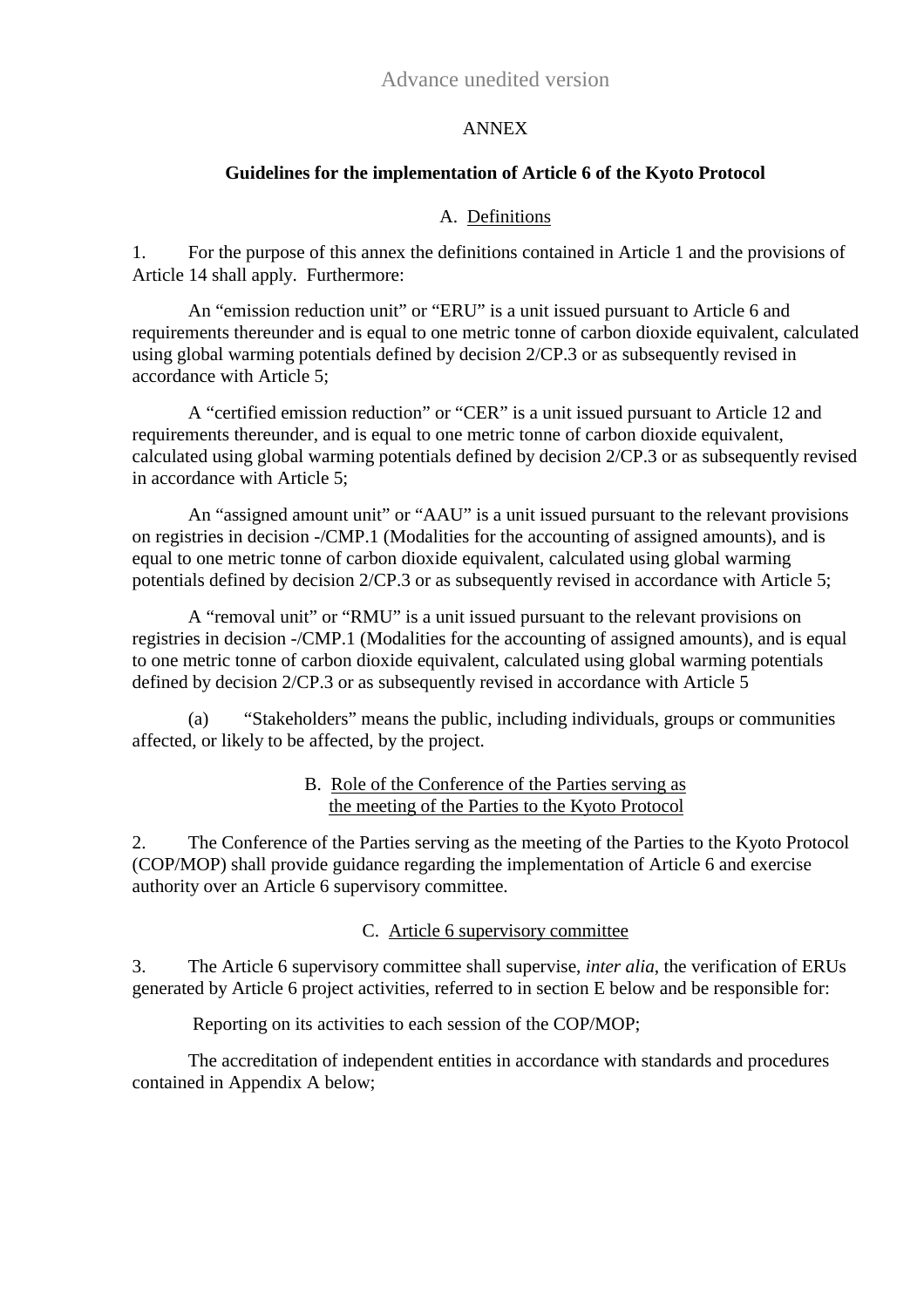The review of standards and procedures for the accreditation of independent entities in Appendix A below, giving consideration to relevant work of the executive board of the clean development mechanism (CDM) and, as appropriate, making recommendations to the COP/MOP on revisions to these standards and procedures;

The review and revision of reporting guidelines and criteria for baselines and monitoring in Appendix B below, for consideration by the COP/MOP, giving consideration to relevant work of the executive board of the clean development mechanism (CDM), as appropriate;

The elaboration of the Article 6 project design document, for consideration by the COP/MOP, taking into consideration Appendix B of the Annex on modalities and procedures for a clean development mechanism and giving consideration to relevant work of the executive board of the clean development mechanism (CDM), as appropriate.

The review procedure set out in paragraph 0;

The elaboration of any rules of procedure additional to those contained in this annex, for consideration by the COP/MOP.

4. The Article 6 supervisory committee shall comprise ten members from Parties to the Kyoto Protocol, as follows:

(a) Three members from Parties<sup>1</sup> included in Annex I that are undergoing the process of transition to a market economy;

(b) Three members from Parties included in Annex I not referred to in subparagraph (a) above;

(c) Three members from Parties not included in Annex I;

(d) One member from the small island developing States.

5. Members, including alternate members, of the Article 6 supervisory committee shall be nominated by the relevant constituencies referred to in paragraph 4 and be elected by the COP/MOP. The COP/MOP shall elect to the Article 6 supervisory committee five members and five alternate members for a term of two years and five members and five alternate members for a term of three years. Thereafter, the COP/MOP shall elect, every year, five new members and five alternate members for a term of two years. Appointment pursuant to paragraph 12 below shall count as one term. The members, and alternate members, shall remain in office until their successors are elected;

6. Members of the Article 6 supervisory committee may be eligible to serve a maximum of two consecutive terms. Terms as alternate members do not count.

7. The Article 6 supervisory committee shall elect annually a chairperson and vicechairperson from among its members, with one being from a Party included in Annex I and the other being from a Party not included in Annex I. The positions of chairperson and vice-chairperson shall alternate annually between a member from a Party included in Annex I and a member from a Party not included in Annex I.

<sup>|&</sup>lt;br>|<br>| In the context of this annex, "Party" refers to a Party to the Kyoto Protocol, unless otherwise specified.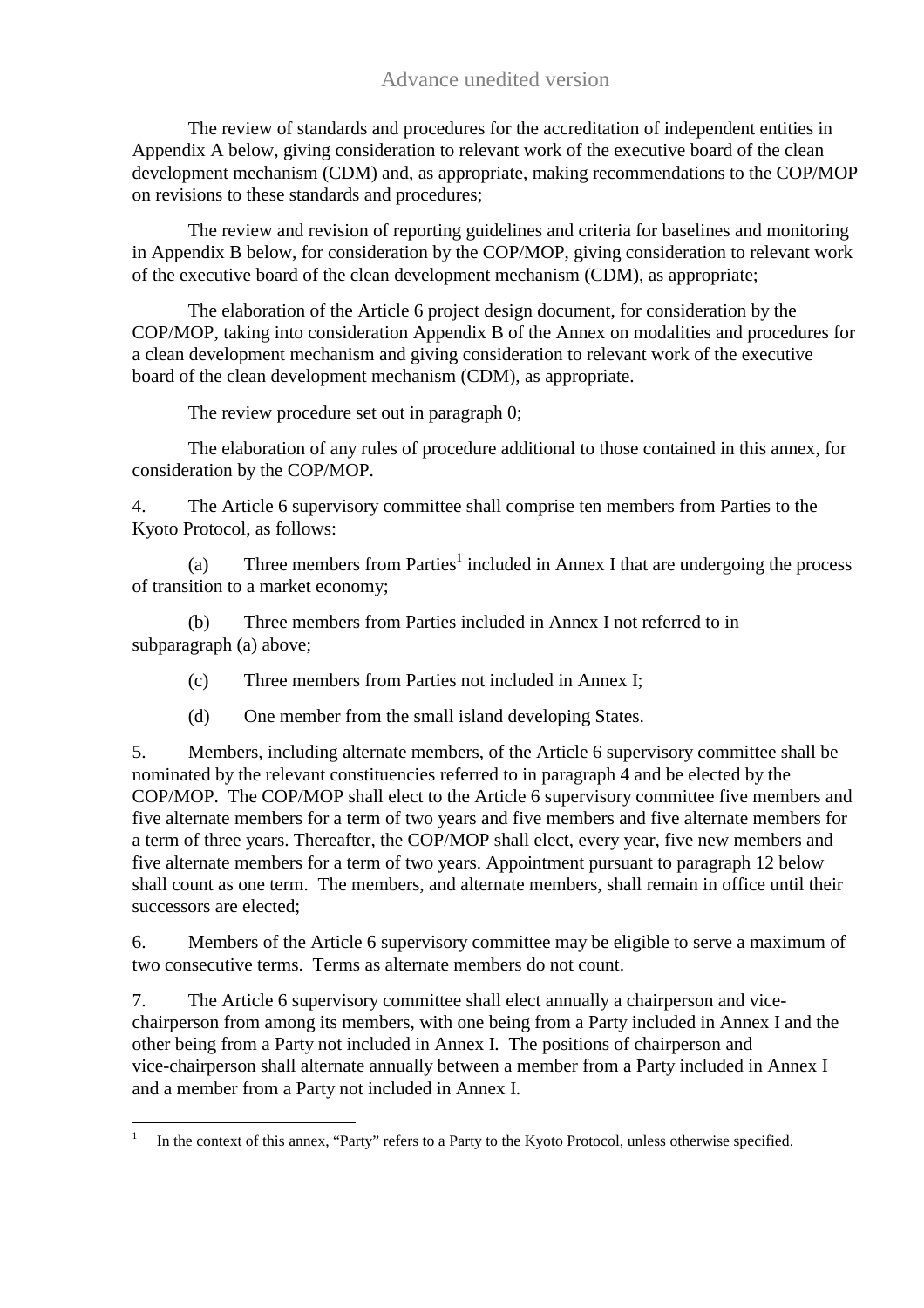8. The COP/MOP shall elect an alternate member for each member of the Article 6 supervisory committee based on the criteria in paragraphs 4, 5 and 6 above. The nomination by a constituency of a candidate member shall be accompanied by a nomination of a candidate alternate member from the same constituency.

9. The Article 6 supervisory committee shall meet at least two times each year, whenever possible in conjunction with the meetings of the subsidiary bodies, unless decided otherwise. All documentation for the Article 6 supervisory committee meetings shall be made available to alternate members.

10. Members, including alternate members, of the Article 6 supervisory committee shall:

Serve in their personal capacities and shall have recognized competence relating to climate change issues and in relevant technical and policy fields. The cost of participation of members and of alternate members from developing country Parties and other Parties eligible under UNFCCC practice shall be covered by the budget for the Article 6 supervisory committee;

Have no pecuniary or financial interest in any aspect of an Article 6 project;

Subject to their responsibility to the Article 6 supervisory committee, not disclose any confidential or proprietary information coming to their knowledge by reason of their duties for the Article 6 supervisory committee. The duty of a member, including an alternate member, not to disclose confidential information constitutes an obligation in respect to that member, including an alternate member, and shall remain an obligation after the expiration or termination of that member's, including an alternate member's, function for the Article 6 supervisory committee;

Be bound by the rules of procedure of the Article 6 supervisory committee;

(a) Take a written oath of service witnessed by the Secretary-General of the United Nations or his/her authorized representative before assuming his or her duties.

11. The Article 6 supervisory committee may suspend and recommend to the COP/MOP the termination of the membership of a particular member, or alternate members, for cause including, *inter alia*, breach of the conflict of interest provisions, breach of the confidentiality provisions, or failure to attend two consecutive meetings of the Article 6 supervisory committee without proper justification.

12. If a member, or alternate member, of the Article 6 supervisory committee resigns or is otherwise unable to complete the assigned term of office or to perform the functions of that office, the Article 6 supervisory committee may decide, bearing in mind the proximity of the next session of the COP/MOP, to appoint another member, or alternate member, to replace the said member for the remainder of that member's mandate. In such a case, the Article 6 supervisory committee shall take into account any views expressed by the group that had nominated the member.

13. The Article 6 supervisory committee shall draw on the expertise necessary to perform its functions, in particular taking into account national accreditation procedures.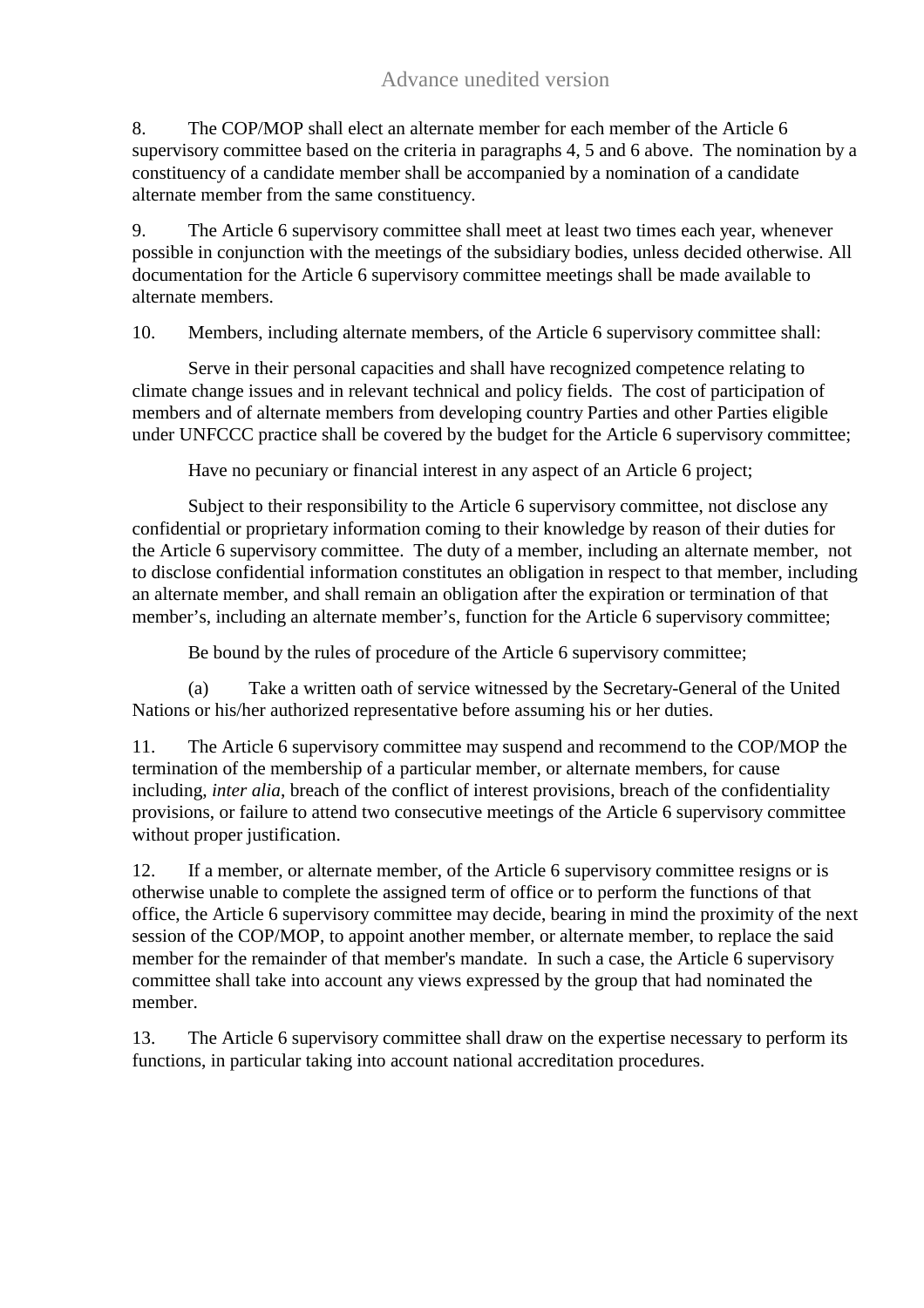14. At least two thirds of the members of the Article 6 supervisory, representing a majority of members from Parties included in Annex I and a majority of members from Parties not included in Annex I, must be present to constitute a quorum.

15. Decisions by the Article 6 supervisory committee shall be adopted by consensus, whenever possible. If all efforts at reaching a consensus have been exhausted and no agreement has been reached, decisions shall as a last resort be adopted by a three-fourths majority vote of the members present and voting at the meeting. Members abstaining from voting shall be considered as not voting.

16. The full text of all decisions of the Article 6 supervisory committee shall be made publicly available. Decisions shall be made available in all six official languages of the United Nations.

17. The working language of the Article 6 supervisory committee shall be English.

18. Meetings of the Article 6 supervisory committee shall be open to attendance, as observers, by all Parties, by all UNFCCC accredited observers and stakeholders, except where otherwise decided by the Article 6 supervisory committee.

19. The secretariat shall service the Article 6 supervisory committee.

# D. Participation requirements

20. A Party involved in an Article 6 project shall inform the secretariat of:

(a) Its designated focal point for approving projects pursuant to Article 6, paragraph 1 (a);

(b) Its national guidelines and procedures for approving Article 6 projects, including the consideration of stakeholders' comments, as well as monitoring and verification.

21. Subject to the provisions of paragraph 22, a Party included in Annex I with a commitment inscribed in Annex B is eligible to transfer and/or acquire ERUs issued in accordance with the relevant provisions, if it is in compliance with the following eligibility requirements:

(a) It is a Party to the Kyoto Protocol;

(b) It has established its assigned amount pursuant to Article 3, paragraphs 7 and 8, in accordance with the modalities for the accounting of assigned amount under Article 7, paragraph 4;

(c) It has in place a national system for the estimation of anthropogenic emissions by sources and anthropogenic removals by sinks of all greenhouse gases not controlled by the Montreal Protocol, in accordance with Article 5, paragraph 1, and the requirements in the guidelines decided thereunder;

(d) It has in place a national registry in accordance with Article 7, paragraph 4, and the requirements in the guidelines decided thereunder;

(e) It has submitted annually the most recent required inventory, in accordance with Article 5, paragraph 2, and Article 7, paragraph 1, and the requirements in the guidelines decided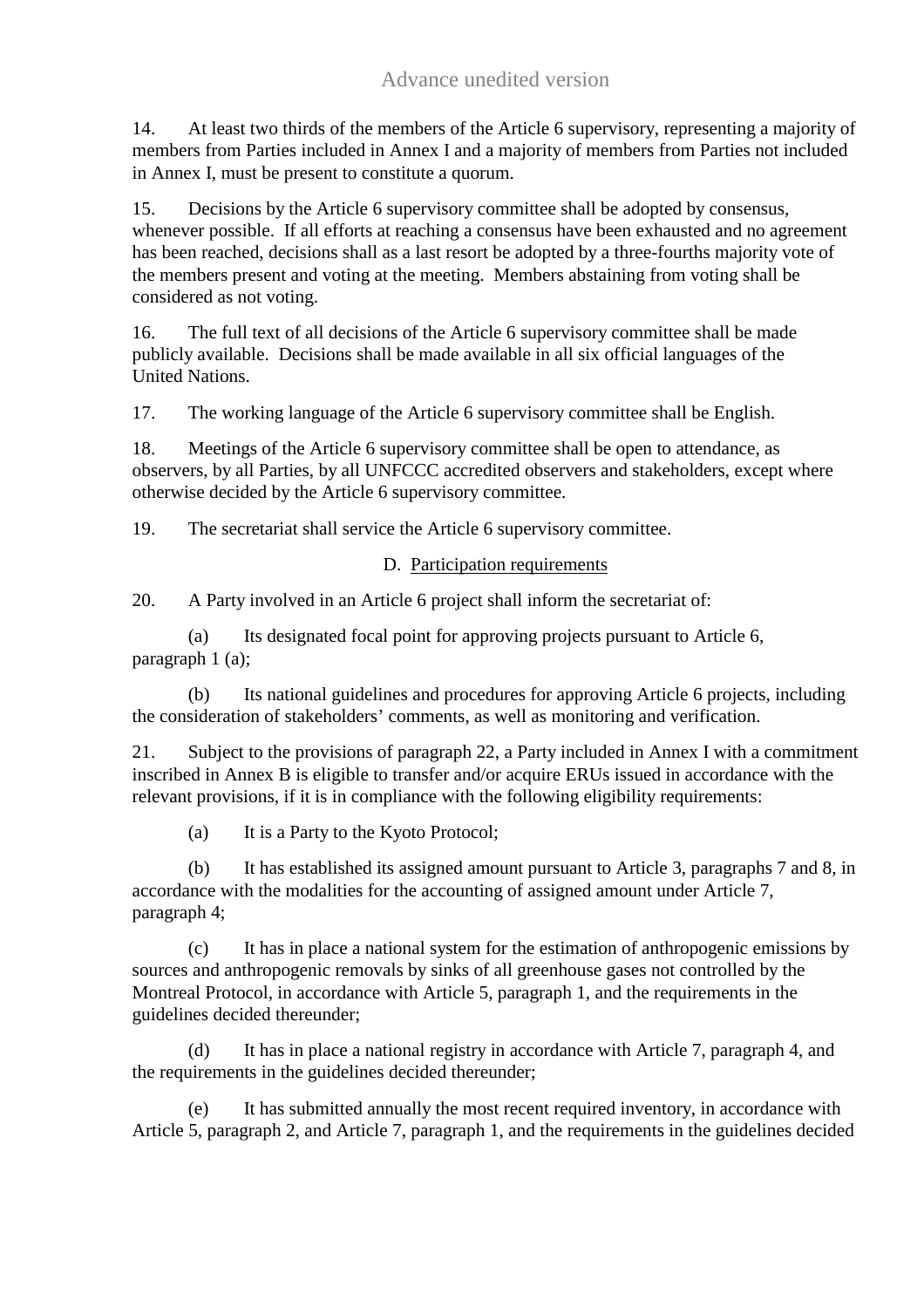thereunder, including the national inventory report and the common reporting format. For the first commitment period, the quality assessment needed for the purpose of determining eligibility to use the mechanisms shall be limited to the parts of the inventory pertaining to emissions of greenhouse gases from sources/sector categories from Annex A to the Kyoto Protocol and the submission of the annual inventory on sinks":

(f) It submits the supplementary information on assigned amount in accordance with Article 7, paragraph 1, and the requirements in the guidelines decided thereunder and makes any additions to, and subtractions from, assigned amount pursuant to Article 3, paragraphs 7 and 8, including for the activities under Article 3, paragraphs 3 and 4, in accordance with Article 7, paragraph 4, and the requirements in the guidelines decided thereunder.

22. A Party included in Annex I with a commitment inscribed in Annex B shall be considered:

To meet the eligibility requirements referred to in paragraph 21 above after 16 months have elapsed since the submission of its report to facilitate the establishment of its assigned amount pursuant to Article 3, paragraphs 7 and 8, and to demonstrate its capacity to account for its emissions and assigned amount, in accordance with the modalities adopted for the accounting of assigned amount under Article 7, paragraph 4, unless the enforcement branch of the compliance committee finds, in accordance with decision -/CP.7 (Compliance), that the Party does not meet these requirements, or, at an earlier date, if the enforcement branch of the compliance committee has decided that it is not proceeding with any questions of implementation relating to these requirements indicated in reports of the expert review teams under Article 8 of the Kyoto Protocol, and has transmitted this information to the secretariat;

To continue to meet the eligibility requirements referred to in paragraph 21 above unless and until the enforcement branch of the compliance committee decides that the Party does not meet one or more of the eligibility requirements, has suspended the Party's eligibility, and has transmitted this information to the secretariat.

23. Where it is considered to meet the eligibility requirements set out in paragraph 21 above, a host Party may verify reductions in anthropogenic emissions by sources or enhancements of anthropogenic removals by sinks from an Article 6 project as being additional to any that would otherwise occur, in accordance with Article 6, paragraph 1 (b). Upon such verification, the host Party may issue the appropriate quantity of ERUs in accordance with the relevant provisions of decision -/CMP.1 (Modalities for the accounting of assigned amounts).

24. Where a host Party does not meet the eligibility requirements set out in paragraph 21 above, the verification of reductions in anthropogenic emissions by sources or enhancements of anthropogenic removals by sinks from an Article 6 project as being additional to any that would otherwise occur, in accordance with Article 6, paragraph 1 (b), shall occur through the verification procedure under the Article 6 supervisory committee, as set out in section E below. The host Party may however only issue and transfer ERUs upon meeting the requirements in paragraphs 21 (a) to (c) and 21 (e) above.

25. A host Party which meets the requirements in paragraph 21 above may at any time elect to use the verification procedure under the Article 6 supervisory committee.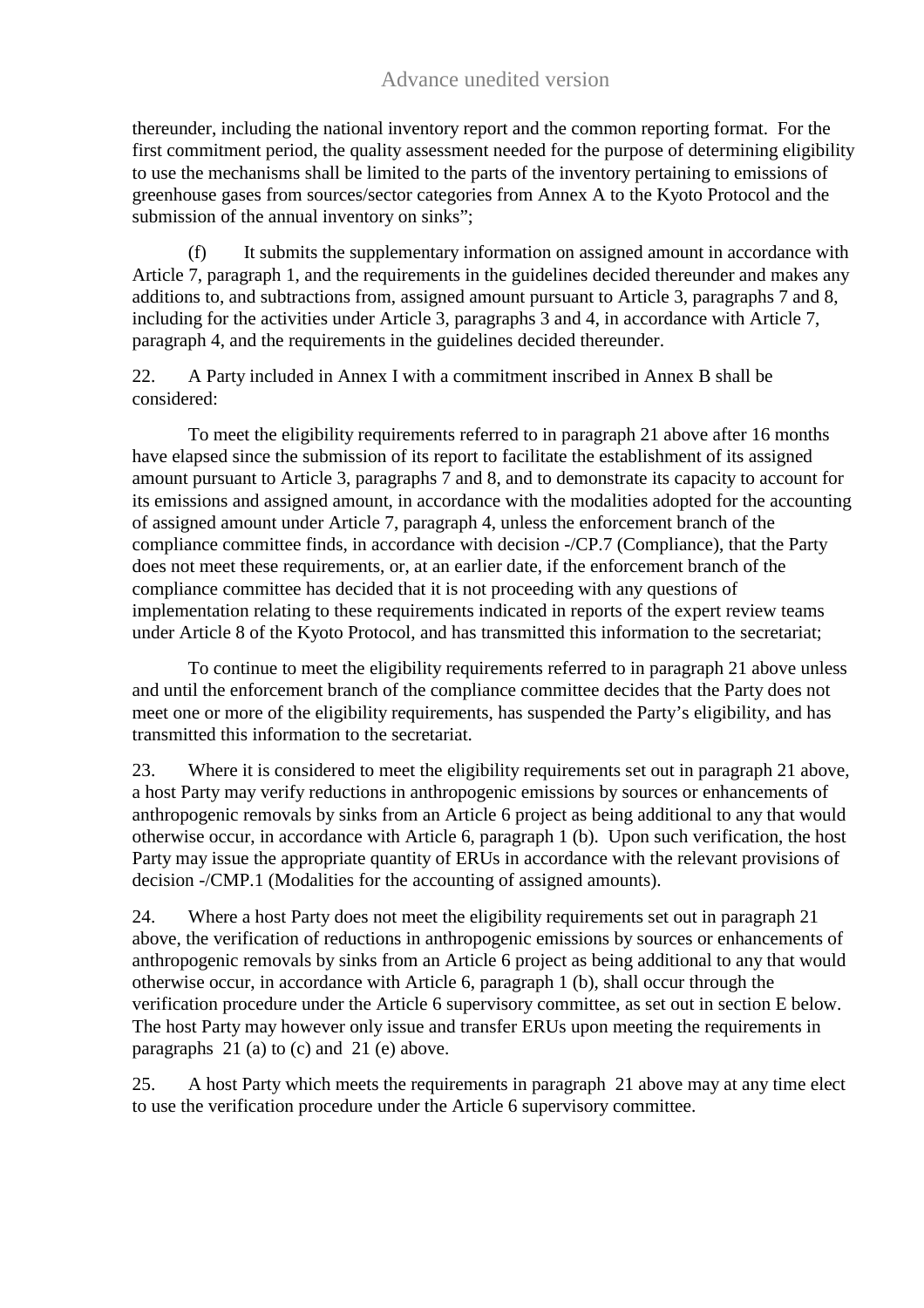26. The provisions in Article 6, paragraph 4, shall pertain, *inter alia*, to the requirements of paragraph 21 above.

The secretariat shall maintain a publicly accessible list of Parties that meet the eligibility requirements and that have been suspended in accordance with relevant provisions contained in decision -/CP.7 (Compliance).

27. A Party hosting an Article 6 project shall make publicly available, directly or through the secretariat, information on the project in accordance with the reporting guidelines set out in Appendix B below and the requirements contained in decision -/CMP.1 (Modalities for the accounting of assigned amounts).

A Party that authorizes legal entities to participate in Article 6 projects shall remain responsible for the fulfilment of its obligations under the Kyoto Protocol and shall ensure that such participation is consistent with this annex. Legal entities may only transfer or acquire ERUs if the authorizing Party is eligible to do so at that time.

# E. Verification procedure under the Article 6 supervisory committee

The verification procedure under the Article 6 supervisory committee is the determination by an independent entity, accredited pursuant to Appendix A below, of whether a project and the ensuing reductions of anthropogenic emissions by sources or enhancements of anthropogenic removals by sinks meet the relevant requirements of Article 6 and these guidelines.

Project participants shall submit to an accredited independent entity a project design document that contains all information needed for the determination of whether the project:

Has been approved by the Parties involved;

Would result in a reduction of anthropogenic emissions by sources or an enhancement of anthropogenic removals by sinks that is additional to any that would otherwise occur; and

Has an appropriate baseline and monitoring plan in accordance with the criteria set out in Appendix B below.

The accredited independent entity shall make the project design document publicly available through the secretariat, subject to confidentiality provisions set out in paragraph 0 below, and receive comments from Parties, stakeholders and UNFCCC accredited observers on the project design document and any supporting information for 30 days from the date the project design document is made publicly available.

The accredited independent entity shall determine whether:

The project has been approved by the Parties involved;

 The project would result in a reduction of anthropogenic emissions by sources or an enhancement of anthropogenic removals by sinks that is additional to any that would otherwise occur;

 The project has an appropriate baseline and monitoring plan in accordance with the criteria set out in Appendix B below; and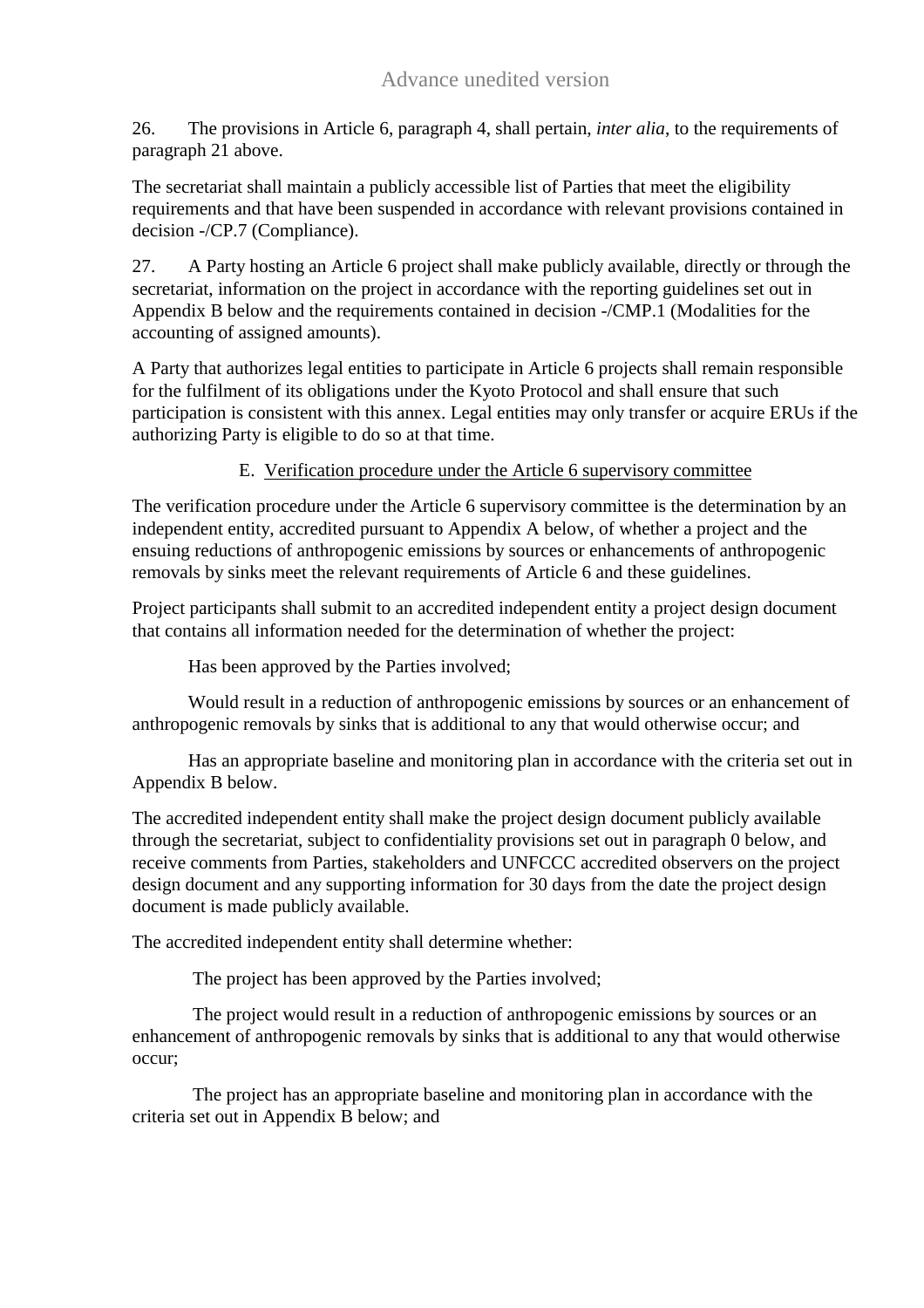Project participants have submitted to the accredited independent entity documentation on the analysis of the environmental impacts of the project activity, including transboundary impacts, in accordance with procedures as determined by the host Party, and, if those impacts are considered significant by the project participants or the host Party, have undertaken an environmental impact assessment in accordance with procedures as required by the host Party.

The accredited independent entity shall make its determination publicly available through the secretariat, together with an explanation of its reasons, including a summary of comments received and a report of how due account was taken of these.

The determination regarding a project design document shall be deemed final 45 days after the date on which the determination is made public, unless a Party involved in the project or three of the members of the Article 6 supervisory committee request a review by the Article 6 supervisory committee. If such a review is requested, the Article 6 supervisory committee shall finalize the review as soon as possible, but no later than 6 months or at the second meeting following the request for review. The Article 6 supervisory committee shall communicate its decision on the determination and the reasons for it to the project participants and the public. Its decision shall be final.

28. Project participants shall submit to an accredited independent entity a report in accordance with the monitoring plan on reductions in anthropogenic emissions by sources or enhancements of anthropogenic removals by sinks that have already occurred. The report shall be made publicly available.

The accredited independent entity shall, upon receipt of a report referred to under paragraph 28, make a determination of the reductions in anthropogenic emissions by sources or enhancements of anthropogenic removals by sinks reported by project participants in accordance with Appendix B below, provided that they were monitored and calculated in accordance with paragraph 0.

29. The accredited independent entity shall make its determination under paragraph 0 publicly available through the secretariat, together with an explanation of its reasons.

The determination regarding reported reductions in anthropogenic emissions by sources or enhancements of anthropogenic removals by sinks shall be deemed final 15 days after the date on which it is made public, unless a Party involved in the project or three of the members of the Article 6 supervisory committee request a review by the Article 6 supervisory committee. If such a review is requested, the Article 6 supervisory committee shall:

(a) At its next meeting or no later than 30 days after the formal request for the review decide on its course of action. If it decides that the request has merit it shall perform a review;

(b) Complete its review within 30 days following its decision to perform the review;

(c) Inform the project participants of the outcome of the review, and make public its decision and the reasons for it.

Information obtained from project participants marked as proprietary or confidential shall not be disclosed without the written consent of the provider of the information, except as required by applicable national law of the host Party. Information used to determine whether reductions in anthropogenic emissions by sources or enhancements of anthropogenic removals by sinks are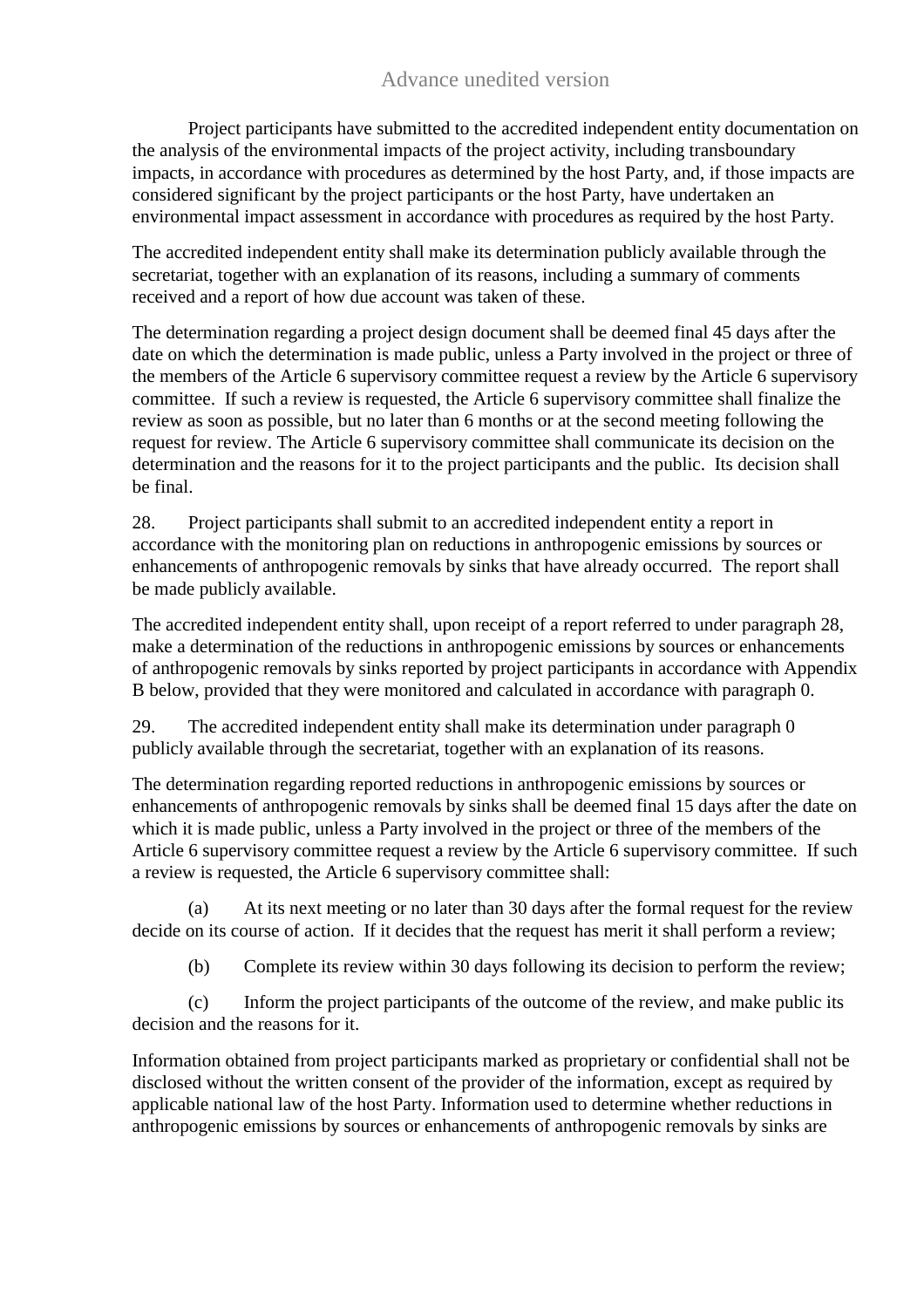additional, to describe the baseline methodology and its application, and to support an environmental impact assessment referred to in paragraph 0 0 shall not be considered as proprietary or confidential.

Any provisions relating to the commitment period reserve or other limitations to transfers under Article 17 shall not apply to transfers by a Party of ERUs issued into its national registry that were verified in accordance with the verification procedure under the Article 6 supervisory committee.

The Article 6 supervisory committee shall suspend or withdraw the accreditation of an independent entity if it has carried out a review and found that the entity no longer meets the accreditation standards laid down in Appendix A. The Article 6 supervisory committee may suspend or withdraw accreditation only after the accredited independent entity has had the opportunity of a hearing and depending on the outcome of the hearing. The suspension or withdrawal is with immediate effect. The affected entity shall be notified, immediately and in writing, once the Article 6 supervisory committee has decided upon its suspension or withdrawal. The decision by the Article 6 supervisory committee on such a case shall be made public.

Verified projects shall not be affected by the suspension or withdrawal of the accreditation of an accredited independent entity unless significant deficiencies are identified in the determination referred to in paragraphs 0 or 0 above for which the entity was responsible. In this case, the Article 6 supervisory committee shall decide whether a different accredited independent entity shall be appointed to assess and, where appropriate, correct such deficiencies. If such an assessment reveals that excess ERUs have been transferred as a result of the deficiencies identified in the determination referred to in paragraphs 0 or 0 above, the independent entity whose accreditation has been withdrawn or suspended shall acquire an equivalent amount of AAUs and ERUs and place them in the holding account of the Party hosting the project within 30 days from the assessment mentioned above.

Any suspension or withdrawal of an accredited independent entity that adversely affects verified projects shall be decided on by the Article 6 supervisory committee only after the affected project participants have had the opportunity of a hearing.

Any costs related to the assessment referred to in paragraph 0 shall be borne by the accredited independent entity whose accreditation has been withdrawn or suspended.

# APPENDIX A

# Standards and procedures for the accreditation of independent entities

1. An independent entity shall:

(a) Be a legal entity (either a domestic legal entity or an international organization) and provide documentation of this status;

(b) Employ a sufficient number of persons having the necessary competence to perform all necessary functions relevant to the verification of ERUs generated by Article 6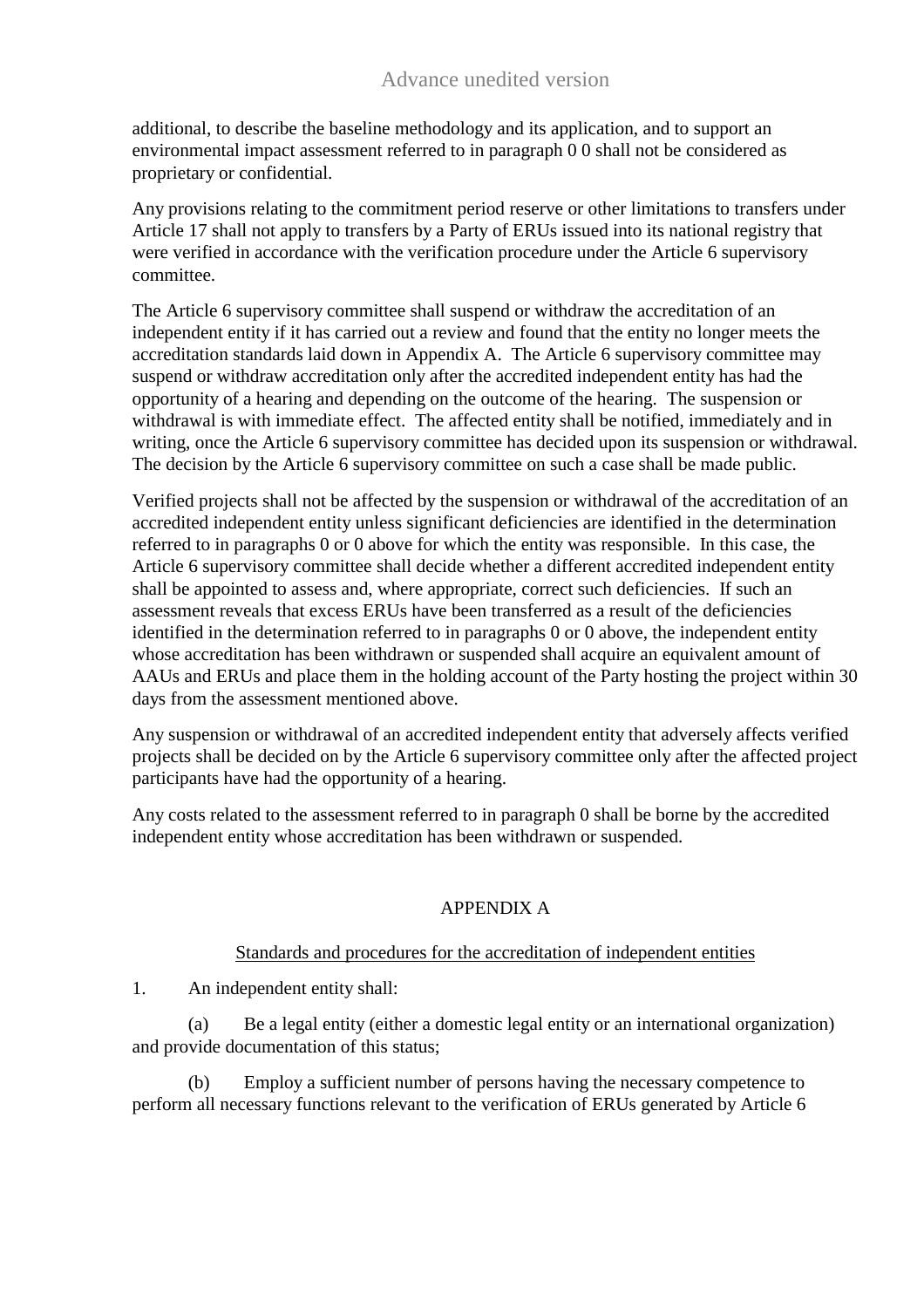projects relating to the type, range and volume of work performed, under a responsible senior executive;

(c) Have the financial stability, insurance coverage and resources required for its activities;

(d) Have sufficient arrangements to cover legal and financial liabilities arising from its activities;

(e) Have documented internal procedures for carrying out its functions including, *inter alia*, procedures for the allocation of responsibilities within the organization and for handling complaints; these procedures shall be made publicly available;

(f) Have the necessary expertise to carry out the functions specified in this and relevant decisions by the COP/MOP, and in particular have sufficient knowledge and understanding of:

- (i) The guidelines for the operation of Article 6, relevant decisions of the COP/MOP and of the Article 6 supervisory committee;
- (ii) Environmental issues relevant to verification of Article 6 projects;
- (iii) The technical aspects of Article 6 activity relevant to environmental issues, including expertise in the setting of baselines and monitoring of emissions and other environmental impacts;
- (iv) Relevant environmental auditing requirements and methodologies;
- (v) Methodologies for the accounting of anthropogenic emissions by sources and/or anthropogenic removals by sinks;

(g) Have a management structure that has overall responsibility for performance and implementation of the entity's functions, including quality assurance procedures, and all relevant decisions relating to verification. The applicant independent entity shall make available:

- (i) The names, qualifications, experience and terms of reference of the senior executive, board members, senior officers and other relevant personnel;
- (ii) An organizational chart showing lines of authority, responsibility and allocation of functions stemming from the senior executive;
- (iii) Its policy and procedures for conducting quality assurance procedures;
- (iv) Administrative procedures, including document control;
- (v) Its policy and procedures for the recruitment and training of independent entity personnel, for ensuring their competence for all necessary functions, and for monitoring their performance;
- (vi) Its procedures for handling complaints, appeals and disputes;

(h) Not have pending any judicial process for malpractice, fraud and/or other activity incompatible with its functions as an accredited independent entity.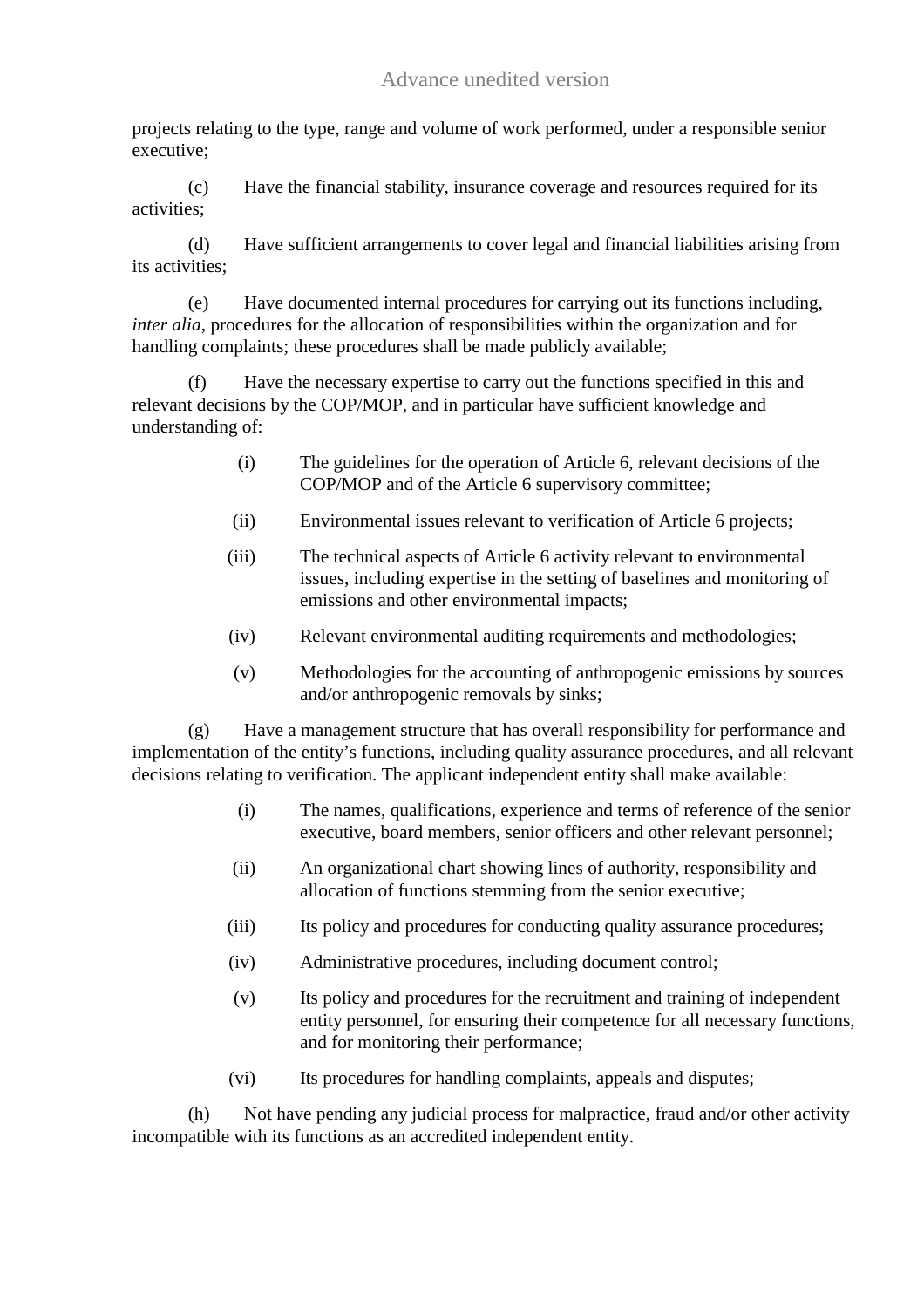2. An applicant independent entity shall meet the following operational requirements:

(a) Work in a credible, independent, non-discriminatory and transparent manner, complying with applicable national law and meeting, in particular, the following requirements:

- (i) An applicant independent entity shall have a documented structure, which safeguards impartiality, including provisions to ensure the impartiality of its operations;
- (ii) If it is part of a larger organization, and where parts of that organization are, or may become, involved in the identification, development or financing of any Article 6 project, the applicant independent entity shall:
	- Make a declaration of all the organization's actual and potential Article 6 activities;
	- − Clearly define the links with other parts of the organization, demonstrating that no conflicts of interest exist;
	- Demonstrate that no actual or potential conflict of interest exists between its functions as an accredited independent entity and any other functions that it may have, and demonstrate how business is managed to minimize any identified risk to impartiality. The demonstration shall cover all potential sources of conflict of interest, whether they arise from within the applicant independent entity or from the activities of related bodies;
	- Demonstrate that it, together with its senior executive and staff, is not involved in any commercial, financial or other processes which might influence its judgement or endanger trust in its independence of judgement and integrity in relation to its activities, and that it complies with any rules applicable in this respect;

(b) Have adequate arrangements to safeguard confidentiality of the information obtained from Article 6 project participants in accordance with provisions contained in the annex on guidelines for the implementation of Article 6.

### APPENDIX B

### Criteria for baseline setting and monitoring

### Criteria for baseline setting

1. The baseline for an Article 6 project is the scenario that reasonably represents the anthropogenic emissions by sources or anthropogenic removals by sinks of greenhouse gases that would occur in the absence of the proposed project. A baseline shall cover emissions from all gases, sectors and source categories listed in Annex A and anthropogenic removals by sinks within the project boundary.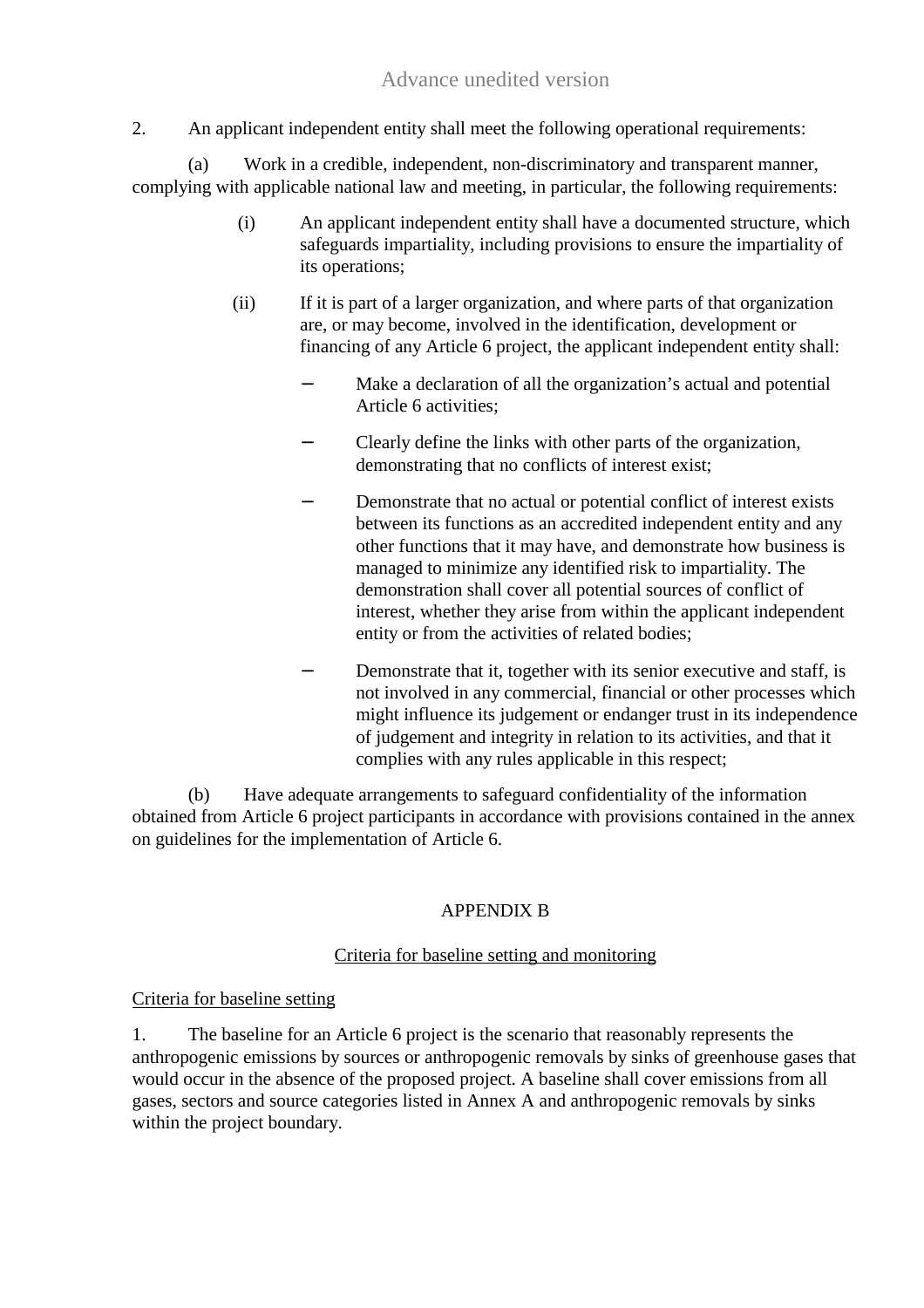2. A baseline shall be established:

(a) On a project-specific basis and/or using a multi-project emission factor;

(b) In a transparent manner with regard to the choice of approaches, assumptions, methodologies, parameters, data sources and key factors;

(c) Taking into account relevant national and/or sectoral policies and circumstances, such as sectoral reform initiatives, local fuel availability, power sector expansion plans, and the economic situation in the project sector;

(d) In such a way that ERUs cannot be earned for decreases in activity levels outside the project activity or due to *force majeure;*

(e) Taking account of uncertainties and using conservative assumptions.

3. Project participants shall justify their choice of baseline.

# Monitoring

4. Project participants shall include, as part of the project design document, a monitoring plan that provides for:

(a) The collection and archiving of all relevant data necessary for estimating or measuring anthropogenic emissions by sources and/or anthropogenic removals by sinks of greenhouse gases occurring within the project boundary during the crediting period;

(b) The collection and archiving of all relevant data necessary for determining the baseline of anthropogenic emissions by sources and/or anthropogenic removals by sinks of greenhouse gases within the project boundary during the crediting period;

(c) The identification of all potential sources of, and the collection and archiving of data on increased anthropogenic emissions by sources and/or reduced anthropogenic removals by sinks of greenhouse gases outside the project boundary that are significant and reasonably attributable to the project during the crediting period. The project boundary shall encompass all anthropogenic emissions by sources and/or removals by sinks of greenhouse gases under the control of the project participants that are significant and reasonably attributable to the Article 6 project;

(d) The collection and archiving of information about environmental impacts, in accordance with procedures as required by the host Party, where applicable;

(e) Quality assurance and control procedures for the monitoring process;

(f) Procedures for the periodic calculation of the reductions of anthropogenic emissions by sources and/or enhancements of anthropogenic removals by sinks by the proposed Article 6 project, and for leakage effects, if any. Leakage is defined as the net change of anthropogenic emissions by sources and/or removals by sinks of greenhouse gases which occurs outside the project boundary, and that is measurable and attributable to the Article 6 project;

(g) Documentation of all steps involved in the calculations referred to in subparagraphs (b) and (f) above.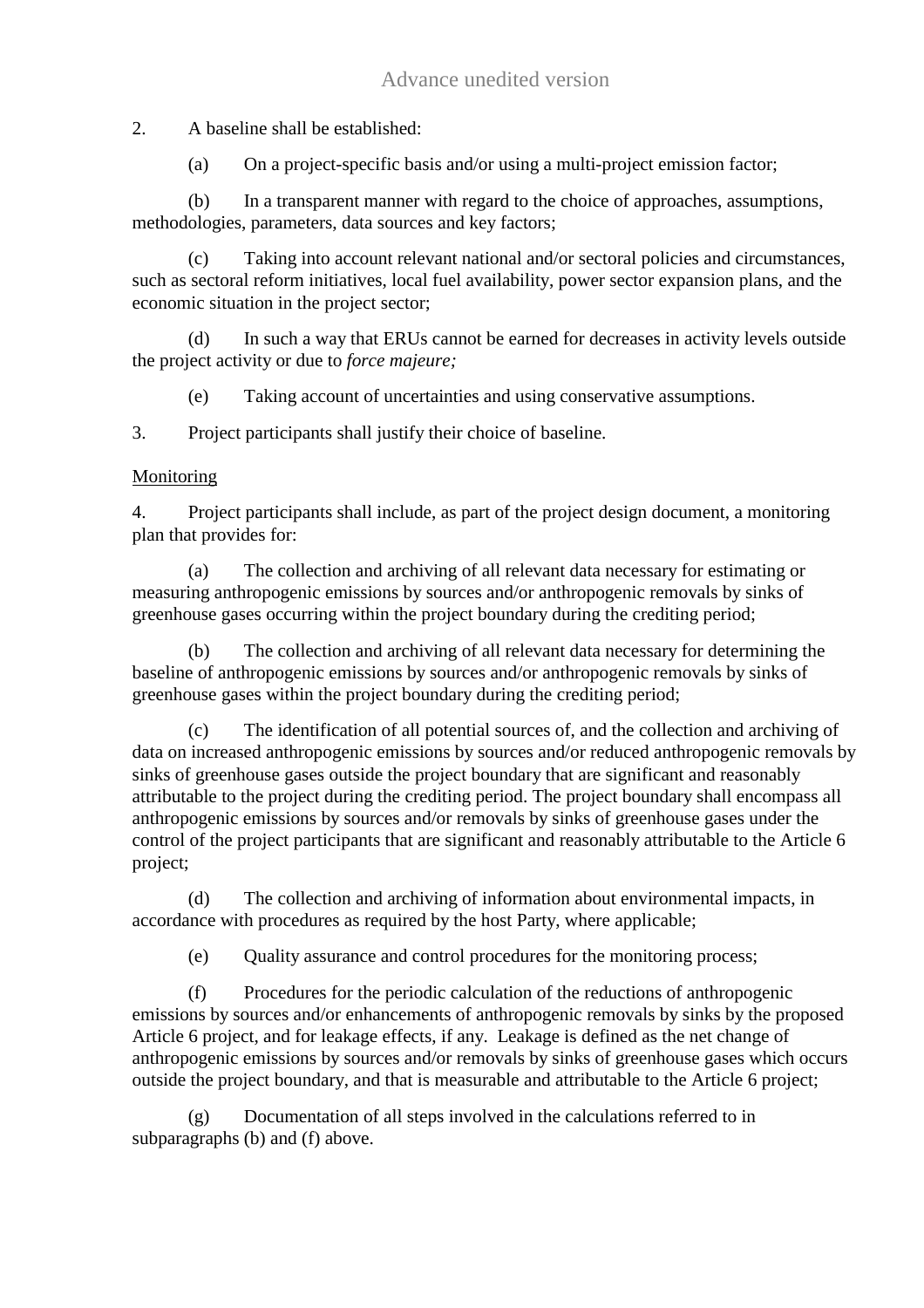5. Revisions, if any, to the monitoring plan to improve its accuracy and/or completeness of information shall be justified by project participants and shall be submitted for the determination referred to in paragraph 0 of the annex on Guidelines for the implementation of Article 6 by the accredited independent entity.

6. The implementation of the monitoring plan and its revisions, as applicable, shall be a condition for verification.

- - - - -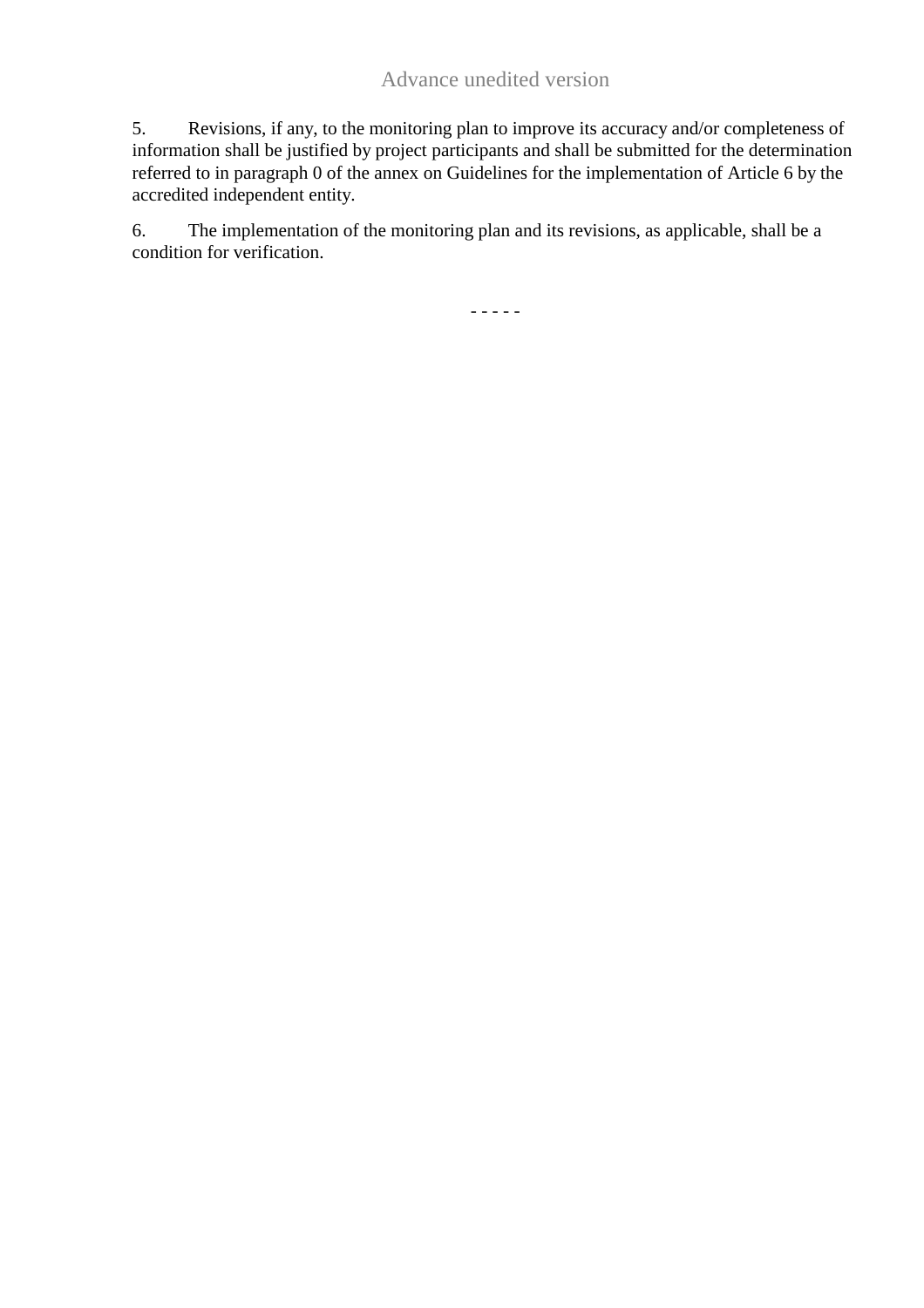#### **3. Modalities and procedures for a clean development mechanism as defined in Article 12 of the Kyoto Protocol**

**Decision -/CP.7 (Article 12)**

### **Modalities and procedures for a clean development mechanism as defined in Article 12 of the Kyoto Protocol**

*The Conference of the Parties,*

*Recalling* Article 12 of the Kyoto Protocol which provides that the purpose of the clean development mechanism shall be to assist Parties not included in Annex I to the Convention in achieving sustainable development and in contributing to the ultimate objective of the Convention, and to assist Parties included in Annex I in achieving compliance with their quantified emission limitation and reduction commitments under Article 3 of the Kyoto Protocol,

*Recalling also* its decision 5/CP.6, containing the Bonn Agreements on the Implementation of the Buenos Aires Plan of Action,

*Aware* of its decisions -/CP.7 (Mechanisms) and -/CP.7 (Land use, land-use change and forestry),

*Affirming* that it is the host Party's prerogative to confirm whether a clean development mechanism project activity assists it in achieving sustainable development,

*Recognizing* that Parties included in Annex I are to refrain from using certified emission reductions generated from nuclear facilities to meet their commitments under Article 3, paragraph 1,

*Bearing in mind* the need to promote equitable geographic distribution of clean development mechanism project activities at regional and subregional levels,

*Emphasizing* that public funding for clean development mechanism projects from Parties in Annex I is not to result in the diversion of official development assistance and is to be separate from and not counted towards the financial obligations of Parties included in Annex I,

*Further emphasizing* that clean development mechanism project activities should lead to the transfer of environmentally safe and sound technology and know-how in addition to that required under Article 4, paragraph 5, of the Convention and Article 10 of the Kyoto Protocol,

*Recognizing* the need for guidance for project participants and designated operational entities, in particular for establishing reliable, transparent and conservative baselines, to assess whether clean development mechanism project activities are in accordance with the additionality criterion in Article 12, paragraph 5 (c), of the Kyoto Protocol,

1. *Decides* to facilitate a prompt start for a clean development mechanism by adopting the modalities and procedures contained in the annex below;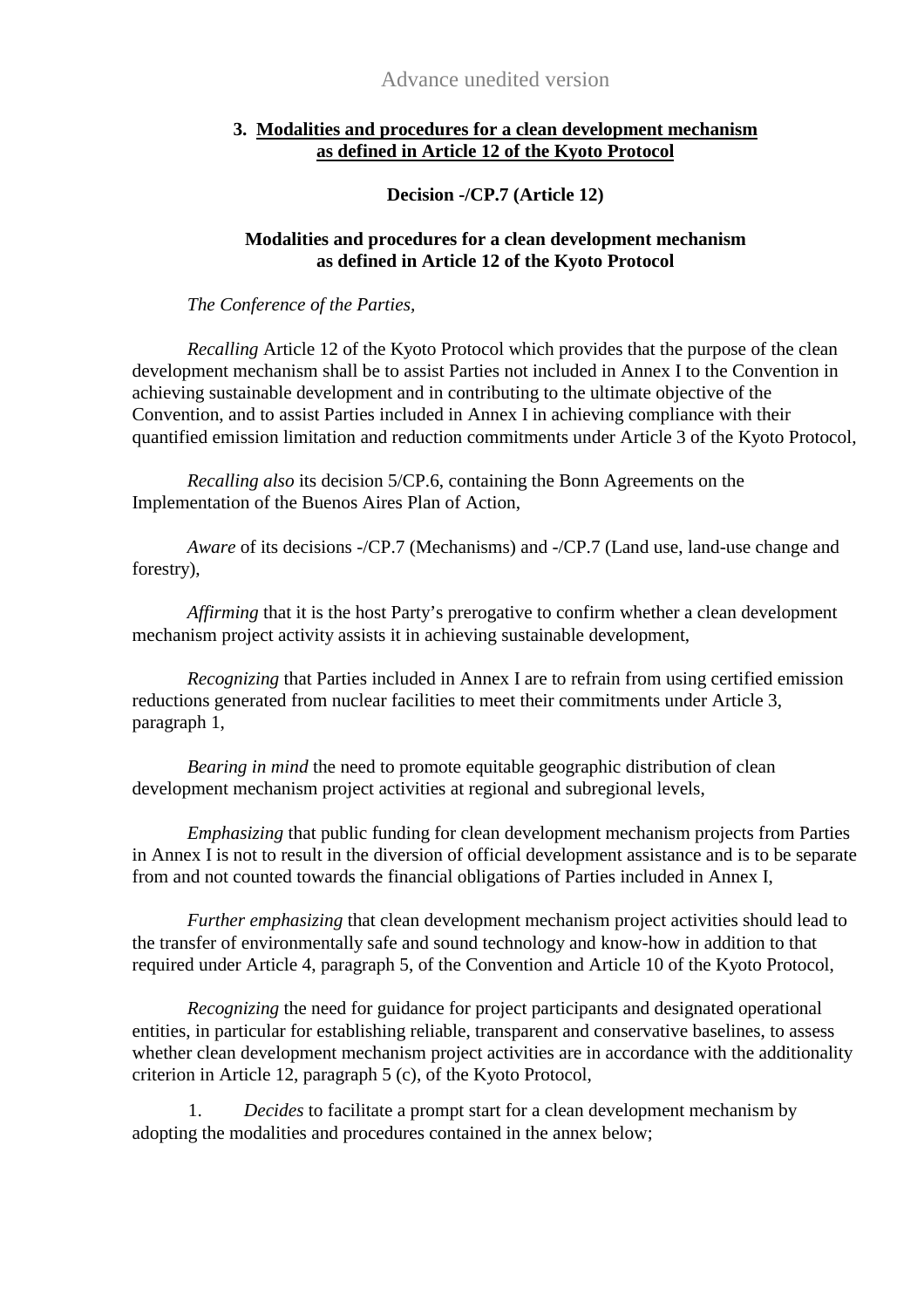2. *Decides* that, for the purposes of this decision, the Conference of the Parties shall assume the responsibilities of the Conference of the Parties serving as the meeting of the Parties to the Kyoto Protocol as set out in the annex below on modalities and procedures;

3. *Invites* nominations for membership in the executive board:

(a) For facilitating the prompt start of the clean development mechanism, from Parties to the Convention to be submitted to the President of the Conference of the Parties by its seventh session, with a view to the Conference of the Parties electing the members of the executive board at that session;

(b) Upon the entry into force of the Kyoto Protocol, those members of the executive board of the clean development mechanism whose countries have not ratified or acceded to the Protocol shall be replaced by new members nominated by the same constituencies. The election of such new members shall be held at the Conference of the Parties serving as the meeting of the Parties to the Kyoto Protocol at its first session;

4. *Decides* that, prior to the Conference of the Parties serving as the meeting of the Parties to the Kyoto Protocol, the executive board and any designated operational entities shall operate in the same manner as the executive board and designated operational entities of the clean development mechanism as set out in the annex below;

5. *Decides* that the executive board shall convene its first meeting immediately upon the election of its members;

6. *Decides* that the executive board shall include in its work plan until the eighth session of the Conference of the Parties, *inter alia*, the following tasks:

(a) To develop and agree on its rules of procedure and recommend them to the Conference of the Parties for adoption, applying draft rules until then;

(b) To accredit operational entities and designate them, on a provisional basis, pending the designation by the Conference of the Parties at its eighth session;

(c) To develop and recommend to the Conference of the Parties, at its eighth session, simplified modalities and procedures for the following small-scale clean development mechanism project activities:

- (i) Renewable energy project activities with a maximum output capacity equivalent of up to 15 megawatts (or an appropriate equivalent);
- (ii) Energy efficiency improvement project activities which reduce energy consumption, on the supply and/or demand side, by up to the equivalent of 15 gigawatthours per year;
- (iii) Other project activities that both reduce anthropogenic emissions by sources and that directly emit less than 15 kilotonnes of carbon dioxide equivalent annually;

(d) To prepare recommendations on any relevant matter, including on Appendix C to the annex below, for consideration by the Conference of the Parties at its eighth session;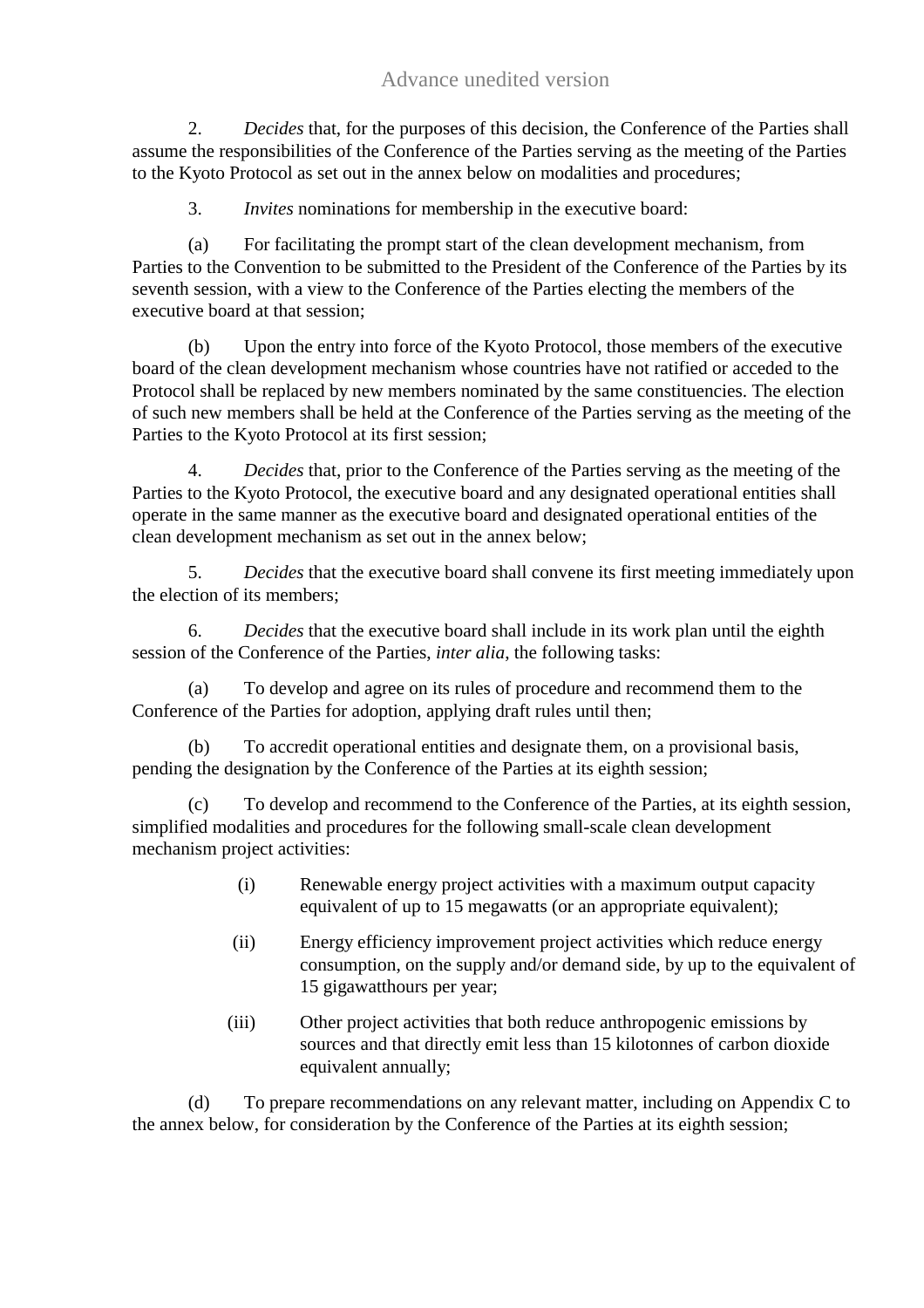(e) To identify modalities for seeking collaboration with the Subsidiary Body for Scientific and Technological Advice on methodological and scientific issues;

# 7. *Decides*:

(a) That the eligibility of land use, land-use change and forestry project activities under Article 12 is limited to afforestation and reforestation;

(b) That for the first commitment period, the total of additions to a Party's assigned amount resulting from eligible land use, land use change and forestry project activities under Article 12 shall not exceed one per cent of base year emissions of that Party, times five;

(c) That the treatment of land use, land use change and forestry project activities under Article 12 in future commitment periods shall be decided as part of the negotiations on the second commitment period;

8. *Requests* the secretariat to organize a workshop before the sixteenth session of the Subsidiary Body for Scientific and Technological Advice with the aim to recommend terms of reference and an agenda for the work to be conducted under paragraph 10. (b) below on the basis of, *inter alia*, submissions by Parties referred to in paragraph 9. below;

9. *Invites* Parties to provide submissions to the secretariat by 1 February 2002 on the organization of the workshop referred to in paragraph 8. above, and to express their views on the terms of reference and the agenda for the work to be conducted under paragraph 10. (b) below;

10. *Requests* the Subsidiary Body for Scientific and Technological Advice:

(a) To develop at its sixteenth session terms of reference and an agenda for the work to be conducted under paragraph (b) below, taking into consideration, *inter alia*, the outcome of the workshop mentioned in paragraph 8. above;

(b) To develop definitions and modalities for including afforestation and reforestation project activities under Article 12 in the first commitment period, taking into account the issues of non-permanence, additionality, leakage, uncertainties and socio-economic and environmental impacts, including impacts on biodiversity and natural ecosystems, and being guided by the principles in the preamble to decision -/CMP.1 (Land use, land-use change and forestry) and the terms of reference referred to in paragraph (a) above, with the aim of adopting a decision on these definitions and modalities at the ninth session of the Conference of the Parties, to be forwarded to the Conference of the Parties serving as the meeting of the Parties to the Kyoto Protocol at its first session;

11. *Decides* that the decision by the Conference of the Parties at its ninth session, on definitions and modalities for inclusion of afforestation and reforestation project activities under Article 12, for the first commitment period, referred to in paragraph 10. (b) above, shall be in the form of an annex on modalities and procedures for afforestation and reforestation project activities for a clean development mechanism reflecting, *mutatis mutandis,* the annex to this decision on modalities and procedures for the a clean development mechanism;

12. *Decides* that certified emission reductions shall only be issued for a crediting period starting after the date of registration of a CDM project activity;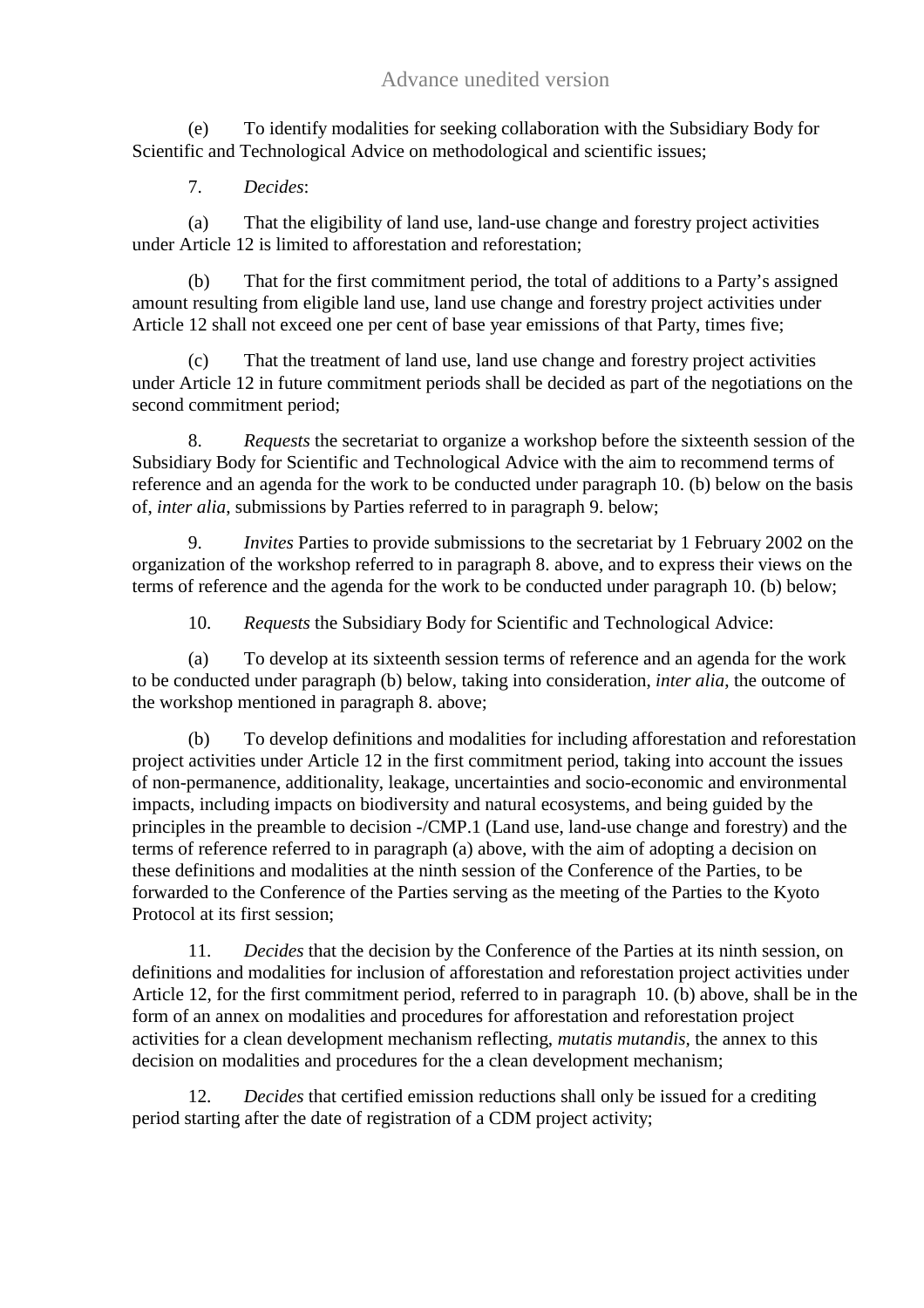13. *Further decides* that a project activity starting as of the year 2000 and prior to the adoption of this decision, shall be eligible for validation and registration as a clean development mechanism project activity if submitted for registration before 31 December 2005. If registered, the crediting period for such project activities may start prior to the date of its registration but not earlier than 1 January 2000;

14. *Requests* Parties included in Annex I to start implementing measures to assist Parties not included in Annex I, in particular the least developed and small island developing States among them, with building capacity in order to facilitate their participation in the clean development mechanism, taking into account relevant decisions by the Conference of the Parties on capacity building and on the financial mechanism of the Convention;

### 15. *Decides*:

(a) That the share of proceeds to assist developing country Parties that are particularly vulnerable to the adverse effects of climate change to meet the costs of adaptation, as referred to in Article 12, paragraph 8, of the Kyoto Protocol, shall be two per cent of the certified emission reductions issued for a clean development mechanism project activity;

(b) That clean development mechanism project activities in least developed country Parties shall be exempt from the share of proceeds to assist with the costs of adaptation;

16. *Decides* that the level of the share of proceeds to cover administrative expenses of the clean development mechanism shall be determined by the Conference of the Parties upon the recommendation of the executive board;

17. *Invites* Parties to finance the administrative expenses for operating the clean development mechanism by making contributions to the UNFCCC Trust Fund for Supplementary Activities. Such contributions shall be reimbursed, if requested, in accordance with procedures and a timetable to be determined by the Conference of the Parties upon the recommendation of the executive board. Until the Conference of the Parties determines a percentage for the share of proceeds for the administrative expenses, the executive board shall charge a fee to recover any project related expenses;

18. *Requests* the secretariat to perform any functions assigned to it in this decision and in the annex below;

19. *Decides* to assess progress made regarding the clean development mechanism and to take appropriate action, as necessary. Any revision of the decision shall not affect clean development mechanism project activities already registered;

20. *Recommends* that the Conference of the Parties serving as the meeting of the Parties to the Kyoto Protocol, at its first session, adopt the following decision: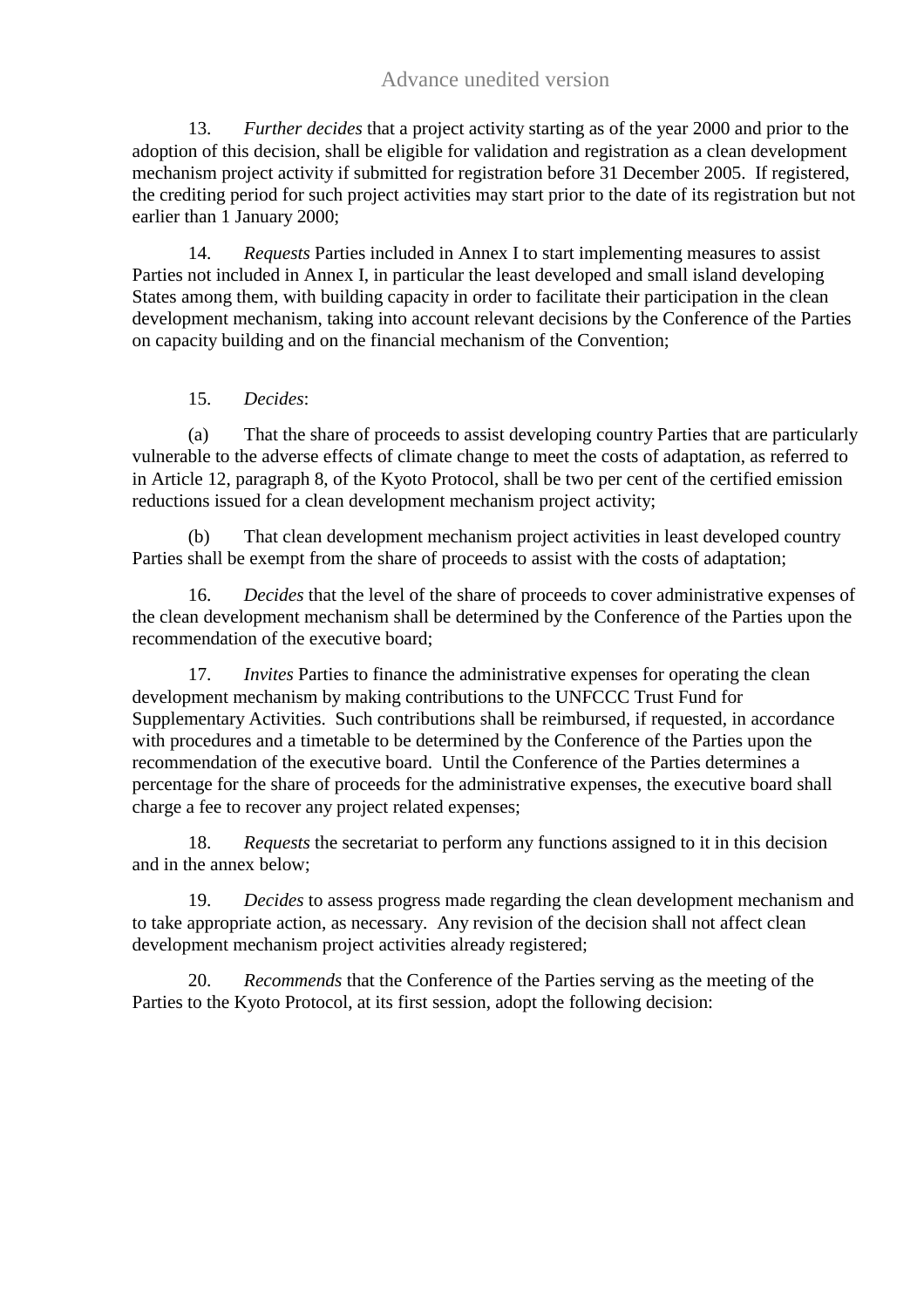# **Draft decision -/CMP.1 (Article 12)**

### **Modalities and procedures for a clean development mechanism as defined in Article 12 of the Kyoto Protocol**

*The Conference of the Parties serving as the meeting of the Parties to the Kyoto Protocol,*

*Recalling* the provisions of Articles 3 and 12 of the Kyoto Protocol,

*Bearing in mind* that, in accordance with Article 12, the purpose of the clean development mechanism is to assist Parties not included in Annex I to the Convention in achieving sustainable development and in contributing to the ultimate objective of the Convention, and to assist Parties included in Annex I in achieving compliance with their quantified emission limitation and reduction commitments under Article 3 of the Kyoto Protocol,

*Aware* of its decisions -/CMP.1 (Mechanisms), -/CMP.1 (Article 6), -/CMP.1 (Article 17), -/CMP.1 (Land use, land-use change and forestry), -/CMP.1 (Modalities for accounting of assigned amounts) and -/CMP.1 (Compliance),

*Cognizant* of decision -/CP.7 on modalities and procedures for a clean development mechanism as defined in Article 12 of the Kyoto Protocol,

1. *Decides* to confirm and give full effect to any actions taken pursuant to decision -/CP.7 (Article 12) and to any other relevant decisions by the Conference of the Parties, as appropriate;

2. *Adopts* the modalities and procedures for a clean development mechanism contained in the annex below;

3. *Invites* the executive board to review the simplified modalities, procedures and the definition of small-scale project activities referred to in paragraph 6. (c) of decision -/CP.7 (Article 12) and, if necessary, make appropriate recommendations to the Conference of the Parties serving as the meeting of the Parties to the Kyoto Protocol;

4. *Decides* further that any future revision of the modalities and procedures for a clean development mechanism shall be decided in accordance with the rules of procedure of the Conference of the Parties serving as the meeting of the Parties to the Kyoto Protocol, as applied. The first review shall be carried out no later than one year after the end of the first commitment period, based on recommendations by the executive board and by the Subsidiary Body for Implementation drawing on technical advice from the Subsidiary Body for Scientific and Technological Advice, as needed. Further reviews shall be carried out periodically thereafter. Any revision of the decision shall not affect clean development mechanism project activities already registered.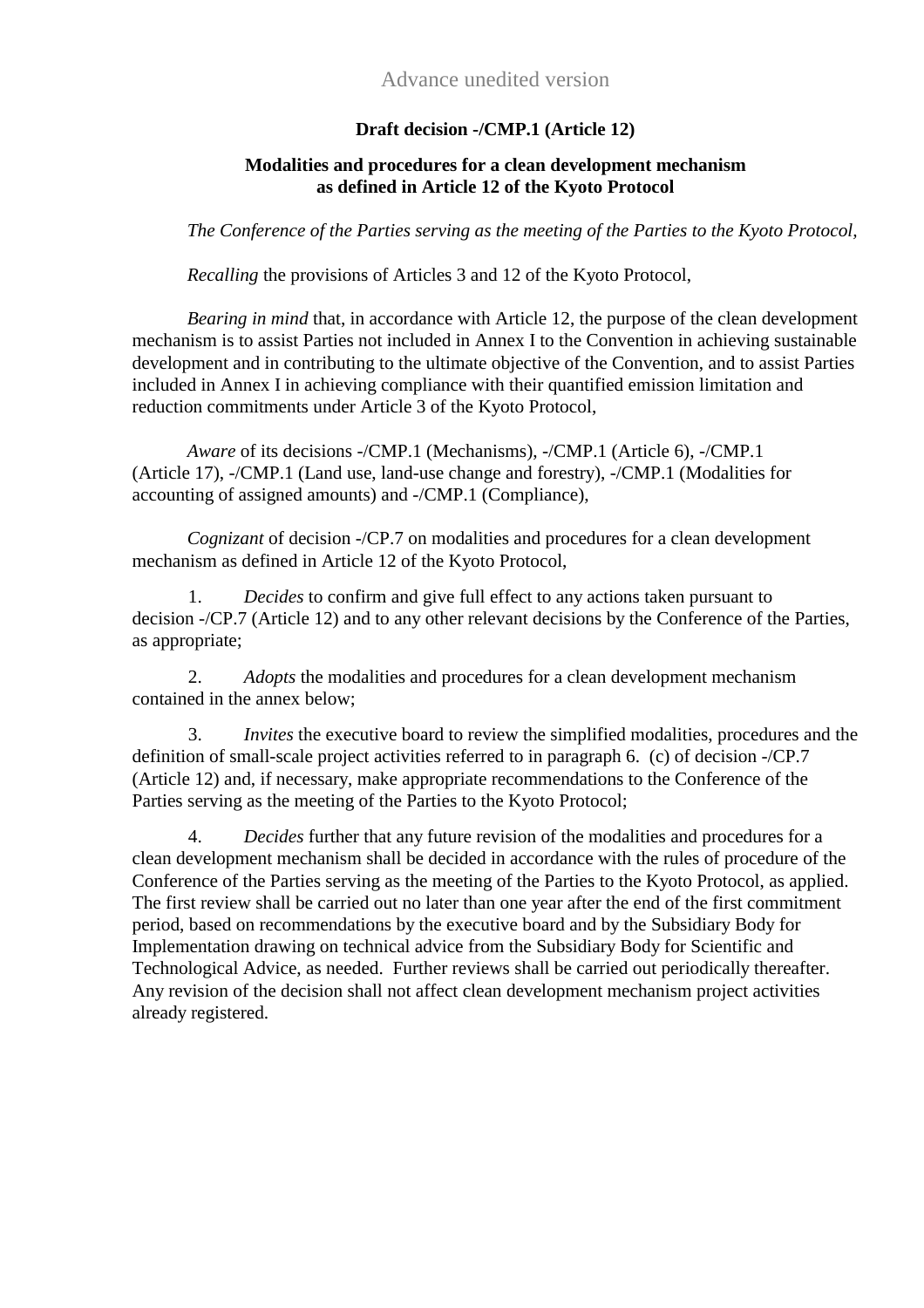#### ANNEX

#### **Modalities and procedures for a clean development mechanism**

### A. Definitions

1. For the purposes of this annex the definitions contained in Article 1 and the provisions of Article 14 shall apply. Furthermore:

(a) An "emission reduction unit" or "ERU" is a unit issued pursuant to Article 6 and requirements thereunder and is equal to one metric tonne of carbon dioxide equivalent, calculated using global warming potentials defined by decision 2/CP.3 or as subsequently revised in accordance with Article 5;

(b) A "certified emission reduction" or "CER" is a unit issued pursuant to Article 12 and requirements thereunder, and is equal to one metric tonne of carbon dioxide equivalent, calculated using global warming potentials defined by decision 2/CP.3 or as subsequently revised in accordance with Article 5;

(c) An "assigned amount unit" or "AAU" is a unit issued pursuant to the relevant provisions on registries in decision -/CMP.1 (Modalities for the accounting of assigned amounts), and is equal to one metric tonne of carbon dioxide equivalent, calculated using global warming potentials defined by decision 2/CP.3 or as subsequently revised in accordance with Article 5;

(d) A "removal unit" or "RMU" is a unit issued pursuant to the relevant provisions on registries in decision -/CMP.1 (Modalities for the accounting of assigned amounts), and is equal to one metric tonne of carbon dioxide equivalent, calculated using global warming potentials defined by decision 2/CP.3 or as subsequently revised in accordance with Article 5;

(e) "Stakeholders" means the public, including individuals, groups or communities affected, or likely to be affected, by the proposed clean development mechanism project activity.

#### B. Role of the Conference of the Parties serving as the meeting of the Parties to the Kyoto Protocol

2. The Conference of the Parties serving as the meeting of the Parties to the Kyoto Protocol (COP/MOP) shall have authority over and provide guidance to the clean development mechanism (CDM).

3. The COP/MOP shall provide guidance to the executive board by taking decisions on:

(a) The recommendations made by the executive board on its rules of procedure;

(b) The recommendations made by the executive board, in accordance with provisions of decision -/CP.7 (Article 12) and this annex;

(c) The designation of operational entities accredited by the executive board in accordance with Article 12, paragraph 5, and accreditation standards contained in Appendix A below.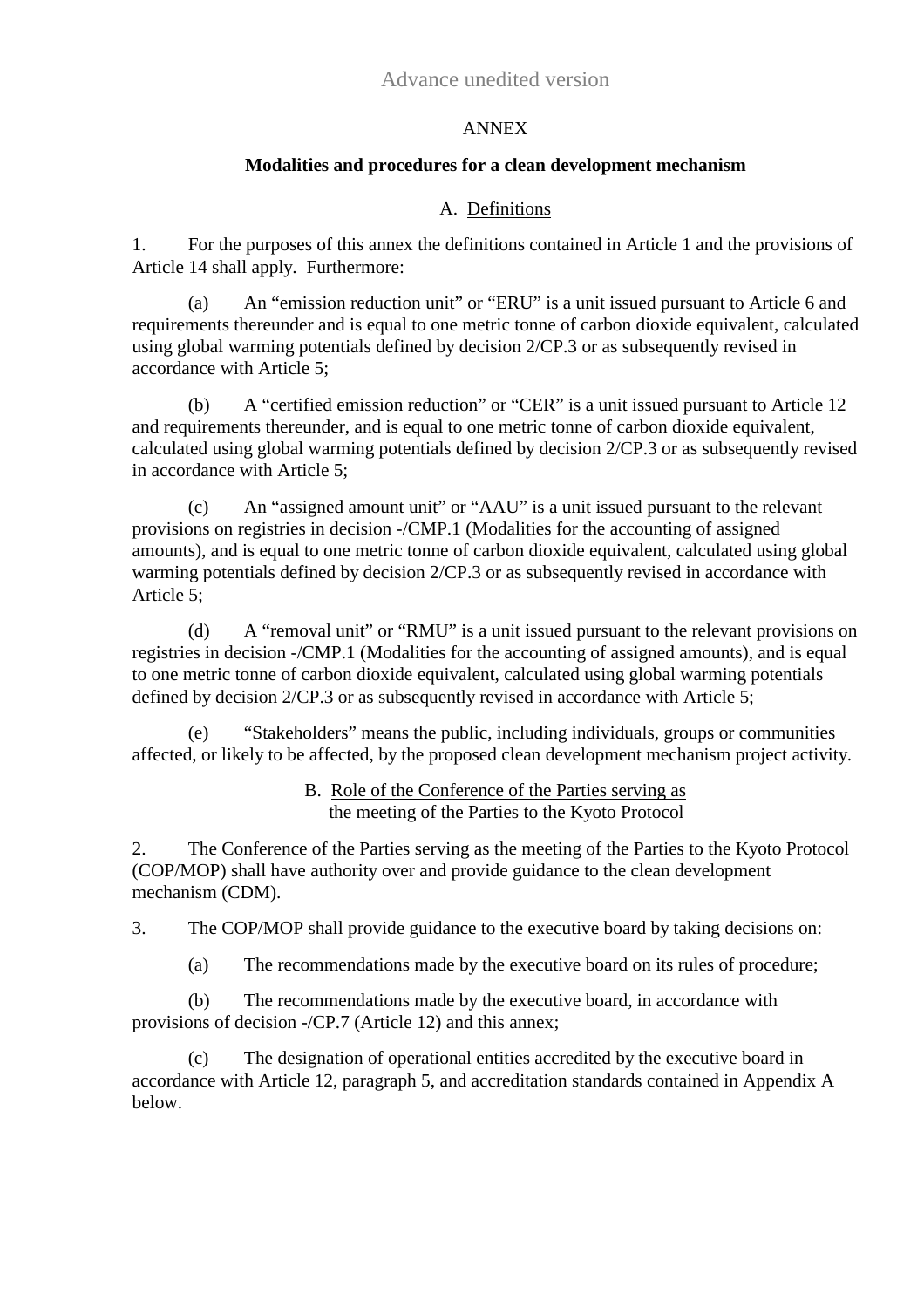4. The COP/MOP shall further:

(a) Review annual reports of the executive board;

(b) Review the regional and subregional distribution of designated operational entities and take appropriate decisions to promote accreditation of such entities from developing country Parties;

(c) Review the regional and subregional distribution of CDM project activities with a view to identifying systematic barriers to their equitable distribution and take appropriate decisions, based, *inter alia*, on a report by the executive board;

(d) Assist in arranging funding of CDM project activities, as necessary.

### C. Executive board

5. The executive board shall supervise the CDM, under the authority and guidance of the COP/MOP, and be fully accountable to the COP/MOP. In this context, the executive board shall:

(a) Make recommendations to the COP/MOP on further modalities and procedures for the CDM, as appropriate;

(b) Make recommendations to the COP/MOP on any amendments or additions to rules of procedure for the executive board contained in this annex, as appropriate;

(c) Report on its activities to each session of the COP/MOP;

(d) Approve new methodologies related to, *inter alia*, baselines, monitoring plans and project boundaries in accordance with the provisions of Appendix C below;

Review provisions with regard to simplified modalities, procedures and the definitions of small scale project activities and make recommendations to the COP/MOP;

(f) Be responsible for the accreditation of operational entities, in accordance with accreditation standards contained in Appendix A below, and make recommendations to the COP/MOP for the designation of operational entities, in accordance with Article 12, paragraph 5. This responsibility includes:

- (i) Decisions on re-accreditation, suspension and withdrawal of accreditation;
- (ii) Operationalization of accreditation procedures and standards;

(g) Review the accreditation standards in Appendix A below and make recommendations to COP/MOP for consideration, as appropriate;

(h) Report to the COP/MOP on the regional and subregional distribution of CDM project activities with a view to identifying systematic or systemic barriers to their equitable distribution;

(i) Make publicly available relevant information, submitted to it for this purpose, on proposed CDM project activities in need of funding and on investors seeking opportunities, in order to assist in arranging funding of CDM project activities, as necessary;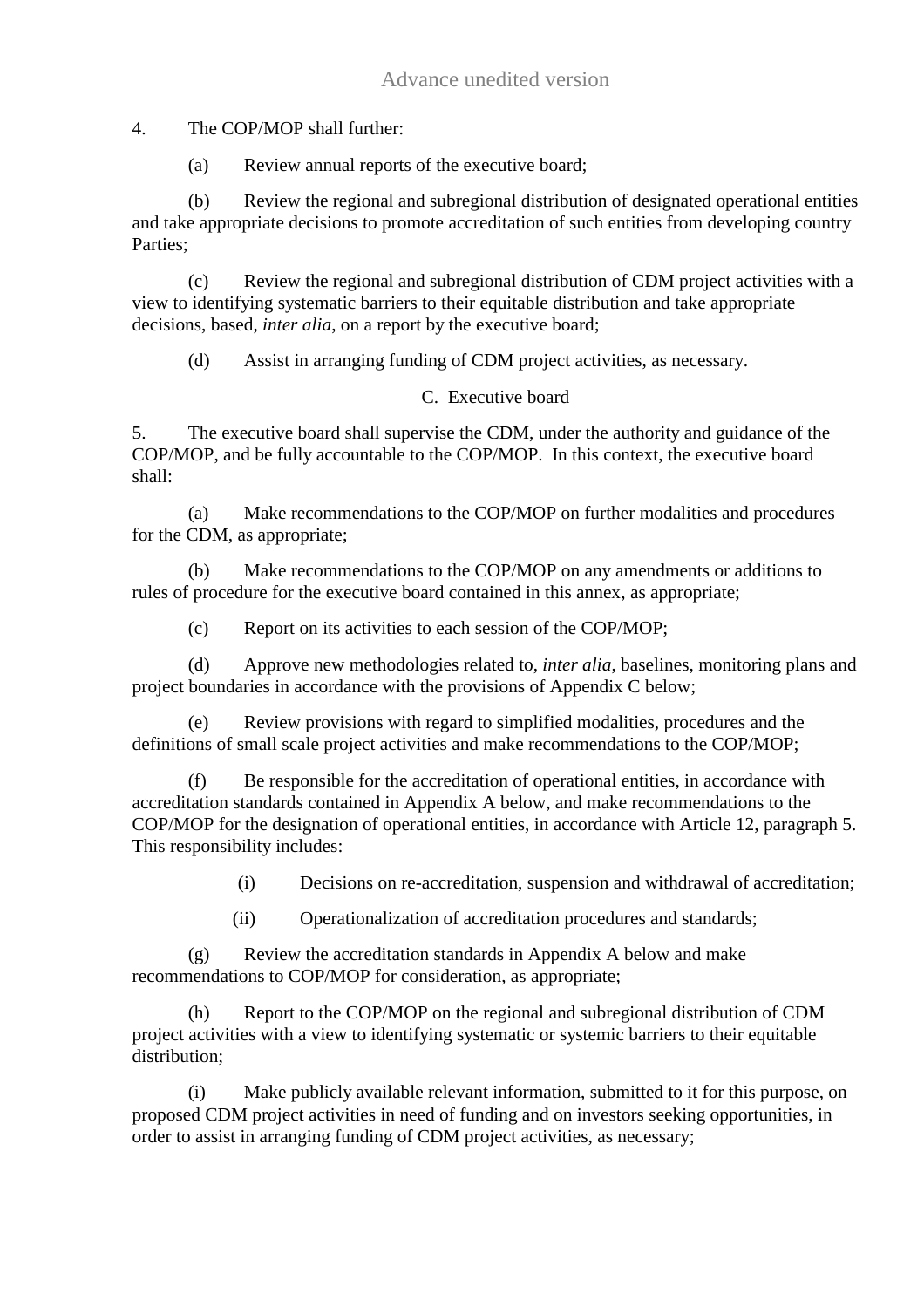(j) Make any technical reports commissioned available to the public and provide a period of at least eight weeks for public comments on draft methodologies and guidance before documents are finalized and any recommendations are submitted to the COP/MOP for their consideration;

(k) Develop, maintain and make publicly available a repository of approved rules, procedures, methodologies and standards;

(l) Develop and maintain the CDM registry as defined in Appendix D below;

(m) Develop and maintain a publicly available database of CDM project activities containing information on registered project design documents, comments received, verification reports, its decisions as well as information on all CERs issued;

(n) Address issues relating to observance of modalities and procedures for the CDM by project participants and/or operational entities, and report on them to the COP/MOP;

(o) Elaborate and recommend to the COP/MOP for adoption at its next session procedures for conducting the reviews referred to in paragraphs 39 and 63 below including, *inter alia*, procedures to facilitate consideration of information from Parties, stakeholders and UNFCCC accredited observers. Until the adoption by the COP/MOP, the procedures shall be applied provisionally;

(p) Carry out any other functions ascribed to it in decision -/CP.7 (Article 12), the present annex and relevant decisions of the COP/MOP.

6. Information obtained from CDM project participants marked as proprietary or confidential shall not be disclosed without the written consent of the provider of the information, except as required by national law. Information used to determine additionality as defined in paragraph 43 below, to describe the baseline methodology and its application and to support an environmental impact assessment referred to in paragraph 37 (c) below shall not be considered as proprietary or confidential.

7. The executive board shall comprise ten members from Parties to the Kyoto Protocol, as follows: one member from each of the five United Nations regional groups; two other members from the Parties included in Annex I; two other members from the Parties not included in Annex I; and one representative of the small island developing States, taking into account the current practice in the Bureau of the Conference of the Parties.

8. Members, including alternate members, of the executive board shall:

(a) Be nominated by the relevant constituencies referred to in paragraph 7 above and elected by the COP/MOP. Vacancies shall be filled in the same way;

(b) Be elected for a period of two years and be eligible to serve a maximum of two consecutive terms. Terms as alternate members do not count. Five members and five alternate members shall be elected initially for a term of three years and five members and five alternate members for a term of two years. Thereafter, the COP/MOP shall elect, every year, five new members, and five new alternate members, for a term of two years. Appointment pursuant to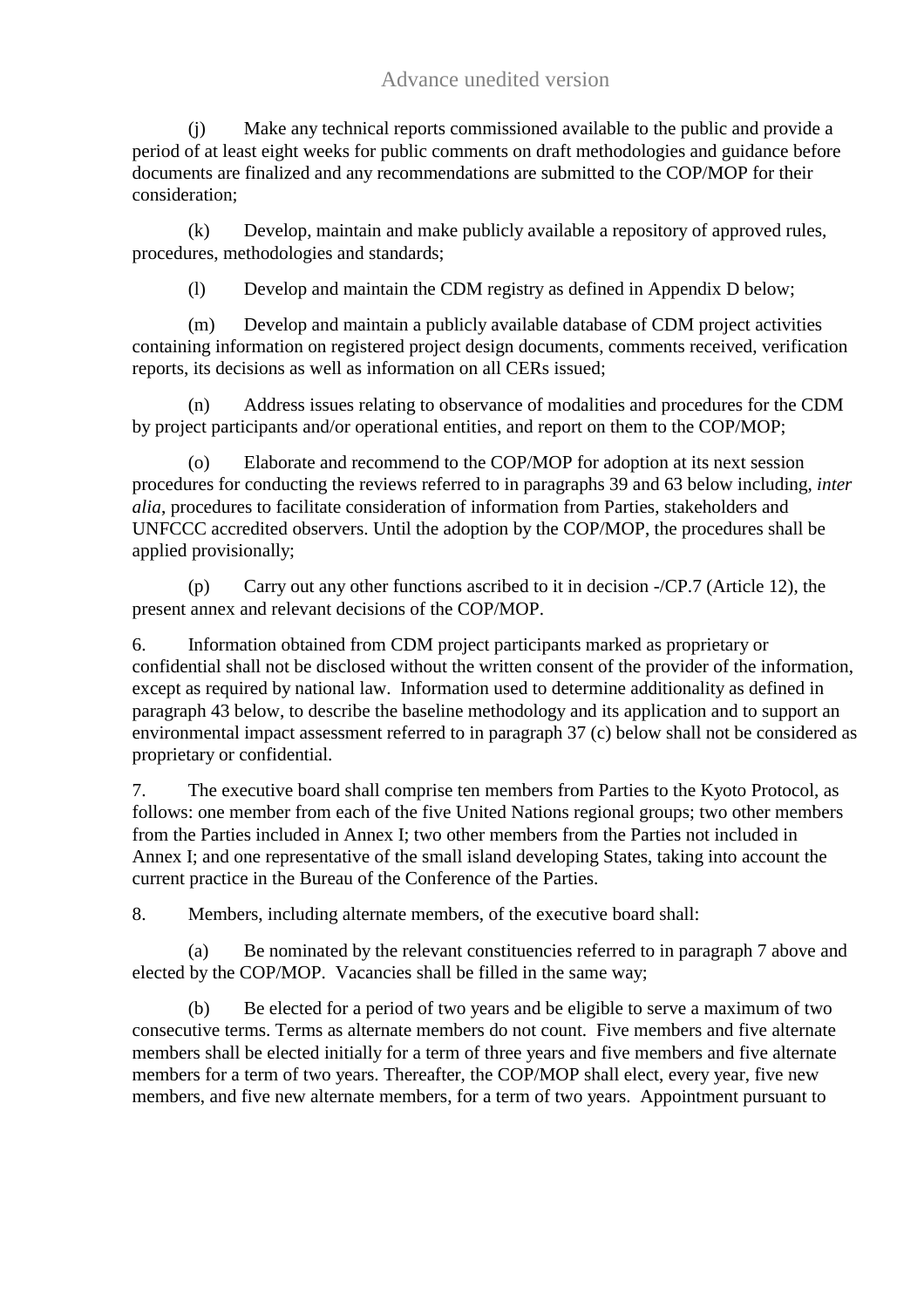paragraph 11 below shall count as one term. The members, and alternate members, shall remain in office until their successors are elected;

(c) Possess appropriate technical and/or policy expertise and shall act in their personal capacity. The cost of participation of members, and of alternate members, from developing country Parties and other Parties eligible under UNFCCC practice shall be covered by the budget for the executive board;

(d) Be bound by the rules of procedure of the executive board;

(e) Take a written oath of service witnessed by the Secretary-General of the United Nations or his/her authorized representative before assuming his or her duties;

(f) Have no pecuniary or financial interest in any aspect of a CDM project activity or any designated operational entity;

(g) Subject to their responsibilities to the executive board, not disclose any confidential or proprietary information coming to their knowledge by reason of their duties for the executive board. The duty of the member, including alternate member, not to disclose confidential information constitutes an obligation in respect of that member, and alternate member, and shall remain an obligation after the expiration or termination of that member's function for the executive board.

9. The COP/MOP will elect an alternate for each member of the executive board based on the criteria in paragraphs 7 and 8 above. The nomination by a constituency of a candidate member shall be accompanied by a nomination for a candidate alternate member from the same constituency.

10. The executive board may suspend and recommend to the COP/MOP the termination of the membership of a particular member, including an alternate member, for cause including, *inter alia*, breach of the conflict of interest provisions, breach of the confidentiality provisions, or failure to attend two consecutive meetings of the executive board without proper justification.

11. If a member, or an alternate member, of the executive board resigns or is otherwise unable to complete the assigned term of office or to perform the functions of that office, the executive board may decide, bearing in mind the proximity of the next session of the COP/MOP, to appoint another member, or an alternate member, to replace the said member for the remainder of that member's mandate from the same constituency.

12. The executive board shall elect its own chair and vice-chair, with one being a member from a Party included in Annex I and the other being from a Party not included in Annex I. The positions of chair and vice-chair shall alternate annually between members from Parties included in Annex I and Parties not included in Annex I, respectively.

13. The executive board shall meet as necessary but no less than three times a year, bearing in mind the provisions of paragraph 41 below. All documentation for executive board meetings shall be made available to alternate members.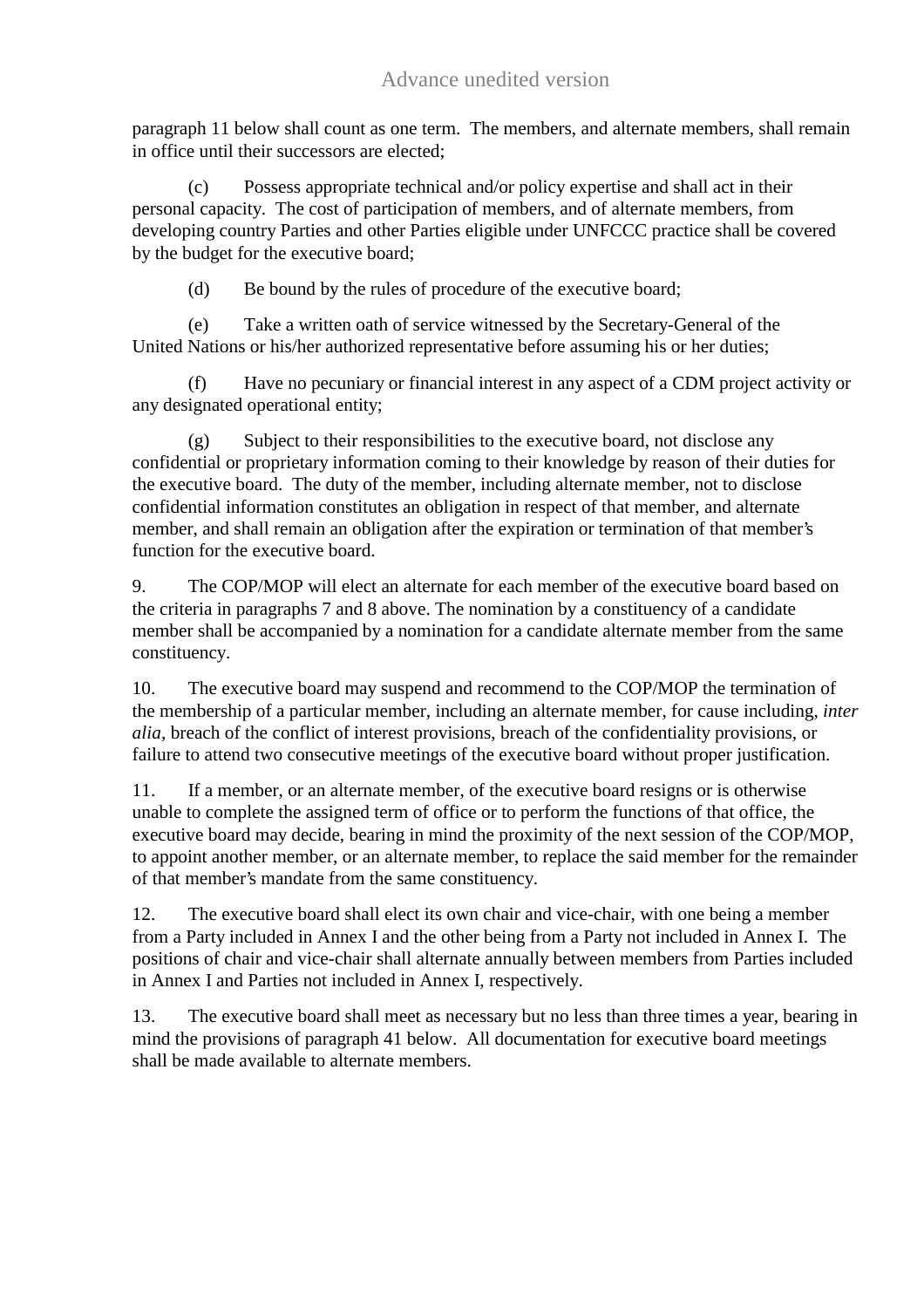14. At least two thirds of the members of the executive board, representing a majority of members from Parties included in Annex I and a majority of members from Parties not included in Annex I, must be present to constitute a quorum.

15. Decisions by the executive board shall be taken by consensus, whenever possible. If all efforts at reaching a consensus have been exhausted, and no agreement reached, decisions shall be taken by a three-fourths majority of the members present and voting at the meeting. Members abstaining from voting shall be considered as not voting.

16. Meetings of the executive board shall be open to attendance, as observers, by all Parties and by all UNFCCC accredited observers and stakeholders, except where otherwise decided by the executive board.

17. The full text of all decisions of the executive board shall be made publicly available. The working language of the executive board shall be English. Decisions shall be made available in all six official languages of the United Nations.

18. The executive board may establish committees, panels or working groups to assist in the performance of its functions. The executive board shall draw on the expertise necessary to perform its functions, including from the UNFCCC roster of experts. In this context, it shall take fully into account the consideration of regional balance.

19. The secretariat shall service the executive board.

# D. Accreditation and designation of operational entities

20. The executive board shall:

(a) Accredit operational entities which meet the accreditation standards contained in Appendix A below;

(b) Recommend the designation of operational entities to the COP/MOP;

(c) Maintain a publicly available list of all designated operational entities;

(d) Review whether each designated operational entity continues to comply with the accreditation standards contained in Appendix A below and on this basis confirm whether to reaccredit each operational entity every three years;

(e) Conduct spot-checking at any time and, on the basis of the results, decide to conduct the above-mentioned review, if warranted.

21. The executive board may recommend to the COP/MOP to suspend or withdraw the designation of a designated operational entity if it has carried out a review and found that the entity no longer meets the accreditation standards or applicable provisions in decisions of the COP/MOP. The executive board may recommend the suspension or withdrawal of designation only after the designated operational entity has had the possibility of a hearing. The suspension or withdrawal is with immediate effect, on a provisional basis, once the executive board has made a recommendation, and remains in effect pending a final decision by the COP/MOP. The affected entity shall be notified, immediately and in writing, once the executive board has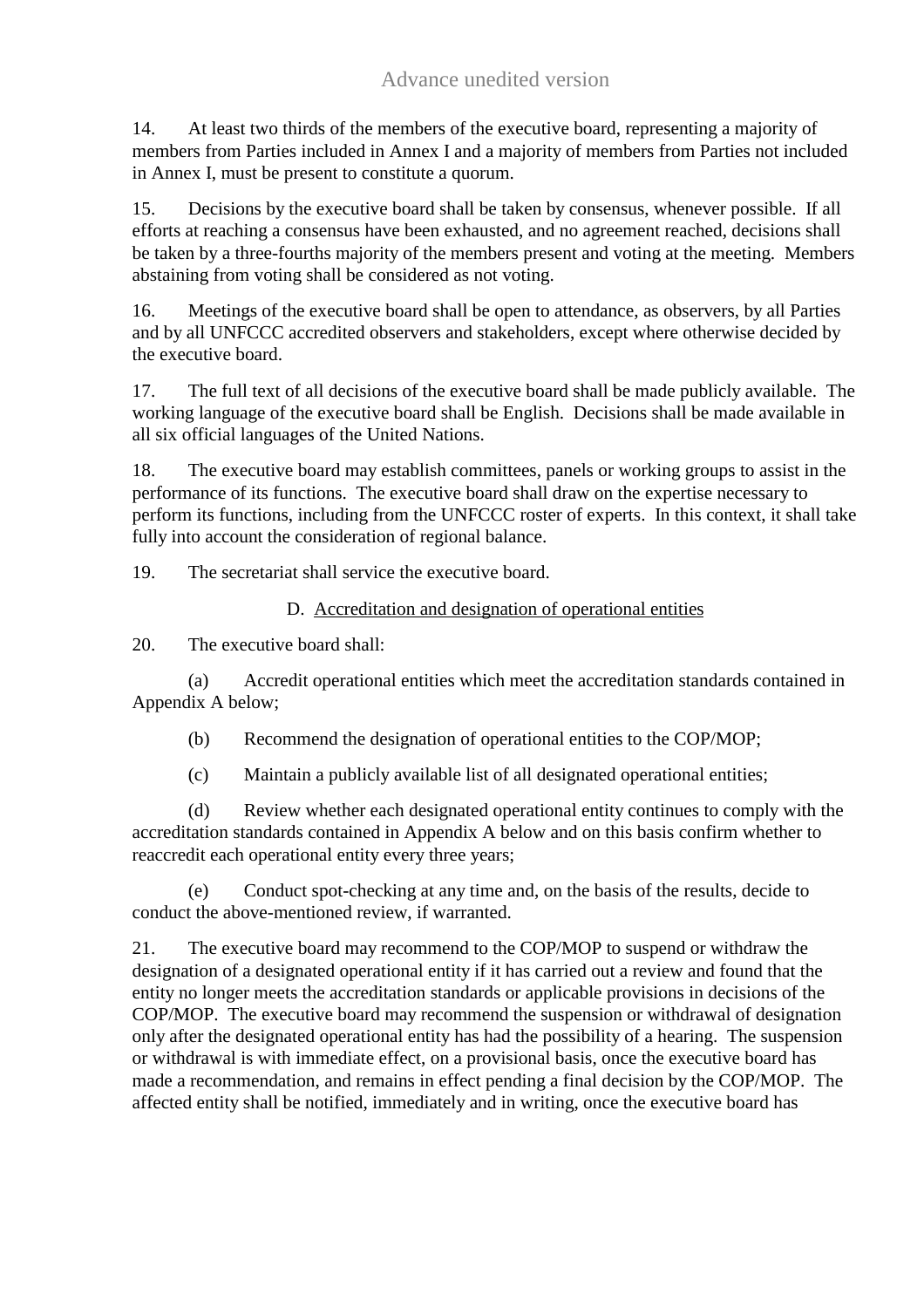recommended its suspension or withdrawal. The recommendation by the executive board and the decision by the COP/MOP on such a case shall be made public.

22. Registered project activities shall not be affected by the suspension or withdrawal of designation of a designated operational entity unless significant deficiencies are identified in the relevant validation, verification or certification report for which the entity was responsible. In this case, the executive board shall decide whether a different designated operational entity shall be appointed to review, and where appropriate correct, such deficiencies. If such a review reveals that excess CERs were issued, the designated operational entity whose accreditation has been withdrawn or suspended shall acquire and transfer, within 30 days of the end of review, an amount of reduced tonnes of  $CO<sub>2</sub>$  equivalent equal to the excess CERs issued, as determined by the executive board, to a cancellation account maintained in the CDM registry by the executive board.

23. Any suspension or withdrawal of a designated operational entity that adversely affects registered project activities shall be recommended by the executive board only after the affected project participants have had the possibility of a hearing.

24. Any costs related to the review, referred to in paragraph 22 above, shall be borne by the designated operational entity whose designation has been withdrawn or suspended.

25. The executive board may seek assistance in performing the functions in paragraph 20 above, in accordance with the provisions of paragraph 18 above.

# E. Designated operational entities

26. Designated operational entities shall be accountable to the COP/MOP through the executive board and shall comply with the modalities and procedures in decision -/CP.7 (Article 12) and the present annex, and relevant decisions of the COP/MOP and the executive board.

27. A designated operational entity shall:

(a) Validate proposed CDM project activities;

(b) Verify and certify reductions in anthropogenic emissions by sources of greenhouse gases;

(c) Comply with applicable laws of the Parties hosting CDM project activities when carrying out its functions referred to in subparagraph (e) below;

(d) Demonstrate that it, and its subcontractors, have no real or potential conflict of interest with the participants in the CDM project activities for which it has been selected to carry out validation or verification and certification functions;

(e) Perform one of the following functions related to a given CDM project activity: validation or verification and certification. Upon request, the executive board may, however, allow a single designated operational entity to perform all these functions within a single CDM project activity;

(f) Maintain a publicly available list of all CDM project activities for which it has carried out validation, verification and certification;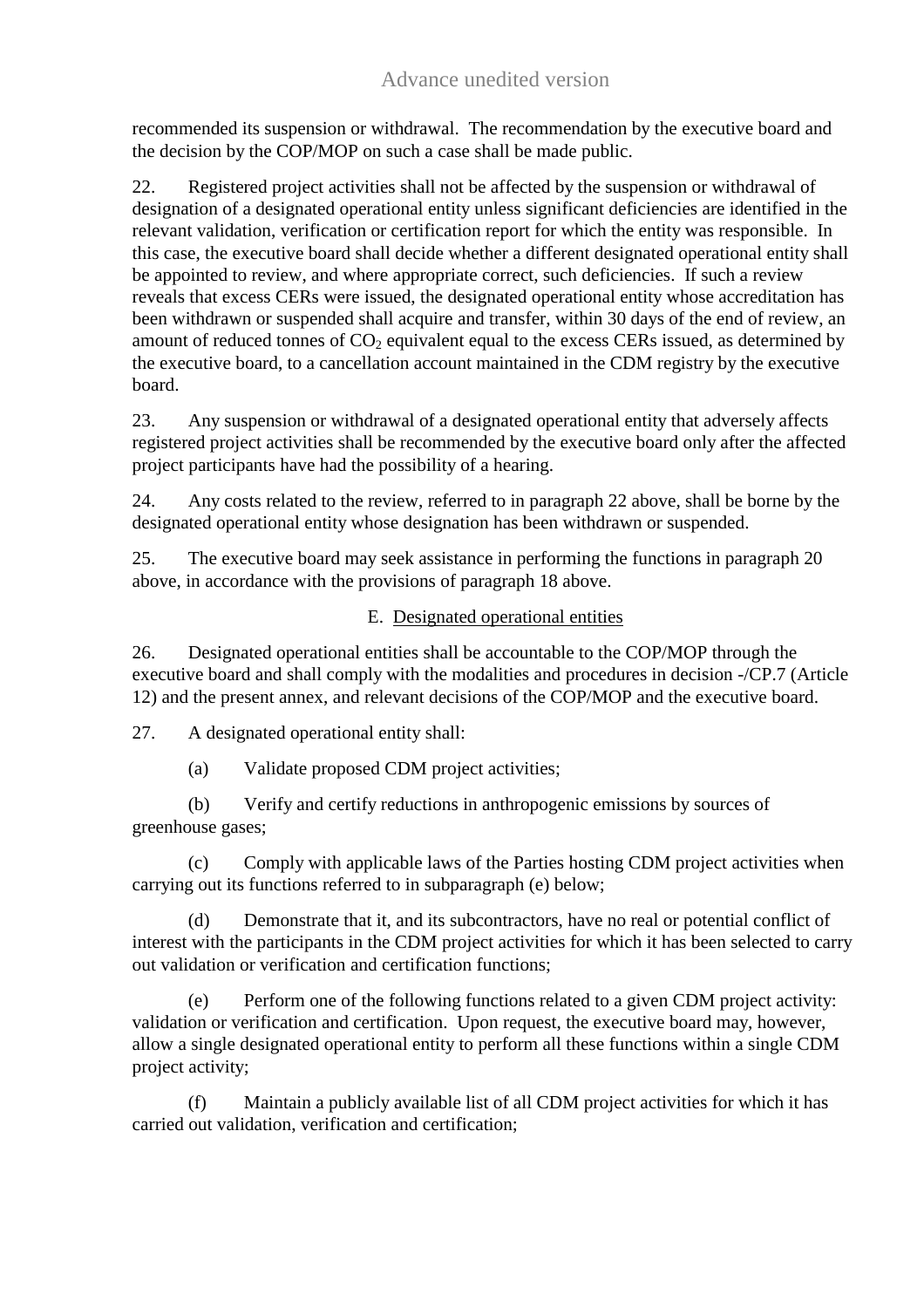(g) Submit an annual activity report to the executive board;

(h) Make information obtained from CDM project participants publicly available, as required by the executive board. Information marked as proprietary or confidential shall not be disclosed without the written consent of the provider of the information, except as required by national law. Information used to determine additionality as defined in paragraph 43 below, to describe the baseline methodology and its application and to support an environmental impact assessment referred to in paragraph 37 (c) below shall not be considered as proprietary or confidential.

### F. Participation requirements

28. Participation in a CDM project activity is voluntary.

29. Parties participating in the CDM shall designate a national authority for the CDM.

30. A Party not included in Annex I may participate in a CDM project activity if it is a Party to the Kyoto Protocol.

31. Subject to the provisions of paragraph 32 below, a Party included in Annex I with a commitment inscribed in Annex B is eligible to use CERs, issued in accordance with the relevant provisions, to contribute to compliance with part of its commitment under Article 3, paragraph 1, if it is in compliance with the following eligibility requirements:

(a) It is a Party to the Kyoto Protocol;

(b) It has established its assigned amount pursuant to Article 3, paragraphs 7 and 8, in accordance with the modalities for the accounting of assigned amounts under Article 7, paragraph 4;

(c) It has in place a national system for the estimation of anthropogenic emissions by sources and anthropogenic removals by sinks of all greenhouse gases not controlled by the Montreal Protocol, in accordance with Article 5, paragraph 1, and the requirements in the guidelines decided thereunder;

(d) It has in place a national registry in accordance with Article 7, paragraph 4, and the requirements in the guidelines decided thereunder;

(e) It has submitted annually the most recent required inventory, in accordance with Article 5, paragraph 2, and Article 7, paragraph 1, and the requirements in the guidelines decided thereunder, including the national inventory report and the common reporting format. For the first commitment period, the quality assessment needed for the purpose of determining eligibility to use the mechanisms shall be limited to the parts of the inventory pertaining to emissions of greenhouse gases from sources/sector categories from Annex A to the Kyoto Protocol and the submission of the annual inventory on sinks";

(f) It submits the supplementary information on assigned amount in accordance with Article 7, paragraph 1, and the requirements in the guidelines decided thereunder and makes any additions to, and subtractions from, assigned amount pursuant to Article 3, paragraphs 7 and 8, including for the activities under Article 3, paragraphs 3 and 4, in accordance with Article 7, paragraph 4, and the requirements in the guidelines decided thereunder.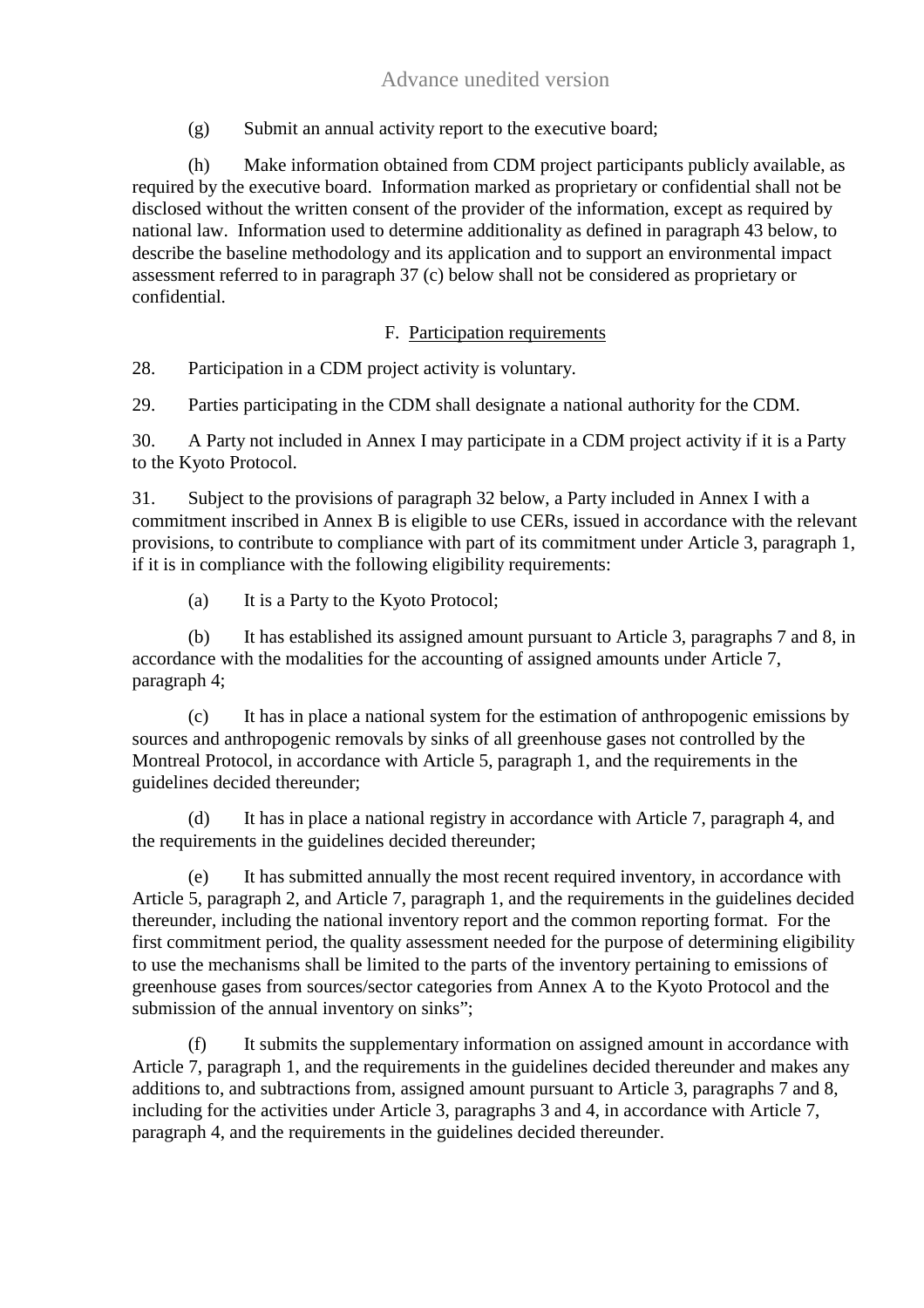32. A Party included in Annex I with a commitment inscribed in Annex B shall be considered:

(a) To meet the eligibility requirements referred to in paragraph 31 above after 16 months have elapsed since the submission of its report to facilitate the establishment of its assigned amount pursuant to Article 3, paragraphs 7 and 8, and to demonstrate its capacity to account for its emissions and assigned amount, in accordance with the modalities adopted for the accounting of assigned amount under Article 7, paragraph 4, unless the enforcement branch of the compliance committee finds in accordance with decision -/CP.7 (Compliance) that the Party does not meet these requirements, or, at an earlier date, if the enforcement branch of the compliance committee has decided that it is not proceeding with any questions of implementation relating to these requirements indicated in reports of the expert review teams under Article 8 of the Kyoto Protocol, and has transmitted this information to the secretariat;

(b) To continue to meet the eligibility requirements referred to in paragraph 31 above unless and until the enforcement branch of the compliance committee decides that the Party does not meet one or more of the eligibility requirements, has suspended the Party's eligibility, and has transmitted this information to the secretariat.

33. A Party that authorizes private and/or public entities to participate in Article 12 project activities shall remain responsible for the fulfilment of its obligations under the Kyoto Protocol and shall ensure that such participation is consistent with this annex. Private and/or public entities may only transfer and acquire CERs if the authorizing Party is eligible to do so at that time.

34. The secretariat shall maintain publicly accessible lists of:

(a) Parties not included in Annex I which are Parties to the Kyoto Protocol;

(b) Parties included in Annex I that do not meet the requirements in paragraph 31 or have been suspended.

### G. Validation and registration

35. Validation is the process of independent evaluation of a project activity by a designated operational entity against the requirements of the CDM as set out in decision -/CP.7 (Article 12) and this annex, on the basis of the project design document, as outlined in Appendix B below.

36. Registration is the formal acceptance by the executive board of a validated project as a CDM project activity. Registration is the prerequisite for the verification, certification and issuance of CERs related to that project activity.

37. The designated operational entity selected by project participants to validate a project activity, being under a contractual arrangement with them, shall review the project design document and any supporting documentation to confirm that the following requirements have been met:

(a) The participation requirements as set out in paragraphs 28 to 30 above are satisfied;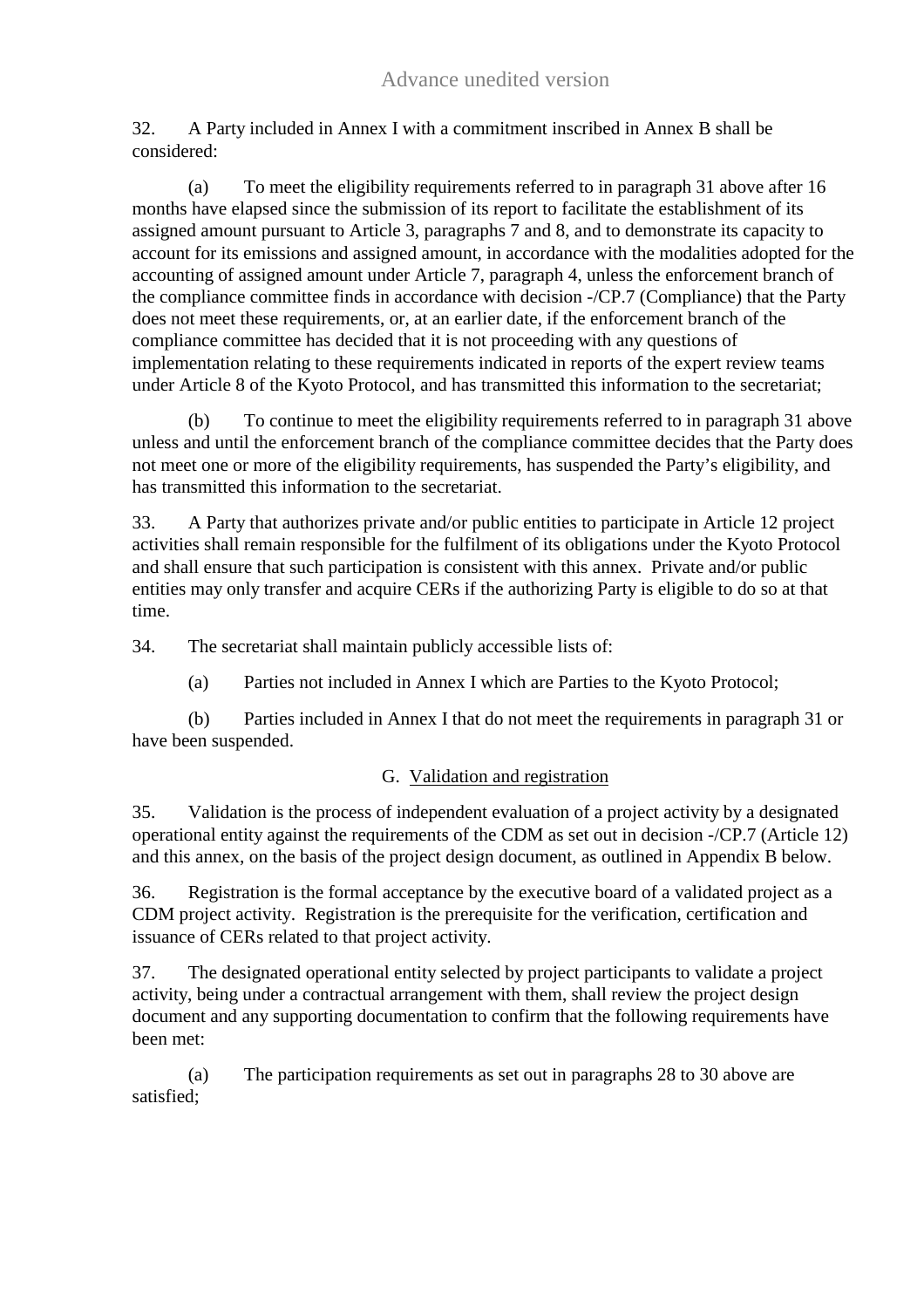(b) Comments by local stakeholders have been invited, a summary of the comments received has been provided, and a report to the designated operational entity on how due account was taken of any comments has been received;

(c) Project participants have submitted to the designated operational entity documentation on the analysis of the environmental impacts of the project activity, including transboundary impacts and, if those impacts are considered significant by the project participants or the host Party, have undertaken an environmental impact assessment in accordance with procedures as required by the host Party;

(d) The project activity is expected to result in a reduction in anthropogenic emissions by sources of greenhouse gases that are additional to any that would occur in the absence of the proposed project activity, in accordance with paragraphs 43 to 52 below;

(e) The baseline and monitoring methodologies comply with requirements pertaining to:

- (i) Methodologies previously approved by the executive board; or
- (ii) Modalities and procedures for establishing a new methodology, as set out in paragraph 38 below;

(f) Provisions for monitoring, verification and reporting are in accordance with decision -/CP.7 (Article 12) and the present annex;

(g) The project activity conforms to all other requirements for CDM project activities in decision -/CP.7 (Article 12) and the present annex, and relevant decisions by the COP/MOP and by the executive board.

38. If the designated operational entity determines that the project activity intends to use a new baseline or monitoring methodology, as referred to in paragraph 37 (e) (ii) above, it shall, prior to a submission for registration of this project activity, forward the proposed methodology together with the draft project design document, including a description of the project and identification of the project participants to the executive board for review. The executive board shall expeditiously, if possible at its next meeting but not later than four months, review the proposed new methodology in accordance with the modalities and procedures of this annex. Once approved by the executive board it shall make the approved methodology publicly available along with any relevant guidance and the designated operational entity may proceed with the validation of the project activity and submit the project design document for registration. In the event that the COP/MOP requests the revision of an approved methodology, no CDM project activity may use this methodology. The project participants shall revise the methodology, as appropriate, taking into consideration any guidance received.

39. A revision of a methodology shall be carried out in accordance with the modalities and procedures for establishing new methodologies as set out in paragraph 38 above. Any revision to an approved methodology shall only be applicable to project activities registered subsequent to the date of revision and shall not affect existing registered project activities during their crediting periods.

40. The designated operational entity shall: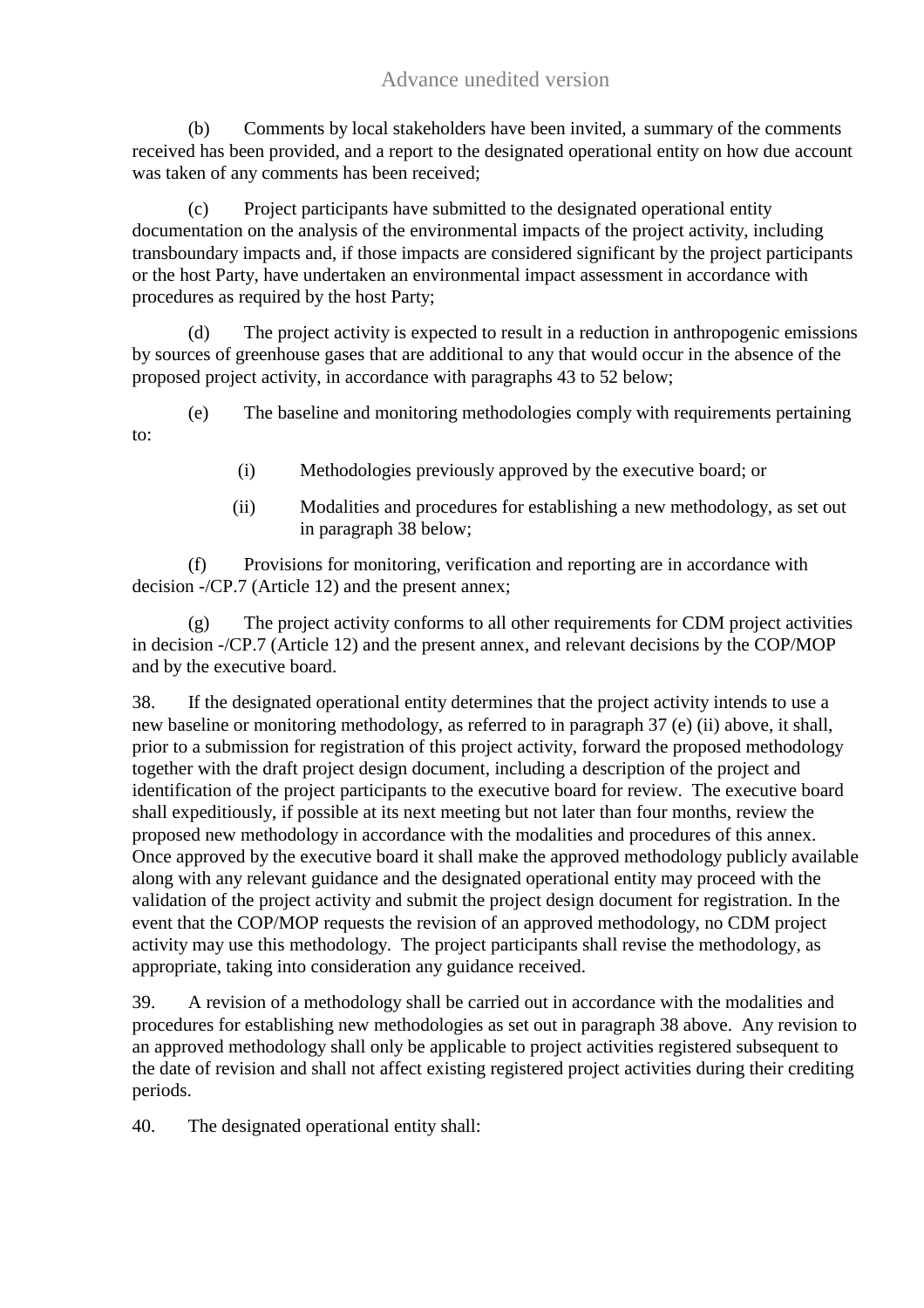(a) Prior to the submission of the validation report to the executive board, have received from the project participants written approval of voluntary participation from the designated national authority of each Party involved, including confirmation by the host Party that the project activity assists it in achieving sustainable development;

(b) In accordance with provisions on confidentiality contained in subparagraph 27 (h) above, make publicly available the project design document;

(c) Receive, within 30 days, comments on the validation requirements from Parties, stakeholders and UNFCCC accredited non-governmental organizations and make them publicly available;

(d) After the deadline for receipt of comments, make a determination as to whether, on the basis of the information provided and taking into account the comments received, the project activity should be validated;

(e) Inform project participants of its determination on the validation of the project activity. Notification to the project participants will include:

- (i) Confirmation of validation and date of submission of the validation report to the executive board; or
- (ii) An explanation of reasons for non-acceptance if the project activity, as documented, is judged not to fulfil the requirements for validation;

(f) Submit to the executive board, if it determines the proposed project activity to be valid, a request for registration in the form of a validation report including the project design document, the written approval of the host Party as referred to in subparagraph 40 (a) above and an explanation of how it has taken due account of comments received;

(g) Make this validation report publicly available upon transmission to the executive board.

41. The registration by the executive board shall be deemed final 8 weeks after the date of receipt by the executive board of the request for registration, unless a Party involved in the project activity, or at least three members of the executive board, requests a review of the proposed CDM project activity. The review by the executive board shall be made in accordance with the following provisions:

(a) It shal be related to issues associated with the validation requirements;

(b) It shall be finalized no later than at the second meeting following the request for review, with the decision and the reasons for it being communicated to the project participants and the public.

42. A proposed project activity that is not accepted may be reconsidered for validation and subsequent registration, after appropriate revisions, provided that it follows the procedures and meets the requirements for validation and registration, including those related to public comments.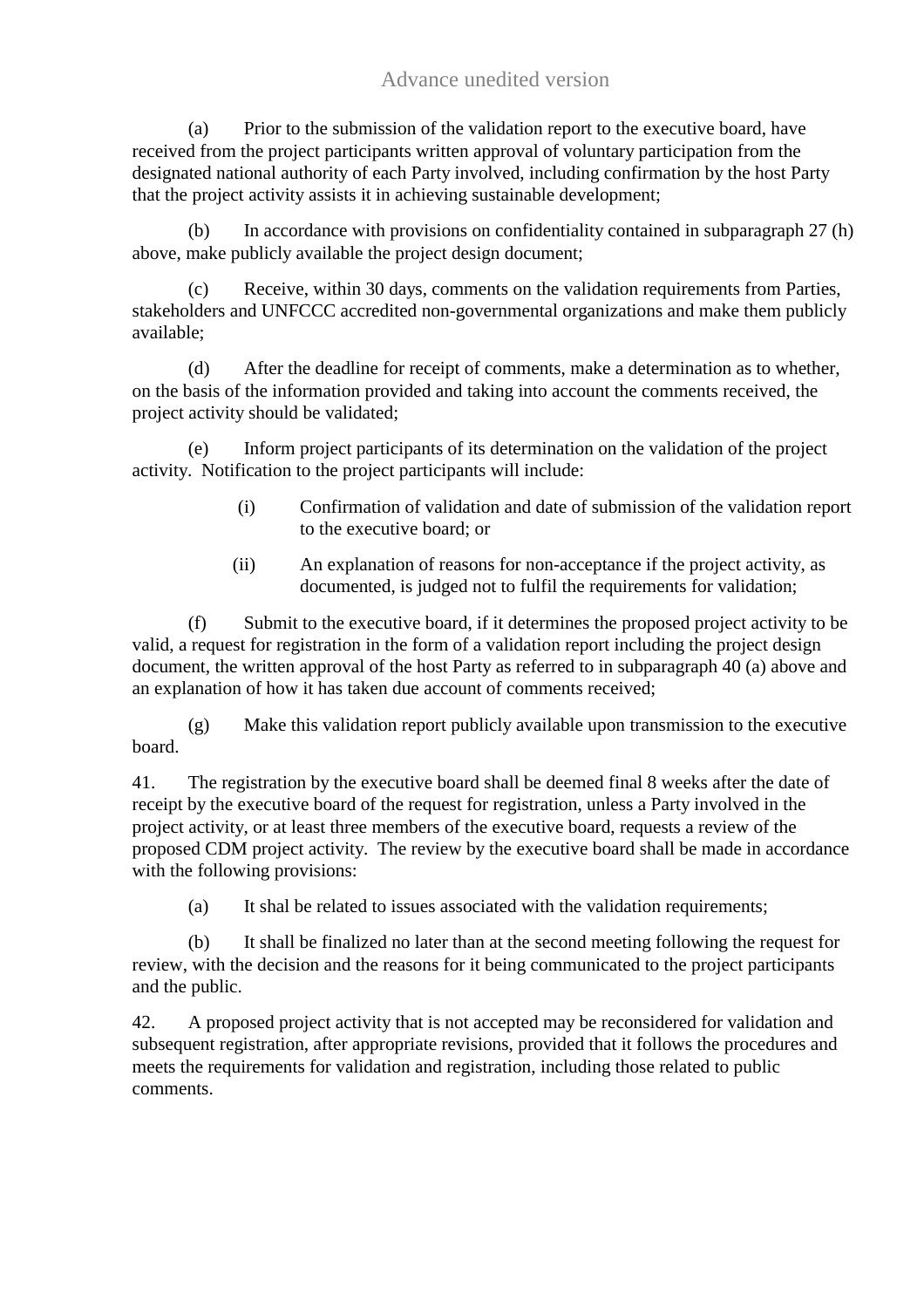43. A CDM project activity is additional if anthropogenic emissions of greenhouse gases by sources are reduced below those that would have occurred in the absence of the registered CDM project activity.

44. The baseline for a CDM project activity is the scenario that reasonably represents the anthropogenic emissions by sources of greenhouse gases that would occur in the absence of the proposed project activity. A baseline shall cover emissions from all gases, sectors and source categories listed in Annex A within the project boundary. A baseline shall be deemed to reasonably represent the anthropogenic emissions by sources that would occur in the absence of the proposed project activity if it is derived using a baseline methodology referred to in paragraphs 37 and 38 above.

45. A baseline shall be established:

(a) By project participants in accordance with provisions for the use of approved and new methodologies, contained in decision -/CP.7 (Article 12) and the present annex;

(b) In a transparent and conservative manner regarding the choice of approaches, assumptions, methodologies, parameters, data sources, key factors and additionality, and taking into account uncertainty;

(c) On a project-specific basis;

(d) In the case of small-scale CDM project activities which meet the criteria specified in decision -/CP.7 (Article 12) and relevant decisions by the COP/MOP, in accordance with simplified procedures developed for such activities;

(e) Taking into account relevant national and/or sectoral policies and circumstances, such as sectoral reform initiatives, local fuel availability, power sector expansion plans, and the economic situation in the project sector.

46. The baseline may include a scenario where future anthropogenic emissions by sources are projected to rise above current levels, due to the specific circumstances of the host Party.

47. The baseline shall be defined in a way that CERs cannot be earned for decreases in activity levels outside the project activity or due to *force majeure*.

48. In choosing a baseline methodology for a project activity, project participants shall select from among the following approaches the one deemed most appropriate for the project activity, taking into account any guidance by the executive board, and justify the appropriateness of their choice:

(a) Existing actual or historical emissions, as applicable; or

(b) Emissions from a technology that represents an economically attractive course of action, taking into account barriers to investment; or

(c) The average emissions of similar project activities undertaken in the previous five years, in similar social, economic, environmental and technological circumstances, and whose performance is among the top 20 per cent of their category.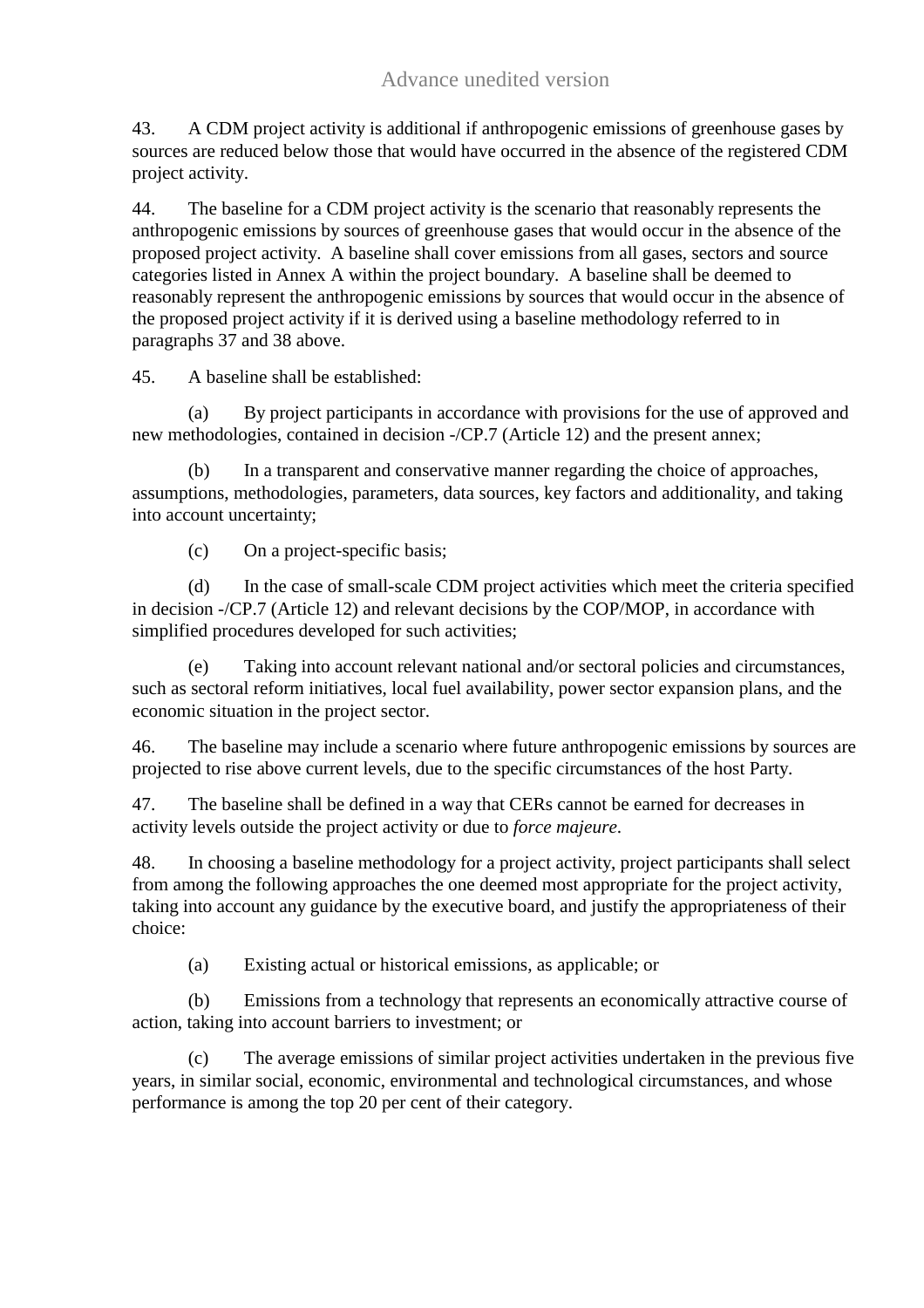49. Project participants shall select a crediting period for a proposed project activity from one of the following alternative approaches:

(a) A maximum of seven years which may be renewed at most two times, provided that, for each renewal, a designated operational entity determines and informs the executive board that the original project baseline is still valid or has been updated taking account of new data where applicable; or

(b) A maximum of ten years with no option of renewal.

50. Reductions in anthropogenic emissions by sources shall be adjusted for leakage in accordance with the monitoring and verification provisions in paragraphs 59 and 62 (f) below, respectively.

51. Leakage is defined as the net change of anthropogenic emissions by sources of greenhouse gases which occurs outside the project boundary, and which is measurable and attributable to the CDM project activity.

52. The project boundary shall encompass all anthropogenic emissions by sources of greenhouse gases under the control of the project participants that are significant and reasonably attributable to the CDM project activity.

# H. Monitoring

53. Project participants shall include, as part of the project design document, a monitoring plan that provides for:

(a) The collection and archiving of all relevant data necessary for estimating or measuring anthropogenic emissions by sources of greenhouse gases occurring within the project boundary during the crediting period;

(b) The collection and archiving of all relevant data necessary for determining the baseline of anthropogenic emissions by sources of greenhouse gases within the project boundary during the crediting period;

(c) The identification of all potential sources of, and the collection and archiving of data on, increased anthropogenic emissions by sources of greenhouse gases outside the project boundary that are significant and reasonably attributable to the project activity during the crediting period;

(d) The collection and archiving of information relevant to the provisions in paragraph 37 (c) above;

(e) Quality assurance and control procedures for the monitoring process;

(f) Procedures for the periodic calculation of the reductions of anthropogenic emissions by sources by the proposed CDM project activity, and for leakage effects;

(g) Documentation of all steps involved in the calculations referred to in paragraph 53 (c) and (f) above.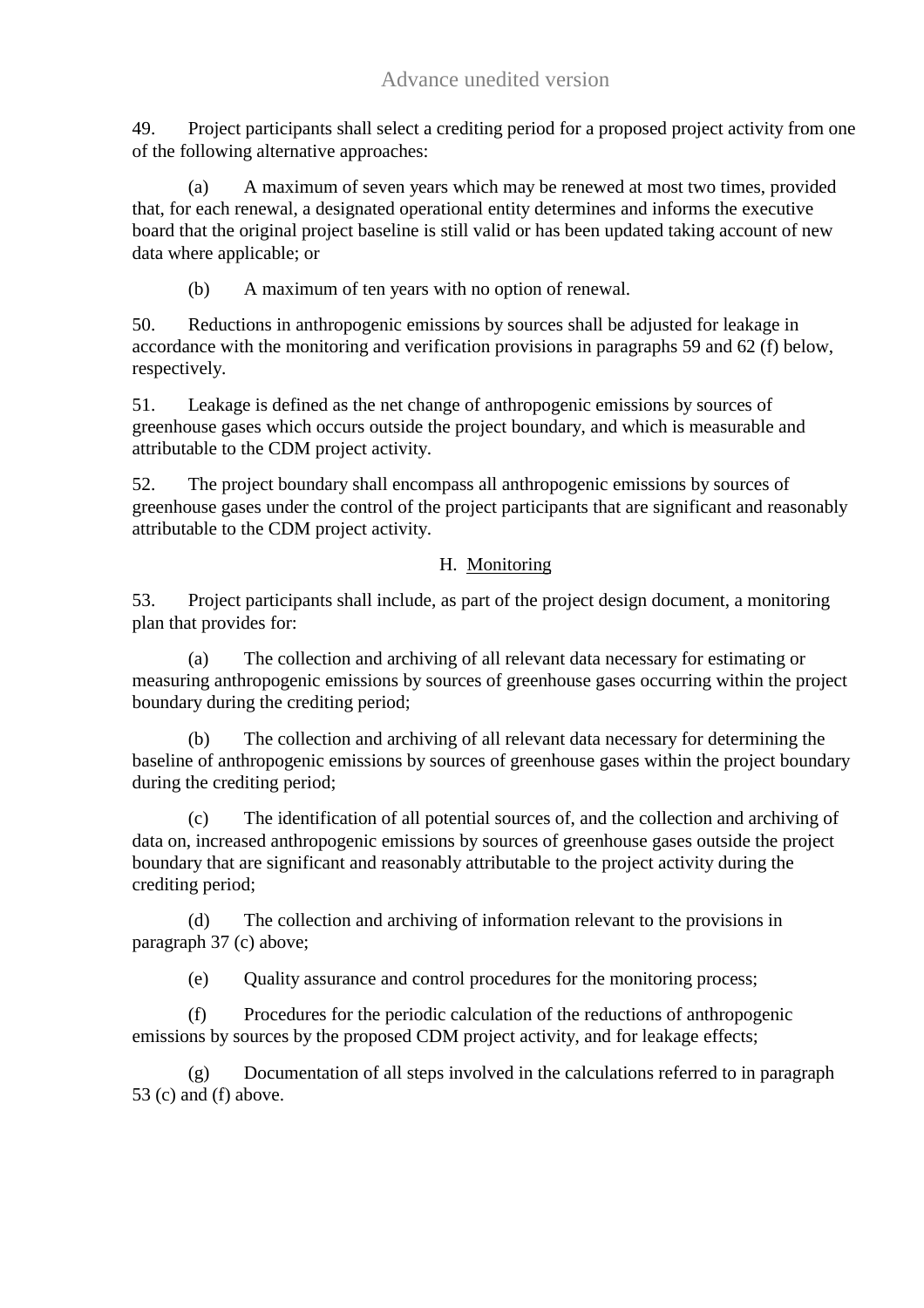54. A monitoring plan for a proposed project activity shall be based on a previously approved monitoring methodology or a new methodology, in accordance with paragraphs 37 and 38 above, that:

(a) Is determined by the designated operational entity as appropriate to the circumstances of the proposed project activity and has been successfully applied elsewhere;

(b) Reflects good monitoring practice appropriate to the type of project activity.

55. For small-scale CDM project activities meeting the criteria specified in decision -/CP.7 (Article 12) and relevant decisions by the COP/MOP, project participants may use simplified modalities and procedures for small-scale projects.

56. Project participants shall implement the monitoring plan contained in the registered project design document.

57. Revisions, if any, to the monitoring plan to improve its accuracy and/or completeness of information shall be justified by project participants and shall be submitted for validation to a designated operational entity.

58. The implementation of the registered monitoring plan and its revisions, as applicable, shall be a condition for verification, certification and the issuance of CERs.

59. Subsequent to the monitoring and reporting of reductions in anthropogenic emissions, CERs resulting from a CDM project activity during a specified time period shall be calculated, applying the registered methodology, by subtracting the actual anthropogenic emissions by sources from baseline emissions and adjusting for leakage.

60. The project participants shall provide to the designated operational entity, contracted by the project participants to perform the verification, a monitoring report in accordance with the registered monitoring plan set out in paragraph 53 above for the purpose of verification and certification.

# I. Verification and certification

61. Verification is the periodic independent review and *ex post* determination by the designated operational entity of the monitored reductions in anthropogenic emissions by sources of greenhouse gases that have occurred as a result of a registered CDM project activity during the verification period. Certification is the written assurance by the designated operational entity that, during a specified time period, a project activity achieved the reductions in anthropogenic emissions by sources of greenhouse gases as verified.

62. In accordance with the provisions on confidentiality in paragraph 27 (h) above, the designated operational entity contracted by the project participants to perform the verification shall make the monitoring report publicly available, and shall:

(a) Determine whether the project documentation provided is in accordance with the requirements of the registered project design document and relevant provisions of decision -/CP.7 (Article 12) and the present annex;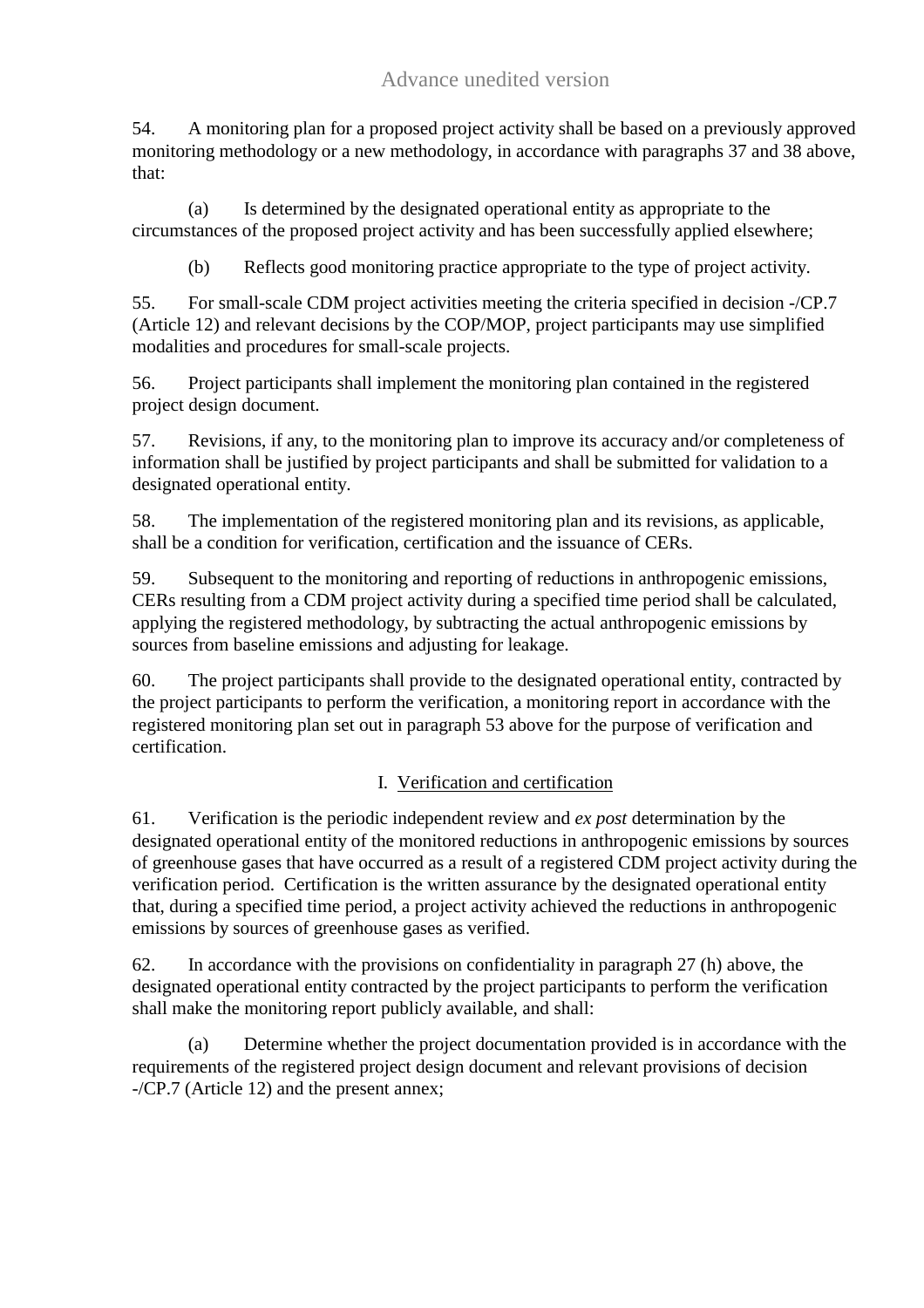(b) Conduct on-site inspections, as appropriate, that may comprise, *inter alia*, a review of performance records, interviews with project participants and local stakeholders, collection of measurements, observation of established practices and testing of the accuracy of monitoring equipment;

(c) If appropriate, use additional data from other sources;

(d) Review monitoring results and verify that the monitoring methodologies for the estimation of reductions in anthropogenic emissions by sources have been applied correctly and their documentation is complete and transparent;

(e) Recommend to the project participants appropriate changes to the monitoring methodology for any future crediting period, if necessary;

(f) Determine the reductions in anthropogenic emissions by sources of greenhouse gases that would not have occurred in the absence of the CDM project activity, based on the data and information derived under paragraph 62 (a) and obtained under paragraph 62 (b) and/or (c), as appropriate, using calculation procedures consistent with those contained in the registered project design document and in the monitoring plan;

(g) Identify and inform the project participants of any concerns related to the conformity of the actual project activity and its operation with the registered project design document. Project participants shall address the concerns and supply relevant additional information;

(h) Provide a verification report to the project participants, the Parties involved and the executive board. The report shall be made publicly available.

63. The designated operational entity shall, based on its verification report, certify in writing that, during the specified time period, the project activity achieved the verified amount of reductions in anthropogenic emissions by sources of greenhouse gases that would not have occurred in the absence of the CDM project activity. It shall inform the project participants, Parties involved and the executive board of its certification decision in writing immediately upon completion of the certification process and make the certification report publicly available.

### J. Issuance of certified emission reductions

64. The certification report shall constitute a request for issuance to the executive board of CERs equal to the verified amount of reductions of anthropogenic emissions by sources of greenhouse gases.

65. The issuance shall be considered final 15 days after the date of receipt of the request for issuance, unless a Party involved in the project activity, or at least three members of the executive board request a review of the proposed CDM project activity. Such a review shall be limited to issues of fraud, malfeasance or incompetence of the designated operational entities and be conducted as follows:

(a) Upon receipt of a request for such a review, the executive board, at its next meeting, shall decide on its course of action. If it decides that the request has merit it shall perform a review and decide whether the proposed issuance of CERs should be approved;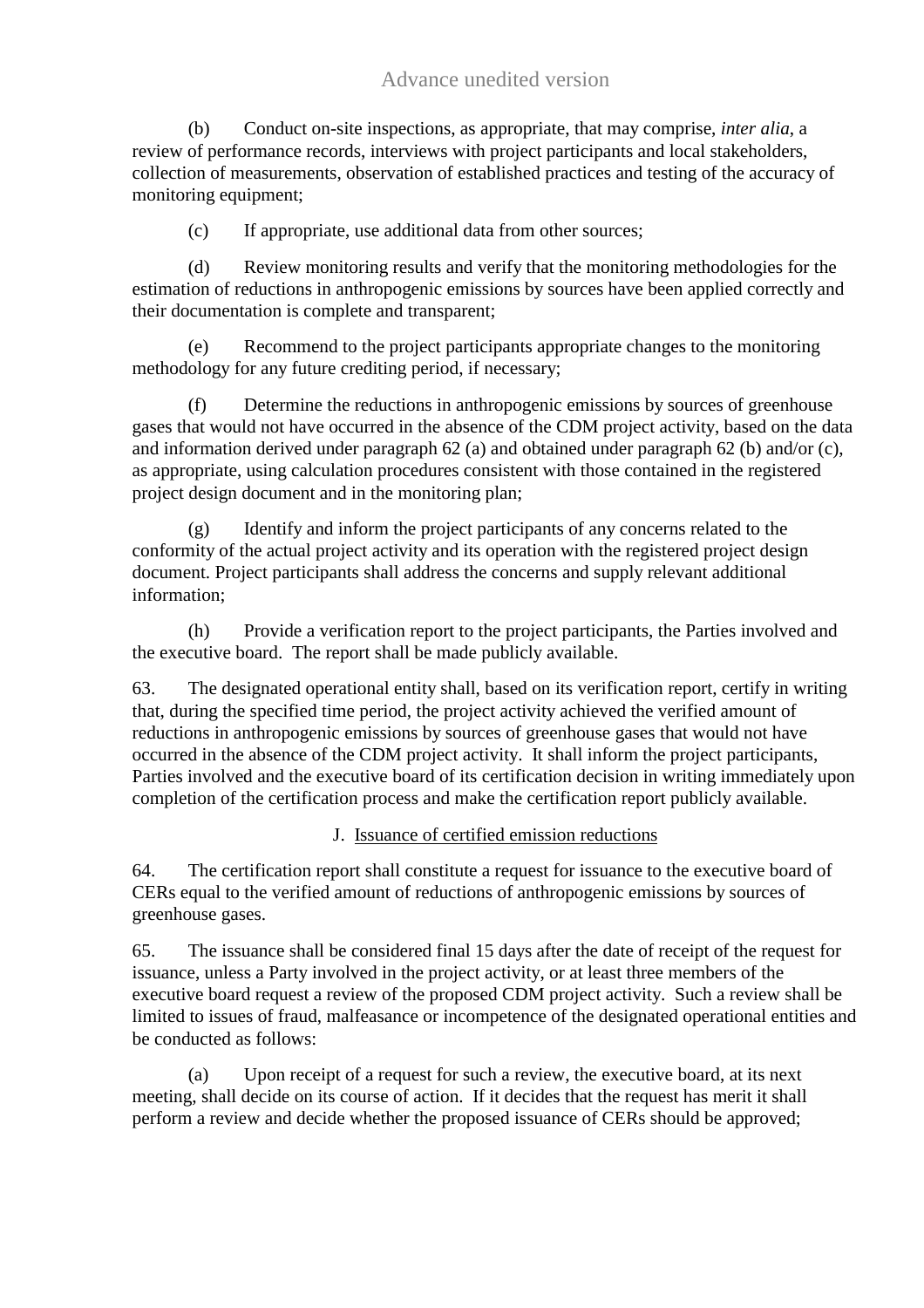(b) The executive board shall complete its review within 30 days following its decision to perform the review;

(c) The executive board shall inform the project participants of the outcome of the review, and make public its decision regarding the approval of the proposed issuance of CERs and the reasons for it.

66. Upon being instructed by the executive board to issue CERs for a CDM project activity, the CDM registry administrator, working under the authority of the executive board, shall, promptly, issue the specified quantity of CERs into the pending account of the executive board in the CDM registry, in accordance with Appendix D below. Upon such issuance, the CDM registry administrator shall promptly:

(a) Forward the quantity of CERs corresponding to the share of proceeds to cover administrative expenses and to assist in meeting costs of adaptation, respectively, in accordance with Article 12, paragraph 8, to the appropriate accounts in the CDM registry for the management of the share of proceeds;

(b) Forward the remaining CERs to the registry accounts of Parties and project participants involved, in accordance with their request.

#### APPENDIX A

#### Standards for the accreditation of operational entities

1. An operational entity shall:

(a) Be a legal entity (either a domestic legal entity or an international organization) and provide documentation of this status;

(b) Employ a sufficient number of persons having the necessary competence to perform validation, verification and certification functions relating to the type, range and volume of work performed, under a responsible senior executive;

(c) Have the financial stability, insurance coverage and resources required for its activities;

(d) Have sufficient arrangements to cover legal and financial liabilities arising from its activities;

(e) Have documented internal procedures for carrying out its functions including, among others, procedures for the allocation of responsibility within the organization and for handling complaints; these procedures shall be made publicly available;

(f) Have, or have access to, the necessary expertise to carry out the functions specified in modalities and procedures of the CDM and relevant decisions by the COP/MOP, in particular knowledge and understanding of:

> (i) The modalities and procedures and guidelines for the operation of the CDM, relevant decisions of the COP/MOP and of the executive board;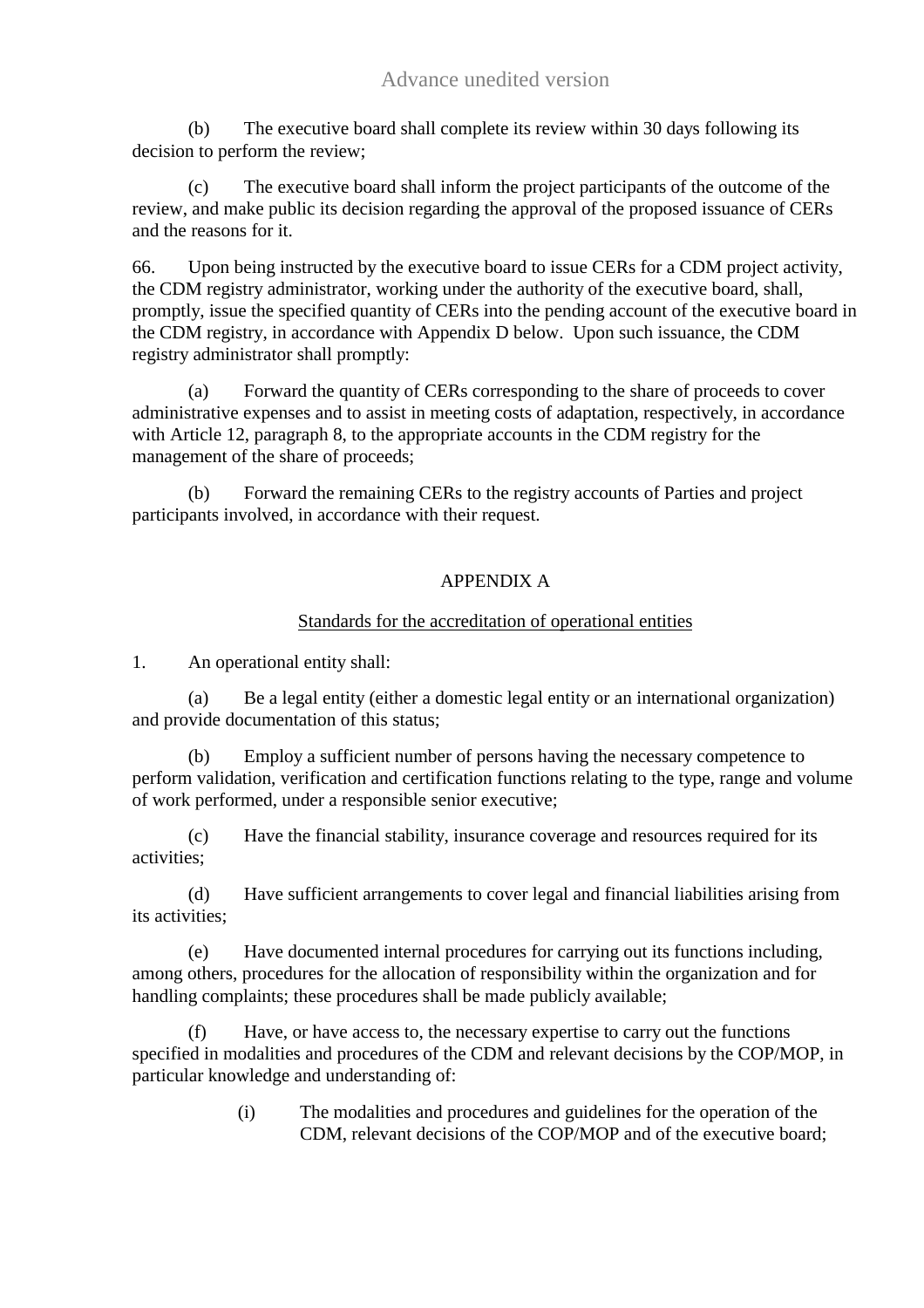- (ii) Issues, in particular environmental, relevant to validation, verification and certification of CDM project activities, as appropriate;
- (iii) The technical aspects of CDM project activities relevant to environmental issues, including expertise in the setting of baselines and monitoring of emissions;
- (iv) Relevant environmental auditing requirements and methodologies;
- (v) Methodologies for accounting of anthropogenic emissions by sources;
- (vi) Regional and sectoral aspects;

(g) Have a management structure that has overall responsibility for performance and implementation of the entity's functions, including quality assurance procedures, and all relevant decisions relating to validation, verification and certification. The applicant operational entity shall make available:

- (i) The names, qualifications, experience and terms of reference of senior management personnel such as the senior executive, board members, senior officers and other relevant personnel;
- (ii) A organizational chart showing lines of authority, responsibility and allocation of functions stemming from senior management;
- (iii) Its quality assurance policy and procedures;
- (iv) Administrative procedures including document control;
- (v) Its policy and procedures for the recruitment and training of operational entity personnel, for ensuring their competence for all necessary functions for validation, verification and certification functions, and for monitoring their performance;
- (vi) Its procedures for handling complaints, appeals and disputes;

(h) Not have pending any judicial process for malpractice, fraud and/or other activity incompatible with its functions as a designated operational entity.

2. An applicant operational entity shall meet the following operational requirements:

(a) Work in a credible, independent, non-discriminatory and transparent manner, complying with applicable national law and meeting, in particular, the following requirements:

- (i) An applicant operational entity shall have a documented structure, which safeguards impartiality, including provisions to ensure impartiality of its operations;
- (ii) If it is part of a larger organization, and where parts of that organization are, or may become, involved in the identification, development or financing of any CDM project activity, the applicant operational entity shall: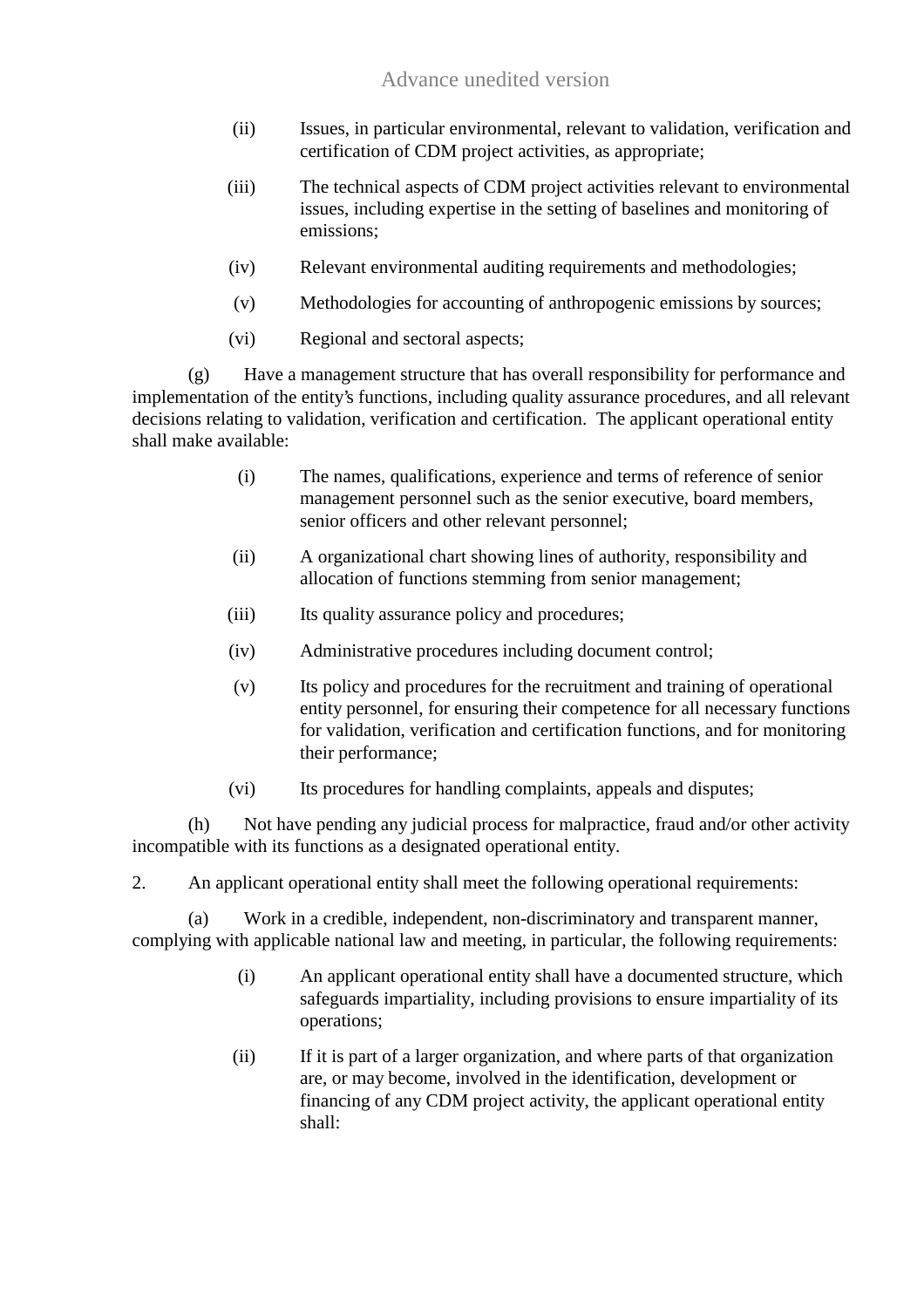- Make a declaration of all the organization's actual and planned involvement in CDM project activities, if any, indicating which part of the organization is involved and in which particular CDM project activities;
- − Clearly define the links with other parts of the organization, demonstrating that no conflicts of interest exist;
- Demonstrate that no conflict of interest exists between its functions as an operational entity and any other functions that it may have, and demonstrate how business is managed to minimize any identified risk to impartiality. The demonstration shall cover all sources of conflict of interest, whether they arise from within the applicant operational entity or from the activities of related bodies;
- Demonstrate that it, together with its senior management and staff. is not involved in any commercial, financial or other processes which might influence its judgement or endanger trust in its independence of judgement and integrity in relation to its activities, and that it complies with any rules applicable in this respect;

(b) Have adequate arrangements to safeguard confidentiality of the information obtained from CDM project participants in accordance with provisions contained in this annex.

#### APPENDIX B

#### Project design document

1. The provisions of this appendix shall be interpreted in accordance with the annex on modalities and procedures for a CDM.

2. The purpose of this appendix is to outline the information required in the project design document. A project activity shall be described in detail taking into account the provisions of the annex on modalities and procedures for a CDM, in particular, section G on validation and registration and section H on monitoring, in a project design document which shall include the following:

(a) A description of the project comprising the project purpose, a technical description of the project, including how technology will be transferred, if any, and a description and justification of the project boundary;

(b) Proposed baseline methodology in accordance with the annex on modalities and procedures for a CDM:

- (i) Application of an approved methodology:
	- Statement of which approved methodology has been selected;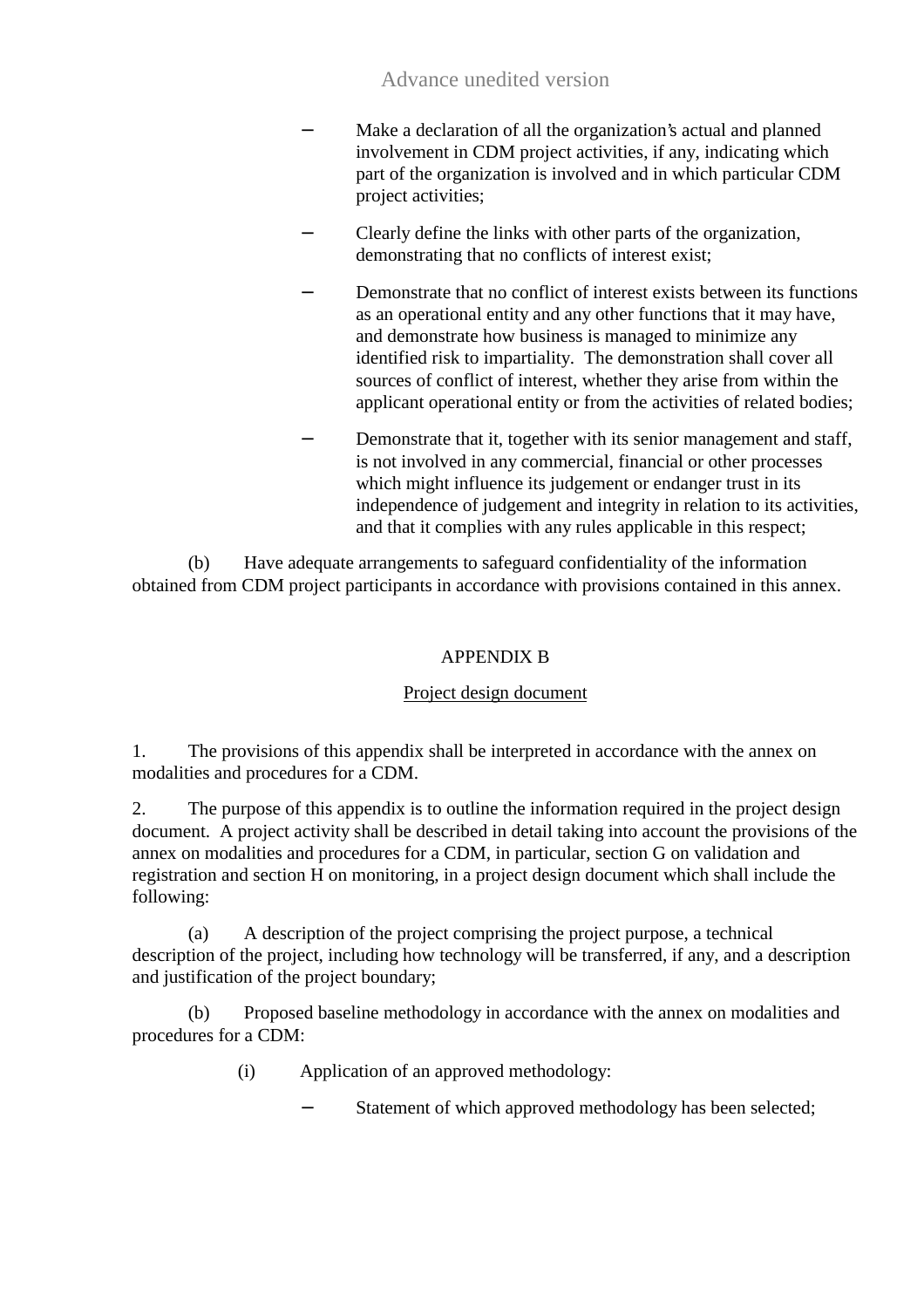- Description of how the approved methodology will be applied in the context of the project;
- (ii) Application of a new methodology:
	- Description of the baseline methodology and justification of choice, including an assessment of strengths and weaknesses of the methodology;
	- Description of key parameters, data sources and assumptions used in the baseline estimate, and assessment of uncertainties;
	- Projections of baseline emissions;
	- Description of how the baseline methodology addresses potential leakage;
- (iii) Other considerations, such as description of how national and/or sectoral policies and circumstances have been taken into account and explanation of how the baseline was established in a transparent and conservative manner;

(c) Statement of the estimated operational lifetime of the project and which crediting period was selected;

(d) Description of how the anthropogenic emissions of GHG by sources are reduced below those that would have occurred in the absence of the registered CDM project activity

- (e) Environmental impacts:
	- (i) Documentation on the analysis of the environmental impacts, including transboundary impacts;
	- (ii) If impacts are considered significant by the project participants or the host Party: conclusions and all references to support documentation of an environmental impact assessment that has been undertaken in accordance with the procedures as required by the host Party;

(f) Information on sources of public funding for the project activity from Parties included in Annex I which shall provide an affirmation that such funding does not result in a diversion of official development assistance and is separate from and is not counted towards the financial obligations of those Parties;

(g) Stakeholder comments, including a brief description of the process, a summary of the comments received, and a report on how due account was taken of any comments received;

- (h) Monitoring plan:
	- (i) Identification of data needs and data quality with regard to accuracy, comparability, completeness and validity;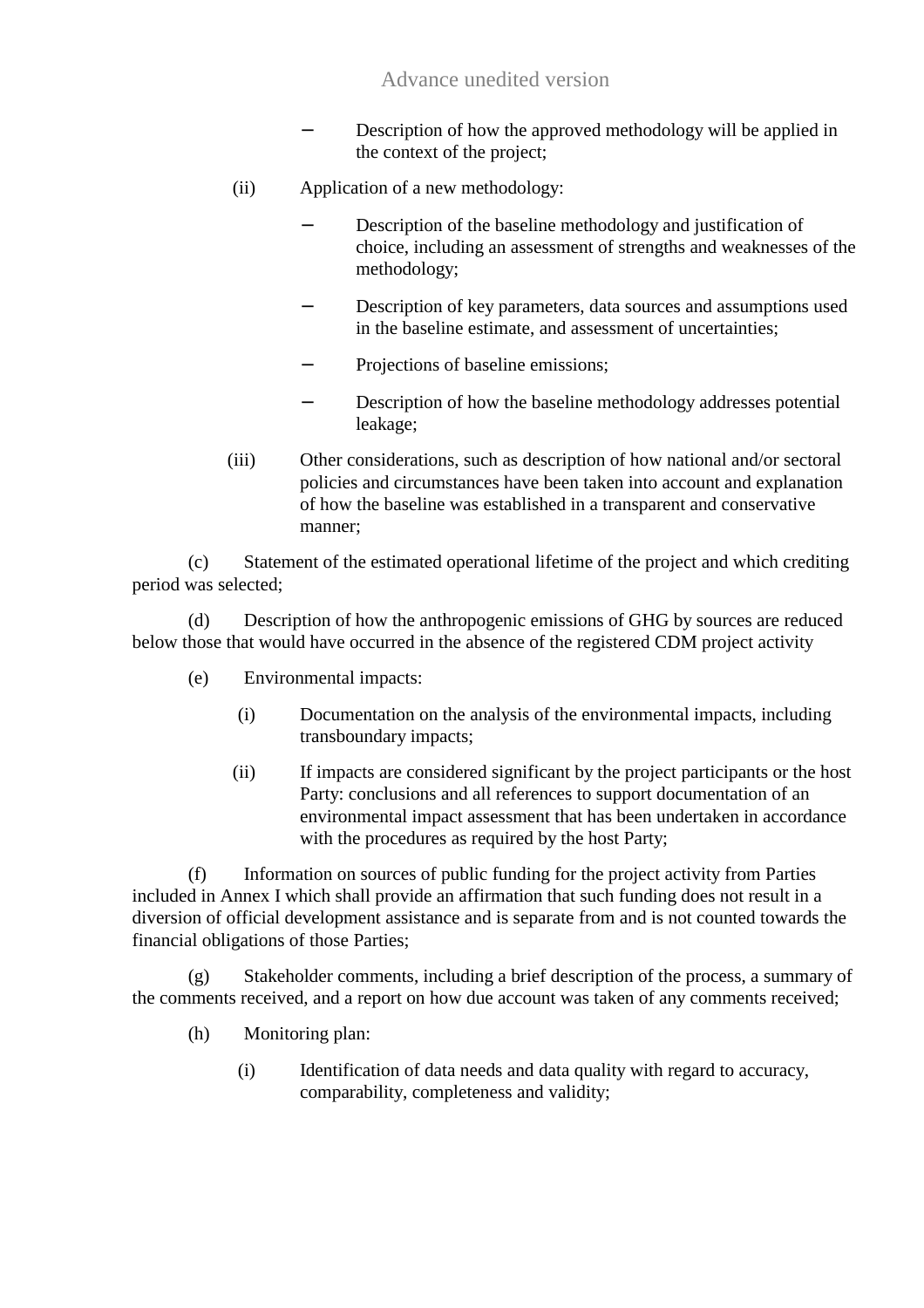- (ii) Methodologies to be used for data collection and monitoring including quality assurance and quality control provisions for the monitoring, collecting and reporting;
- (iii) In the case of a new monitoring methodology, provide a description of the methodology, including an assessment of strengths and weaknesses of the methodology and whether or not it has been applied successfully elsewhere;
- (i) Calculations:
	- (i) Description of formulae used to calculate and estimate anthropogenic emissions by sources of greenhouse gases of the CDM project activity within the project boundary;
	- (ii) Description of formulae used to calculate and to project leakage, defined as: the net change of anthropogenic emissions by sources of greenhouse gases which occurs outside the CDM project activity boundary, and that is measurable and attributable to the CDM project activity;
	- (iii) The sum of (i) and (ii) above representing the CDM project activity emissions;
	- (iv) Description of formulae used to calculate and to project the anthropogenic emissions by sources of greenhouse gases of the baseline;
	- (v) Description of formulae used to calculate and to project leakage of the baseline;
	- (vi) The sum of (iv) and (v) above represent the baseline emissions;
	- (vii) Difference between (vi) and (iii) above representing the emission reductions of the CDM project activity;
- (j) References to support the above, if any.

### APPENDIX C

#### Terms of reference for establishing guidelines on baselines and monitoring methodologies

The executive board, drawing on experts in accordance with the modalities and procedures for a CDM, shall develop and recommend to the COP/MOP, *inter alia*:

(a) General guidance on methodologies relating to baselines and monitoring consistent with the principles set out in those modalities and procedures in order to: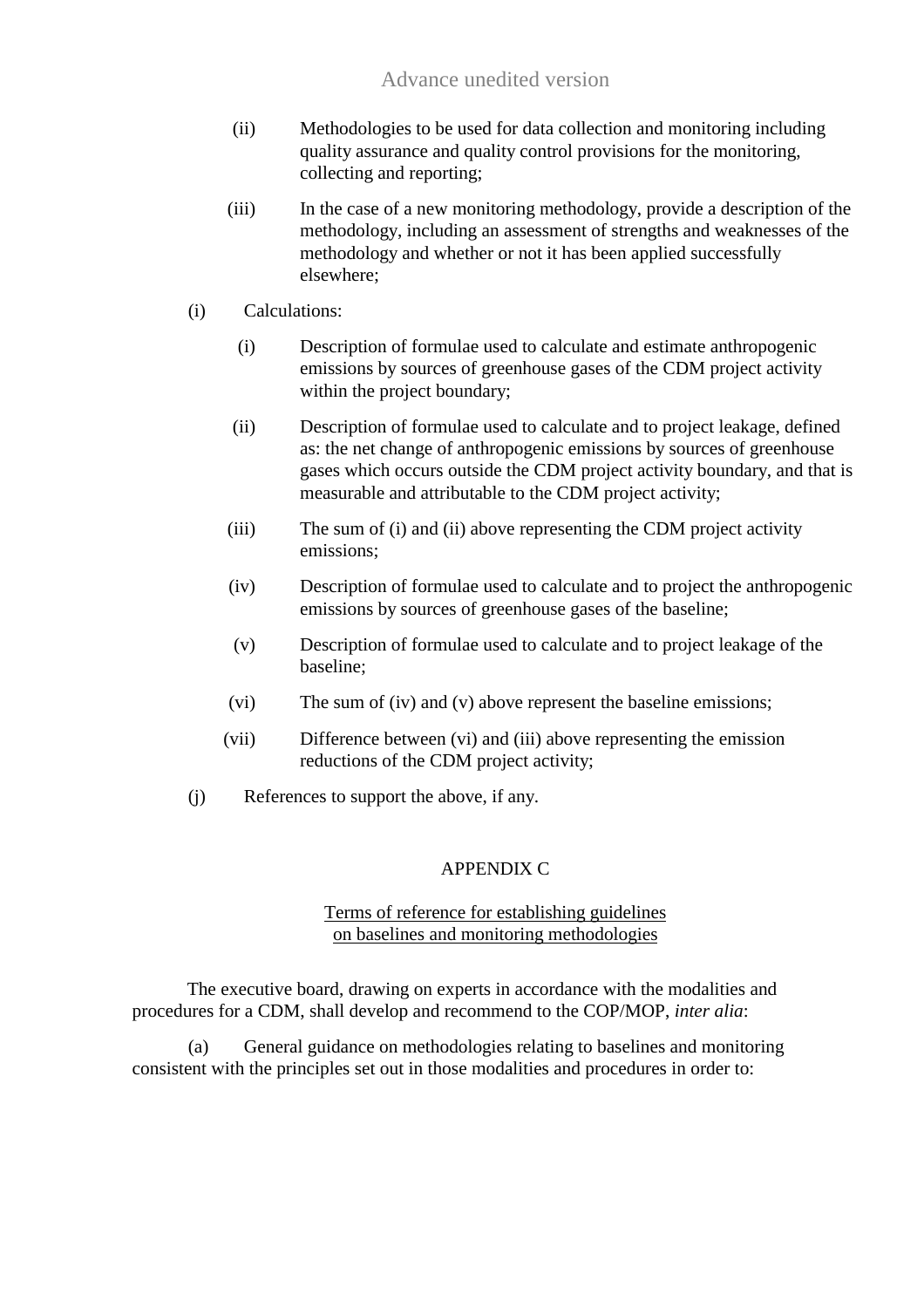- (i) Elaborate the provisions relating to baseline and monitoring methodologies contained in decision -/CP.7 (Article 12) and the annex above;
- (ii) Promote consistency, transparency and predictability;
- (iii) Provide rigour to ensure that net reductions in anthropogenic emissions are real and measurable, and an accurate reflection of what has occurred within the project boundary;
- (iv) Ensure applicability in different geographical regions and to those project categories which are eligible in accordance with decision -/CP.7 (Article 12) and relevant decisions of the COP/MOP;
- (v) Address the additionality requirement of Article 12, paragraph 5 (c), and paragraph 43 of the above annex;
- (b) Specific guidance in the following areas:
	- (i) Definition of project categories (e.g. based on sector, sub sector, project type, technology, geographic area) that show common methodological characteristics for baseline setting, and/or monitoring, including guidance on the level of geographic aggregation, taking into account data availability;
	- (ii) Baseline methodologies deemed to reasonably represent what would have occurred in the absence of a project activity;
	- (iii) Monitoring methodologies that provide an accurate measure of actual reductions in anthropogenic emissions as a result of the project activity, taking into account the need for consistency and cost-effectiveness;
	- (iv) Decision trees and other methodological tools, where appropriate, to guide choices in order to ensure that the most appropriate methodologies are selected, taking into account relevant circumstances;
	- (v) The appropriate level of standardization of methodologies to allow a reasonable estimation of what would have occurred in the absence of a project activity wherever possible and appropriate. Standardization should be conservative in order to prevent any overestimation of reductions in anthropogenic emissions;
	- (vi) Determination of project boundaries including accounting for all greenhouse gases that should be included as a part of the baseline, and monitoring. Relevance of leakage and recommendations for establishing appropriate project boundaries and methods for the *ex post* evaluation of the level of leakage;
	- (vii) Accounting for applicable national policies and specific national or regional circumstances, such as sectoral reform initiatives, local fuel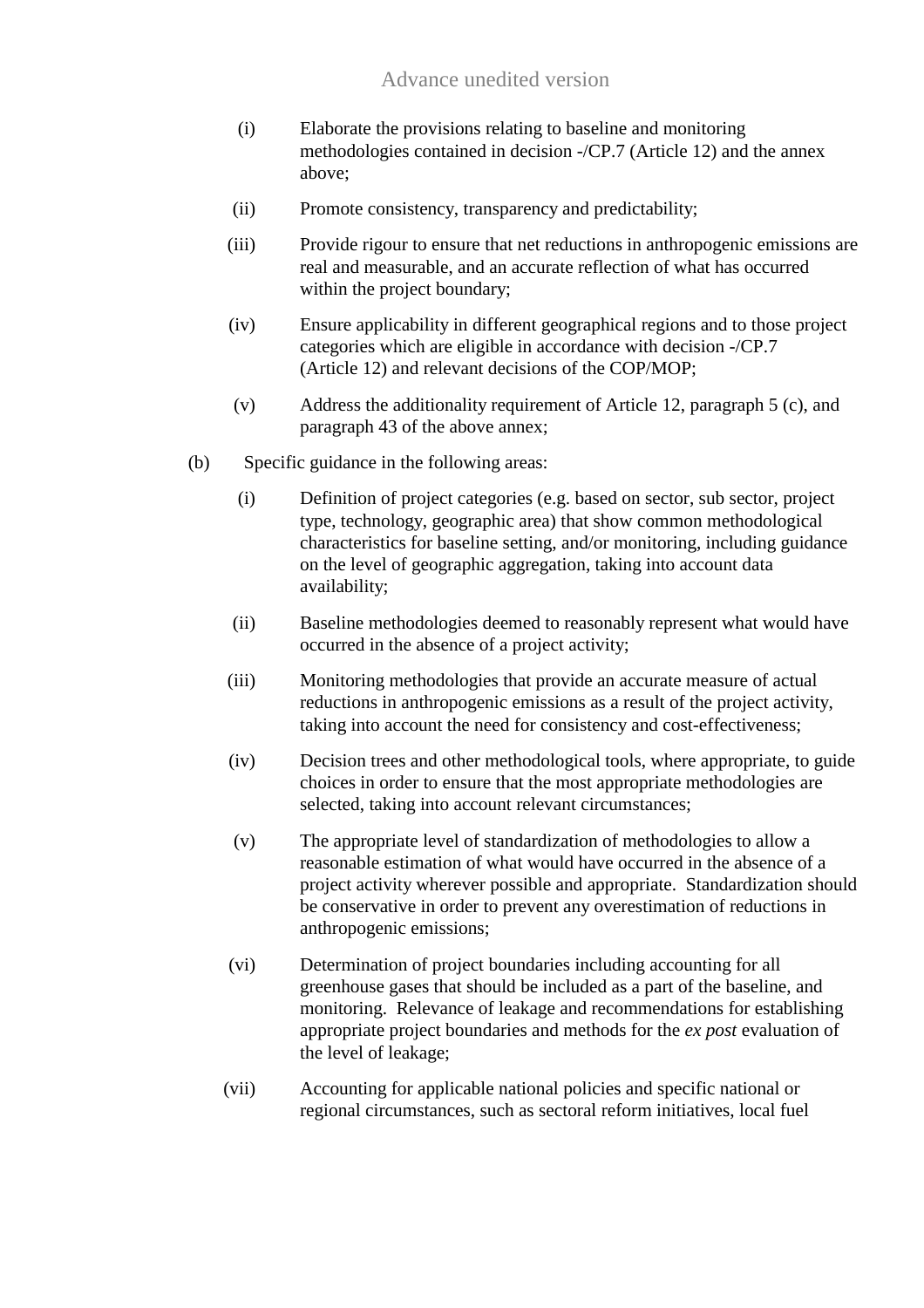availability, power sector expansion plans, and the economic situation in the sector relevant to the project activity;

(viii) The breadth of the baseline, e.g. how the baseline makes comparisons between the technology/fuel used and other technologies/fuels in the sector;

(c) In developing the guidance in (a) and (b) above, the executive board shall take into account:

- (i) Current practices in the host country or an appropriate region, and observed trends;
- (ii) Least cost technology for the activity or project category.

### APPENDIX D

#### Clean development mechanism registry requirements

1. The executive board shall establish and maintain a CDM registry to ensure the accurate accounting of the issuance, holding, transfer and acquisition of CERs by Parties not included in Annex I. The executive board shall identify a registry administrator to maintain the registry under its authority.

2. The CDM registry shall be in the form of a standardized electronic database which contains, *inter alia*, common data elements relevant to the issuance, holding, transfer and acquisition of CERs. The structure and data formats of the CDM registry shall conform to technical standards to be adopted by the COP/MOP for the purpose of ensuring the accurate, transparent and efficient exchange of data between national registries, the CDM registry and the independent transaction log.

3. The CDM registry shall have the following accounts:

(a) One pending account for the executive board, into which CERs are issued before being transferred to other accounts;

(b) At least one holding account for each Party not included in Annex I hosting a CDM project activity or requesting an account;

(c) At least one account for the purpose of cancelling ERUs, CERs, AAUs and RMUs equal to excess CERs issued, as determined by the executive board, where the accreditation of a designated operational entity has been withdrawn or suspended;

(d) At least one account for the purpose of holding and transferring CERs corresponding to the share of proceeds to cover administrative expenses and to assist in meeting costs of adaptation in accordance with Article 12, paragraph 8. Such an account may not otherwise acquire ERUs, CERs , AAUs or RMUs.

4. Each CER shall be held in only one account in one registry at a given time.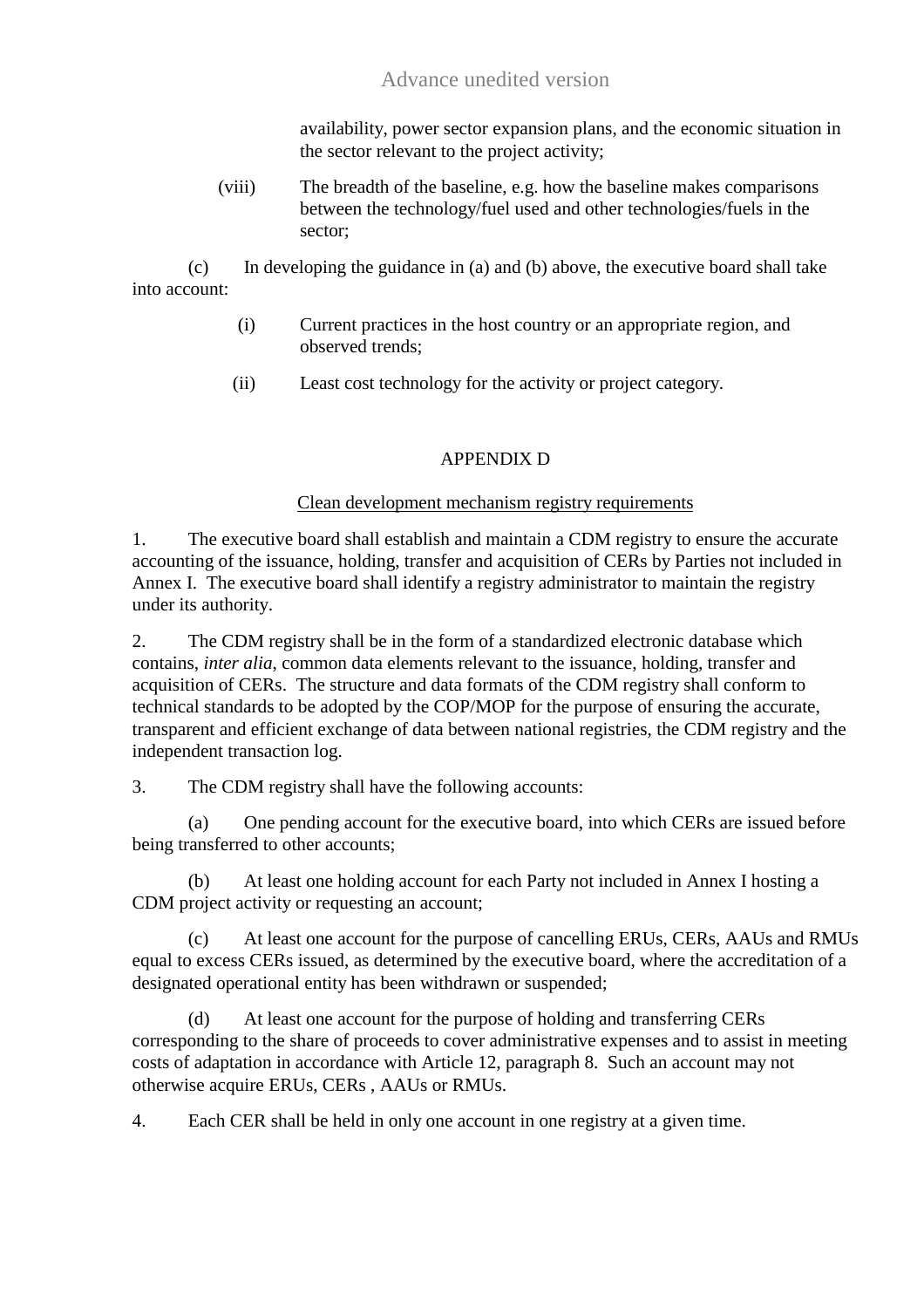5. Each account within the CDM registry shall have a unique account number comprising the following elements:

(a) Party/organization identifier: the Party for which the account is maintained, using the two-letter country code defined by the International Organization for Standardization (ISO 3166), or, in the cases of the pending account and an account for managing the CERs corresponding to the share of proceeds, the executive board or another appropriate organization;

(b) A unique number: a number unique to that account for the Party or organization for which the account is maintained.

6. Upon being instructed by the executive board to issue CERs for a CDM project activity, the registry administrator shall, in accordance with the transaction procedures set out in the modalities for the accounting of assigned amounts under Article 7, paragraph 4:

(a) Issue the specified quantity of CERs into a pending account of the executive board;

(b) Forward the quantity of CERs corresponding to the share of proceeds to cover administrative expenses and to assist in meeting costs of adaptation in accordance with Article 12, paragraph 8, to the appropriate accounts in the CDM registry for holding and transferring such CERs;

(c) Forward the remaining CERs to the registry accounts of project participants and Parties involved, as specified by their distribution agreement.

7. Each CER shall have a unique serial number comprising the following elements:

(a) Commitment period: the commitment period for which the CER is issued;

(b) Party of origin: the Party which hosted the CDM project activity, using the twoletter country code defined by ISO 3166;

(c) Type: this shall identify the unit as a CER;

(d) Unit: a number unique to the CER for the identified commitment period and Party of origin;

(e) Project identifier: a number unique to the CDM project activity for the Party of origin.

8. Where the accreditation of a designated operational entity has been withdrawn or suspended, ERUs, CERs, AAUs and/or RMUs equal to the excess CERs issued, as determined by the executive board, shall be transferred to a cancellation account in the CDM registry. Such ERUs, CERs, AAUs and RMUs may not be further transferred or used for the purpose of demonstrating the compliance of a Party with its commitment under Article 3, paragraph 1.

9. The CDM registry shall make non-confidential information publicly available and provide a publicly accessible user interface through the Internet that allows interested persons to query and view it.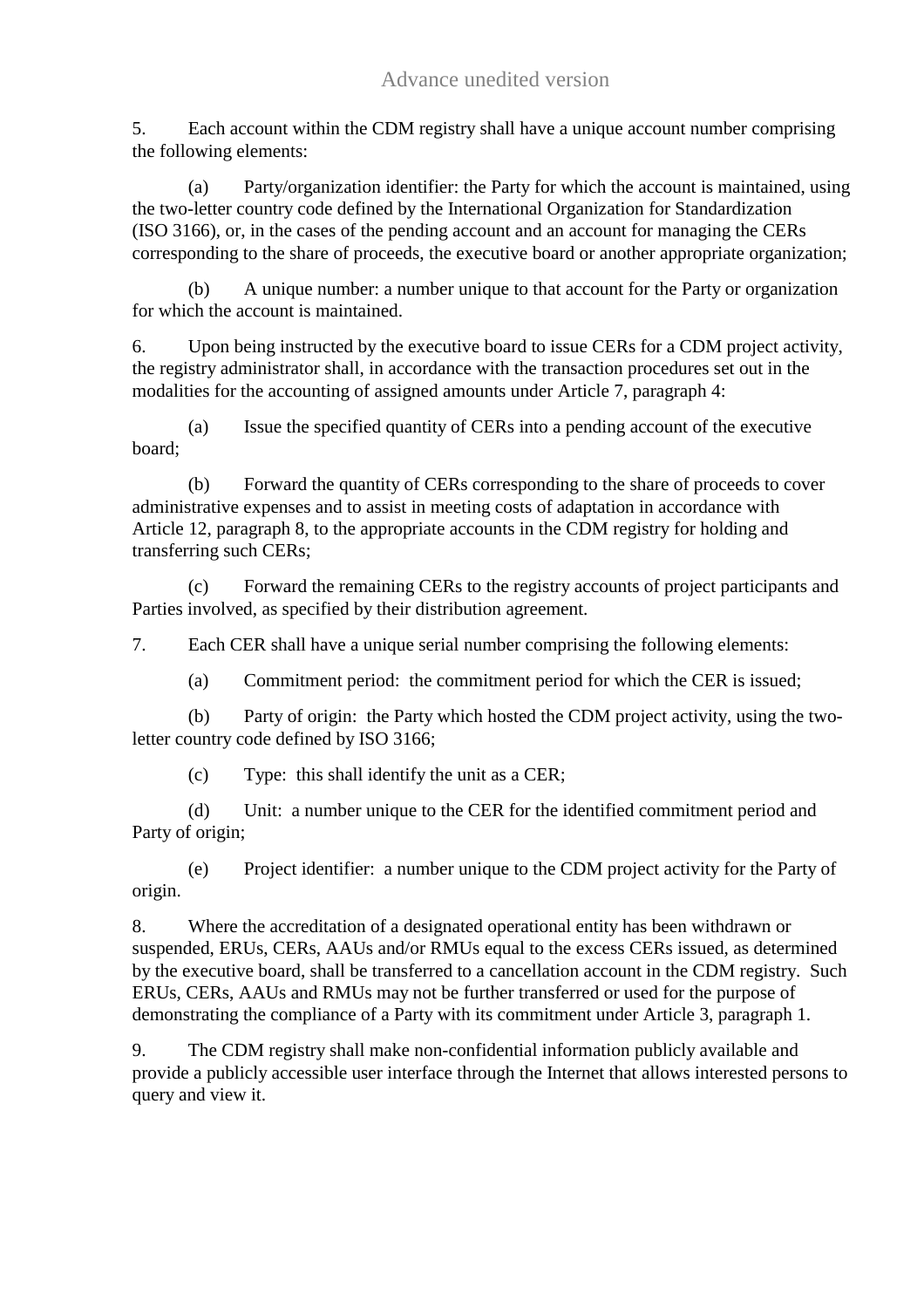10. The information referred to in paragraph 9 above shall include up-to-date information, for each account number in the registry, on:

(a) Account name: the holder of the account;

(b) Representative identifier: the representative of the account holder, using the Party/organization identifier (the two-letter country code defined by ISO 3166) and a number unique to that representative for that Party or organization;

(c) Representative name and contact information: the full name, mailing address, telephone number, facsimile number and e-mail address of the representative of the account holder.

11. The information referred to in paragraph 9 above shall include the following CDM project activity information, for each project identifier against which the CERs have been issued:

(a) Project name: a unique name for the CDM project activity;

(b) Project location: the Party and town or region in which the CDM project activity is located;

(c) Years of CER issuance: the years in which CERs have been issued as a result of the CDM project activity;

(d) Operational entities: the operational entities involved in the validation, verification and certification of the CDM project activity;

(e) Reports: downloadable electronic versions of documentation to be made publicly available in accordance with the provisions of the present annex.

12. The information referred to in paragraph 9 above shall include the following holding and transaction information relevant to the CDM registry for each calendar year (defined according to Greenwich Mean Time):

(a) The total quantity of CERs in each account at the beginning of the year;

(b) The total quantity and serial number of CERs issued;

(c) The total quantity of CERs transferred and the identity of the acquiring accounts and registries;

(d) The total quantity and serial number of ERUs, CERs, AAUs and RMUs cancelled in accordance with paragraph 8 above;

(e) Current holdings of CERs in each account.

**- - - - -**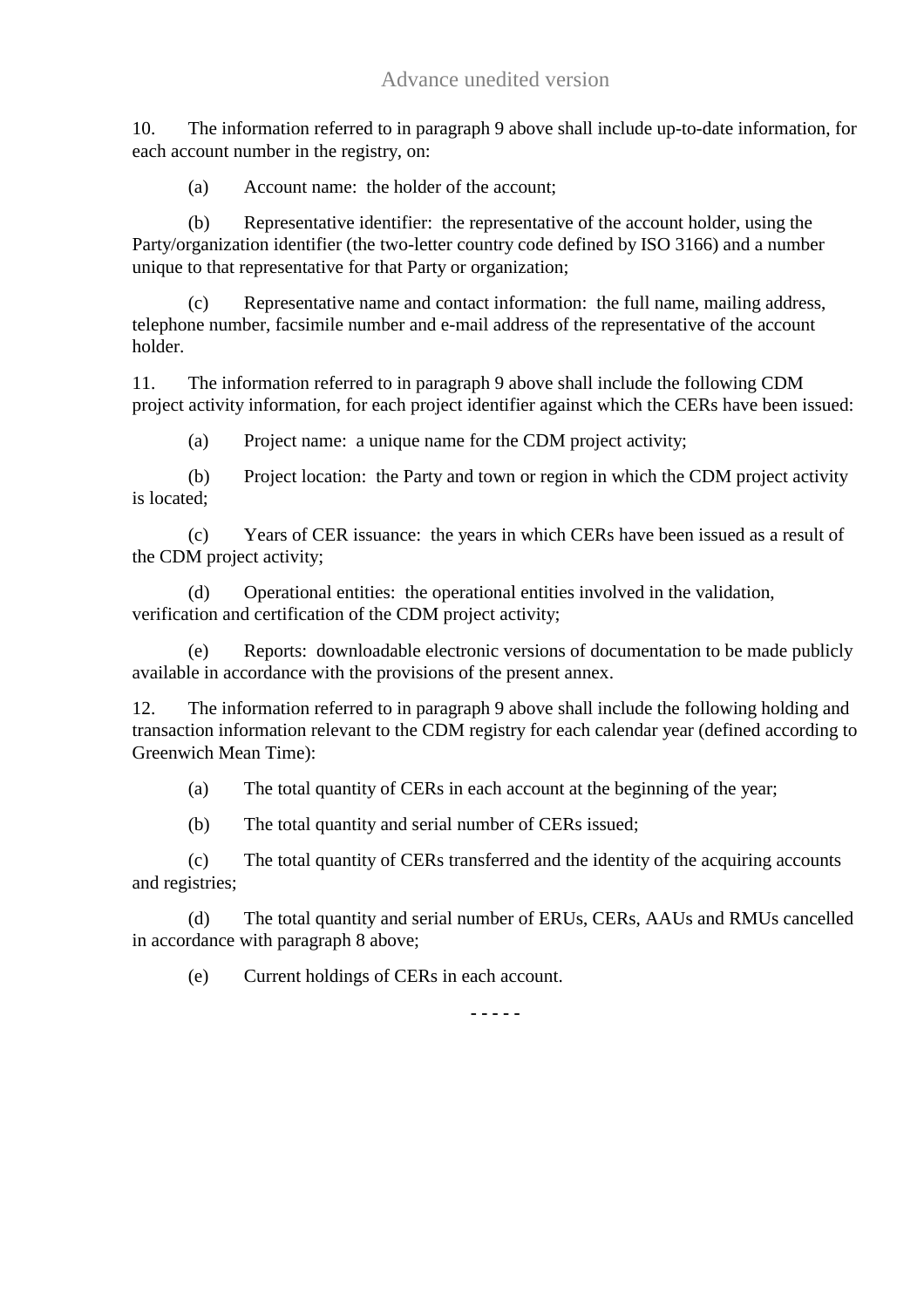#### **4. Modalities, rules and guidelines for emissions trading**

#### **Decision -/CP.7 (Article 17)**

#### **Modalities, rules and guidelines for emissions trading**

*The Conference of the Parties*,

*Recalling* the provisions of Article 17,

*Recalling also* its decision 5/CP.6, containing the Bonn Agreements on the Implementation of the Buenos Aires Plan of Action,

*Aware* of its decision -/CP.7 (Mechanisms),

1. *Decides* to adopt the modalities, rules and guidelines for emissions trading contained in the annex below,

2. *Decides further* that any future revision of the modalities, rules and guidelines shall be decided in accordance with the rules of procedures of the Conference of the Parties serving as the meeting of the Parties to the Kyoto Protocol as applied. The first review shall be carried out no later than one year after the end of the first commitment period, based on recommendations by the Subsidiary Body for Implementation drawing on technical advice of the Subsidiary Body for Scientific and Technological Advice, as needed. Further reviews shall be carried out periodically thereafter,

3. *Urges* the Parties included in Annex II to the Convention to facilitate the participation in emissions trading under Article 17 of the Kyoto Protocol of Parties included in Annex I to the Convention with commitments inscribed in Annex B, which are undergoing the process of transition to a market economy,

4. *Recommends* that the Conference of the Parties serving as the meeting of the Parties to the Kyoto Protocol, at its first session, adopt the following decision.

#### **Draft decision -/CMP.1 (Article 17)**

#### **Modalities, rules and guidelines for emissions trading**

*The Conference of the Parties serving as the meeting of the Parties to the Kyoto Protocol,*

*Aware* of its decisions -/CMP.1 (Mechanisms), -/CMP.1 (Article 6), -/CMP.1 (Article 12), -/CMP.1 (Modalities for accounting of assigned amounts) and -/CMP.1 (Compliance),

1. *Decides* to confirm and give full effect to any actions taken pursuant to decision -/CP.7 (Article 17) and to any other relevant decisions by the Conference of the Parties, as appropriate,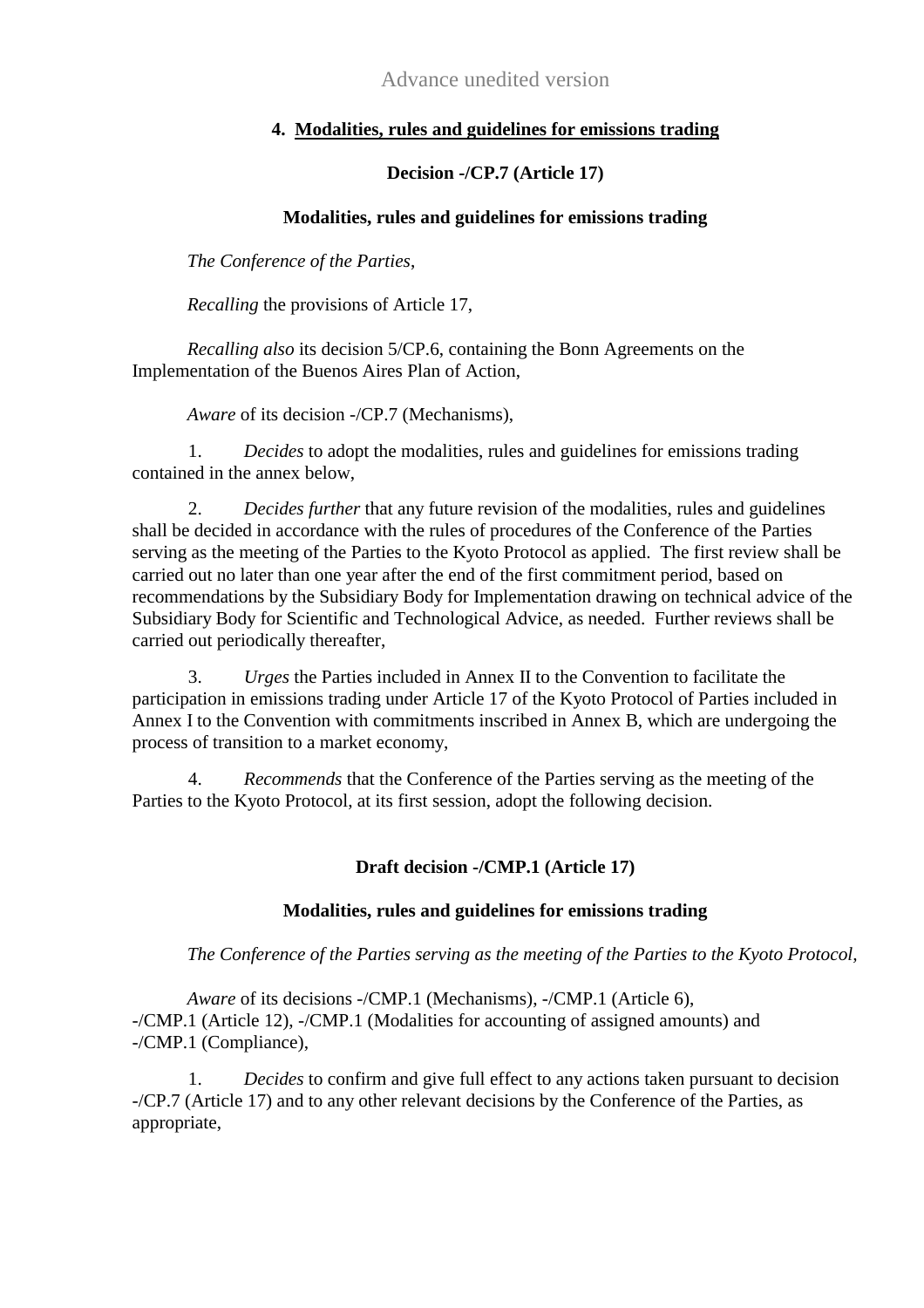2. *Urges* the Parties included in Annex II to the Convention to facilitate the participation in emissions trading under Article 17 of the Kyoto Protocol of Parties included in Annex I to the Convention with commitments inscribed in Annex B, which are undergoing the process of transition to a market economy.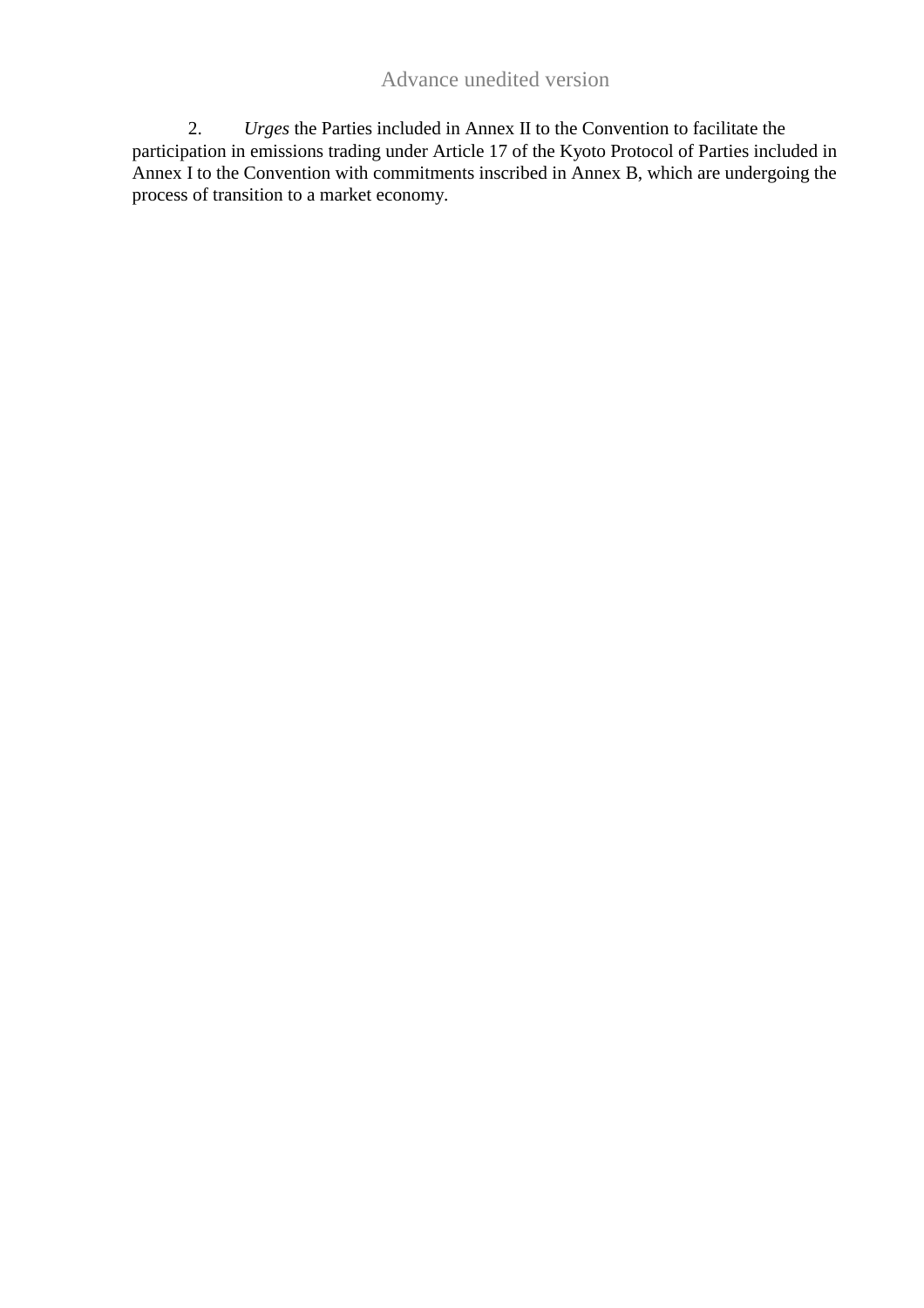### ANNEX

#### **Modalities, rules and guidelines for emissions trading**

1. For the purpose of this annex the definitions contained in Article 1and the provisions of Article 14 shall apply. Furthermore:

(a) An "emission reduction unit" or "ERU" is a unit issued pursuant to Article 6 and requirements thereunder and is equal to one metric tonne of carbon dioxide equivalent, calculated using global warming potentials defined by decision 2/CP.3 or as subsequently revised in accordance with Article 5;

(b) A "certified emission reduction" or "CER" is a unit issued pursuant to Article 12 and requirements thereunder, and is equal to one metric tonne of carbon dioxide equivalent, calculated using global warming potentials defined by decision 2/CP.3 or as subsequently revised in accordance with Article 5;

(c) An "assigned amount unit" or "AAU" is a unit issued pursuant to the relevant provisions on registries in decision -/CMP.1 (Modalities for the accounting of assigned amounts), and is equal to one metric tonne of carbon dioxide equivalent, calculated using global warming potentials defined by decision 2/CP.3 or as subsequently revised in accordance with Article 5;

(d) A "removal unit" or "RMU" is a unit issued pursuant to the relevant provisions on registries in decision -/CMP.1 (Modalities for the accounting of assigned amounts), and is equal to one metric tonne of carbon dioxide equivalent, calculated using global warming potentials defined by decision 2/CP.3 or as subsequently revised in accordance with Article 5;

2. Subject to the provisions of paragraph 3, a Party included in Annex I with a commitment inscribed in Annex B is eligible to transfer and/or acquire ERUs, CERs, AAUs, or RMUs issued in accordance with the relevant provisions, if it is in compliance with the following eligibility requirements:

(a) It is a Party to the Kyoto Protocol;

(b) It has established its assigned amount pursuant to Article 3, paragraphs 7 and 8, in accordance with the modalities for the accounting of assigned amount under Article 7, paragraph 4;

(c) It has in place a national system for the estimation of anthropogenic emissions by sources and anthropogenic removals by sinks of all greenhouse gases not controlled by the Montreal Protocol, in accordance with Article 5, paragraph 1, and the requirements in the guidelines decided thereunder;

(d) It has in place a national registry in accordance with Article 7, paragraph 4, and the requirements in the guidelines decided thereunder;

(e) It has submitted annually the most recent required inventory, in accordance with Article 5, paragraph 2, and Article 7, paragraph 1, and the requirements in the guidelines decided thereunder, including the national inventory report and the common reporting format. For the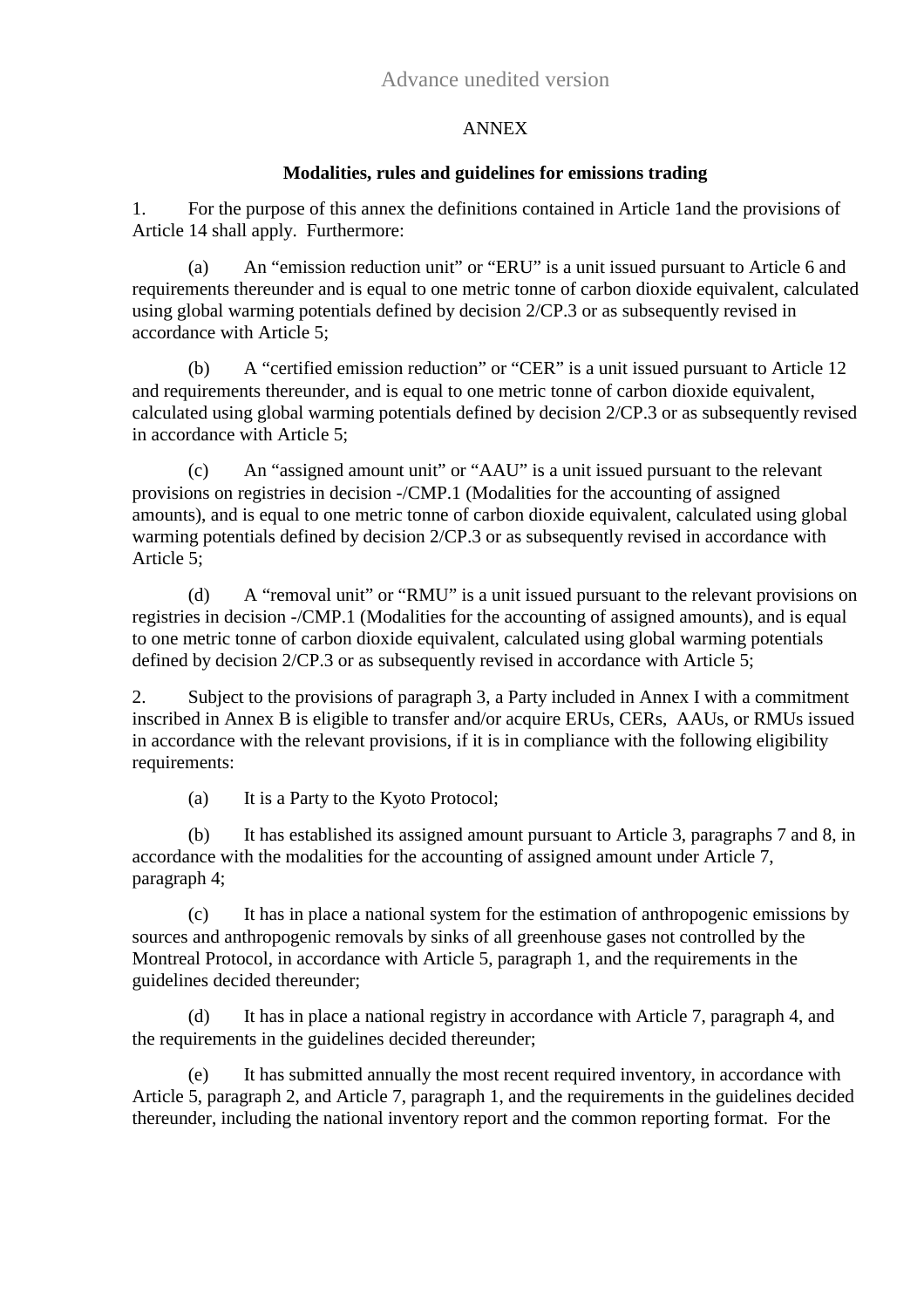first commitment period, the quality assessment needed for the purpose of determining eligibility to use the mechanisms shall be limited to the parts of the inventory pertaining to emissions of greenhouse gases from sources/sector categories from Annex A to the Kyoto Protocol and the submission of the annual inventory on sinks";

(f) It submits the supplementary information on assigned amount in accordance with Article 7, paragraph 1, and the requirements in the guidelines decided thereunder and makes any additions to, and subtractions from, assigned amount pursuant to Article 3, paragraphs 7 and 8, including for the activities under Article 3, paragraphs 3 and 4, in accordance with Article 7, paragraph 4, and the requirements in the guidelines decided thereunder;

3. A Party included in Annex I with a commitment inscribed in Annex B shall be considered:

(a) To meet the eligibility requirements referred to in paragraph 2 above after 16 months have elapsed since the submission of its report to facilitate the establishment of its assigned amount pursuant to Article 3, paragraphs 7 and 8, and to demonstrate its capacity to account for its emissions and assigned amount, in accordance with the modalities adopted for the accounting of assigned amount under Article 7, paragraph 4, unless the enforcement branch of the compliance committee finds in accordance with decision -/CP.7 (Compliance) that the Party does not meet these requirements, or, at an earlier date, if the enforcement branch of the compliance committee has decided that it is not proceeding with any questions of implementation relating to these requirements indicated in reports of the expert review teams under Article 8 of the Kyoto Protocol, and has transmitted this information to the secretariat;

(b) To continue to meet the eligibility requirements referred to in paragraph 2 above unless and until the enforcement branch of the compliance committee decides that the Party does not meet one or more of the eligibility requirements, has suspended the Party's eligibility and has transmitted this information to the secretariat.

4. The secretariat shall maintain a publicly accessible list of Parties that meet the eligibility requirements and of Parties that have been suspended.

5. Transfers and acquisitions between national registries shall be made under the responsibility of the Parties concerned in accordance with the provisions on registries in decision -/CMP.1 (Modalities for the accounting of assigned amounts). A Party that authorizes legal entities to transfer and/or acquire under Article 17 shall remain responsible for the fulfilment of its obligations under the Kyoto Protocol and shall ensure that such participation is consistent with the present annex. The Party shall maintain an up-to-date list of such entities and make it available to the secretariat and the public through its national registry. Legal entities may not transfer and/or acquire under Article 17 during any period of time in which the authorizing Party does not meet the eligibility requirements or has been suspended.

6. Each Party included in Annex I shall maintain, in its national registry, a commitment period reserve which should not drop below 90 per cent of the Party's assigned amount calculated pursuant to Article 3, paragraphs 7 and 8, of the Kyoto Protocol, or 100 per cent of five times its most recently reviewed inventory, whichever is lowest.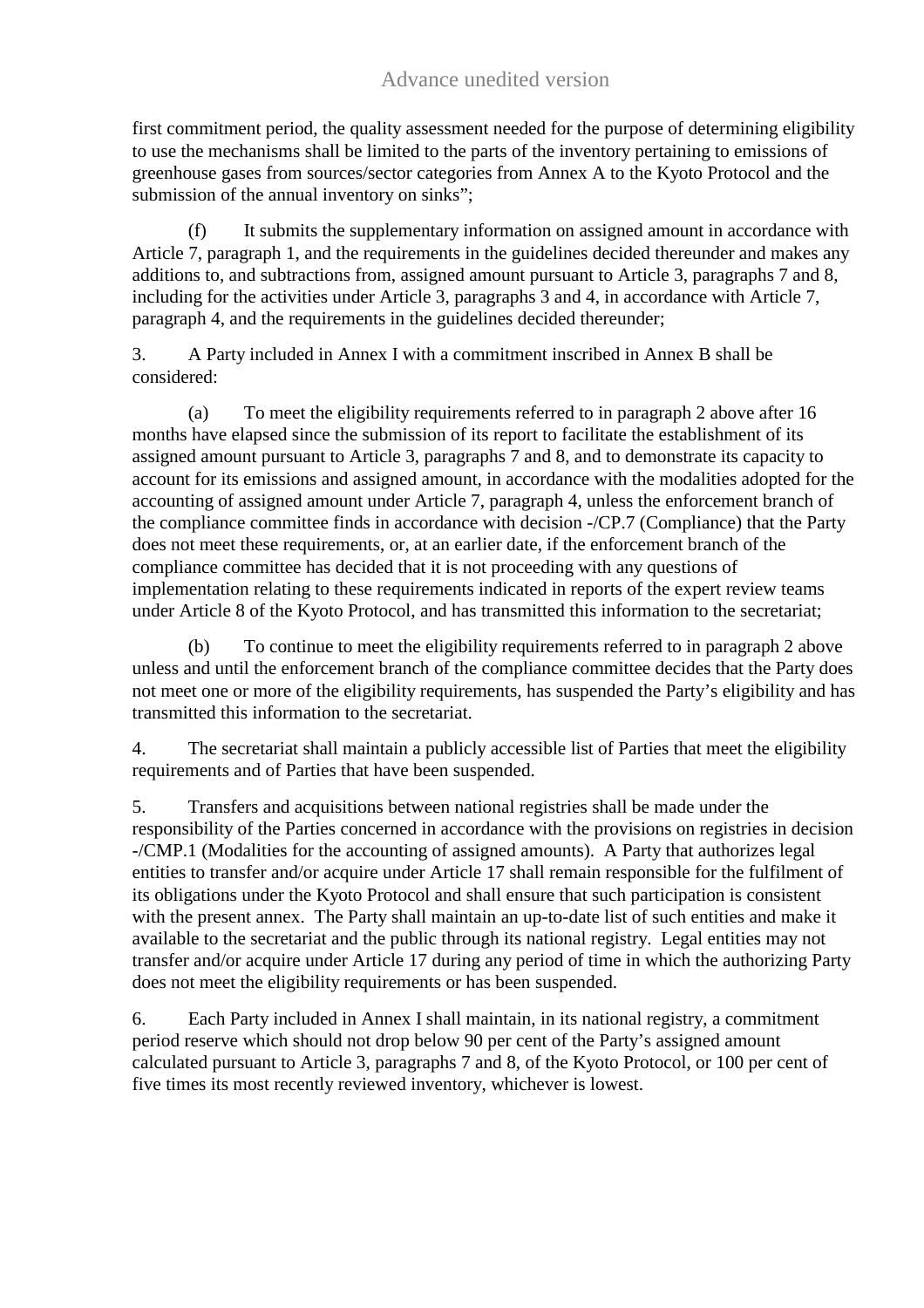7. The commitment period reserve shall consist of holdings of ERUs, CERs, AAUs and/or RMUs for the relevant commitment period which have not been cancelled in accordance with decision -/CMP.1 (Modalities for accounting of assigned amount).

8. Upon establishment of its assigned amount pursuant to Article 3, paragraphs 7 and 8, and until expiration of the additional period for fulfilling commitments, a Party shall not make a transfer which would result in these holdings being below the required level of the commitment period reserve.

9. If calculations under paragraph 6 above, or cancellations of ERUs, CERs, AAUs and/or RMUs raise the required level of the commitment period reserve above the Party's holdings of ERUs, CERs, AAUs and/or RMUs valid for the relevant commitment period, which have not been cancelled, the Party shall be notified by the secretariat and, within 30 days of this notification, shall bring its holdings to the required level.

10. Any provisions relating to the commitment period reserve or other limitations to transfers under Article 17 shall not apply to transfers by a Party of ERUs issued into its national registry which were verified in accordance with the verification procedure under the Article 6 supervisory committee.

11. The secretariat shall perform functions as requested.

- - - - -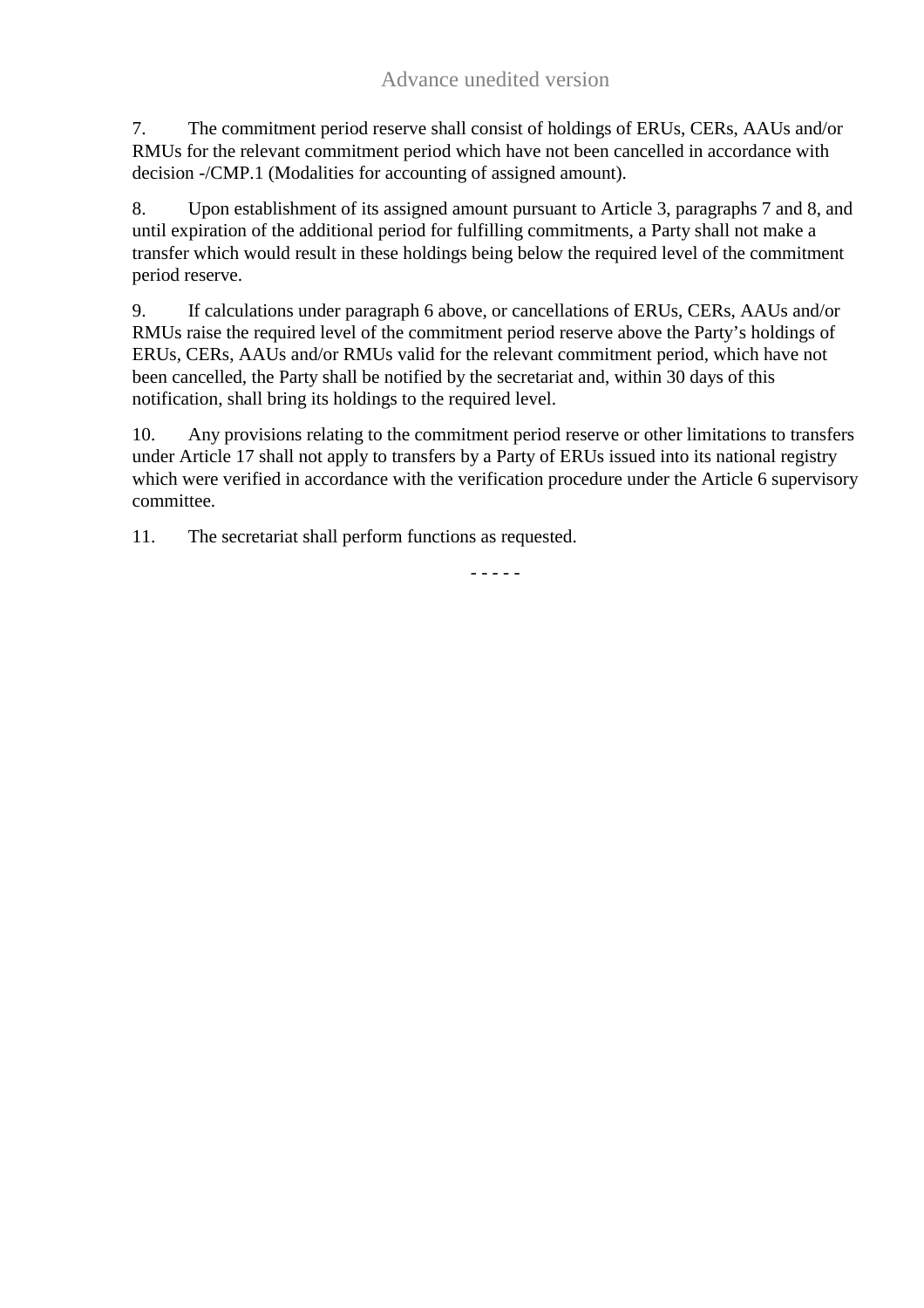#### **5. Modalities for the accounting of assigned amounts under Article 7, paragraph 4, of the Kyoto Protocol**

#### **Decision -/CP.7**

#### **Modalities for the accounting of assigned amounts under Article 7, paragraph 4, of the Kyoto Protocol**

*The Conference of the Parties,*

*Recalling* its decisions 1/CP.3, 1/CP.4, 8/CP.4 and 5/CP.6,

*Noting* the relevant provisions of the Kyoto Protocol to the United Nations Framework Convention on Climate Change, in particular its Articles 3, 6, 7, 8, 12 and 17,

*Being aware* of its decisions -/CP.7 (Article 7), -/CP.7 (Article 8), -/CP.7 (Mechanisms), -/CP.7 (Article 6), -/CP.7 (Article 12), -/CP.7 (Article 17), -/CP.7 (Land use, land-use change and forestry) and -/CP.7 (Compliance),

1. *Requests* the Subsidiary Body for Scientific and Technical Advice to develop technical standards for the purpose of ensuring the accurate, transparent and efficient exchange of data between national registries, the clean development mechanism registry and the transaction log, based on the annex to the decision below, with a view to recommending to the Conference of the Parties, at its eighth session, a decision on this matter, for adoption by the Conference of the Parties serving as the meeting of the Parties to the Kyoto Protocol at its first session, to facilitate the early development and establishment of national registries, as well as of the clean development mechanism registry and transaction log;

2. *Requests* the secretariat to develop the transaction log referred to in the annex to the decision below, taking into account the technical standards referred to in paragraph 1 above, with a view to establishing it no later than the second session of the Conference of the Parties serving as the Meeting of the Parties to the Kyoto Protocol;

3. *Requests* the Chairman of the Subsidiary Body for Scientific and Technological Advice, with the assistance of the secretariat, to convene inter-sessional consultations with Parties and experts for the purposes of:

(a) Preparing draft technical standards, as referred to in paragraph 1 above, for consideration by the Subsidiary Body for Scientific and Technological Advice at its sixteenth and seventeenth sessions;

(b) Providing for the exchange of information and experience between Parties included in Annex I and Parties not included in Annex I, as well as the secretariat, in relation to the development and establishment of national registries, the clean development mechanism registry and the transaction log.

4. *Recommends* that the Conference of the Parties serving as the meeting of the Parties to the Kyoto Protocol, at its first session, adopt the following decision: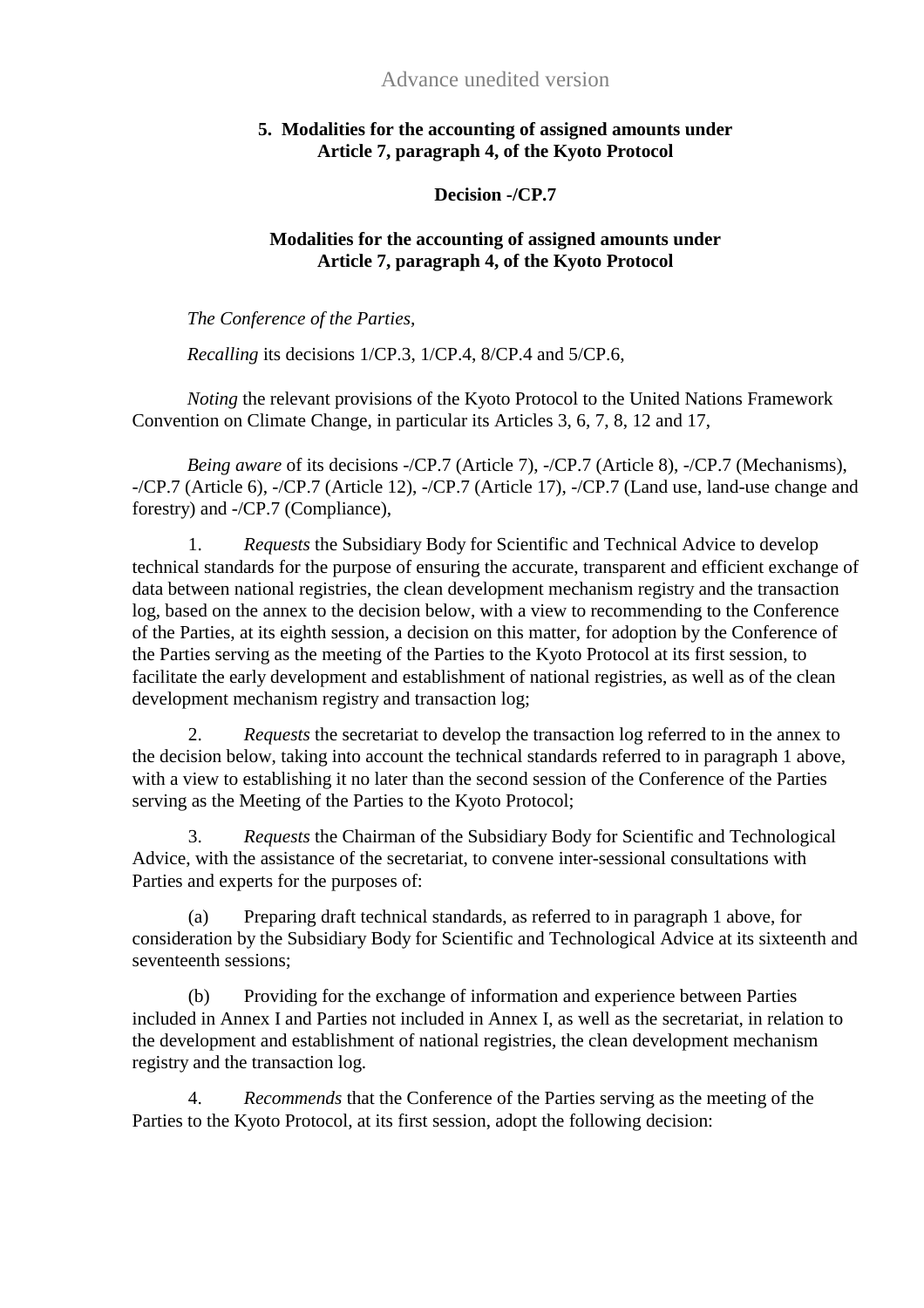# **Draft decision -/CMP.1**

#### **Modalities for the accounting of assigned amounts under Article 7, paragraph 4, of the Kyoto Protocol**

*The Conference of the Parties serving as the meeting of the Parties to the Kyoto Protocol,*

*Recalling* Article 7, paragraph 4, of the Kyoto Protocol,

*Recalling* decision -/CP.7 (assigned amount modalities),

*Being aware* of its decisions -/CMP.1 (Article 7), -/CMP.1 (Article 8), -/CMP.1 (Mechanisms), -/CMP.1 (Article 6), -/CMP.1 (Article 12), -/CMP.1 (Article 17), -/CMP.1 (Land use, land-use change and forestry) and -/CMP.1 (Compliance),

1. *Adopts* the modalities for the accounting of assigned amounts under Article 7, paragraph 4, of the Kyoto Protocol, as contained in the annex to this decision;

2. *Decides* that each Party included in Annex I shall submit to the secretariat, prior to 1 January 2007 or one year after the entry into force of the Kyoto Protocol for that Party, whichever is later, the report referred to in paragraph 6 of the annex to this decision. After completion of the initial review under Article 8 and resolution of any question of implementation relating to adjustments or assigned amounts, the assigned amount calculated pursuant to Article 3, paragraphs 7 and 8, of each Party shall be recorded in the database for the compilation and accounting of emissions and assigned amounts referred to in paragraph 50 of the annex to this decision and shall remain fixed for the commitment period;

3. *Decides* that each Party included in Annex I shall submit to the secretariat, upon expiration of the additional period for fulfilling commitments, the report referred to in paragraph 49 of the annex to this decision;

4. *Requests* the secretariat to begin publishing the annual compilation and accounting reports referred to in paragraph 61 of the annex to this decision after completion of the initial review under Article 8 and resolution of any question of implementation relating to adjustments or assigned amounts for a Party and to forward them to the Conference of the Parties serving as the meeting of the Parties to the Kyoto Protocol, the Compliance Committee and each Party concerned;

5. *Requests* the secretariat to publish, after the additional period for fulfilling commitments, the final compilation and accounting reports referred to in paragraph 62 of the annex to this decision and forward them to the Conference of the Parties serving as the meeting of the Parties to the Kyoto Protocol, the Compliance Committee and each Party concerned.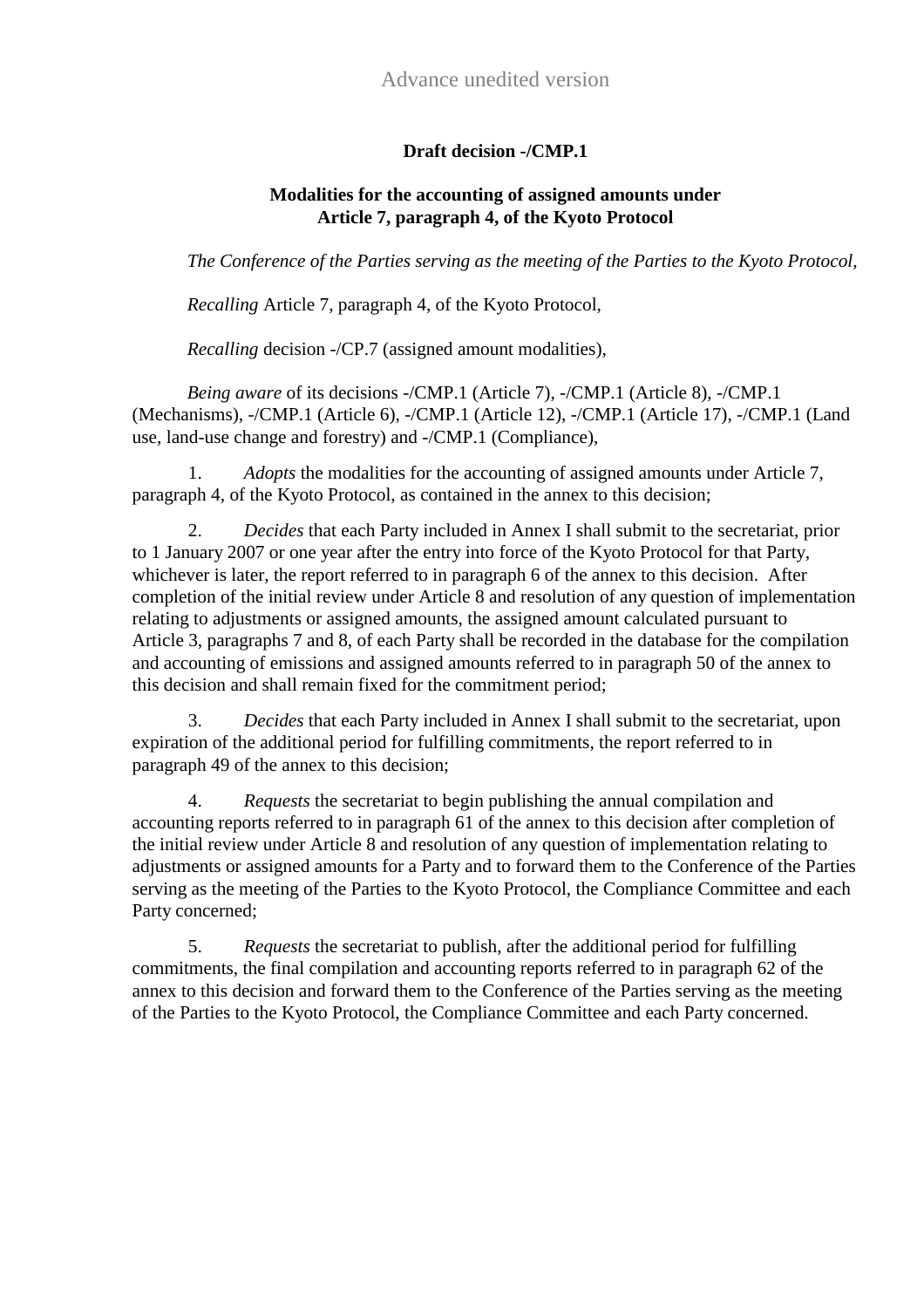#### ANNEX

#### Modalities for the accounting of assigned amounts under Article 7, paragraph 4, of the Kyoto Protocol**<sup>1</sup>**

### **I. MODALITIES**

#### **A. Definitions**

1. An "emission reduction unit" or "ERU" is a unit issued pursuant to the relevant provisions in these modalities for the accounting of assigned amounts, and is equal to one metric tonne of carbon dioxide equivalent, calculated using global warming potentials defined by decision 2/CP.3 or as subsequently revised in accordance with Article 5.

2. A "certified emission reduction" or "CER" is a unit issued pursuant to Article 12 and requirements thereunder, and is equal to one metric tonne of carbon dioxide equivalent, calculated using global warming potentials defined by decision 2/CP.3 or as subsequently revised in accordance with Article 5.

3. An "assigned amount unit" or "AAU" is a unit issued pursuant to the relevant provisions in these modalities for the accounting of assigned amounts, and is equal to one metric tonne of carbon dioxide equivalent, calculated using global warming potentials defined by decision 2/CP.3 or as subsequently revised in accordance with Article 5.

4. A "removal unit" or "RMU" is a unit issued pursuant to the relevant provisions in these modalities for the accounting of assigned amounts, and is equal to one metric tonne of carbon dioxide equivalent, calculated using global warming potentials defined by decision 2/CP.3 or as subsequently revised in accordance with Article 5.

### **B. Calculation of assigned amount pursuant to Article 3, paragraphs 7 and 8**

5. The assigned amount pursuant to Article 3, paragraphs 7 and 8, for the first commitment period, from 2008 to 2012, for each Party included in Annex I with a commitment inscribed in Annex B to the Kyoto Protocol<sup>2</sup> shall be equal to the percentage inscribed for it in Annex B of its aggregate anthropogenic carbon dioxide equivalent emissions of the greenhouse gases, and from the sources, listed in Annex A to the Kyoto Protocol in the base year, multiplied by five, taking into account the following:

(a) The base year shall be 1990 except for those Parties undergoing the process of transition to a market economy that have selected a historical base year or period other than 1990, in accordance with Article 3, paragraph 5, and for those Parties that have selected 1995 as the base year for total emissions of hydrofluorocarbons, perfluorocarbons and sulphur hexafluoride, in accordance with Article 3, paragraph 8;

(b) Those Parties for which land-use change and forestry (all emissions by sources and removals by sinks under category 5 of the *Revised 1996 Intergovernmental Panel of Climate Change Guidelines for National Greenhouse Gas Inventories*) constituted a net source of

 $\overline{a}$ 1 "Article" in these modalities refers to an article of the Kyoto Protocol, unless otherwise specified.

Hereafter referred to as a "Party included in Annex I".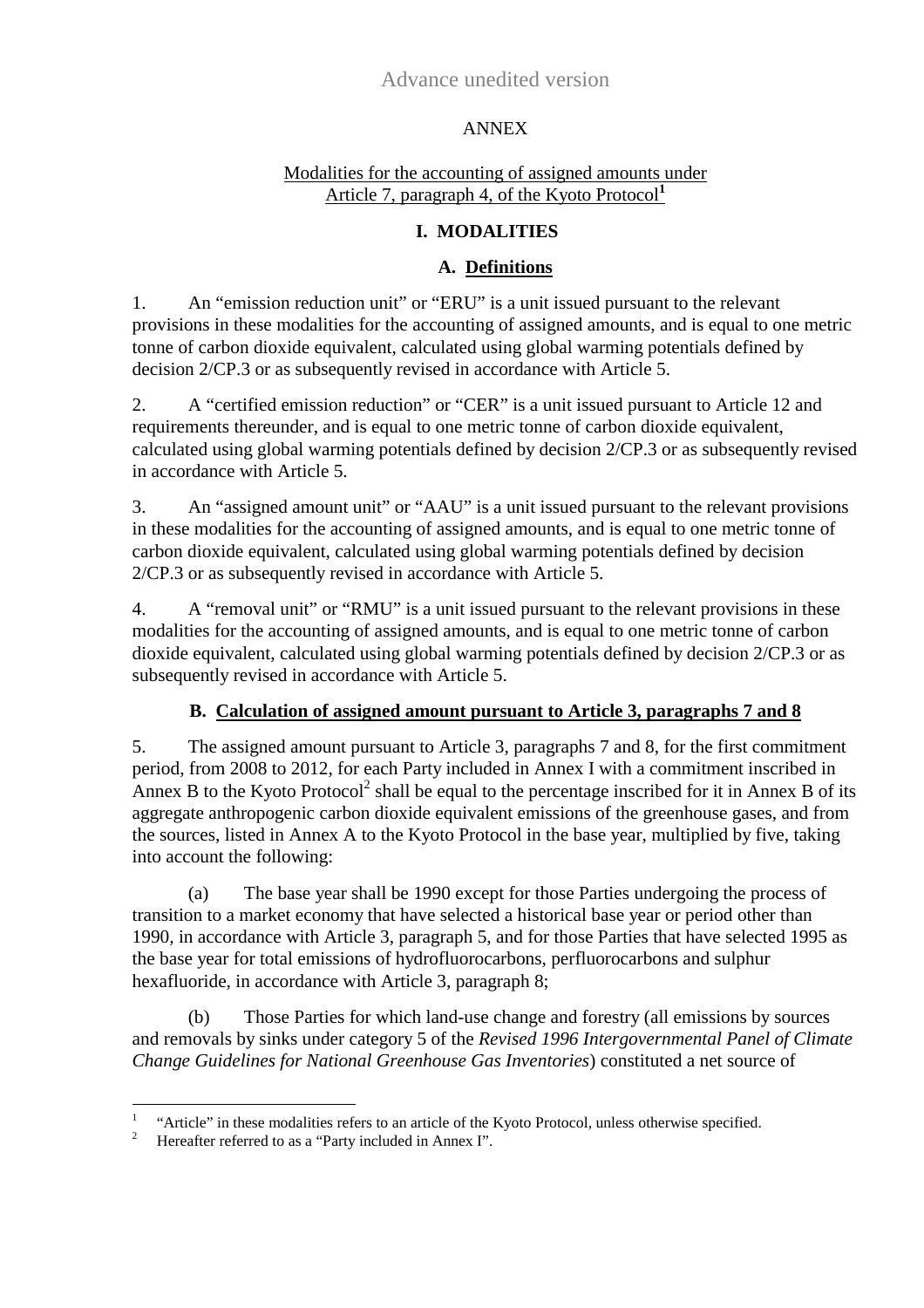greenhouse gas emissions in the base year or period shall include in their emissions during that year or period the aggregate anthropogenic carbon dioxide equivalent emissions by sources minus removals by sinks in that year or period from land-use change (all emissions by sources minus removals by sinks reported in relation to the conversion of forests (deforestation));

(c) Those Parties that have reached an agreement in accordance with Article 4 to fulfil their commitments under Article 3 jointly shall use the respective emission level allocated to each of the Parties in that agreement instead of the percentage inscribed for it in Annex B.

6. Each Party included in Annex I shall facilitate the calculation of its assigned amount pursuant to Article 3, paragraphs 7 and 8, for the commitment period and demonstrate its capacity to account for its emissions and assigned amount. To this end, each Party shall submit a report, in two parts, containing the information specified in paragraphs 7 and 8 below.

7. Part one of the report shall contain the following information, or references to such information where it has been previously submitted to the secretariat:

(a) Complete inventories of anthropogenic emissions by sources and removals by sinks of greenhouse gases not controlled by the Montreal Protocol for all years from 1990, or another approved base year or period under Article 3, paragraph 5, to the most recent year available, prepared in accordance with Article 5, paragraph 2, and relevant decisions of the Conference of the Parties serving as the meeting of the Parties to the Kyoto Protocol (COP/MOP), taking into account any relevant decisions of the Conference of the Parties (COP);

(b) Identification of its selected base year for hydrofluorocarbons, perfluorocarbons and sulphur hexafluoride in accordance with Article 3, paragraph 8;

(c) The agreement under Article 4, where the Party has reached such an agreement to fulfil its commitments under Article 3 jointly with other Parties;

(d) Calculation of its assigned amount pursuant to Article 3, paragraphs 7 and 8, on the basis of its inventory of anthropogenic emissions by sources and removals by sinks of greenhouse gases not controlled by the Montreal Protocol.

8. Part two of the report shall contain the following information, or references to such information where it has been previously submitted to the secretariat:

(a) Calculation of its commitment period reserve in accordance with decision -/CP.7 (Article 17);

(b) Identification of its selection of single minimum values for tree crown cover, land area and tree height for use in accounting for its activities under Article 3, paragraphs 3 and 4, together with a justification of the consistency of those values with the information that has been historically reported to the Food and Agriculture Organization of the United Nations or other international bodies, and in the case of difference, an explanation of why and how such values were chosen, in accordance with decision -/CP.7 (Land use, land-use change and forestry);

(c) Identification of its election of activities under Article 3, paragraph 4, for inclusion in its accounting for the first commitment period, together with information on how its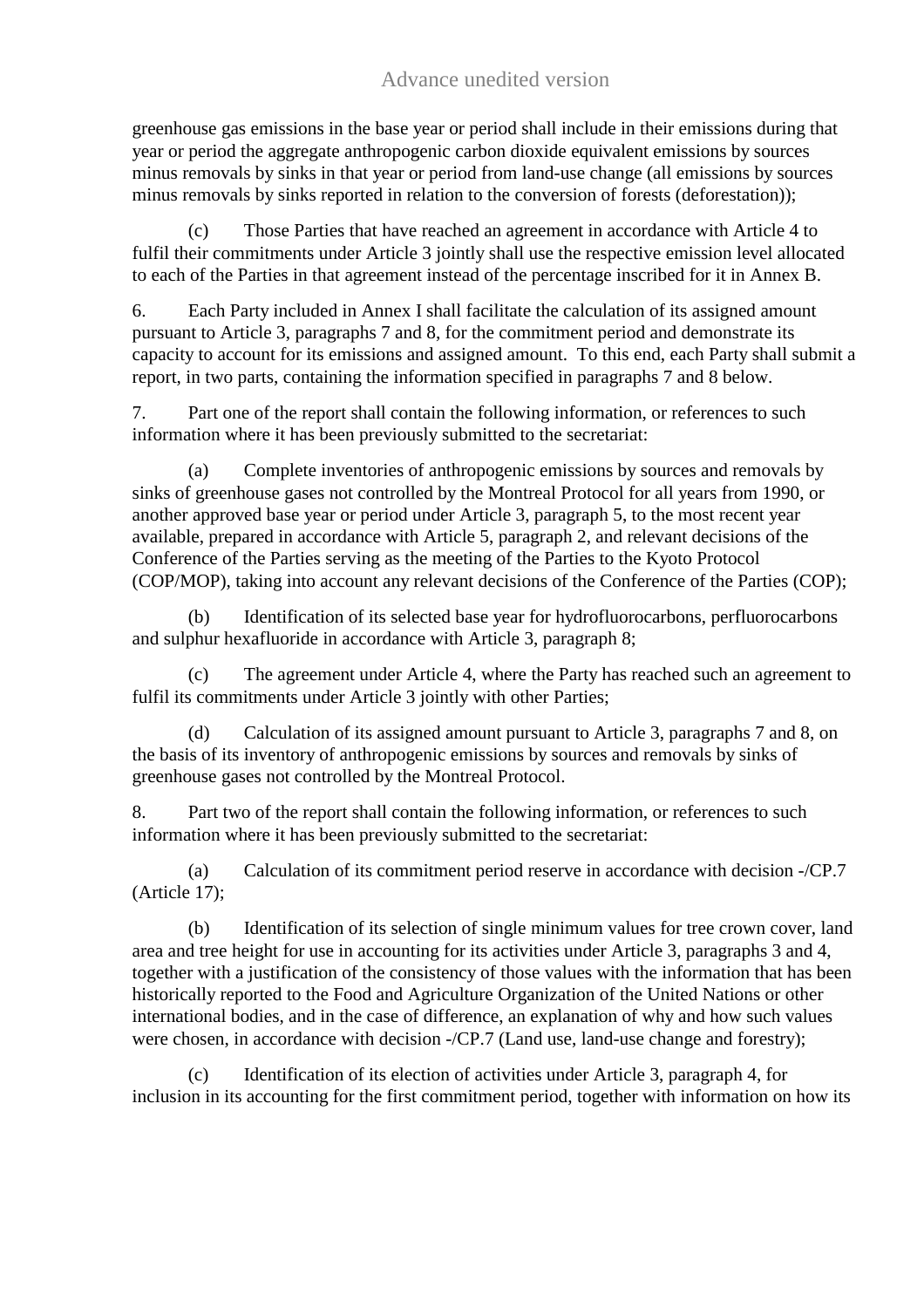national system under Article 5, paragraph 1, will identify land areas associated with the activities, in accordance with decision -/CP.7 (Land use, land-use change and forestry);

(d) Identification of whether, for each activity under Article 3, paragraphs 3 and 4, it intends to account annually or for the entire commitment period.

(e) A description of its national system in accordance with Article 5, paragraph 1, reported in accordance with paragraphs and of the guidelines for the preparation of the information required under Article 7 of the Kyoto Protocol;

(f) A description of its national registry, reported in accordance with paragraph \_\_ of the guidelines for the preparation of the information required under Article 7 of the Kyoto Protocol.

# **C. Recording of assigned amount pursuant to Article 3, paragraphs 7 and 8**

9. After review under Article 8 and resolution of any questions of implementation relating to adjustments or the calculation of assigned amount, the assigned amount calculated pursuant to Article 3, paragraphs 7 and 8, of each Party shall be recorded in the database for the compilation and accounting of emissions and assigned amounts referred to in paragraph 50 below.

10. Once recorded in the compilation and accounting database referred to in paragraph 50 below, the assigned amount pursuant to Article 3, paragraphs 7 and 8, of each Party shall remain fixed for the commitment period.

### **D. Additions to, and subtractions from, assigned amount pursuant to Article 3, paragraphs 7 and 8, for the accounting of the compliance assessment**

11. At the end of the additional period for fulfilling commitments, the following additions to the assigned amount pursuant to Article 3, paragraphs 7 and 8, of a Party shall be made in accordance with Article 3, paragraphs 3, 4, 10, 12 and 13, for the accounting of the compliance assessment for the commitment period:

(a) Acquisitions by the Party of ERUs in accordance with Articles 6 and 17;

(b) Net acquisitions by the Party of CERs, where it acquires more CERs in accordance with Articles 12 and 17 than it transfers in accordance with Article 17;

(c) Acquisitions by the Party of AAUs in accordance with Article 17;

(d) Acquisitions by the Party of RMUs in accordance with Article 17;

(e) Issuance by the Party of RMUs on the basis of its activities under Article 3, paragraph 3, and its elected activities under Article 3, paragraph 4, where such activities result in a net removal of greenhouse gases, as reported in accordance with Article 7, reviewed in accordance with Article 8, taking into account any adjustments applied under Article 5, paragraph 2, accounted in accordance with the decision –/CP.7 (land use, land-use change and forestry) and subject to any question of implementation relating to those activities having been resolved;

(f) Carry-over by the Party of ERUs, CERs and/or AAUs from the previous commitment period, in accordance with paragraph 15 below.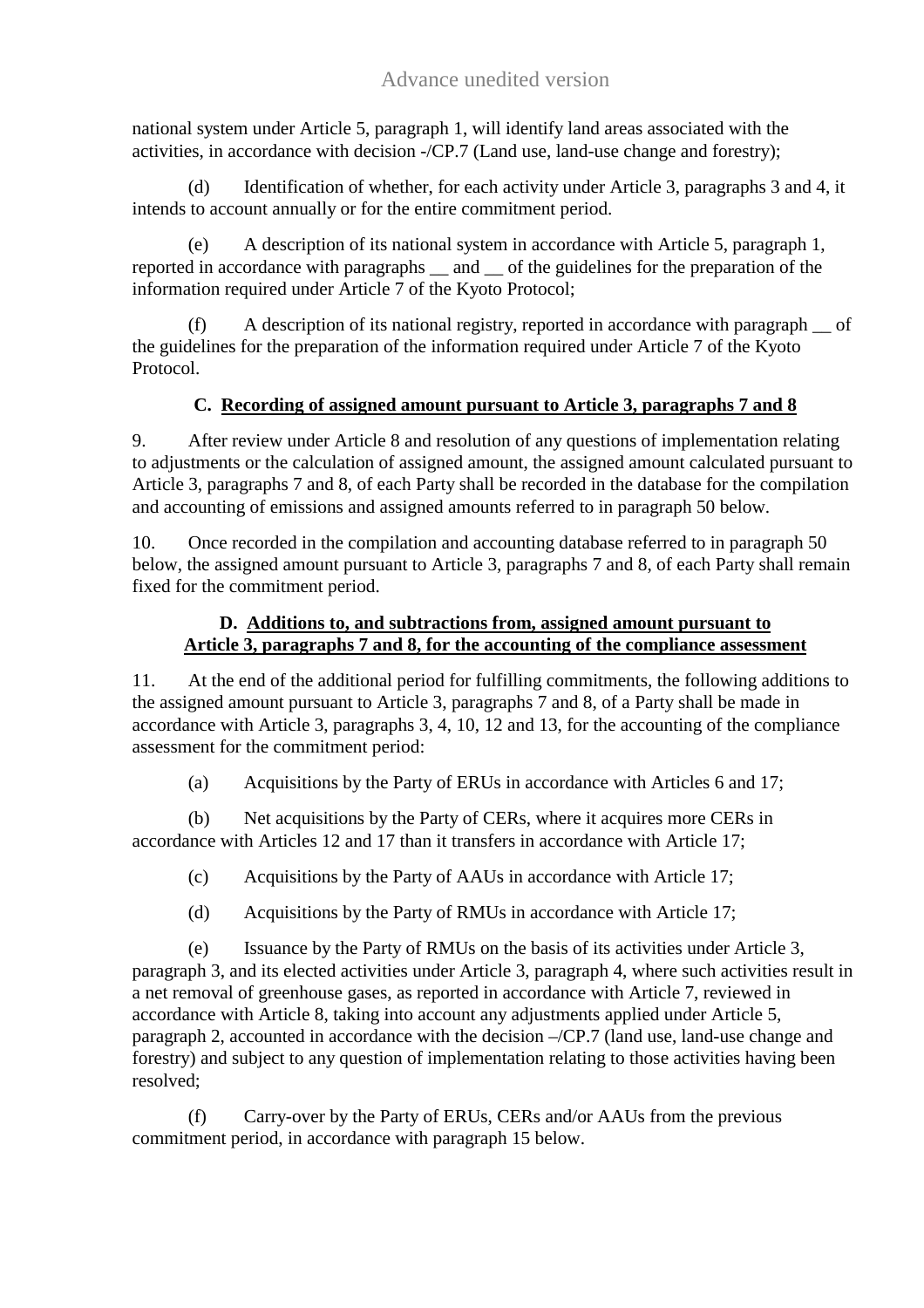12. At the end of the additional period for fulfilling commitments, the following subtractions from the assigned amount pursuant to Article 3, paragraphs 7 and 8, of a Party shall be made in accordance with Article 3, paragraphs 3, 4 and 11, for the accounting of the compliance assessment for the commitment period:

- (a) Transfers by the Party of ERUs in accordance with Articles 6 and 17;
- (b) Transfers by the Party of AAUs in accordance with Article 17;
- (c) Transfers by the Party of RMUs in accordance with Article 17;

(d) Cancellation by the Party of ERUs, CERs, AAUs and/or RMUs on the basis of its activities under Article 3, paragraph 3, and its elected activities under Article 3, paragraph 4, where such activities result in a net source of greenhouse gas emissions, as reported in accordance with Article 7, reviewed in accordance with Article 8, taking into account any adjustments applied under Article 5, paragraph 2, and accounted in accordance with decision -/CP.7 (Land use, land-use change and forestry);

(e) Cancellation by the Party of ERUs, CERs, AAUs and/or RMUs following determination by the compliance committee that the Party was not in compliance with its commitment under Article 3, paragraph 1, for the previous commitment period, in accordance with decision -/CP.7 (Compliance);

(f) Other cancellations by the Party of ERUs, CERs, AAUs and/or RMUs.

### **E. Basis for the compliance assessment**

13. Each Party included in Annex I shall retire ERUs, CERs, AAUs and/or RMUs for the purpose of demonstrating its compliance with its commitment under Article 3, paragraph 1.

14. The assessment, after the expiration of the additional period for fulfilling commitments, of the compliance of a Party included in Annex I with its commitment under Article 3, paragraph 1, shall be based on the comparison of the quantity of ERUs, CERs, AAUs and/or RMUs, valid for the commitment period in question, retired by the Party in accordance with paragraph 13 above, with its aggregate anthropogenic carbon dioxide equivalent emissions of the greenhouse gases, and from the sources, listed in Annex A to the Kyoto Protocol during the commitment period as reported in accordance with Article 7 and reviewed in accordance with Article 8, taking into account any adjustments in accordance with Article 5, paragraph 2, as recorded in the compilation and accounting database referred to in paragraph 50 below.

### **F. Carry-over**

15. After expiration of the additional period for fulfilling commitments and where the final compilation and accounting report referred to in paragraph 62 below indicates that the quantity of ERUs, CERs, AAUs and/or RMUs retired by the Party in accordance with paragraph 13 above is at least equivalent to its anthropogenic carbon dioxide equivalent emissions of the greenhouse gases, and from the sources, listed in Annex A to the Kyoto Protocol for that commitment period, the Party may carry over to the subsequent commitment period: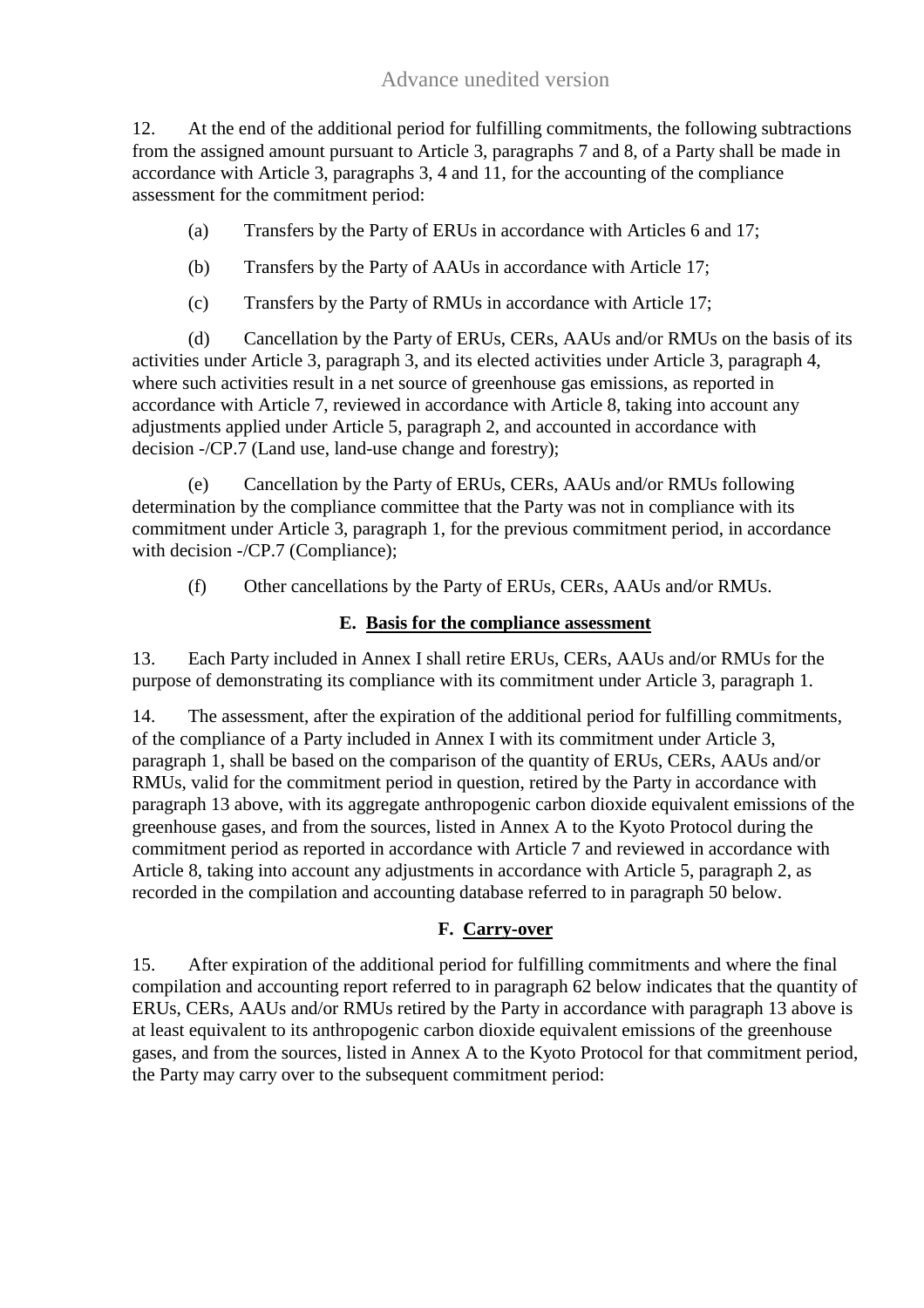(a) Any ERUs held in its national registry, which have not been converted from RMUs and have not been retired for that commitment period or cancelled, to a maximum of 2.5 per cent of the assigned amount pursuant to Article 3, paragraphs 7 and 8, of that Party;

(b) Any CERs held in its national registry, which have not been retired for that commitment period or cancelled, to a maximum of 2.5 per cent of the assigned amount pursuant to Article 3, paragraphs 7 and 8, of that Party;

(c) Any AAUs held in its national registry, which have not been retired for that commitment period or cancelled.

16. RMUs may not be carried over to the subsequent commitment period.

# **II. REGISTRY REQUIREMENTS**

### **A. National registries**

17. Each Party included in Annex I shall establish and maintain a national registry to ensure the accurate accounting of the issuance, holding, transfer, acquisition, cancellation and retirement of ERUs, CERs, AAUs and RMUs and the carry-over of ERUs, CERs and AAUs.

18. Each Party shall designate an organization as its registry administrator to maintain the national registry of that Party. Any two or more Parties may voluntarily maintain their respective national registries in a consolidated system, provided that each national registry remains distinct.

19. A national registry shall be in the form of a standardized electronic database which contains, *inter alia*, common data elements relevant to the issuance, holding, transfer, acquisition, cancellation and retirement of ERUs, CERs, AAUs and RMUs and the carry-over of ERUs, CERs and AAUs. The structure and data formats of national registries shall conform to technical standards to be adopted by the COP/MOP for the purpose of ensuring the accurate, transparent and efficient exchange of data between national registries, the clean development mechanism (CDM) registry and the independent transaction log.

20. Each ERU, CER, AAU and RMU shall be held in only one account in one registry at a given time.

21. Each national registry shall have the following accounts:

(a) At least one holding account for the Party;

(b) At least one holding account for each legal entity authorized by the Party to hold ERUs, CERs, AAUs and/or RMUs under its responsibility;

(c) At least one cancellation account for each commitment period for the purposes of cancelling ERUs, CERs, AAUs and/or RMUs under paragraph 12 (d);

(d) One cancellation account for each commitment period for the purposes of cancelling ERUs, CERs, AAUs and/or RMUs under paragraph 12 (e);

(e) At least one cancellation account for each commitment period for the purposes of cancelling ERUs, CERs, AAUs and/or RMUs under paragraph 12 (f);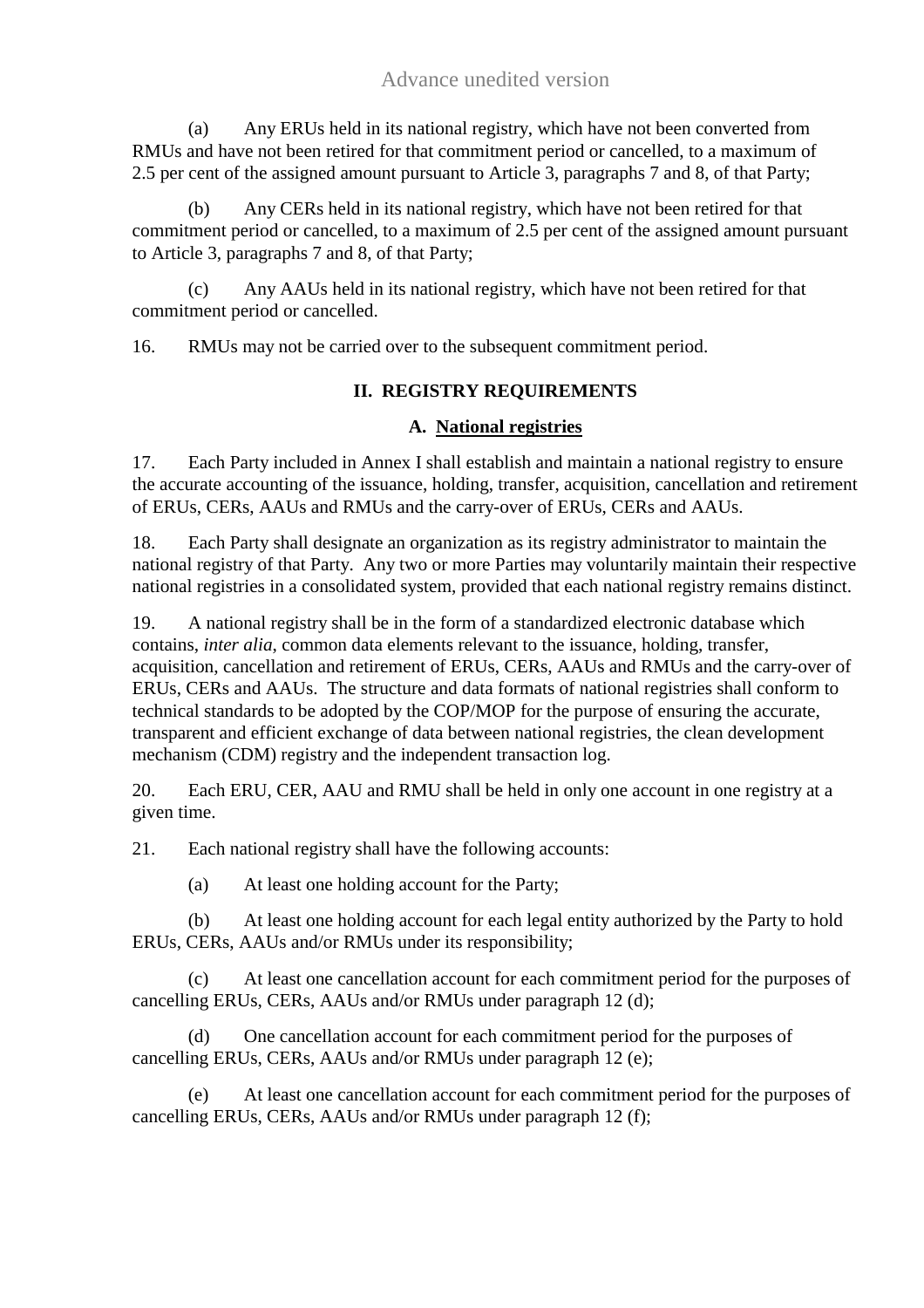(f) One retirement account for each commitment period.

22. Each account within a national registry shall have a unique account number comprising the following elements:

(a) Party identifier: the Party in whose national registry the account is maintained, identified by means of the two-letter country code defined by ISO 3166;

(b) A unique number: a number unique to that account for the Party in whose national registry the account is maintained.

#### **B. Issuance of ERUs, AAUs and RMUs**

23. Each Party included in Annex I shall, prior to any transactions taking place for that commitment period, issue a quantity of AAUs equivalent to its assigned amount pursuant to Article 3, paragraphs 7 and 8, calculated and recorded in accordance with paragraphs 5 to 10 above, in its national registry.

24. Each AAU shall have a unique serial number comprising the following elements:

(a) Commitment period: the commitment period for which the AAU is issued;

(b) Party of origin: the Party issuing the AAU, identified by means of the two-letter country code defined by ISO 3166;

(c) Type: an element identifying the unit as an AAU;

(d) Unit: a number unique to the AAU for the identified commitment period and Party of origin.

25. Each Party included in Annex I shall issue in its national registry RMUs equivalent to the net removals of anthropogenic greenhouse gases resulting from its activities under Article 3, paragraph 3, and its elected activities under Article 3, paragraph 4, accounted in accordance with decision -/CP.7 (LULUCF) as reported under Article 7, paragraph 1, following completion of the review in accordance with Article 8, taking into account any adjustments applied in accordance with Article 5, paragraph 2, and resolution of any questions of implementation related to the reported net removals of anthropogenic greenhouse gases. Each Party shall elect for each activity, prior to the start of the commitment period, to issue such RMUs annually or for the entire commitment period. The decision of a Party shall remain fixed for the first commitment period.

26. Where a question of implementation is identified by an expert review team under Article 8 in relation to the calculation of the net removals of greenhouse gases from the activities of a Party under Article 3, paragraph 3 or 4, or where adjustments exceed thresholds to be decided according to paragraph 2 of decision -/CP.7 on guidelines for the preparation of the information required under Article 7 of the Kyoto Protocol, the Party shall not issue the RMUs relating to the reported net removals of anthropogenic greenhouse gases for each activity under Article 3,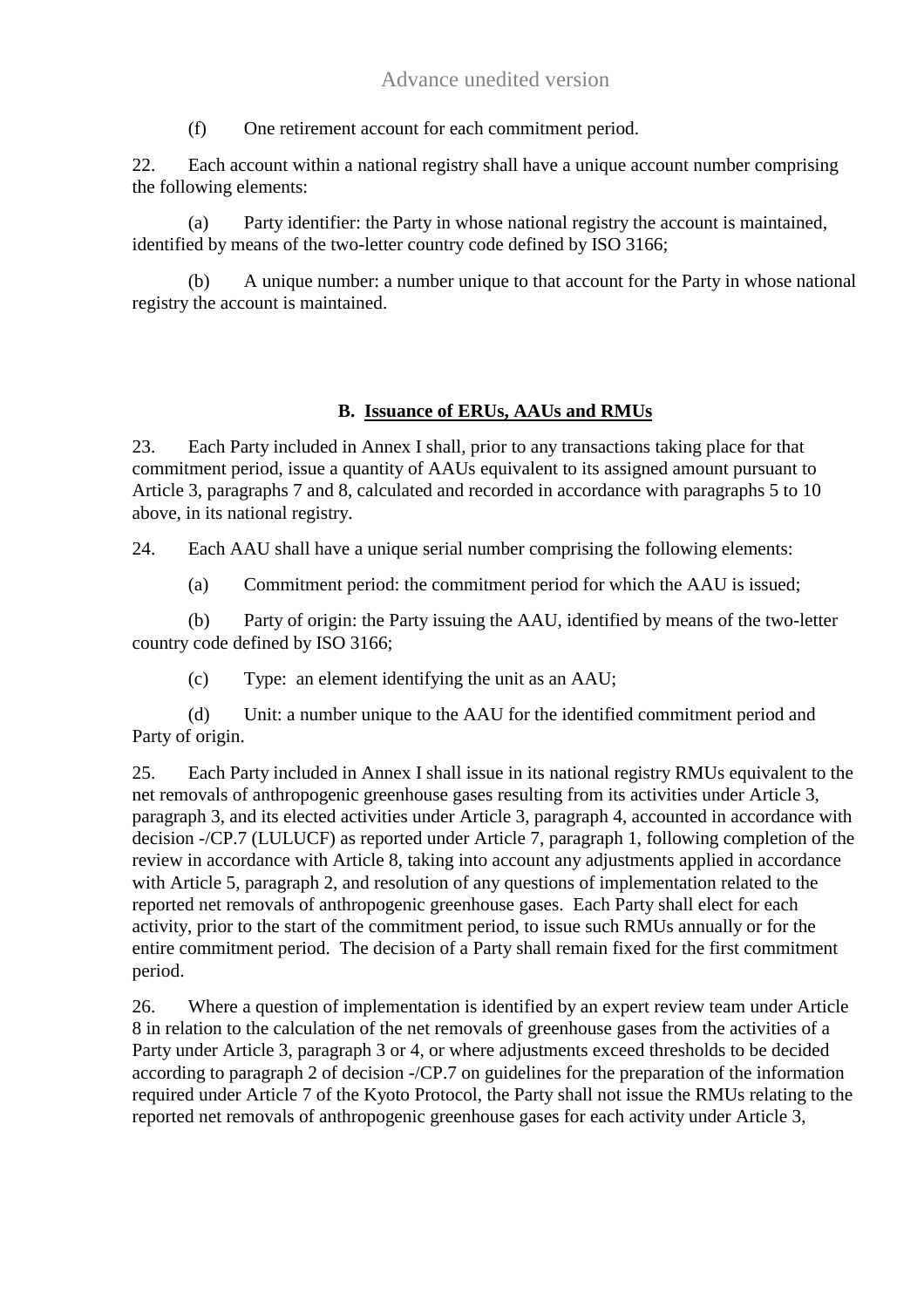paragraph 3, and for each elected activity under Article 3, paragraph 4, until the question of implementation is resolved.

27. Each RMU shall have a unique serial number comprising the following elements:

(a) Commitment period: the commitment period for which the RMU is issued;

(b) Party of origin: the Party included in Annex I issuing the RMU, identified by means of the two-letter country code defined by ISO 3166;

(c) Type: an element identifying the unit as an RMU;

(d) Activity: the type of activity for which the RMU was issued;

(e) Unit: a number unique to the RMU for the identified commitment period and Party of origin.

28. Each Party included in Annex I shall ensure that the total quantity of RMUs issued into its registry pursuant to Article 3, paragraph 4, for the commitment period does not exceed the limits established for that Party as set out in decision -/CP.7 (LULUCF).

29. Prior to their transfer, each Party shall issue ERUs into its national registry by converting AAUs or RMUs previously issued by that Party and held in its national registry. An AAU or RMU shall be converted into an ERU by adding a project identifier to the serial number and changing the type indicator in the serial number to indicate an ERU. Other elements of the serial number of the AAU or RMU shall remain unchanged. The project identifier shall identify the specific Article 6 project for which the ERUs are issued, using a number unique to the project for the Party of origin, including whether the relevant reductions in anthropogenic emissions by sources or enhancements of anthropogenic removals by sinks were verified under the Article 6 supervisory committee.

# **C. Transfer, acquisition, cancellation, retirement and carry-over**

30. ERUs, CERs, AAUs and RMUs may be transferred between registries in accordance with decisions -/CP.7 (Article 6), -/CP.7 (Article 12), -/CP.7 (Article 17) and -/CP.7 (LULUCF), and may be transferred within registries.

31. Each Party included in Annex I shall ensure that its net acquisitions of CERs from afforestation and reforestation activities under Article 12 for the first commitment period do not exceed the limits established for that Party as set out in decision -/CP.7 (LULUCF).

32. Each Party included in Annex I shall cancel CERs, ERUs, AAUs and/or RMUs equivalent to the net emissions of anthropogenic greenhouse gases resulting from its activities under Article 3, paragraph 3, and its elected activities under Article 3, paragraph 4, accounted in accordance with decision -/CP.7 (LULUCF) as reported under Article 7, paragraph 1, following completion of the review in accordance with Article 8, taking into account any adjustments applied in accordance with Article 5, paragraph 2, and resolution of any questions of implementation related to the reported net emissions of anthropogenic greenhouse gases, in accordance with paragraph 12 (d) above, by transferring the ERUs, CERs, AAUs and/or RMUs to the appropriate cancellation account in its national registry. Each Party shall cancel ERUs,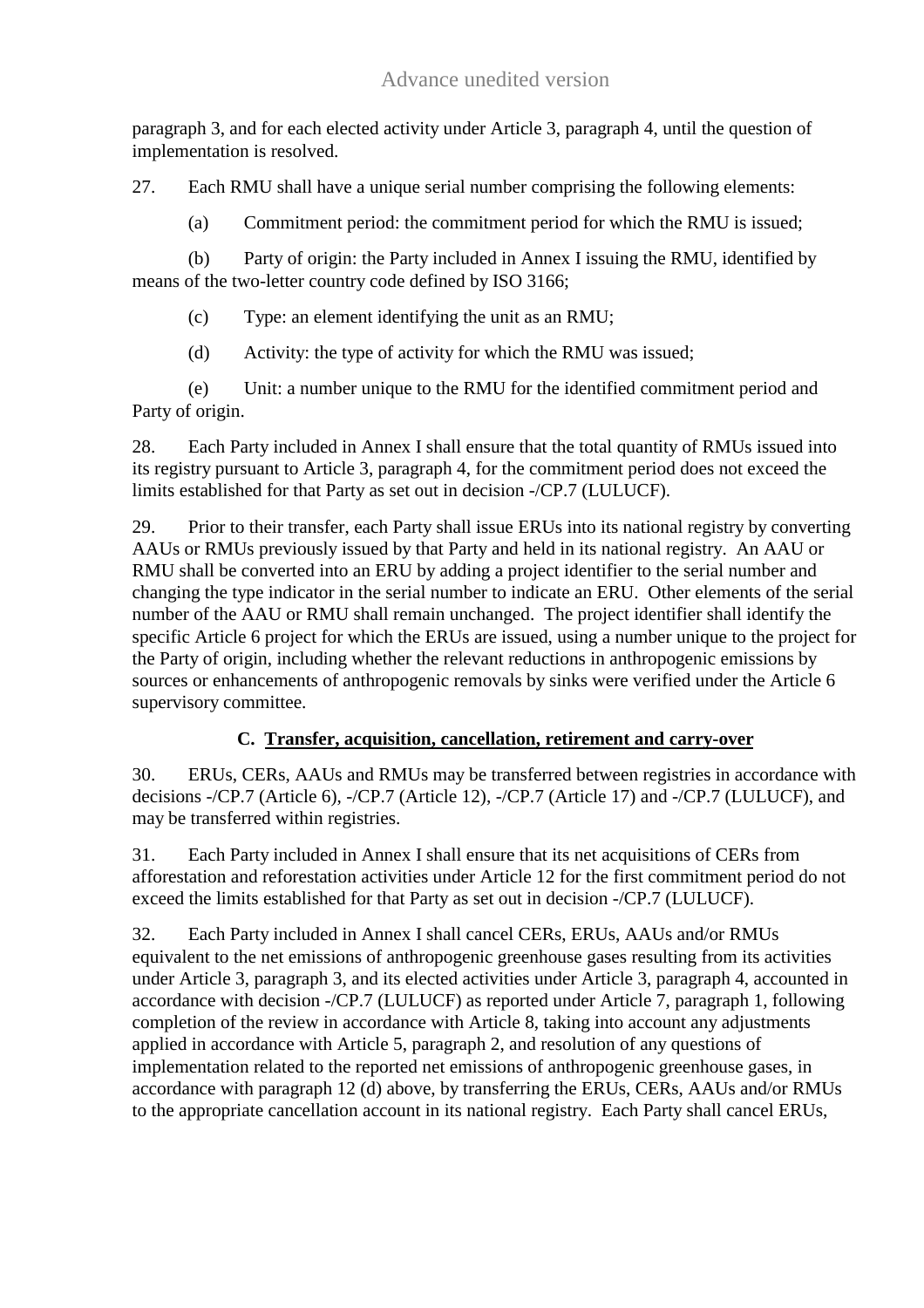CERs, AAUs and/or RMUs for each activity for the same period for which it has elected to issue RMUs for that activity.

33. Each Party included in Annex I may cancel ERUs, CERs, AAUs and/or RMUs so they cannot be used in fulfilment of commitments under Article 3, paragraph 1, in accordance with paragraph 12 (f) above, by transferring ERUs, CERs, AAUs and/or RMUs to a cancellation account in its national registry. Legal entities, where authorized by the Party, may also transfer ERUs, CERs, AAUs and RMUs into a cancellation account.

34. Prior to the end of the additional period for fulfilling commitments, each Party included in Annex I shall retire ERUs, CERs, AAUs and/or RMUs valid for that commitment period for use towards meeting its commitments under Article 3, paragraph 1, in accordance with paragraph 13 above, by transferring ERUs, CERs, AAUs and/or RMUs to the retirement account for that commitment period in its national registry.

35. ERUs, CERs, AAUs and RMUs transferred to cancellation accounts or the retirement account for a commitment period may not be further transferred or carried over to the subsequent commitment period. ERUs, CERs, AAUs and RMUs transferred to cancellation accounts may not be used for the purpose of demonstrating the compliance of a Party with its commitment under Article 3, paragraph 1.

36. Each Party included in Annex I may carry over ERUs, CERs and/or AAUs held in its registry that have not been cancelled or retired for a commitment period, to the subsequent commitment period in accordance with paragraph 15 above. Each ERU, CER and/or AAU carried over in this manner shall maintain its original serial number and shall be valid in the subsequent commitment period. ERUs, CERs, AAUs and RMUs of a previous commitment period held in the registry of a Party which have not been carried over in this manner shall be cancelled in accordance with paragraph 12 (f) above after the end of the additional period for fulfilling commitments.

37. Where the Compliance Committee determines that the Party is not in compliance with its commitment under Article 3, paragraph 1, for a commitment period, the Party shall transfer the quantity of ERUs, CERs, AAUs and/or RMUs calculated in accordance with decision -/CP.7 (compliance) into the relevant cancellation account, in accordance with paragraph 12 (e) above.

### **D. Transaction procedures**

38. The secretariat shall establish and maintain an independent transaction log to verify the validity of transactions, including issuance, transfer and acquisition between registries, cancellation and retirement of ERUs, CERs, AAUs and RMUs and the carry-over of ERUs, CERs and AAUs.

39. A Party included in Annex I shall initiate issuance of AAUs or RMUs by directing its national registry to issue AAUs or RMUs into a specific account within that registry. The executive board of the CDM shall initiate issuance of CERs by directing the CDM registry to issue CERs into its pending account in accordance with the requirements under Article 12. A Party included in Annex I shall initiate issuance of ERUs by directing its national registry to convert specified AAUs or RMUs into ERUs within an account of that national registry. Subject to notification by the transaction log that there are no discrepancies pertaining to the issuance, the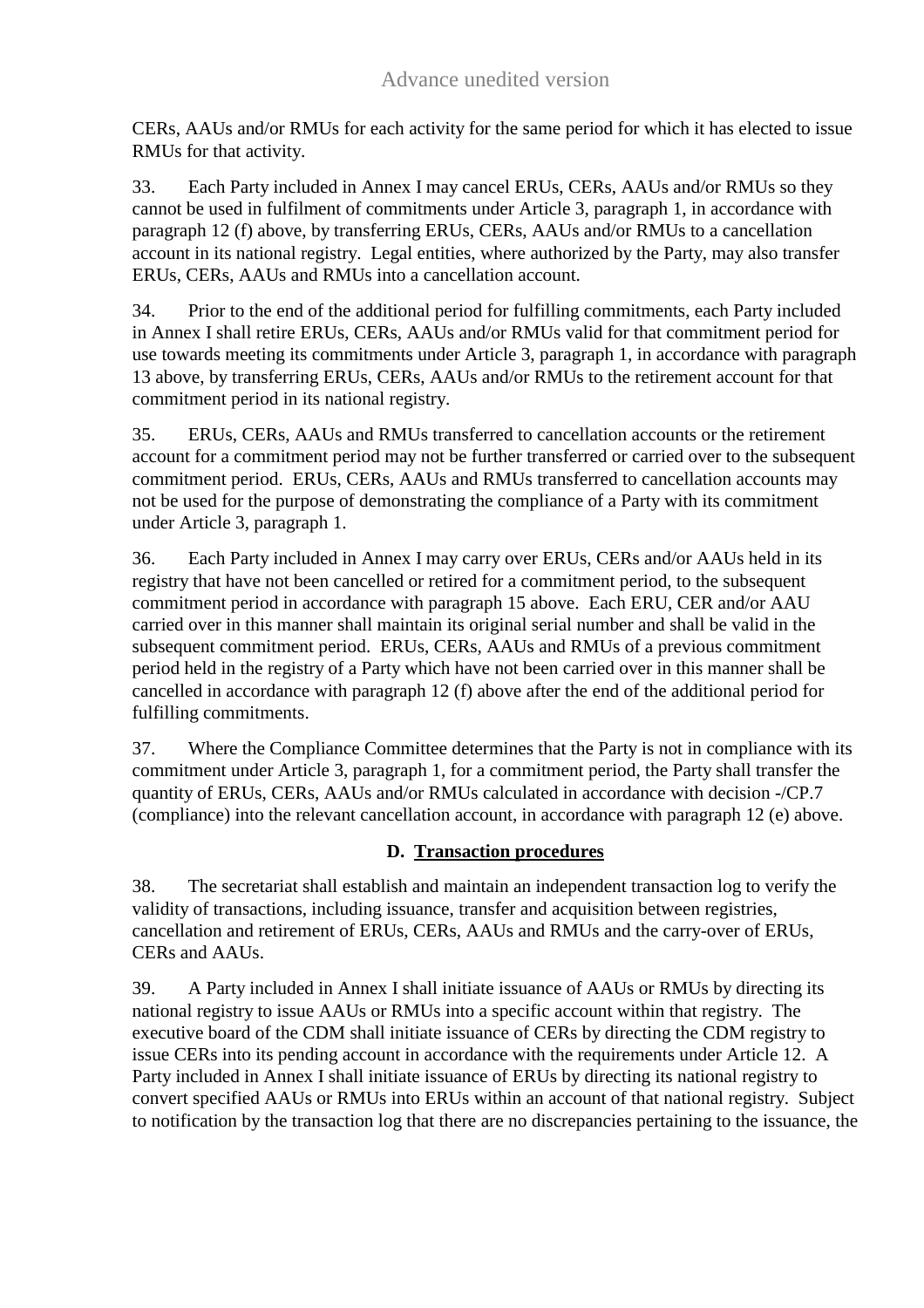issuance shall be completed when specific ERUs, CERs, AAUs or RMUs are recorded in the specified account and, in the case of ERUs, the specified AAUs or RMUs are removed from the account.

40. A Party included in Annex I shall initiate any transfer of ERUs, CERs, AAUs or RMUs, including those to cancellation and retirement accounts, by directing its national registry to transfer specified ERUs, CERs, AAUs or RMUs to a specific account within that registry or another registry. The executive board of the CDM shall initiate any transfer of CERs held in the CDM registry by directing it to transfer specified CERs to a specific account within that registry or another registry. Subject to notification by the transaction log, where applicable, that there are no discrepancies pertaining to the transfer, the transfer shall be completed when the specified ERUs, CERs, AAUs or RMUs are removed from the transferring account and are recorded in the acquiring account.

41. Upon the initiation of any issuance, transfer between registries, cancellation or retirement of ERUs, CERs, AAUs or RMUs, and prior to the completion of those transactions:

(a) The initiating registry shall create a unique transaction number comprising: the commitment period for which the transaction is proposed; the Party identifier for the Party initiating the transaction (using the two-letter country code defined by ISO 3166); and a number unique to that transaction for the commitment period and initiating Party;

(b) The initiating registry shall send a record of the proposed transaction to the transaction log and, in the case of transfers to another registry, to the acquiring national registry. The record shall include: the transaction number; the transaction type (issuance, transfer, cancellation or retirement, further distinguished in accordance with the categories in paragraphs 11and 12 above); the serial numbers of the relevant ERUs, CERs, AAUs or RMUs; and the relevant account numbers.

42. Upon receipt of the record, the transaction log shall conduct an automated check to verify that there is no discrepancy, with regard to:

(a) In all transactions: units previously retired or cancelled; units existing in more than one registry; units for which a previously identified discrepancy has not been resolved; units improperly carried over; units improperly issued, including those which infringe upon the limits contained in decision -/CP.7 (LULUCF); and the authorization of legal entities involved to participate in the transaction;

(b) In the case of transfers between registries: the eligibility of Parties involved in the transaction to participate in the mechanisms; and infringement upon the commitment period reserve of the transferring Party;

(c) In the case of acquisitions of CERs from LULUCF projects under Article 12: infringement of the limits contained in decision -/CP.7 (LULUCF);

(d) In the case of a retirement of CERs: the eligibility of the Party involved to use CERs to contribute to its compliance under Article 3, paragraph 1;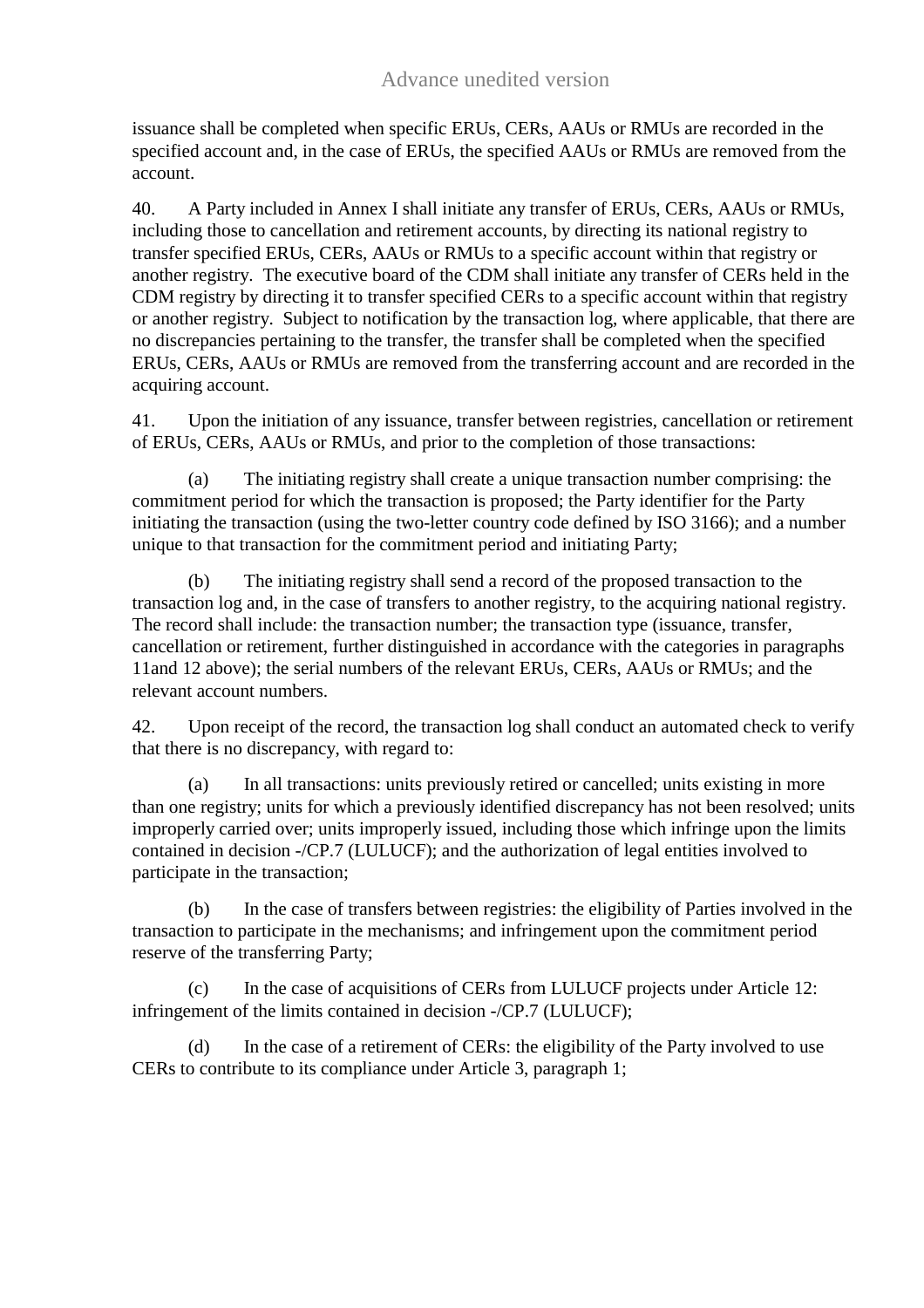43. Upon completion of the automated check, the transaction log shall notify the initiating and, in the case of transfers to another registry, the acquiring registry of the results of the automated check. Depending on the outcome of the check, the following procedures shall apply:

(a) If a discrepancy is notified by the transaction log, the initiating registry shall terminate the transaction, notify the transaction log and, in the case of transfers to another registry, the acquiring registry of the termination. The transaction log shall forward a record of the discrepancy to the secretariat for consideration as part of the review process for the relevant Party or Parties under Article 8;

(b) In the event of a failure by the initiating registry to terminate the transaction, the ERUs, CERs, AAUs or RMUs involved in the transaction shall not be valid for use towards compliance with commitments under Article 3, paragraph 1, until the problem has been corrected and any questions of implementation pertaining to the transaction have been resolved. Upon resolution of a question of implementation pertaining to a Party's transactions, that Party shall perform any necessary corrective action within 30 days;

(c) If no discrepancy is notified by the transaction log, the initiating registry and, in the case of transfers to another registry, the acquiring registry shall complete or terminate the transaction and send the record and a notification of completion or termination of the transaction to the transaction log. In the case of transfers to another registry, the initiating and acquiring registries shall also send their records and notifications to each other;

(d) The transaction log shall record, and make publicly available, all transaction records and the date and time of completion of each transaction, to facilitate its automated checks and the review under Article 8.

### **E. Publicly accessible information**

44. Each national registry shall make non-confidential information publicly available and provide a publicly accessible user interface through the Internet that allows interested persons to query and view it.

45. The information referred to in paragraph 44 above shall include up-to-date information for each account number in that registry on:

(a) Account name: the holder of the account;

(b) Account type: the type of account (holding, cancellation or retirement);

(c) Commitment period: the commitment period with which a cancellation or retirement account is associated;

(d) Representative identifier: the representative of the account holder, using the Party identifier (the two-letter country code defined by ISO 3166) and a number unique to that representative within the Party's registry;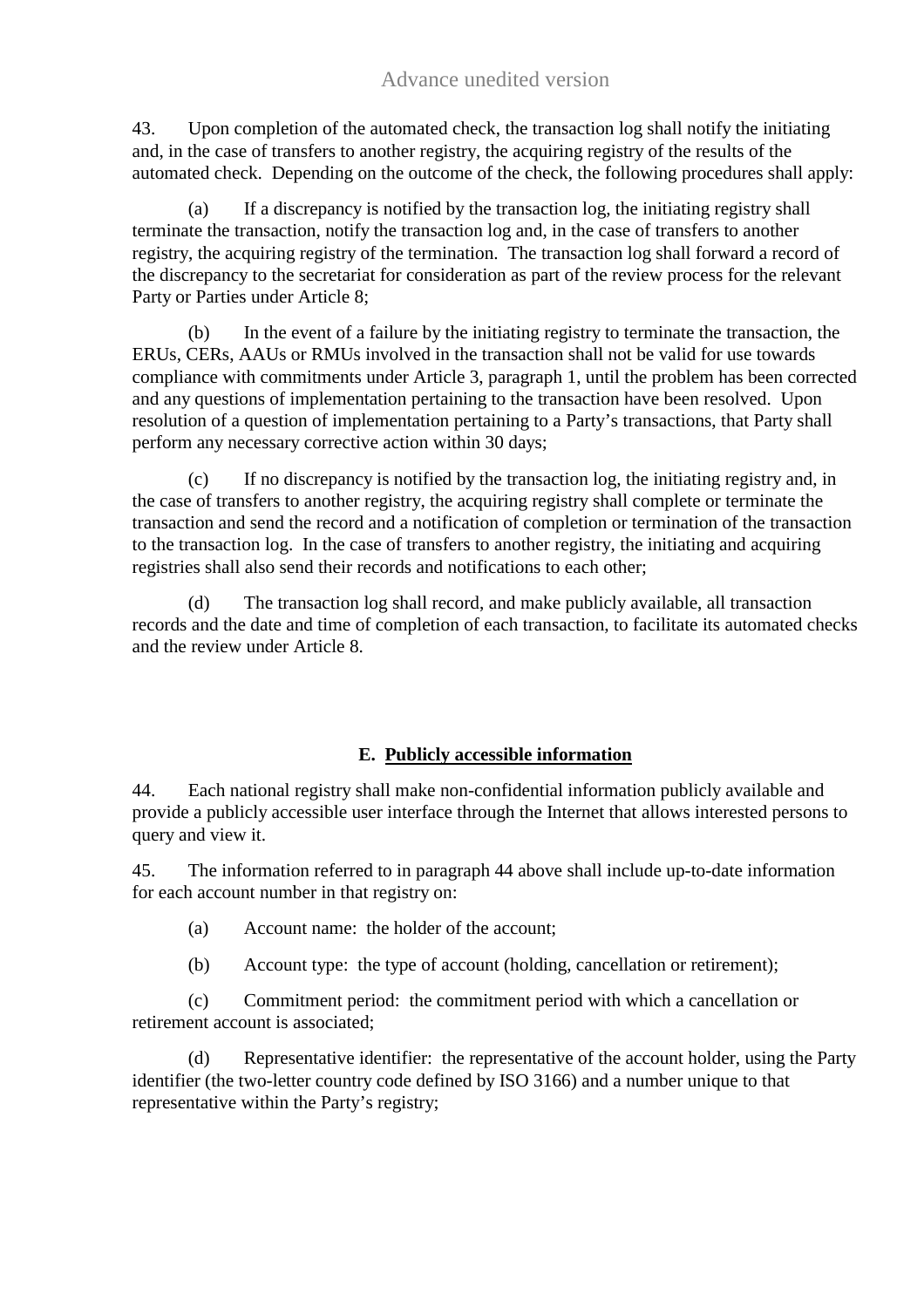(e) Representative name and contact information: the full name, mailing address, telephone number, facsimile number and email address of the representative of the account holder.

46. The information referred to in paragraph 44 shall include the following Article 6 project information, for each project identifier against which the Party has issued ERUs:

(a) Project name: a unique name for the project;

(b) Project location: the Party and town or region in which the project is located;

(c) Years of ERU issuance: the years in which ERUs have been issued as a result of the Article 6 project;

(d) Reports: downloadable electronic versions of all publicly available documentation relating to the project, including proposals, monitoring, verification and issuance of ERUs, where relevant, subject to confidentiality provisions in decision -/CP.7 (Article 6).

47. The information referred to in paragraph 44 shall include the following holding and transaction information relevant to the national registry, by serial number, for each calendar year (defined according to Greenwich Mean Time):

(a) The total quantity of ERUs, CERs, AAUs and RMUs in each account at the beginning of the year;

(b) The total quantity of AAUs issued on the basis of the assigned amount pursuant to Article 3, paragraphs 7 and 8;

(c) The total quantity of ERUs, CERs, AAUs and RMUs acquired from other registries and the identity of the transferring accounts and registries;

(d) The total quantity of RMUs issued on the basis of each activity under Article 3, paragraphs 3 and 4;

(e) The total quantity of ERUs, CERs, AAUs and RMUs transferred to other registries and the identity of the acquiring accounts and registries;

(f) The total quantity of ERUs, CERs, AAUs and RMUs cancelled on the basis of activities under Article 3, paragraphs 3 and 4;

(g) The total quantity of ERUs, CERs, AAUs and RMUs cancelled following determination by the Compliance Committee that the Party is not in compliance with its commitment under Article 3, paragraph 1;

(h) The total quantity of other ERUs, CERs, AAUs and RMUs cancelled;

(i) The total quantity of ERUs, CERs, AAUs and RMUs retired;

(j) The total quantity of ERUs, CERs, AAUs carried over from the previous commitment period;

(k) Current holdings of ERUs, CERs, AAUs and RMUs in each account.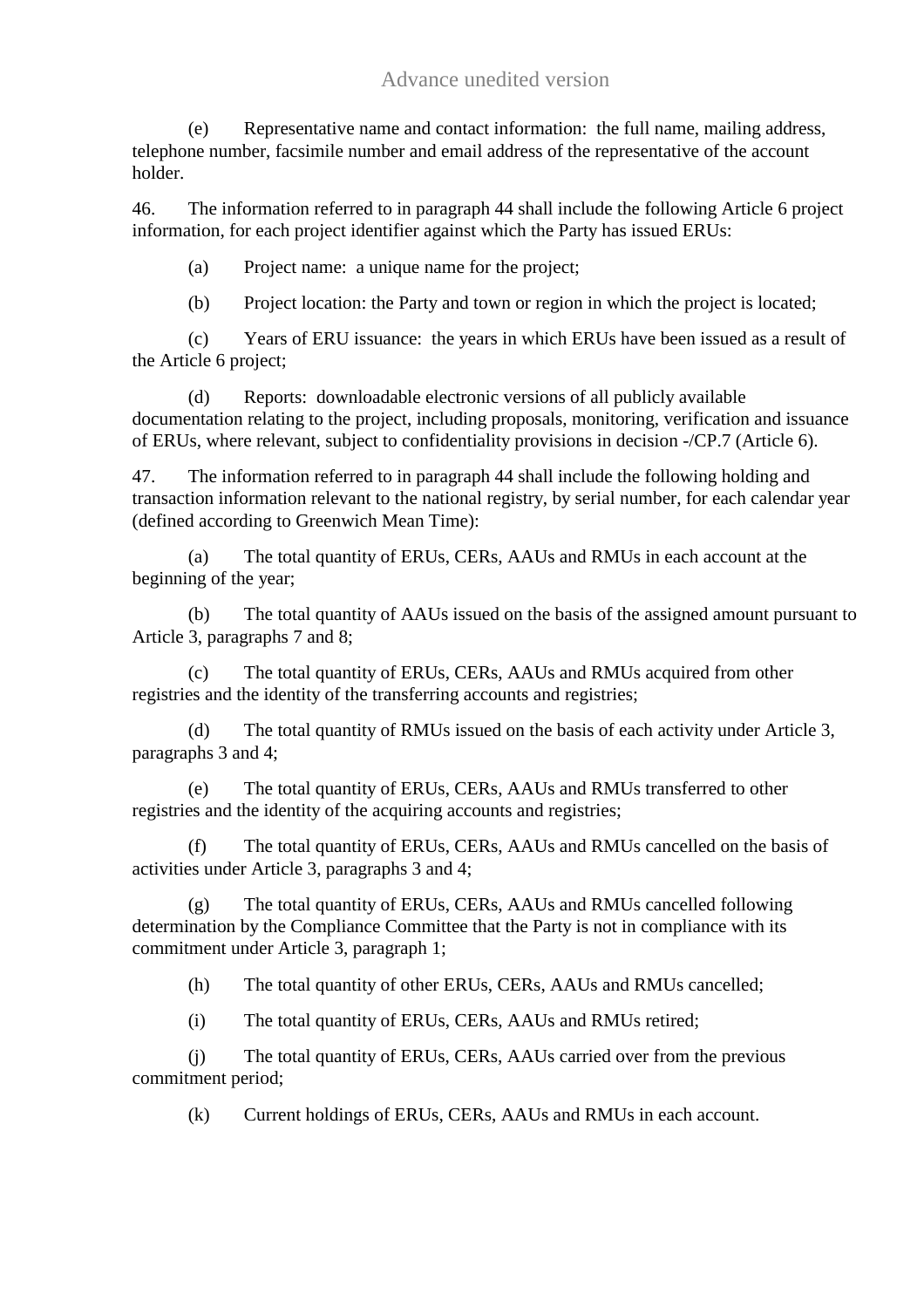48. The information referred to in paragraph 44 shall include a list of legal entities authorized by the Party to hold ERUs, CERs, AAUs and/or RMUs under its responsibility.

## **III. COMPILATION AND ACCOUNTING OF EMISSION INVENTORIES AND ASSIGNED AMOUNTS**

## **A. Report upon expiration of the additional period for fulfilling commitments**

49. Upon expiration of an additional period for fulfilling commitments, each Party included in Annex I shall report to the secretariat and make available to the public, in a standard electronic format, the following information. This information shall only include ERUs, CERs, AAUs and RMUs valid for the commitment period in question:

(a) The total quantities of the categories of ERUs, CERs, AAUs and RMUs listed in paragraph 47 (a) to (j), for the current calendar year until the end of the additional period for fulfilling commitments (defined according to Greenwich Mean Time);

(b) The total quantity and serial numbers of ERUs, CERs, AAUs and RMUs in its retirement account;

(c) The total quantity and serial numbers of ERUs, CERs and AAUs which the Party requests to be carried over to the subsequent commitment period.

## **B. Compilation and accounting database**

50. The secretariat shall establish a database to compile and account for emissions and assigned amounts pursuant to Article 3, paragraphs 7 and 8, and additions to, and subtractions from assigned amounts pursuant to Article 3, paragraphs 7 and 8, for the accounting of the compliance assessment, in accordance with paragraphs 11 and 12 above. The purpose of this database is to facilitate the assessment of the compliance of each Party included in Annex I with its commitment under Article 3, paragraph 1.

51. A separate record shall be maintained in the database for each Party included in Annex I for each commitment period. Information on ERUs, CERs, AAUs and RMUs shall only include units valid for the commitment period in question and shall be recorded separately for each type of unit.

52. The secretariat shall record in the database for each Party included in Annex I the following information:

(a) The assigned amount pursuant to Article 3, paragraphs 7 and 8;

(b) For the first commitment period, the total allowable issuances of RMUs resulting from forest management activities under Article 3, paragraph 4, and limits on net acquisitions of CERs from afforestation and reforestation activities under Article 12 pursuant to decision -/CP.7 (LULUCF).

53. The secretariat shall record in the database, for each Party included in Annex I, whether it is eligible to transfer and/or acquire ERUs, CERs, AAUs and RMUs pursuant to decisions -/CP.7 (Article 6), and -/CP.7 (Article 17) and to use CERs to contribute to its compliance under Article 3, paragraph 1, pursuant to decision -/CP.7 (Article 12).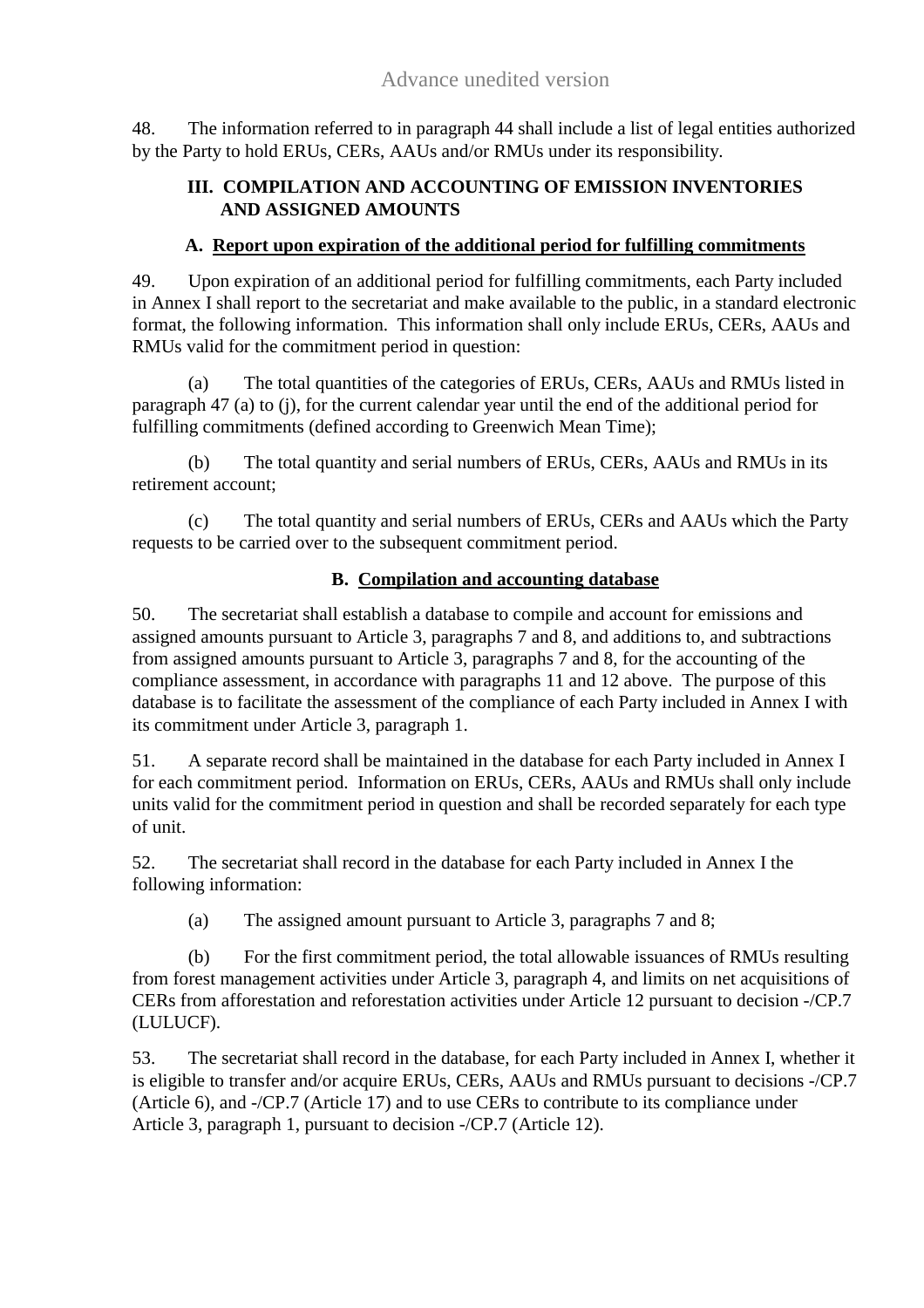54. The secretariat shall annually record the following information relating to emissions for each Party included in Annex I, following the annual review under Article 8, the application of any adjustment under Article 5, paragraph 2, and the resolution of any questions of implementation pertaining to emission estimates:

(a) Aggregate annual anthropogenic carbon dioxide equivalent emissions of the greenhouse gases, and from the sources, listed in Annex A to the Kyoto Protocol for each year of the commitment period that has been reported in accordance with Article 7;

(b) Any adjustments under Article 5, paragraph 2, recorded as the difference, in carbon dioxide equivalent terms, between the adjusted estimate and the inventory estimate reported under Article 7;

(c) Aggregate anthropogenic carbon dioxide equivalent emissions in the commitment period, calculated as the sum of the amounts in subparagraphs (a) and (b) above for all years of the commitment period to date.

55. The secretariat shall annually record in the database the following information for each Party included in Annex I related to accounting for net emissions and removals of greenhouse gases resulting from its activities under Article 3, paragraph 3, and its elected activities under Article 3, paragraph 4, following the annual review under Article 8, the application of any adjustment under Article 5, paragraph 2, and the resolution of any relevant questions of implementation:

(a) The calculation of whether the activities under Article 3, paragraphs 3 and 4, that have been reported in accordance with Article 7, result in net anthropogenic emissions or net anthropogenic removals of greenhouse gases pursuant to decision -/CP.7 (LULUCF);

(b) For those activities for which the Party has elected to account annually, the net anthropogenic emissions and removals of greenhouse gases pursuant to decision -/CP.7 (LULUCF) for the calendar year;

(c) For those activities for which the Party has elected to account for the entire commitment period, the net anthropogenic emissions and removals of greenhouse gases pursuant to decision -/CP.7 (LULUCF) for the calendar year;

(d) Any adjustments under Article 5, paragraph 2, recorded as the difference in carbon dioxide equivalent terms, between the adjusted estimate and the estimate reported under Article 7;

(e) The total net anthropogenic emissions and removals of greenhouse gases pursuant to decision -/CP.7 (LULUCF) for the commitment period, calculated as the sum for all years of the commitment period to date of the amounts referred to in subparagraphs (b), (c) and (d) above.

56. Where a Party submits recalculated estimates of emissions and removals of greenhouse gases for a year of the commitment period, subject to the review in accordance with Article 8, the secretariat shall make appropriate amendments to the information contained in the database including, where relevant, the removal of previously applied adjustments.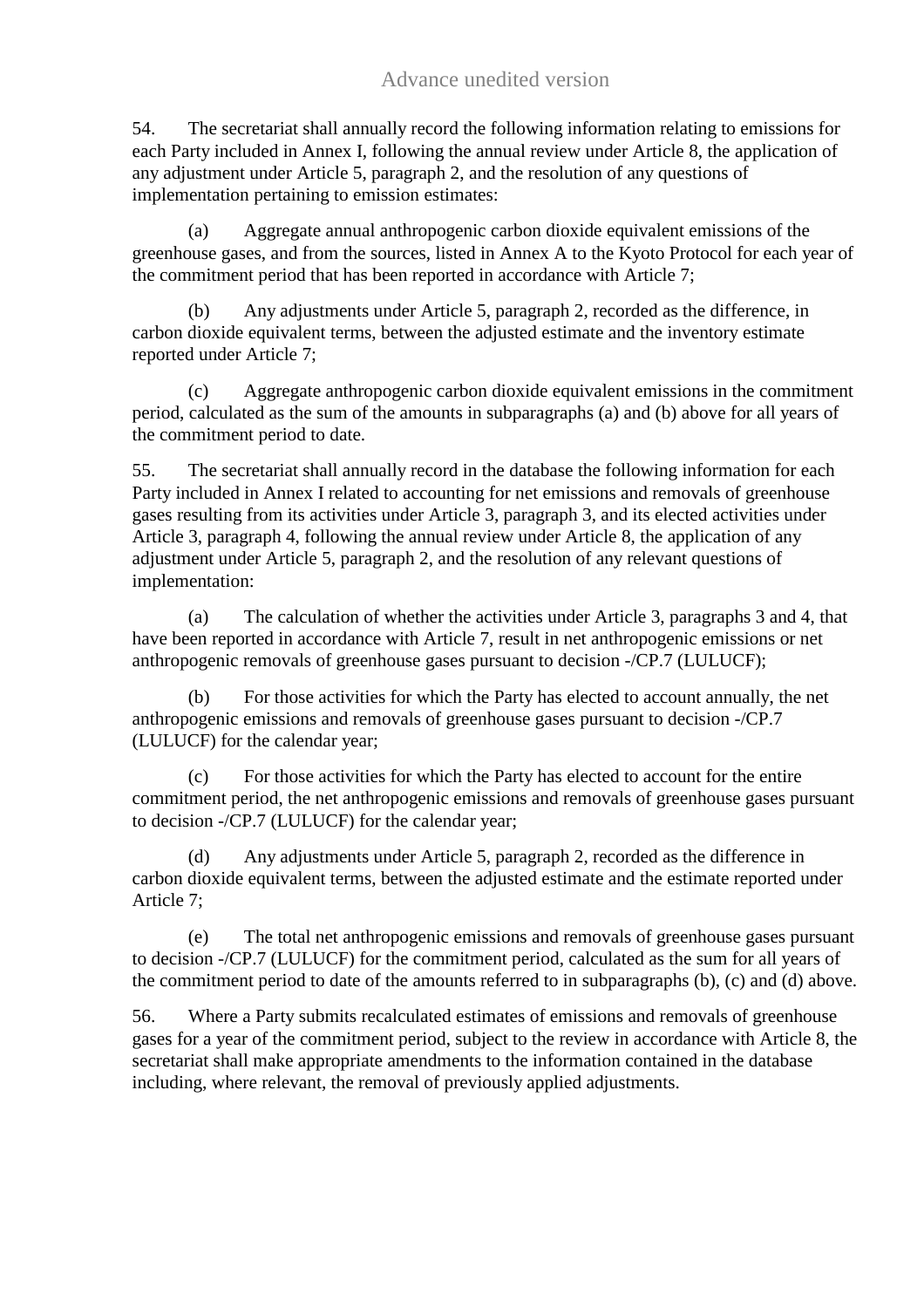57. The secretariat shall record and update the required level of the commitment period reserve for each Party included in Annex I, in accordance with decision -/CP.7 (Article 17).

58. The secretariat shall annually record in the database for each Party included in Annex I the following information related to transactions, for the previous calendar year and to date for the commitment period, following completion of the annual review, including the application of any corrections, and resolution of any relevant questions of implementation:

(a) Total transfers of ERUs, CERs, AAUs and RMUs;

(b) Total acquisitions for ERUs, CERs, AAUs and RMUs;

(c) Net acquisitions of CERs resulting from afforestation and reforestation activities under Article 12;

(d) Total issuances relating to each activity under Article 3, paragraphs 3 and 4;

(e) Total cancellations relating to each activity under Article 3, paragraphs 3 and 4;

(f) Total cancellations following determination by the Compliance Committee that the Party is not in compliance with its commitment under Article 3, paragraph 1;

- (g) Total of any other cancellations of ERUs, CERs, AAUs and RMUs;
- (h) Total retirements of ERUs, CERs, AAUs and RMUs.

59. Upon expiration of the additional period for the fulfilment of commitments, and following review under Article 8 of the report submitted by the Party under paragraph 49 above, including the application of any corrections, and the resolution of any relevant questions of implementation, the secretariat shall record in the database the following information for each Party included in Annex I:

(a) The total additions to, or subtractions from, the assigned amount pursuant to Article 3, paragraphs 7 and 8, for the accounting of the compliance assessment, in accordance with paragraphs 11 and 12 above;

(b) The total quantity of ERUs, CERs, AAUs and RMUs in the retirement account of the Party for that commitment period.

60. Upon completion of the Article 8 review of the annual inventory for the last year of the commitment period, and the resolution of any related question of implementation, the secretariat shall record in the database the aggregate anthropogenic carbon dioxide equivalent emissions of the greenhouse gases, and from the sources, listed in Annex A to the Kyoto Protocol of the Party for the commitment period.

### **C. Compilation and accounting reports**

61. The secretariat shall publish an annual compilation and accounting report for each Party included in Annex I and forward it to the COP/MOP, the Compliance Committee and the Party concerned.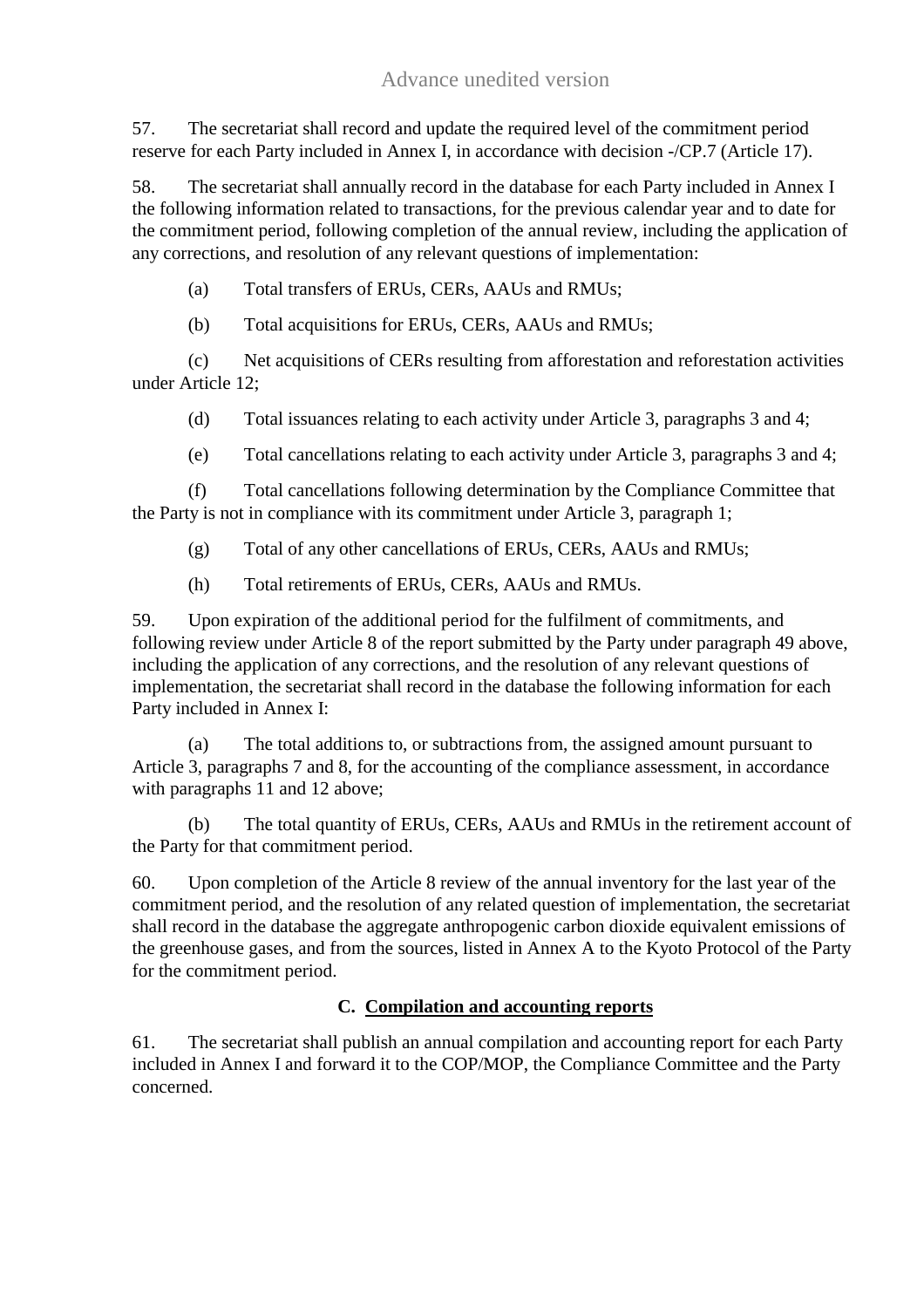## Advance unedited version

62. After the commitment period and the additional period for fulfilling commitments, the secretariat shall publish a final compilation and accounting report for each Party included in Annex I and forward it to the COP/MOP, the Compliance Committee and the Party concerned, indicating:

(a) The aggregate anthropogenic carbon dioxide equivalent emissions of the Party for the commitment period as recorded under paragraph 60 above;

(b) The total quantity of ERUs, CERs, AAUs and RMUs in the retirement account of the Party for the commitment period, as recorded under paragraph 59 (b) above;

(c) Where applicable, the quantities of ERUs, CERs and AAUs in the registry that the Party has requested to be carried over to the subspequent commitment period.

(d) Where applicable, the quantity in tonnes by which the aggregate anthropogenic carbon dioxide equivalent emissions exceed the total quantity of ERUs, CERs, AAUs and RMUs in the retirement account of the Party for the commitment period.

- - - - -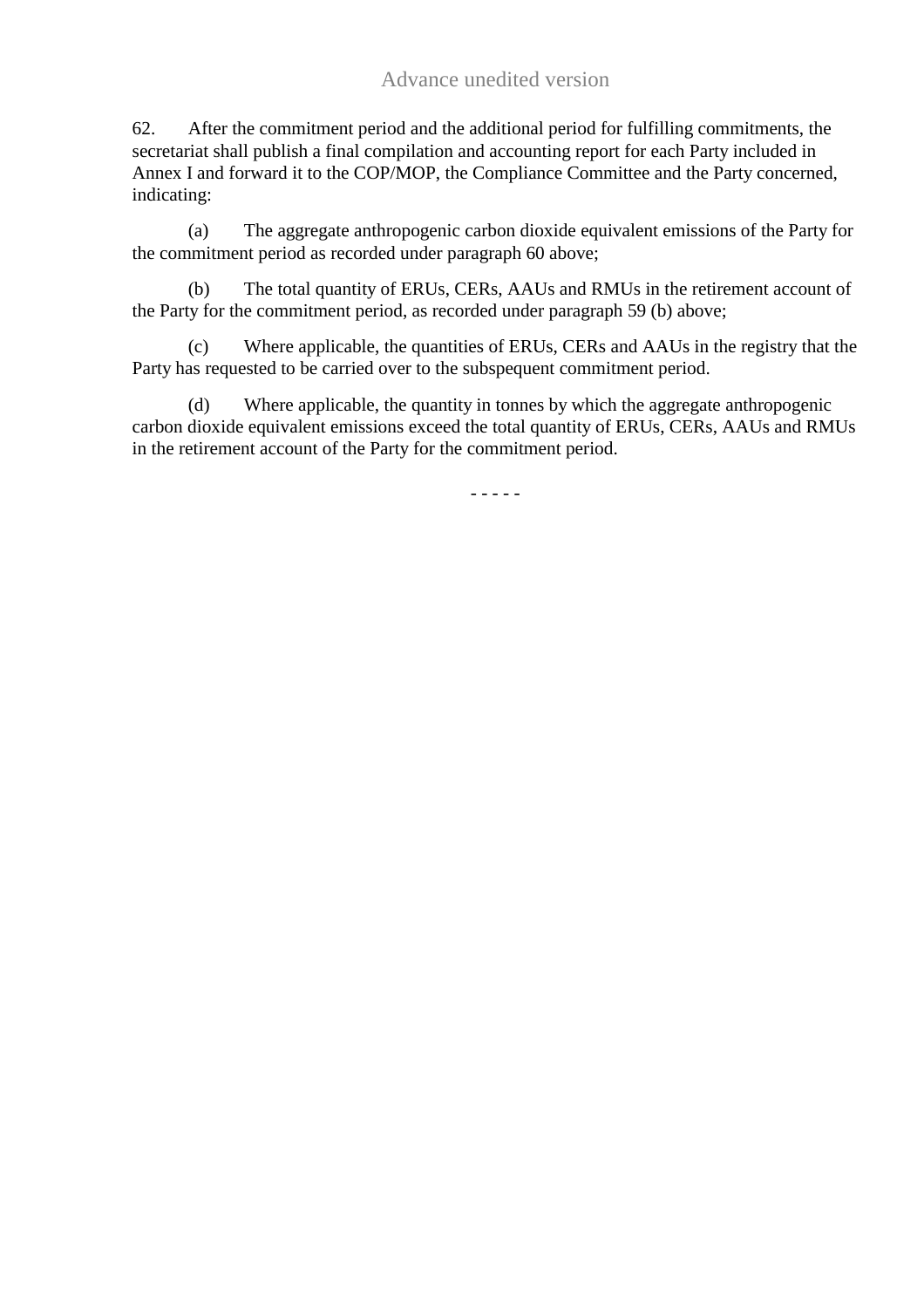## **K. MATTERS RELATED TO LAND-USE, LAND USE CHANGE AND FORESTRY**

#### **1. Land use, land-use change and forestry**

#### **Decision -/CP.7**

#### **Land use, land-use change and forestry**

*The Conference of the Parties,*

*Recalling* its decisions 1/CP.4, 8/CP.4, 9/CP.4 and 16/CP.5,

*Recalling also* its decision 5/CP.6, containing the Bonn agreements on the Implementation of the Buenos Aires Plan of Action,

*Acknowledging with appreciation* the scientific advice provided in the *Special Report on Land use, Land-use Change and Forestry* prepared by the Intergovernmental Panel on Climate Change,

1. *Recommends* that the Conference of the Parties serving as the meeting of the Parties to the Kyoto Protocol at its first session adopt decision -/CMP.1 (*Land use, land-use change and forestry)*;

2. *Requests* the Subsidiary Body for Scientific and Technological Advice (SBSTA):

(a) To consider, following the completion of the methodological work by the Intergovernmental Panel on Climate Change (IPCC) as outlined in paragraph 3 (c) below, and adopt methodologies to account for anthropogenic greenhouse gas emissions resulting from direct human-induced degradation and devegetation activities, with a view to the Conference of the Parties at its tenth session recommending a decision for adoption by the Conference of the Parties serving as the meeting of the Parties to the Kyoto Protocol at its first session regarding whether such activities should be included in the first commitment period;

(b) To investigate the possible application of biome-specific forest definitions for the second and subsequent commitment periods with a view to the Conference of the Parties at its tenth session recommending a decision for adoption on the use of such biome-specific forest definitions for future commitment periods to the Conference of the Parties serving as the meeting of the Parties to the Kyoto Protocol at its first session;

(c) To incorporate the work of the IPCC as outlined in paragraph 3 (d) below into any revisions of modalities, rules and guidelines prior to the second commitment period, for the accounting of activities under Article 3.4 of the Kyoto Protocol;

(d) To develop at its fifteenth session terms of reference for the work to be conducted under paragraph 2 (e) below;

(e) To develop definitions and modalities for including afforestation and reforestation project activities under Article 12 in the first commitment period, taking into account the issues of non-permanence, additionality, leakage, uncertainties and socioeconomic and environmental impacts, including impacts on biodiversity and natural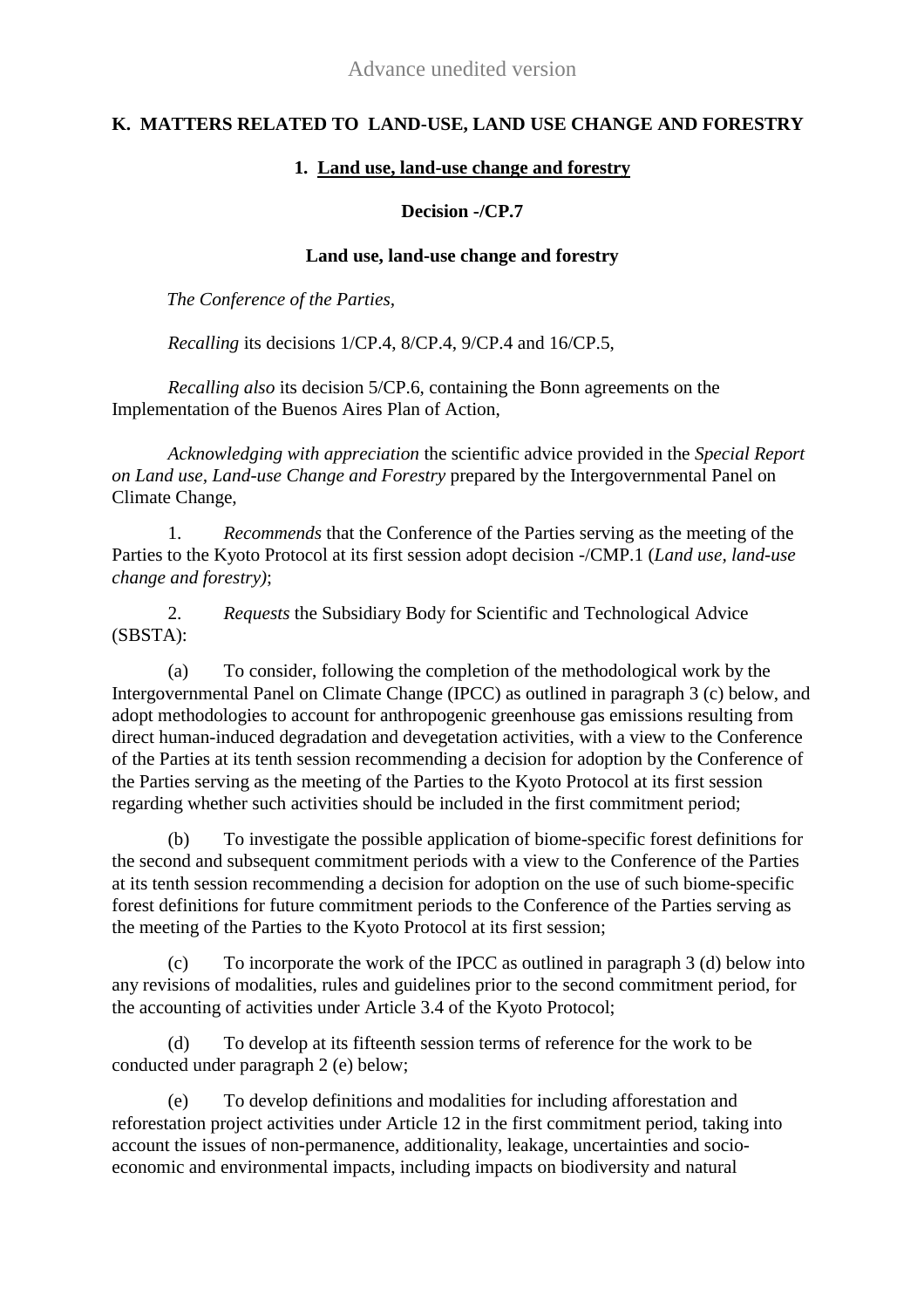## Advance unedited version

ecosystems, and being guided by the principles in the preamble to decision -/CMP.1 (*Land use, land-use change and forestry*) and the terms of reference referred to in paragraph 2 (d) above, with the aim of adopting a decision on these definitions and modalities at the ninth session of the Conference of the Parties, to be forwarded to the Conference of the Parties serving as the meeting of the Parties to the Kyoto Protocol at its first session;

3. *Invites* the Intergovernmental Panel on Climate Change (IPCC):

(a) To elaborate methods to estimate, measure, monitor, and report changes in carbon stocks and anthropogenic greenhouse gas emissions by sources and removals by sinks resulting from land use, land-use change and forestry activities under Article 3.3 and 3.4, and Articles 6 and 12 of the Kyoto Protocol on the basis of the *Revised 1996 Intergovernmental Panel on Climate Change Guidelines for National Greenhouse Gas Inventories*, taking into account decisions -/CMP.1 and -/CP.7, to be submitted for consideration and possible adoption to the Conference of the Parties at its ninth session;

(b) To prepare a report on good practice guidance and uncertainty management relating to the measurement, estimation, assessment of uncertainties, monitoring and reporting of net carbon stock changes and anthropogenic greenhouse gas emissions by sources and removals by sinks in the land use, land-use change and forestry sector, taking into consideration decisions -/CMP.1 and -/CP.7, to be submitted for consideration and possible adoption to the Conference of the Parties at its ninth session;

(c) To develop definitions for direct human-induced 'degradation' of forests and 'devegetation' of other vegetation types and methodological options to inventory and report on emissions resulting from these activities, to be submitted for consideration and possible adoption to the Conference of the Parties at its ninth session; and,

(d) To develop practicable methodologies to factor out direct human-induced changes in carbon stocks and greenhouse gas emissions by sources and removals by sinks from changes in carbon stocks and greenhouse gas emissions by sources and removals by sinks due to indirect human-induced and natural effects (such as those from carbon dioxide fertilization and nitrogen deposition), and effects due to past practices in forests (pre-reference year), to be submitted to the Conference of the Parties at its tenth session;

4. *Decides* that any changes to the treatment of harvested wood products shall be in accordance with future decisions of the Conference of the Parties.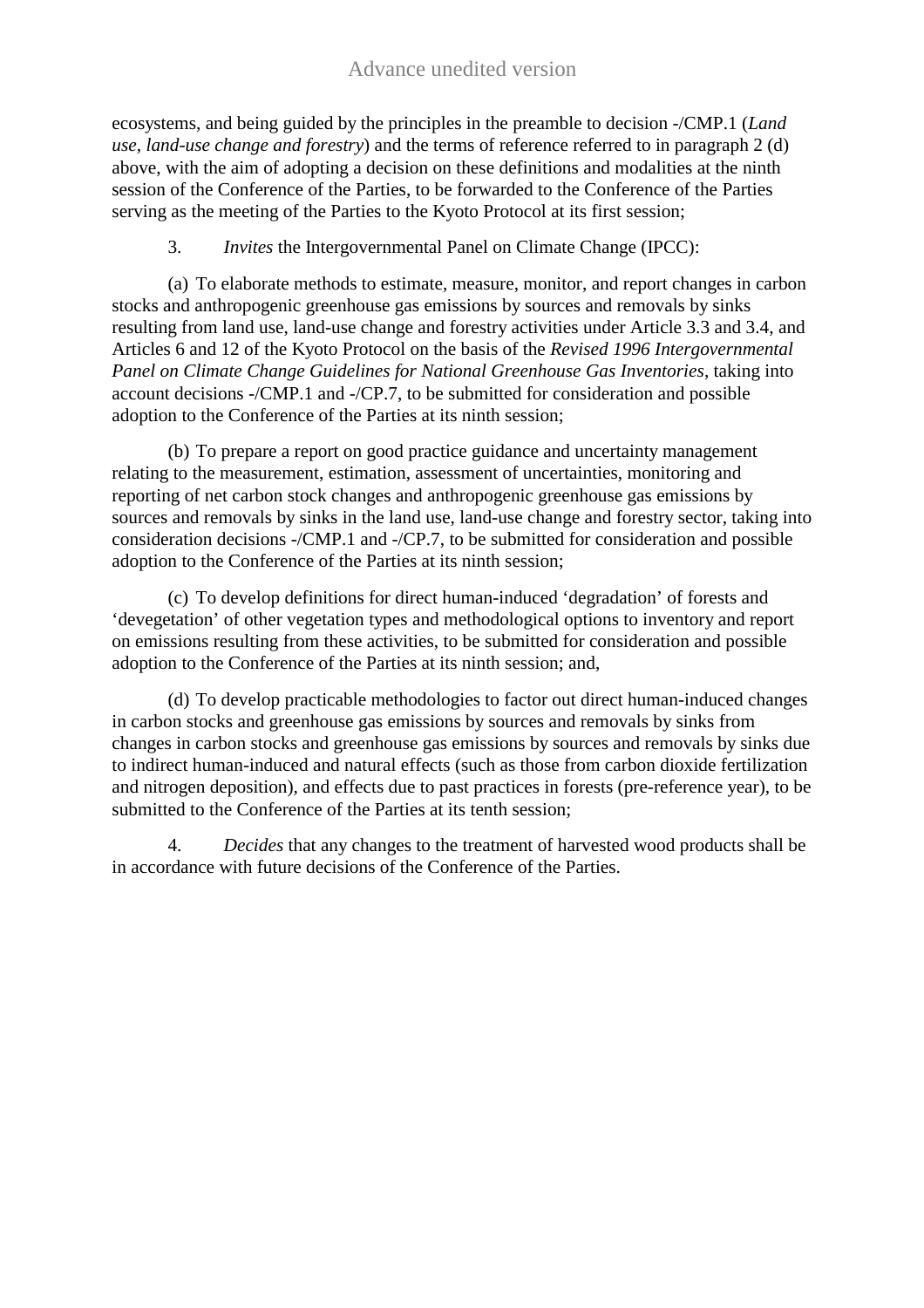# **Draft decision -/CMP.1**

### **Land use, land-use change and forestry**

*The Conference of the Parties serving as the meeting of the Parties to the Kyoto Protocol,*

*Affirming* that the implementation of land use, land-use change and forestry activities included under the provisions of the Kyoto Protocol shall be consistent with the objectives and principles of, and any decisions taken under, the United Nations Framework Convention on Climate Change and its Kyoto Protocol,

*Having considered* decision -/CP.7 adopted by the Conference of the Parties at the second part of its sixth session,

1. *Affirms* that the following principles govern the treatment of land use, land-use change and forestry activities:

(a) That the treatment of these activities be based on sound science;

(b) That consistent methodologies be used over time for the estimation and reporting of these activities;

(c) That the aim stated in Article 3.1 of the Kyoto Protocol not be changed by accounting for land use, land-use change and forestry activities;

(d) That the mere presence of carbon stocks be excluded from accounting;

(e) That the implementation of land use, land-use change and forestry activities contributes to the conservation of biodiversity and sustainable use of natural resources;

That accounting for land use, land-use change and forestry does not imply a transfer of commitments to a future commitment period;

(g) That reversal of any removal due to land use, land-use change and forestry activities be accounted for at the appropriate point in time;

(h) That accounting excludes removals resulting from: (i) elevated carbon dioxide concentrations above their pre-industrial level; (ii) indirect nitrogen deposition; and (iii) the dynamic effects of age structure resulting from activities and practices before the reference year;

2*. Decides* that good practice guidance, and methods to estimate, measure, monitor and report changes in carbon stocks and anthropogenic greenhouse gas emissions by sources and removals by sinks resulting from land use, land-use change and forestry activities, as developed by the Intergovernmental Panel on Climate Change, shall be applied by Parties, if decided in accordance with relevant decisions of the Conference of the Parties and the Conference of the Parties serving as the meeting of the Parties to the Kyoto Protocol;

3. *Decides* that anthropogenic greenhouse gas emissions by sources and removals by sinks shall be accounted for in accordance with the annex to this decision and reported in annual inventories and reviewed in accordance with relevant decisions relating to Articles 5,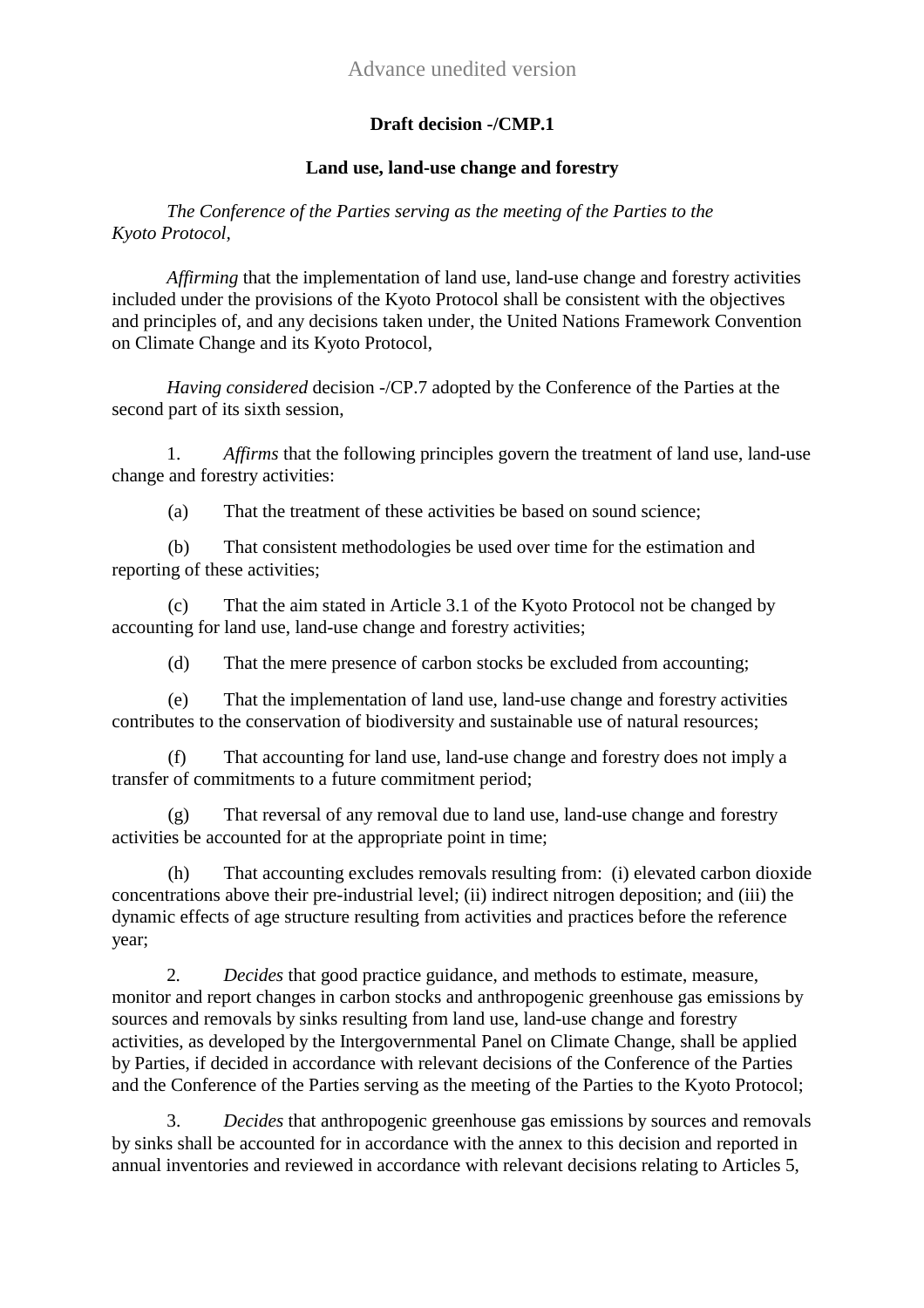7 and 8 of the Kyoto Protocol, and in accordance with the *Revised 1996 IPCC Guidelines for National Greenhouse Gas Inventories*, any future elaboration of these guidelines, or parts of them, and any good practice guidance on land-use change and forestry in accordance with relevant decisions of the Conference of the Parties and the Conference of the Parties serving as the meeting of the Parties to the Kyoto Protocol;

4. *Adopts* the definitions, modalities, rules and guidelines relating to land use, land-use change and forestry activities under Articles 3, 6 and 12 of the Kyoto Protocol contained in the annex for application in the first commitment period.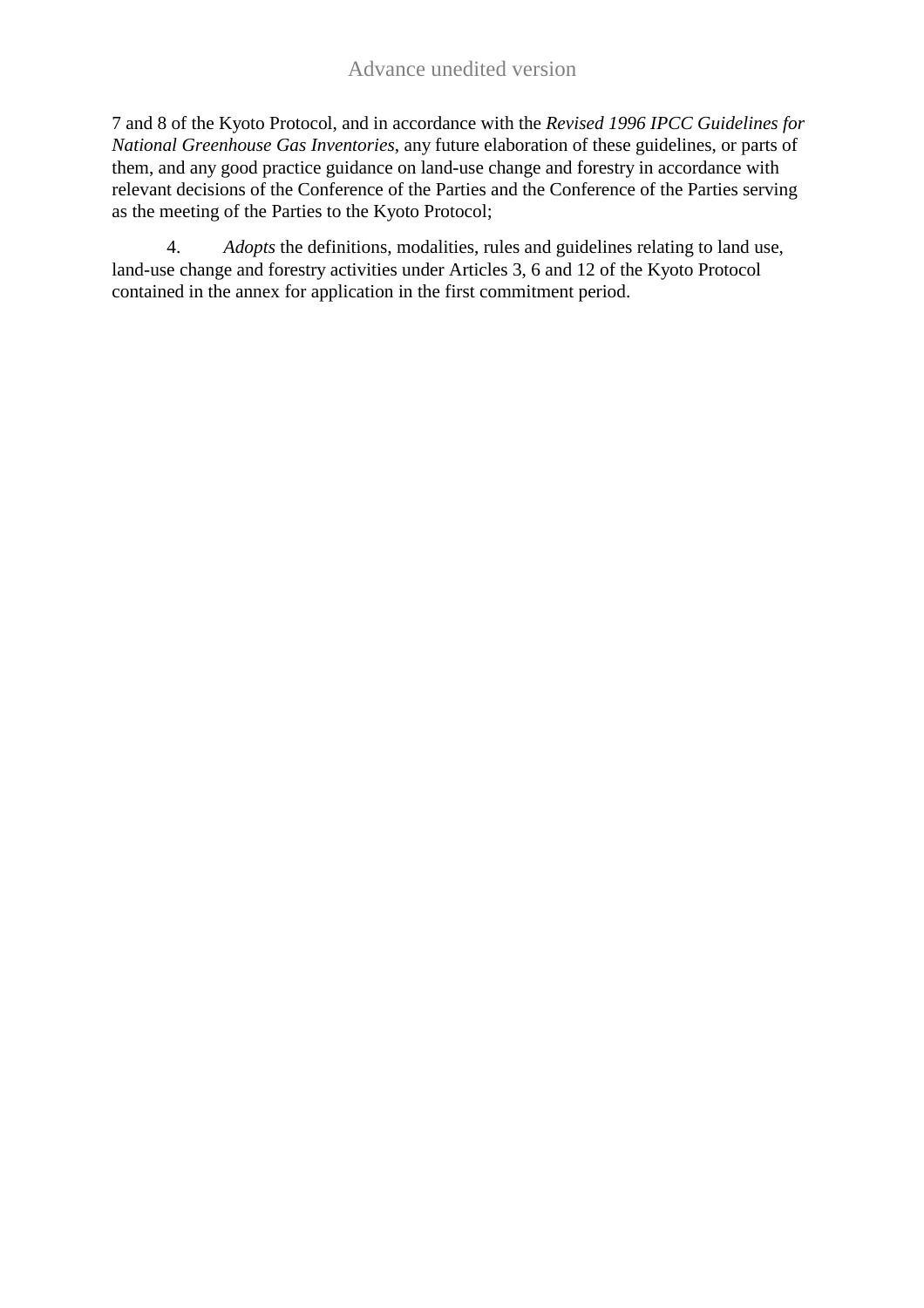### ANNEX

### **Definitions, modalities, rules and guidelines relating to land use, land-use change and forestry activities under the Kyoto Protocol**

### A. Definitions

1. For land use, land-use change and forestry activities under  $Articles<sup>1</sup> 3.3$  and 3.4, the following definitions shall apply:

(a) "Forest" is a minimum area of land of 0.05-1.0 hectares with tree crown cover (or equivalent stocking level) of more than 10-30 per cent with trees with the potential to reach a minimum height of 2-5 metres at maturity *in situ*. A forest may consist either of closed forest formations where trees of various storeys and undergrowth cover a high proportion of the ground or open forest. Young natural stands and all plantations which have yet to reach a crown density of 10-30 per cent or tree height of 2-5 metres are included under forest, as are areas normally forming part of the forest area which are temporarily unstocked as a result of human intervention such as harvesting or natural causes but which are expected to revert to forest;

(b) "Afforestation" is the direct human-induced conversion of land that has not been forested for a period of at least 50 years to forested land through planting, seeding and/or the human-induced promotion of natural seed sources;

(c) "Reforestation" is the direct human-induced conversion of non-forested land to forested land through planting, seeding and/or the human-induced promotion of natural seed sources, on land that was forested but that has been converted to non-forested land. For the first commitment period, reforestation activities will be limited to reforestation occurring on those lands that did not contain forest on 31 December 1989;

(d) "Deforestation" is the direct human-induced conversion of forested land to non-forested land;

(e) "Revegetation" is a direct human-induced activity to increase carbon stocks on sites through the establishment of vegetation that covers a minimum area of 0.05 hectares and does not meet the definitions of afforestation and reforestation contained here;

(f) "Forest management" is a system of practices for stewardship and use of forest land aimed at fulfilling relevant ecological (including biological diversity), economic and social functions of the forest in a sustainable manner;

(g) "Cropland management" is the system of practices on land on which agricultural crops are grown and on land that is set aside or temporarily not being used for crop production;

(h) "Grazing land management" is the system of practices on land used for livestock production aimed at manipulating the amount and type of vegetation and livestock produced.

 $\overline{a}$ 1 "Article" in this annex refers to an Article of the Kyoto Protocol, unless otherwise specified.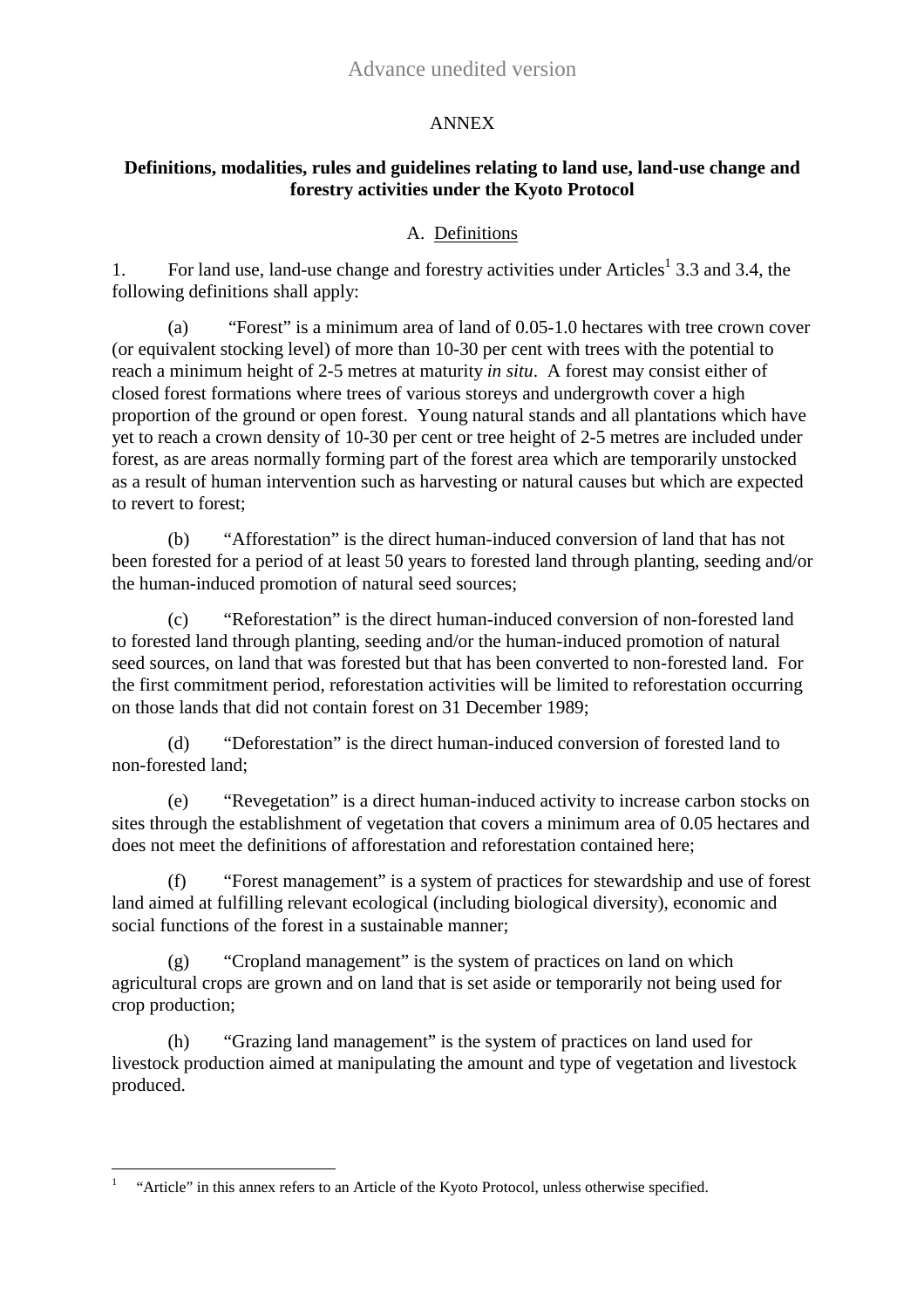# B. Article 3.3

2. For the purposes of Article 3.3, eligible activities are those direct human-induced afforestation, reforestation and/or deforestation activities that meet the requirements set forth in this annex and that started on or after 1 January 1990 and before 31 December of the last year of the commitment period.

3. For the purposes of determining the area of deforestation to come into the accounting system under Article 3.3, each Party shall determine the forest area using the same spatial assessment unit as is used for the determination of afforestation and reforestation, but not larger than 1 hectare.

4. For the first commitment period, debits<sup>2</sup> resulting from harvesting during the first commitment period following afforestation and reforestation since 1990 shall not be greater than credits<sup>3</sup> accounted for on that unit of land.

5. Each Party included in Annex I shall report, in accordance with Article 7, on how harvesting or forest disturbance that is followed by the re-establishment of a forest is distinguished from deforestation. This information will be subject to review in accordance with Article 8.

# C. Article 3.4

6. A Party included in Annex I may choose to account for anthropogenic greenhouse gas emissions by sources and removals by sinks resulting from any or all of the following humaninduced activities, other than afforestation, reforestation and deforestation, under Article 3.4 in the first commitment period: revegetation, forest management, cropland management, and grazing land management.

7. A Party included in Annex I wishing to account for activities under Article 3.4 shall identify, in its report to enable the establishment of its assigned amount pursuant to Article 3.7 and Article 3.8, the activities under Article 3.4 which it elects to include in its accounting for the first commitment period. Upon election, a decision by a Party will be fixed for the first commitment period.

8. During the first commitment period, a Party included in Annex I that selects any or all of the activities mentioned in paragraph 6 above shall demonstrate that such activities have occurred since 1990 and are human-induced. A Party included in Annex I shall not account for emissions by sources and removals by sinks resulting from activities under Article 3.4, if these are already accounted for under Article 3.3.

9. For the first commitment period, accountable anthropogenic greenhouse gas emissions by sources and removals by sinks resulting from cropland management, grazing land management and revegetation under Article 3.4, shall be equal to anthropogenic greenhouse gas emissions by sources and removals by sinks in the commitment period, less five times the anthropogenic greenhouse gas emissions by sources and removals by sinks resulting from these eligible activities in the base year of that Party, while avoiding double accounting.

 $\frac{1}{2}$ 'Debits': where emissions are larger than removals on a unit of land.

<sup>3</sup> 'Credits': where removals are larger than emissions on a unit of land.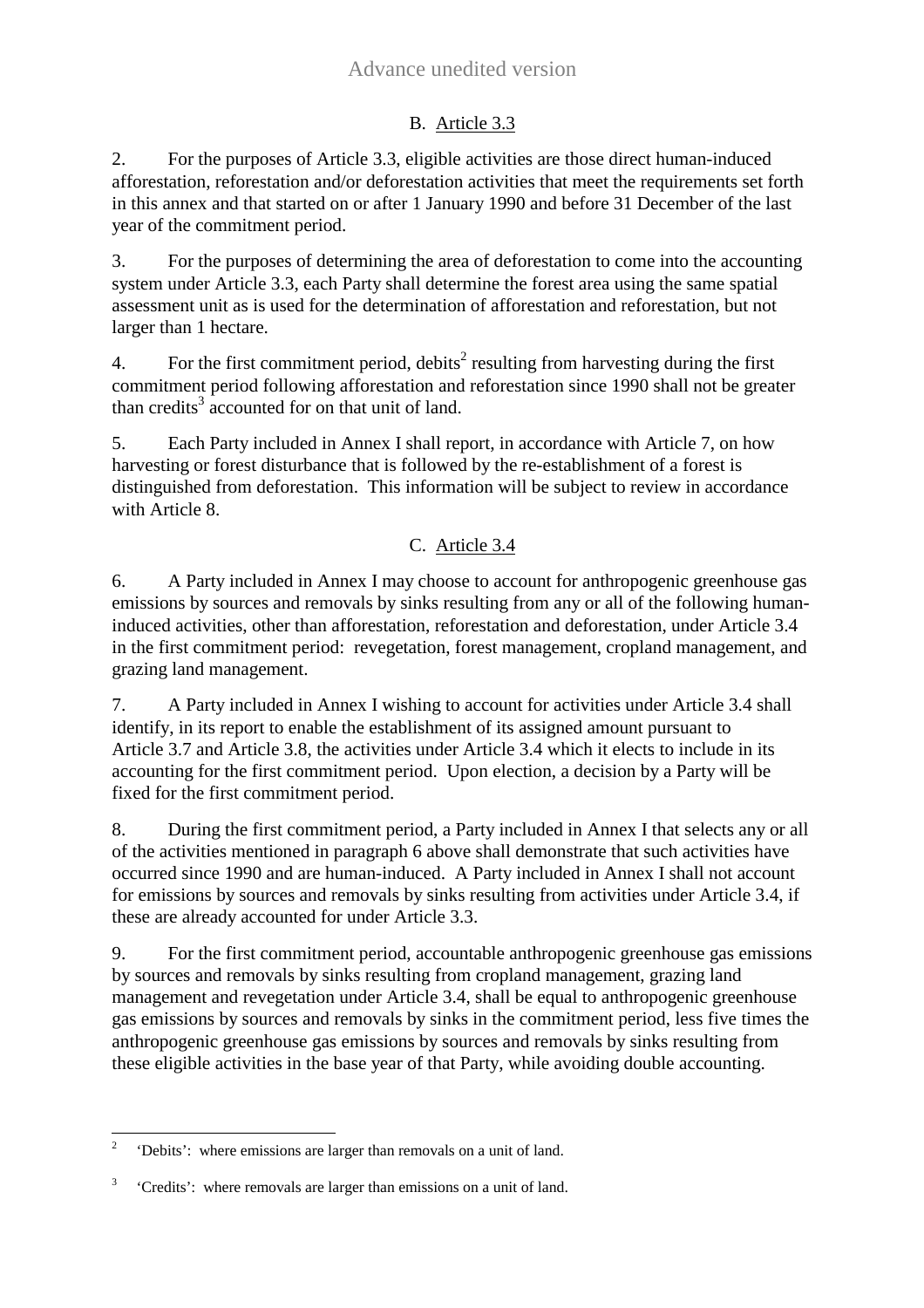10. For the first commitment period, a Party included in Annex I that incurs a net source of emissions under the provisions of Article 3.3 may account for anthropogenic greenhouse gas emissions by sources and removals by sinks in areas under forest management under Article 3.4, up to a level that is equal to the net source of emissions under the provisions of Article 3.3, but not greater than [9.0] megatons of carbon times five, if the total anthropogenic greenhouse gas emissions by sources and removals by sinks in the managed forest since 1990 is equal to, or larger than, the net source of emissions incurred under Article 3.3.

11. For the first commitment period only, additions to and subtractions from the assigned amount of a Party<sup>4</sup> resulting from forest management under Article 3.4, after the application of paragraph 10 above and resulting from forest management project activities undertaken under Article 6, shall not exceed the value inscribed in the appendix  $5$  to this decision, times five.

12. A Party may request the Conference of the Parties to reconsider its numerical values as contained in paragraph 10 and in the appendix to paragraph 11, with a view to the Conference of the Parties recommending a decision for adoption to the Conference of the Parties serving as the meeting of the Parties to the Kyoto Protocol, no later than 2 years prior to the beginning of the first commitment period.<sup>6</sup> Such a reconsideration shall be based upon country-specific data and the elements of guidance and consideration in footnote 6 to paragraph 11. These shall be submitted and reviewed in accordance with relevant decisions related to Articles 5, 7 and 8 of the Kyoto Protocol, and in accordance with the *Revised 1996 Intergovernmental Panel on Climate Change Guidelines for National Greenhouse Gas Inventories*, any future elaboration of these guidelines, or parts of them, and any good practice guidance on land use, land-use change and forestry in accordance with the relevant decisions of the Conference of the Parties.

# D. Article 12

13. The eligibility of land-use, land-use change and forestry project activities under Article 12 is limited to afforestation and reforestation.

14. For the first commitment period, the total of additions to a Party's assigned amount resulting from eligible land-use, land-use change and forestry project activities under Article 12 shall not exceed one per cent of base year emissions of that Party, times five.

 $\frac{1}{4}$  As will be elaborated in the relevant decision dealing with modalities for the accounting of assigned amounts.

<sup>5</sup> In arriving at the values in the appendix below, the Conference of the Parties was guided by the application of an 85 per cent discount factor to account for the removals identified in paragraph 1(h) in the preamble of decision -/CMP.1 (Land use, land-use change and forestry) and a 3 per cent cap on forest management, using a combination of data provided by Parties and by the Food and Agriculture Organization (FAO). Consideration was also given to national circumstances (including the degree of effort needed to meet Kyoto commitments and the forest management measures implemented). The accounting framework established in this paragraph shall not be construed as establishing any precedent for the second and subsequent commitment periods.

<sup>6</sup> The Russian Federation does not recognize the numerical value in paragraph 10 and the value for the Russian Federation in the appendix to paragraph 11 as final values for it. (See FCCC/CP/2001/CRP.10.)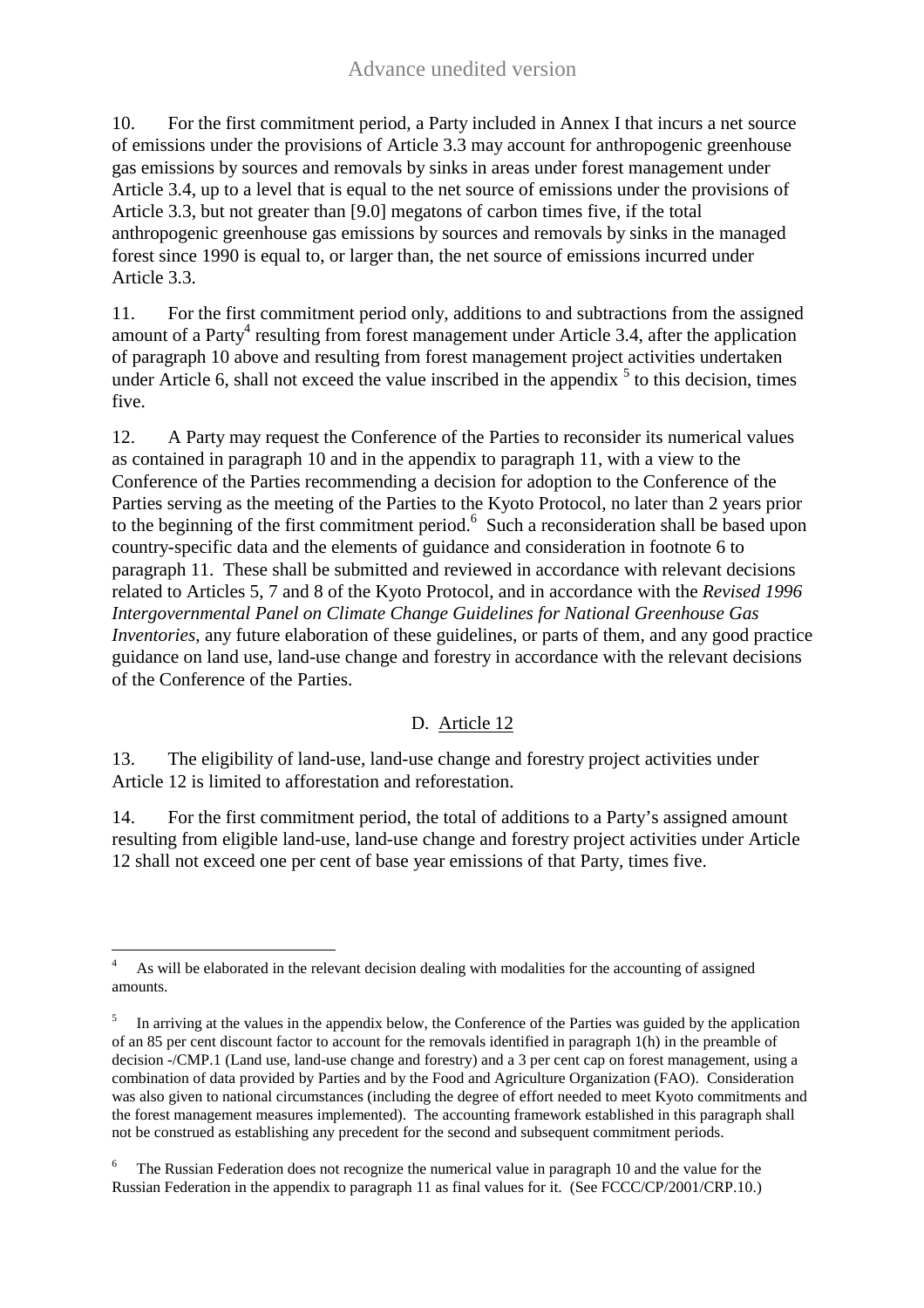15. The treatment of land-use, land-use change and forestry project activities under Article 12 in future commitment periods shall be decided as part of the negotiations on the second commitment period.

## E. General

16. Each Party included in Annex I shall, for the purposes of applying the definition of "forest" as contained in paragraph 1 (a) above, select a single minimum tree crown cover value between 10 and 30 per cent, a single minimum land area value between 0.05 and 1 hectare and a single minimum tree height value between 2 and 5 metres. The selection of a Party shall be fixed for the duration of the first commitment period. The selection shall be included as an integral part of its report to enable the establishment of its assigned amount pursuant to Article 3.7 and 3.8 in accordance with decision -/CP.7, and shall include the values for tree crown cover, tree height and the minimum land area. Each Party shall justify in its reporting that such values are consistent with the information that has historically been reported to the Food and Agriculture Organization of the United Nations or other international bodies, and if they differ, explain why and how such values were chosen.

17. For the first commitment period, and subject to other provisions in this annex, the additions to and subtractions from the assigned amount of a Party pursuant to Article 3.7 and 3.8 shall be equal to anthropogenic greenhouse gas emissions by sources and removals by sinks measured as verifiable changes in carbon stocks, and non-carbon dioxide greenhouse gas emissions during the period 1 January 2008 to 31 December 2012 resulting from afforestation, reforestation and deforestation under Article 3.3 and forest management under Article 3.4, that have taken place since 1 January 1990. Where the result of this calculation is a net sink of greenhouse gases, this value shall be added to the assigned amount of that Party. Where the result of this calculation is a net source of greenhouse gas emissions, this value shall be subtracted from the assigned amount of that Party.

18. Accounting of anthropogenic greenhouse gas emissions by sources and removals by sinks resulting from land use, land-use change and forestry activities under Article 3.3 and 3.4, shall begin with the onset of the activity or the beginning of the commitment period, whichever comes later.

19. Once land is accounted for under Article 3.3 and 3.4, all anthropogenic greenhouse gas emissions by sources from and removals by sinks on this land must be accounted for throughout subsequent and contiguous commitment periods.

20. National inventory systems under Article 5.1 shall ensure that areas of land subject to land use, land-use change and forestry activities under Article 3.3 and 3.4 are identifiable, and information about these areas should be provided by each Party included in Annex I in their national inventories in accordance with Article 7. Such information will be reviewed in accordance with Article 8.

21. Each Party included in Annex I shall account for all changes in the following carbon pools: above-ground biomass, below-ground biomass, litter, dead wood, and soil organic carbon. A Party may choose not to account for a given pool in a commitment period, if transparent and verifiable information is provided that the pool is not a source.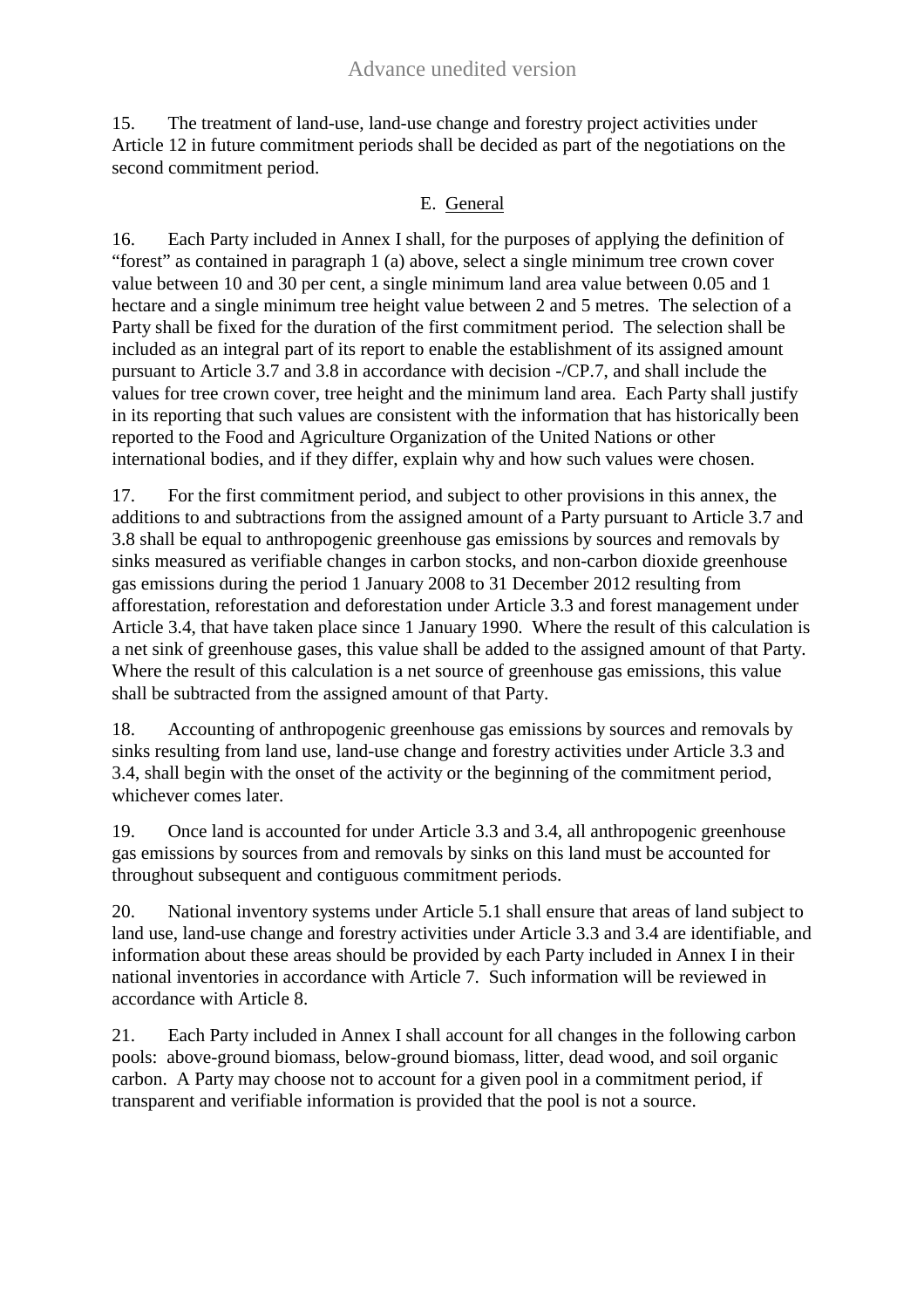| Party                        | Mt C/yr |
|------------------------------|---------|
| Australia                    | 0.00    |
| Austria                      | 0.63    |
| <b>Belarus</b>               |         |
| Belgium                      | 0.03    |
| Bulgaria                     | 0.37    |
| Canada                       | 12.00   |
| Croatia                      |         |
| <b>Czech Republic</b>        | 0.32    |
| Denmark                      | 0.05    |
| Estonia                      | 0.10    |
| Finland                      | 0.16    |
| France                       | 0.88    |
| Germany                      | 1.24    |
| Greece                       | 0.09    |
| Hungary                      | 0.29    |
| Iceland                      | 0.00    |
| Ireland                      | 0.05    |
| Italy                        | 0.18    |
| Japan                        | 13.00   |
| Latvia                       | 0.34    |
| Liechtenstein                | 0.01    |
| Lithuania                    | 0.28    |
| Luxembourg                   | 0.01    |
| Monaco                       | 0.00    |
| Netherlands                  | 0.01    |
| New Zealand                  | 0.20    |
| Norway                       | 0.40    |
| Poland                       | 0.82    |
| Portugal                     | 0.22    |
| Romania                      | 1.10    |
| <b>Russian Federation</b>    | 17.63   |
| Slovakia                     | 0.50    |
| Slovenia                     | 0.36    |
| Spain                        | 0.67    |
| Sweden                       | 0.58    |
| Switzerland                  | 0.50    |
| Ukraine                      | 1.11    |
| United Kingdom of Great      | 0.37    |
| Britain and Northern Ireland |         |

# $APPENDIX^7$

<sup>&</sup>lt;del>ַ</del><br>ד The list of countries in this table differs from that found in decision 5/CP.6 as a result of consultations undertaken during the session.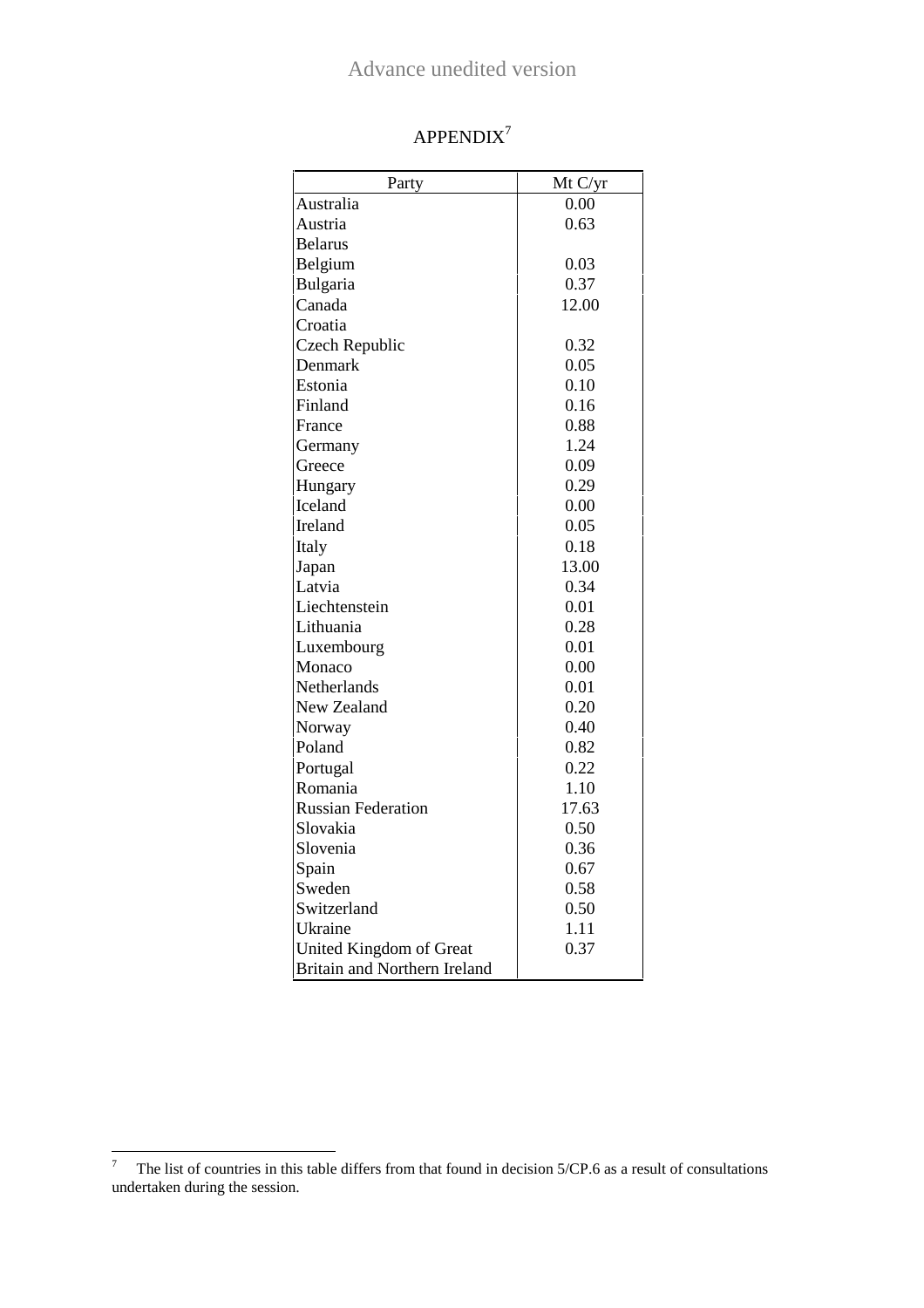Advance unedited version

#### **2. Forest management activities under Article 3.4 of the Kyoto Protocol: the Russian Federation**

#### **Decision -/CP.7**

#### **Forest management activities under Article 3.4 of the Kyoto Protocol: the Russian Federation**

*The Conference of the Parties,*

*Recalling* its decision 5/CP.6, containing the Bonn Agreements on the Implementation of the Buenos Aires Plan of Action,

*Recalling also* the relevant provisions of decision -/CP.7 (Land use, land-use change and forestry), and in particular, paragraphs 10 and 11 and footnote 6,

Having considered a submission by the Russian Federation<sup>1</sup> with regard to the value stated for this Party in the appendix to the above-mentioned decision,

*Decides* that, for the first commitment period, additions to and subtractions from the assigned amount of the Russian Federation, resulting from forest management under Article 3.4 after the application of paragraph 10 of the annex to decision -/CP.7, and resulting from forest management projects under Article 6, shall not exceed 33 megatons of carbon per year, times five. $2$ 

- - - - -

 $\frac{1}{1}$ See FCCC/CP/2001/MISC.6.

<sup>2</sup> This corrects an error in the appendix to the draft decision on land use, land-use change and forestry in document FCCC/CP/2001/5/Add.2.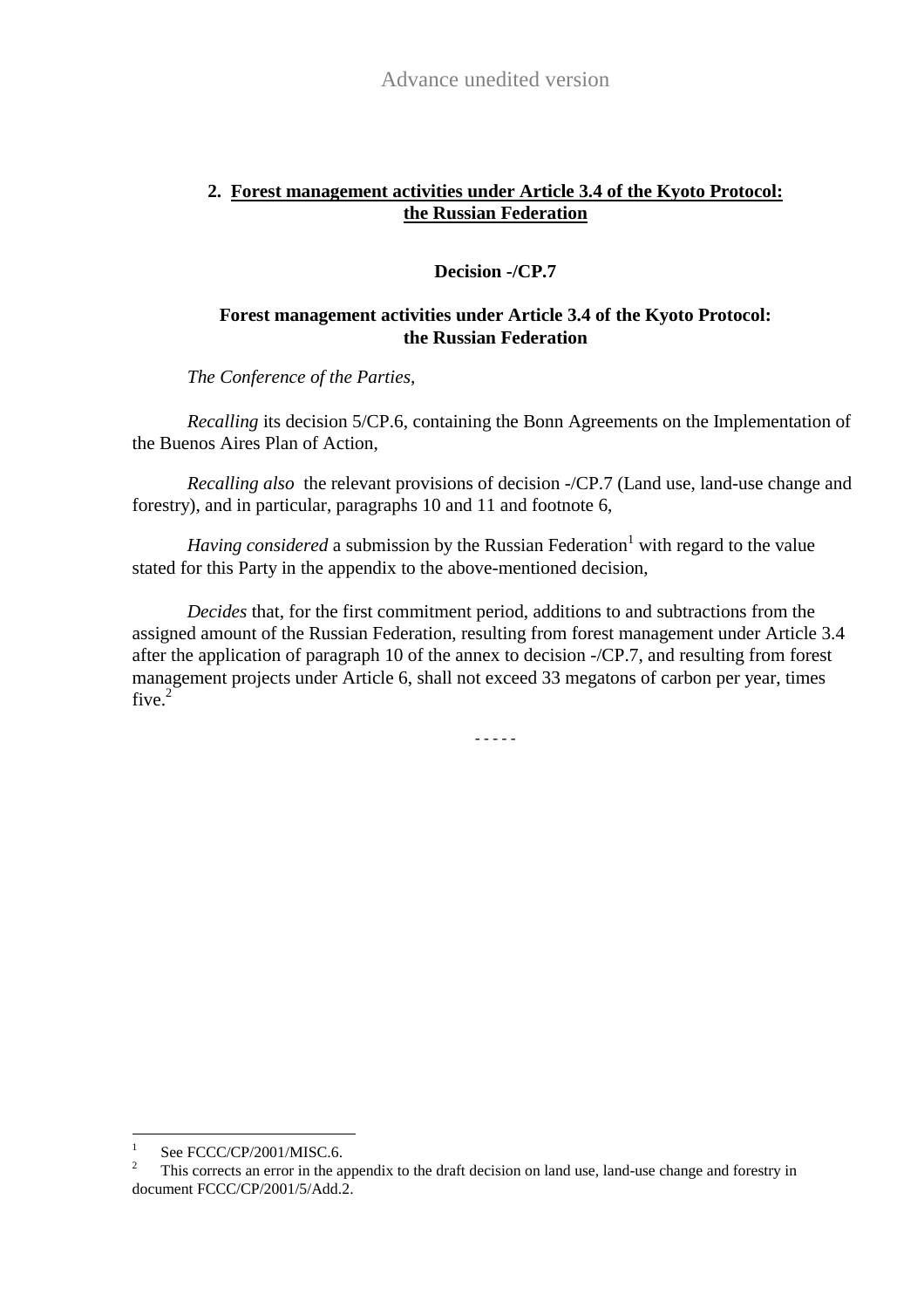#### **L. PROCEDURES AND MECHANISMS RELATING TO COMPLIANCE UNDER THE KYOTO PROTOCOL**

#### **Decision -/CP.7**

#### **Procedures and mechanisms relating to compliance under the Kyoto Protocol**

*The Conference of the Parties,*

*Recalling* its decisions 8/CP.4, 15/CP.5 and 5/CP.6,

*Recalling* Article 18 of the Kyoto Protocol to the United Nations Framework Convention on Climate Change,

*Noting* with appreciation the work done by the Joint Working Group on Compliance on the development of procedures and mechanisms relating to compliance under the Kyoto Protocol,

*Recognizing* the need to prepare for the early entry into force of the Kyoto Protocol,

*Also recognizing* the need to prepare for the timely operation of the procedures and mechanisms relating to compliance under the Kyoto Protocol,

*Recognizing* that this decision respects the agreement reached at the Conference of the Parties, at its sixth session, as reflected in section VIII of decision 5/CP.6,

*Noting* that it is the prerogative of the Conference of the Parties serving as the meeting of the Parties of the Kyoto Protocol to decide on the legal form of the procedures and mechanisms relating to compliance,

1. *Decides* to adopt the text containing the procedures and mechanisms relating to compliance under the Kyoto Protocol annexed hereto;

2. *Recommend*s that the Conference of the Parties serving as meeting of the Parties to the Kyoto Protocol, at its first session, adopt the procedures and mechanisms relating to compliance annexed hereto in terms of Article 18 of the Kyoto Protocol.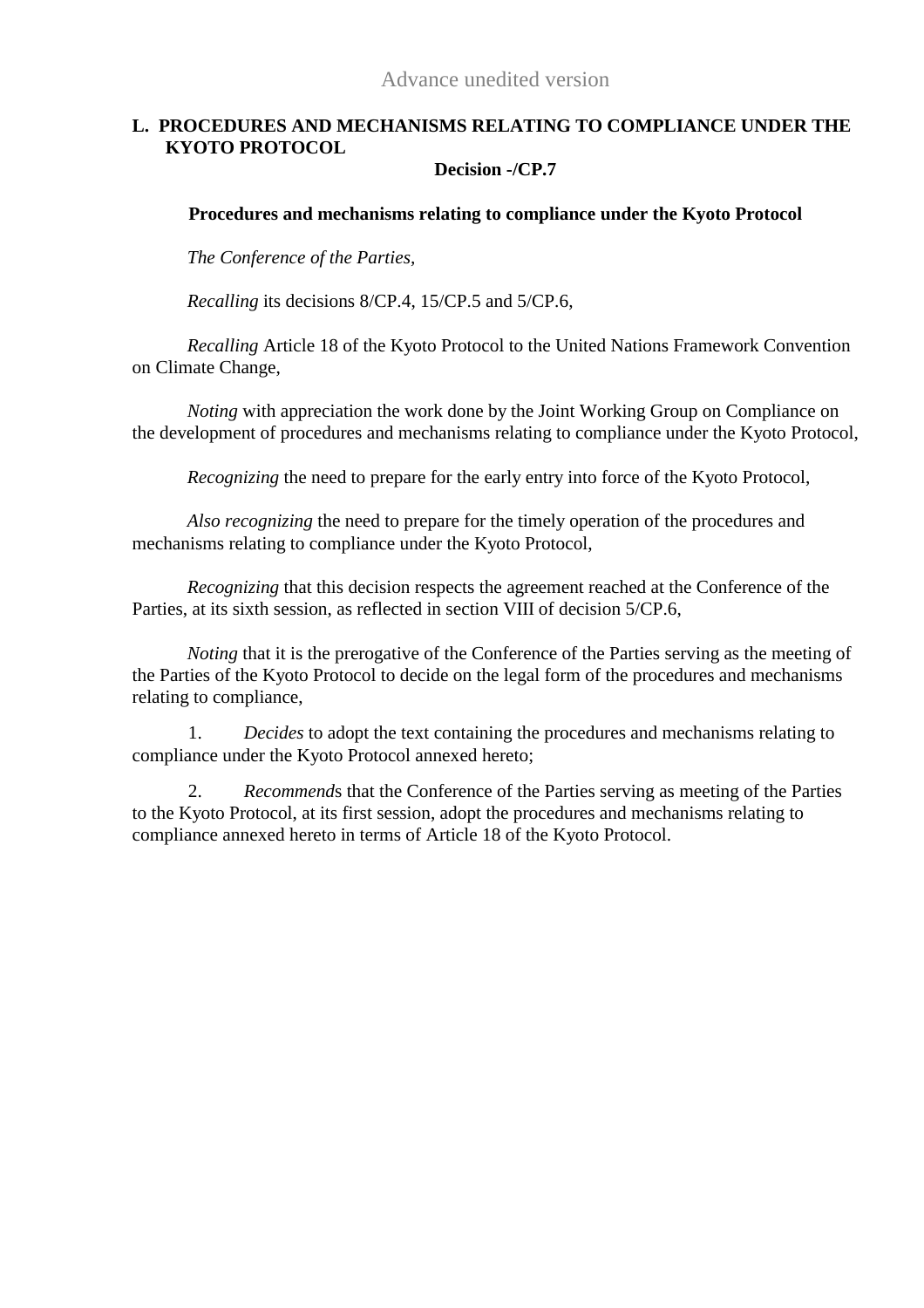### ANNEX

#### **Procedures and mechanisms relating to compliance under the Kyoto Protocol**

*In pursuit* of the ultimate objective of the United Nations Framework Convention on Climate Change, hereinafter referred to as "the Convention", as stated in its Article 2,

*Recalling* the provisions of the Convention and the Kyoto Protocol to the United Nations Framework Convention on Climate Change, hereinafter referred to as "the Protocol",

*Being guided* by Article 3 of the Convention,

*Pursuant* to the mandate adopted by decision 8/CP.4 of the Conference of the Parties to the Convention, at its fourth session,

The following procedures and mechanisms have been adopted:

### **I. OBJECTIVE**

The objective of these procedures and mechanisms is to facilitate, promote and enforce compliance with the commitments under the Protocol.

#### **II. COMPLIANCE COMMITTEE**

1. A compliance committee, hereinafter referred to as "the Committee", is hereby established.

2. The Committee shall function through a plenary, a bureau and two branches, namely, the facilitative branch and the enforcement branch.

3. The Committee shall consist of twenty members elected by the Conference of the Parties serving as the meeting of the Parties to the Protocol, ten of whom are to be elected to serve in the facilitative branch and ten to be elected to serve in the enforcement branch.

4. Each branch shall elect, from among its members and for a term of two years, a chairperson and a vice-chairperson, one of whom shall be from a Party included in Annex I and one from a Party not included in Annex I. These persons shall constitute the bureau of the Committee. The chairing of each branch shall rotate between Parties included in Annex I and Parties not included in Annex I in such a manner that at any time one chairperson shall be from among the Parties included in Annex I and the other chairperson shall be from among the Parties not included in Annex I.

5. For each member of the Committee, the Conference of the Parties serving as the meeting of the Parties to the Protocol shall elect an alternate member.

6. Members of the Committee and their alternates shall serve in their individual capacities. They shall have recognized competence relating to climate change and in relevant fields such as the scientific, technical, socio-economic or legal fields.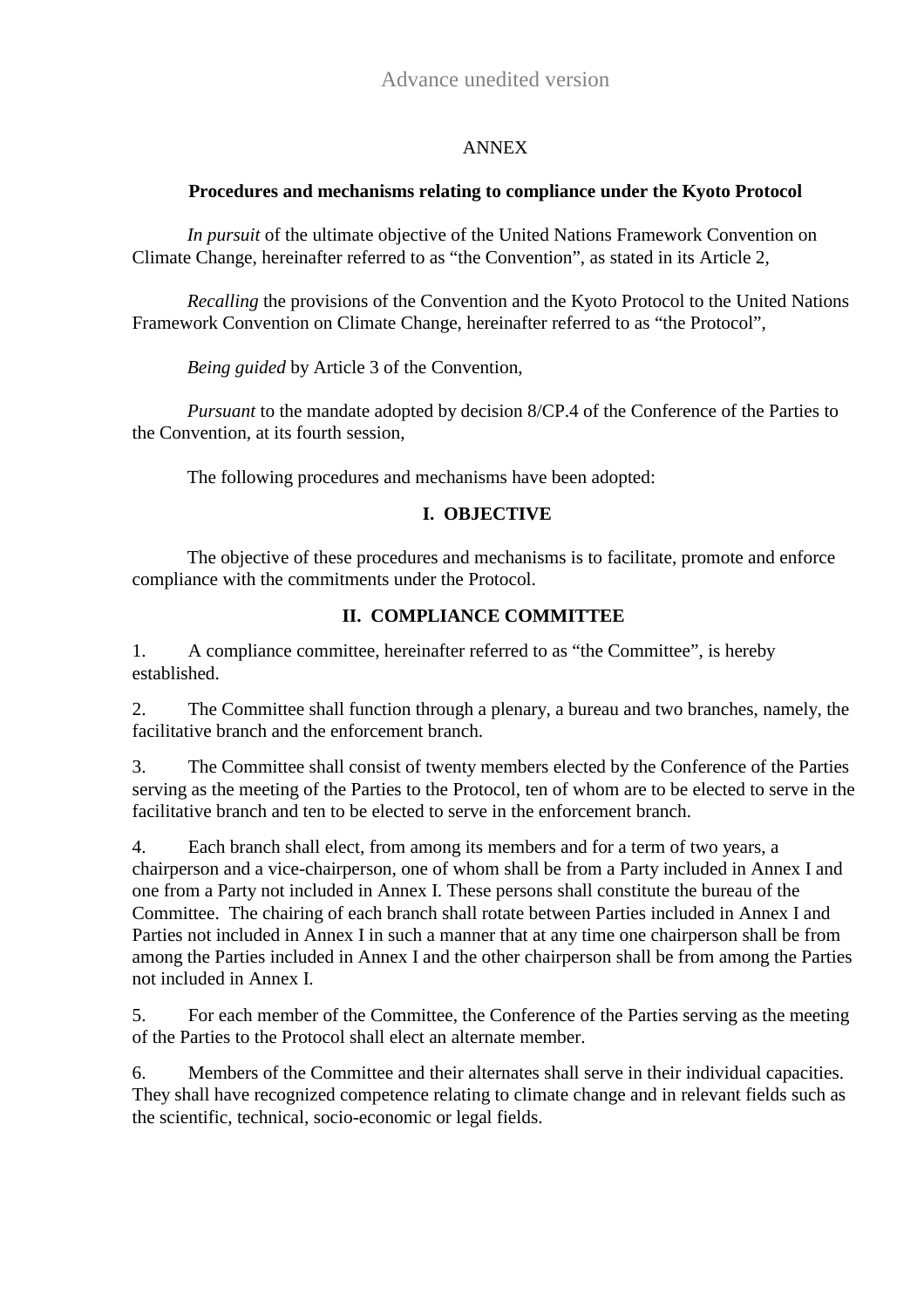7. The facilitative branch and the enforcement branch shall interact and cooperate in their functioning and, as necessary, on a case-by-case basis, the bureau of the Committee may designate one or more members of one branch to contribute to the work of the other branch on a non-voting basis.

8. The adoption of decisions by the Committee shall require a quorum of at least three fourths of the members to be present.

9. The Committee shall make every effort to reach agreement on any decisions by consensus. If all efforts at reaching consensus have been exhausted, the decisions shall as a last resort be adopted by a majority of at least three fourths of the members present and voting. In addition, the adoption of decisions by the enforcement branch shall require a majority of members from Parties included in Annex I present and voting, as well as a majority of members from Parties not included in Annex I present and voting. "Members present and voting" means members present and casting an affirmative or a negative vote.

10. The Committee shall, unless it decides otherwise, meet at least twice each year, taking into account the desirability of holding such meetings in conjunction with the meetings of the subsidiary bodies under the Convention.

11. The Committee shall take into account any degree of flexibility allowed by the Conference of the Parties serving as the meeting of the Parties to the Protocol, pursuant to Article 3, paragraph 6, of the Protocol and taking into account Article 4, paragraph 6, of the Convention, to the Parties included in Annex I undergoing the process of transition to a market economy.

# **III. PLENARY OF THE COMMITTEE**

1. The plenary shall consist of the members of the facilitative branch and the enforcement branch. The chairpersons of the two branches shall be the co-chairpersons of the plenary.

2. The functions of the plenary shall be:

(a) To report on the activities of the Committee, including a list of decisions taken by the branches, to each ordinary session of the Conference of the Parties serving as the meeting of the Parties to the Protocol;

(b) To apply the general policy guidance referred to in section XII (c) below, received from the Conference of the Parties serving as the meeting of the Parties to the Protocol;

(c) To submit proposals on administrative and budgetary matters to the Conference of the Parties serving as the meeting of the Parties to the Protocol for the effective functioning of the Committee;

(d) To develop any further rules of procedure that may be needed, including rules on confidentiality, conflict of interest, submission of information by intergovernmental and nongovernmental organizations, and translation, for adoption by the Conference of the Parties serving as the meeting of the Parties to the Protocol by consensus; and

(e) To perform such other functions as may be requested by the Conference of the Parties serving as the meeting of the Parties to the Protocol for the effective functioning of the **Committee**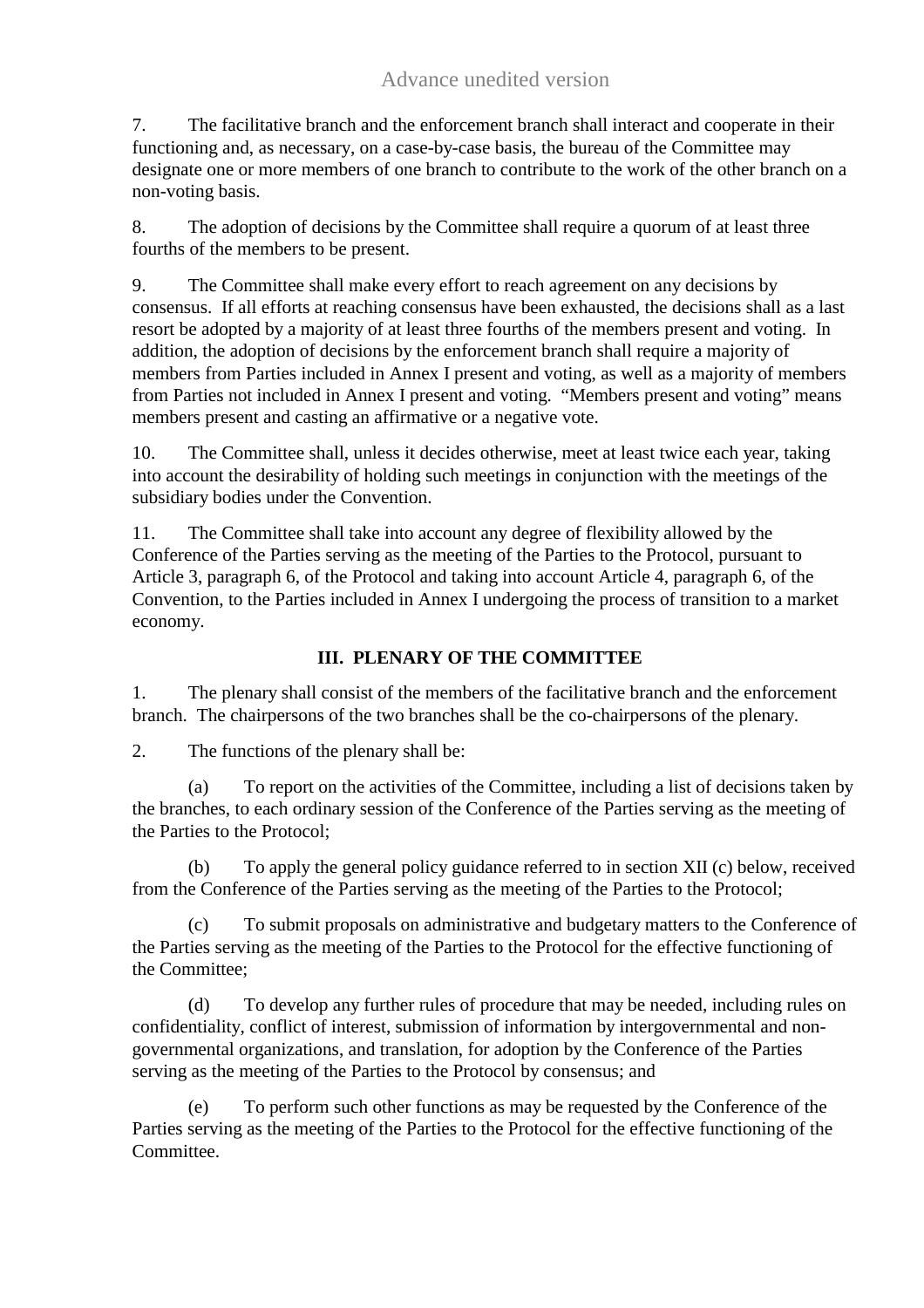## **IV. FACILITATIVE BRANCH**

1. The facilitative branch shall be composed of:

(a) One member from each of the five regional groups of the United Nations and one member from the small island developing States, taking into account the interest groups as reflected by the current practice in the Bureau of the Conference of the Parties;

(b) Two members from Parties included in Annex I; and

(c) Two members from Parties not included in Annex I.

2. The Conference of the Parties serving as the meeting of the Parties to the Protocol shall elect five members for a term of two years and five members for a term of four years. Each time thereafter, the Conference of the Parties serving as the meeting of the Parties to the Protocol shall elect five new members for a term of four years. Members shall not serve for more than two consecutive terms.

3. In electing the members of the facilitative branch, the Conference of the Parties serving as the meeting of the Parties to the Protocol shall seek to reflect competences in a balanced manner in the fields referred to in section II, paragraph 6, above.

4. The facilitative branch shall be responsible for providing advice and facilitation to Parties in implementing the Protocol, and for promoting compliance by Parties with their commitments under the Protocol, taking into account the principle of common but differentiated responsibilities and respective capabilities as contained in Article 3, paragraph 1, of the Convention. It shall also take into account the circumstances pertaining to the questions before it.

5. Within its overall mandate, as specified in paragraph 4 above, and falling outside the mandate of the enforcement branch, as specified in section V, paragraph 4, below, the facilitative branch shall be responsible for addressing questions of implementation:

(a) Relating to Article 3, paragraph 14, of the Protocol, including questions of implementation arising from the consideration of information on how a Party included in Annex I is striving to implement Article 3, paragraph 14, of the Protocol; and

(b) With respect to the provision of information on the use by a Party included in Annex I of Articles 6, 12 and 17 of the Protocol as supplemental to its domestic action, taking into account any reporting under Article 3, paragraph 2, of the Protocol.

6. With the aim of promoting compliance and providing for early warning of potential noncompliance, the facilitative branch shall be further responsible for providing advice and facilitation for compliance with:

(a) Commitments under Article 3, paragraph 1, of the Protocol, prior to the beginning of the relevant commitment period and during that commitment period;

(b) Commitments under Article 5, paragraphs 1 and 2, of the Protocol, prior to the beginning of the first commitment period; and

(c) Commitments under Article 7, paragraphs 1 and 4, of the Protocol prior to the beginning of the first commitment period.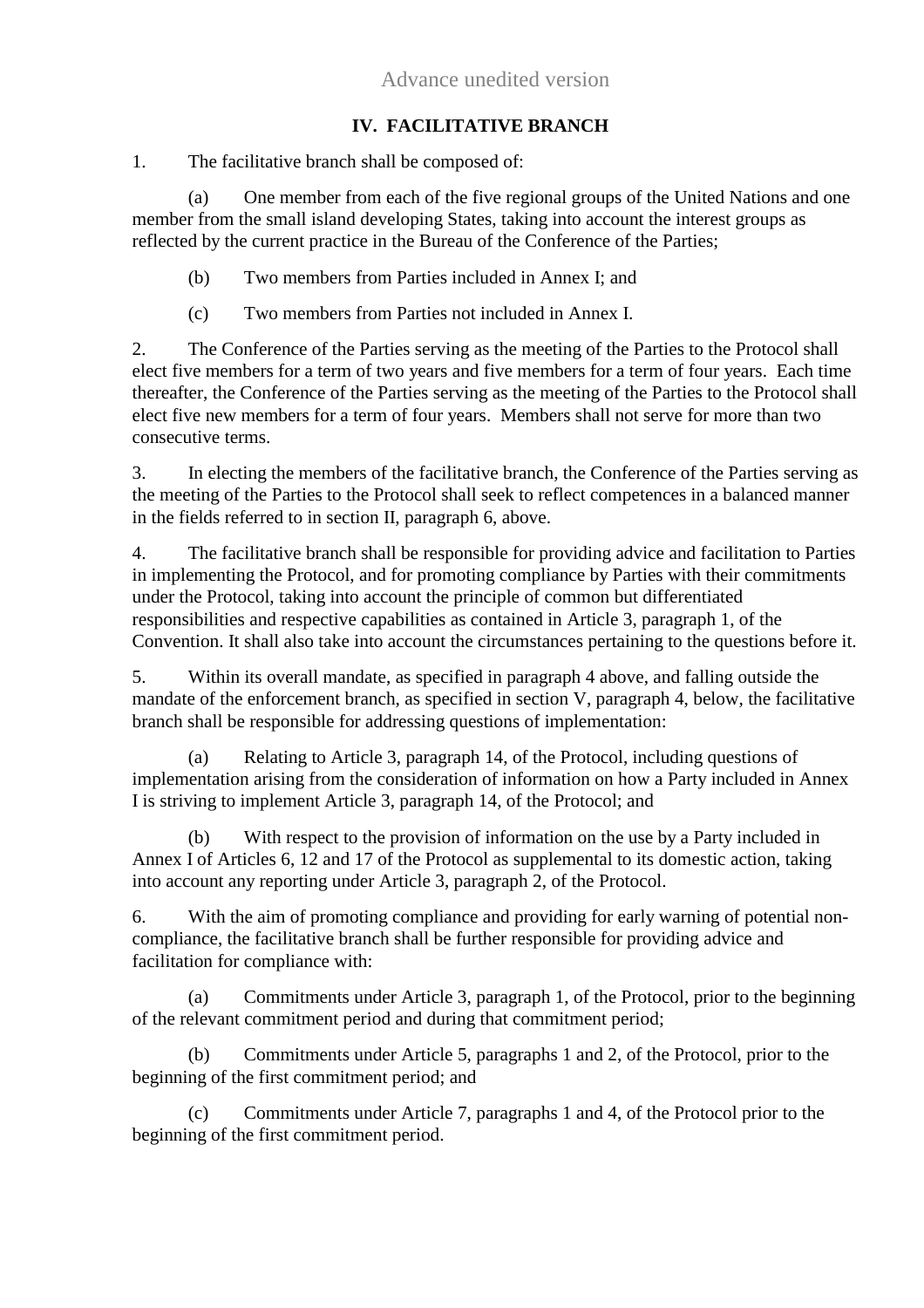7. The facilitative branch shall be responsible for applying the consequences set out in section XIV below.

#### **V. ENFORCEMENT BRANCH**

1. The enforcement branch shall be composed of:

(a) One member from each of the five regional groups of the United Nations and one member from the small island developing States, taking into account the interest groups as reflected by the current practice in the Bureau of the Conference of the Parties;

(b) Two members from Parties included in Annex I; and

(c) Two members from Parties not included in Annex I.

2. The Conference of the Parties serving as the meeting of the Parties to the Protocol shall elect five members for a term of two years and five members for a term of four years. Each time thereafter, the Conference of the Parties serving as the meeting of the Parties to the Protocol shall elect five new members for a term of four years. Members shall not serve for more than two consecutive terms.

3. In electing the members of the enforcement branch, the Conference of the Parties serving as the meeting of the Parties to the Protocol shall be satisfied that the members have legal experience.

4. The enforcement branch shall be responsible for determining whether a Party included in Annex I is not in compliance with:

(a) Its quantified emission limitation or reduction commitment under Article 3, paragraph 1, of the Protocol;

(b) The methodological and reporting requirements under Article 5, paragraphs 1 and 2, and Article 7, paragraphs 1 and 4, of the Protocol; and

(c) The eligibility requirements under Articles 6, 12 and 17 of the Protocol.

5. The enforcement branch shall also determine whether to apply:

(a) Adjustments to inventories under Article 5, paragraph 2, of the Protocol, in the event of a disagreement between an expert review team under Article 8 of the Protocol and the Party involved; and

(b) A correction to the compilation and accounting database for the accounting of assigned amounts under Article 7, paragraph 4, of the Protocol, in the event of a disagreement between an expert review team under Article 8 of the Protocol and the Party involved concerning the validity of a transaction or such Party's failure to take corrective action.

6. The enforcement branch shall be responsible for applying the consequences set out in section XV below for the cases of non-compliance mentioned in paragraph 4 above. The consequences of non-compliance with Article 3, paragraph 1, of the Protocol to be applied by the enforcement branch shall be aimed at the restoration of non-compliance to ensure environmental integrity, and shall provide for an incentive to comply.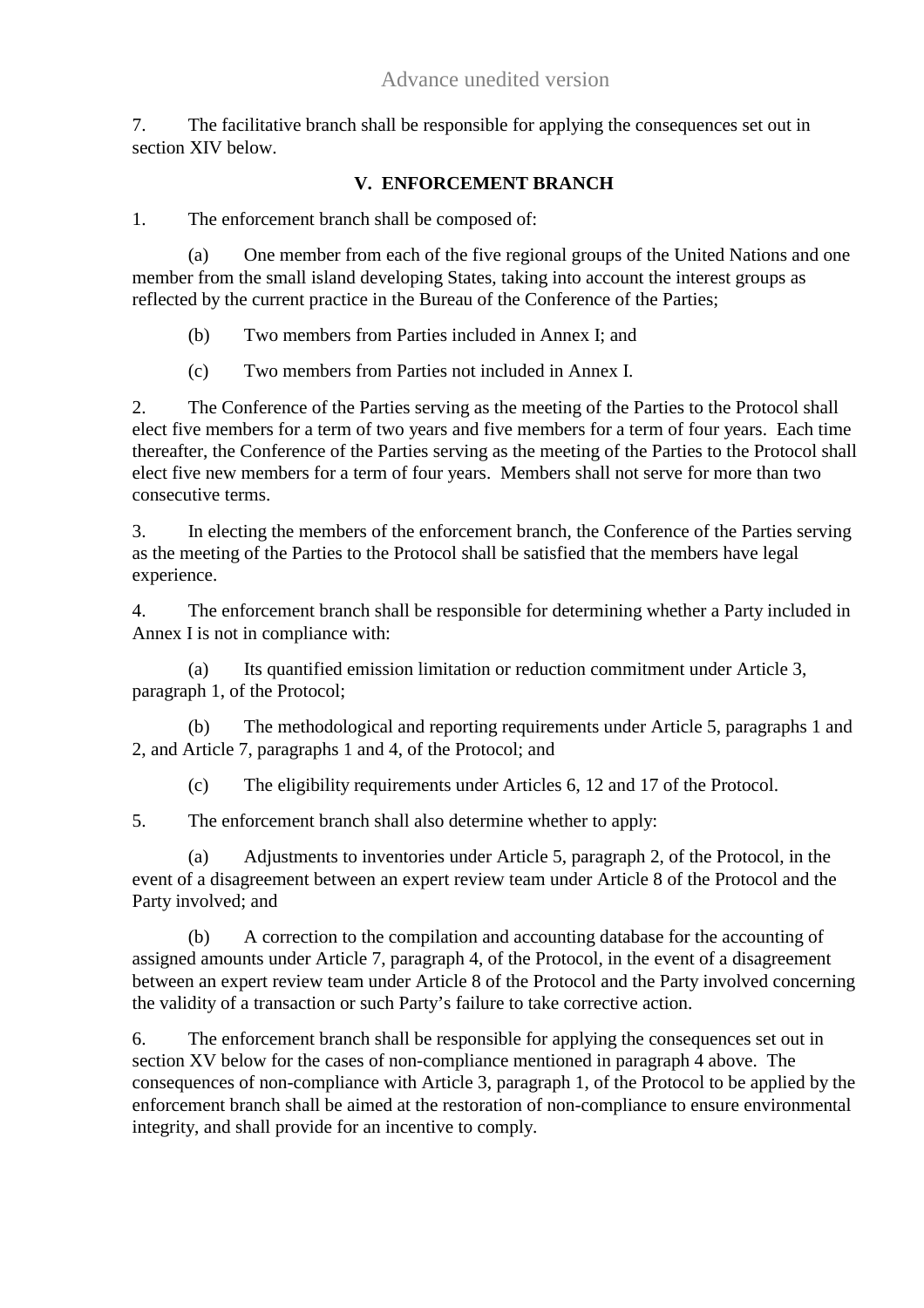#### **VI. SUBMISSIONS**

1. The Committee shall receive, through the secretariat, questions of implementation indicated in reports of expert review teams under Article 8 of the Protocol, together with any written comments by the Party which is subject to the report, or questions of implementation submitted by**:**

- (a) Any Party with respect to itself; or
- (b) Any Party with respect to another Party, supported by corroborating information.

2. The secretariat shall forthwith make available to the Party in respect of which the question of implementation is raised, hereinafter referred to as "the Party concerned", any question of implementation submitted under paragraph 1 above.

3. In addition to the reports referred to in paragraph 1 above, the Committee shall also receive, through the secretariat, other final reports of expert review teams.

## **VII. ALLOCATION AND PRELIMINARY EXAMINATION**

1. The bureau of the Committee shall allocate questions of implementation to the appropriate branch in accordance with the mandates of each branch set out in section IV, paragraphs 4-7, and Section V, paragraphs 4-6.

2. The relevant branch shall undertake a preliminary examination of questions of implementation to ensure that, except in the case of a question raised by a Party with respect to itself, the question before it:

- (a) Is supported by sufficient information;
- (b) Is not *de minimis* or ill-founded; and
- (c) Is based on the requirements of the Protocol.

3. The preliminary examination of questions of implementation shall be completed within three weeks from the date of receipt of these questions by the relevant branch.

4. After the preliminary examination of questions of implementation, the Party concerned shall, through the secretariat, be notified in writing of the decision and, in the event of a decision to proceed, be provided with a statement identifying the question of implementation, the information on which the question is based and the branch that will consider the question.

5. In the event of the review of eligibility requirements for a Party included in Annex I under Articles 6, 12 and 17 of the Protocol, the enforcement branch shall also, through the secretariat, notify forthwith the Party concerned, in writing, of the decision not to proceed with questions of implementation relating to eligibility requirements under those articles.

6. Any decision not to proceed shall be made available by the secretariat to other Parties and to the public.

7. The Party concerned shall be given an opportunity to comment in writing on all information relevant to the question of implementation and the decision to proceed.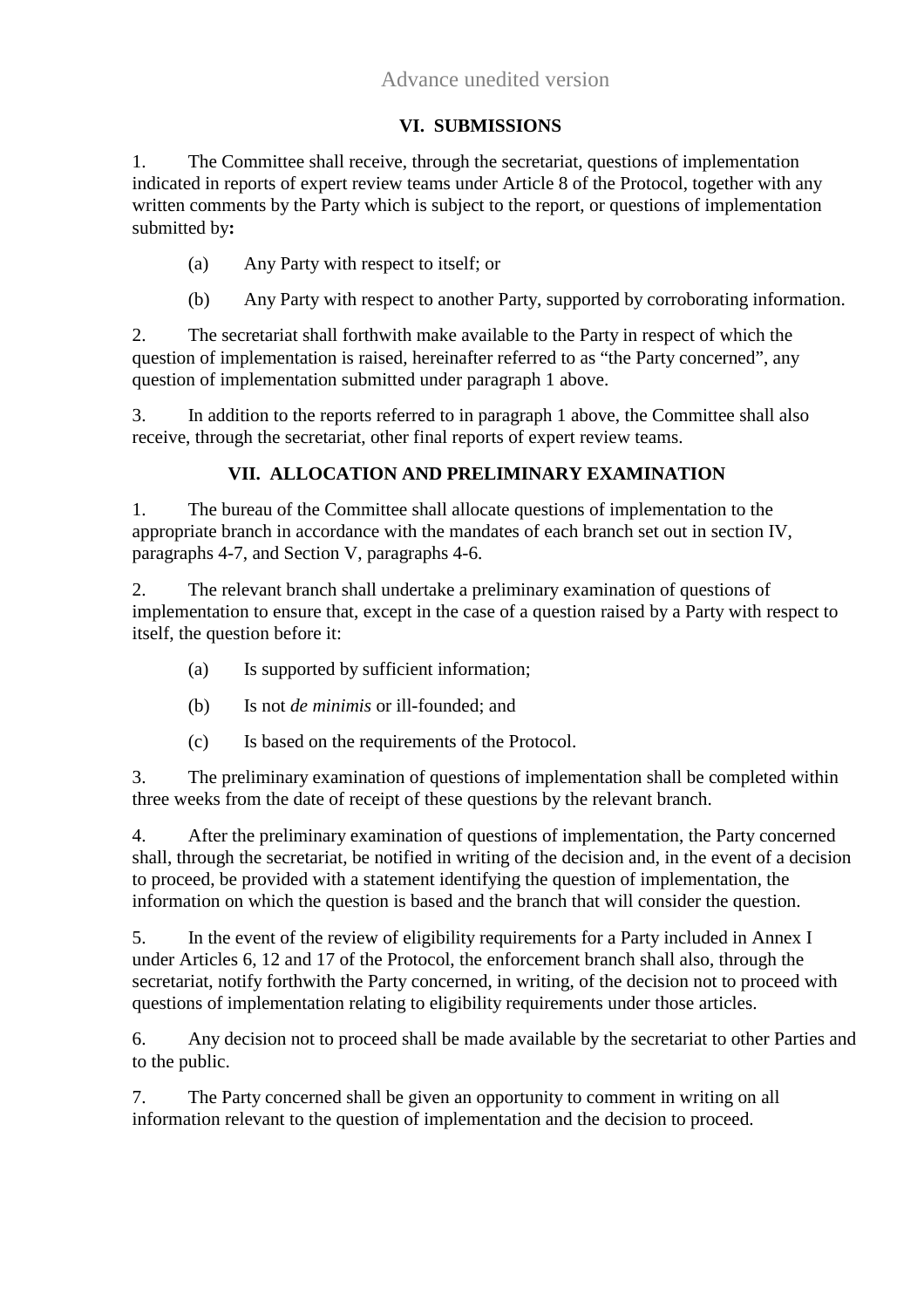### **VIII. GENERAL PROCEDURES**

1. Following the preliminary examination of questions of implementation, the procedures set out in this section shall apply to the Committee, except where otherwise provided in these procedures and mechanisms.

2. The Party concerned shall be entitled to designate one or more persons to represent it during the consideration of the question of implementation by the relevant branch. This Party shall not be present during the elaboration and adoption of a decision of the branch.

3. Each branch shall base its deliberations on any relevant information provided by:

- (a) Reports of the expert review teams under Article 8 of the Protocol;
- (b) The Party concerned;
- (c) The Party that has submitted a question of implementation with respect to another Party;

(d) Reports of the Conference of the Parties, the Conference of the Parties serving as the meeting of the Parties to the Protocol, and the subsidiary bodies under the Convention and the Protocol; and

(e) The other branch.

4. Competent intergovernmental and non-governmental organizations may submit relevant factual and technical information to the relevant branch.

5. Each branch may seek expert advice.

6. Any information considered by the relevant branch shall be made available to the Party concerned. The branch shall indicate to the Party concerned which parts of this information it has considered. The Party concerned shall be given an opportunity to comment in writing on such information. Subject to any rules relating to confidentiality, the information considered by the branch shall also be made available to the public, unless the branch decides, of its own accord or at the request of the Party concerned, that information provided by the Party concerned shall not be made available to the public until its decision has become final.

7. Decisions shall include conclusions and reasons. The relevant branch shall forthwith, through the secretariat, notify the Party concerned in writing of its decision, including conclusions and reasons therefor. The secretariat shall make final decisions available to other Parties and to the public.

8. The Party concerned shall be given an opportunity to comment in writing on any decision of the relevant branch.

9. If the Party concerned so requests, any question of implementation submitted under section VI, paragraph 1; any notification under section VII, paragraph 4; any information under paragraph 3 above; and any decision of the relevant branch, including conclusions and reasons therefor, shall be translated into one of the six official languages of the United Nations.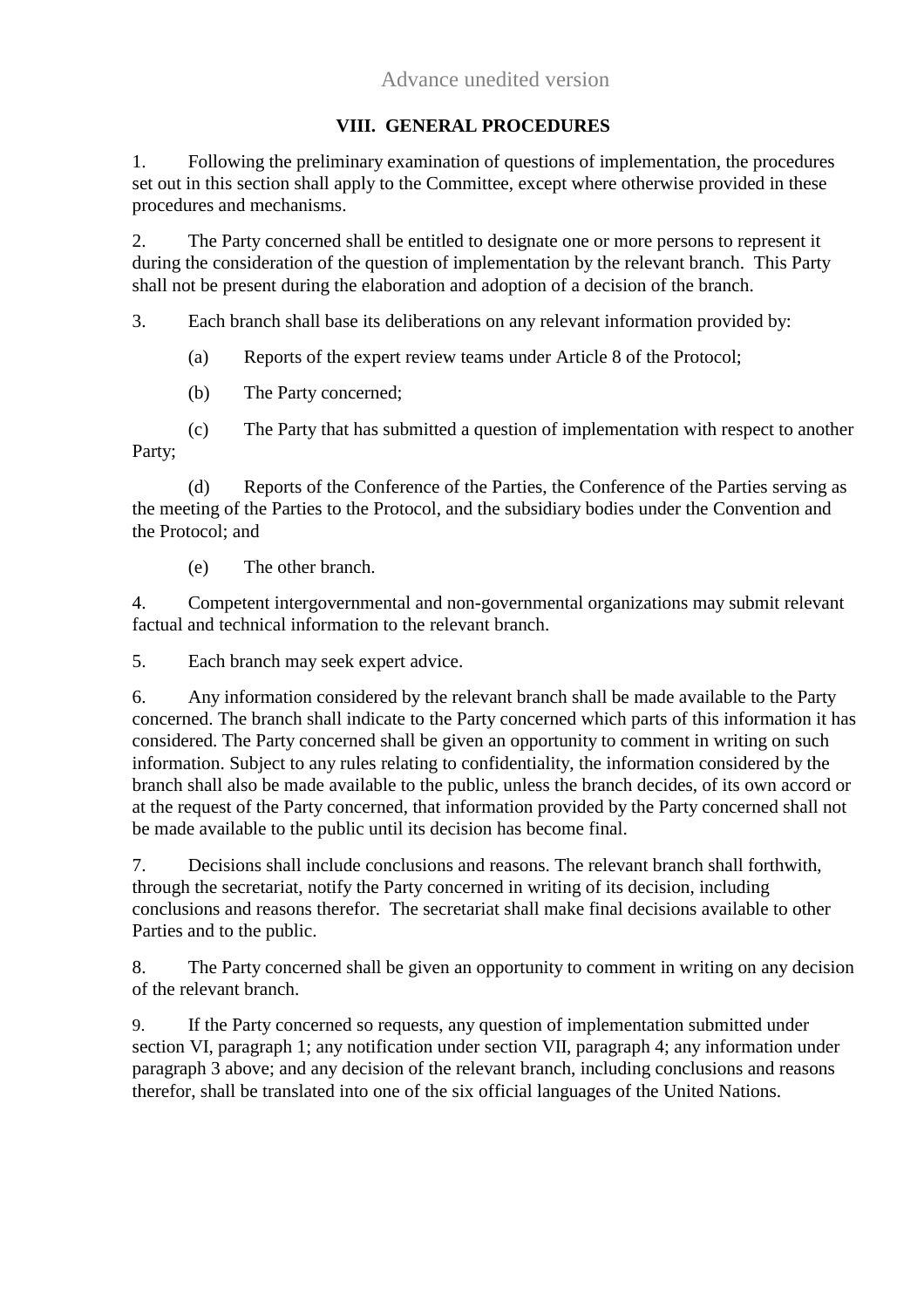### **IX. PROCEDURES FOR THE ENFORCEMENT BRANCH**

1. Within ten weeks from the date of receipt of the notification under section VII, paragraph 4, the Party concerned may make a written submission to the enforcement branch, including rebuttal of information submitted to the branch.

2. If so requested in writing by the Party concerned within ten weeks from the date of receipt of the notification under section VII, paragraph 4, the enforcement branch shall hold a hearing at which the Party concerned shall have the opportunity to present its views. The hearing shall take place within four weeks from the date of receipt of the request or of the written submission under paragraph 1 above, whichever is the later. The Party concerned may present expert testimony or opinion at the hearing. Such a hearing shall be held in public, unless the enforcement branch decides, of its own accord or at the request of the Party concerned, that part or all of the hearing shall take place in private.

3. The enforcement branch may put questions to and seek clarification from the Party concerned, either in the course of such a hearing or at any time in writing, and the Party concerned shall provide a response within six weeks thereafter.

4. Within four weeks from the date of receipt of the written submission of the Party concerned under paragraph 1 above, or within four weeks from the date of any hearing pursuant to paragraph 2 above, or within fourteen weeks from the notification under section VII, paragraph 4, if the Party has not provided a written submission, whichever is the latest, the enforcement branch shall:

(a) Adopt a preliminary finding that the Party concerned is not in compliance with commitments under one or more of the articles of the Protocol referred to in section V, paragraph 4; or

(b) Otherwise determine not to proceed further with the question.

5. The preliminary finding, or the decision not to proceed, shall include conclusions and reasons therefor.

6. The enforcement branch shall forthwith, through the secretariat, notify the Party concerned in writing of its preliminary finding or decision not to proceed. The secretariat shall make the decision not to proceed available to the other Parties and to the public.

7. Within ten weeks from the date of receipt of the notification of the preliminary finding, the Party concerned may provide a further written submission to the enforcement branch. If the Party concerned does not do so within that period of time, the enforcement branch shall forthwith adopt a final decision confirming its preliminary finding.

8. If the Party concerned provides a further written submission, the enforcement branch shall, within four weeks from the date it received the further submission, consider it and adopt a final decision, indicating whether the preliminary finding, as a whole or any part of it to be specified, is confirmed.

9. The final decision shall include conclusions and reasons therefor.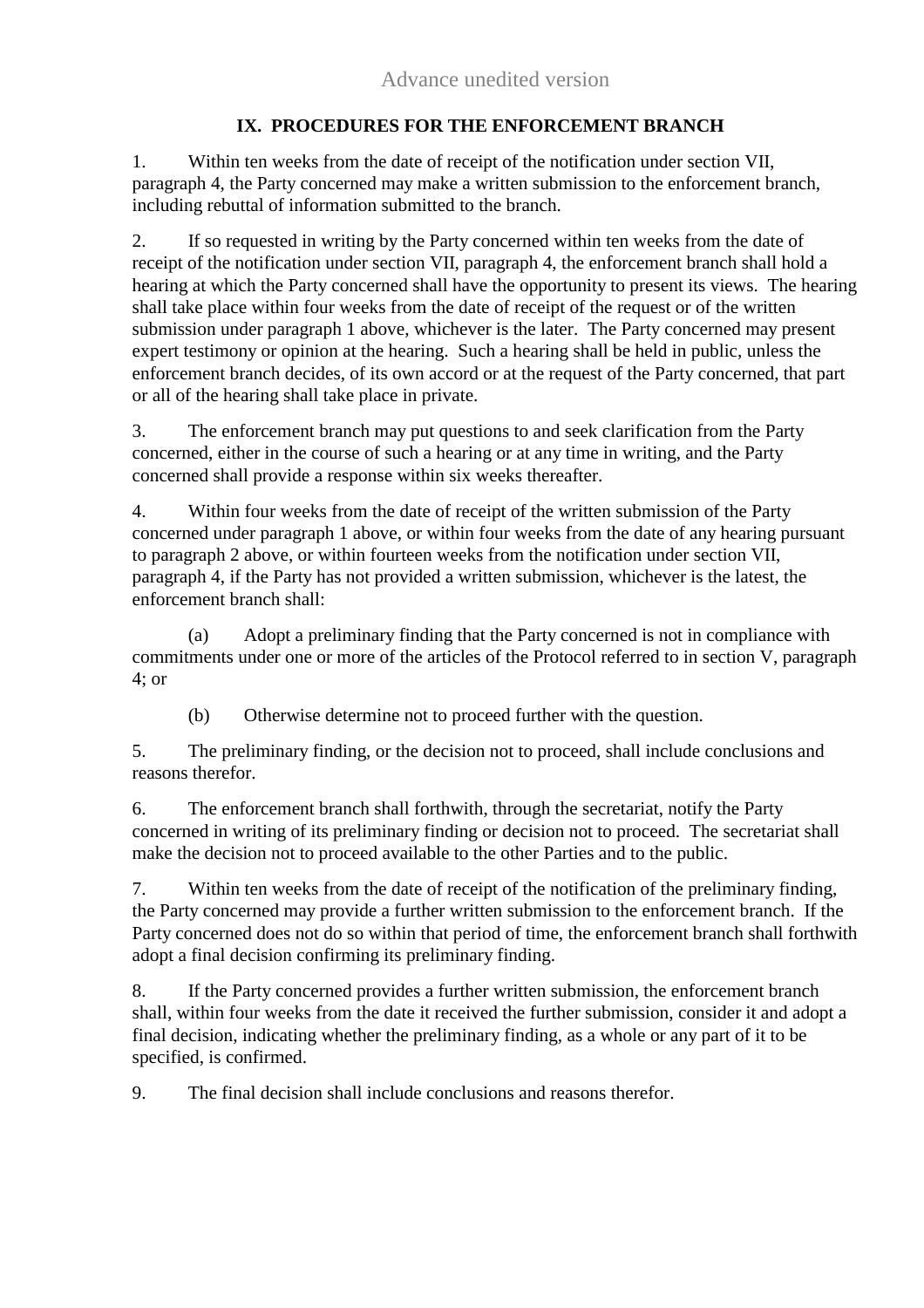10. The enforcement branch shall forthwith, through the secretariat, notify the Party concerned in writing of its final decision. The secretariat shall make the final decision available to the other Parties and to the public.

11. The enforcement branch, when the circumstances of an individual case so warrant, may extend any time frames provided for in this section.

12. Where appropriate, the enforcement branch may, at any time, refer a question of implementation to the facilitative branch for consideration.

X. EXPEDITED PROCEDURES FOR THE ENFORCEMENT BRANCH

1. Where a question of implementation relates to eligibility requirements under Articles 6, 12 and 17 of the Protocol, sections VII to IX shall apply, except that:

(a) The preliminary examination referred to in section VII, paragraph 2, shall be completed within two weeks from the date of receipt of the question of implementation by the enforcement branch;

(b) The Party concerned may make a written submission within four weeks from the date of receipt of the notification under section VII, paragraph 4;

(c) If so requested in writing by the Party concerned within two weeks from the date of receipt of the notification under section VII, paragraph 4, the enforcement branch shall hold a hearing as referred to in section IX, paragraph 2, that shall take place within two weeks from the date of receipt of the request or of the written submission under subparagraph (b) above, whichever is the later;

(d) The enforcement branch shall adopt its preliminary finding or a decision not to proceed within six weeks of the notification under section VII, paragraph 4, or within two weeks of a hearing under section IX, paragraph 2, whichever is the shorter;

(e) The Party concerned may make a further written submission within four weeks from the date of receipt of the notification referred to in section IX, paragraph 6;

(f) The enforcement branch shall adopt its final decision within two weeks from the date of receipt of any further written submission referred to in section IX, paragraph 7; and

(g) The periods of time stipulated in section IX shall apply only if, in the opinion of the enforcement branch, they do not interfere with the adoption of decisions in accordance with subparagraphs (d) and (f) above.

2. Where the eligibility of a Party included in Annex I under Articles 6, 12 and 17 of the Protocol has been suspended under section XV, paragraph 4, the Party concerned may submit a request to reinstate its eligibility, either through an expert review team or directly to the enforcement branch. If the enforcement branch receives a report from the expert review team indicating that there is no longer a question of implementation with respect to the eligibility of the Party concerned, it shall reinstate that Party's eligibility, unless the enforcement branch considers that there continues to be such a question of implementation, in which case the procedure referred to in paragraph 1 above shall apply. In response to a request submitted to it directly by the Party concerned, the enforcement branch shall decide as soon as possible, either that there no longer continues to be a question of implementation with respect to that Party's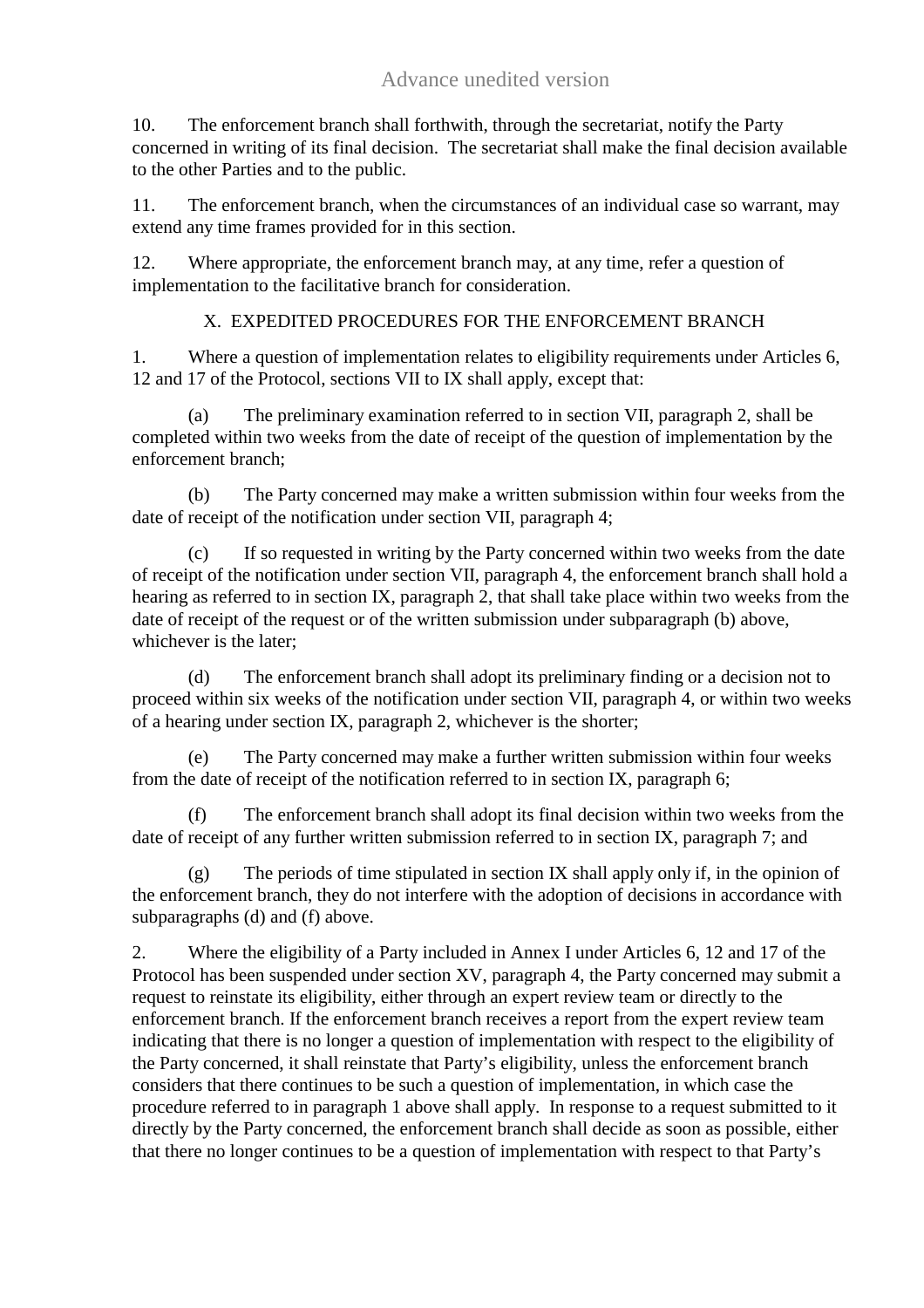eligibility in which case it shall reinstate that Party's eligibility, or that the procedure referred to in paragraph 1 above shall apply.

3. Where the eligibility of a Party to make transfers under Article 17 of the Protocol has been suspended under section XV, paragraph 5 (c), the Party may request the enforcement branch to reinstate that eligibility. On the basis of the compliance action plan submitted by the Party in accordance with section XV, paragraph 6, and any progress reports submitted by the Party including information on its emissions trends, the enforcement branch shall reinstate that eligibility, unless it determines that the Party has not demonstrated that it will meet its quantified emission limitation or reduction commitment in the commitment period subsequent to the one for which the Party was determined to be in non-compliance, hereinafter referred to as "the subsequent commitment period". The enforcement branch shall apply the procedure referred to in paragraph 1 above, adapted insofar as necessary for the purposes of the procedure in this paragraph.

4. Where the eligibility of a Party to make transfers under Article 17 of the Protocol has been suspended under section XV, paragraph 5 (c), the enforcement branch shall reinstate that eligibility forthwith if the Party demonstrates that it has met its quantified emission limitation or reduction commitment in the subsequent commitment period, either through the report of the expert review team under Article 8 of the Protocol for the final year of the subsequent commitment period or through a decision of the enforcement branch.

5. In the event of a disagreement whether to apply adjustments to inventories under Article 5, paragraph 2, of the Protocol, or whether to apply a correction to the compilation and accounting database for the accounting of assigned amounts under Article 7, paragraph 4, of the Protocol, the enforcement branch shall decide on the matter within twelve weeks of being informed in writing of such disagreement. In doing so, the enforcement branch may seek expert advice.

### **XI. APPEALS**

1. The Party in respect of which a final decision has been taken may appeal to the Conference of the Parties serving as the meeting of the Parties to the Protocol against a decision of the enforcement branch relating to Article 3, paragraph 1, of the Protocol if that Party believes it has been denied due process.

2. The appeal shall be lodged with the secretariat within 45 days after the Party has been informed of the decision of the enforcement branch. The Conference of the Parties serving as the meeting of the Parties to the Protocol shall consider the appeal at its first session after the lodging of the appeal.

3. The Conference of the Parties serving as the meeting of the Parties to the Protocol may agree by a three-fourths majority vote of the Parties present and voting at the meeting to override the decision of the enforcement branch, in which event the Conference of the Parties serving as the meeting of the Parties to the Protocol shall refer the matter of the appeal back to the enforcement branch.

4. The decision of the enforcement branch shall stand pending the decision on appeal. It shall become definitive if, after 45 days, no appeal has been made against it.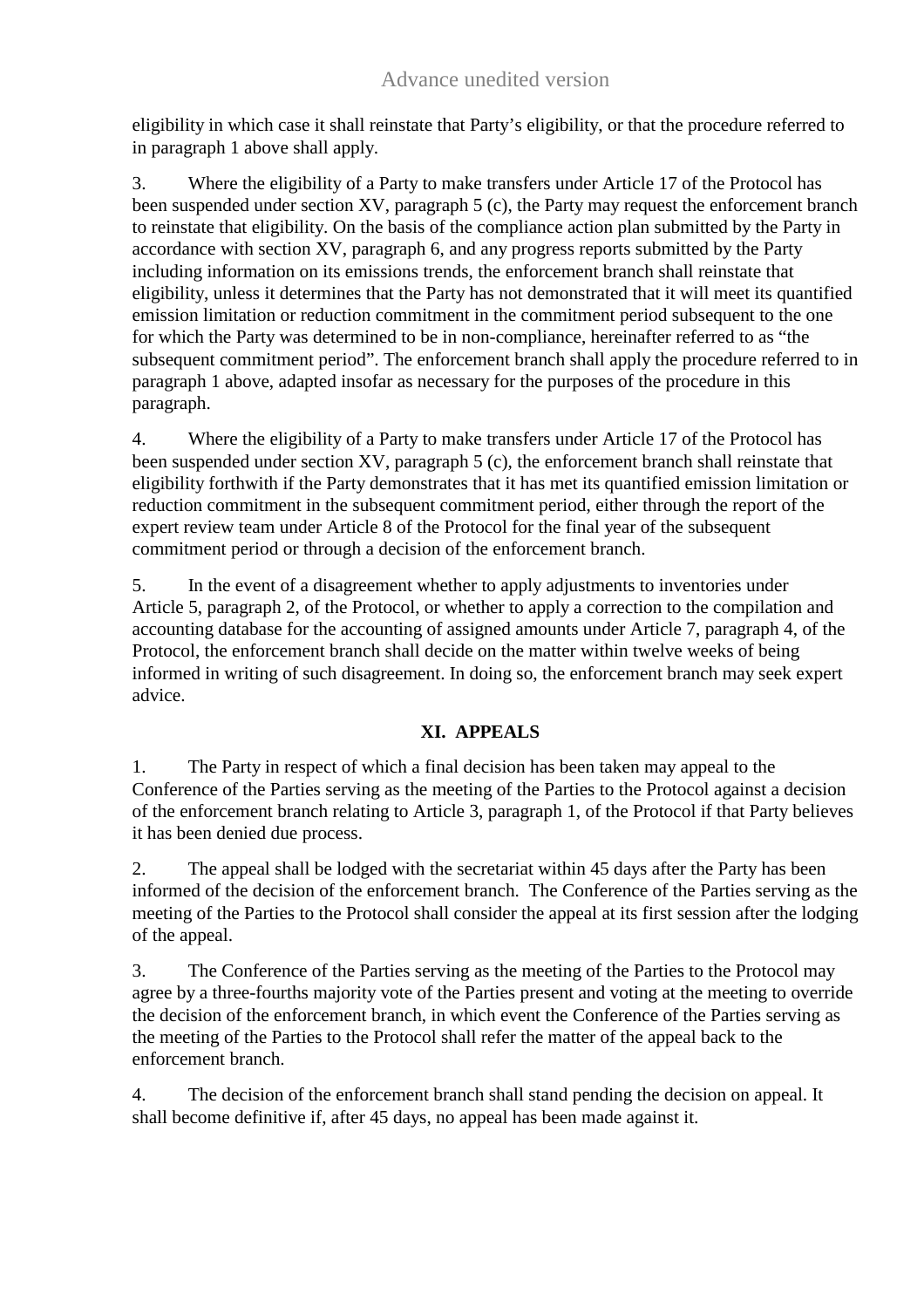#### **XII. RELATIONSHIP WITH THE CONFERENCE OF THE PARTIES SERVING AS THE MEETING OF THE PARTIES TO THE PROTOCOL**

The Conference of the Parties serving as the meeting of the Parties to the Protocol shall:

(a) In considering the reports of the expert review teams in accordance with Article 8, paragraphs 5 and 6 of the Protocol, identify any general problems that should be addressed in the general policy guidance referred to in subparagraph (c) below;

(b) Consider the reports of the plenary on the progress of its work;

(c) Provide general policy guidance, including on any issues regarding implementation that may have implications for the work of the subsidiary bodies under the Protocol;

- (d) Adopt decisions on proposals on administrative and budgetary matters; and
- (e) Consider and decide appeals in accordance with section XI.

### **XIII. ADDITIONAL PERIOD FOR FULFILLING COMMITMENTS**

For the purpose of fulfilling commitments under Article 3, paragraph 1, of the Protocol, a Party may, until the hundredth day after the date set by the Conference of the Parties serving as the meeting of the Parties to the Protocol for the completion of the expert review process under Article 8 of the Protocol for the last year of the commitment period, continue to acquire, and other Parties may transfer to such Party, emission reduction units, certified emission reductions and assigned amount units under Articles 6, 12 and 17 of the Protocol, respectively, from the preceding commitment period, provided the eligibility of any such Party has not been suspended in accordance with section XV, paragraph 4.

### **XIV. CONSEQUENCES APPLIED BY THE FACILITATIVE BRANCH**

The facilitative branch, taking into account the principle of common but differentiated responsibilities and respective capabilities, shall decide on the application of one or more of the following consequences:

(a) Provision of advice and facilitation of assistance to individual Parties regarding the implementation of the Protocol;

(b) Facilitation of financial and technical assistance to any Party concerned, including technology transfer and capacity building from sources other than those established under the Convention and the Protocol for the developing countries;

(c) Facilitation of financial and technical assistance, including technology transfer and capacity building, taking into account Article 4, paragraphs 3, 4 and 5, of the Convention; and

(d) Formulation of recommendations to the Party concerned, taking into account Article 4, paragraph 7, of the Convention.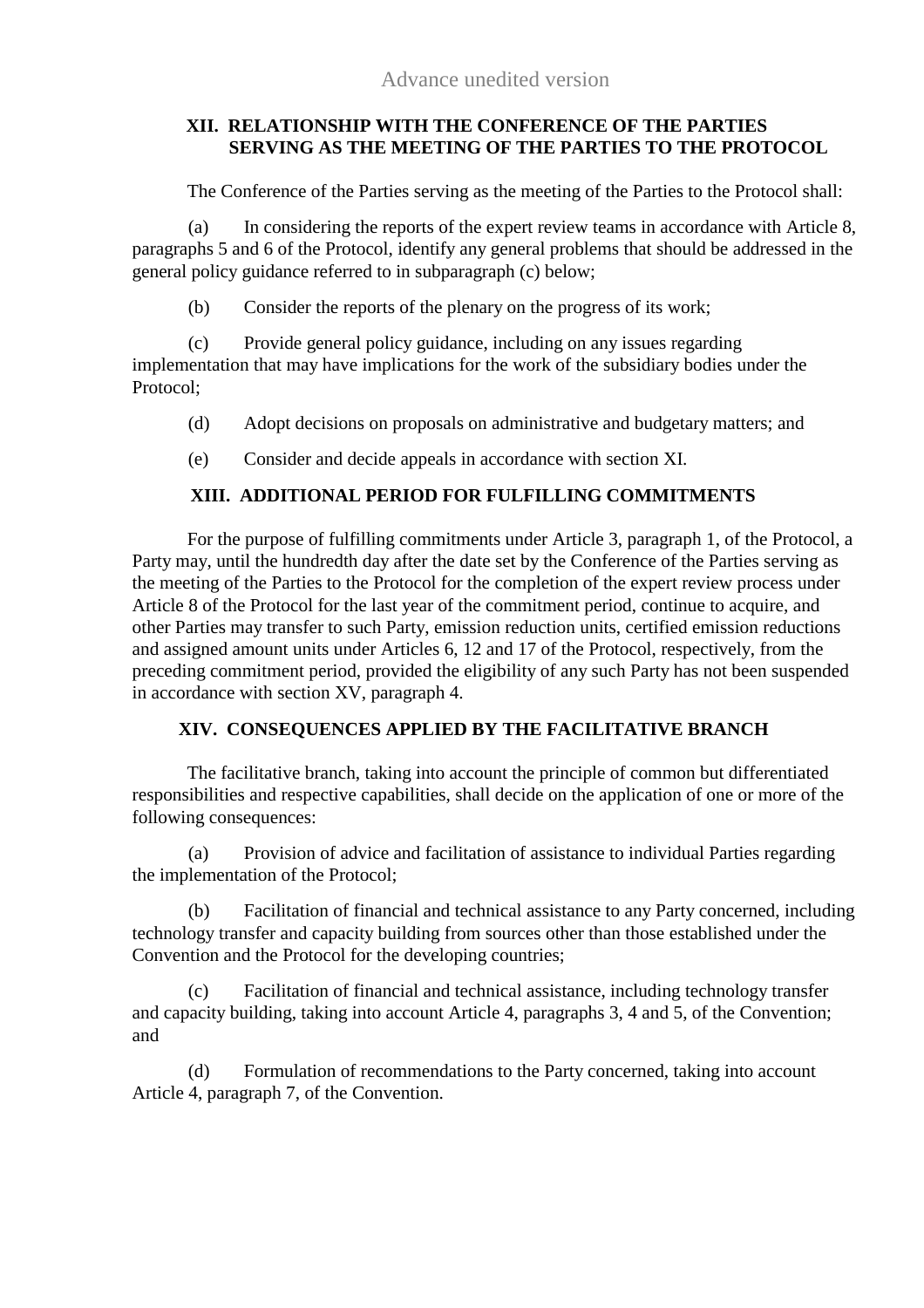### **XV. CONSEQUENCES APPLIED BY THE ENFORCEMENT BRANCH**

1. Where the enforcement branch has determined that a Party is not in compliance with Article 5, paragraph 1 or paragraph 2, or Article 7, paragraph 1 or paragraph 4, of the Protocol, it shall apply the following consequences, taking into account the cause, type, degree and frequency of the non-compliance of that Party:

(a) Declaration of non-compliance; and

(b) Development of a plan in accordance with paragraphs 2 and 3 below.

2. The Party not in compliance under paragraph 1 above, shall, within three months after the determination of non-compliance, or such longer period that the enforcement branch considers appropriate, submit to the enforcement branch for review and assessment a plan that includes:

(a) An analysis of the causes of non-compliance of the Party;

(b) Measures that the Party intends to implement in order to remedy the noncompliance; and

(c) A timetable for implementing such measures within a time frame not exceeding twelve months which enables the assessment of progress in the implementation.

3. The Party not in compliance under paragraph 1 above shall submit to the enforcement branch progress reports on the implementation of the plan on a regular basis.

4. Where the enforcement branch has determined that a Party included in Annex I does not meet one or more of the eligibility requirements under Articles 6, 12 and 17 of the Protocol, it shall suspend the eligibility of that Party in accordance with relevant provisions under those articles. At the request of the Party concerned, eligibility may be reinstated in accordance with the procedure in section X, paragraph 2.

5. Where the enforcement branch has determined that the emissions of a Party have exceeded its assigned amount, calculated pursuant to its quantified emission limitation or reduction commitment inscribed in Annex B to the Protocol and in accordance with the provisions of Article 3 of the Protocol as well as the modalities for the accounting of assigned amounts under Article 7, paragraph 4, of the Protocol, taking into account emission reduction units, certified emission reductions and assigned amount units the Party has acquired in accordance with section XIII, it shall declare that that Party is not in compliance with its commitments under Article 3, paragraph 1, of the Protocol, and shall apply the following consequences:

(a) Deduction from the Party's assigned amount for the second commitment period of a number of tonnes equal to 1.3 times the amount in tonnes of excess emissions;

(b) Development of a compliance action plan in accordance with paragraphs 6 and 7 below; and

(c) Suspension of the eligibility to make transfers under Article 17 of the Protocol until the Party is reinstated in accordance with section X, paragraph 3 or paragraph 4.

6. The Party not in compliance under paragraph 5 above shall, within three months after the determination of non-compliance or, where the circumstances of an individual case so warrant,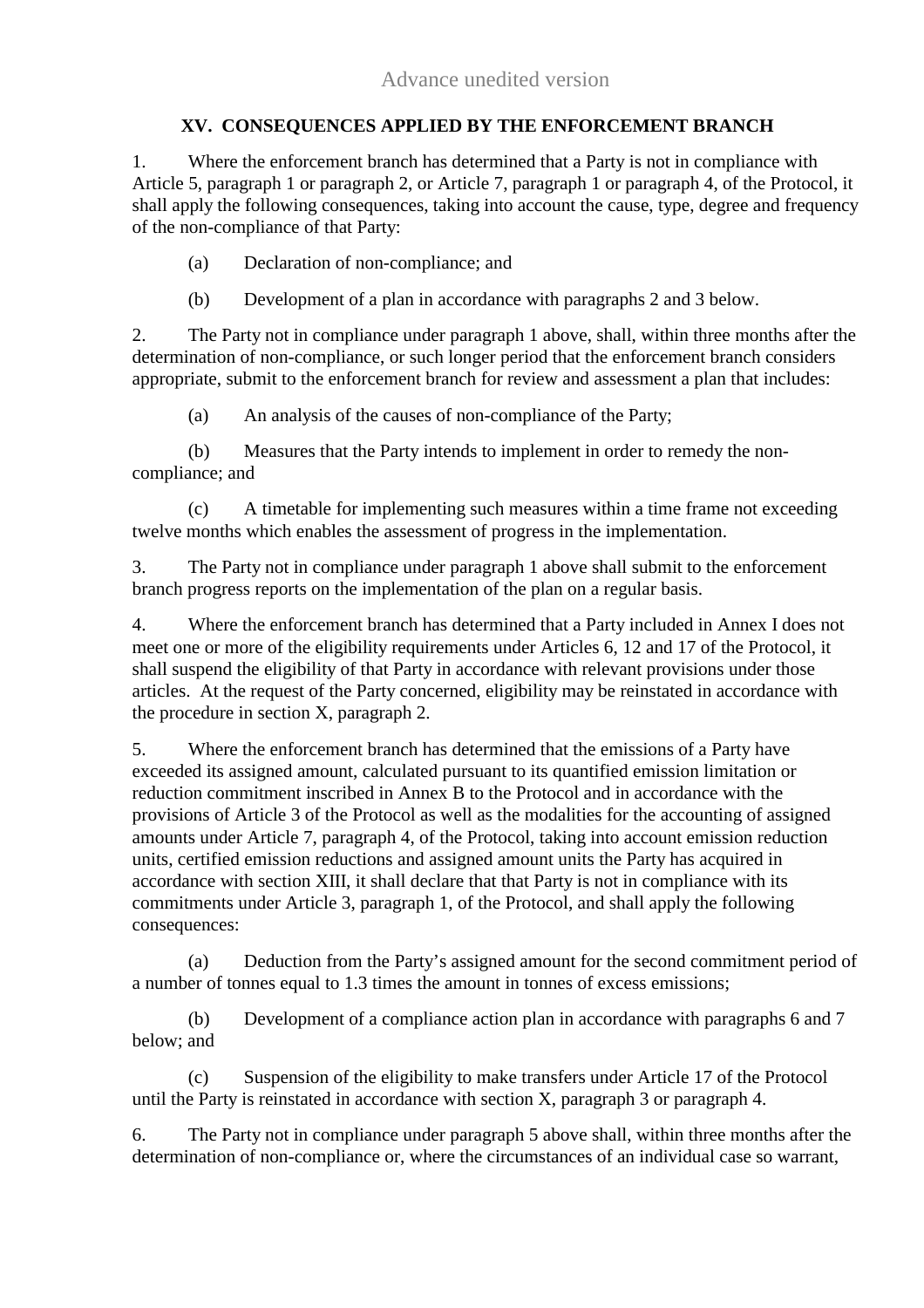such longer period that the enforcement branch considers appropriate, submit to the enforcement branch for review and assessment a compliance action plan that includes:

(a) An analysis of the causes of the non-compliance of the Party;

(b) Action that the Party intends to implement in order to meet its quantified emission limitation or reduction commitment in the subsequent commitment period, giving priority to domestic policies and measures; and

(c) A timetable for implementing such action, which enables the assessment of annual progress in the implementation, within a time frame that does not exceed three years or up to the end of the subsequent commitment period, whichever occurs sooner. At the request of the Party, the enforcement branch may, where the circumstances of an individual case so warrants, extend the time for implementing such action for a period which shall not exceed the maximum period of three years mentioned above.

7. The Party not in compliance under paragraph 5 above shall submit to the enforcement branch a progress report on the implementation of the compliance action plan on an annual basis.

8. For subsequent commitment periods, the rate referred to in paragraph 5 (a) above shall be determined by an amendment.

## **XVI. RELATIONSHIP WITH ARTICLES 16 AND 19 OF THE PROTOCOL**

The procedures and mechanisms relating to compliance shall operate without prejudice to Articles 16 and 19 of the Protocol.

### **XVII. SECRETARIAT**

The secretariat referred to in Article 14 of the Protocol shall serve as the secretariat of the Committee.

- - - - -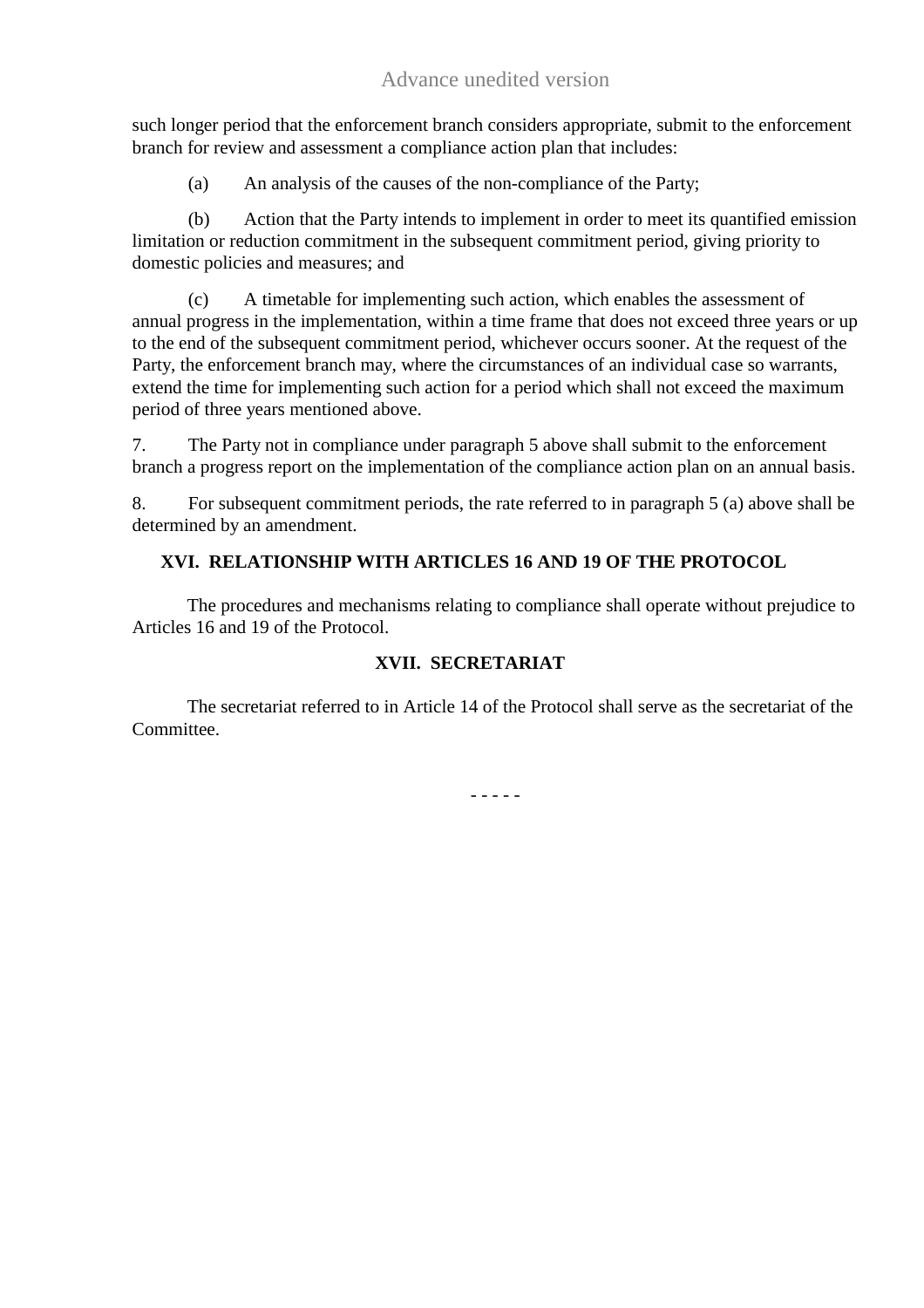Advance unedited version

#### **M. NATIONAL SYSTEMS, ADJUSTMENTS AND GUIDELINES UNDER ARTICLES 5, 7 AND 8 OF THE KYOTO PROTOCOL**

#### **1. Guidelines for national systems under Article 5, paragraph 1,of the Kyoto Protocol**

#### **Decision -/CP.7**

#### **Guidelines for national systems under Article 5**, **paragraph 1, of the Kyoto Protocol**

*The Conference of the Parties,*

*Recalling* its decisions 1/CP.3, 1/CP.4, 8/CP.4 and 5/CP.6,

*Noting* Article 5, paragraph 1, of the Kyoto Protocol to the United Nations Framework Convention on Climate Change,

*Having considered* the conclusions of the Subsidiary Body for Scientific and Technological Advice at its twelfth and resumed thirteenth sessions,<sup>1</sup>

1. *Recommends* that the Conference of the Parties serving as the meeting of the Parties to the Kyoto Protocol, at its first session, adopt the attached draft decision;

2. *Encourages* Parties included in Annex I to implement the recommended guidelines for national systems under Article 5, paragraph 1, of the Kyoto Protocol as soon as possible with the aim of gaining experience with their implementation;

3. *Urges* Parties included in Annex II to the Convention to assist Parties included in Annex I with economies in transition, through appropriate bilateral or multilateral channels, with the implementation of the guidelines for national systems under Article 5, paragraph 1, of the Kyoto Protocol.

### **Draft decision -/CMP.1**

### **Guidelines for national systems under Article 5**, **paragraph 1, of the Kyoto Protocol**

*The Conference of the Parties serving as the meeting of the Parties to the Kyoto Protocol,*

*Recalling* Article 5, paragraph 1, of the Kyoto Protocol to the United Nations Framework Convention on Climate Change, in particular its provision that each Party included in Annex I shall have in place, no later than one year prior to the start of the first commitment period, a

<sup>|&</sup>lt;br>|<br>| FCCC/SBSTA/2000/5 and FCCC/SBSTA/2000/14.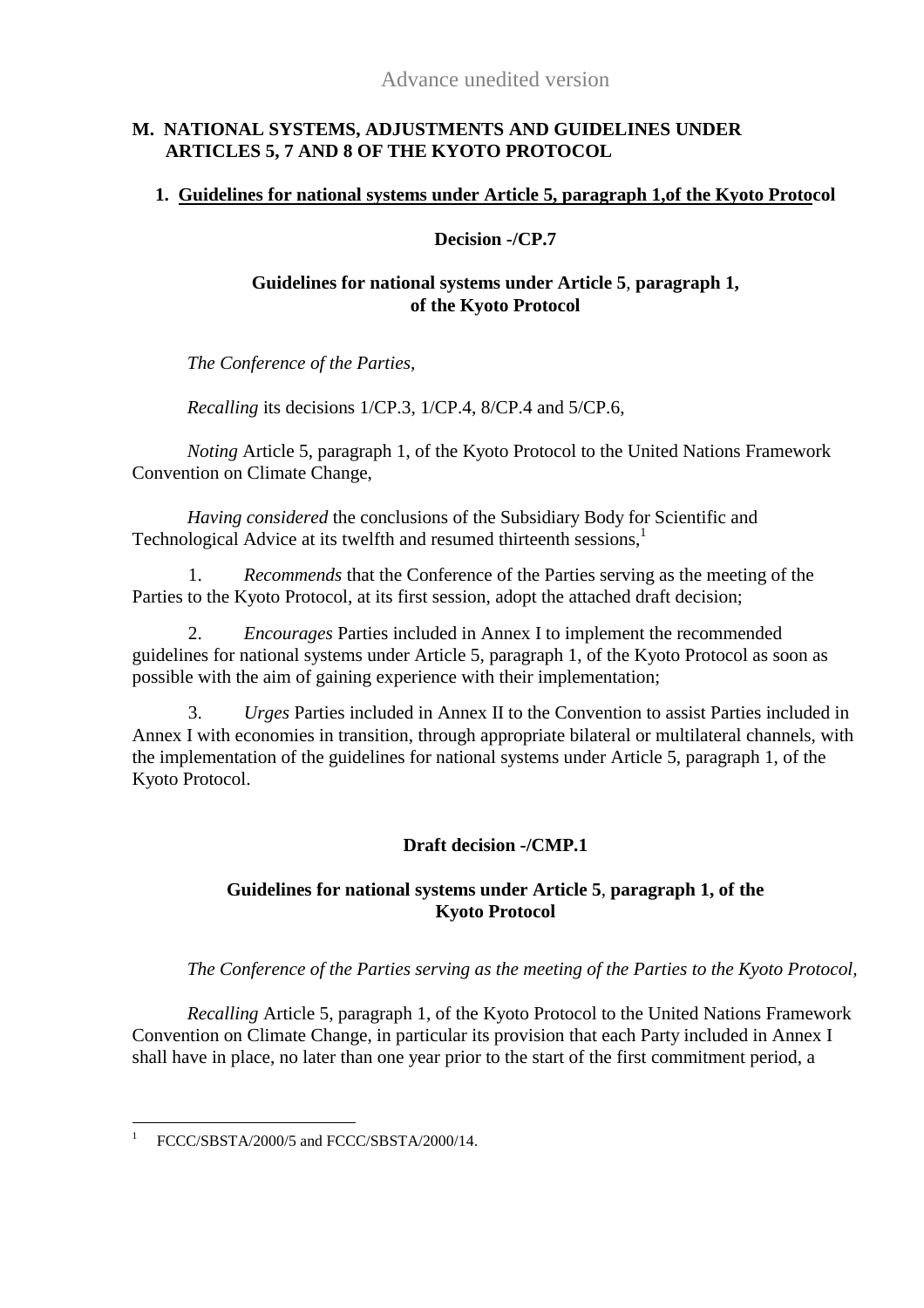# Advance unedited version

national system for the estimation of anthropogenic emissions by sources and removals by sinks of all greenhouse gases not controlled by the Montreal Protocol,

*Recognizing* the importance of such national systems for the implementation of other provisions of the Kyoto Protocol,

*Having considered* decision -/CP.7, adopted by the Conference of the Parties at its seventh session,

1. *Adopts* the guidelines for national systems under Article 5, paragraph 1, of the Kyoto Protocol as contained in the annex to this decision,

2. *Urges* Parties included in Annex I to implement the guidelines as soon as possible.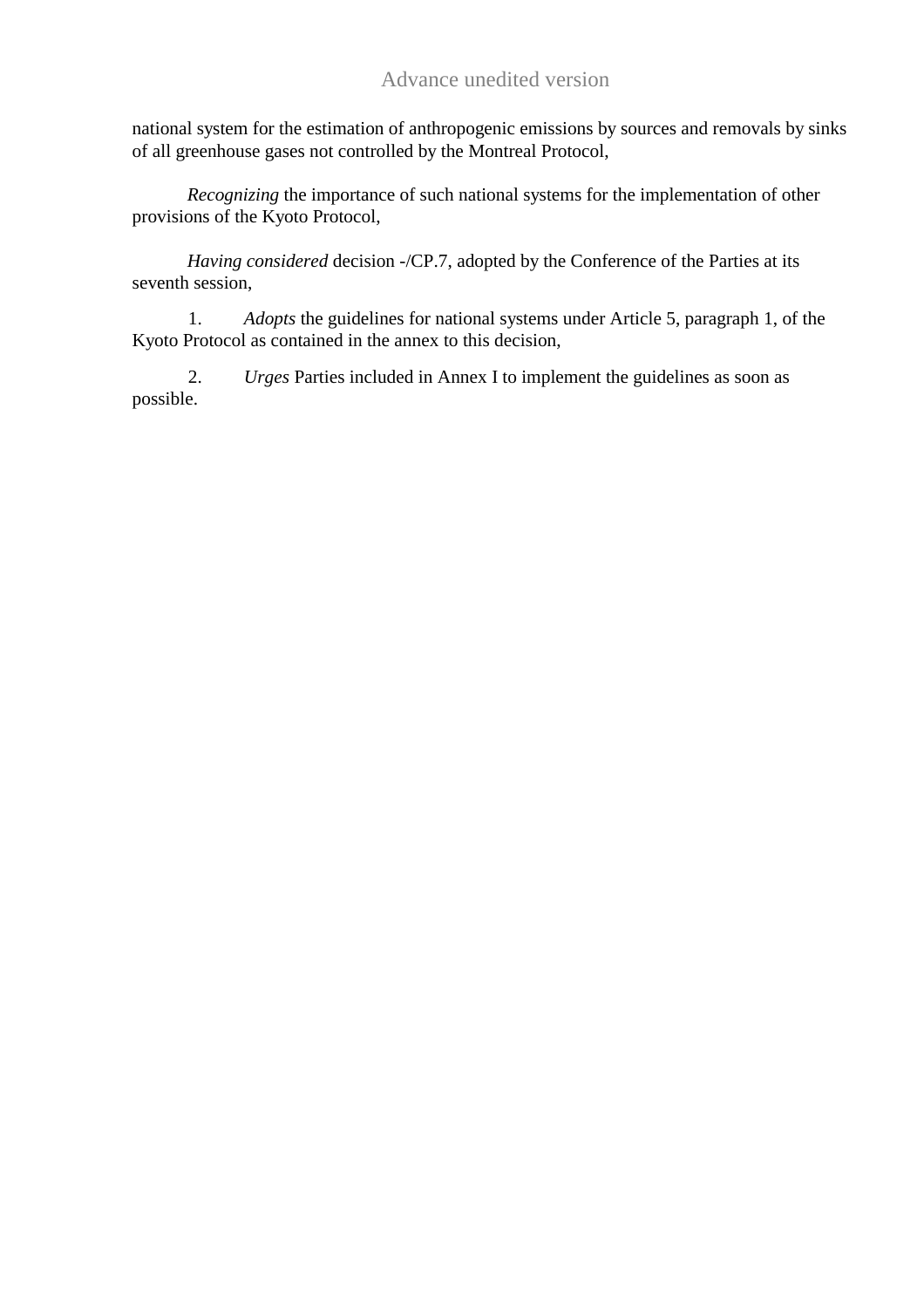#### ANNEX

#### **GUIDELINES FOR NATIONAL SYSTEMS FOR THE ESTIMATION OF ANTHROPOGENIC GREENHOUSE GAS EMISSIONS BY SOURCES AND REMOVALS BY SINKS UNDER ARTICLE 5, PARAGRAPH 1 OF THE KYOTO PROTOCOL<sup>2</sup>**

#### **I. APPLICABILITY**

1. The provisions of these guidelines shall apply for each Party included in Annex I which is also a Party to the Kyoto Protocol. Parties' implementation of national system requirements may differ according to national circumstances, but shall include the elements described in these guidelines. Any differences in implementation shall not impair the performance of the functions described in these guidelines.

#### **II. DEFINITIONS**

#### **A. Definition of national system**

2. A national system includes all institutional, legal and procedural arrangements made within a Party included in Annex I for estimating anthropogenic emissions by sources and removals by sinks of all greenhouse gases not controlled by the Montreal Protocol, and for reporting and archiving inventory information.

#### **B. Other definitions**

3. The meaning of the following terms in these guidelines for national systems<sup>3</sup> is the same as in the glossary of the Intergovernmental Panel on Climate Change (IPCC) good practice guidance,<sup>4</sup> accepted by the IPCC at its XVI Plenary:<sup>5</sup>

(a) Good practice is a set of procedures intended to ensure that greenhouse gas inventories are accurate in the sense that they are systematically neither over- nor underestimated as far as can be judged, and that uncertainties are reduced as far as possible. Good practice covers choice of estimation methods appropriate to national circumstances, quality assurance and quality control at the national level, quantification of uncertainties, and data archiving and reporting to promote transparency;

(b) Quality control (QC) is a system of routine technical activities to measure and control the quality of the inventory as it is being developed. The QC system is designed to:

> (i) Provide routine and consistent checks to ensure data integrity, correctness and completeness;

 $\overline{a}$ 

<sup>2</sup> "Article" in these guidelines refers to an Article of the Kyoto Protocol, unless otherwise specified. <sup>3</sup>

The guidelines for national systems for the estimation of anthropogenic greenhouse gas emissions by sources and removals by sinks under Article 5, paragraph 1 of the Kyoto Protocol are referred to as "guidelines for national systems in this document.

<sup>4</sup> The IPCC "*Good Practice Guidance and Uncertainty Management in National Greenhouse Gas Inventories*" is referred to as the "IPCC good practice guidance" in these guidelines for national systems.

Montreal, 1-8 May 2000.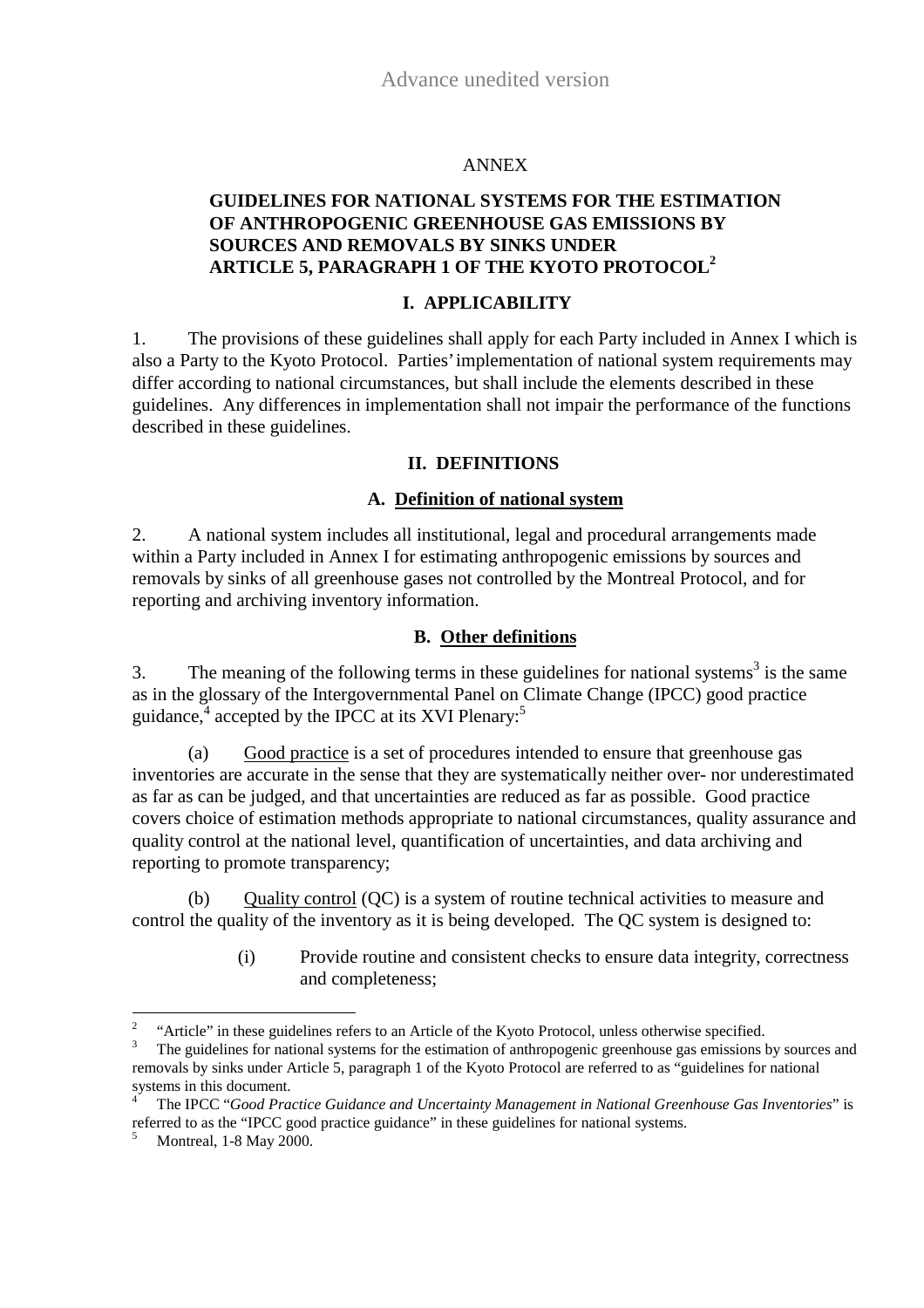# Advance unedited version

- (ii) Identify and address errors and omissions;
- (iii) Document and archive inventory material and record all QC activities.

QC activities include general methods such as accuracy checks on data acquisition and calculations and the use of approved standardized procedures for emission calculations, measurements, estimating uncertainties, archiving information and reporting. Higher tier QC activities also include technical reviews of source categories, activity and emission factor data and methods:

(c) Quality assurance (QA) activities include a planned system of review procedures conducted by personnel not directly involved in the inventory compilation development process, to verify that data quality objectives were met, ensure that the inventory represents the best possible estimate of emissions and sinks given the current state of scientific knowledge and data available, and support the effectiveness of the QC programme;

(d) Key source category is one that is prioritized within the national inventory because its estimate has a significant influence on a country's total inventory of direct greenhouse gases in terms of the absolute level of emissions, the trend in emissions, or both;

(e) Decision tree is a flow-chart describing the specific ordered steps which need to be followed to develop an inventory or an inventory component in accordance with the principles of good practice.

4. Recalculation, consistent with the UNFCCC reporting guidelines on annual inventories,<sup>6</sup> is a procedure for re-estimating anthropogenic greenhouse gas  $(GHG)^7$  emissions by sources and removals by sinks of previously submitted inventories<sup>8</sup> as a consequence of changes in methodologies, changes in the manner in which emission factors and activity data are obtained and used, or the inclusion of new source and sink categories.

#### **III. OBJECTIVES**

5. The objectives of national systems under Article 5, paragraph 1 for the estimation of anthropogenic emissions by sources and removals by sinks of all greenhouse gases not controlled by the Montreal Protocol, referred to below as national systems, are:

(a) To enable Parties included in Annex I to estimate anthropogenic GHG emissions by sources and removals by sinks, as required by Article 5, and to report these emissions by sources and removals by sinks in accordance with Article 7, paragraph 1 and relevant decisions of the Conference of the Parties (COP) and/or the Conference of the Parties serving as the meeting of the Parties to the Kyoto Protocol (COP/MOP);

(b) To assist Parties included in Annex I in meeting their commitments under Articles 3 and 7;

 $\overline{a}$ 

<sup>6</sup> FCCC/CP/1999/7.

<sup>7</sup> References to greenhouse gases (GHG) in these guidelines for national systems refer to GHGs not controlled by the Montreal Protocol.

<sup>&</sup>lt;sup>8</sup> "National GHG inventories" are referred to simply as "inventories" in these guidelines for the sake of brevity.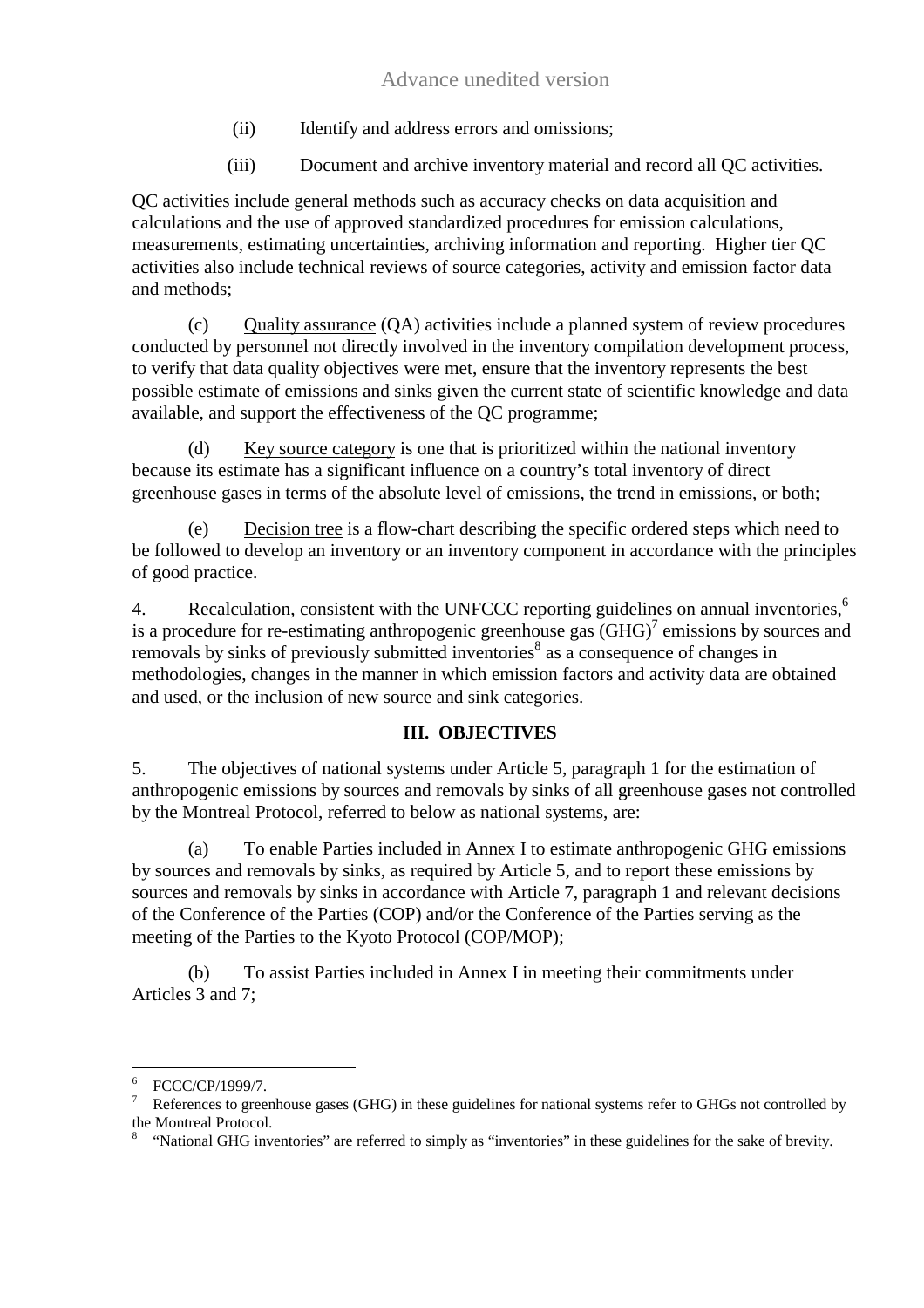(c) To facilitate the review of the information submitted under Article 7 by Parties included in Annex I, as required by Article 8;

(d) To assist Parties included in Annex I to ensure and improve the quality of their inventories.

# **IV. CHARACTERISTICS**

6. National systems should be designed and operated to ensure the transparency, consistency, comparability, completeness and accuracy of inventories as defined in the guidelines for the preparation of inventories by Parties included in Annex I, in accordance with relevant decisions of the COP and/or COP/MOP.

7. National systems should be designed and operated to ensure the quality of the inventory through planning, preparation and management of inventory activities. Inventory activities include collecting activity data, selecting methods and emission factors appropriately, estimating anthropogenic GHG emissions by sources and removals by sinks, implementing uncertainty assessment and quality assurance/quality control (QA/QC) activities, and carrying out procedures for the verification of the inventory data at the national level, as described in these guidelines for national systems.

8. National systems should be designed and operated to support compliance with Kyoto Protocol commitments related to the estimation of anthropogenic GHG emissions by sources and removals by sinks.

9. National systems should be designed and operated to enable Parties included in Annex I to consistently estimate anthropogenic emissions by all sources and removals by all sinks of all GHGs, as covered by the *Revised 1996 IPCC Guidelines for National Greenhouse Gas Inventories* and IPCC good practice guidance, in accordance with relevant decisions of the COP and/or COP/MOP.

# **V. GENERAL FUNCTIONS**

10. In the implementation of its national system, each Party included in Annex I shall:

(a) Establish and maintain the institutional, legal and procedural arrangements necessary to perform the functions defined in these guidelines for national systems, as appropriate, between the government agencies and other entities responsible for the performance of all functions defined in these guidelines;

(b) Ensure sufficient capacity for timely performance of the functions defined in these guidelines for national systems, including data collection for estimating anthropogenic GHG emissions by sources and removals by sinks and arrangements for technical competence of the staff involved in the inventory development process;

(c) Designate a single national entity with overall responsibility for the national inventory;

(d) Prepare national annual inventories and supplementary information in a timely manner in accordance with Article 5 and Article 7, paragraphs 1 and 2 and relevant decisions of the COP and/or COP/MOP;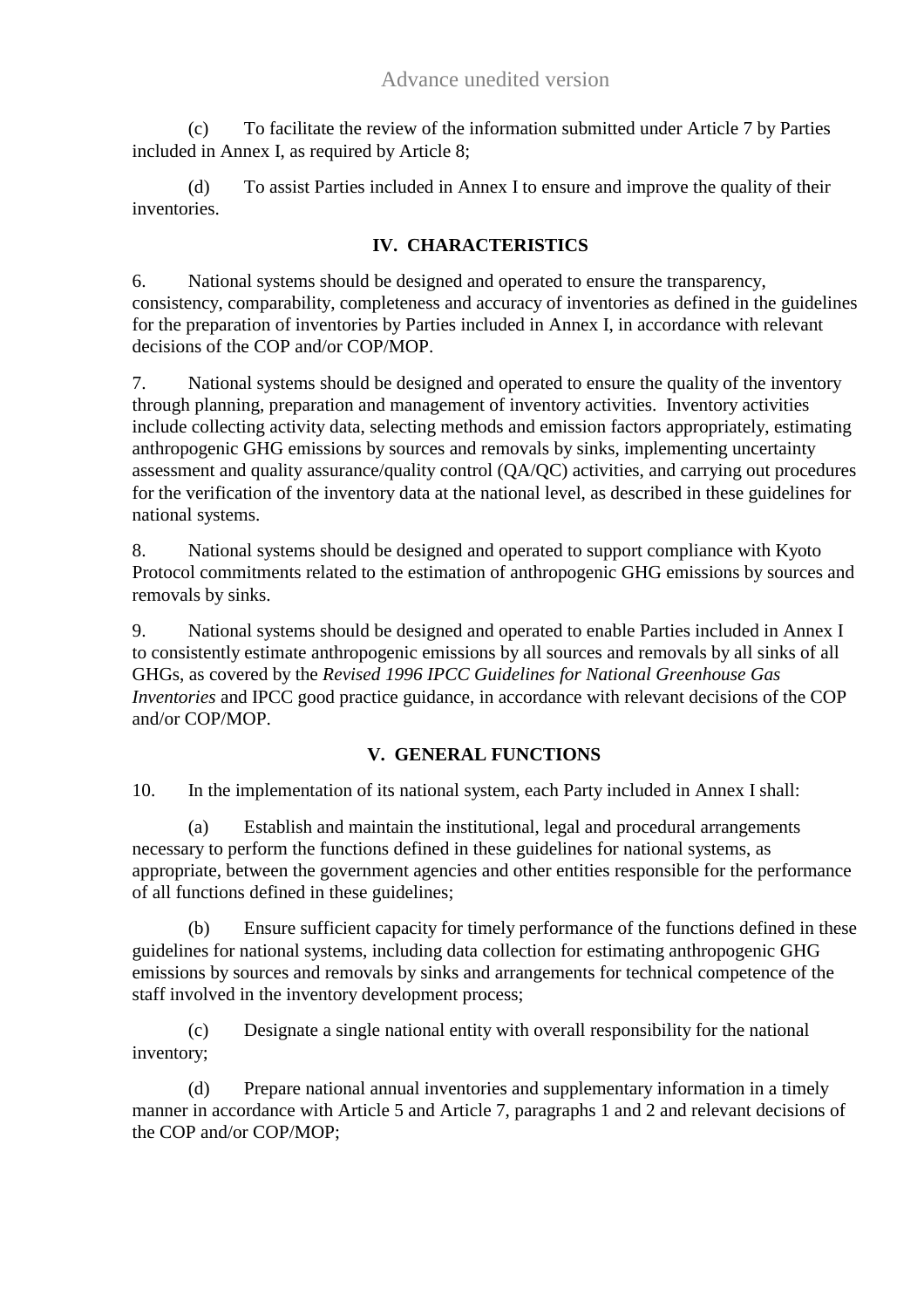(e) Provide information necessary to meet the reporting requirements defined in the guidelines under Article 7 in accordance with the relevant decisions of the COP and/or COP/MOP.

### **VI. SPECIFIC FUNCTIONS**

11. In order to meet the objectives and perform the general functions described above, each Party included in Annex I shall undertake specific functions related to inventory planning, preparation and management.<sup>9</sup>

### **A. Inventory planning**

12. As part of its inventory planning, each Party included in Annex I shall:

(a) Designate a single national entity with overall responsibility for the national inventory;

(b) Make available the postal and electronic addresses of the national entity responsible for the inventory;

(c) Define and allocate specific responsibilities in the inventory development process, including those related to choice of methods, data collection, particularly activity data and emission factors from statistical services and other entities, processing and archiving, and QC and QA. This definition shall specify the roles of, and cooperation between, government agencies and other entities involved in the preparation of the inventory, as well as the institutional, legal and procedural arrangements made to prepare the inventory;

(d) Elaborate an inventory QA/QC plan which describes specific QC procedures to be implemented during the inventory development process, facilitate the overall QA procedures to be conducted, to the extent possible, on the entire inventory and establish quality objectives;

(e) Establish processes for the official consideration and approval of the inventory, including any recalculations, prior to its submission and to respond to any issues raised by the inventory review process under Article 8.

13. As part of its inventory planning, each Party included in Annex I should consider ways to improve the quality of activity data, emission factors, methods and other relevant technical elements of inventories. Information obtained from the implementation of the QA/QC programme, the review process under Article 8 and other reviews should be considered in the development and/or revision of the QA/QC plan and the quality objectives.

#### **B. Inventory preparation**

14. As part of its inventory preparation, each Party included in Annex I shall:

 $\overline{a}$ 

(a) Identify key source categories following the methods described in the IPCC good practice guidance (chapter 7, section 7.2);

<sup>9</sup> For the purpose of these guidelines for national systems, the inventory development process encompasses inventory planning, preparation and management. These steps of the inventory development process are considered in these guidelines only in order to clearly identify the functions to be performed by the national systems, as described in paragraphs 12 to 17 below.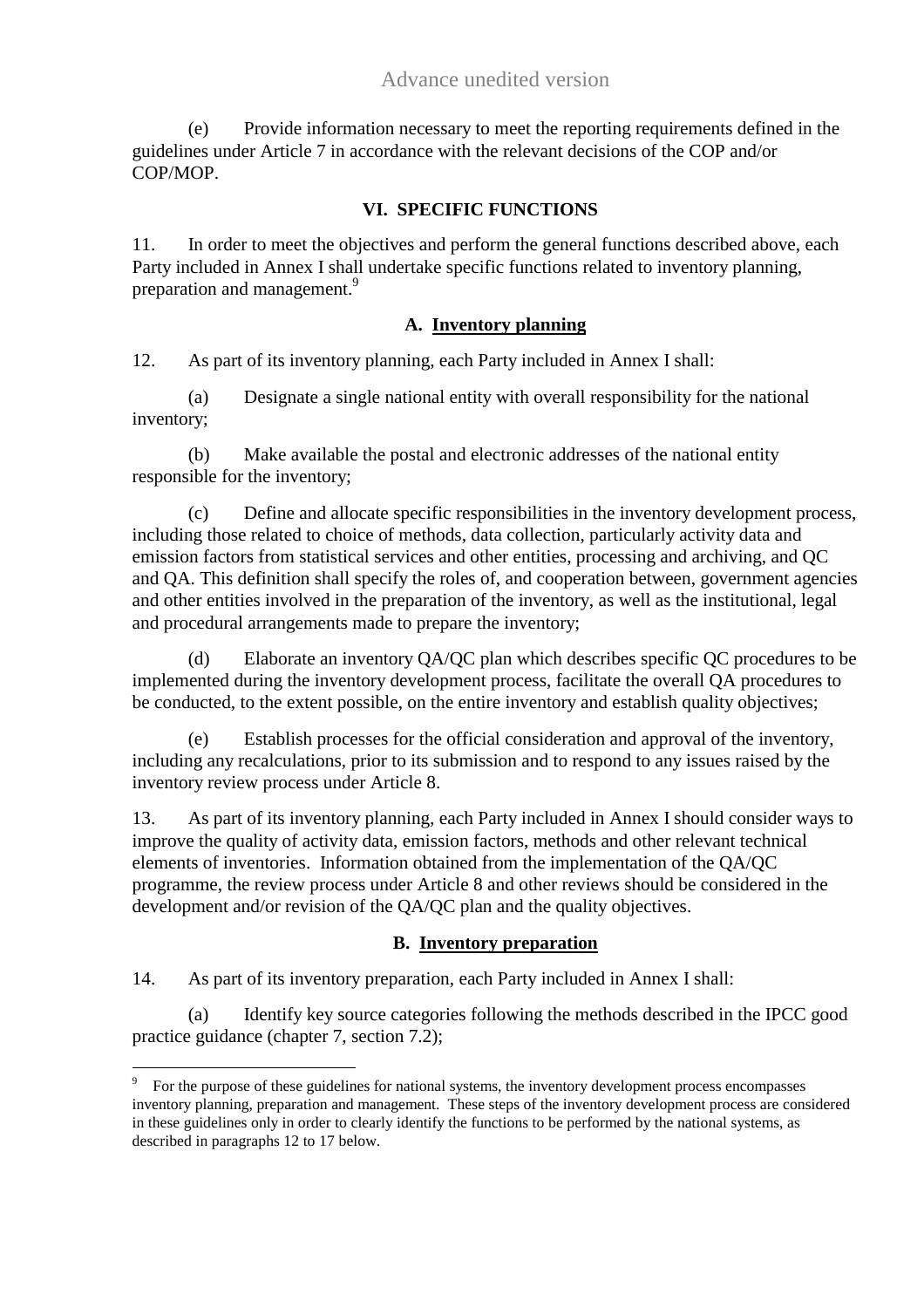(b) Prepare estimates in accordance with the methods described in the *Revised 1996 IPCC Guidelines for National Greenhouse Gas Inventories*, as elaborated by the IPCC good practice guidance, and ensure that appropriate methods are used to estimate emissions from key source categories;

(c) Collect sufficient activity data, process information, and emission factors as are necessary to support the methods selected for estimating anthropogenic GHG emissions by sources and removals by sinks;

(d) Make a quantitative estimate of inventory uncertainty for each source category and for the inventory in total, following the IPCC good practice guidance;

(e) Ensure that any recalculations of previously submitted estimates of anthropogenic GHG emissions by sources and removals by sinks are prepared in accordance with the IPCC good practice guidance and relevant decisions of the COP and/or COP/MOP;

Compile the national inventory in accordance with Article 7, paragraph 1 and relevant decisions of the COP and/or COP/MOP;

(g) Implement general inventory QC procedures (tier 1) in accordance with its QA/QC plan following the IPCC good practice guidance.

15. As part of its inventory preparation, each Party included in Annex I should:

(a) Apply source category specific QC procedures (tier 2) for key source categories and for those individual source categories in which significant methodological and/or data revisions have occurred, in accordance with the IPCC good practice guidance;

(b) Provide for a basic review of the inventory by personnel that have not been involved in the inventory development, preferably an independent third party, before the submission of the inventory, in accordance with the planned QA procedures referred to in paragraph 12 (d) above;

(c) Provide for a more extensive review of the inventory for key source categories, as well as source categories where significant changes in methods or data have been made;

(d) Based on the reviews described in paragraph 15 (b) and (c) and periodic internal evaluations of the inventory preparation process, re-evaluate the inventory planning process in order to meet the established quality objectives referred to in paragraph 12 (d).

### **C. Inventory management**

16. As part of its inventory management, each Party included in Annex I shall:

(a) Archive inventory information for each year in accordance with relevant decisions of the COP and/or COP/MOP. This information shall include all disaggregated emission factors, activity data, and documentation about how these factors and data have been generated and aggregated for the preparation of the inventory. This information shall also include internal documentation on QA/QC procedures, external and internal reviews, documentation on annual key sources and key source identification and planned inventory improvements;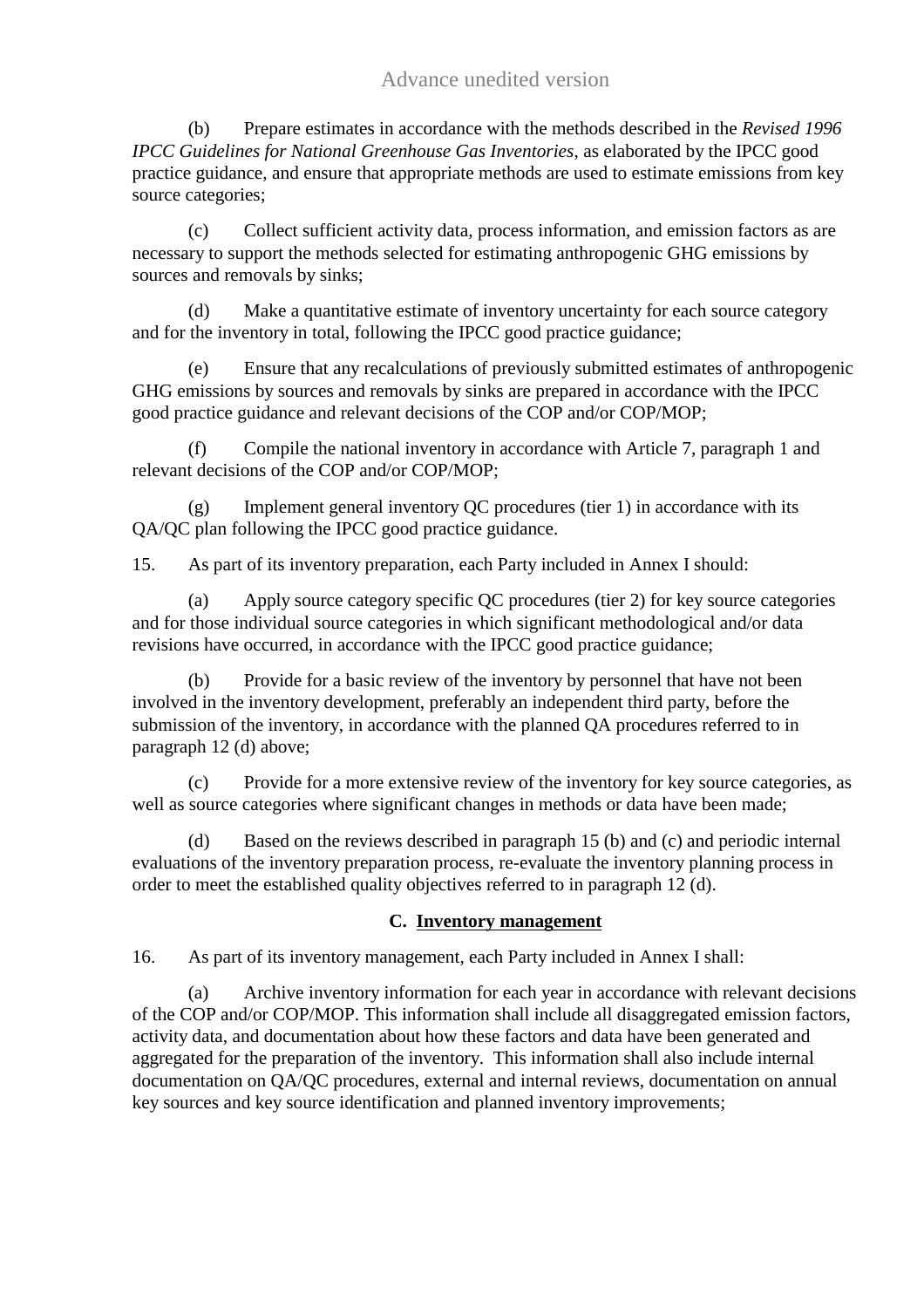(b) Provide review teams under Article 8 with access to all archived information used by the Party to prepare the inventory, in accordance with relevant decisions of the COP and/or COP/MOP;

(c) Respond to requests for clarifying inventory information resulting from the different stages of the review process of the inventory information, and information on the national system, in a timely manner in accordance with Article 8.

17. As part of its inventory management, each Party included in Annex I should make the archived information accessible by collecting and gathering it at a single location.

### **VII. UPDATING OF THE GUIDELINES**

18. These guidelines shall be reviewed and revised, as appropriate, by consensus, in accordance with decisions of the COP/MOP, taking into account any relevant decisions of the COP.

- - - - -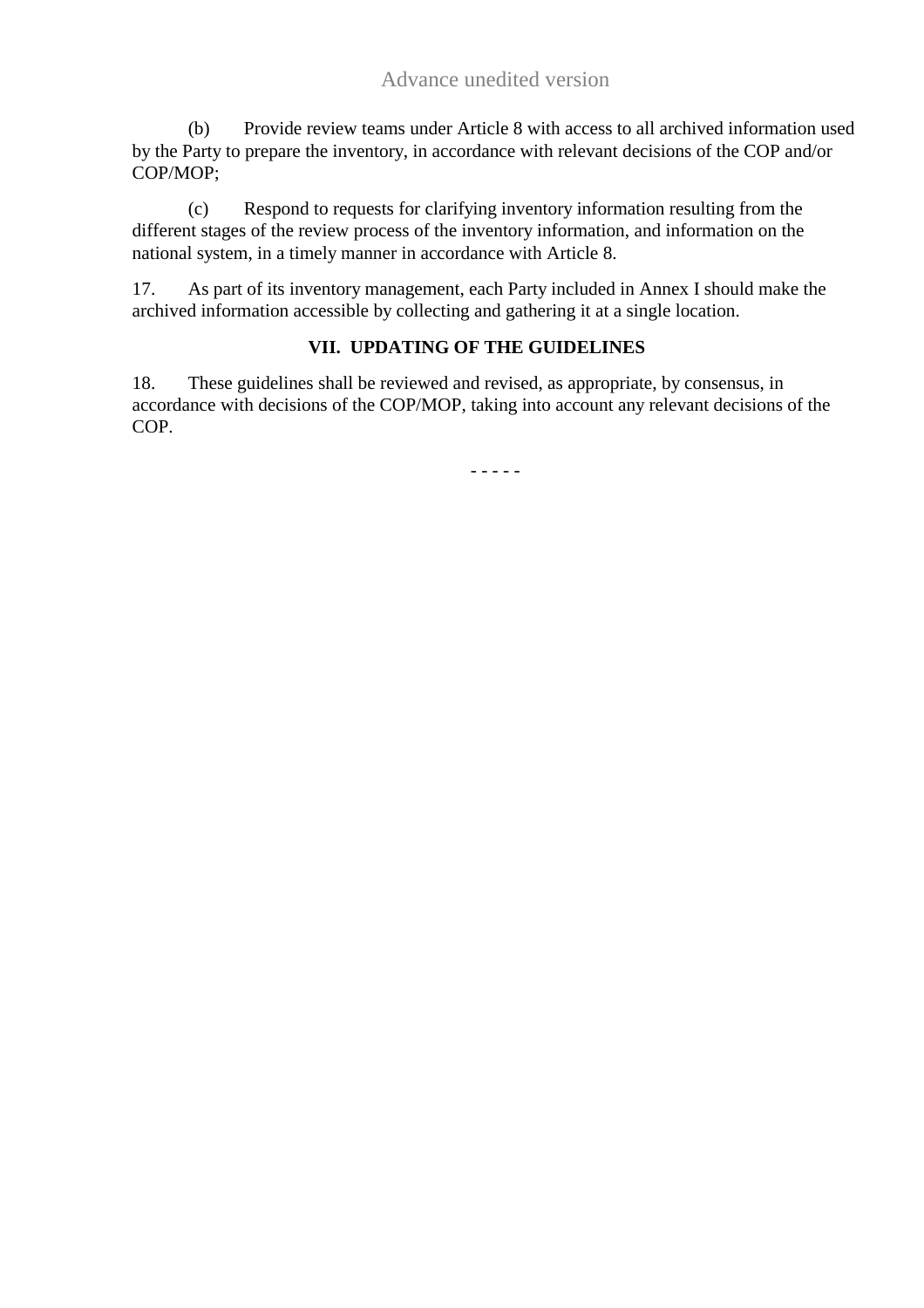#### **2. Good practice guidance and adjustments under Article 5, paragraph 2, of the Kyoto Protocol**

#### **Decision -/CP.7**

#### **Good practice guidance and adjustments under Article 5**, **paragraph 2, of the Kyoto Protocol**

*The Conference of the Parties,*

*Noting* Article 5, paragraph 2, of the Kyoto Protocol to the United Nations Framework Convention on Climate Change,

*Recalling* its decisions 1/CP.3, 2/CP.3, 1/CP.4, 8/CP.4 and 5/CP.6,

*Recognizing* the essential role of high quality greenhouse gas inventories under the Convention and the Kyoto Protocol,

*Recognizing* the need for confidence in estimates of anthropogenic emissions and anthropogenic removals<sup>1</sup> for the purpose of ascertaining compliance with commitments under Article 3 of the Kyoto Protocol,

*Acknowledging* the importance of ensuring that anthropogenic emissions are not underestimated and that anthropogenic removals by sinks and anthropogenic base year emissions are not overestimated,

*Having considered* the relevant conclusions and recommendations of the Subsidiary Body for Scientific and Technological Advice, $2$ 

1. *Recommends* that the Conference of the Parties serving as the meeting of the Parties to the Kyoto Protocol, at its first session, adopt the attached draft decision;

2. *Requests* the secretariat to organize a workshop prior to, and one or possibly more workshops after, the sixteenth session of the Subsidiary Body for Scientific and Technological Advice on methodologies for adjustments under Article 5, paragraph 2, of the Kyoto Protocol with the participation of greenhouse gas inventory experts and other experts nominated to the UNFCCC roster of experts and experts involved in the preparation of the Intergovernmental Panel on Climate Change report entitled *Good Practice Guidance and Uncertainty Management in National Greenhouse Gas Inventories*. The purpose of the first workshop would be to elaborate draft technical guidance on methodologies for adjustments under Article 5, paragraph 2, building upon submissions by Parties contained in documents FCCC/SBSTA/2000/MISC.1 and Add.1, FCCC/SBSTA/2000/MISC.7 and Add.1-2 as well as FCCC/TP/2000/1, for consideration by the Subsidiary Body for Scientific and Technological

 $\overline{a}$ 

<sup>1</sup> In this decision, estimates of anthropogenic emissions by sources and removals by sinks of all greenhouse gases not controlled by the Montreal Protocol are referred to as anthropogenic emissions and anthropogenic removals respectively, for the sake of brevity. 2

FCCC/SBSTA/1999/14, paragraph 51 (i); FCCC/SBSTA/2000/5, paragraph 40 (b).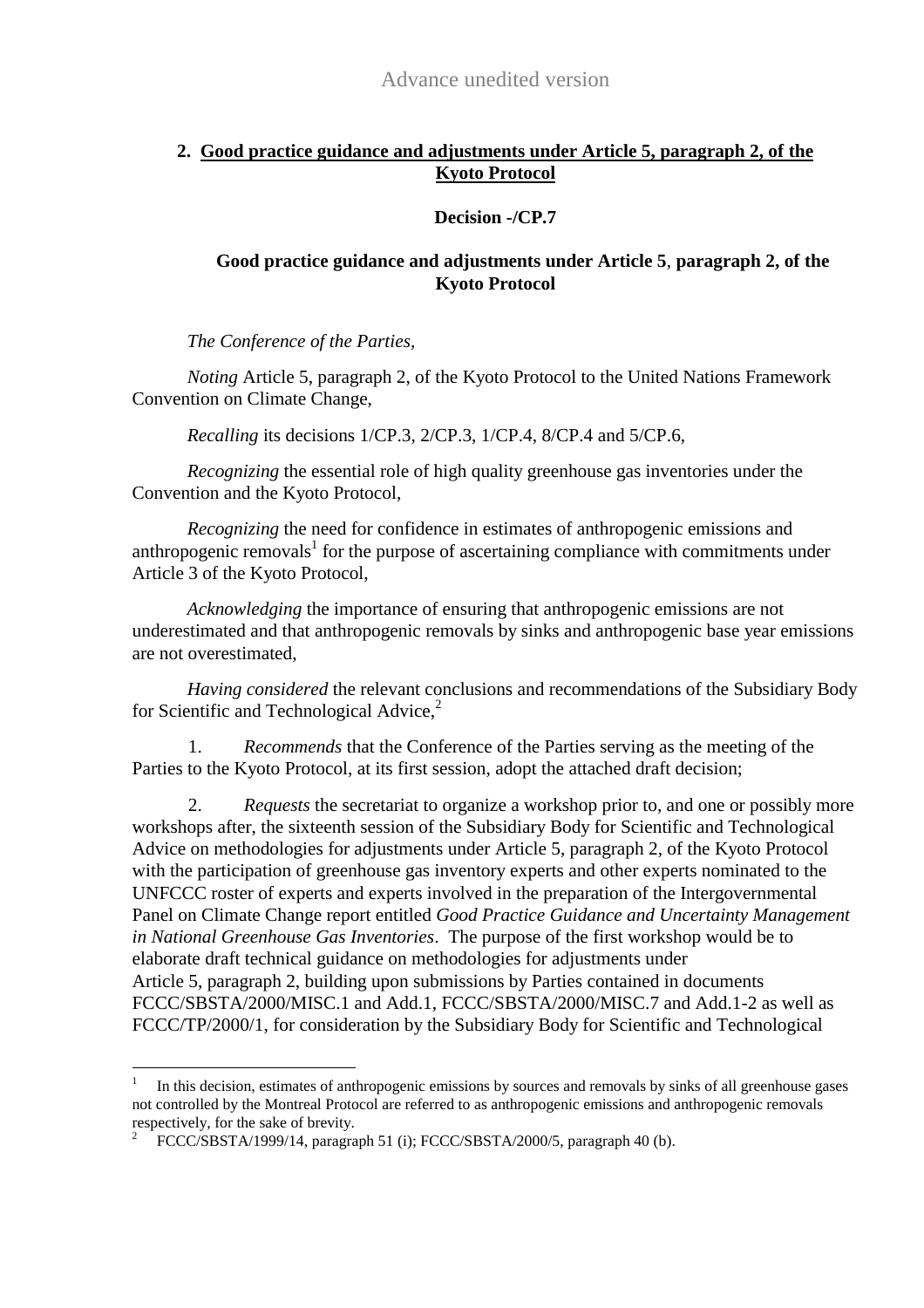Advice at its sixteenth session. At that session, the Subsidiary Body for Scientific and Technological Advice should define more precisely the scope of the second workshop;<sup>3</sup>

3. *Requests* the Subsidiary Body for Scientific and Technological Advice to complete technical guidance on methodologies for adjustments under Article 5, paragraph 2, of the Kyoto Protocol, building upon the attached draft decision and the outcome of the process described in paragraph 2 above, for consideration by the Conference of the Parties at its ninth session, with a view to recommending, at that session, such technical guidance for adoption by the Conference of the Parties serving as the meeting of the Parties to the Kyoto Protocol at its first session:

4. *Decides* to develop technical guidance on methodologies for adjustments under Article 5, paragraph 2, of the Kyoto Protocol for estimates of anthropogenic emissions and removals from land use, land-use change and forestry, in light of the decision -/CP.7 (land use, land-use change and forestry) immediately after completion of the work of the Intergovernmental Panel on Climate Change on good practice guidance on land use, land-use change and forestry, with a view to recommending a decision on adjustments, at its tenth session, for adoption by the Conference of the Parties serving as the meeting of the Parties to the Kyoto Protocol at its subsequent session.

## **Draft decision -/CMP.1**

#### **Good practice guidance and adjustments under Article 5**, **paragraph 2, of the Kyoto Protocol**

*The Conference of the Parties serving as the meeting of the Parties to the Kyoto Protocol,*

*Recalling* Article 5, paragraph 2, of the Kyoto Protocol to the United Nations Framework Convention on Climate Change,

*Further recalling* decisions 1/CP.3, 2/CP.3, 1/CP.4, 8/CP.4 and 5/CP.6 of the Conference of the Parties,

*Having considered* decision -/CP.7 adopted by the Conference of the Parties at its seventh session,

1. *Endorses* the Intergovernmental Panel on Climate Change (IPCC) report entitled *Good Practice Guidance and Uncertainty Management in National Greenhouse Gas Inventories*, as accepted by the sixteenth session of the IPCC held in Montreal, Canada, 1 to 8 May 2000 (hereinafter referred to as the IPCC good practice guidance), as an elaboration of the *Revised 1996 IPCC Guidelines for National Greenhouse Gas Inventories*;

2. *Decides* that the good practice guidance referred to in paragraph 1 shall be used by Parties included in Annex I in their preparation of national greenhouse gas inventories under the Kyoto Protocol;

<sup>&</sup>lt;sup>2</sup><br>3 The organization of the workshops is subject to availability of funds.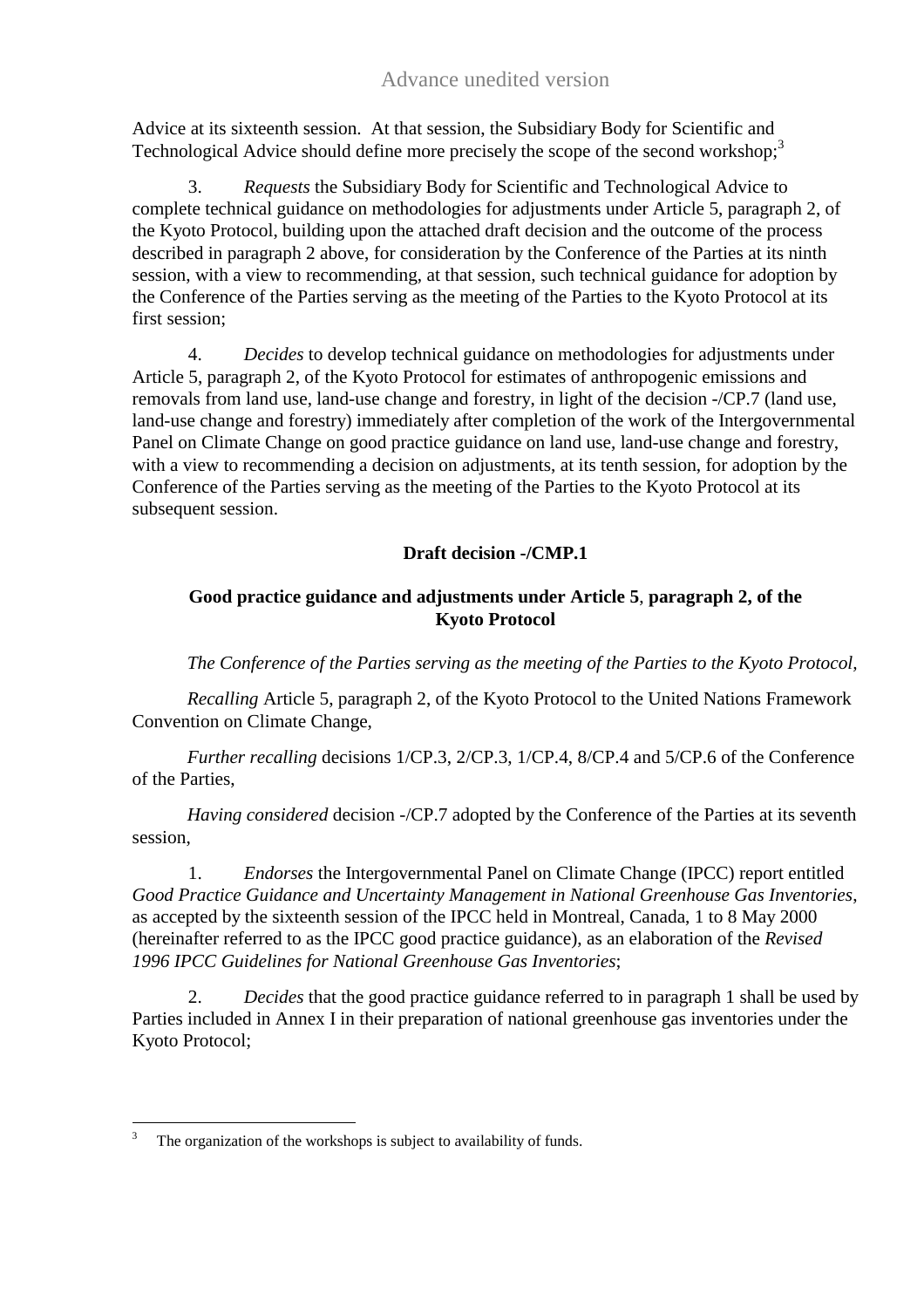3. *Decides* that adjustments referred to in Article 5, paragraph 2, of the Kyoto Protocol shall be applied only when inventory data submitted by Parties included in Annex I are found to be incomplete and/or are prepared in a way that is not consistent with the *Revised 1996 IPCC Guidelines for National Greenhouse Gas Inventories* as elaborated by the IPCC good practice guidance and any good practice guidance adopted by the Conference of the Parties serving as the meeting of the Parties to the Kyoto Protocol;

4. *Decides* that the calculation of adjustments shall commence only after a Party included in Annex I has been provided with opportunities to correct any deficiencies in accordance with the time-frame and procedures set forth in the guidelines for inventory review under Article 8;

5. *Decides* that the adjustment procedure shall result in estimates that are conservative for the Party concerned so as to ensure that anthropogenic emissions are not underestimated and anthropogenic removals by sinks and anthropogenic base year emissions are not overestimated;

6. *Emphasizes* that adjustments are intended to provide an incentive for Parties included in Annex I to provide complete and accurate annual greenhouse gas inventories prepared in accordance with the *Revised 1996 IPCC Guidelines for National Greenhouse Gas Inventories* as elaborated by the IPCC good practice guidance and any good practice guidance adopted by the Conference of the Parties serving as the meeting of the Parties to the Kyoto Protocol. Adjustments are intended to correct inventory problems for the purpose of accounting emissions inventories and assigned amounts of the Parties included in Annex I. Adjustments are not intended to substitute for the obligation of a Party included in Annex I to estimate and report greenhouse gas inventories in accordance with the *Revised 1996 IPCC Guidelines for National Greenhouse Gas Inventories* as elaborated by the IPCC good practice guidance and any good practice guidance adopted by the Conference of the Parties serving as the meeting of the Parties to the Kyoto Protocol;

7. *Decides* that adjusted estimates shall be calculated in accordance with the technical guidance on methodologies for adjustments contained in the annex to this decision. Such technical guidance shall ensure consistency and comparability and that similar methods are used for similar problems as far as possible across all inventories reviewed under Article 8;

8. *Decides* that any adjustments applied to the base year inventory estimates of a Party included in Annex I shall be used in the calculation of the Party's assigned amount pursuant to Article 3, paragraphs 7 and 8, in accordance with the modalities for the accounting of assigned amount under Article 7, paragraph 4, and shall not be replaced by a revised estimate subsequent to the establishment of the Party's assigned amount pursuant to Article 3, paragraphs 7 and 8;

9. *Decides* that any adjustments applied to the inventory for a year of the commitment period of the Party included in Annex I shall be used in the annual compilation and accounting of emission inventories and assigned amounts;

10. *Decides* that in the event of a disagreement between the Party included in Annex I and the expert review team regarding the adjustment, the issue will be forwarded to [the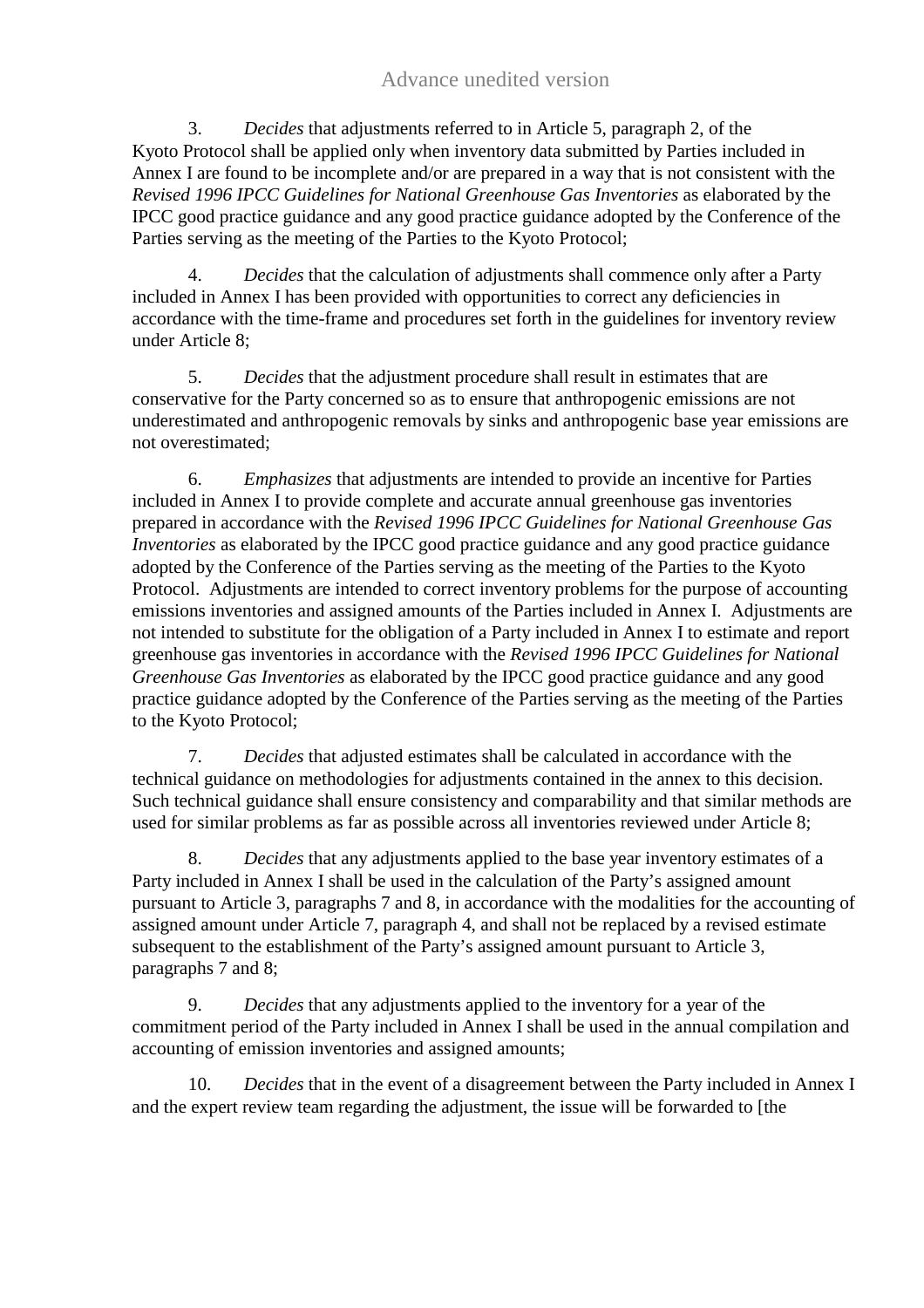Conference of the Parties serving as the meeting of the Parties to the Kyoto Protocol and] the Compliance Committee;

11. *Decides* that a Party included in Annex I may submit a revised estimate for a part of its inventory of a year of the commitment period to which an adjustment was previously applied, provided that the revised estimate is submitted, at the latest, in conjunction with the inventory for the year 2012. Subject to a review under Article 8 and the acceptance of the revised estimate by the expert review team, the revised estimate shall replace the adjusted estimate. In the event of a disagreement between the Party included in Annex I and the expert review team regarding the revised estimate, the issue will be forwarded to [the COP/MOP and] the Compliance Committee, which will resolve the disagreement in accordance with the procedures and mechanisms on compliance. The option for a Party included in Annex I to submit a revised estimate for a part of its inventory to which an adjustment was previously applied should not prevent Parties included in Annex I from making best efforts to correct the problem at the time it was initially identified and in accordance with the time-frame set forth in the guidelines for review under Article 8.

#### ANNEX

 *(to be elaborated in accordance with decision -/CP.7, paragraph 3)*

- - - - -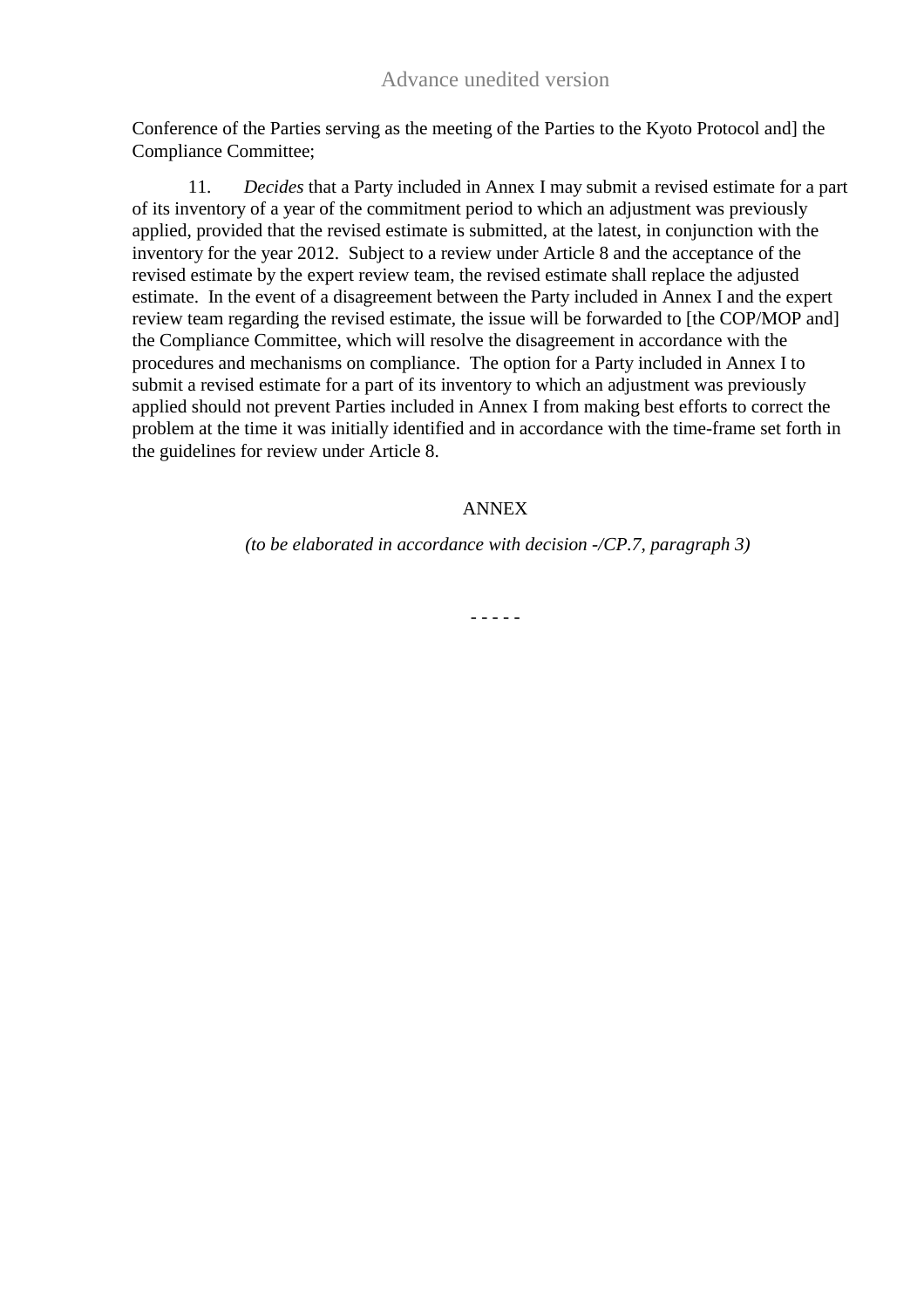#### **3. Guidelines for the preparation of the information required under Article 7 of the Kyoto Protocol**

#### **Decision -/CP.7**

#### **Guidelines for the preparation of the information required under Article 7 of the Kyoto Protocol**

*The Conference of the Parties,*

*Recalling* its decisions 1/CP.3, 1/CP.4, 8/CP.4, 3/CP.5, 4/CP.5 and 5/CP.6,

*Noting* the relevant provisions of the Kyoto Protocol to the United Nations Framework Convention on Climate Change, in particular its Article 7,

*Having considered* the relevant recommendations of the Subsidiary Body for Scientific and Technological Advice, $<sup>1</sup>$ </sup>

*Recognizing* the role of information submitted under the Kyoto Protocol pursuant to Article 7, in demonstrating the progress of Parties included in Annex I by 2005 towards meeting their commitments under the Protocol in accordance with their national circumstances,

1. *Recommends* that the Conference of the Parties serving as the meeting of the Parties to the Kyoto Protocol, at its first session, adopt the attached draft decision;

2. *Requests* the Subsidiary Body for Scientific and Technological Advice (SBSTA) to develop criteria for cases of failure to submit information related to estimates of greenhouse gas emissions by sources and removal by sinks from activities under Article 3, paragraphs 3 and 4, including, *inter alia*, the reporting of those emissions and removals, similar to those described in paragraph 3 of the attached draft decision, after the work on good practice for land use, landuse change and forestry, with a view to recommending a decision on this matter as soon as practicable thereafter, for adoption by the Conference of the Parties serving as the meeting of the Parties to the Kyoto Protocol at its subsequent session;

3. *Requests* the SBSTA, at its sixteenth session, to elaborate further the sections on information on assigned amounts and information on national registries contained in the appendix to this decision. In so doing, the SBSTA should take into account the decision of the Conference of the Parties on modalities for assigned amounts under Article 7, paragraph 4 (decision -/CP.7). The SBSTA should elaborate those sections with a view to recommending to the Conference of the Parties, at its eighth session, a decision incorporating those sections into the guidelines for the preparation of information required under Article 7 (decision -/CP.7) for adoption by the Conference of the Parties serving as the meeting of the Parties to the Kyoto Protocol at its first session after the entry into force of the Kyoto Protocol.

<sup>|&</sup>lt;br>|<br>| FCCC/SBSTA/2000/5 and FCCC/SBSTA/2000/14.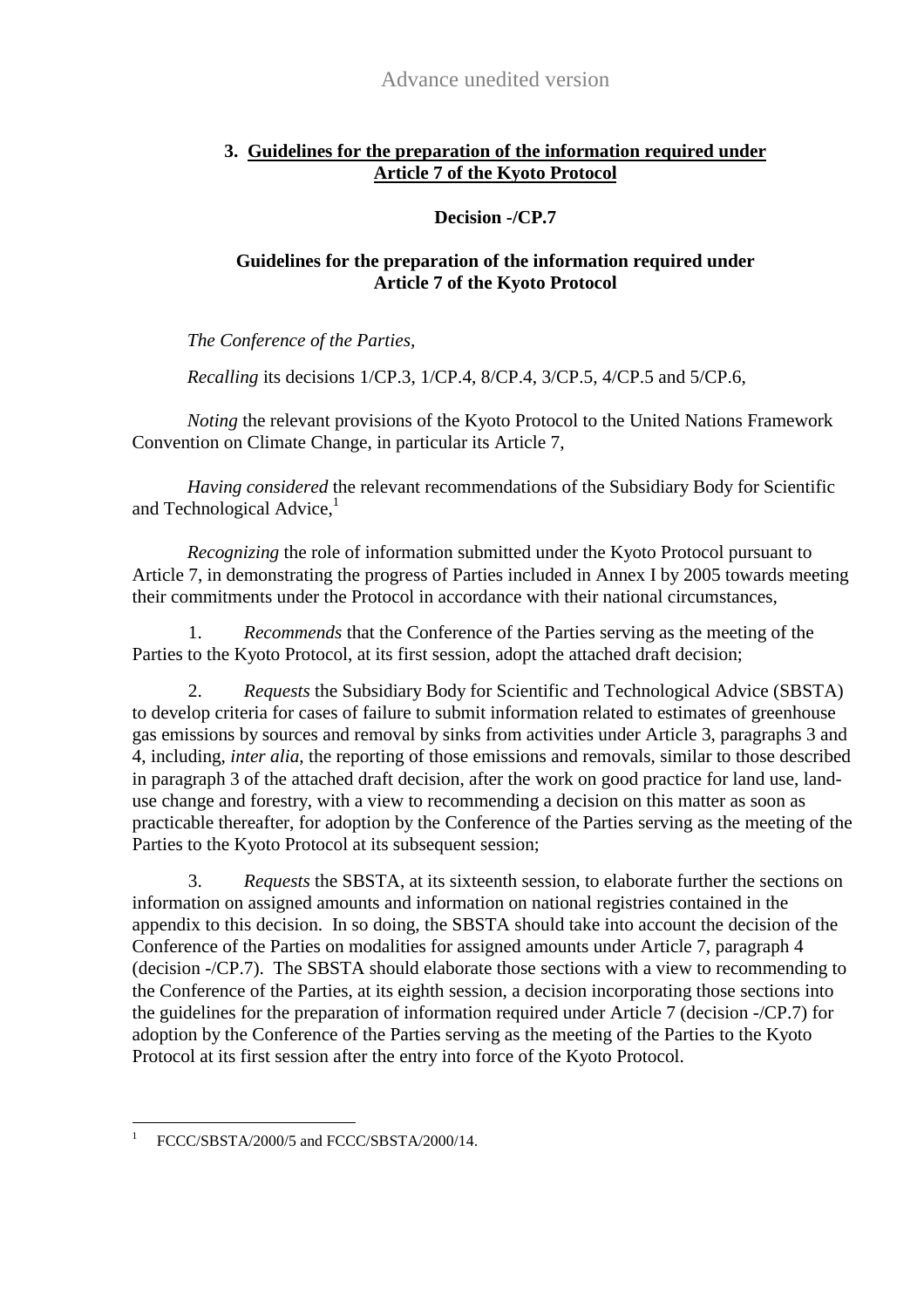4. *Urges* each Party included in Annex I that is also a Party to the Kyoto Protocol to submit, by 1 January 2006, a report to provide the Conference of the Parties serving as the meeting of the Parties to the Kyoto Protocol with the basis for reviewing the demonstration of progress by 2005, in accordance with Article 3, paragraph 2, of the Kyoto Protocol. The report shall include:

(a) A description of domestic measures, including any legal and institutional steps to prepare to implement its commitments under the Kyoto Protocol to mitigate greenhouse gas emissions, and any of its programmes for domestic compliance and enforcement;

(b) Trends in, and projections of, its greenhouse gas emissions;

(c) An evaluation of how such domestic measures, in light of these trends and projections, will contribute to the Party's meeting its commitments under Article 3;

(d) A description of the activities, actions and programmes undertaken by the Party in fulfilment of its commitments under Articles 10 and 11;

5. *Requests* the SBSTA, at its sixteenth session, to consider how this information should be presented and evaluated taking into account document FCCC/CP/2001/MISC.2 and other relevant submissions by Parties with a view to recommending a decision on this matter for adoption by the Conference of the Parties at its eighth session.

### Appendix

### **I. REPORTING OF SUPPLEMENTARY INFORMATION UNDER ARTICLE 7, PARAGRAPH 1**

#### **E. Information on emission reduction units, certified emission reductions, assigned amount units and removal units**

1. Each Party included in Annex I with a commitment inscribed in Annex B shall report, in a standard electronic format, the following information on emission reduction units (ERUs), certified emission reductions (CERs), assigned amount units (AAUs) and removal units  $(RMUs)^2$ from its national registry, for the previous calendar year (defined according to Greenwich Mean Time) distinguishing between units valid for different commitment periods:

(a) The total quantity of ERUs, CERs, AAUs and RMUs in each account at the beginning of the year;

(b) The total quantity of AAUs issued on the basis of assigned amount pursuant to Article 3, paragraphs 7 and 8;

(c) The total quantity of ERUs, CERs, AAUs and RMUs acquired from other registries and the identity of the transferring accounts and national registries;

 $\overline{a}$ 

<sup>2</sup> As defined in paragraph 12 of the modalities for the accounting of assigned amounts under Article 7, paragraph 4 contained in the Annex to decision -/CP.7 (modalities for the accounting of assigned amounts).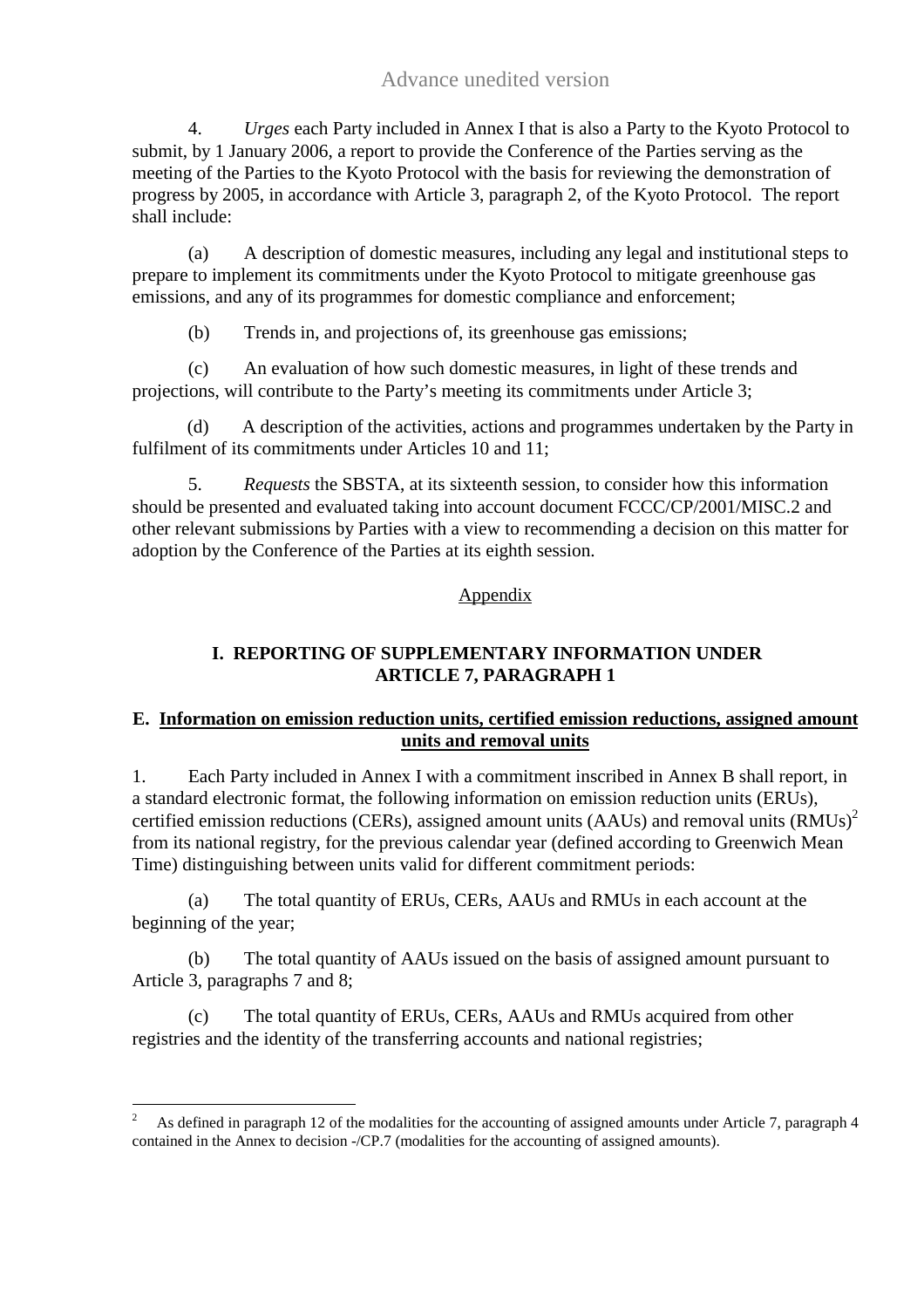(d) The total quantity of RMUs issued on the basis of activities under Article 3, paragraphs 3 and 4;

(e) The total quantity of ERUs, CERs, AAUs and RMUs transferred to other registries and the identity of the acquiring accounts and national registries;

(f) The total quantity of ERUs, CERs, AAUs and RMUs cancelled on the basis of activities under Article 3, paragraphs 3 and 4;

(g) The total quantity of ERUs, CERs, AAUs and RMUs cancelled following determination by the Compliance Committee that the Party is not in compliance with its commitment under Article 3, paragraph 1;

(h) The total quantity of other ERUs, CERs, AAUs and RMUs cancelled;

(i) The total quantity of ERUs, CERs, AAUs and RMUs retired;

(j) The total quantity of ERUs, CERs and AAUs carried over from the previous commitment period;

(k) The total quantity of ERUs, CERs, AAUs and RMUs in each account at the end of the year.

2. Each Party included in Annex I shall report a calculation of its commitment period reserve calculated in accordance with decision -/CP.7 (*Article 17*).

### **II. REPORTING OF SUPPLEMENTARY INFORMATION UNDER ARTICLE 7, PARAGRAPH 2**

# **E. National registries**

3. Each Party included in Annex I with a commitment inscribed in Annex B to the Kyoto Protocol shall provide a description of its national registry. The description shall include the following information:

(a) The name and contact information of the registry administrator designated by the Party to maintain the national registry;

(b) Any other Party with which the Party cooperates by maintaining their respective national registries in a consolidated system;

(c) A description of the database structure used in the national registry;

(d) A description of how the national registry conforms to the technical standards for the purpose of ensuring the accurate, transparent and efficient exchange of data between national registries, the clean development registry and the independent transaction log, including;

> (i) A description of the formats used in the national registry for account numbers, serial numbers for ERUs, CERs, AAUs and RMUs, including project identifiers and transaction numbers;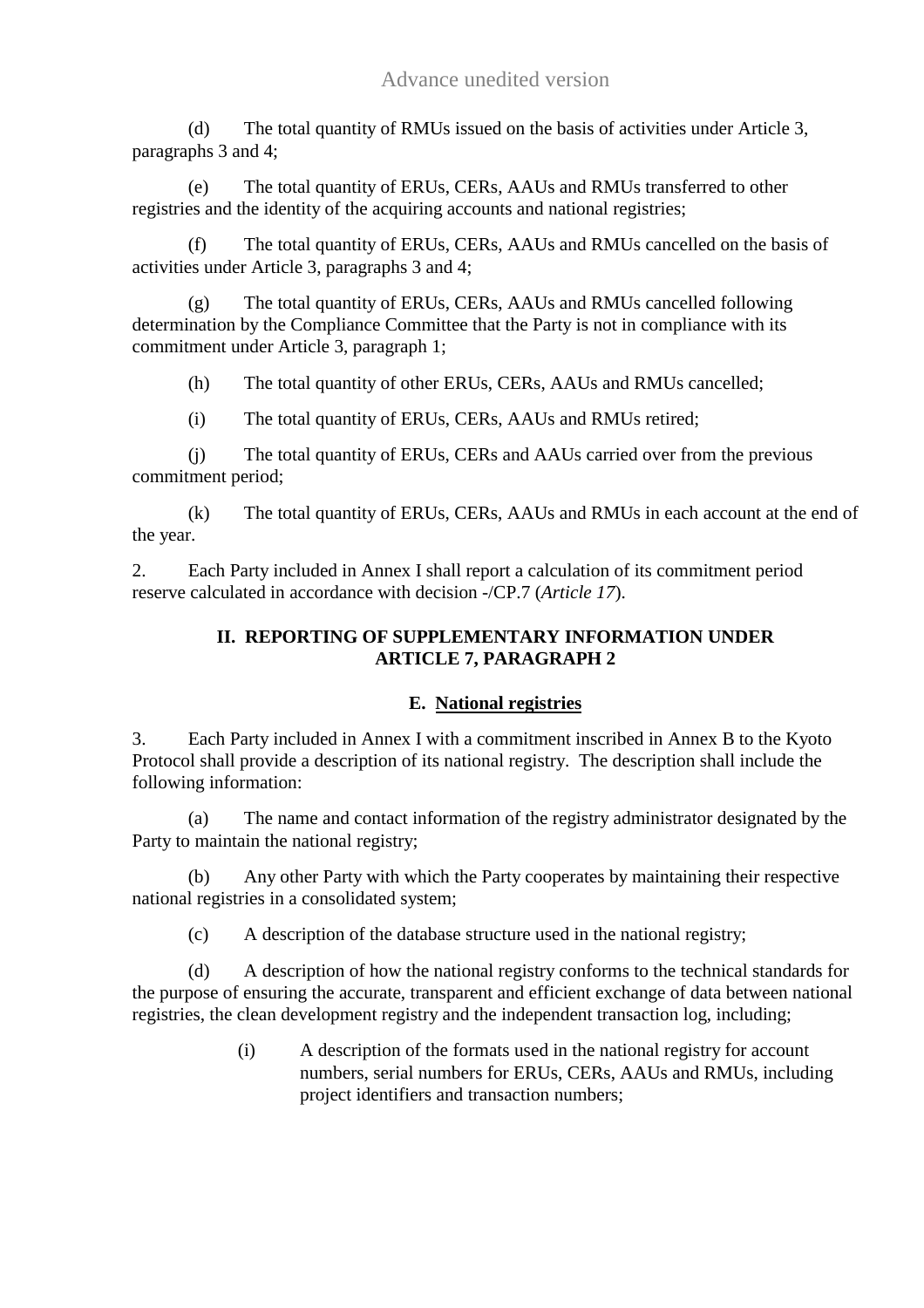- (ii) A list, and the electronic format, of the information transmitted electronically when transferring ERUs, CERs, AAUs and/or RMUs to other registries;
- (iii) A list, and the electronic format, of the information transmitted electronically when acquiring ERUs, CERs, AAUs and/or RMUs from other national registries or the CDM registry;
- (iv) A list, and the electronic format, of the information transmitted electronically from the national registry to the independent transaction log when issuing, transferring, acquiring, cancelling and retiring ERUs, CERs, AAUs and/or RMUs;
- (v) An explanation of the procedures employed in the national registry to prevent discrepancies in the issuance, transfer, acquisition, cancellation and retirement of ERUs, CERs, AAUs and/or RMUs;
- (vi) An overview of security measures employed in the national registry to deter unauthorized manipulations and minimize operator error;

(e) A list of the information publicly accessible through the user interface to the national registry;

(f) An explanation of how to access information through the user interface to the national registry.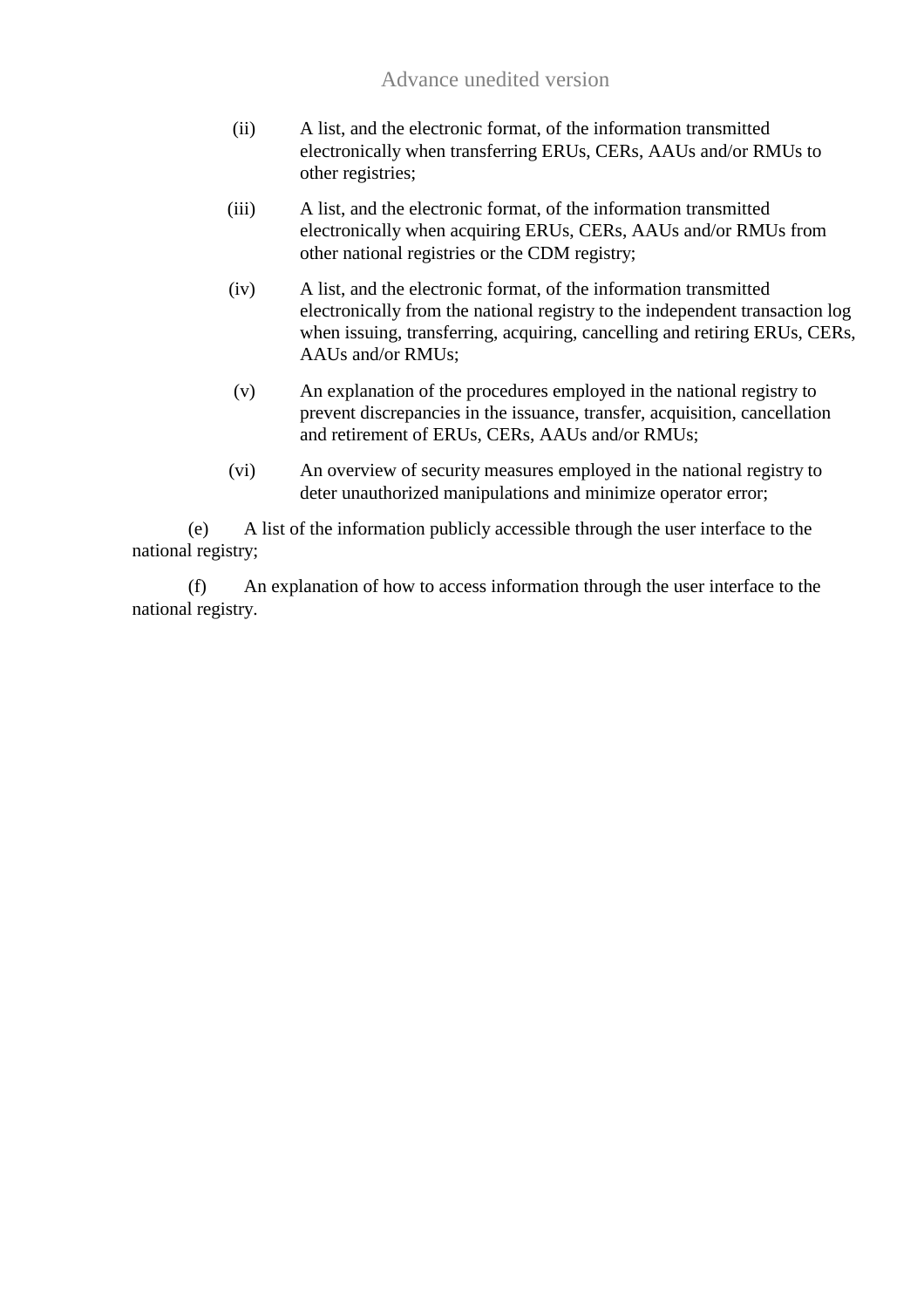#### **Draft decision -/CMP.1**

#### **Guidelines for the preparation of the information required under Article 7 of the Kyoto Protocol**

*The Conference of the Parties serving as the meeting of the Parties to the Kyoto Protocol,*

*Recalling* Article 7 of the Kyoto Protocol to the United Nations Framework Convention on Climate Change,

*Recalling* that Parties have affirmed that the principles in decision -/ CMP.1 on land use, land-use change and forestry govern the treatment of land use, land-use change and forestry activities in the annex to that decision,

*Having considered* decision -/CP.7, adopted by the Conference of the Parties at its seventh session,

*Recognizing* the importance of transparent reporting for facilitating the review process under Article 8 of the Kyoto Protocol,

1. *Adopts* the guidelines for the preparation of information under Article 7 of the Kyoto Protocol as contained in the annex to this decision;

2. *Decides* that each Party included in Annex I, bearing in mind Article 7, paragraph 3, of the Kyoto Protocol and the needs of the review under Article 8 of the Kyoto Protocol, shall start reporting the information under Article 7, paragraph 1, of the Kyoto Protocol with the inventory submission due under the Convention for the first year of the commitment period after the Protocol has entered into force for that Party, but may start reporting this information from the year following the submission of the information referred to in paragraph 6 of the annex to decision -/CP.7 (*modalities for the accounting of assigned amounts*) on a voluntary basis;

3. *Decides* that a Party included in Annex I shall fail to meet the methodological and reporting requirements under Article 7, paragraph 1, for the purpose of the eligibility requirements under paragraph 21 of the guidelines adopted under decision -/CP.7 (Article 6), paragraph 31 of the guidelines adopted under decision -/CP.7 (Article 12) and paragraph 2 of the guidelines adopted under decision -/CP.7 (Article 17) if:

(a) The Party concerned has failed to submit an annual inventory of anthropogenic emissions by sources and removals by sinks of greenhouse gases not controlled by the Montreal Protocol, including the national inventory report and the common reporting format within six weeks of the submission date;

(b) The Party concerned has failed to include an estimate for an Annex A source category (as defined in chapter 7 of the Intergovernmental Panel on Climate Change *Good Practice Guidance and Uncertainty Management in National Greenhouse Gas Inventories*, hereinafter referred to as the IPCC good practice guidance) that individually accounted for 7 per cent or more of the Party's aggregate emissions, defined as aggregate submitted emissions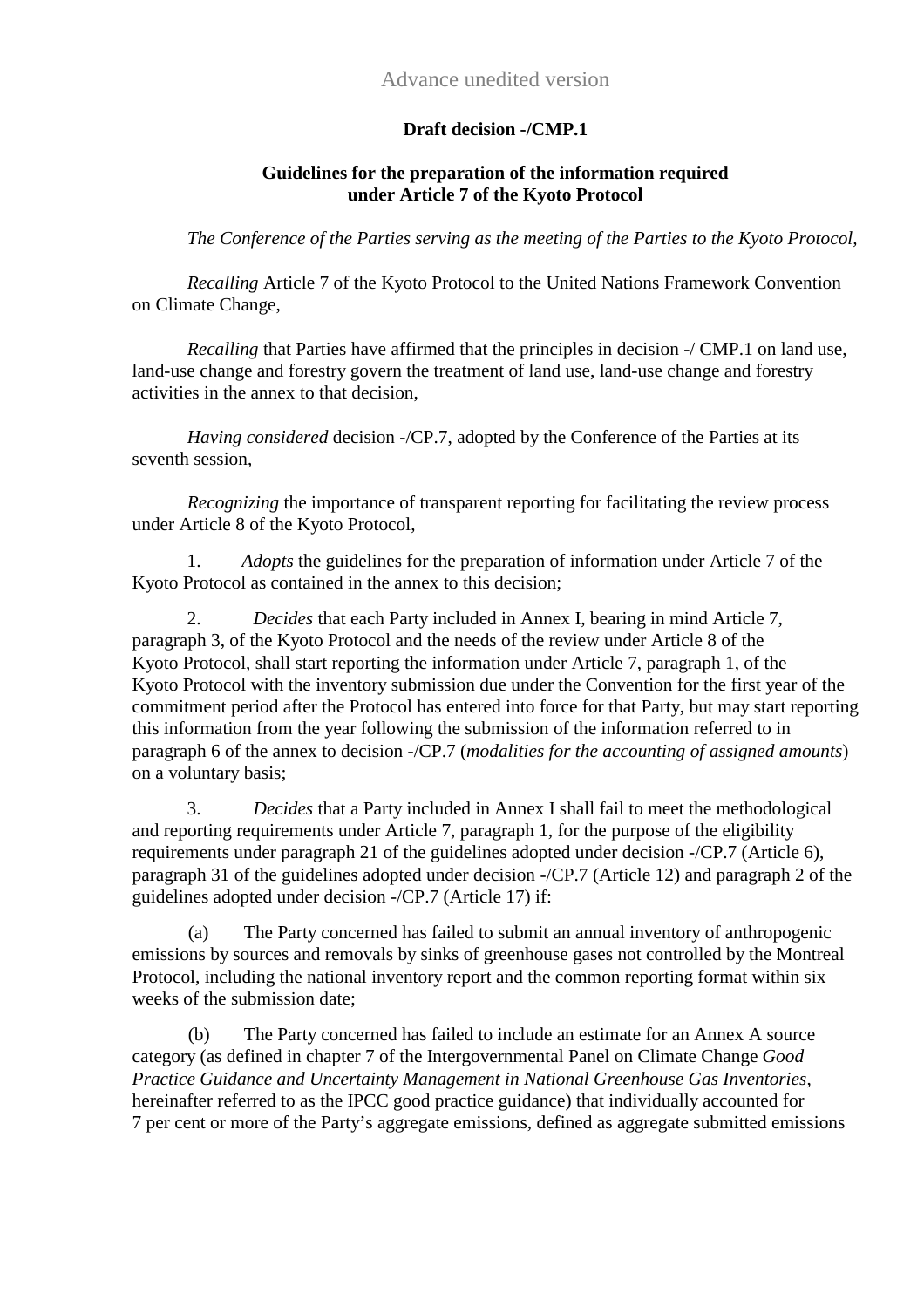of the gases and from the sources listed in Annex A to the Kyoto Protocol, in the most recent of the Party's reviewed inventories in which the source was estimated;

(c) For any single year during the commitment period, the aggregate adjusted greenhouse gas emissions for the Party concerned exceed the aggregate submitted emissions, defined as aggregate submitted emissions of the gases and from the sources listed in Annex A to the Kyoto Protocol by more than 7 per cent;

(d) At any time during the commitment period the sum of the numerical values of the percentages calculated according to subparagraph (c) above for all years of the commitment period for which the review has been conducted exceeds 20;

(e) An adjustment for any key source category (as defined in chapter 7 of the IPCC good practice guidance) of the Party concerned that accounted for 2 per cent or more of the Party's aggregate emissions of the gases from the sources listed in Annex A was calculated during the inventory review in three subsequent years, unless the Party has requested assistance from the facilitative branch of the Compliance Committee in addressing this problem, prior to the beginning of the first commitment period, and the assistance is being provided.

4. Requests the secretariat to prepare a report relating to paragraph 4 of section VI.1 of the annex to decision 5/CP.6, based on information contained in national communications from Parties and other relevant sources, for consideration by the Subsidiary Body for Scientific and Technological Advice. This report shall be prepared each time that the review process under Article 8 of the Kyoto Protocol relating to national communications and supplementary information from Parties included in Annex I, is completed.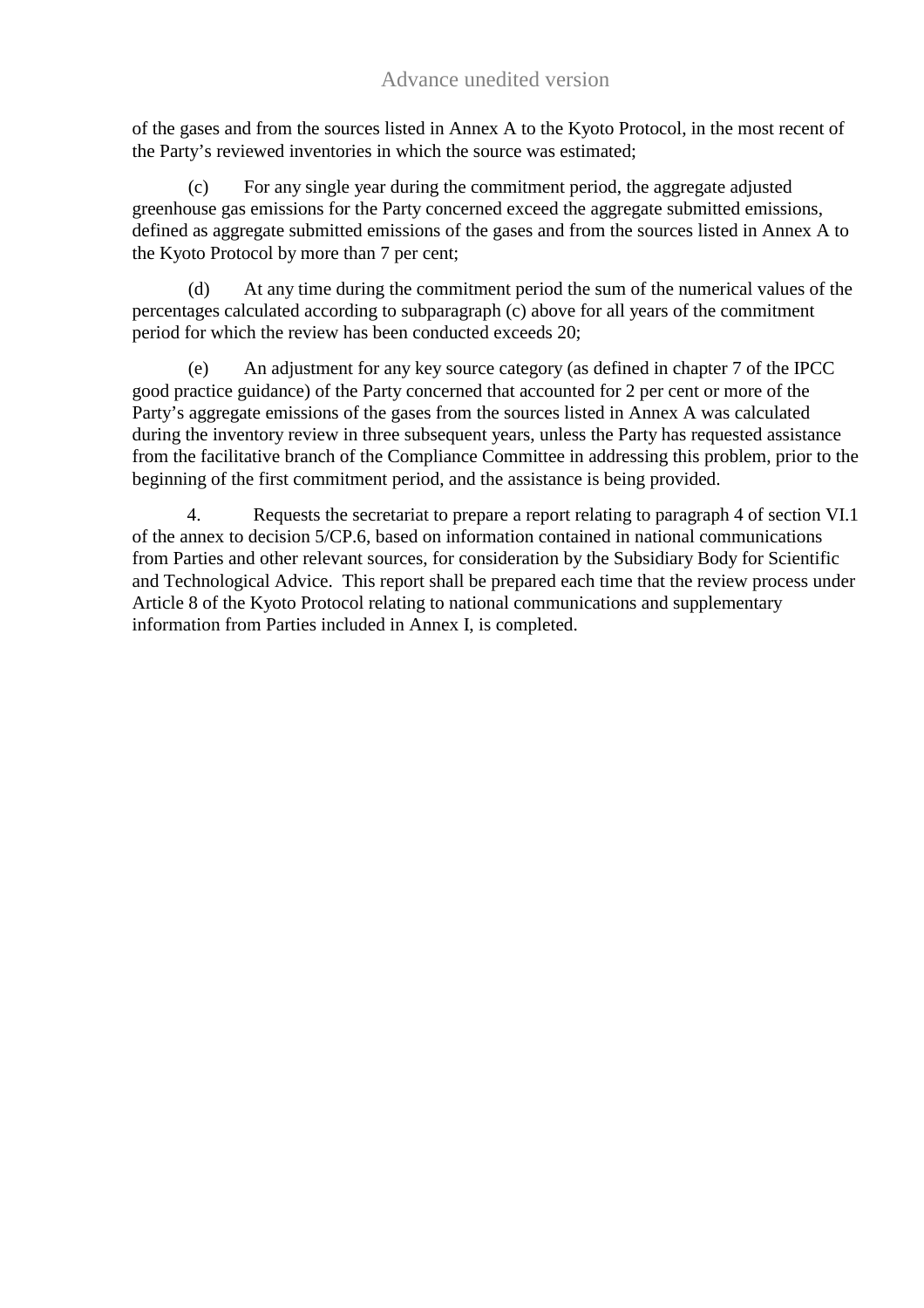#### ANNEX

#### Draft guidelines for the preparation of the information required under Article 7 of the Kyoto Protocol<sup>3</sup>

#### **I. REPORTING OF SUPPLEMENTARY INFORMATION UNDER ARTICLE 7, PARAGRAPH 14**

#### **A. Applicability**

1. The provisions of these guidelines shall apply for each Party included in Annex I which is also a Party to the Kyoto Protocol.

#### **B. General approach**

2. Each Party included in Annex I shall include the necessary supplementary information required by these guidelines, for the purpose of ensuring compliance with Article 3, in its annual inventory of anthropogenic emissions by sources and removals by sinks of greenhouse gases not controlled by the Montreal Protocol, prepared in accordance with Article 5, paragraph 2, and submitted in accordance with decisions of the Conference of the Parties serving as the meeting of the Parties to the Kyoto Protocol (COP/MOP), taking into account any relevant decisions of the Conference of the Parties (COP). A Party included in Annex I need not separately submit an inventory under Article 12, paragraph 1 (a), of the Convention.

#### **C. Objectives**

3. The objectives of these guidelines are:

 $\overline{a}$ 

(a) To enable Parties included in Annex I to meet their commitments for reporting information in accordance with Article 7, paragraph 1;

(b) To promote the reporting of consistent, transparent, comparable, accurate and complete information by Parties included in Annex I;

(c) To facilitate the preparation of the information to be submitted to the COP/MOP by Parties included in Annex I;

(d) To facilitate the review under Article 8 of inventories and supplementary information under Article 7, paragraph 1, from Parties included in Annex I.

#### **D. Greenhouse gas inventory information**

4. Each Party included in Annex I shall describe in its annual inventory any steps taken to improve estimates in areas that were previously adjusted.

<sup>3</sup> Note that additional reporting requirements are included in the modalities for the accounting of assigned amounts under Article 7, paragraph 4 of the Kyoto Protocol. 4

 <sup>&</sup>quot;Article" in these guidelines refers to an Article of the Kyoto Protocol, unless otherwise specified.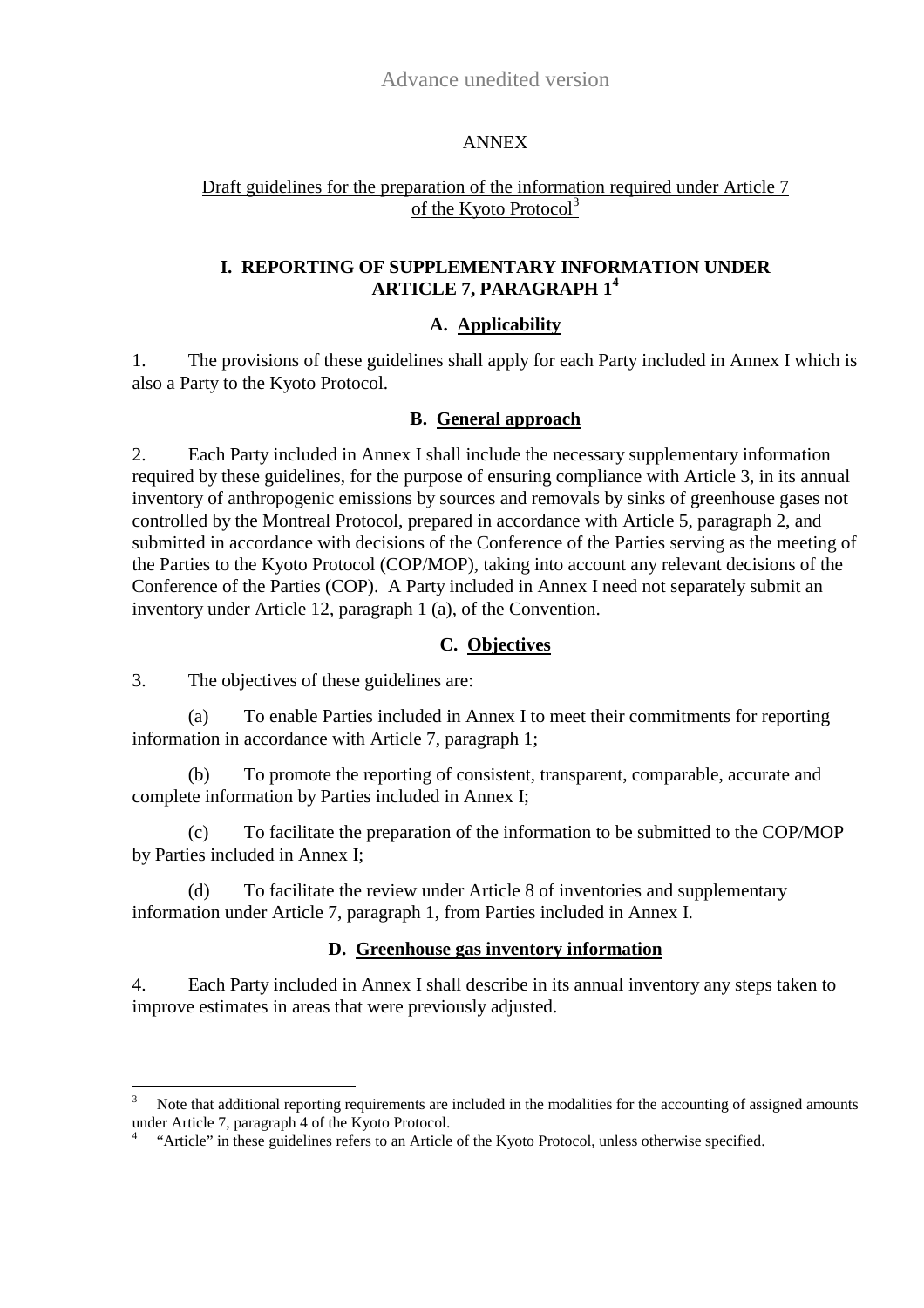5. Each Party included in Annex I shall include in its annual<sup>5</sup> greenhouse gas inventory information on anthropogenic greenhouse gas emissions by sources and removals by sinks from land use, land-use change and forestry activities under Article 3, paragraph 3 and, if any, elected activities under Article 3, paragraph 4, in accordance with Article 5, paragraph 2, as elaborated by any good practice guidance in accordance with relevant decisions of the COP/MOP on land use, land-use change and forestry. Estimates for Article 3, paragraphs 3 and 4, shall be clearly distinguished from anthropogenic emissions from the sources listed in Annex A to the Kyoto Protocol. In reporting the information requested above, each Party included in Annex I shall include the reporting requirements specified in paragraphs 6 to 8 below, taking into consideration the selected values in accordance with paragraph 16 of the annex to decision -/CMP.1 on land use, land-use change and forestry.

6. General information to be reported for activities under Article 3, paragraphs 3, and any elected activities<sup>6</sup> under Article 3, paragraph 4, shall include:

(a) Information on how inventory methodologies have been applied taking into account any IPCC Good Practice Guidance on land use, land-use change and forestry agreed by the COP and recognising the principles as laid out in decision -/CP.7 on land use, land-use change and forestry;

- (b) The geographical location of the boundaries of the areas that encompass:
	- (i) Units of land subject to activities under Article 3, paragraph 3;
	- (ii) Units of land subject to activities under Article 3, paragraph 3, which would otherwise be included in land subject to elected activities under Article 3, paragraph 4, under the provisions of paragraph 8 of the annex to decision -/CMP.1 on land use, land-use change and forestry; and
	- (iii) Land subject to elected activities under Article 3, paragraph 4.

The information aims to ensure that units of land and areas of land are identifiable. Parties are encouraged to elaborate on this information on the basis of any relevant decisions of the COP/MOP on good practice guidance associated with land use, land-use change and forestry under Article 8;

(c) The spatial assessment unit used for determining the area of accounting for afforestation, reforestation and deforestation;

(d) Information on anthropogenic greenhouse gas emissions by sources and removals by sinks<sup>7</sup> resulting from activities under Article 3, paragraphs 3 and 4, for all geographical locations reported in the current and previous years, under paragraph 6 (g), above, since the

 $\overline{a}$ 5 It is recognised in the IPCC 1996 Revised Guidelines that the current practice on land use, land-use change and forestry does not in every situation request annual data collection for the purpose of preparing annual inventories based on a sound scientific basis.

<sup>6</sup> The elected activities shall be the same as those identified in the Party's report referred to in paragraph 8 of annex to decision -/CP.7 (*modalities for the accounting of assigned amounts*). <sup>7</sup>

Such information shall be within levels of confidence as elaborated by any IPCC good practice guidance adopted by the COP/MOP and in accordance with relevant decisions of the COP/MOP on land use, land-use change and forestry.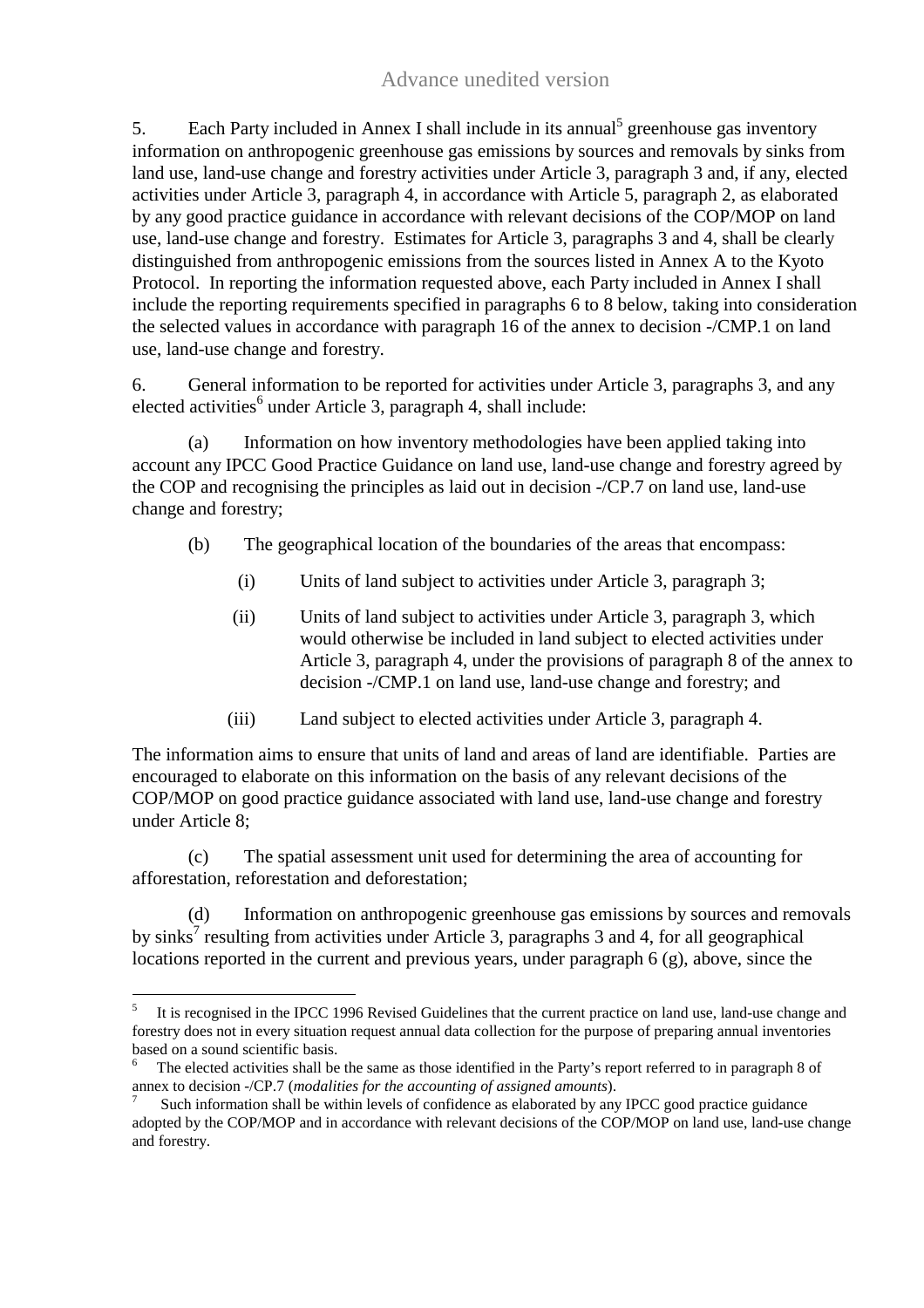beginning of the commitment period or the onset of the activity, whichever comes later. In the latter case the year of the onset of the activity shall also be included. Once land is accounted for under Article 3, paragraph 3 or Article 3, paragraph 4, reporting shall continue throughout subsequent and contiguous commitment periods;

(e) Information on which, if any, of the following pools: above-ground biomass, below-ground biomass, litter, dead wood and/or soil organic carbon were not accounted for, together with verifiable information that demonstrates that these unaccounted pools were not a net source of anthropogenic greenhouse gas emissions;

7. Information<sup>8</sup> should also be provided which indicates whether or not anthropogenic greenhouse gas emissions by sources and removals by sinks from land use, land-use change and forestry activities under Article 3 paragraph 3 and elected activities under Article 3 paragraph 4 factor out removals from:

(a) Elevated carbon dioxide concentrations above pre-industrial levels;

(b) Indirect nitrogen deposition; and

(c) The dynamic effects of age structure resulting from activities prior to 1 January 1990;

8. Specific information to be reported for activities under Article 3, paragraph 3, shall include:

(a) Information that demonstrates that activities under Article 3, paragraph 3, began on or after 1 January 1990 and before 31 December of the last year of the commitment period, and are directly human-induced;

(b) Information on how harvesting or forest disturbance that is followed by the reestablishment of a forest is distinguished from deforestation;

(c) Information on emissions and removals of greenhouse gases from lands harvested during the first commitment period following afforestation and reforestation on these units of land since 1990 consistent with the requirements under paragraph 4 of the annex to draft decision –/CMP.1 on land use, land-use change and forestry.

9. Specific information to be reported for any elected activities<sup>9</sup> under Article 3, paragraph 4, shall include:

(a) A demonstration that activities under Article 3, paragraph 4, have occurred since 1 January 1990 and are human induced;

(b) For Parties included in Annex I that elect cropland management and/or grazing land management and/or revegetation, anthropogenic greenhouse gas emissions by sources and removals by sinks for each year of the commitment period and for the base year for each of the elected activities on the geographical locations reported under paragraph 6 (g), above;

 $\overline{a}$ 

<sup>8</sup> This recognises that the intent of the Appendix to the Annex of the decision -/CMP.1 (land use, land-use change and forestry) is to factor out the effects described in (a) - (c) for the first commitment period

<sup>9</sup> See footnote 5.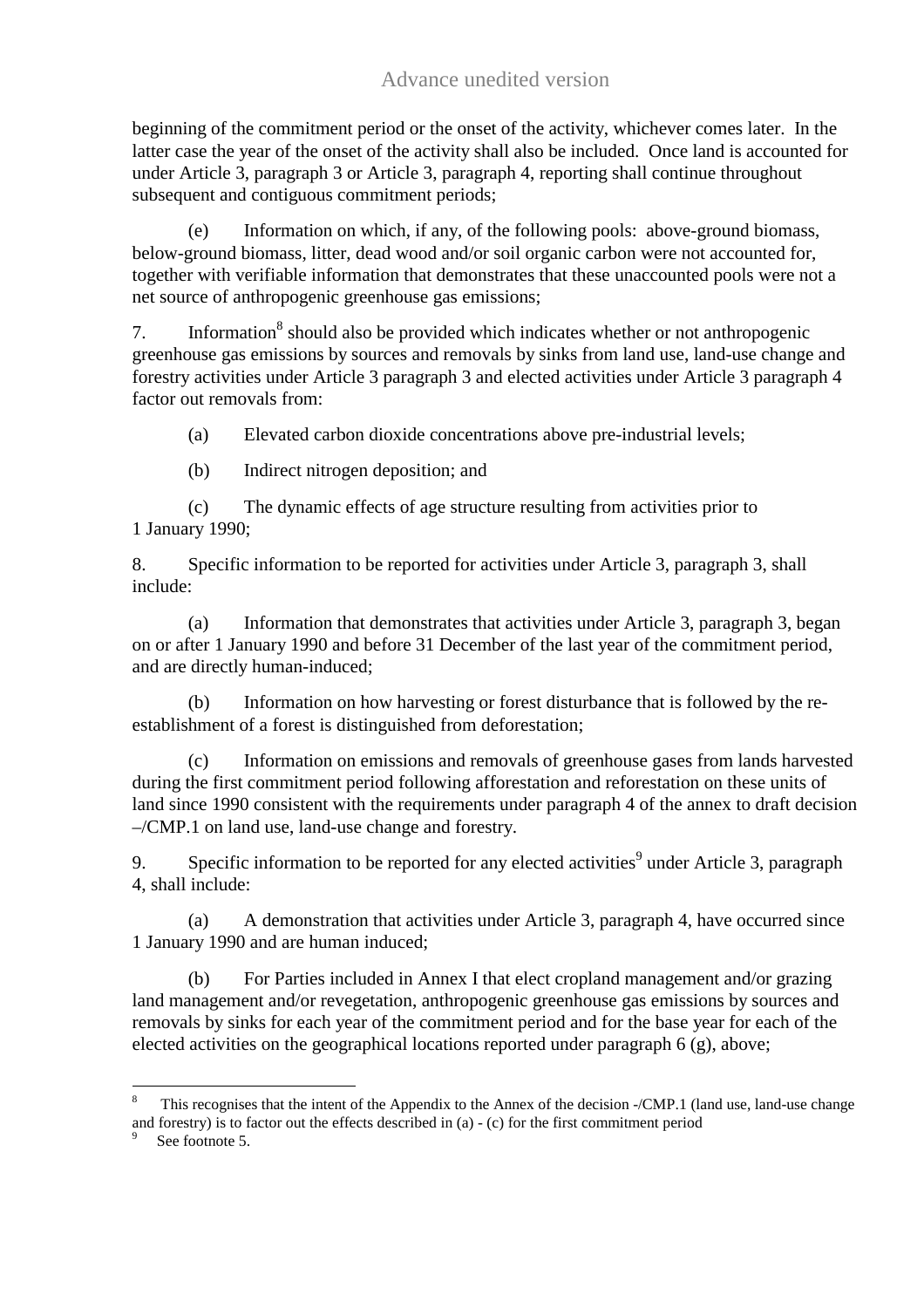(c) Information that demonstrates that emissions by sources and removals by sinks resulting from elected Article 3, paragraph 4, activities are not accounted for under activities under Article 3, paragraph 3;

(d) For Parties included in Annex I that elect to account for forest management, under Article 3, paragraph 4, information that indicates to what extent the anthropogenic greenhouse gas removal by sinks offsets the debit incurred under Article 3, paragraph 3, if any, consistent with the requirements under paragraph 10 of the annex to draft decision  $-\prime$ CMP.1 on land use, land-use change and forestry.

#### **E. Information on emission reduction units, certified emission reductions, assigned amount units and removal units**

### **F. Changes in national systems in accordance with Article 5, paragraph 1**

10. Each Party included in Annex I shall include in its national inventory report information on any changes that have occurred in its national system compared with information reported in its last submission, including information submitted in accordance with paragraphs 19 to 20 of these guidelines.

## **G. Changes in national registries**

11. Each Party included in Annex I with a commitment inscribed in Annex B shall include in its national inventory report information on any changes that have occurred in its national registry, compared with information reported in its last submission, including information submitted in accordance with paragraph  $3<sup>10</sup>$  of these guidelines.

### **H. Minimization of adverse impacts in accordance with Article 3, paragraph 14**

12. Each Party included in Annex I shall provide information relating to how it is striving, under Article 3, paragraph 14, of the Kyoto Protocol, to implement its commitments mentioned in Article 3, paragraph 1, of the Kyoto Protocol in such a way as to minimize adverse social, environmental and economic impacts on developing country Parties, particularly those identified in Article 4, paragraphs 8 and 9, of the Convention.

13. Parties included in Annex II, and other Parties included in Annex I that are in a position to do so, shall incorporate information on how they give priority, in implementing their commitments under Article 3, paragraph 14, to the following actions, based on relevant methodologies referred to in paragraph 11 of draft decision -/CMP.1 on Matters relating to Article 3, paragraph 14, of the Kyoto Protocol:

(a) The progressive reduction or phasing out of market imperfections, fiscal incentives, tax and duty exemptions and subsidies in all greenhouse gas emitting sectors, taking into account the need for energy price reforms to reflect market prices and externalities;

 $10\,$ Paragraph 3 is located in appendix I to decision -/CP.7 (*Guidelines for the preparation of information under article 7 of the Kyoto Protocol*). The number of this paragraph will change accordingly once the corresponding part of the appendix is incorporated in these guidelines.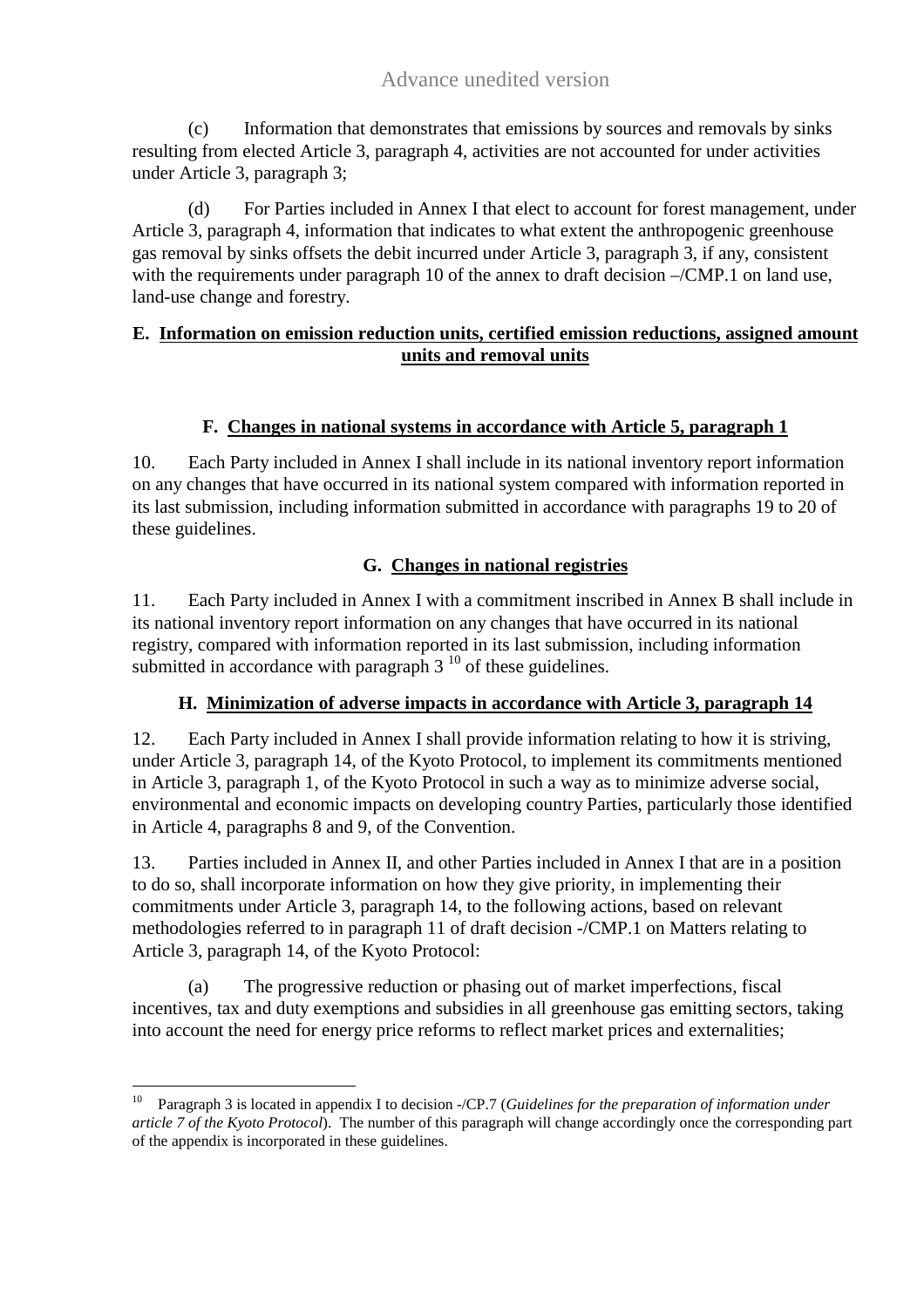(b) Removing subsidies associated with the use of environmentally unsound and unsafe technologies;

(c) Cooperating in the technological development of non-energy uses of fossil fuels, and supporting developing country Parties to this end;

(d) Cooperating in the development, diffusion, and transfer of less greenhouse gas emitting advanced fossil-fuel technologies, and/or technologies relating to fossil fuels that capture and store greenhouse gases, and encouraging their wider use; and facilitating the participation of the least developed countries and other non-Annex I Parties in this effort;

(e) Strengthening the capacity of developing country Parties identified in Article 4, paragraphs 8 and 9, of the Convention for improving efficiency in upstream and downstream activities relating to fossil fuels, taking into consideration the need to improve the environmental efficiency of these activities; and

(f) Assisting developing country Parties which are highly dependent on the export and consumption of fossil fuels in diversifying their economies.

14. Where the information referred to in paragraphs 12 and 13 above has been provided in earlier submissions, the Party included in Annex I shall include information in its national inventory report on any changes that have occurred, compared with the information reported in its last submission.

15. The secretariat shall annually compile the supplementary information mentioned in paragraphs 12 and 13 above.

## **II. REPORTING OF SUPPLEMENTARY INFORMATION UNDER ARTICLE 7, PARAGRAPH 2**

### **A. Applicability**

16. The provisions of these guidelines shall apply for each Party included in Annex I which is also a Party to the Kyoto Protocol.

### **B. General approach**

17. Each Party included in Annex I shall include the necessary supplementary information required under these guidelines to demonstrate compliance with its commitments under the Protocol in its national communication submitted under Article 12 of the Convention, with the time-frames for the obligations established by the Kyoto Protocol and with the relevant decisions of the COP and the COP/MOP.

### **C. Objectives**

18. The objectives of these guidelines are:

(a) To enable Parties included in Annex I to meet their commitments for reporting information in accordance with Article 7, paragraph 2;

(b) To promote the reporting of consistent, transparent, comparable, accurate and complete information by Parties included in Annex I;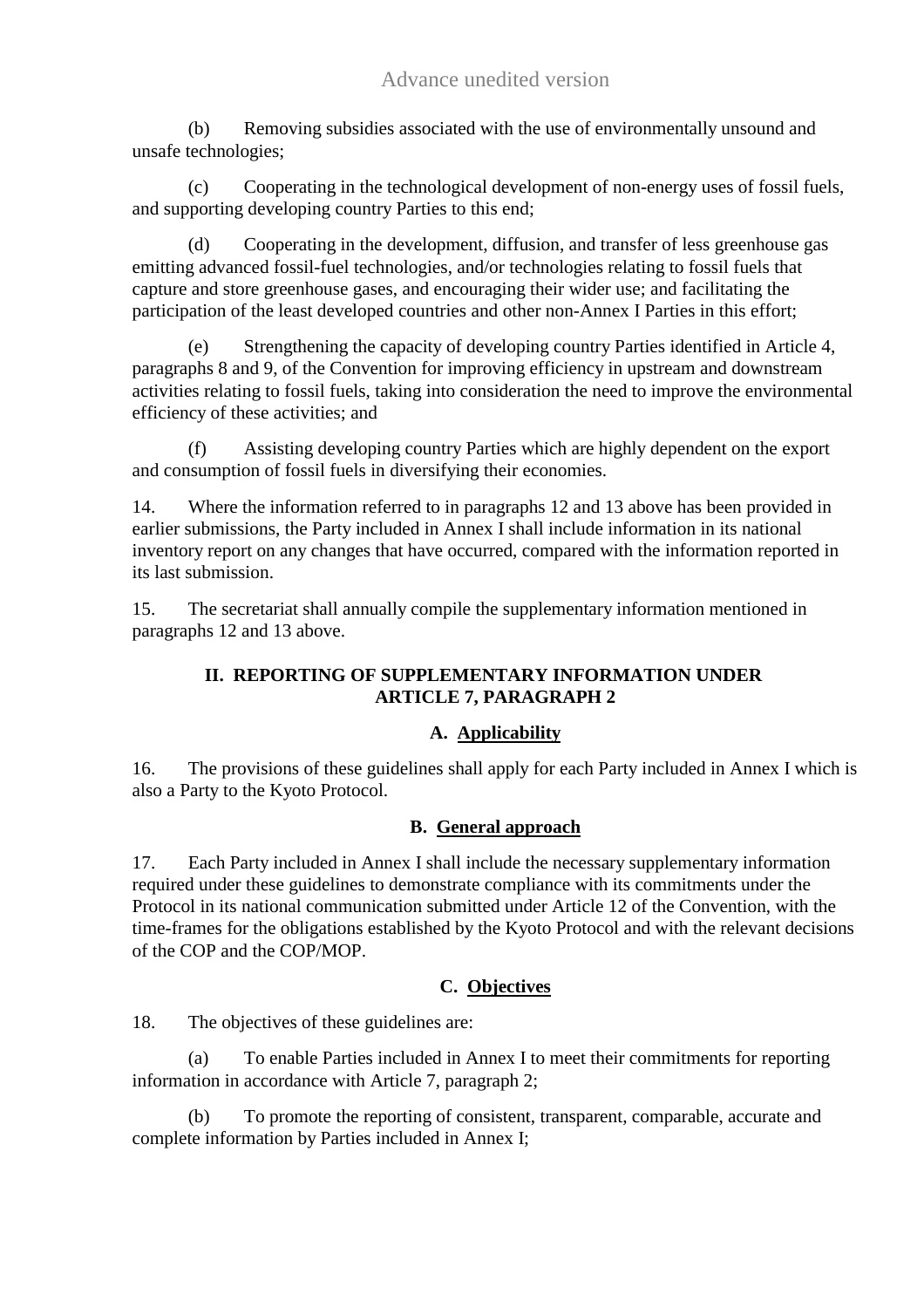(c) To facilitate the preparation of the information to be submitted to the COP/MOP by Parties included in Annex I;

(d) To facilitate the review under Article 8 of national communications and of the supplementary information under Article 7, paragraph 2, from Parties included in Annex I.

# **D. National systems in accordance with Article 5, paragraph 1**

19. Each Party included in Annex I shall provide a description of how it is performing the general and specific functions defined in the guidelines for national systems under Article 5, paragraph 1. The description shall contain the following elements:

(a) The name and contact information for the national entity and its designated representative with overall responsibility for the national inventory of the Party;

(b) The roles and responsibilities of various agencies and entities in relation to the inventory development process, as well as the institutional, legal and procedural arrangements made to prepare the inventory;

(c) A description of the process for collecting activity data, for selecting emission factors and methods, and for the development of emission estimates;

(d) A description of the process and the results of key source identification and, where relevant, archiving of test data;

(e) A description of the process for the recalculation of previously submitted inventory data;

(f) A description of the quality assurance and quality control plan, its implementation and the quality objectives established, and information on internal and external evaluation and review processes and their results in accordance with the guidelines for national systems;

(g) A description of the procedures for the official consideration and approval of the inventory.

20. Where the Party included in Annex I has not performed all functions, the Party shall provide an explanation of which functions were not performed or were only partially performed and information on the action planned or taken to perform these functions in the future.

# **E. National registries**

### **F. Supplementarity relating to the mechanisms pursuant to Articles 6, 12 and 17**

21. Each Party included in Annex I shall provide information on how its use of the mechanisms is supplemental to domestic action, and how its domestic action thus constitutes a significant element of the effort made to meet its quantified limitation and reduction commitments under Article 3, paragraph 1, in accordance with the provisions of decision 5/CP.6.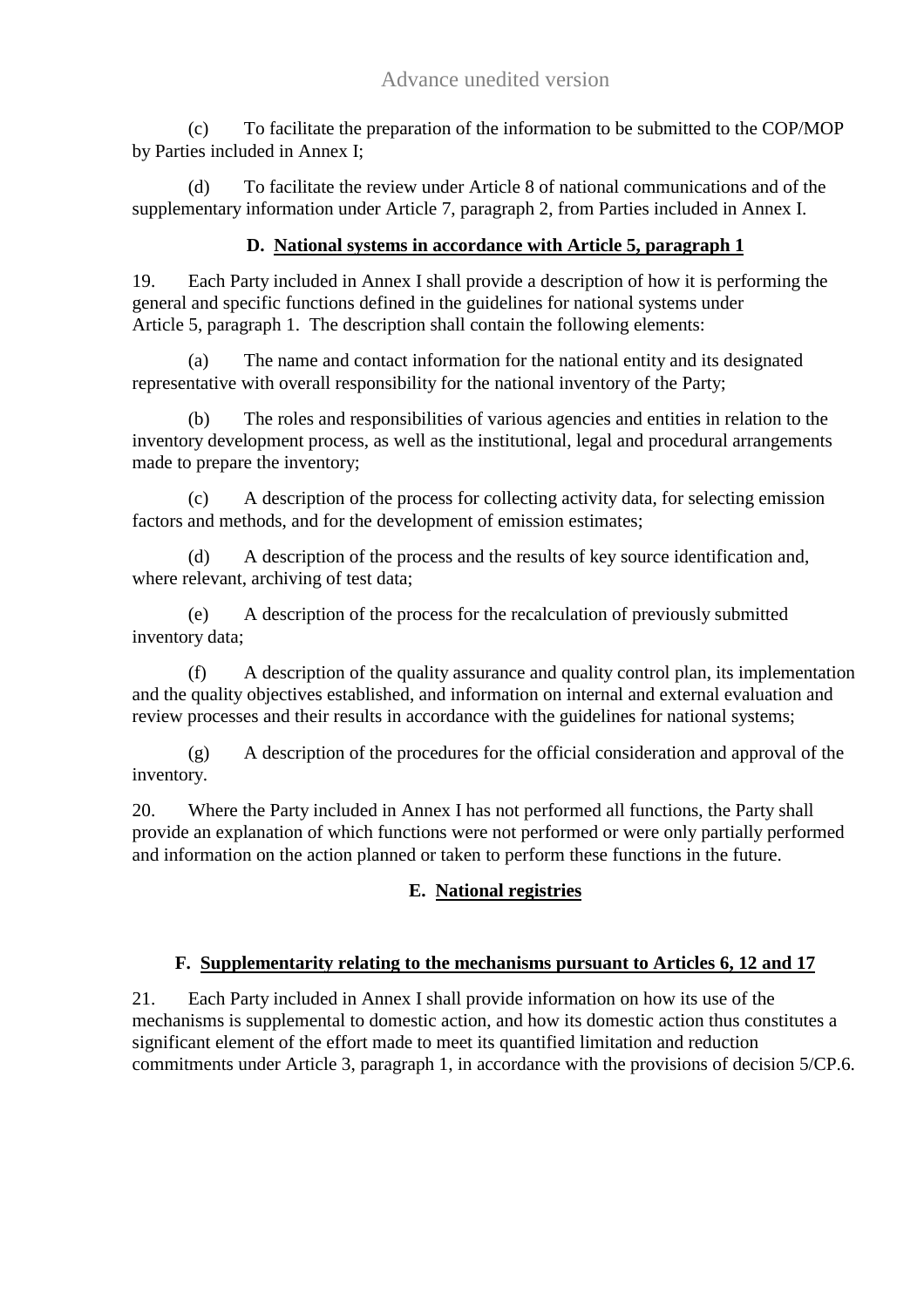# **G. Policies and measures in accordance with Article 2**

22. In providing information under part II, section V, of the guidelines for the preparation of national communications by Parties included in Annex I to the Convention (FCCC/CP/1999/7), each Party included in Annex I shall specifically address policies and measures implemented and/or further elaborated as well as cooperation with other such Parties in achieving its quantified emission limitation and reduction commitment under Article 3, in order to promote sustainable development. Such reporting shall take into account any relevant decision by the COP and the COP/MOP resulting from the process for further consideration of the issue of policies and measures (decision -/CP.7).

23. With respect to aviation and marine bunker fuels, each Party included in Annex I shall, in pursuit of Article 2, paragraph 2, of the Kyoto Protocol, identify the steps it has taken to promote and/or implement any decisions by the International Civil Aviation Organization and the International Maritime Organization in order to limit or reduce emissions of greenhouse gases not controlled by the Montreal Protocol from aviation and marine bunker fuels.

24. Each Party included in Annex I shall also provide information not reported elsewhere under these guidelines on how it strives to implement policies and measures under Article 2 of the Kyoto Protocol in such a way as to minimize adverse effects, including the adverse effects of climate change, effects on international trade, and social, environmental and economic impacts on other Parties, especially developing country Parties and in particular those identified in Article 4, paragraphs 8 and 9, of the Convention, taking into account Article 3 of the Convention.

# **H. Domestic and regional programmes and/or legislative arrangements and enforcement and administrative procedures**

25. Each Party included in Annex I shall report any relevant information on its domestic and regional legislative arrangements and enforcement and administrative procedures, established pursuant to the implementation of the Kyoto Protocol, according to its national circumstances. This information shall include:

(a) A description of any domestic and regional legislative arrangements and enforcement and administrative procedures the Party has in place to meet its commitments under the Kyoto Protocol, including the legal authority for such programmes, how they are implemented and procedures for addressing cases of non-compliance under domestic law;

(b) A description of any provisions to make information on these legislative arrangements and enforcement and administrative procedures (e.g. rules on enforcement and administrative procedures, action taken) publicly accessible;

(c) A description of any institutional arrangements and decision-making procedures that it has in place to coordinate activities related to participation in the mechanisms under Articles 6, 12 and 17, including the participation of legal entities.

26. Each Party included in Annex I shall provide a description of any national legislative arrangements and administrative procedures that seek to ensure that the implementation of activities under Article 3, paragraph 3, and any elected activities under Article 3, paragraph 4, also contributes to the conservation of biodiversity and sustainable use of natural resources.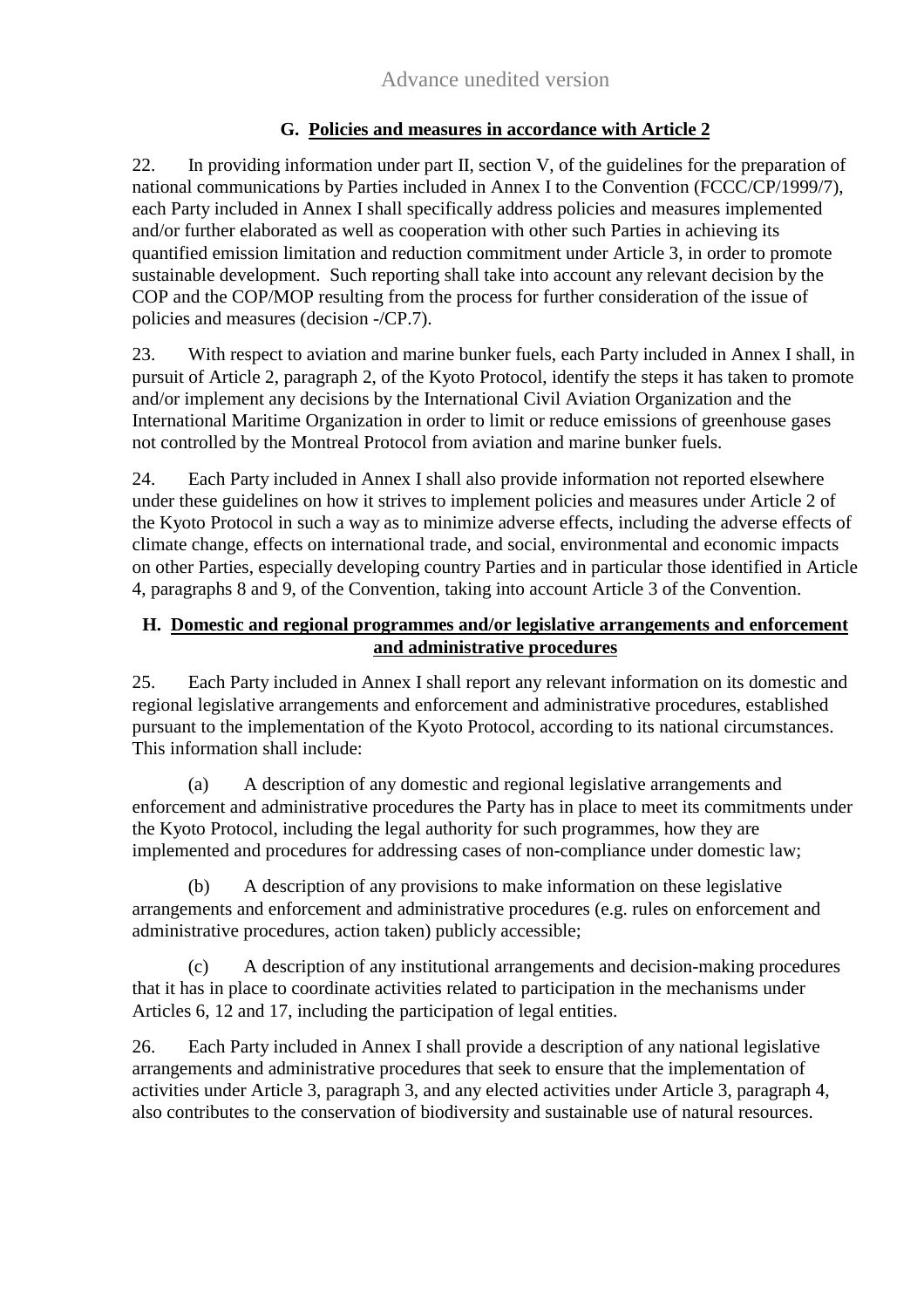### **I. Information under Article 10**

27. Each Party included in Annex I shall report its activities, actions and programmes undertaken in fulfilment of its commitments under Article 10.

28. Each Party included in Annex I shall report on the steps it has taken to promote, facilitate and finance the transfer of technology to developing countries and to build their capacity, taking into account Article 4, paragraphs 3, 5 and 7, of the Convention in order to facilitate the implementation of Article 10 of the Kyoto Protocol.

### **J. Financial resources**

29. Each Party included in Annex II shall provide information on the implementation of Article 11 of the Kyoto Protocol, in particular information on what new and additional financial resources have been provided, in what way these resources are new and additional, and how that Party has taken into account the need for adequacy and predictability in the flow of these resources.

30. Each Party included in Annex II shall provide information on its contribution to the entity or entities entrusted with the operation of the financial mechanism.

31. Any Party included in Annex I that has provided funding for the adaptation fund established in accordance with decision -/CP.7 (*Funding under the Kyoto Protocol*) shall report on its financial contributions to this fund. In doing so, the Party shall take into account the information reported in accordance with paragraph 6 of decision -/CP.7 (*Funding under the Kyoto Protocol*).

### **III. LANGUAGE**

32. The information reported in accordance with these guidelines shall be submitted in one of the official languages of the United Nations. Parties included in Annex I are encouraged to submit a translation of the information under Article 7, paragraph 1, in English, in order to facilitate the annual review of the inventory information under Article 8.

# **IV. UPDATING**

33. These guidelines shall be reviewed and revised, as appropriate, by consensus, in accordance with decisions of the COP/MOP, taking into account any relevant decisions of the COP.

- - - - -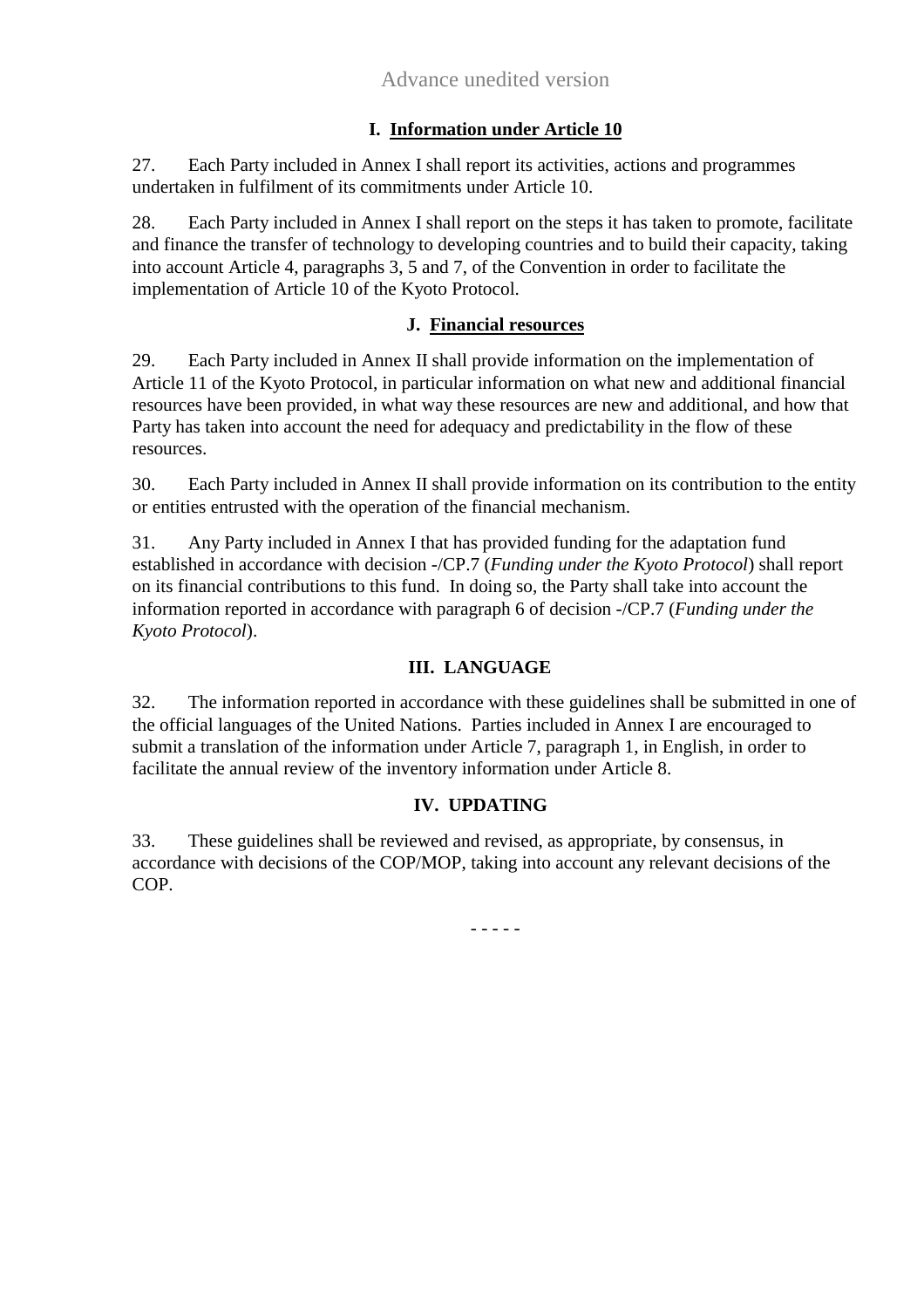#### **4. Guidelines for review under Article 8 of the Kyoto Protocol**

#### **Decision -/CP.7**

#### **Guidelines for review under Article 8 of the Kyoto Protocol**

*The Conference of the Parties,*

*Recalling* its decisions 1/CP.3, 1/CP.4, 8/CP.4, 6/CP.5 and 5/CP.6,

*Noting* the relevant provisions of the Kyoto Protocol to the United Nations Framework Convention on Climate Change, in particular its Article 8,

*Recalling* its decisions 6/CP.3 and 11/CP.4 and the usefulness of past compilations and syntheses of national communications,

*Having considered* the relevant recommendations of the Subsidiary Body for Scientific and Technological Advice, $<sup>1</sup>$ </sup>

1. *Recommends* that the Conference of the Parties serving as the meeting of the Parties to the Kyoto Protocol, at its first session, adopt the attached draft decision;

2. *Requests* the Subsidiary Body for Scientific and Technological Advice (SBSTA), at its seventeenth session to elaborate the characteristics of the relevant training, the subsequent assessment after completion of the training, and/or any other means needed to ensure the necessary competence of experts for participation in expert review teams, and to forward any draft decision on this issue to the Conference of the Parties at its eighth session, with a view to recommending it for adoption by the Conference of the Parties serving as the meeting of the Parties to the Kyoto Protocol at its first session after the entry into force of the Kyoto Protocol;

3. *Invites* Parties to submit their views to the secretariat on the issues mentioned in paragraph 2 above, by 15 September 2002, and requests the secretariat to compile these views in a miscellaneous document for consideration by the SBSTA at its seventeenth session;

4. *Requests* the SBSTA, at its seventeenth session, to elaborate terms of service for the lead reviewers of expert review teams and to forward any draft decision on this subject to the Conference of the Parties at its eighth session, with a view to recommending it for adoption by the Conference of the Parties serving as the meeting of the Parties to the Kyoto Protocol at its first session after the entry into force of the Kyoto Protocol;

5. *Invites* Parties to submit their views to the secretariat on the issues referred to in paragraph 4 above, by 1 July 2002, and requests the secretariat to compile these views in a miscellaneous document for consideration by the SBSTA at its seventeenth session.

6. *Requests* the secretariat to prepare a document containing different options for the terms of service for lead reviewers of expert review teams, including financial implications and working arrangements, for consideration by the SBSTA at its seventeenth session;

 $\overline{a}$ 1 FCCC/SBSTA/2000/14.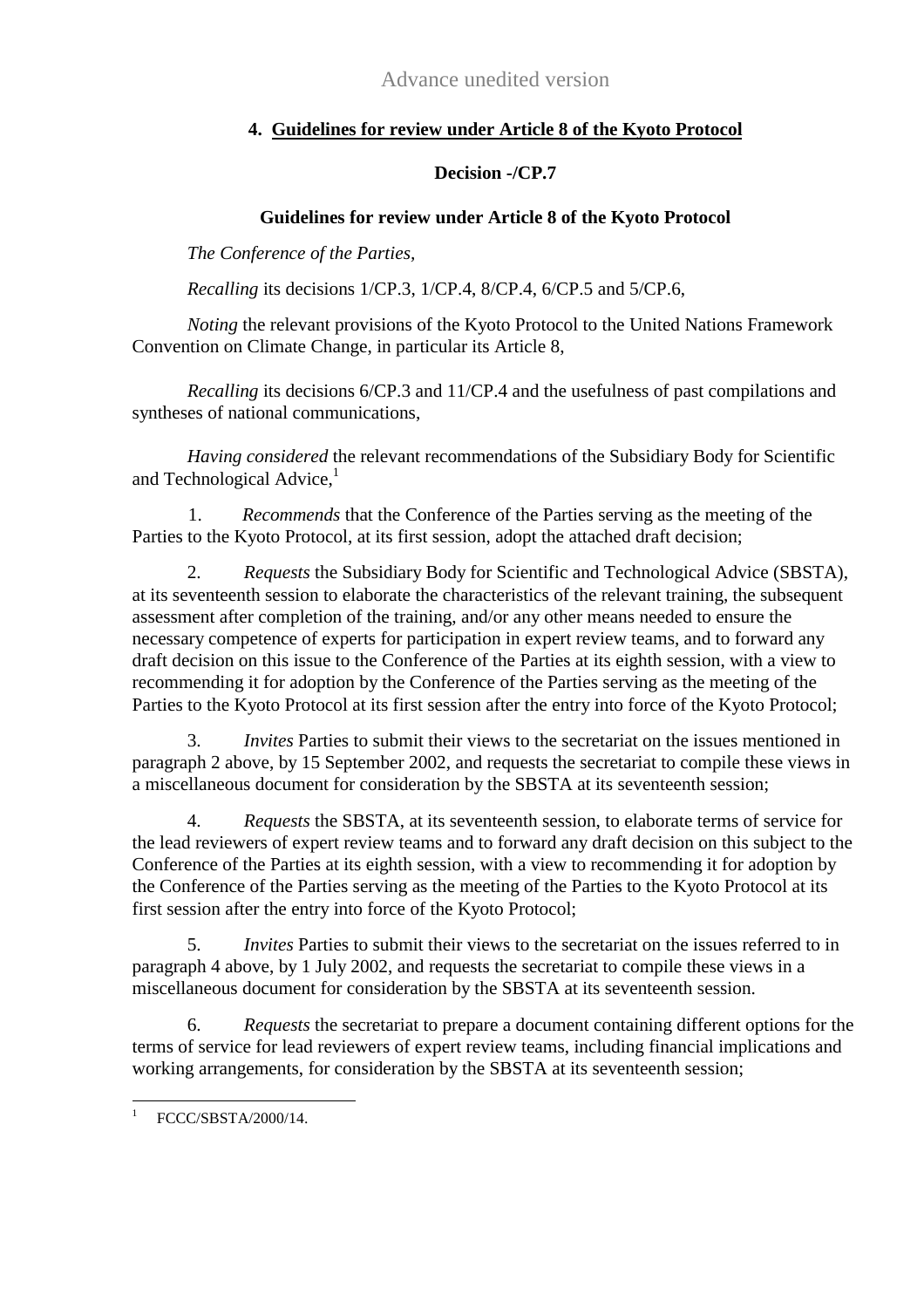7. *Requests,* the SBSTA at its seventeenth session, to consider options for the treatment of confidential data during the review activities under Article 8 of the Kyoto Protocol, with a view to recommending to the Conference of the Parties, at its eighth session, a decision on this matter for adoption by the Conference of the Parties serving as the meeting of the Parties to the Kyoto Protocol at its first session after the entry into force of the Kyoto Protocol;

8. *Requests* the secretariat to prepare a document containing an analysis of the practices of other international treaty bodies and organizations on the treatment of confidential information, for consideration by the SBSTA at its sixteenth session;

9. *Invites* Parties to submit their views on the question of confidentiality referred to in paragraph 7 above, by 1 August 2002;

10. *Decides* that there shall be an expedited procedure for the review for reinstatement of eligibility of a Party included in Annex I to use the mechanisms established under Articles 6, 12 and 17 of the Kyoto Protocol;

11. *Recognizes* the elements of the expedited procedure for the review for reinstatement of eligibility to use the mechanisms included in the appendix II to this decision;

12. *Invites* Parties to submit their views to the secretariat on the issues mentioned in paragraph 10 above, by 15 March 2002;

13. *Requests* the SBSTA, at its sixteenth session, to elaborate further part III (Review of information on assigned amounts) and part V (Review of national registries) of the guidelines for review under Article 8 of the Kyoto Protocol, as contained in appendix I to this decision, and any additional issues decided upon by the SBSTA. It also requests the SBSTA, at its sixteenth session, to elaborate the procedures, timing and reporting for the review under Article 8 of information for the reinstatement of eligibility to use the mechanisms under Articles 6, 12 and 17, as contained in appendix II to this decision. In so doing, the SBSTA should take into account the decision of the Conference of the Parties on modalities for the accounting of assigned amounts under Article 7, paragraph 4 (decision -/CP.7). The SBSTA should elaborate the above-mentioned sections with a view to recommending to the Conference of the Parties, at its eighth session, a decision incorporating those sections into the guidelines for review under Article 8 of the Kyoto Protocol (decision -/CP.7) for adoption by the Conference of the Parties serving as the meeting of the Parties to the Kyoto Protocol at its first session after the entry into force of the Kyoto Protocol.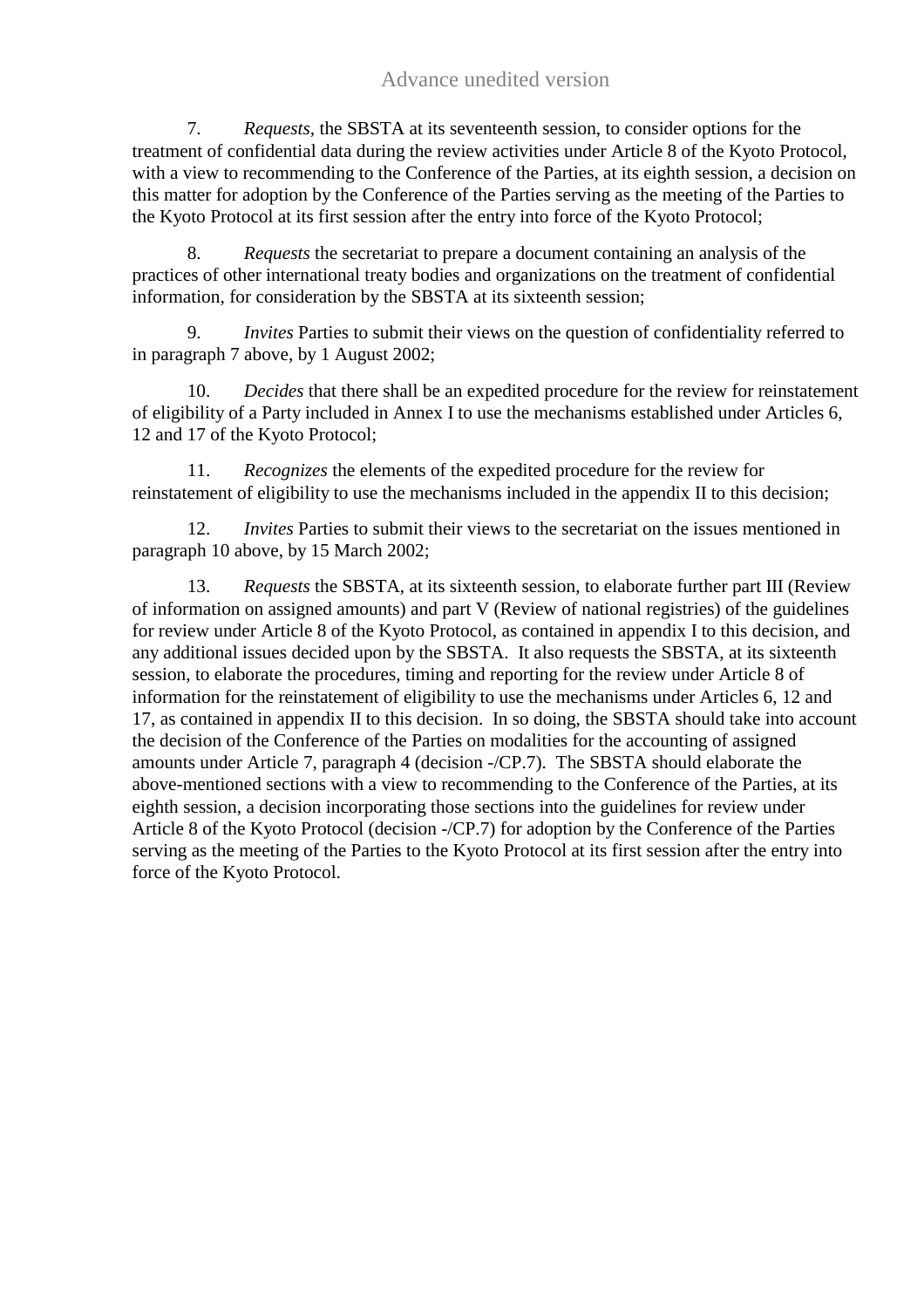#### Appendix I

#### **PART III: REVIEW OF INFORMATION ON ASSIGNED AMOUNTS PURSUANT TO ARTICLE 3, PARAGRAPHS 7 AND 8, EMISSION REDUCTION UNITS, CERTIFIED EMISSION REDUCTIONS, ASSIGNED AMOUNT UNITS AND REMOVAL UNITS**

#### **A. Purpose**

1. The purpose of this review is to ensure that the COP/MOP and the Compliance Committee have adequate information on assigned amounts pursuant to Article 3, paragraphs 7 and 8, ERUs, CERs, AAUs and RMUs.

#### **B. General procedures**

2. The review of information on assigned amounts pursuant to Article 3, paragraphs 7 and 8, ERUs, CERs, AAUs and RMUs shall take place in conjunction with the annual inventory review.

3. The expert review team shall review the information as a centralized desk exercise.

#### **C. Scope of the review**

4. The review of information on assigned amounts shall cover the calculation by each Party included in Annex I of its assigned amount pursuant to Article 3, paragraphs 7 and 8, and the information reported in accordance with section I.E, "A. Information on emission reduction units, certified emission reductions, assigned amount units and removal units", of the guidelines for the preparation of information under Article 7.

#### 1. Identification of problems

5. The expert review team shall:

(a) Check whether information is complete and submitted in accordance with section I of the guidelines for the preparation of information required under Article 7, and relevant decisions of the COP and the COP/MOP;

(b) Check that the assigned amount pursuant to Article 3, paragraphs 7 and 8, is calculated in accordance with the modalities for the accounting of assigned amounts under Article 7, paragraph 4, is consistent with reviewed and adjusted inventory estimates, is consistent with information submitted in previous years and is issued into the national registry in conformity with the modalities for the accounting of assigned amounts under Article 7, paragraph 4;

(c) Check that ERUs, CERs, AAUs and RMUs are issued and cancelled in accordance with the modalities for the accounting of assigned amounts under Article 7, paragraph 4, and are consistent with reviewed and adjusted inventory estimates;

(d) Cross-check the information on transfers and acquisitions, including for the purposes of cancelling and retiring, as well as on carry-overs to the subsequent commitment period, and highlight any discrepancies;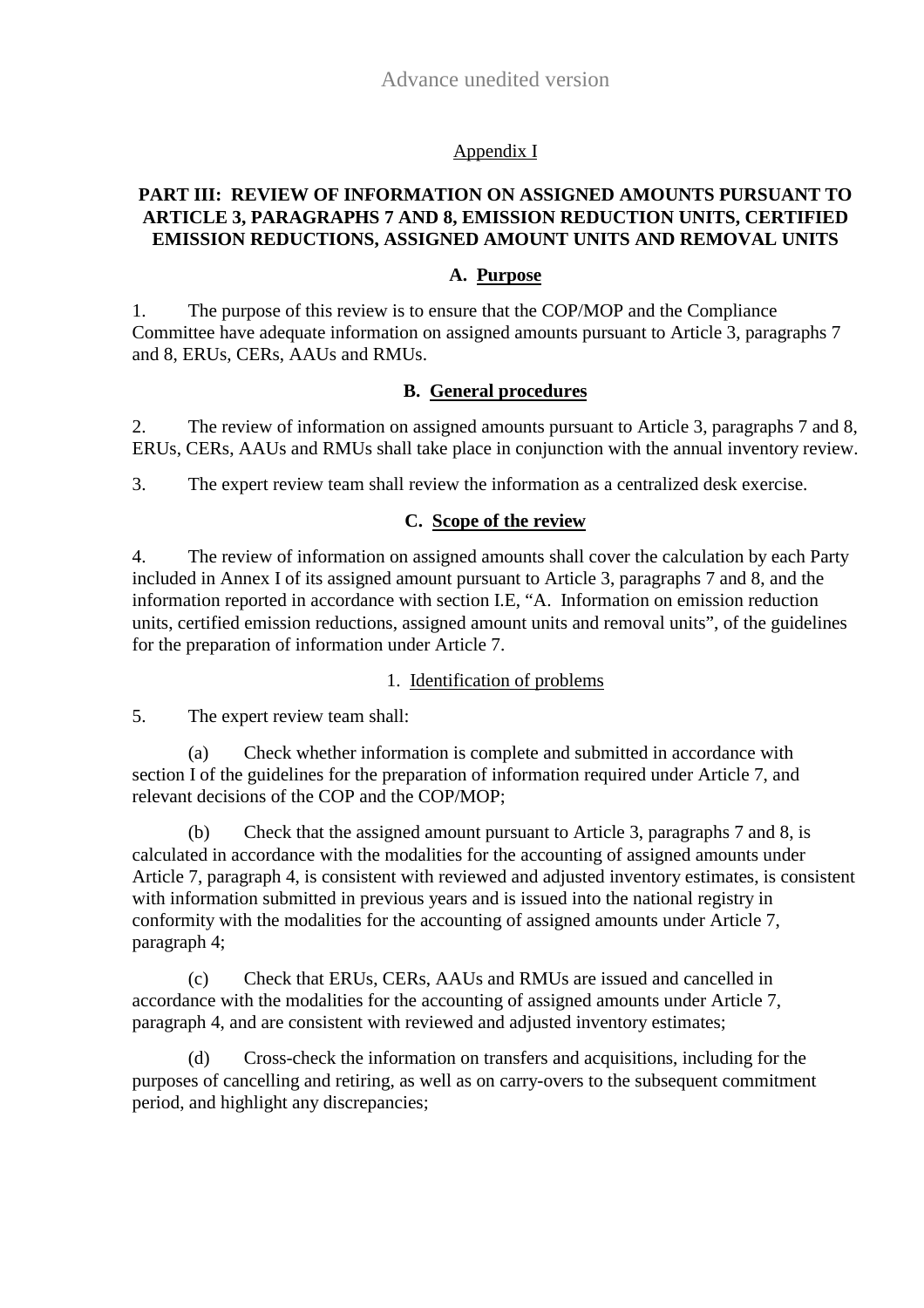(e) Check that the required level of the commitment period reserve, as reported, is calculated in accordance with decision -/CP.7 (Article 17);

(f) Check that the required level of the commitment period reserve has not been infringed upon at any time.

# **D. Timing**

6. During the review, the expert review team shall identify problems and notify the Party of them. The Party included in Annex I may correct the problems or provide additional information within the time frame set out in these guidelines (see paragraphs 72 to 78).

## **E. Reporting**

7. The following specific elements shall be included in the reports referred to in paragraph 46 (a) and (b):

(a) Identification of problems according to the categories listed in paragraph 5;

(b) For each problem, a quantitative indication of the magnitude of the part of the assigned amount affected by the problem expressed as a percentage of the assigned amount pursuant to Article 3, paragraphs 7 and 8.

# **PART V: REVIEW OF NATIONAL REGISTRIES**

# **A. Purpose**

8. The purpose of the review of national registries is:

(a) To provide a thorough and comprehensive technical assessment of the capacity of a national registry;

(b) To assess the extent to which the registry requirements contained in the modalities for the accounting of assigned amounts under Article 7, paragraph 4, have been adhered to and to assist Parties included in Annex I in meeting their commitments;

(c) To provide the COP/MOP and the Compliance Committee with reliable information on national registries.

# **B. General procedures**

9. The review of national registries shall take place in two parts:

(a) A thorough review of the national registry, as part of the review prior to the commitment period and its in-country visit;

(b) A desk or centralized review of any reported changes in the national registry reported since the first thorough review, conducted in conjunction with the annual inventory review.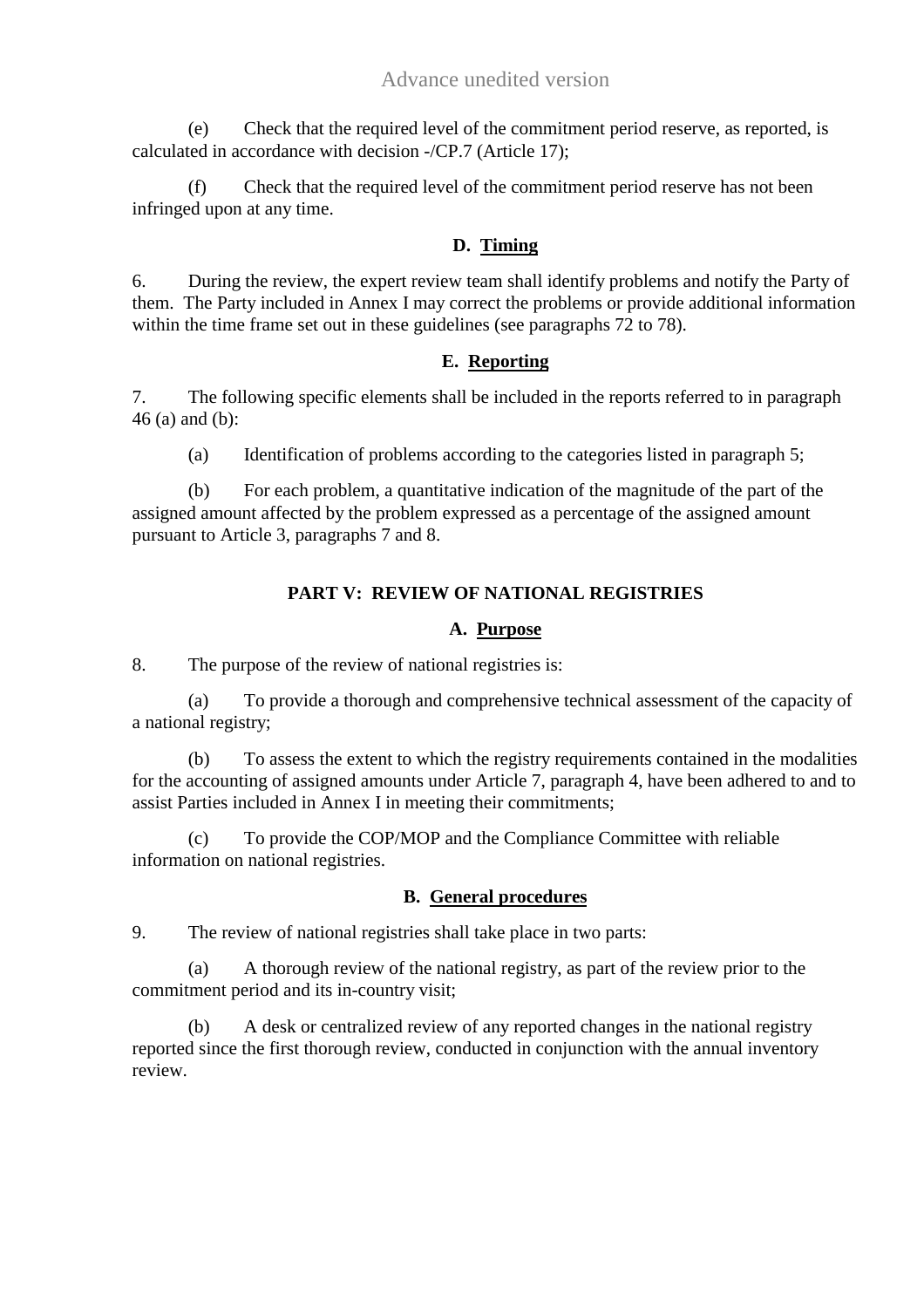## **C. Scope of the review**

#### 1. In-country review

10. The expert review team shall conduct a thorough and comprehensive review of the national registry of each Party included in Annex I. The review of the national registry should cover the extent to which the registry requirements contained in the modalities for the accounting of assigned amounts under to Article 7, paragraph 4, and the technical standards for the purpose of ensuring the accurate, transparent and efficient exchange of data between national registries, the clean development mechanism registry and the independent transaction log, have been adhered to.

#### 2. Review of changes in the national registry

11. Any significant changes in the national registry reported by Parties included in Annex I or identified by the expert review team during the in-country visit that may affect the performance of the registry should be reviewed annually in conjunction with the annual inventory review.

#### 3. Identification of problems

12. The expert review team shall, *inter alia*:

(a) Check whether information on national registries is complete and submitted in accordance with section I of the guidelines for the preparation of information required under Article 7, and with relevant decisions of the COP and the COP/MOP;

(b) Check whether the registry conforms to the technical standards for the purpose of ensuring accurate, transparent and efficient exchange of data between national registries, the clean development registry and the independent transaction log;

(c) Check whether the issuance and cancellation of units is in accordance with the modalities for the accounting of assigned amounts under to Article 7, paragraph 4;

(d) Check whether the transaction procedures, including those relating to the transaction log, are in accordance with the modalities for the accounting of assigned amounts under Article 7, paragraph 4;

(e) Check the procedures to prevent discrepancies in the issuance, transfer, acquisition, cancellation and retirement of ERUs, CERs, AAUs and RMUs;

(f) Check the security measures to deter unauthorized manipulations and minimize operator error;

(g) Check whether information is publicly available in accordance with the modalities for the accounting of assigned amounts under Article 7, paragraph 4;

### **D. Timing**

13. During the process of the in-country visit, the expert review team shall list all the problems identified and shall notify the Party included in Annex I no later than six weeks after the visit of the problems identified. The Party included in Annex I shall comment on these problems within six weeks of the notification. The expert review team shall prepare a draft of a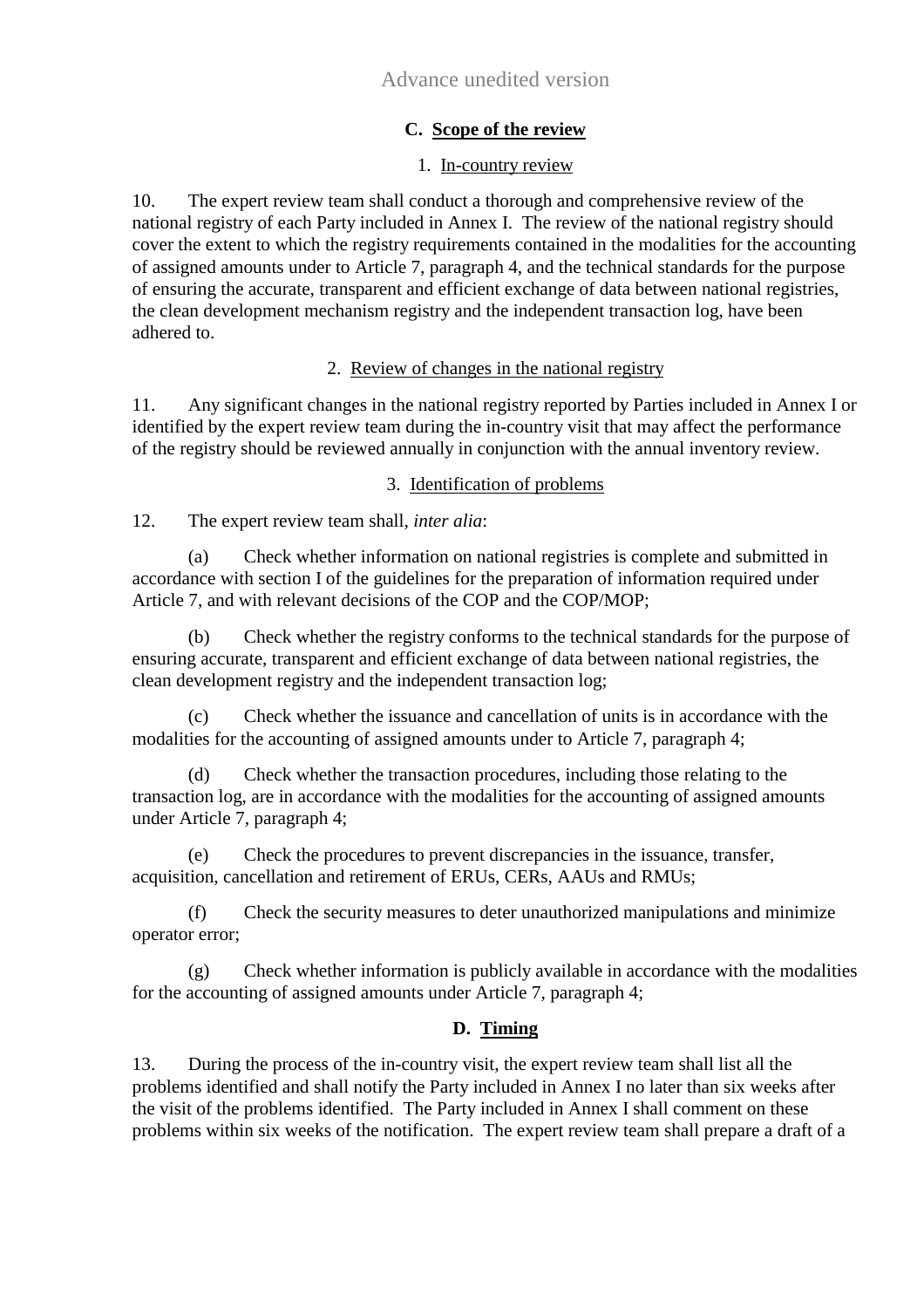review report on the national registry, within six weeks of the receipt of the comments on the questions posed. Any corrections, additional information or comments on the draft report received from the Party included in Annex I within four weeks after the report has been sent to that Party shall be subject to review and shall be included in the final inventory review report. The expert review team shall prepare a final report on the review of the national registry within four weeks of the receipt of the comments on the draft report. The review of the national registry shall be concluded within one year of the date of submission of the information.

14. The review of changes in the national registry shall follow the timetable for the review of annual inventories defined in part II of these guidelines. If either the annual inventory review or the review of changes in the national registry recommends an in-depth review of the national registry, the inventory review of national registries should be conducted together with the subsequent in-country review of either the annual inventory or the periodic national communication, whichever is earlier.

## **E. Reporting**

15. The following specific elements shall be included in the reports referred to in paragraph 46 (a) and (b):

- (a) Identification of problems according to the categories listed in paragraph 12;
- (b) An evaluation of the overall functioning of the national registry.]

## Appendix II

### $[4.$  Review for reinstatement of eligibility to use mechanisms<sup>2</sup>

19bis. The purpose of the review for reinstatement of eligibility of a Party included in Annex I to the Convention to use the mechanism established under Articles 6,12 and 17 is:

(c) To provide for an expedited procedure for the reinstatement of a Party included in Annex I to the Convention which is able to demonstrate that it is no longer failing to meet eligibility requirements under Articles 6,12 and 17;

(d) To provide an objective, transparent, thorough and comprehensive assessment of information provided by a Party on Articles 5 and 7 matters which led to the suspension of its eligibility to use the mechanisms;

(e) To ensure that the enforcement branch has reliable information to consider the eligibility of Parties to use the mechanisms.

19ter. Any Annex I Party that has been suspended from eligibility to use the mechanisms may, at any time following suspension, submit information on the matter which led to the suspension of eligibility. This information shall be reviewed expeditiously in accordance with the relevant provisions of parts II, III, IV and/or V of these guidelines.

 $\overline{a}$ 

<sup>2</sup> It was proposed that section 4 and paragraphs 19 bis to 19 quat would be included in section D. of part I of the draft guidelines for review under Article 8 of the Kyoto Protocol contained in the annex to the attached draft CMP decision.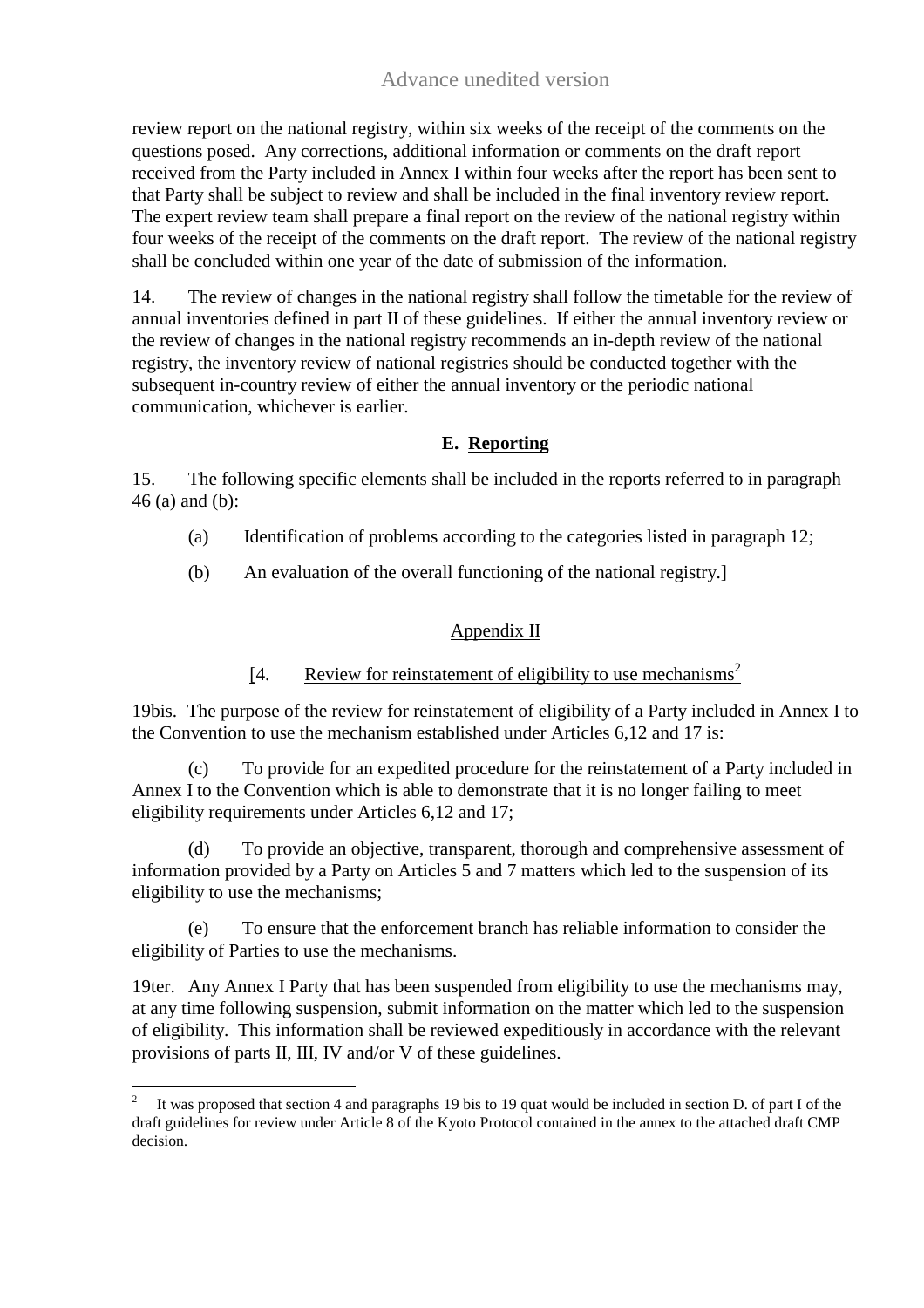19quat.For the purposes of this review for reinstatement, the following time frames shall apply:

The expert review team shall prepare an expedited draft review report within  $[x]$ weeks of the receipt of information from the Party in question;

(b) The Party shall be provided with [*y*] weeks to comment upon the expedited draft review report;

(c) The expert review team shall prepare an expedited final review report within [*z*] weeks of the receipt of comments upon the draft report;

(d) The review shall be completed as soon as practicable, with the aim of completion no more than 10 weeks after the expert review team has been formed and starts the consideration of the information from the Party.

# **Draft decision -/CMP.1**

### **Guidelines for review under Article 8 of the Kyoto Protocol**

*The Conference of the Parties serving as the meeting of the Parties to the Kyoto Protocol,*

*Recalling* Article 8 of the Kyoto Protocol to the United Nations Framework Convention on Climate Change,

*Having considered* decision -/CP.7, adopted by the Conference of the Parties at its seventh session,

*Recognizing* the importance of the review process under Article 8 for the implementation of other provisions of the Kyoto Protocol,

1. *Adopts* the guidelines for review under Article 8 of the Kyoto Protocol as contained in the annex to this decision;

2. *Decides* that for each Party included in Annex I the review prior to the first commitment period shall be initiated upon receipt of the report as mentioned in paragraph 2 of the annex to the decision on modalities for the accounting of assigned amounts under Article 7, paragraph 4, of the Kyoto Protocol. The review prior to the commitment period for each Party, including the procedures for adjustments under Article 5, paragraph 2, between the expert review team and the Party, shall be completed within 12 months of the initiation of the review and a report shall be forwarded expeditiously to the COP/MOP and the Compliance Committee. Further expertise and resources shall be provided to ensure the quality of the review in the case where review has to take place for several Parties at the same time;

3. *Decides* to start the periodic review for each Party included in Annex I when it submits its first national communication under the Kyoto Protocol;

4. *Decides* to start the annual review for each Party included in Annex I in the year that the Party commences reporting under Article 7, paragraph 1;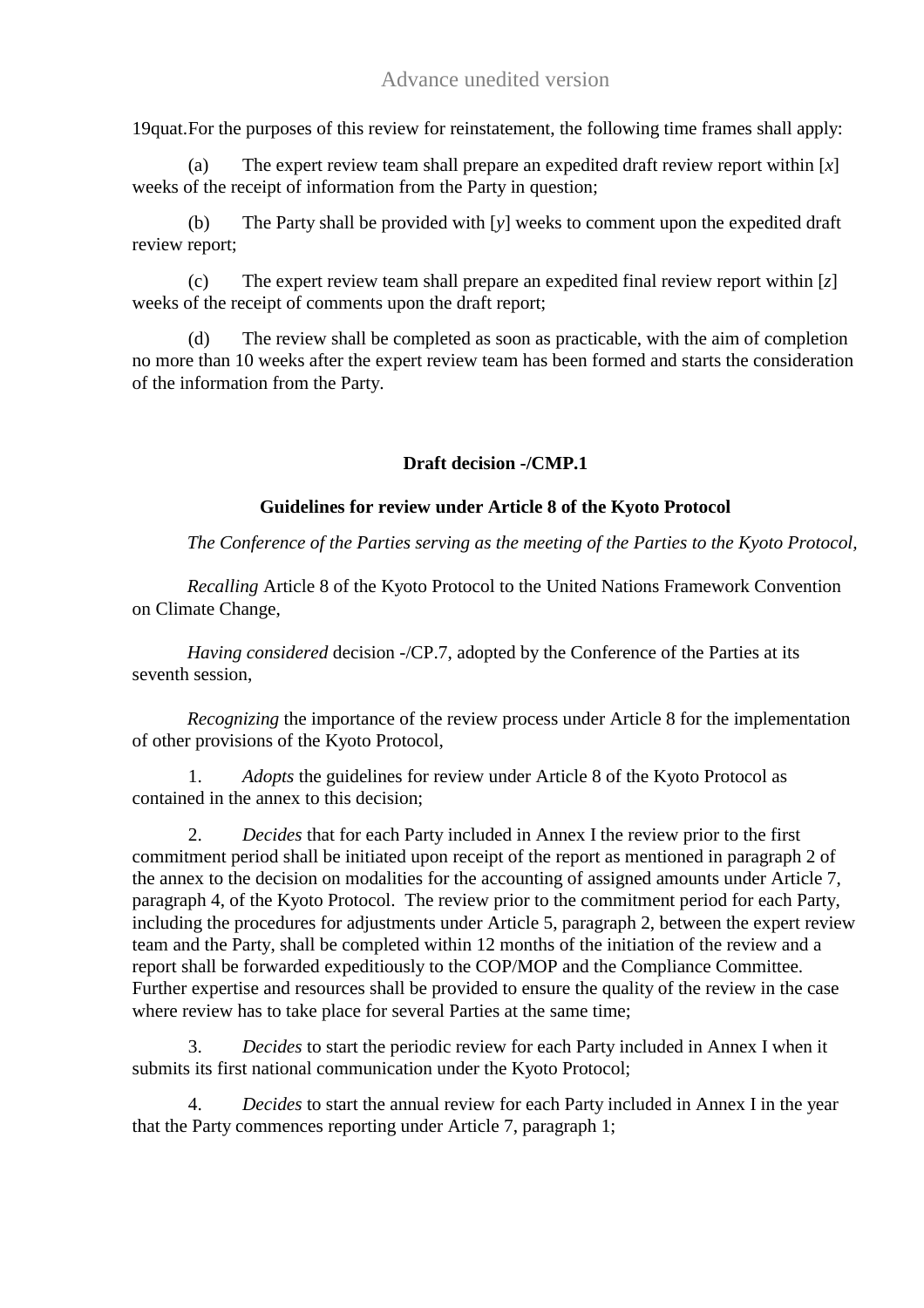5. *Decides* to start the annual review in the year following the submission of the report referred to in paragraph 6 of the annex to decision -/CP.7 (*modalities for the accounting of assigned amounts under Article 7, paragraph 4, of the Kyoto Protocol*) for those Parties included in Annex I that started reporting information under Article 7, paragraph 1, on a voluntary basis earlier than required under Article 7, paragraph 3.

6. Invites Parties that opt to submit information for review before January 2007 to notify the secretariat at their earliest convenience in order to facilitate the timely establishment of the expert review teams.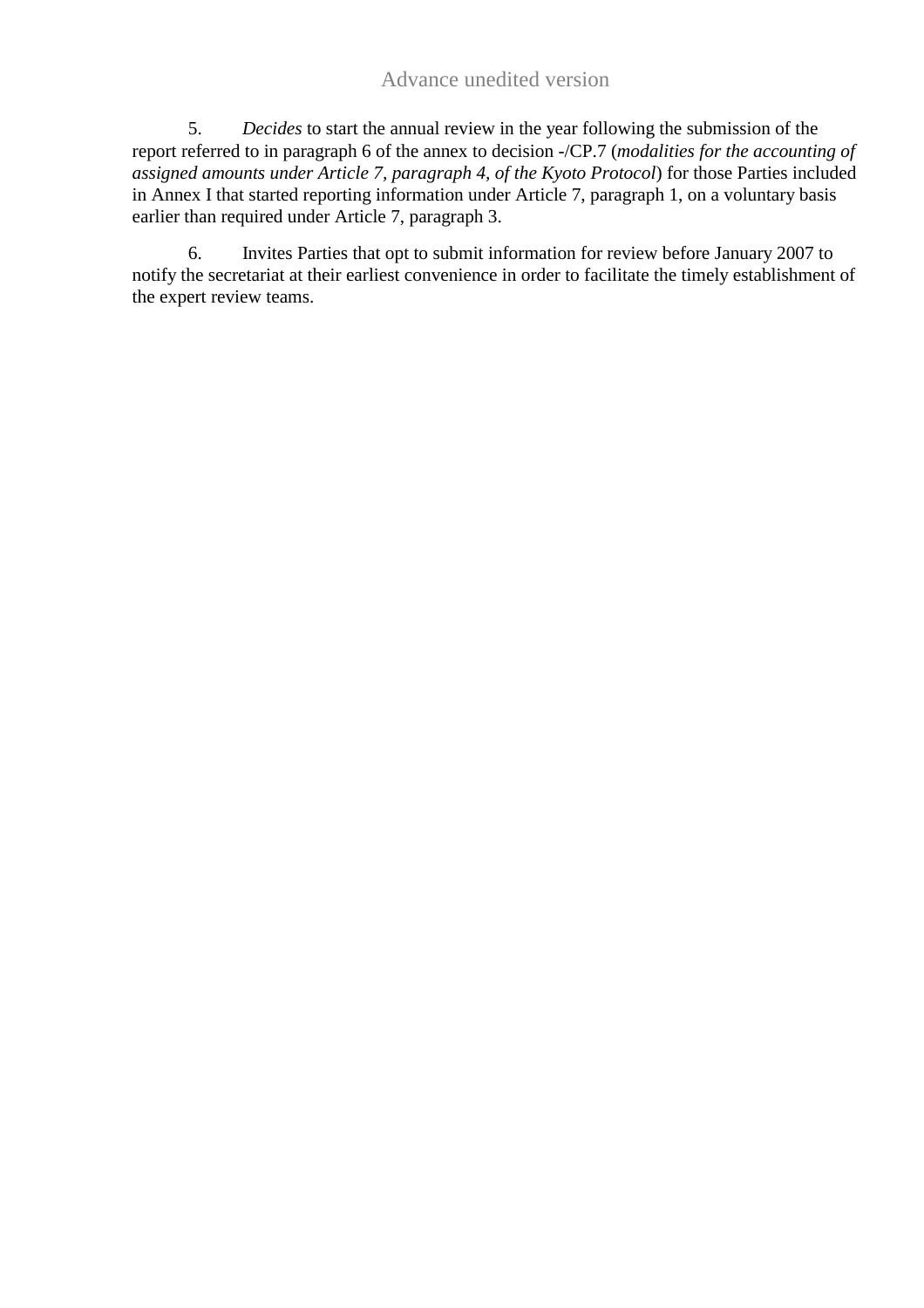## ANNEX

# Draft guidelines for review under Article 8 of the Kyoto Protocol<sup>3</sup>

# **PART I: GENERAL APPROACH TO REVIEW**

## **A. Applicability**

1. Each Party included in Annex I which is also a Party to the Protocol will be subject to review of information submitted under Article 7 in accordance with the provisions of these guidelines. For these Parties, the review process established under these guidelines shall encompass any existing review under the Convention.

# **B. Objectives**

2. The objectives for review under Article 8 of the Kyoto Protocol are:

(a) To establish a process for a thorough, objective and comprehensive technical assessment of all aspects of the implementation of the Kyoto Protocol by Parties included in Annex I;

(b) To promote consistency and transparency in the review of information submitted by Parties included in Annex I under Article 7 of the Kyoto Protocol;

(c) To assist Parties included in Annex I in improving their reporting of information under Article 7 and the implementation of their commitments under the Protocol;

(d) To provide the Conference of the Parties serving as the meeting of the Parties to the Kyoto Protocol (COP/MOP) and the Compliance Committee with a technical assessment of the implementation of the Kyoto Protocol by Parties included in Annex I.

# **C. General approach**

3. The provisions of these guidelines shall apply to the review of information submitted by Parties included in Annex I under Article 7, relevant decisions of the COP/MOP and relevant decisions of the Conference of the Parties (COP) specific to Parties included in Annex I.

4. The expert review team shall provide a thorough and comprehensive technical assessment of all aspects of the implementation by a Party of the Kyoto Protocol and identify any potential problems in, and factors influencing, the fulfilment of commitments. The expert review team shall conduct technical reviews to provide information expeditiously to the COP/MOP and the Compliance Committee in accordance with the procedures in these guidelines.

<sup>&</sup>lt;sup>2</sup><br>3 "Article" in these guidelines refers to an article of the Kyoto Protocol, unless otherwise specified.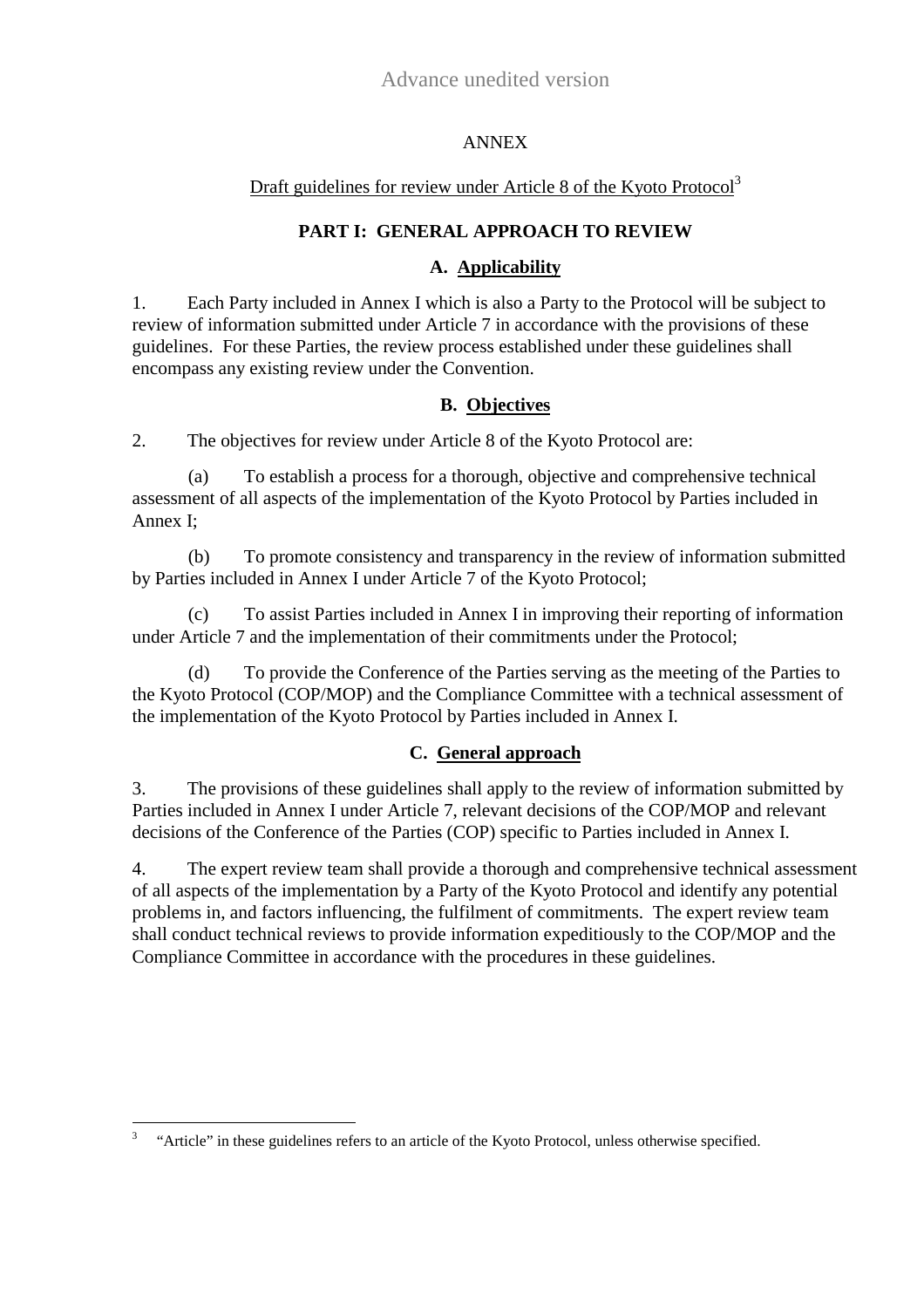5. At any stage in the review process, expert review teams may put questions to, or request additional or clarifying information from, the Parties included in Annex I regarding a potential problem identified by the team. The expert review team should offer advice to Parties included in Annex I on how to correct problems that they identify, taking into account the national circumstances of the Party. The expert review team shall also provide technical advice to the COP/MOP or the Compliance Committee, upon its request.

6. Parties included in Annex I should provide the expert review team with access to information necessary to substantiate and clarify the implementation of their commitments under the Kyoto Protocol, in accordance with relevant guidelines adopted by the COP and/or the COP/MOP and, during the in-country visits, should also provide appropriate working facilities. Parties included in Annex I should make every reasonable effort to respond to all questions and requests from the expert review team for additional clarifying information relating to identified problems and correct such problems within the time limits set out in these guidelines.

### 1. Questions of implementation

7. If the expert review team identifies potential problems during the review, it shall put questions to the Party included in Annex I regarding these potential problems and offer advice to the Party on how to correct them. The Party may correct the problems or provide additional information within the time-frame set out in these guidelines. Subsequently, a draft of each review report shall be forwarded to the Party subject to review for comment.

8. Only if an unresolved problem pertaining to language of a mandatory nature in these guidelines influencing the fulfilment of commitments still exists after the Party included in Annex I has been provided with opportunities to correct the problem within the time-frames established under the relevant review procedures, shall that problem be listed as a question of implementation in the final review reports. An unresolved problem pertaining to language of a non-mandatory nature in these guidelines shall be noted in the final review report, but shall not be listed as a question of implementation.

# 2. Confidentiality

9. Pursuant to a request from the expert review team for additional data or information or access to data used in the preparation of the inventory, a Party included in Annex I may indicate whether such information and data are confidential. In such a case, the Party should provide the basis for protecting such information, including any domestic law, and upon receipt of assurance that the data will be maintained as confidential by the expert review team, shall submit the confidential data in accordance with domestic law and in a manner that allows the expert review team access to sufficient information and data for the assessment of conformity with the IPCC Guidelines as elaborated by the IPCC good practice guidance and any good practice guidance adopted by the COP/MOP. Any confidential information and data submitted by a Party in accordance with this paragraph shall be maintained as confidential by the expert review team, in accordance with any decisions on this matter adopted by the COP/MOP.

10. An expert review team member's obligation not to disclose confidential information shall continue after termination of his or her service on the expert review team.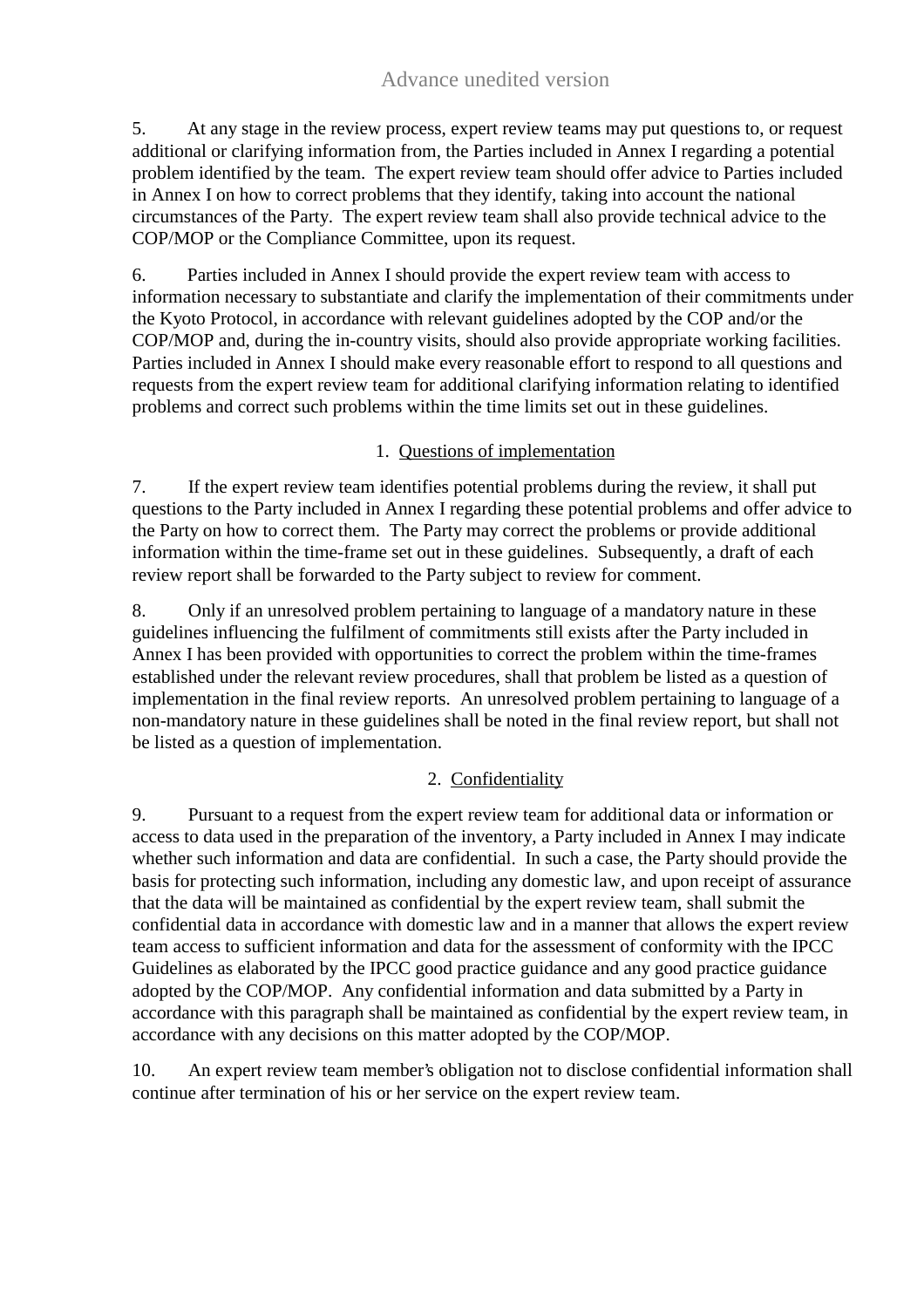## **D. Timing and procedures**

#### 1. Initial review

11. Each Party included in Annex I shall be subject to review prior to the first commitment period or within one year after the entry into force of the Kyoto Protocol for that Party, whichever is later.

12. The expert review team shall review the following information contained or referenced in the report referred to in paragraph 6 of the annex to the decision on modalities for the accounting of assigned amounts under Article 7, paragraph 4, for each Party included in Annex I:

(a) Complete inventories of anthropogenic emissions by sources and removals by sinks of greenhouse gases not controlled by the Montreal Protocol for all years from 1990, or other approved base year or period under Article 3, paragraph 5, to the most recent year available with an emphasis on the base year or period, including the selected base year for HFCs, PFCs and  $SF<sub>6</sub>$  in accordance with Article 3, paragraph 8, and the most recent year, for conformity with Article 5, paragraph 2, in accordance with the procedures contained in part II of these guidelines;

(b) The calculation of the assigned amount pursuant to Article 3, paragraphs 7 and 8, and the commitment period reserve, for conformity with the modalities for the accounting of assigned amounts under Article 7, paragraph 4, in accordance with the procedures contained in part III of these guidelines;

(c) The national system pursuant to Article 5, paragraph 1, in accordance with the procedures contained in part IV of these guidelines;

(d) The national registry pursuant to Article 7, paragraph 4, in accordance with the procedures contained in part V of these guidelines.

13. The first national communication due under the Convention after the Protocol has entered into force for that Party will be reviewed prior to the first commitment period in accordance with the provisions of paragraph 19 below.<sup>4</sup>

14. For each Party included in Annex I, the elements specified in paragraph 12 (a) to (d) above, shall be reviewed in conjunction. An in-country visit shall be conducted as part of this review.

### 2. Annual review

15. Each Party included in Annex I shall be subject to an annual review of:

(a) The annual inventory, including the national inventory report and the common reporting format (CRF) for conformity with Article 5, paragraph 2, in accordance with the procedures contained in part II of these guidelines;

(b) The following supplementary information, in accordance with the guidelines for the preparation of the information required under Article 7, section I:

 $\frac{1}{4}$ This will be the case if this national communication is submitted prior to the first commitment period.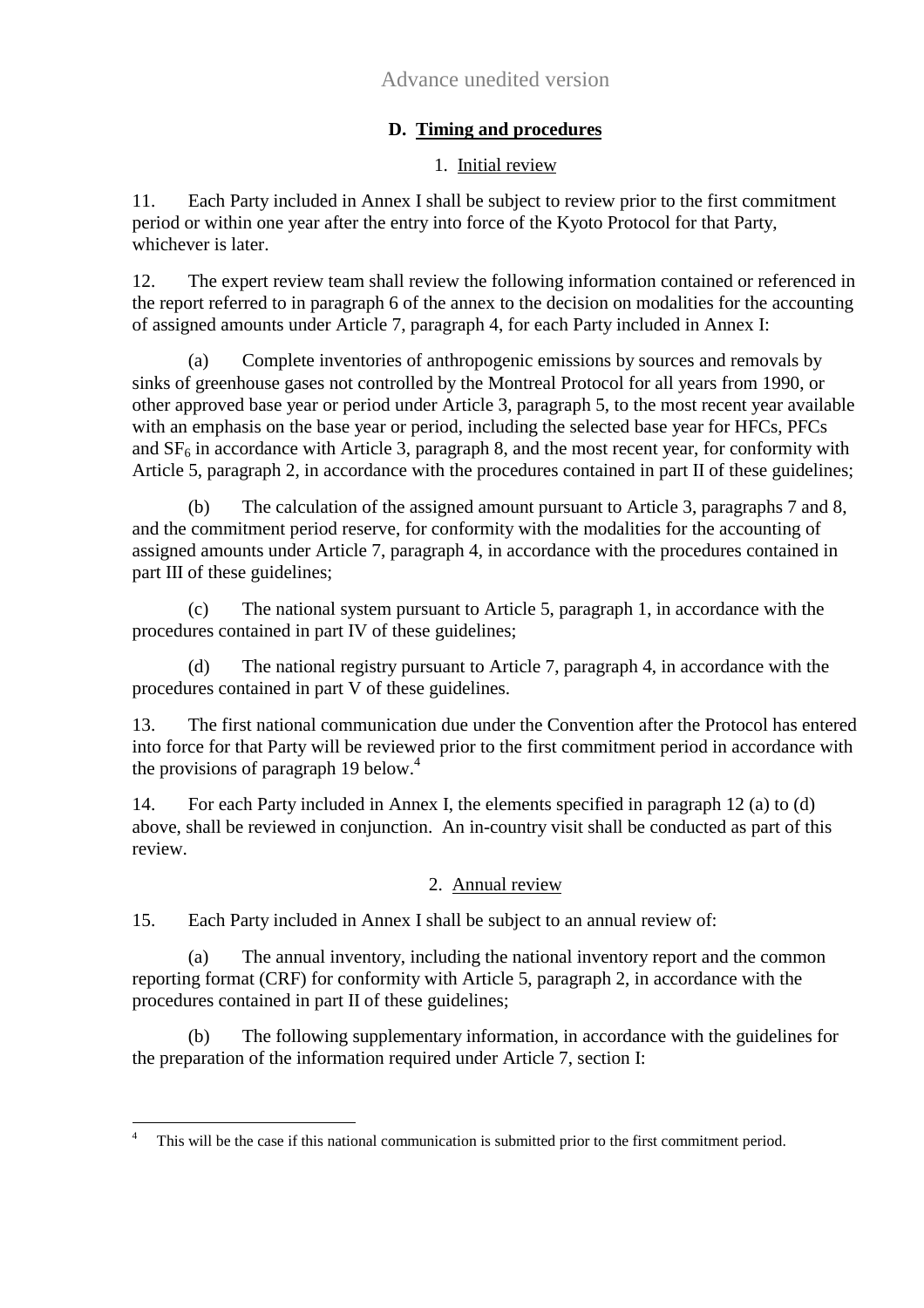- (i) Information provided during the commitment period for land use, land-use change and forestry activities under Article 3, paragraphs 3 and 4, for conformity with the requirements of relevant decisions of the COP/MOP, in accordance with the procedures contained in part II of these guidelines;
- (ii) Information on assigned amounts pursuant to Article 3, paragraphs 7 and 8, emission reduction units, certified emission reductions, assigned amount units and removal units, in accordance with the procedures contained in part III of these guidelines;
- (iii) Changes in national systems in accordance with the procedures contained in part IV of these guidelines;
- (iv) Changes in national registries in accordance with the procedures contained in part V of these guidelines;
- (v) Information provided on matters related to Article 3, paragraph 14, and supplementary information in accordance with the procedures contained in part VI of these guidelines.

16. The annual review, including adjustment procedures as part of the review of the annual or base year inventory, shall be concluded within one year of the due date for submission of the information to be reported under Article 7, paragraph 1.

17. The elements specified in paragraph 15 (b) (iii) and (iv) above, shall be subject to review as part of the annual review only if problems or significant changes have been identified by an expert review team or if the Party included in Annex I reports significant changes in its inventory report as defined in paragraphs  $89$  and  $11<sup>5</sup>$  of these guidelines.

18. The elements described in paragraph 15 above shall be reviewed together for each Party included in Annex I by a single expert review team.

#### 3. Periodic review

19. Each national communication submitted under the Kyoto Protocol by a Party included in Annex I shall be subject to a scheduled in-country review in accordance with part VII of these guidelines.<sup>6</sup>

 $\overline{a}$ 5 Paragraph 11 is located in appendix I to decision -/CP.7 (guidelines for review under article 8 of the Kyoto Protocol). The number of this paragraph will change accordingly once the corresponding part of the appendix is incorporated in these guidelines.

<sup>6</sup> It is likely that the fourth national communication will be the first national communication under the Kyoto Protocol and that such review will occur prior to the first commitment period: Article 7, paragraph 3, states that each Party included in Annex I shall submit the information required under Article 7, paragraph 2, as part of the first national communication due under the Convention after the Protocol has entered into force for it and after adoption of guidelines for the preparation of information under Article 7. This article also states that the COP/MOP shall determine the frequency of submission of national communications, taking into account any timetable for submission of national communications decided upon by the COP. Decision 11/CP.4 requests Parties included in Annex I to submit a third national communication by 30 November 2001 and subsequent national communications on a regular basis, at intervals of three to five years, to be decided at a future session, and requires that each of those national communications should be subject to an in-depth review coordinated by the secretariat.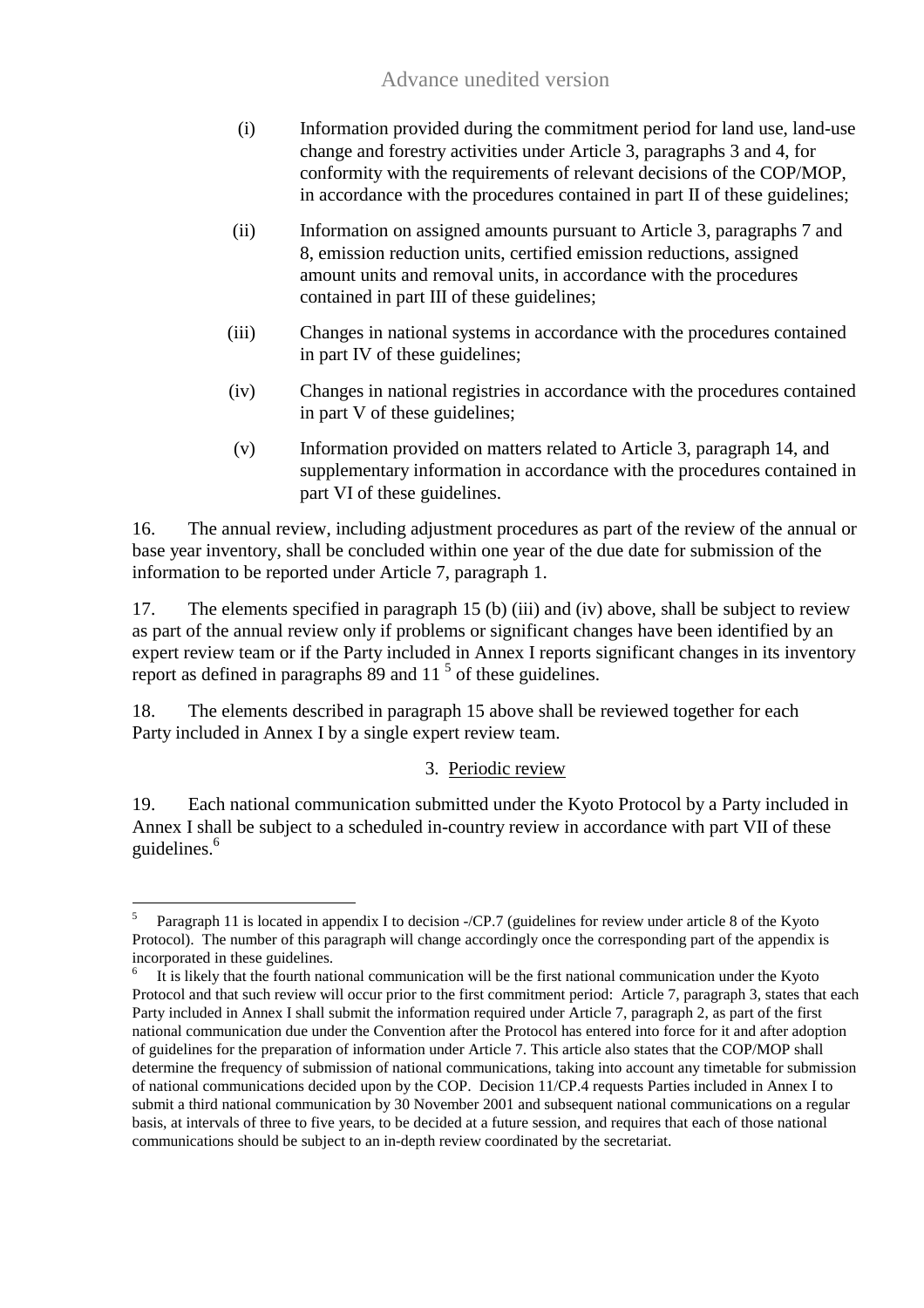# **E. Expert review teams and institutional arrangements**

#### 1. Expert review teams

20. Each submission under Article 7 shall be assigned to a single expert review team that shall be responsible for performing the review in accordance with the procedures and time frames established in these guidelines. A submission by a Party included in Annex I shall not be reviewed in two successive review years by expert review teams with identical composition.

21. Each expert review team shall provide a thorough and comprehensive technical assessment of information submitted under Article 7 and shall, under its collective responsibility, prepare a review report, assessing the implementation of the commitments of the Party included in Annex I and identifying any potential problems in, and factors influencing, the fulfilment of commitments. The expert review teams shall refrain from making any political judgement. If needed, the expert review teams shall calculate adjustments in accordance with any guidance under Article 5, paragraph 2, adopted by the COP/MOP, in consultation with the Party concerned.

22. Expert review teams shall be coordinated by the secretariat and shall be composed of experts selected on an ad hoc basis from the UNFCCC roster of experts and will include lead reviewers. Expert review teams formed for the tasks carried out under the provisions of these guidelines may vary in size and composition, taking into account the national circumstances of the Party under review and the different expertise needs of each review task.

23. Participating experts shall serve in their personal capacity.

 $\overline{a}$ 

24. Participating experts shall have recognized competence in the areas to be reviewed according to these guidelines. The training to be provided to experts, and the subsequent assessment after the completion of the training<sup>7</sup> and/or any other means needed to ensure the necessary competence of experts for participation in expert review teams shall be designed and operationalized in accordance with relevant decisions of the COP and the COP/MOP.

25. Experts selected for a specific review activity shall neither be nationals of the Party under review, nor be nominated or funded by that Party.

26. Experts shall be nominated by Parties to the Convention to the roster of experts and, as appropriate, by intergovernmental organizations, in accordance with guidance provided for this purpose by the COP.

27. Participating experts from Parties not included in Annex I and Parties included in Annex I with economies in transition shall be funded according to the existing procedures for participation in UNFCCC activities. Experts from other Parties included in Annex I shall be funded by their governments.

<sup>7</sup> Those experts that opt not to participate in the training have to undergo a similar assessment successfully in order to enable them to qualify for participation in expert review teams.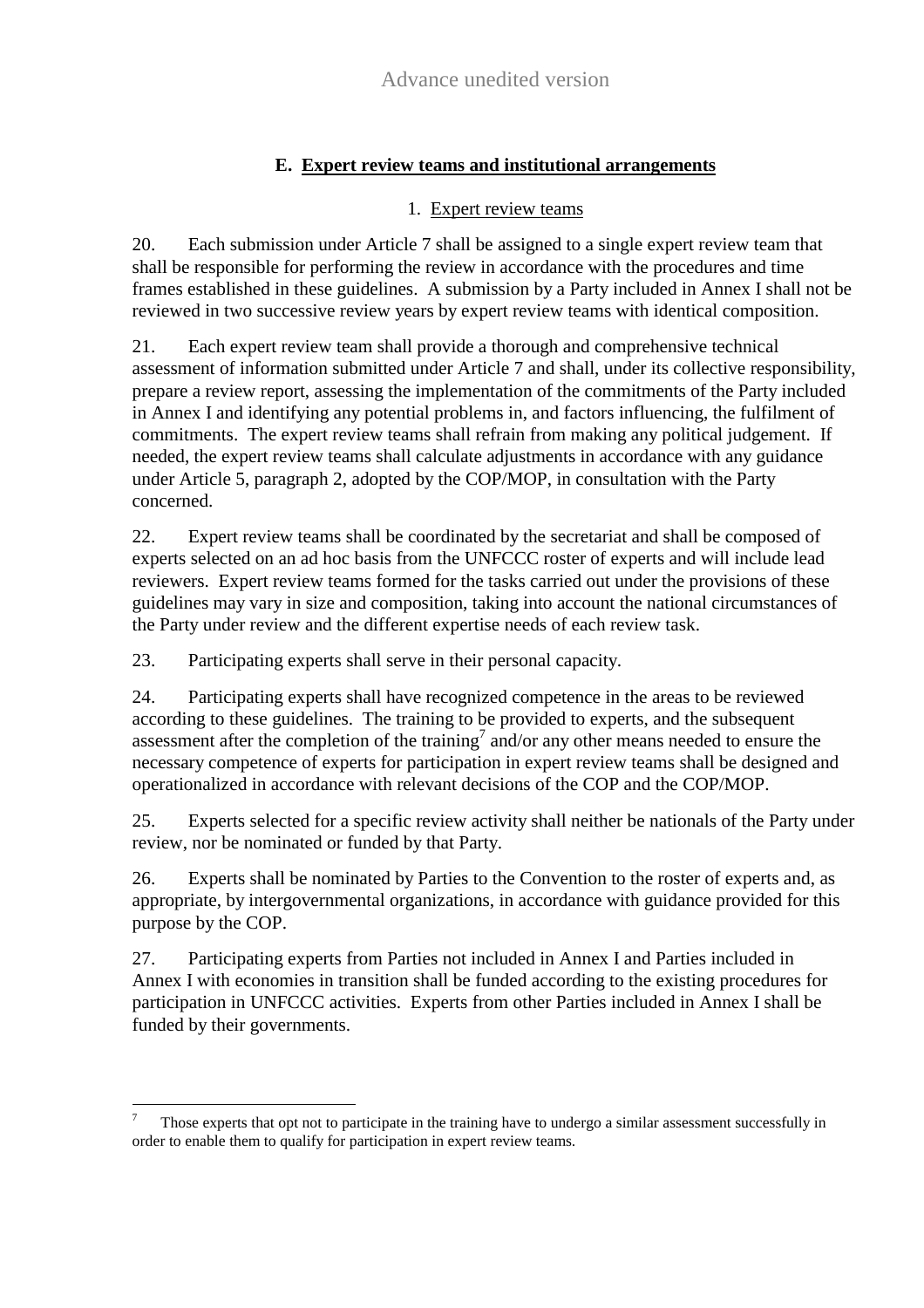28. In the conduct of the review, expert review teams shall adhere to these guidelines and work on the basis of established and published procedures agreed upon by the SBSTA, including quality assurance and control and confidentiality provisions.

### 2. Competences

29. Competences required to be members of the expert review teams for the review of annual information submitted under Article 7, paragraph 1 are:

(a) GHG inventories in general and/or specific sectors (Energy, Industrial Processes, Solvents and Other Products Use, Agriculture, Land Use, Land-Use Change and Forestry, and Waste);

(b) National systems, national registries, information on assigned amounts as referred to in these guidelines and information related to Article 3, paragraph 14, as referred to in the guidelines for the preparation of the information required under Article 7 of the Kyoto Protocol.

30. Competences required to be members of the expert review teams for the review of national communications and the supplementary information under Article 7, paragraph 2, are on those areas referred to in paragraph 112 (b) and (c) of these guidelines.

3. Composition of the expert review teams:

31. The secretariat shall select the members of the review teams to review the annual information submitted under Article 7, paragraph 1, and to review national communications and the supplementary information under Article 7, paragraph 2 in a way that the collective skills of the team address the areas mentioned in paragraph 29 and 30 above, respectively.

32. The secretariat shall select the members of the expert review teams with a view to achieving a balance between experts from Annex I and non-Annex I Parties in the overall composition of the expert review teams, without compromising the selection criteria referred in the paragraph 31 above. The secretariat shall make every effort to ensure geographical balance among those experts selected from non-Annex I Parties and among those experts selected from Annex I Parties.

33. The secretariat shall ensure that in any expert review team one co-lead reviewer shall be from a Party included in Annex I and one from a Party not included in Annex I.

34. Without compromising the selection criteria stated in paragraphs 31, 32 and 33 above, the formation of expert review teams should ensure, to the extent possible, include at least one member fluent in the language of the Party under review.

35. The secretariat shall prepare an annual report to the SBSTA on the composition, including the selection of experts for the review teams and the lead reviewers, and the actions taken to ensure the application of selection criteria expressed in paragraphs 31 and 32 above.

### 4. Lead reviewers

36. Lead reviewers shall act as co-lead reviewers for the expert review teams under these guidelines.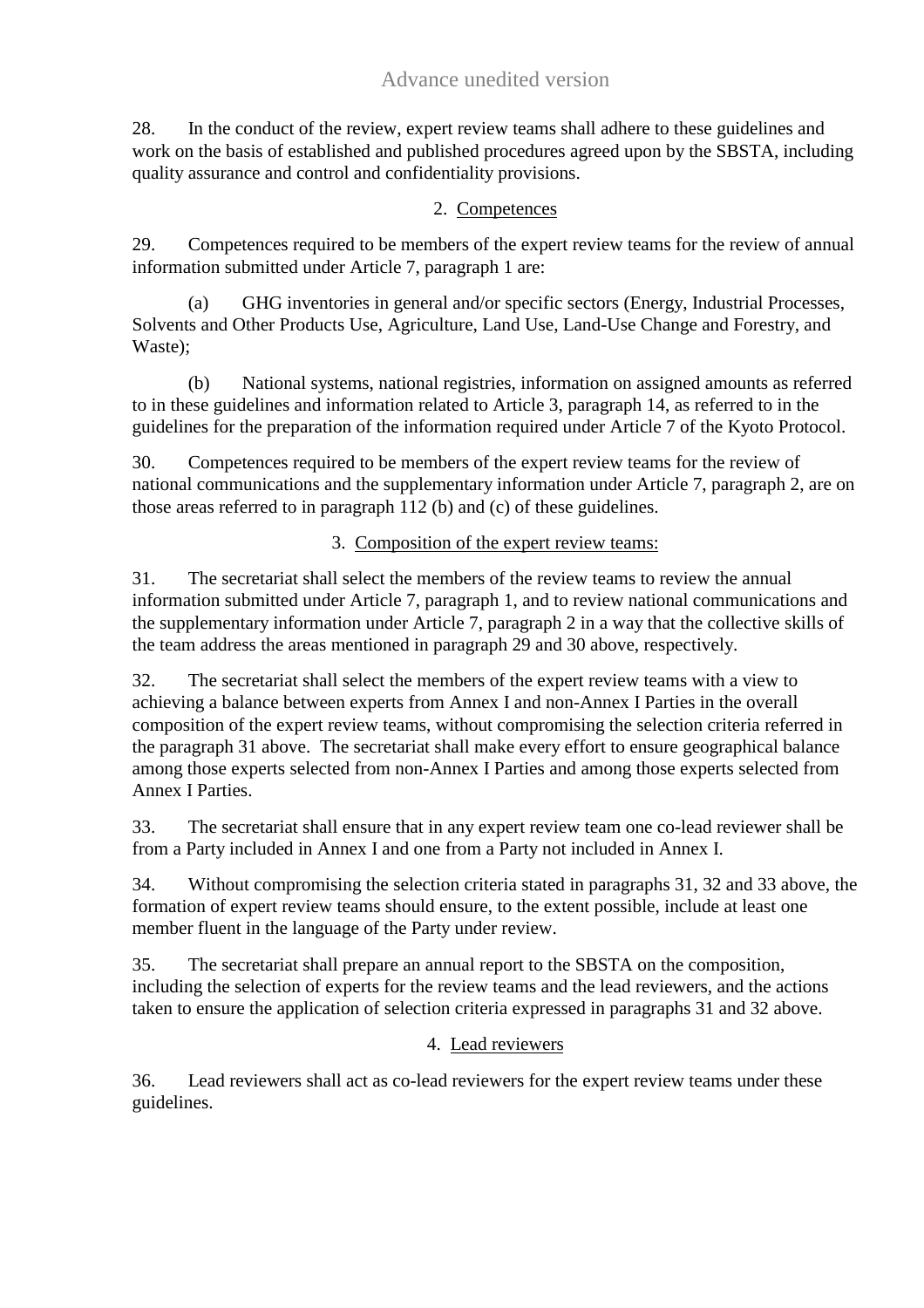37. Lead reviewers should ensure that the reviews in which they participate are performed according to the review guidelines and are performed consistently across Parties by each expert review team. They also should ensure the quality and the objectivity of the thorough and comprehensive technical assessments in the reviews and to provide for continuity, comparability and timeliness of the review.

38. Lead reviewers may be offered additional training to that referred to in paragraph 24 above to enhance their skills.

39. With the administrative support of the secretariat, lead reviewers shall, for each review activity:

(a) Prepare a brief work plan for the review activity;

(b) Verify that the reviewers have all the necessary information provided by the secretariat prior to the review activity;

(c) Monitor the progress of the review activity;

(d) Coordinate queries of the expert review team to the Party and coordinate the inclusion of the answers in the review reports;

(e) Provide technical advice to the ad hoc experts, if needed;

(f) Ensure that the review is performed and the review report is prepared in accordance with the relevant guidelines; and

(g) For inventory reviews, verify that the review team gives priority to individual source categories for review in accordance with the guidelines;

40. Lead reviewers collectively shall also:

(a) Prepare an annual report to the SBSTA with suggestions on how to improve the review process in the light of paragraph 2 of these guidelines; and

(b) Advise on the standardized data comparisons of inventory information referred to in paragraph 67.

41. Lead reviewers shall comprise experts from Parties to the Convention nominated to the UNFCCC roster by Parties and their collective skills shall address the areas mentioned in paragraph 29 above. During the period where national communications and the supplementary information under Article 7, paragraph 2, are reviewed, additional experts from Parties to the Convention nominated to the UNFCCC roster by Parties will act as lead reviewers whose collective skills relate to the areas referred to in paragraph 30 above.

42. Lead reviewers shall be assigned for a minimum period of two years and a maximum period of three years to ensure the continuity and consistency of the review process. Half of the lead reviewers shall be assigned initially for a term of two years and the other half for a term of three years. The terms of service of lead reviewers for a given period of service shall be designed and operationalized in accordance with relevant decisions of the COP and the COP/MOP.

5. Ad hoc review experts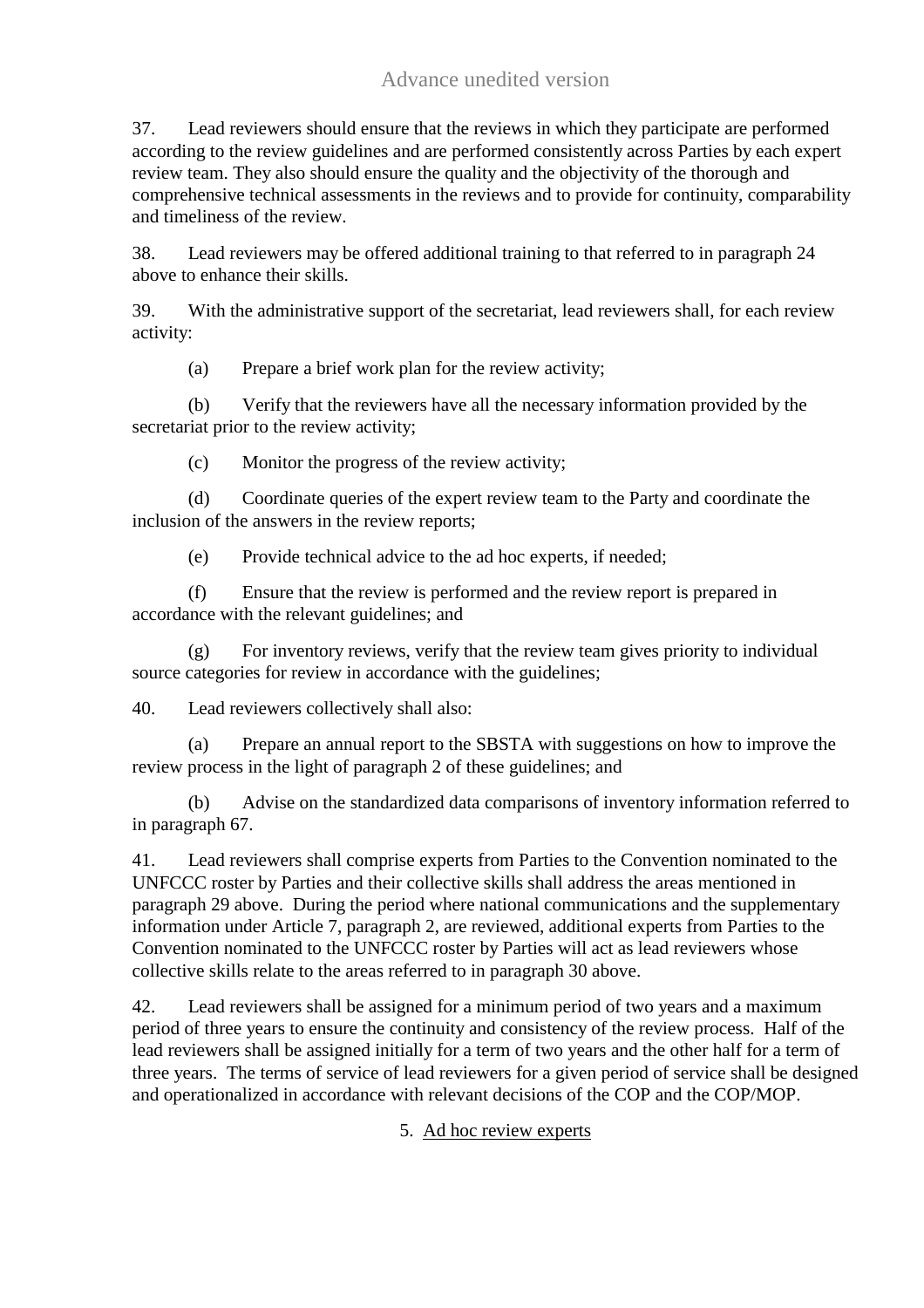43. Ad hoc review experts shall be selected from those nominated by Parties or, exceptionally and only when the required expertise for the task is not available among them, from the relevant intergovernmental organizations belonging to the UNFCCC roster of experts for specific annual or periodic reviews by the secretariat. They shall perform individual review tasks in accordance with the duties set out in their nomination.

44. Ad hoc review experts shall, as necessary, perform desk review tasks in their home countries and participate in in-country visits, centralized reviews and in review meetings.

# 6. Guidance by the SBSTA

45. The SBSTA shall provide general guidance to the secretariat on the selection of experts and coordination of the expert review teams and to the expert review teams on the expert review process. The reports mentioned in paragraphs 35 and 40 (a) above are intended to provide the SBSTA with inputs for elaborating such guidance.

# **F. Reporting and publication**

46. The expert review team shall, under its collective responsibility, produce the following review reports for each Party included in Annex I:

(a) For the initial review, a report on the review of the elements described in paragraph 12 (a) to (d) above in accordance with parts II, III, IV and V of these guidelines;

(b) For the annual review, a status report after the initial check of the annual inventory and a final report on the annual review of the elements in paragraph 15 in accordance with parts II, III, IV, V and VI of these guidelines;

(c) For the periodic review, a report on the review of the national communication in accordance with part VII of these guidelines.

47. Review reports for each Party included in Annex I shall follow a format and outline comparable to that set out in paragraph 48 below and shall include the specific elements described in parts II to VII of these guidelines.

48. All final review reports prepared by the expert review team, except for status reports, shall include the following elements:

(a) An introduction and summary;

(b) A description of the technical assessment of each of the elements reviewed according to the relevant sections on the scope of the review in parts II to VII of these guidelines, including:

- (i) A description of any potential problems in, and factors influencing the fulfilment of, commitments identified during the review;
- (ii) Any recommendations provided by the expert review team to solve the potential problems;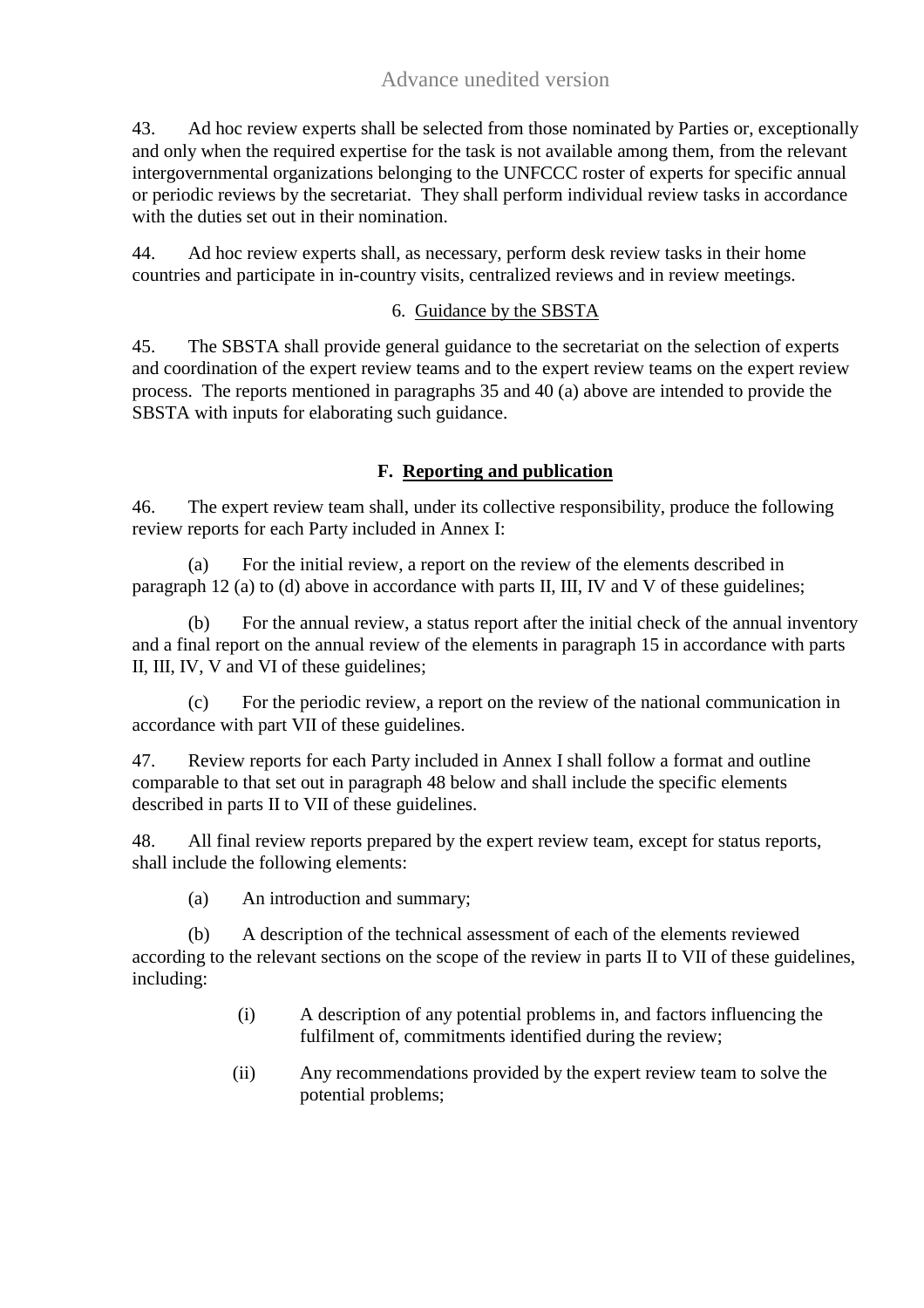- (iii) An assessment of any efforts by the Party included in Annex I to address any potential problems identified by the expert review team during the current review or during previous reviews that have not been corrected;
- (iv) Any questions of implementation of the commitments under the Kyoto Protocol;

(c) Possible recommendations by the expert review team on the conduct of the review in subsequent years, including which parts may need to be considered in more depth;

(d) Information on any other issue of concern deemed relevant by the expert review team;

(e) The sources of information used in the formulation of the final report.

49. Following their completion, all final review reports, including status reports on initial checks on annual inventories, shall be published and forwarded by the secretariat, together with any written comments on the final review report by the Party which is subject of the report, to the COP/MOP, the Compliance Committee and the Party concerned.

# **PART II: REVIEW OF ANNUAL INVENTORIES**

### **A. Purpose**

50. The purpose of the review of annual inventories of Parties included in Annex I is:

(a) To provide an objective, consistent, transparent, thorough and comprehensive technical assessment of annual inventories of anthropogenic emissions by sources and removals by sinks of greenhouse gases not controlled by the Montreal Protocol for conformity with the *Revised 1996 IPCC Guidelines for National Greenhouse Gas Inventories<sup>8</sup>* as elaborated by the Intergovernmental Panel on Climate Change (IPCC) report entitled *Good Practice Guidance and Uncertainty Management in National Greenhouse Gas Inventories<sup>9</sup>* and any good practice guidance adopted by the COP/MOP, and with section I of the guidelines for the preparation of the information required under Article 7;

(b) To assess if adjustments under Article 5, paragraph 2, may be needed and, if so, to calculate adjustments in accordance with relevant decisions of the COP/MOP relating to Article 5, paragraph 2, of the Kyoto Protocol;

(c) To ensure that the COP/MOP and the Compliance Committee have reliable information on the annual inventories of anthropogenic emissions by sources and removals by sinks of greenhouse gases not controlled by the Montreal Protocol of each Party included in Annex I.

 $\overline{a}$ 8 In these guidelines the *Revised 1996 IPCC Guidelines for National Greenhouse Gas Inventories* are referred to as the IPCC Guidelines.

<sup>9</sup> In these guidelines the IPCC report entitled *Good Practice Guidance and Uncertainty Management in National Greenhouse Gas Inventories* is referred to as the IPCC good practice guidance.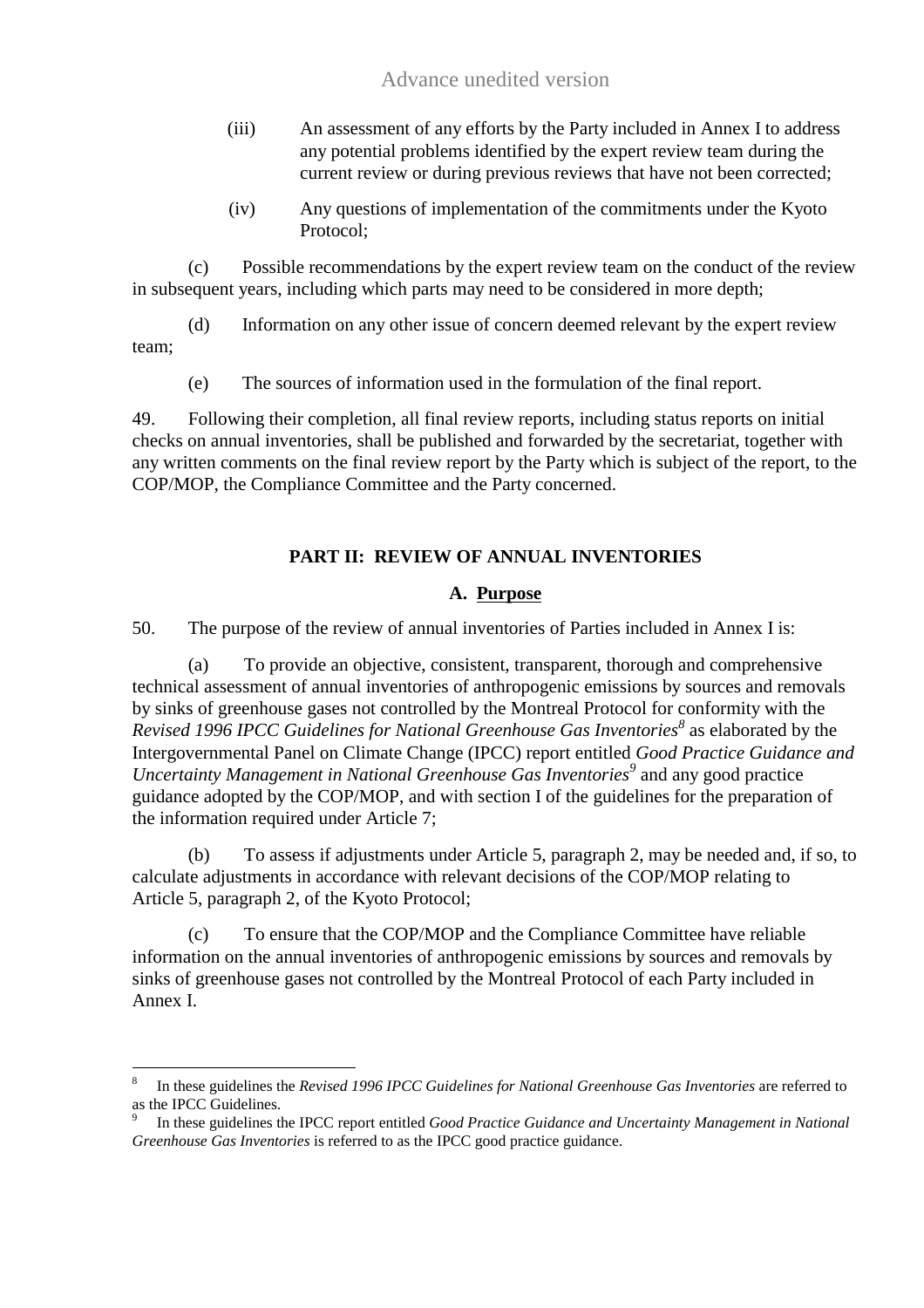# **B. General procedures**

51. The review should cover:

(a) The annual inventory, including the national inventory report and the common reporting format (CRF);

(b) Supplementary information under Article 7, paragraph 1, incorporated in the Party's national inventory according to section I.D, greenhouse gas inventory information, of the guidelines for the preparation of the information required under Article 7.

52. The annual inventory review shall consist of two elements:

- (a) Initial check by the expert review team, with the assistance of the secretariat;
- (b) Individual inventory review by the expert review team.

53. The individual inventory review shall occur in conjunction with the review of assigned amount, changes in national systems and changes in national registries as set out in part I of these guidelines.

54. The base year inventory shall be reviewed only once prior to the commitment period and adjusted if appropriate.

55. The annual inventory review should be conducted as a desk or centralized review. In addition, each Party included in Annex I shall be subject to at least one in-country visit by an expert review team during the commitment period as part of its annual review.

56. In-country visits should be scheduled, planned and take place with the consent of the Party included in Annex I subject to review.

57. In years when an in-country visit is not scheduled, an expert review team can request an in-country visit if it believes, based on the findings of the desk or centralized review, that such a visit is necessary to allow for fuller investigation of a potential problem that the team has identified, subject to the consent of the Party included in Annex I. The expert review team shall provide a rationale for the additional country visit and shall compile a list of questions and issues to be addressed during the country visit to be sent to the Party included in Annex I in advance of the visit. If such an in-country visit occurs, the expert review team may recommend that a pending scheduled in-country visit is not necessary.

58. If a Party included in Annex I fails to provide to the expert review team the data and information necessary for the assessment of conformity with the IPCC Guidelines as elaborated by the IPCC good practice guidance and any good practice guidance adopted by the COP/MOP, the expert review team shall assume that the estimate was not prepared in accordance with the IPCC Guidelines as elaborated by the IPCC good practice guidance and any good practice guidance adopted by the COP/MOP.

# **C. Initial checks of annual inventories**

1. Scope of the review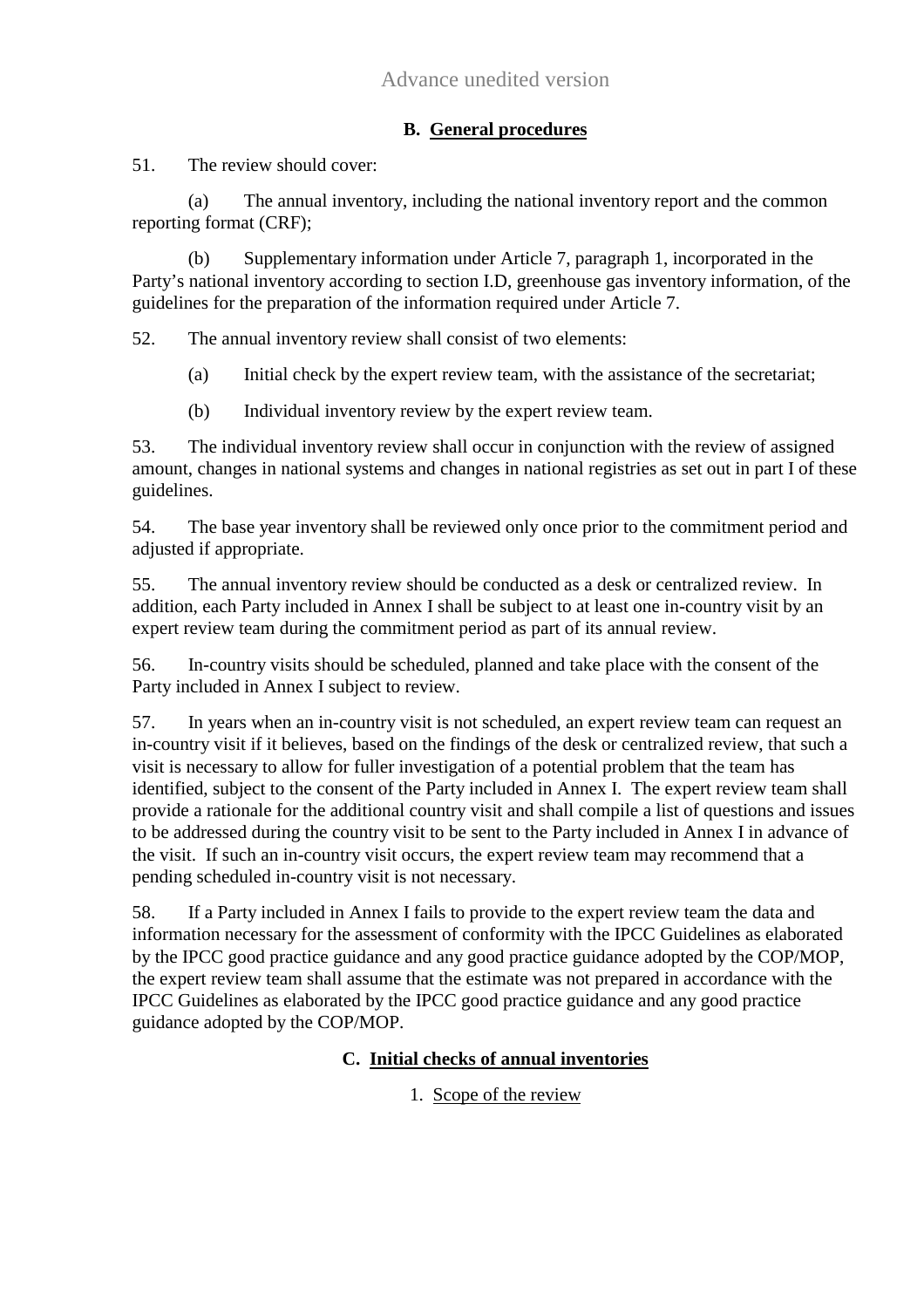59. The expert review team shall conduct an initial check as a desk or centralized review to examine that each Party included in Annex I has submitted a consistent, complete and timely annual inventory, including the national inventory report and the common reporting format and that data contained in the CRF are complete by means of computerized analysis and checks and in the correct format to enable subsequent review stages to occur.

60. The initial check shall identify whether:

(a) The submission is complete and information has been provided in the correct format in accordance with reporting guidelines on annual inventories;

(b) All sources, sinks and gases included in the IPCC Guidelines and any good practice adopted by the COP/MOP are reported;

(c) Any gaps are explained by use of notation keys, such as NE (not estimated) and NA (not applicable), in the CRF and whether there is frequent use of these notation keys;

(d) Methodologies are documented with notations in the CRF;

(e) Estimates for carbon dioxide  $(CO<sub>2</sub>)$  emissions from fossil fuel combustion are reported using the IPCC reference approach, in addition to estimates derived using national methods;

(f) Estimates for hydrofluorocarbon, perfluorocarbon and sulphur hexafluoride emissions are reported by individual chemical species;

(g) A Party included in Annex I has failed to submit an annual inventory or the national inventory report or the common reporting format by the due date, or within six weeks of the due date;

(h) A Party included in Annex I has failed to include an estimate for a source category (as defined in chapter 7 of the IPCC good practice guidance) that individually accounted for 7 per cent or more of the Party's aggregate emissions, defined as aggregate submitted emissions of the gases and from the sources listed in Annex A to the Kyoto Protocol, in the most recent of the Party's reviewed inventories in which the source was estimated.

(i) A Party included in Annex I has failed to provide the supplementary information in accordance with paragraphs 5 to 9 of annex I to the draft decision –/CMP.1 (*Guidelines for the preparation of the information required under Article 7 of the Kyoto Protocol*).

# 2. Timing $10$

61. The initial check for each Party included in Annex I shall be performed and a draft status report shall be completed within four weeks after the submission date of the annual inventory and sent to the Party for comment. A delay in the preparation of the draft status report shall not shorten the time available for the Party concerned to comment on the draft status report. The secretariat shall immediately notify the Party concerned of any omissions or technical format problems identified in the initial check.

 $10<sup>10</sup>$ 10 For the initial review, the time frames for the initial check may serve as an indication.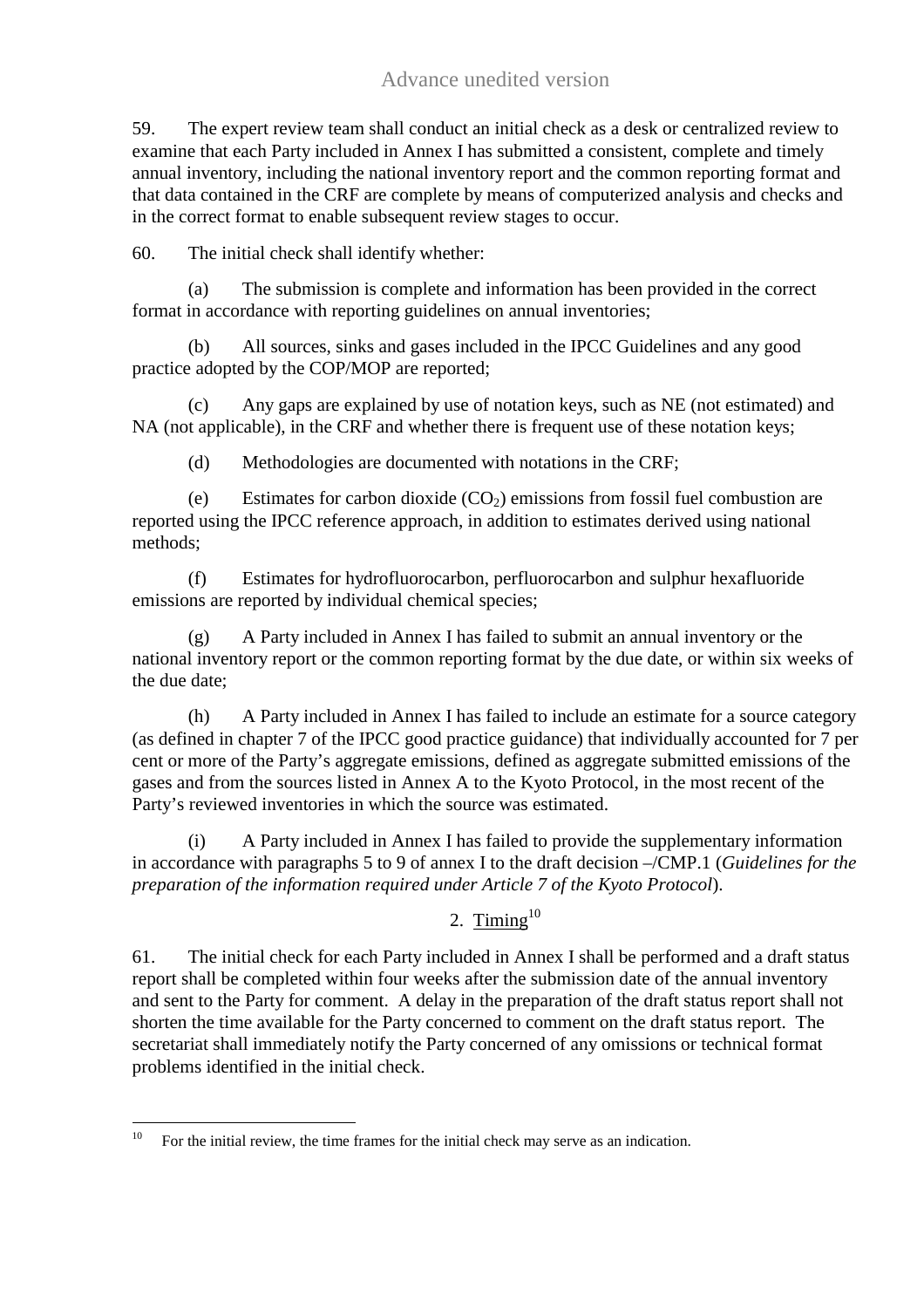62. Any information, corrections, additional information or comments on the draft status report received from the Party included in Annex I within six weeks of the submission due date shall be subject to an initial check and shall be covered in the final status report. A delay in the submission of the annual inventory shortens the time available for the Party concerned to comment on the draft status report.

63. The status report on the initial check for each Party included in Annex I shall be finalized within ten weeks from the submission due date to be used in the individual inventory review.

### 3. Reporting

64. The status report shall include:

(a) The date of receipt of the inventory submission by the secretariat;

(b) An indication whether the annual inventory, including the national inventory report and the CRF, has been submitted;

(c) An indication whether any source category or gas of a source category is missing and, if so, an indication of the magnitude of the likely emissions of that source category or gas, if possible relative to the last inventory for which the review has been completed;

(d) Identification of any inventory problems according to the categories listed in paragraph  $60$  (g) to (i).

### **D. Individual inventory reviews**

### 1. Scope of the review

65. The expert review team shall, *inter alia*:

(a) Examine application of the requirements of the IPCC Guidelines as elaborated by any IPCC good practice guidance adopted by the COP/MOP and the reporting guidelines on annual inventories and relevant decisions of the COP/MOP, and identify any departure from these requirements;

(b) Examine application of the reporting requirements of the section I.D of the guidelines for the preparation of information required under Article 7;

(c) Examine whether the IPCC good practice guidance and any other good practice guidance adopted by the COP/MOP was applied and documented, in particular noting the identification of key source categories, selection and use of methodologies and assumptions, development and selection of emission factors, collection and selection of activity data, reporting of consistent time-series, reporting of uncertainties related to inventory estimates and methodologies used for estimating those uncertainties and identify any inconsistencies;

(d) Compare emission or removal estimates, activity data, implied emission factors and any recalculations with data from previous submissions of the Party included in Annex I to identify any irregularities or inconsistencies;

(e) Compare the activity data of the Party included in Annex I with relevant external authoritative sources, if feasible, and identify sources where there are significant differences;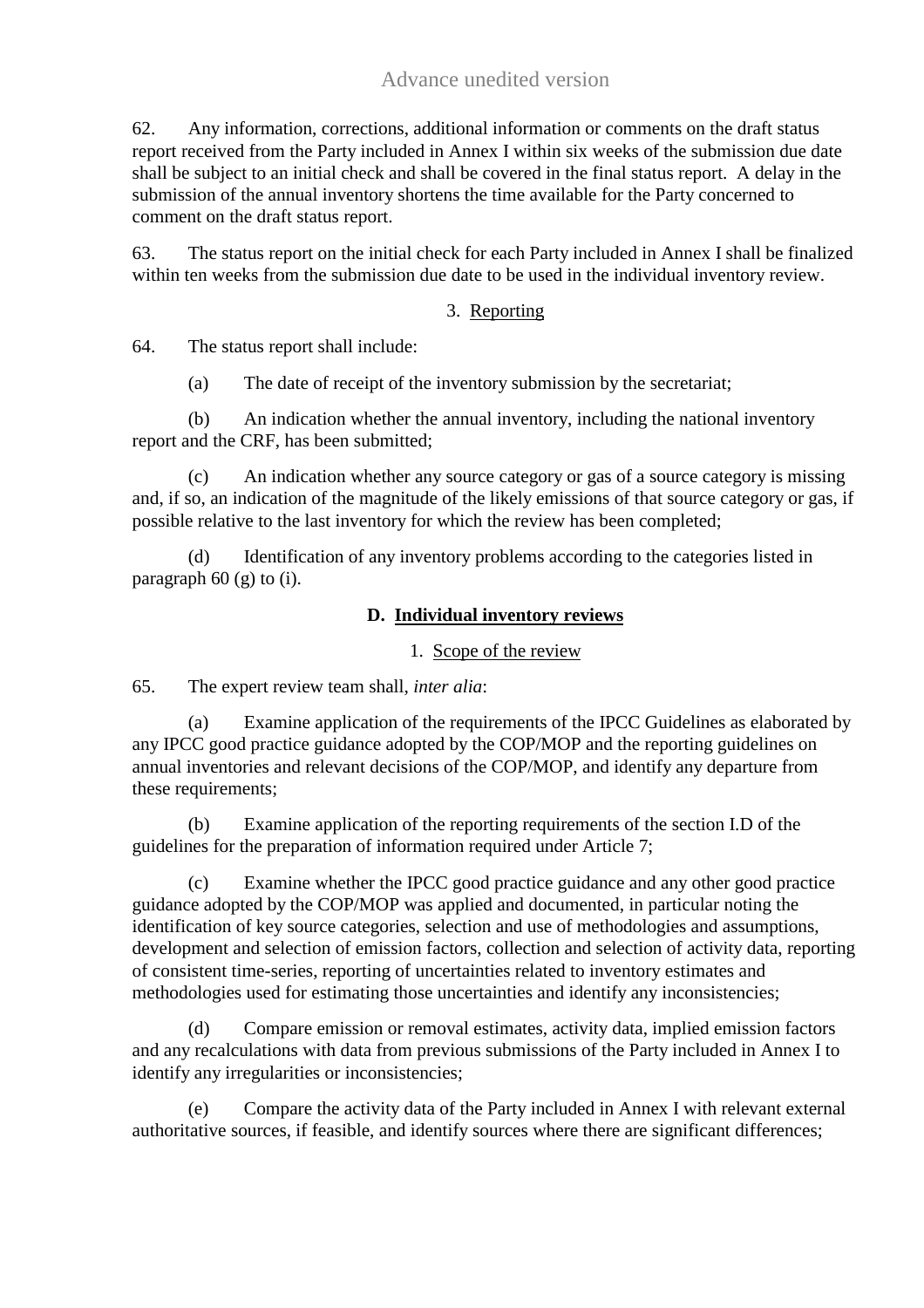(f) Assess the consistency of information in the common reporting format with that in the national inventory report;

(g) Assess the extent to which issues and questions raised by expert review teams in previous reports have been addressed and resolved;

(h) Recommend possible ways for improving the estimation and the reporting of inventory information.

66. The expert review team may use relevant technical information in the review process, such as information from international organizations.

67. The secretariat shall, under the direction of the expert review team, conduct a standardized set of data comparisons to be performed on the electronic common reporting format submissions to be used in the review process.

2. Identification of problems

68. The individual inventory review shall identify any problems for which adjustments under Article 5, paragraph 2, would be appropriate and initiate procedures for calculation of adiustments.

69. Problems should be identified as a failure to follow agreed guidelines under Article 5, paragraph 2, in preparing greenhouse gas inventories, as a failure to follow section I of the guidelines for the preparation of the information required under Article 7, and as a failure to follow agreed methodologies for estimating and reporting activities under Article 3, paragraphs 3 and 4, as adopted by the COP/MOP. These may be further subdivided as problems of:

(a) Transparency, as defined in the UNFCCC reporting guidelines on annual  $inventories$ , $^{11}$  including:

- (i) Inadequate documentation and description of methodologies, assumptions and recalculations;
- (ii) Failure to disaggregate national activity data, emission factors and other factors used in national methods at the required level unless an issue of confidentiality exists;
- (iii) Failure to provide justifications for recalculations, references and information sources for key factors and data;

(b) Consistency, as defined in the UNFCCC reporting guidelines on annual inventories, including failure to provide consistent time-series in accordance with the IPCC good practice guidance;

(c) Comparability, as defined in the UNFCCC reporting guidelines on annual inventories, including failure to use agreed reporting formats;

 $11\,$ Guidelines for the preparation of national communications by Parties included in Annex I to the Convention, Part I: UNFCCC reporting guidelines on annual inventories (document FCCC/CP/1999/7) or any subsequent revision of these guidelines by the COP.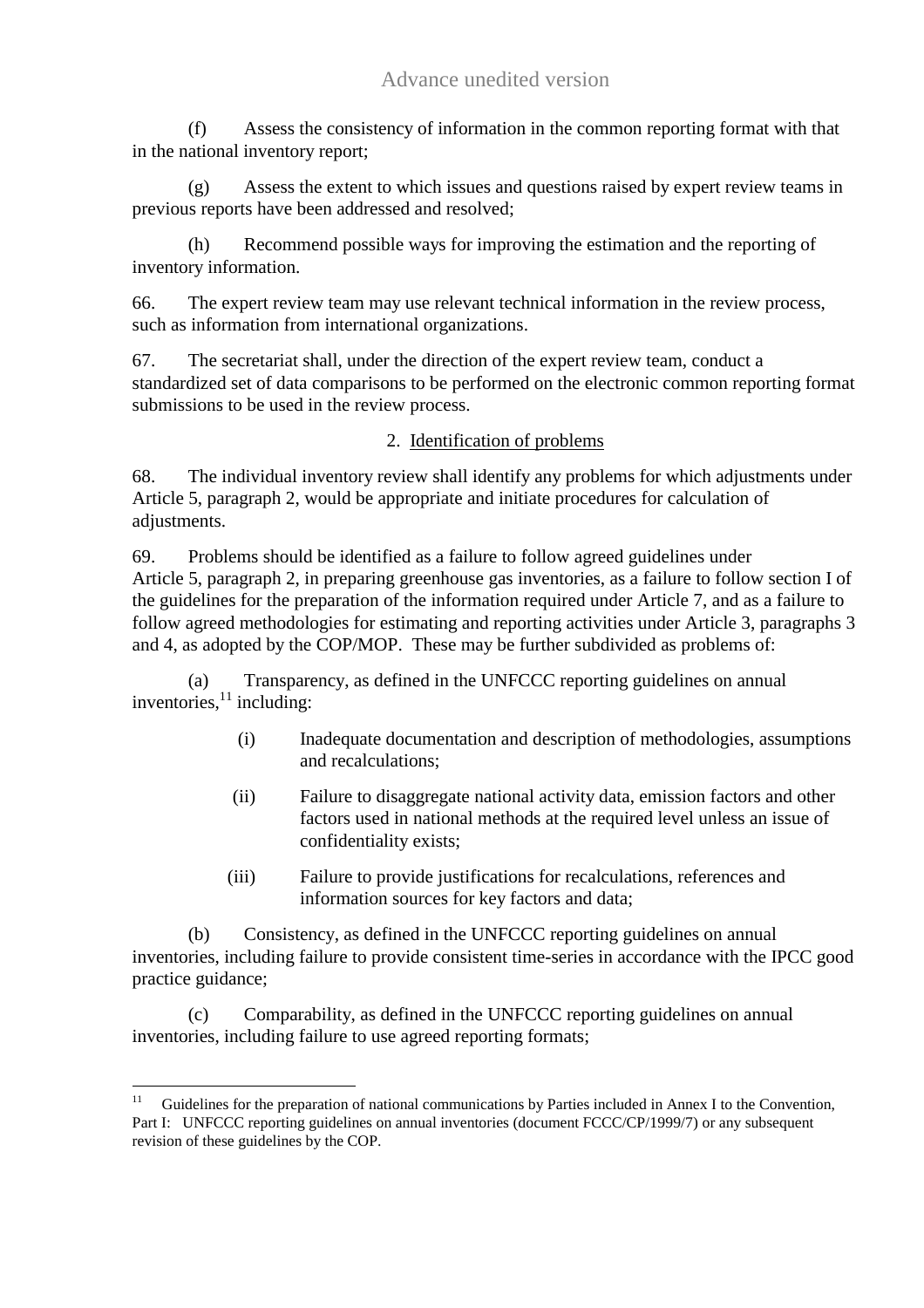(d) Completeness, as defined in the UNFCCC reporting guidelines on annual inventories, including:

- (i) Gaps in the inventory estimates for source categories or gases;
- (ii) Inventory data that do not provide full geographic coverage of sources and sinks of a Party included in Annex I;
- (iii) Failure to provide full coverage of sources in a source category;

(e) Accuracy, as defined in the UNFCCC reporting guidelines on annual inventories, including failure to provide estimates of uncertainty and address uncertainty through the application of the good practice.

70. The expert review team shall calculate:

(a) The percentage by which the aggregate adjusted greenhouse gas emissions for a Party included in Annex I exceed the aggregate submitted emissions, defined as aggregate submitted emissions of the gases and from the sources listed in Annex A to the Kyoto Protocol, for any single year;

(b) The sum of the numerical values of the percentages calculated in subparagraph (a) above for all years of the commitment period for which the review has been conducted.

71. The expert review team shall identify whether the same key source category as defined in chapter 7 of the IPCC good practice guidance was adjusted in previous reviews and, if so, the team shall indicate the number of reviews that identified and adjusted the problem previously and the percentage that the key source category contributes to the aggregate submitted emissions, defined as aggregate submitted emissions of the gases and from the sources listed in Annex A to the Kyoto Protocol.

# 3. Timing

72. The individual inventory review, including adjustment procedures, shall be concluded within one year of the due date of submission of the information to be reported under Article 7, paragraph 1.

73. The expert review team shall list all problems identified, indicating which would need an adjustment, and send this list to the Party included in Annex I no later than fifteen weeks from the submission due date of the annual inventory, if the inventory was submitted at least six weeks after the submission due date.

74. The Party included in Annex I shall comment on these questions within six weeks and, where requested by the review team, may provide revised estimates.

75. The expert review team shall prepare a draft individual inventory review report, which includes, where appropriate, adjusted estimates calculated according to guidance under Article 5, paragraph 2, within eight weeks of the receipt of the comments on the questions posed and shall send the draft report to the Party concerned.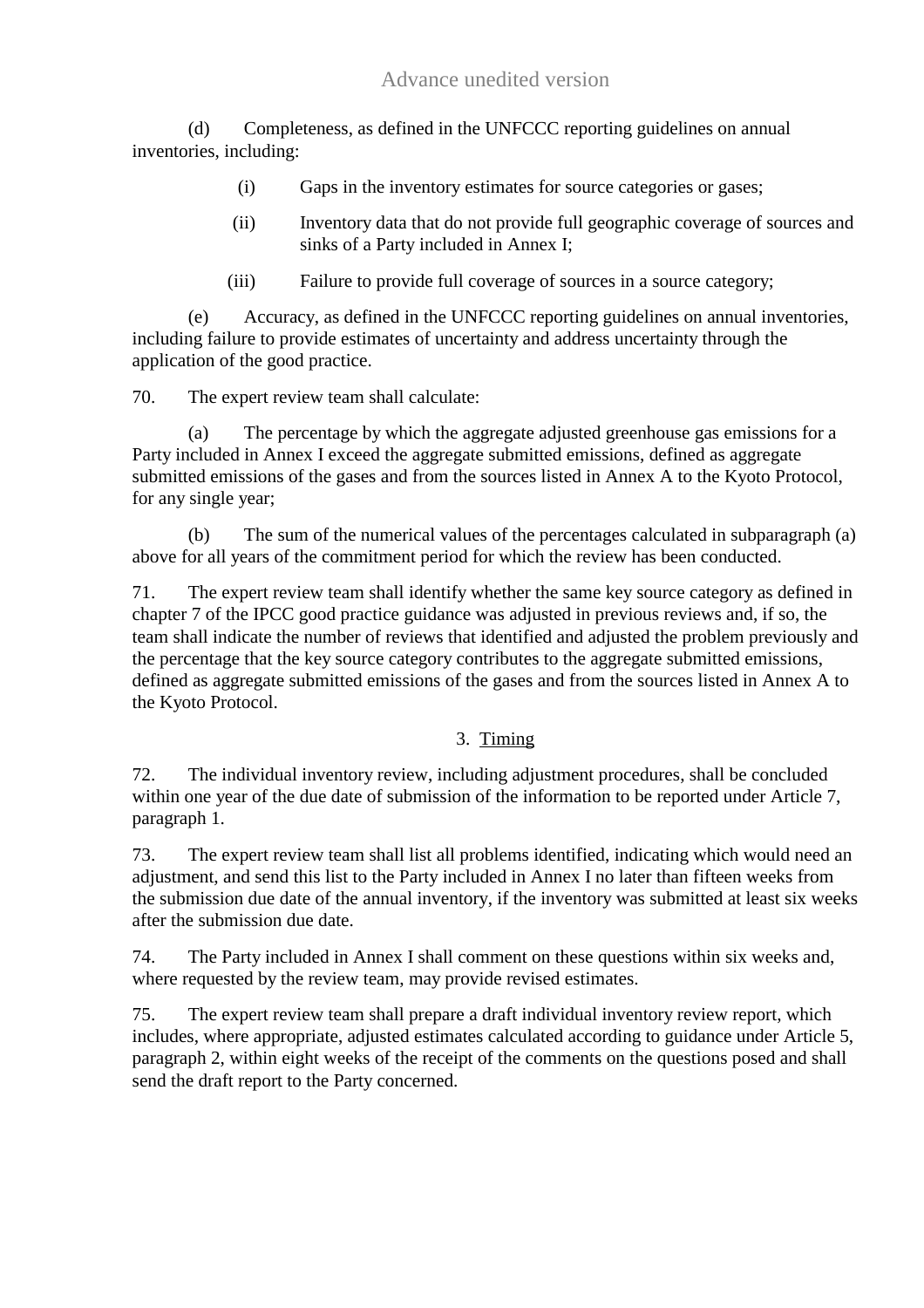76. The Party included in Annex I shall be provided with four weeks to comment on the draft individual inventory review report and, where appropriate, on whether it accepts or rejects the adjustment.

77. The expert review team shall prepare a final individual inventory review report within four weeks of the receipt of the comments on the draft report.

78. If a Party included in Annex I during the above steps is able to comment earlier than in the above given time-frames, the Party concerned may use the time saved to comment on the revised final report. A total of four additional weeks to comment may be granted to Parties included in Annex I whose national language is not one of the United Nations official languages.

### 4. Procedures for adjustments under Article 5, paragraph 2

79. Adjustments referred to in Article 5, paragraph 2, of the Kyoto Protocol shall be applied only when inventory data submitted by Parties included in Annex I are found to be incomplete and/or are prepared in a way that is not consistent with the IPCC Guidelines as elaborated by the IPCC good practice guidance and any good practice guidance adopted by the COP/MOP.

80. The procedure for the calculation of adjustments shall be as follows:

(a) During the individual inventory review, the expert review team shall identify problems to which the criteria in the guidance for adjustments under Article 5, paragraph 2, apply. The expert review team shall officially notify the Party included in Annex I of the reason why an adjustment is considered necessary and provide advice on how the problem could be corrected;

(b) The adjustment procedure should only commence after the Party included in Annex I has had opportunities to correct a problem and if the expert review team finds that the Party included in Annex I has not adequately corrected the problem through the provision of an acceptable revised estimate, in accordance with the time-frames set out in paragraphs 73 to 78 above;

(c) The expert review team shall calculate adjustments in accordance with any guidance under Article 5, paragraph 2, adopted by the COP/MOP, in consultation with the Party concerned and within the time-frame set out in these guidelines; $^{12}$ 

(d) The expert review team shall officially notify the Party concerned of the calculated adjustment(s) within the time-frame set out in these guidelines. This notification shall describe the assumptions, data and methodologies used to calculate the adjustment(s), as well as the value of the adjustment(s);

(e) Within the time-frame set out in these guidelines, the Party concerned shall notify the secretariat of its intention to accept or reject the adjustment(s), with its rationale. Failure to respond by this date shall be considered as acceptance of the adjustment(s), as follows:

 $12$ Special arrangements in the composition of the expert review teams may be needed for the case where an adjustment needs to be calculated.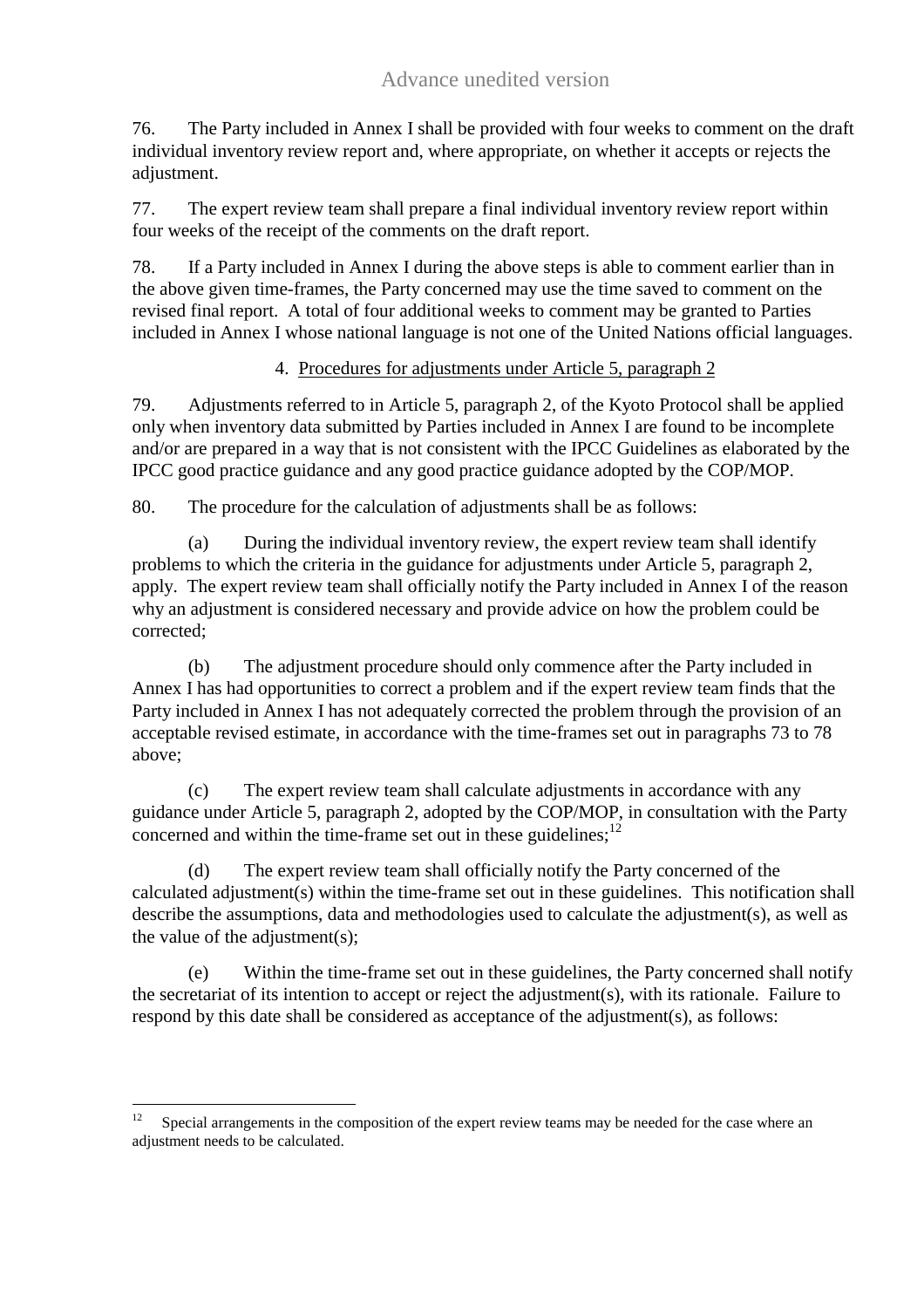- (i) If the Party concerned accepts the adjustment(s), the adjustment(s) shall be applied for the purpose of compilation and accounting of emissions inventories and assigned amounts;
- (ii) If the Party concerned disagrees with the proposed adjustment(s), it should send a notification to the expert review team, including its rationale, and the expert review team should send the notification along with its recommendation in its final report to the COP/MOP and the Compliance Committee, which will resolve the disagreement in accordance with the procedures and mechanisms on compliance.

81. A Party included in Annex I may submit a revised estimate for a part of its inventory for a year of the commitment period to which an adjustment was previously applied, provided that the revised estimate is submitted, at the latest, in conjunction with the inventory for the year 2012.

82. Subject to a review under Article 8 and the acceptance of the revised estimate by the expert review team, the revised estimate shall replace the adjusted estimate. In the event of a disagreement between the Party included in Annex I and the expert review team regarding the revised estimate, the procedure set out in paragraph 79 (e) (ii) above shall be followed. The option for a Party included in Annex I to submit a revised estimate for a part of its inventory to which an adjustment was previously applied should not prevent Parties included in Annex I from making best efforts to correct the problem at the time it was initially identified and in accordance with the time-frame set forth in the guidelines for review under Article 8.

# 5. Reporting

83. The following specific elements shall be included in the reports referred to in paragraph 46 (a) and (b):

(a) A summary of the results of the inventory review, including a description of emission trends, key sources and methodologies and a general assessment of the inventory;

(b) Identification of any inventory problems according to the categories listed in paragraph 69 and a description of factors influencing the fulfilment of the inventory-related obligations of the Party included in Annex I ;

- (c) Information on adjustments, if applicable, including, *inter alia*,
	- (i) The original estimate, if applicable;
	- (ii) The underlying problem;
	- (iii) The adjusted estimate;
	- (iv) The rationale for the adjustment;
	- (v) The assumptions, data and methodology used to calculate the adjustment;
	- (vi) A description of how the adjustment is conservative;
	- (vii) The expert review team's identification of possible ways for the Party included in Annex I to address the underlying problem;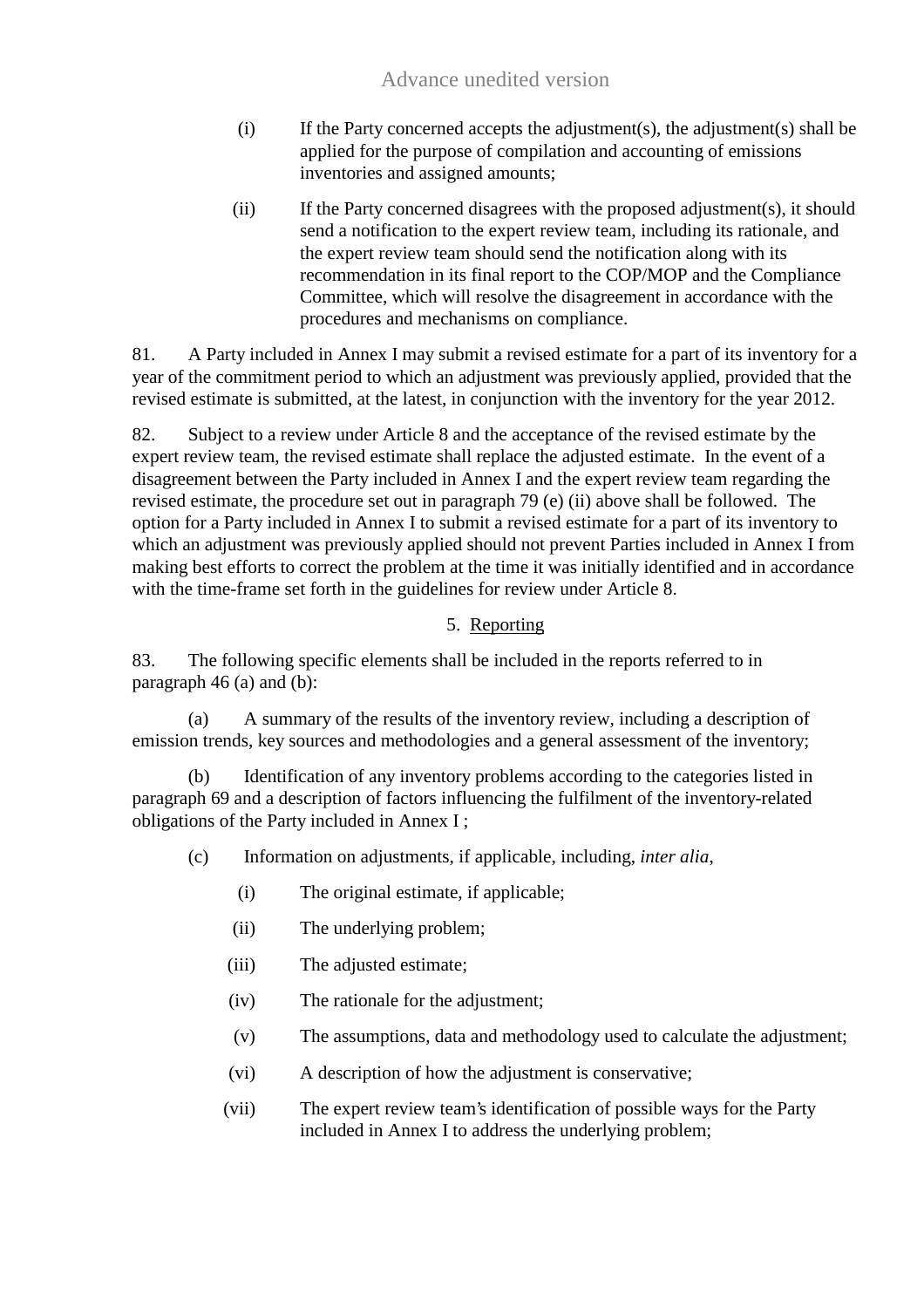- (viii) The magnitude of the numerical values related to an adjusted problem as identified under paragraph 70 above;
	- (ix) Recurrence of adjustments as identified under paragraph 71 above;
	- (x) An indication whether the adjustment was agreed upon by the Party included in Annex I and the expert review team.

#### **PART III: REVIEW OF INFORMATION ON ASSIGNED AMOUNTS PURSUANT TO ARTICLE 3, PARAGRAPHS 7 AND 8, EMISSION REDUCTION UNITS, CERTIFIED EMISSION REDUCTIONS, ASSIGNED AMOUNT UNITS AND REMOVAL UNITS**

### **PART IV: REVIEW OF NATIONAL SYSTEMS**

### **A. Purpose**

84. The purpose of the review of national systems is:

(a) To provide a thorough and comprehensive technical assessment of the capacity of a national system and the adequacy of its institutional, legal and procedural arrangements to produce an inventory of anthropogenic emissions by sources and removals by sinks in conformity with Article 5, paragraph 2;

(b) To assess the extent to which the guidelines for national systems under Article 5, paragraph 1, have been adhered to, and to assist Parties included in Annex I in meeting their commitments under Article 5, paragraph 1;

(c) To provide the COP/MOP and the Compliance Committee with reliable information on national systems established under Article 5, paragraph 1;

### **B. General procedures**

85. The review of national systems shall take place in two parts:

(a) A thorough review of the national system, as part of the review prior to the commitment period and its in-country visit;

(b) A desk or centralized review of any reported changes in the national system reported since the first thorough review, conducted in conjunction with the annual inventory review.

86. The review of national systems shall be conducted, as appropriate, through interviews with personnel involved in inventory planning, preparation and management, and through examination of relevant records and documentation, including use of the inventory CRF and preparation of the national inventory report.

87. Based on any findings during the individual inventory review and on findings related to reported changes in national systems considered by the expert review team to be potentially significant in relation to an identified problem in the inventory of the Party included in Annex I, the expert review team may request an additional country visit to review the relevant components of the national system in conjunction with an in-country inventory review.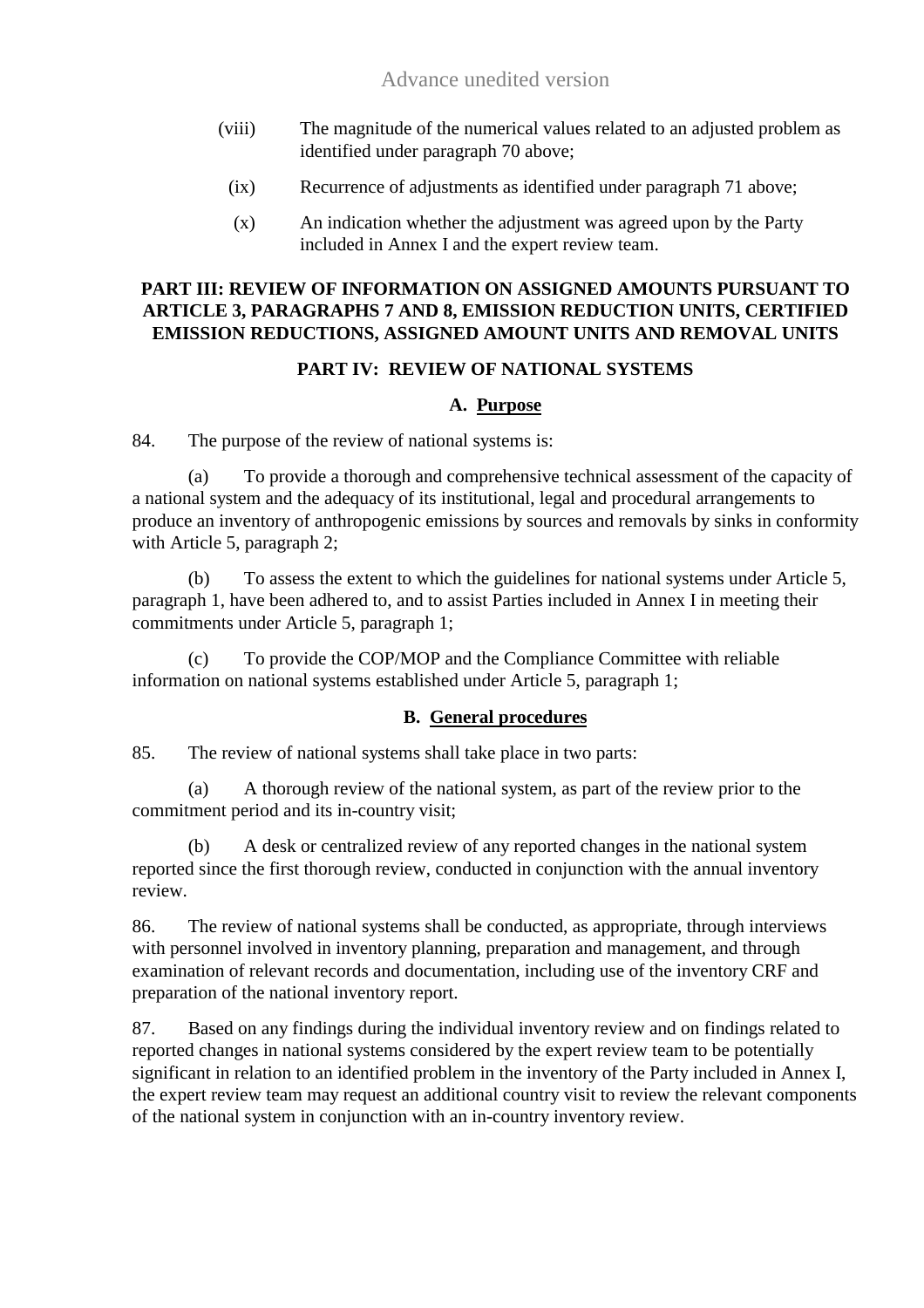# **C. Scope of the review**

# 1. In-country review

88. The expert review team shall conduct a thorough and comprehensive review of the national system of each Party included in Annex I. The review of national systems should cover:

(a) Activities undertaken by the Party included in Annex I to implement, and performance of, the general functions described in paragraph 10 of the guidelines for national systems,<sup>13</sup> and the specific functions related to inventory planning, preparation and management in accordance with paragraphs 12 to 17 of those guidelines;

(b) Reported and archived information on national systems in accordance with guidelines under Article 5, paragraph 1, and Article 7, including plans and internal documentation related to the functions mentioned in subparagraph (a) above.

2. Review of changes in national systems

89. Any significant changes in the functions of the national systems reported by Parties included in Annex I or identified by the expert review team during the in-country visit that may affect the preparation of greenhouse gas inventories in conformity with Article 5, paragraph 2, and the guidelines for national systems should be reviewed annually in conjunction with the annual inventory review. The scope of such a review shall follow the scope set out for the incountry review according to paragraph 88 above.

3. Identification of problems

90. The expert review team shall assess whether the Party included in Annex I has established and maintained the specific inventory planning components covered in paragraph 12 of the guidelines for national systems, on the basis of a review of the information provided on the national system under Article 7 and any additional information gathered.

91. The expert review team shall assess whether the Party included in Annex I has completed the inventory preparation components covered in paragraph 14 (a) and (d) of the guidelines for national systems, on the basis of the review of the information provided on the national system under Article 7 and any additional information gathered.

92. The expert review team shall assess whether the inventory preparation components covered in paragraph 14 (c), (e) and (g) of the guidelines for national systems are functioning adequately, on the basis of an assessment of the most recent annual inventory, its consistency with good practice, and any additional information gathered.

93. The expert review team shall assess whether the Party included in Annex I has archived inventory information according to the provisions of paragraphs 16 and 17 of the guidelines for national systems as part of its inventory management. The expert review team shall assess whether the archiving is functioning adequately on the basis of an assessment of:

<sup>13</sup> The guidelines for national systems for the estimation of anthropogenic greenhouse gas emissions by sources and removals by sinks under Article 5, paragraph 1, of the Kyoto Protocol are referred to as "guidelines for national systems" in this document. The full text of those guidelines can be found in document FCCC/CP/2001/L.18.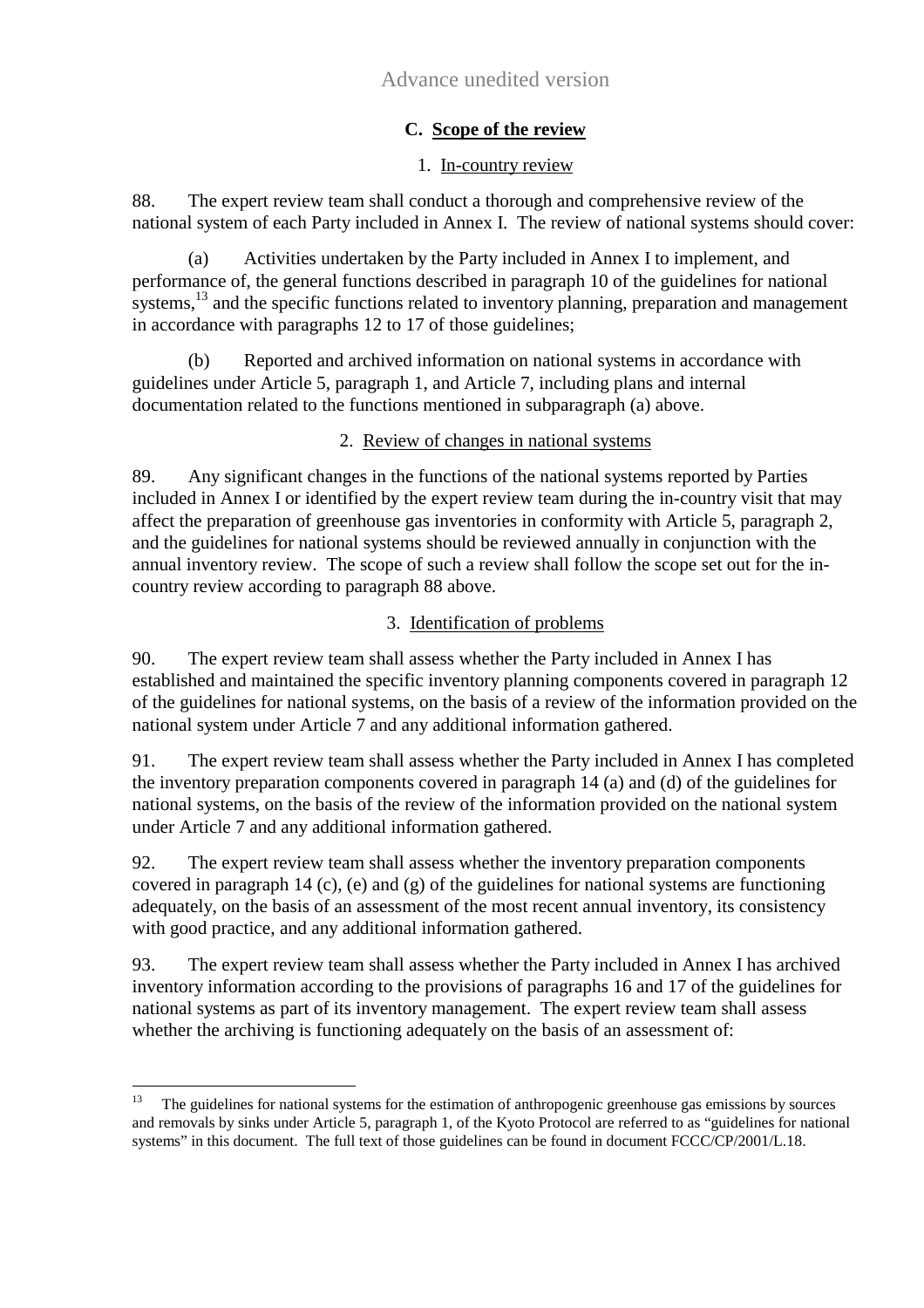(a) The completeness of archived information for a sample of source categories as chosen by the expert review teams, including key source categories, as defined in accordance with IPCC good practice guidelines;

(b) The ability of the Party included in Annex I to respond in a timely manner to requests for clarifying inventory information resulting from the different stages of the review process of the most recent inventory.

94. Based on the assessment carried out in accordance with paragraphs 90 to 93 above, expert review teams shall identify any potential problems in, and factors influencing, the fulfilment of commitments related to the functions of national systems according to paragraphs 10, 12, 14 and 16 of the guidelines for national systems. In addition, the expert review teams shall recommend how deficiencies of functions described in paragraphs 13, 15 and 17 of the guidelines for national systems could be improved. These provisions shall apply to both in-country reviews and reviews of changes in national systems.

### **D. Timing**

95. During the process of in-country visit, the expert review team shall list all problems identified, and notify the Party included in Annex I no later than six weeks after the country visit on the problems identified. The Party included in Annex I shall comment on these problems not later than within six weeks. The expert review team shall prepare a draft of a review report on the national system, within six weeks of the receipt of the comments on the questions posed. Any corrections, additional information or comments on the draft report received from the Party included in Annex I within four weeks after the report has been sent to the Party included in Annex I shall be subject to review and shall be included in the final inventory review report. The expert review team shall prepare a final report on the review of the national system within four weeks of the receipt of the comments on the draft report. The review of national systems shall be concluded within one year of the date of submission of the information.

96. The process of review of changes in national systems shall follow the timetable for the review of annual inventories defined in part II of these guidelines. If either the annual inventory review or the review of changes in national systems recommend an in-depth review of national systems, the process of inventory review of national systems should be conducted together with the following in-country review either of the annual inventory or of the periodic national communication whichever is earlier.

# **E. Reporting**

97. The following specific elements shall be included in the reports referred to in paragraph 46 (a) and (b):

(a) An evaluation of the overall organization of the national system, including a discussion of the effectiveness and reliability of the institutional, procedural and legal arrangements for estimating greenhouse gas emissions;

(b) A technical assessment of the performance of each of the national system functions defined in paragraphs 10 to 17 of the guidelines for national systems, including an assessment of the system's strengths and weaknesses;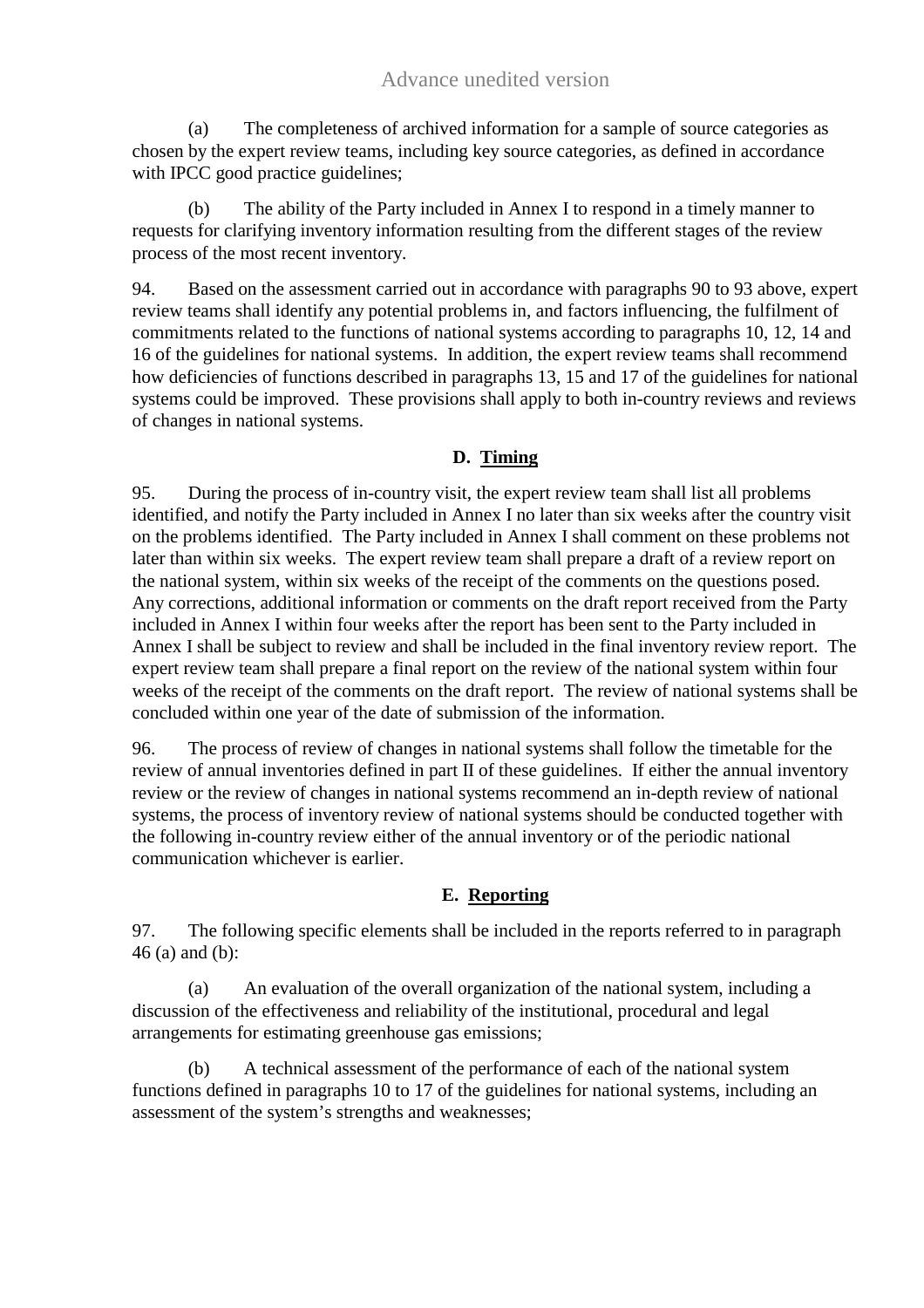(c) Any recommendations by the review team for further improvement of the national system of the Party included in Annex I.

### **PART V: REVIEW OF NATIONAL REGISTRIES**

### **PART VI: REVIEW OF INFORMATION ON THE MINIMIZATION OF ADVERSE IMPACTS IN ACCORDANCE WITH ARTICLE 3, PARAGRAPH 14**

### **A. Purpose**

98. The purpose of the review of information of each Party included in Annex I in relation to Article 3, paragraph 14, is:

(a) To provide a thorough objective and comprehensive technical assessment of the information submitted relating to how the Party included in Annex I is striving to implement its commitments under Article 3, paragraph 14;

(b) To assess trends and the extent to which action the Party included in Annex I is striving to implement to minimize adverse impacts on developing countries in accordance to Article 3, paragraph 14, and taking into account any relevant decisions by the COP and COP/MOP;

(c) To assist Parties included in Annex I to improve their reporting of information under Article 3, paragraph 14;

(d) To ensure that the COP/MOP and the Compliance Committee have reliable information on the review of minimization of adverse impacts in accordance with Article 3, paragraph 14.

### **B. General procedures**

99. The review of the information on the minimization of adverse impacts in accordance with Article 13, paragraph 14 shall take place in two parts:

(a) An annual desk or centralized review of additional information submitted by Parties included in Annex I, conducted in conjunction with the annual inventory review;

(b) A thorough and comprehensive review through in-country visits, conducted in conjunction with the review of national communications.

# **C. Scope of the review**

### 1. Annual Review

100. The expert review team shall, *inter alia*:

(a) Check whether the Party included in Annex I submitted the supplementary information in accordance with paragraphs 13 and 14 of annex I to decision -/CMP.1 (*Guidelines for the preparation of the information under Article 7*), on action relating to the minimization of adverse effects under Article 3, paragraph 14;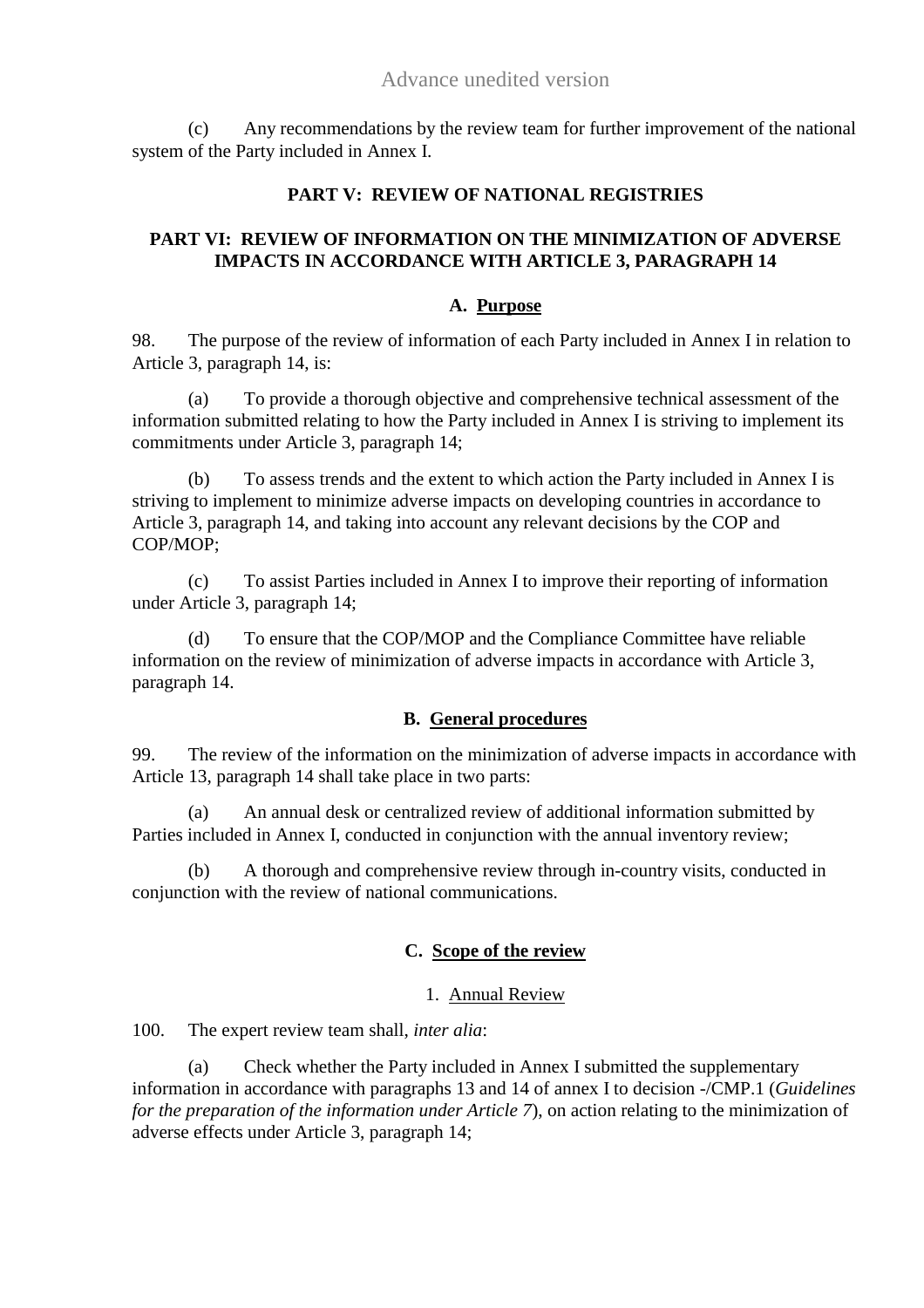(b) For the first year that the Party included in Annex I provides the information mentioned in paragraph (a) above, conduct a desk or centralized review to assess whether each Party included in Annex I has submitted consistent, complete and timely information. For subsequent years, conduct a desk or centralized review to assess whether Parties included in Annex I have submitted information on any changes that have occurred, compared with the information reported in its last submission;

(c) Notify the Party concerned of any questions the team has regarding information on actions relating to minimization of adverse effects under Article 3, paragraph 14 and relevant decisions of the COP and COP/MOP;

(d) Assess the extent to which issues and questions raised by previous reports have been addressed and resolved;

(e) Recommend possible ways to improve the reporting of information, including possible recommendations to the workshop on reporting methodologies mentioned in decision -/CP.7 (*Matters related to Article 3, paragraph 14*).

# 2. In-country visit

101. Each Party included in Annex I shall be subject to at least one in-country visit by an expert review team during the commitment period in conjunction with the review of the national communication.

102. The in-country review shall provide a detailed examination of supplementary information incorporated in the annual inventory, in accordance with paragraphs 13 and 14 of annex I to decision -/CMP.1 (*Guidelines for the preparation of the information under Article 7*) compiled by the secretariat and reviewed in paragraph 101 above for all years since the initial review.

103. Based on the assessment carried out in accordance with paragraphs 100 and 101 above, expert review teams shall identify any potential problems in, and factors influencing, the fulfilment of commitments under Article 3, paragraph 14, and relevant decisions of the COP and COP/MOP.

# 3. Identification of problems

104. The problems identified during the assessment related to the supplementary information reported in accordance with paragraphs 13 and 14 of annex I to decision -/CMP.1 (*Guidelines for the preparation of the information under Article 7*) shall be identified as relating to:

- (a) Transparency;
- (b) Completeness;
- (c) Timeliness.

105. Failure to submit supplementary information reported in accordance with paragraphs 13 and 14 of annex I to decision -/CMP.1 (*Guidelines for the preparation of the information under Article 7*) shall be considered as a potential problem.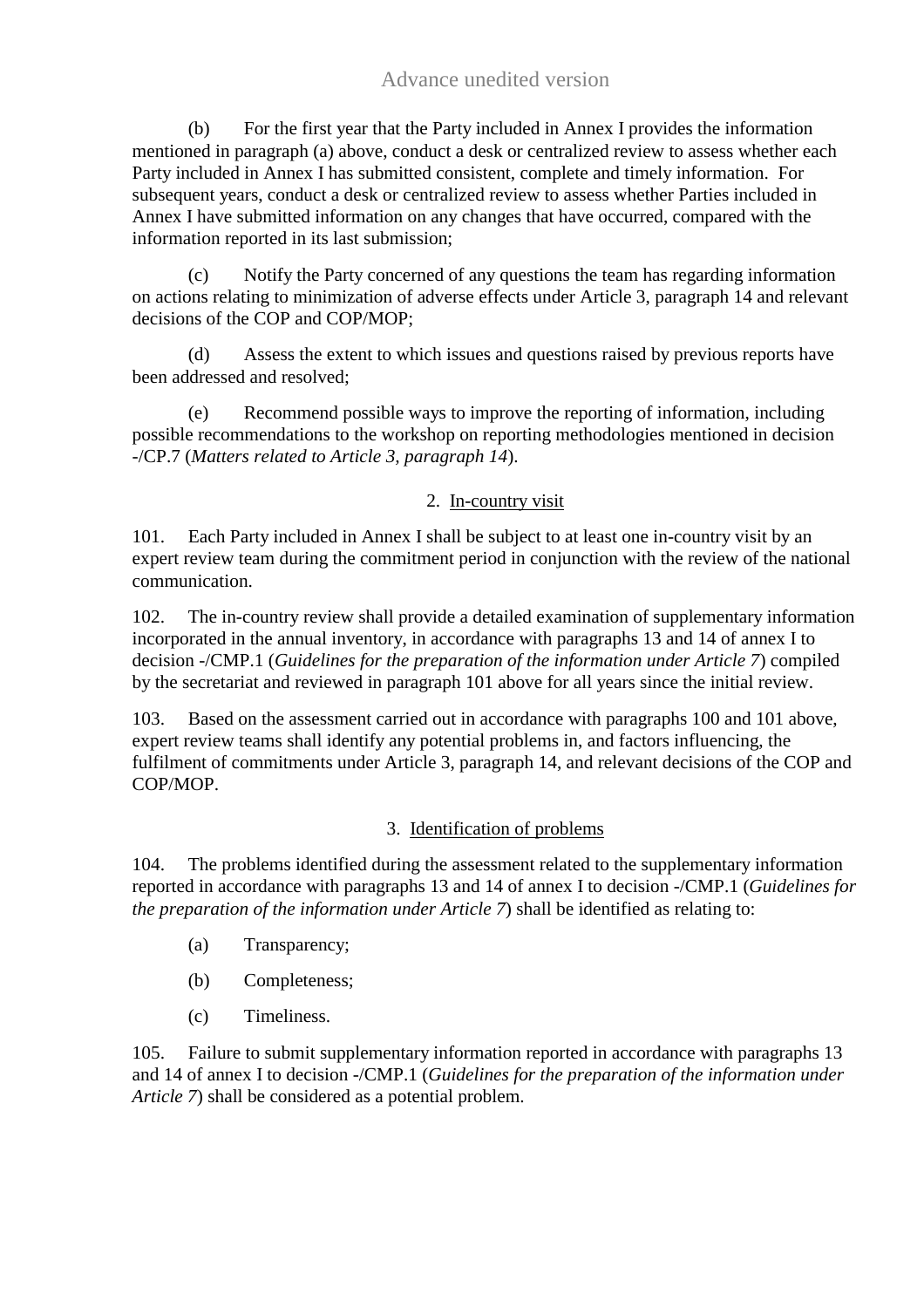### **D. Timing**

106. The process of the in-country review shall follow the timetable for the review of the national communication of the Party included in Annex I defined in part VII of these guidelines. The annual review process shall follow the timetable for the review of annual inventories defined in part II of these guidelines. The preparation of the reports should also follow these respective timetables.

### **E. Reporting**

107. The following specific elements shall be included in the report referred to in paragraph 46 (a) and (b):

(a) A technical assessment of the elements specified in paragraph 100 and 102 above;

(b) An identification of problems in accordance with paragraphs 104 and 105;

(c) Any recommendations by the review team for further improvement of reporting by a Party included in Annex I.

### **PART VII: REVIEW OF NATIONAL COMMUNICATIONS AND INFORMATION ON OTHER COMMITMENTS UNDER THE KYOTO PROTOCOL**

### **A. Purpose**

108. The purpose of the guidelines on the review of national communications of Parties included in Annex I, including information reported under Article 7, paragraph 2, is:

(a) To provide a thorough and comprehensive technical assessment of national communications and information reported under Article 7, paragraph 2 of the Kyoto Protocol;

(b) To examine in an objective and transparent manner whether quantitative and qualitative information was submitted by Parties included in Annex I in accordance with section II of the guidelines for the preparation of the information required under Article 7 of the Kyoto Protocol;

(c) To promote consistency in the review of the information contained in the national communications of Parties included in Annex I, including information reported under Article 7, paragraph 2;

(d) To assist Parties included in Annex I to improve reporting of information under Article 7, paragraph 2 and the implementation of their commitments under the Protocol;

(e) To ensure that the COP/MOP and the Compliance Committee have reliable information on the implementation of commitments under the Kyoto Protocol by each Party included in Annex I.

### **B. General procedures**

109. Supplementary information under Article 7, paragraph 2, shall be incorporated into the national communications and shall be reviewed as part of the review of the communications.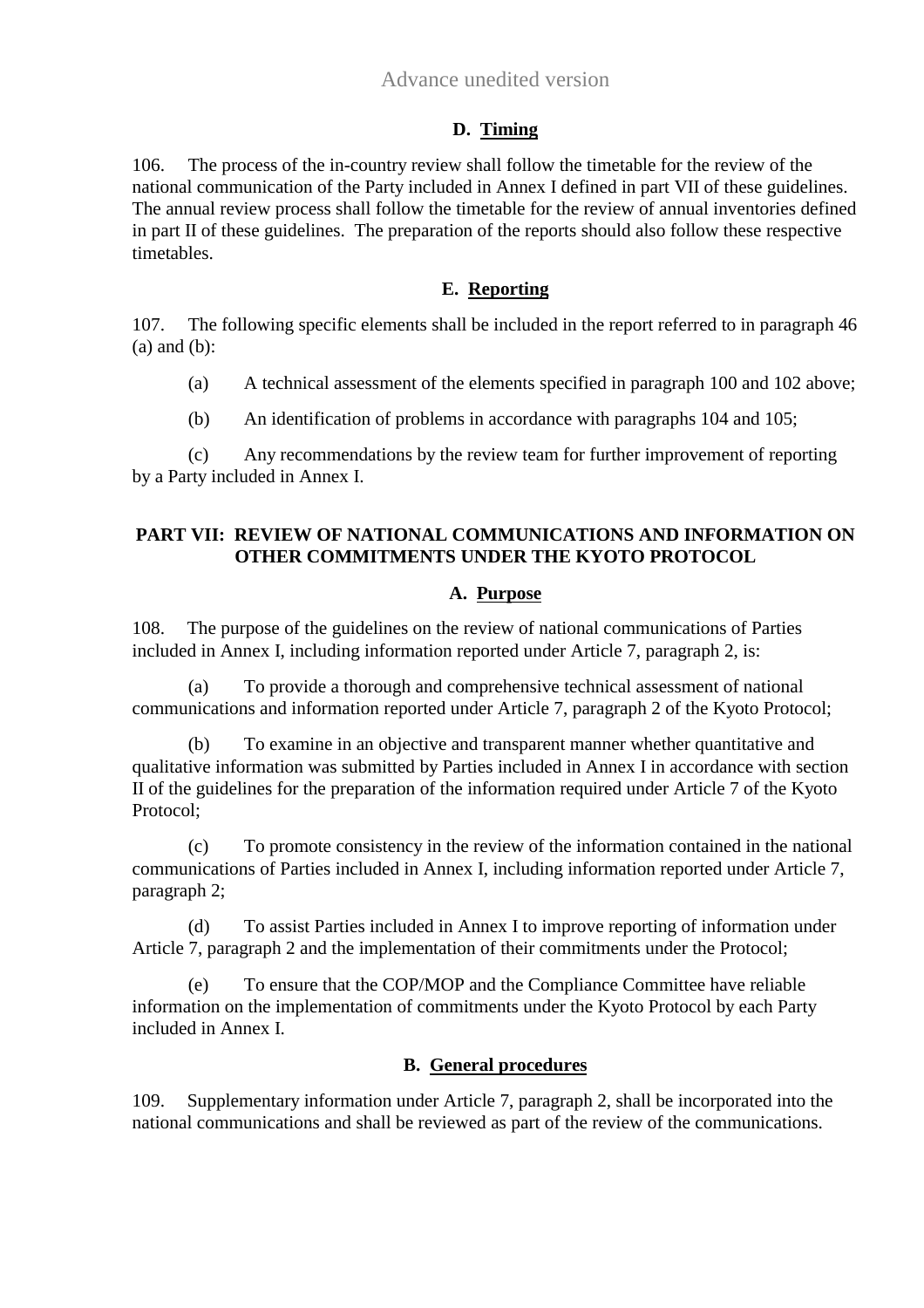Each national communication submitted under the Kyoto Protocol by a Party included in Annex I shall be subject to a scheduled in-country periodic review.

110. Prior to the in-country visit, the expert review team shall conduct a desk or centralized review of the national communication of the Party included in Annex I. The review team shall notify the Party concerned of any questions the team has regarding the national communication and of any focal areas for the in-country visit.

### **C. Scope of the review**

111. The review of the national communication shall also cover supplementary information reported under Article 7, paragraph 2.

112. The individual review shall:

(a) Provide an assessment of the completeness of the national communication, including supplementary information reported under Article 7, paragraph 2, in accordance with the reporting requirements under Article 7, paragraph 2, and an indication of whether it was submitted on time;

(b) Provide a detailed examination of each part of the national communication, as well as procedures and methodologies used in the preparation of the information, such as:  $14$ 

- (i) National circumstances relevant to greenhouse gas emissions and removals;
- (ii) Policies and measures;
- (iii) Projections and the total effect of policies and measures;
- (iv) Vulnerability assessment, climate change impacts and adaptation measures;
- (v) Financial resources;
- (vi) Transfer of technology;
- (vii) Research and systematic observation;<sup>15</sup>
- (viii) Education, training and public awareness;

(c) Provide a detailed examination of supplementary information provided under Article 7, paragraph 2:

- (i) Supplementarity relating to the mechanisms pursuant to Articles 6, 12 and 17;
- (ii) Policies and measures in accordance with Article 2;

 $\overline{a}$ 14 Headings of the national communication according to the UNFCCC reporting guidelines on national communications with the exception of "greenhouse gas inventory information" (see document FCCC/CP/1999/7).<br><sup>15</sup> Information provided under this heading includes a summary of the information provided on global climate

observation systems.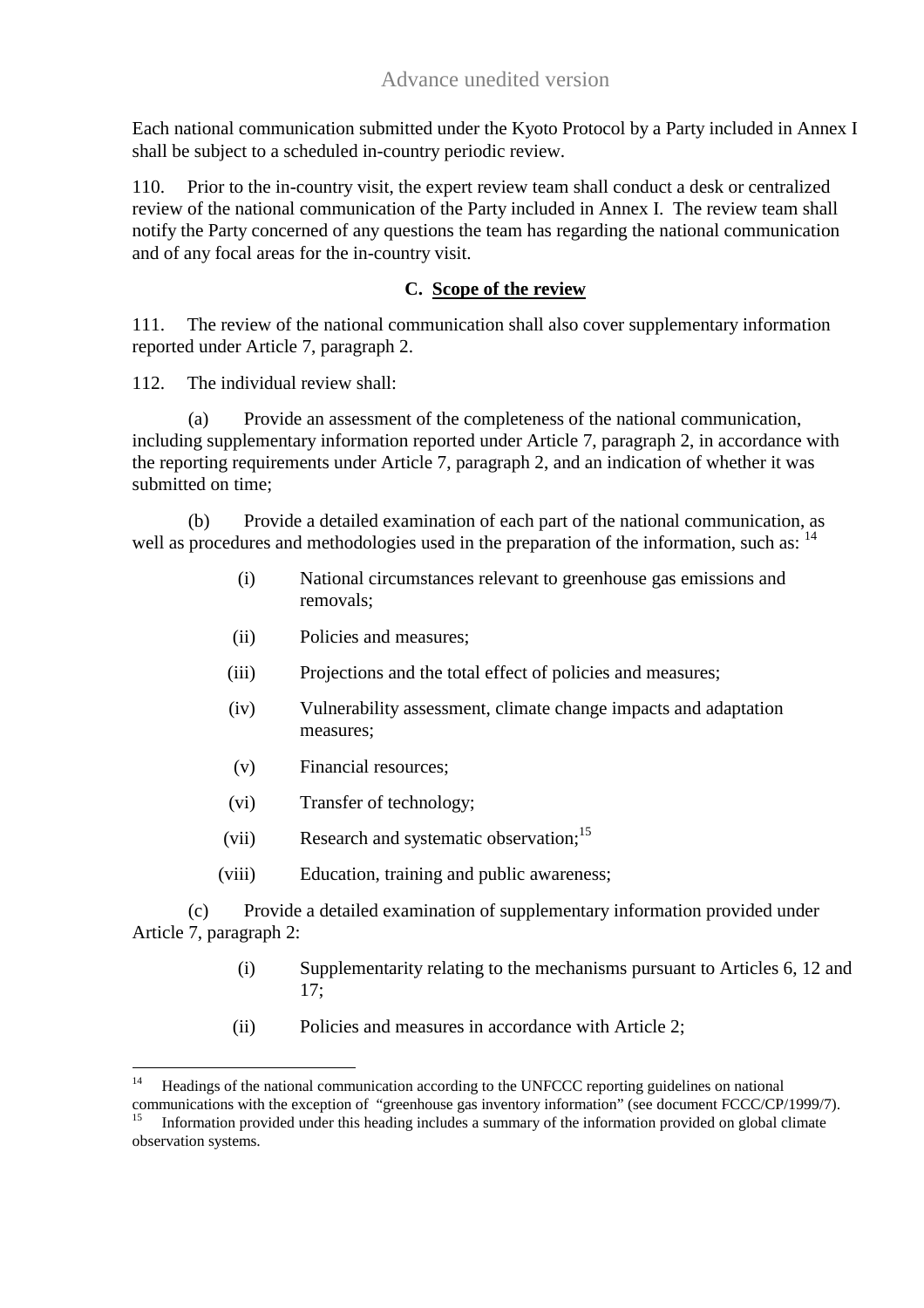- (iii) Domestic and regional programmes and/or legislative arrangements and enforcement and administrative procedures;
- (iv) Information under Article 10;
- (v) Financial resources;

(d) Identify any potential problems in and factors influencing, the fulfilment of commitments related to each part of the national communication and to the reporting of supplementary information under Article 7, paragraph 2.

113. All common elements in paragraph 112 (b) and (c) above are to be reviewed in conjunction.

### Identification of problems

114. The problems identified during the assessment related to individual sections of the national communication, including supplementary information reported under Article 7, paragraph 2, shall be identified as relating to:

- (a) Transparency;
- (b) Completeness;
- (c) Timeliness.

115. Failure to submit any section of the national communication shall be considered as a potential problem.

# **D. Timing**

116. If a Party included in Annex I expects difficulties with the timeliness of its national communication submission, it should inform the secretariat before the due date of the submission. If the national communication is not submitted within six weeks after the due date, the delay shall be brought to the attention of the COP/MOP and the Compliance Committee and made public.

117. The expert review teams shall make every effort to complete the individual review of national communications within two years of the national communication submission for each Party included in Annex I.

118. If additional information is requested during the in-country visit, it should be provided by the Party included in Annex I within six weeks after the visit.

119. The expert review team for each Party included in Annex I shall, under its collective responsibility, produce a draft of the national communication review report following the format below to be finalized within eight weeks after the in-country visit.

120. The draft of each national communication review report will be sent to the Party included in Annex I subject to review for comment. The Party concerned shall be provided with four weeks of receipt of the draft report to provide comments on it.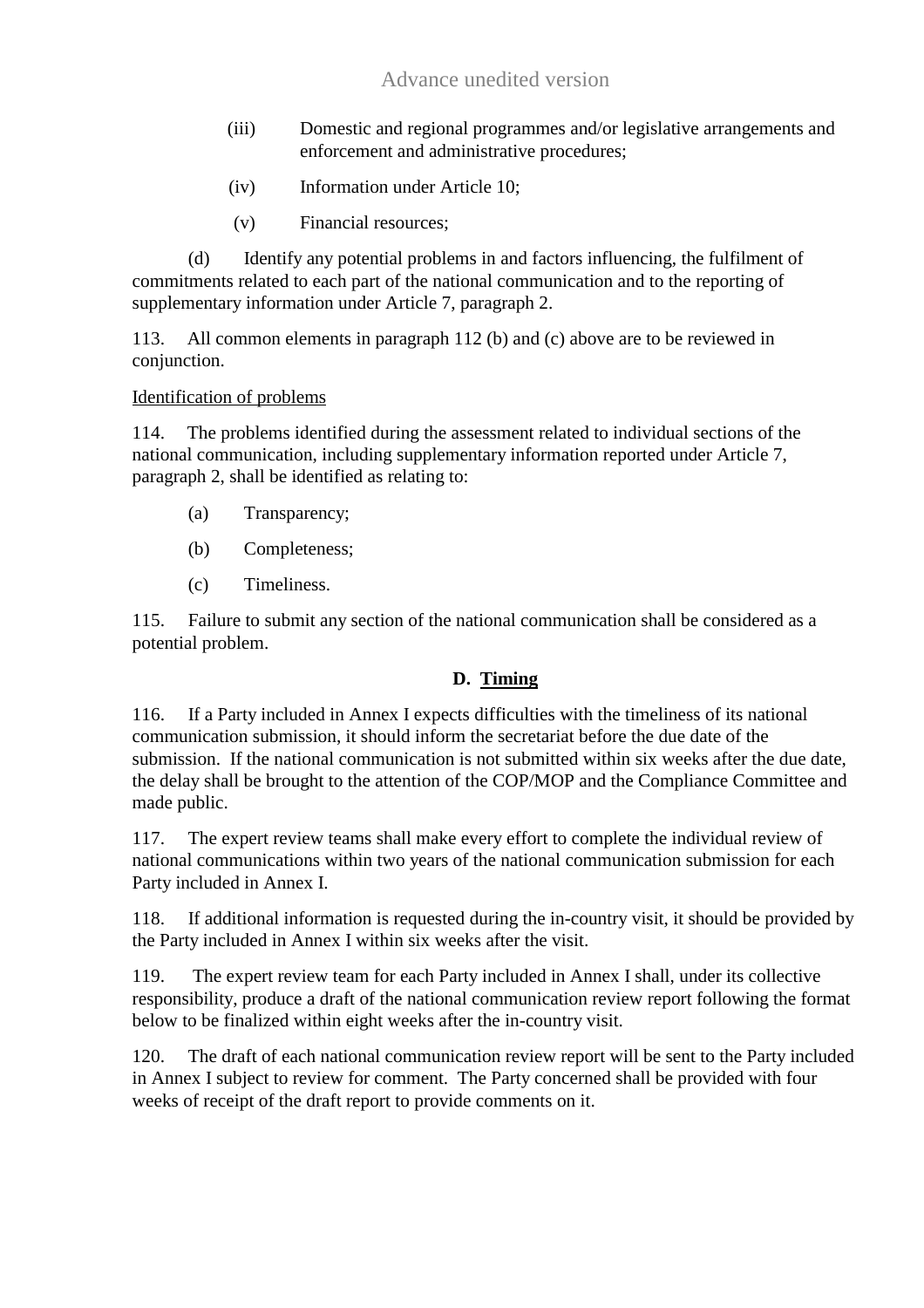121. The expert review team shall produce the finalized national communication review report taking into account the comments of the Party included in Annex I within four weeks of receipt of the comments.

# **E. Reporting**

122. The following specific elements shall be included in the report referred to in paragraph 46 (c):

- (a) A technical assessment of the elements specified in paragraph 112 (b) and (c);
- (b) An identification of problems in accordance with paragraphs 114 and 115.

123. The secretariat shall produce a report on the compilation and synthesis of national communications for all Parties included in Annex I in accordance with the decisions of the COP/MOP.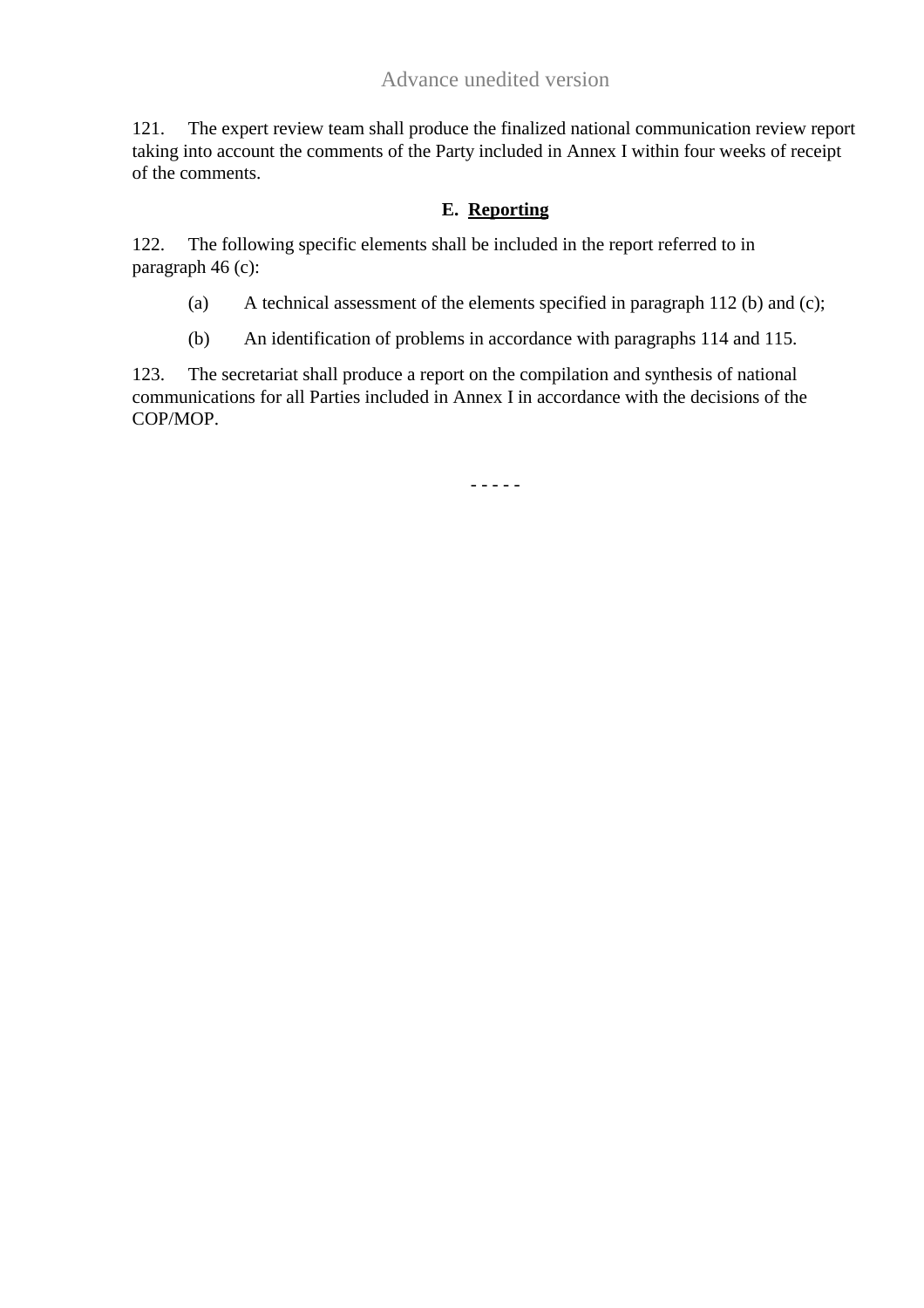### **N. "GOOD PRACTICES" IN POLICIES AND MEASURES AMONG PARTIES INCLUDED IN ANNEX I TO THE CONVENTION**

### **Decision -/CP.7**

### **"Good practices" in policies and measures among Parties included in Annex I to the Convention<sup>1</sup>**

*The Conference of the Parties*,

*Recalling* the relevant provisions of the United Nations Framework Convention on Climate Change, in particular in Articles 4 and 7, paragraph 2 (b), and of the Kyoto Protocol, in particular in Articles 2, 3 and 7,

*Recalling also* its decision 8/CP.4 whereby it requested the Subsidiary Body for Scientific and Technological Advice to undertake preparatory work to enable the Conference of the Parties serving as the meeting of the Parties to the Kyoto Protocol, at its first session after the entry into force of the Kyoto Protocol, to consider ways to facilitate cooperation to enhance the individual and combined effectiveness of policies and measures under Article 2, paragraph 1 (b), of the Kyoto Protocol,

*Recalling further* its decision 5/CP.6, containing the Bonn Agreements on the Implementation of the Buenos Aires Plan of Action,

*Noting* the Chairman's report on the workshop held in Copenhagen from 11 to 13 April 2000,<sup>2</sup> pursuant to decision 8/CP.4,

*Appreciative* of the contribution of the Governments of Denmark and France in sponsoring this workshop,

*Welcoming* the organization of the workshop held from 8 to 10 October 2001

*Recognizing* that the implementation of policies and measures contributes to achieving the objectives of the Convention and the Kyoto Protocol,

*Recognizing also* the value of information exchanges on "good practices" in policies and measures which are based on national circumstances, in furthering the objectives of the Convention and the Kyoto Protocol,

1. *Decides*, in making preparations during the lead-up to the first session of the Conference of the Parties serving as the meeting of the Parties to the Kyoto Protocol, in relation to Article 2, paragraph 1 (b), of the Kyoto Protocol, to continue to facilitate cooperation among Parties included in Annex I to the Convention (Annex I Parties) in order to enhance the individual and combined effectiveness of policies and measures such as those in Article 2, paragraph 1(a), of the Kyoto Protocol, in particular by sharing experience and exchanging information at a technical level, and taking into account national circumstances;

 $\overline{a}$ 

<sup>1</sup> In the context of this decision, the term "good practice" replaces the term "best practice".

<sup>2</sup> FCCC/SBSTA/2000/2.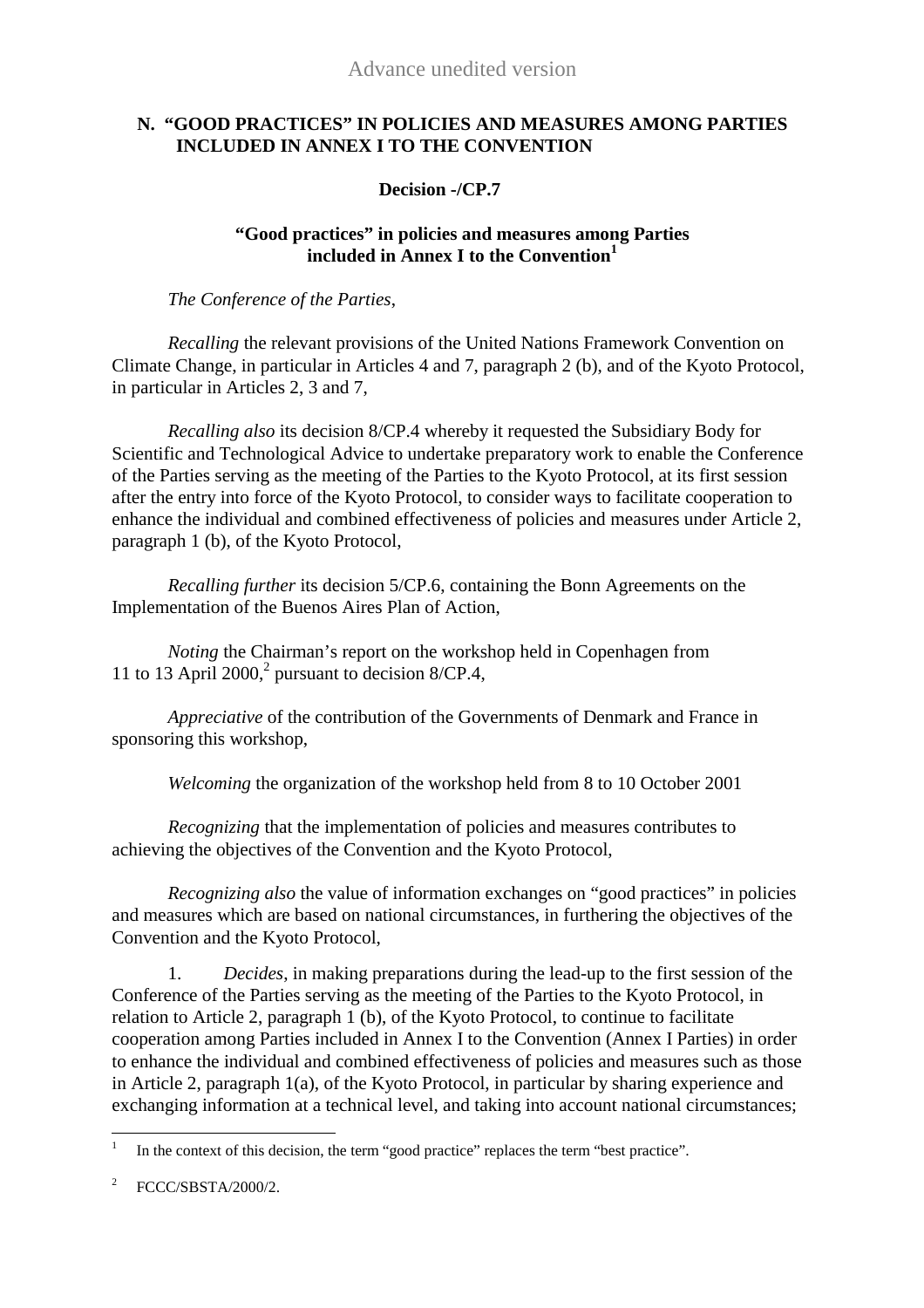2. *Decides further* that the work referred to in paragraph 1 should take place under the guidance of the Subsidiary Body for Scientific and Technological Advice (SBSTA), *inter alia* through initiatives involving all Parties and, as appropriate, environmental and business non-governmental organizations, and should include the exchange of information on policies and measures undertaken by Annex I Parties in all relevant sectors and on crosscutting and methodological issues;

3. *Decides* that this work should contribute to the improvement of transparency, effectiveness and comparability of policies and measures. To that end this work should:

(a) Enhance transparency in reporting on policies and measures in the national communications of Annex I Parties through, as appropriate, criteria and quantitative parameters, and consider issues of methodology, attribution, and national circumstances;

(b) Facilitate information sharing on ways Annex I Parties have striven to implement policies and measures in such a way as to minimize adverse effects, including the adverse effects of climate change, effects on international trade, and social, environmental and economic impacts on developing country Parties taking into account information related to these issues provided by Parties not included in Annex I to the Convention (non-Annex I Parties);

(c) Assist Parties and the Conference of the Parties in identifying further options for cooperation between Annex I Parties and other interested Parties to enhance the individual and combined effectiveness of their policies and measures;

4. *Decides also* that this work should contribute to the elaboration of elements for reporting information on demonstrable progress pursuant to decision -/CP.7;

5. *Requests* the secretariat, under the guidance of the SBSTA in collaboration with relevant international and intergovernmental organizations of Annex I and non-Annex I Parties active in the area of policies and measures to support this work by organizing, *inter alia*, workshops and side events and invites such organizations to provide input as appropriate and to present a status report on their activities related to policies and measures to the SBSTA at its seventeenth session;

6. *Requests* the secretariat to make available the information on policies and measures implemented and planned related to this work as well as to provide information on policies and measures reported in the third national communications by Annex I Parties when available;

7. *Requests* the SBSTA to consider at its seventeenth session the initial results obtained from the actions taken pursuant to this decision and to report them to the Conference of the Parties at its eighth session with a view to considering any further action;

8. *Invites* Annex I Parties and interested international organizations to provide the necessary financial support for the workshops and other activities identified in this decision.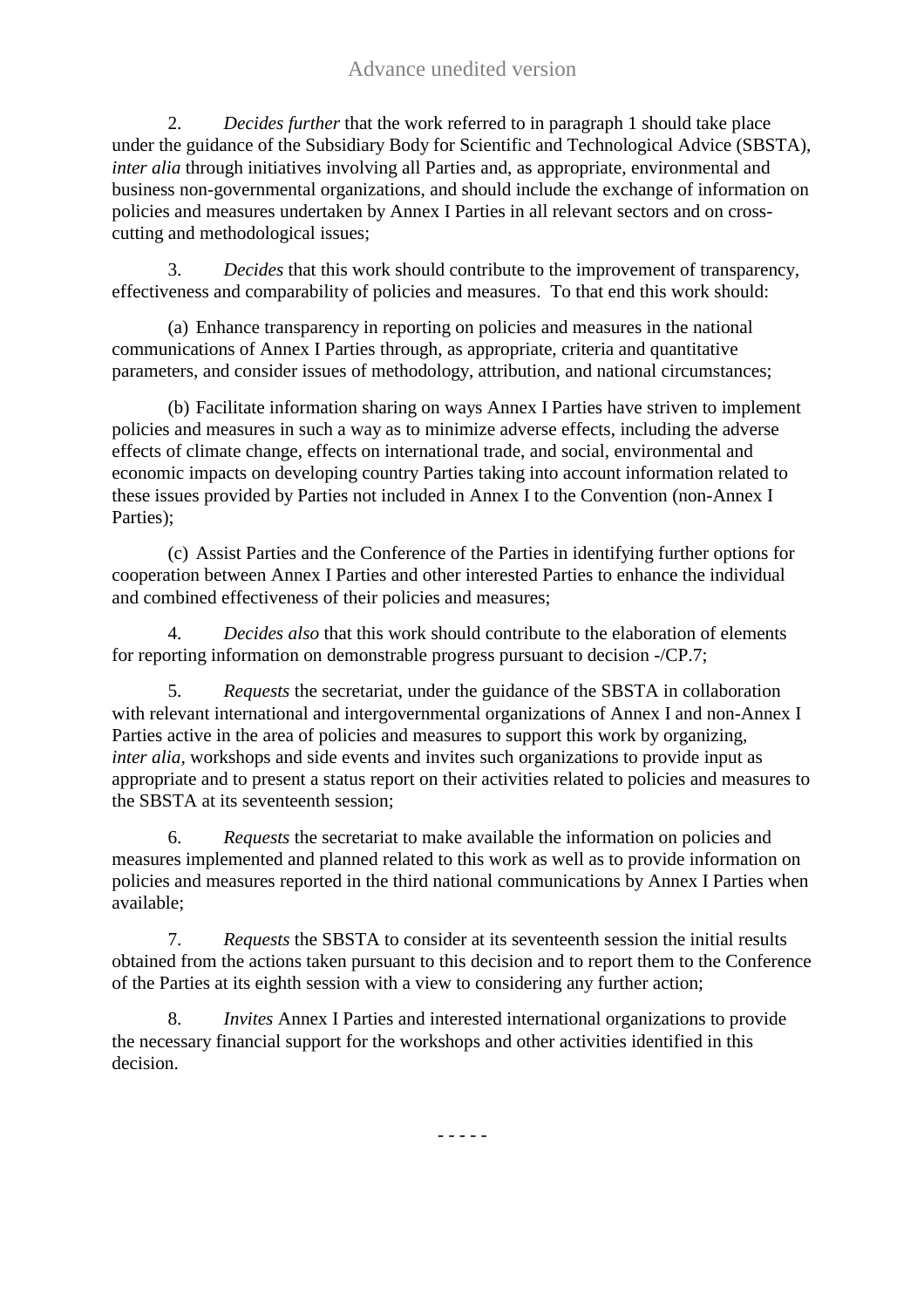# **O. IMPACT OF SINGLE PROJECTS ON EMISSIONS IN THE COMMITMENT PERIOD**

# **Decision -/CP.7**

# **Impact of single projects on emissions in the commitment period**

*The Conference of the Parties,*

*Recalling* its decision 1/CP.3, paragraph 5 (d),

*Recalling also*, its decision 5/CP.6, containing the Bonn Agreements on the Implementation of the Buenos Aires Plan of Action,

*Having considered* the conclusions of the Subsidiary Body for Scientific and Technological Advice at its resumed thirteenth session,<sup>1</sup>

*Recognizing* the importance of renewable energy in meeting the objective of the Convention,

1. *Decides* that, for the purpose of this decision, a single project is defined as an industrial process facility at a single site that has come into operation since 1990 or an expansion of an industrial process facility at a single site in operation in 1990;

2. *Decides* that, for the first commitment period, industrial process carbon dioxide emissions from a single project which adds in any one year of that period more than 5 per cent to the total carbon dioxide emissions in 1990 of a Party listed in Annex B to the Protocol shall be reported separately and shall not be included in national totals to the extent that it would cause the Party to exceed its assigned amount, provided that:

(a) The total carbon dioxide emissions of the Party were less than 0.05 per cent of the total carbon dioxide emissions of Annex I Parties in 1990 calculated in accordance with the table contained in the annex to document FCCC/CP/1997/7/Add.1;

Renewable energy is used, resulting in a reduction in greenhouse gas emissions per unit of production;

(c) Best environmental practice is followed and best available technology is used to minimize process emissions;

3. *Decides* that the total industrial process carbon dioxide emissions reported separately by a Party in accordance with paragraph 2 above shall not exceed 1.6 million tonnes carbon dioxide annually on the average during the first commitment period and cannot be transferred by that Party or acquired by another Party under Articles 6 and 17 of the Kyoto Protocol;

4. *Requests* any Party that intends to avail itself of the provisions of this decision to notify the Conference of the Parties, prior to its eighth session, of its intention;

 $\overline{a}$ 1 FCCC/SBSTA/2000/14.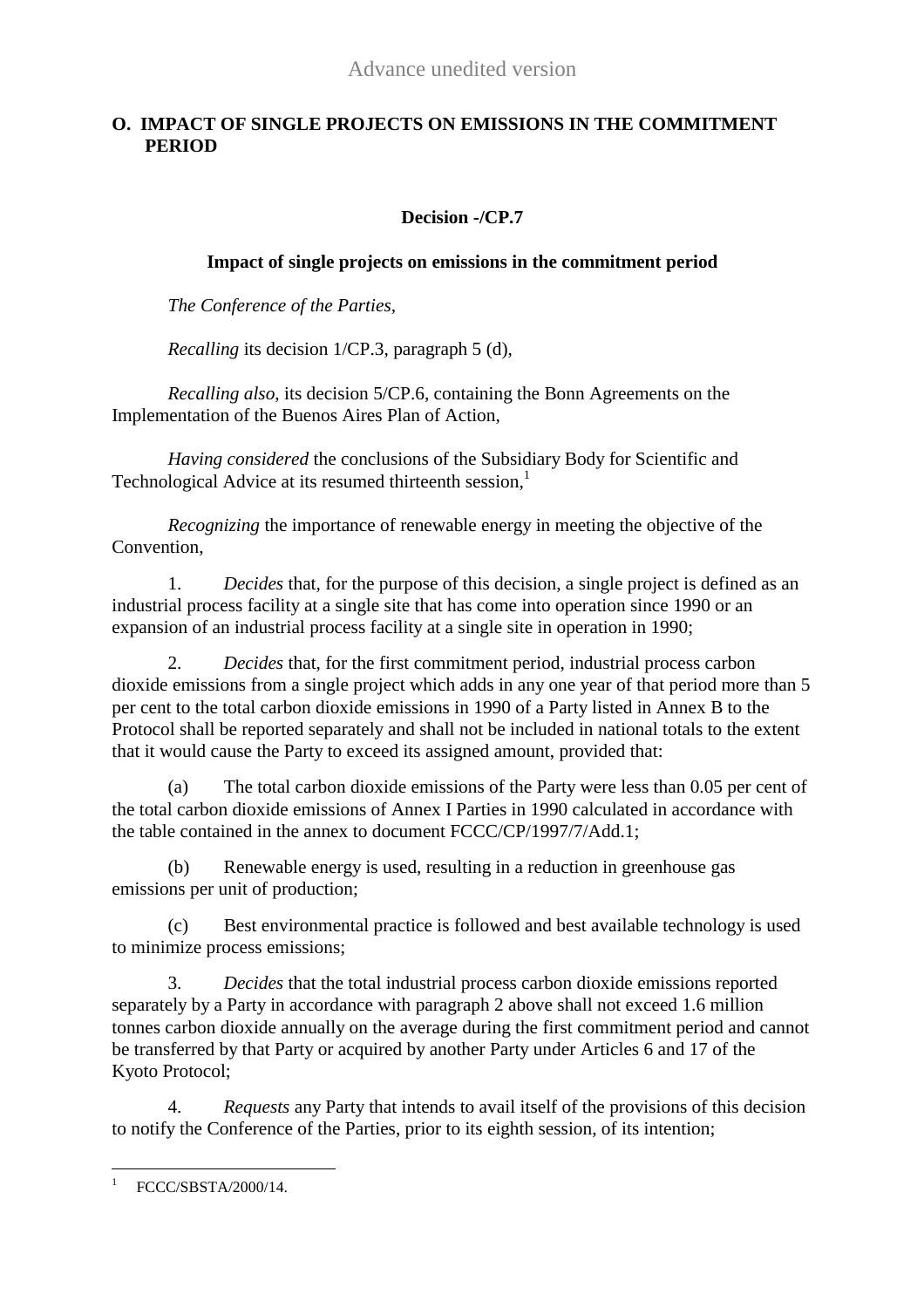5. *Requests* any Party with projects which meet the requirements specified above, to report emission factors, total process emissions from these projects, and an estimate of the emission savings resulting from the use of renewable energy in these projects in their annual inventory submissions;

6. *Requests* the secretariat to compile the information submitted by Parties in accordance with paragraph 5 above, to provide comparisons with relevant emission factors reported by other Parties, and to report this information to the Conference of the Parties serving as the meeting of the Parties to the Kyoto Protocol.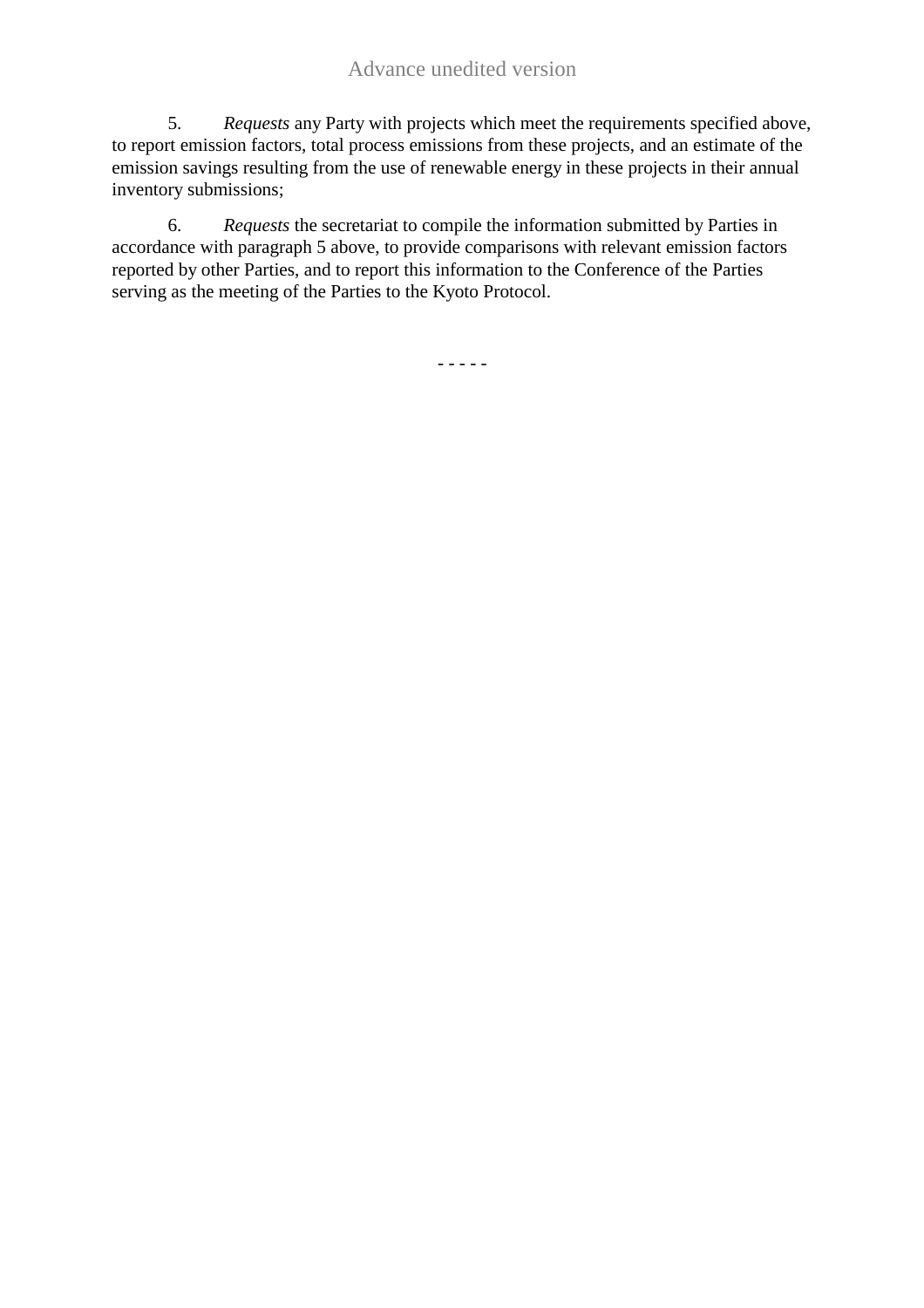#### **II. THE MARRAKESH MINISTERIAL DECLARATION**

#### **Decision -/CP. 7**

#### **The Marrakesh Ministerial Declaration**

**The Ministers and other heads of delegation present at the seventh session of the Conference of the Parties to the United Nations Framework Convention on Climate Change,**

*Mindful of* the objective of the Convention, as set out in Article 2,

*Reaffirming* that economic and social development and poverty eradication are the first and overriding priorities of the developing country Parties,

*Believing* that addressing the many challenges of climate change will make a contribution to achieving sustainable development,

*Recognizing* that the World Summit on Sustainable Development provides an important opportunity for addressing the linkages between climate change and sustainable development,

1. *Note* the decisions adopted by the seventh session of the Conference of the Parties in Marrakesh, constituting the Marrakesh Accords, that pave the way for the timely entry into force of the Kyoto Protocol;

2. *Remain* deeply concerned that all countries, particularly developing countries, including the least developed countries and small island States, face increased risk of negative impacts of climate change;

3. *Recognize* that, in this context, the problems of poverty, land degradation, access to water and food and human health remain at the centre of global attention; therefore, the synergies between the United Nations Framework Convention on Climate Change, the Convention on Biological Diversity, and the United Nations Convention to Combat Desertification in those Countries Experiencing Serious Drought and/or Desertification, Particularly in Africa, should continue to be explored through various channels, in order to achieve sustainable development;

4. *Stress* the importance of capacity building, as well as of developing and disseminating innovative technologies in respect of key sectors of development, particularly energy, and of investment in this regard, including through private sector involvement, market-oriented approaches, as well as supportive public policies and international cooperation;

5. *Emphasize* that climate change and its adverse impacts have to be addressed through cooperation at all levels, and welcome the efforts of all Parties to implement the Convention;

6. *Request* the President of the Conference of the Parties at its seventh session and the Executive Secretary of the United Nations Framework Convention on Climate Change to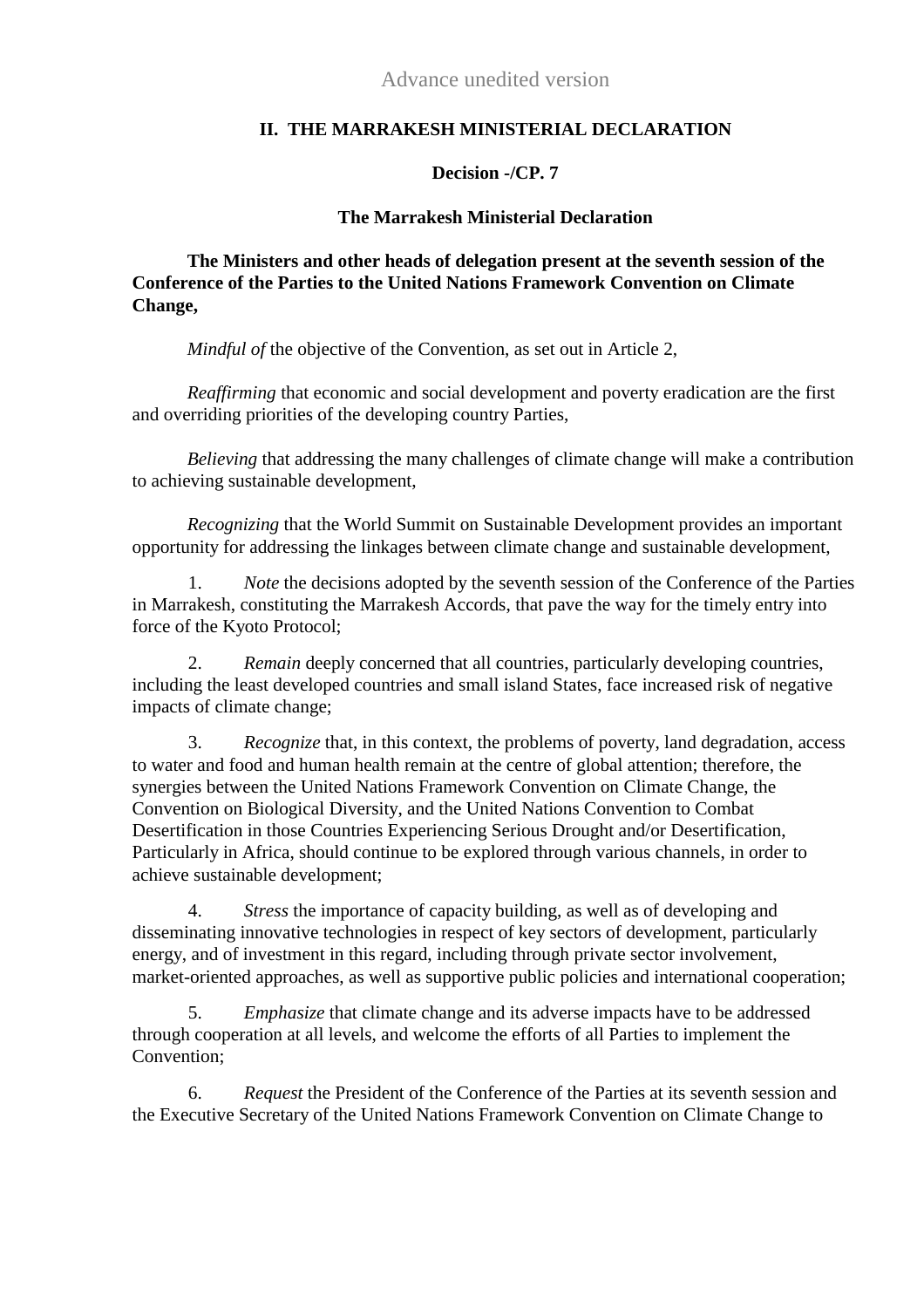continue to participate actively in the preparatory process for the World Summit, and in the Summit itself, and to report thereon to the Conference of the Parties at its eighth session.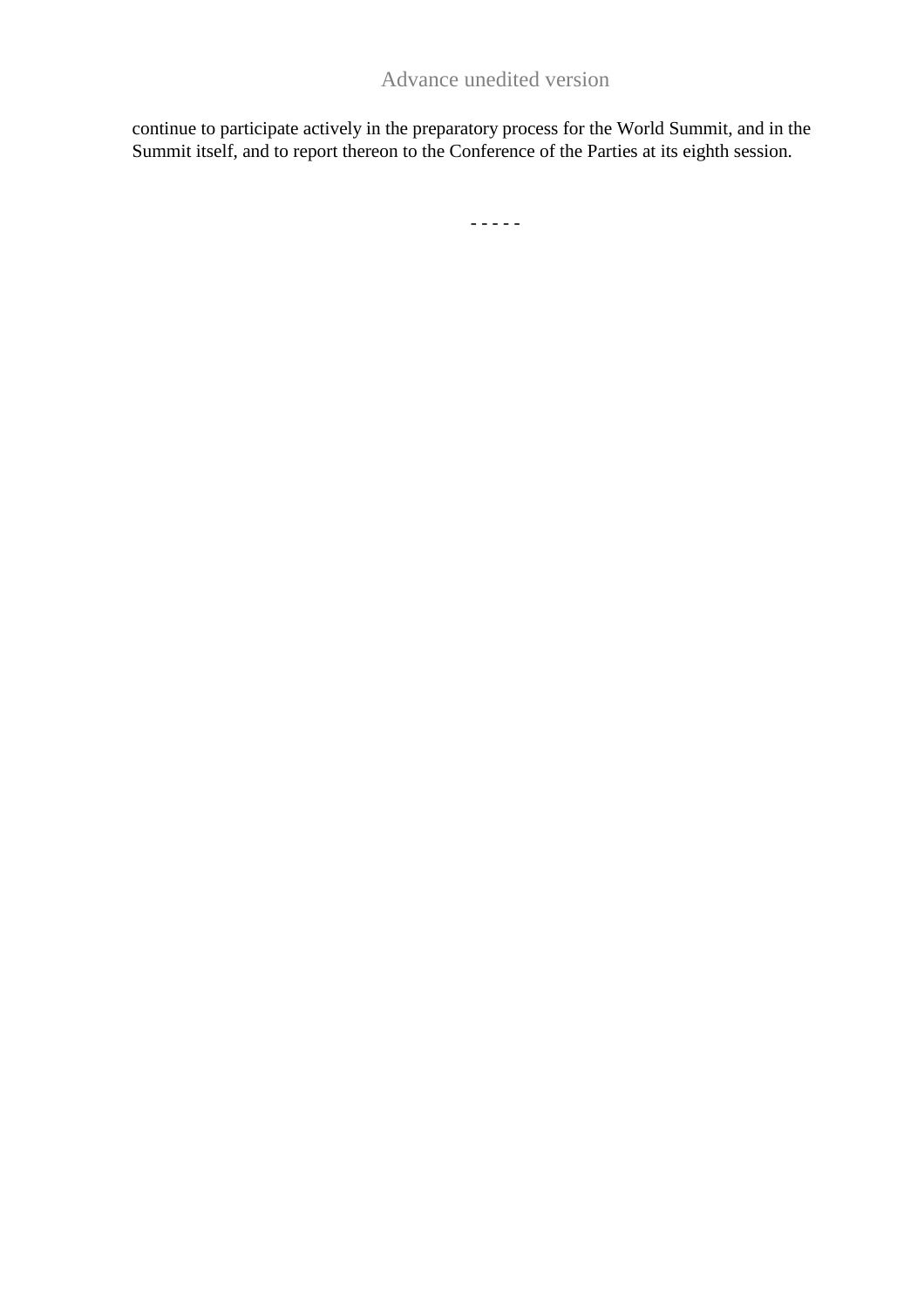#### **III. THIRD ASSESSMENT REPORT OF THE INTERGOVERNMENTAL PANEL ON CLIMATE CHANGE**

#### **Decision -/CP.7**

#### **Third Assessment Report of the Intergovernmental Panel on Climate Change**

*The Conference of the Parties,*

*Having considered* the recommendations of the Subsidiary Body for Scientific and Technological Advice at its fifteenth session,

1. *Expresses* its appreciation and gratitude to the Intergovernmental Panel on Climate Change, particularly its Chairman and all its authors and scientists, for their excellent work in preparing the Third Assessment Report, and encourages the IPCC to continue its work, including, *inter alia*, preparation of the Fourth Assessment Report;

2. *Encourages* Parties to make full use of the information contained in the Third Assessment Report by the Intergovernmental Panel on Climate Change;

3. *Urges* Parties to nominate and support further scientists to contribute to the work of the IPCC;

4. *Urges* Parties, in particular Parties included in Annex I to the Convention, to continue to provide the financial support necessary to the Intergovernmental Panel on Climate Change for it to carry out its tasks;

5. *Urges* Parties to contribute to the IPCC trust fund so that more experts from developing countries can participate in the activities of the IPCC.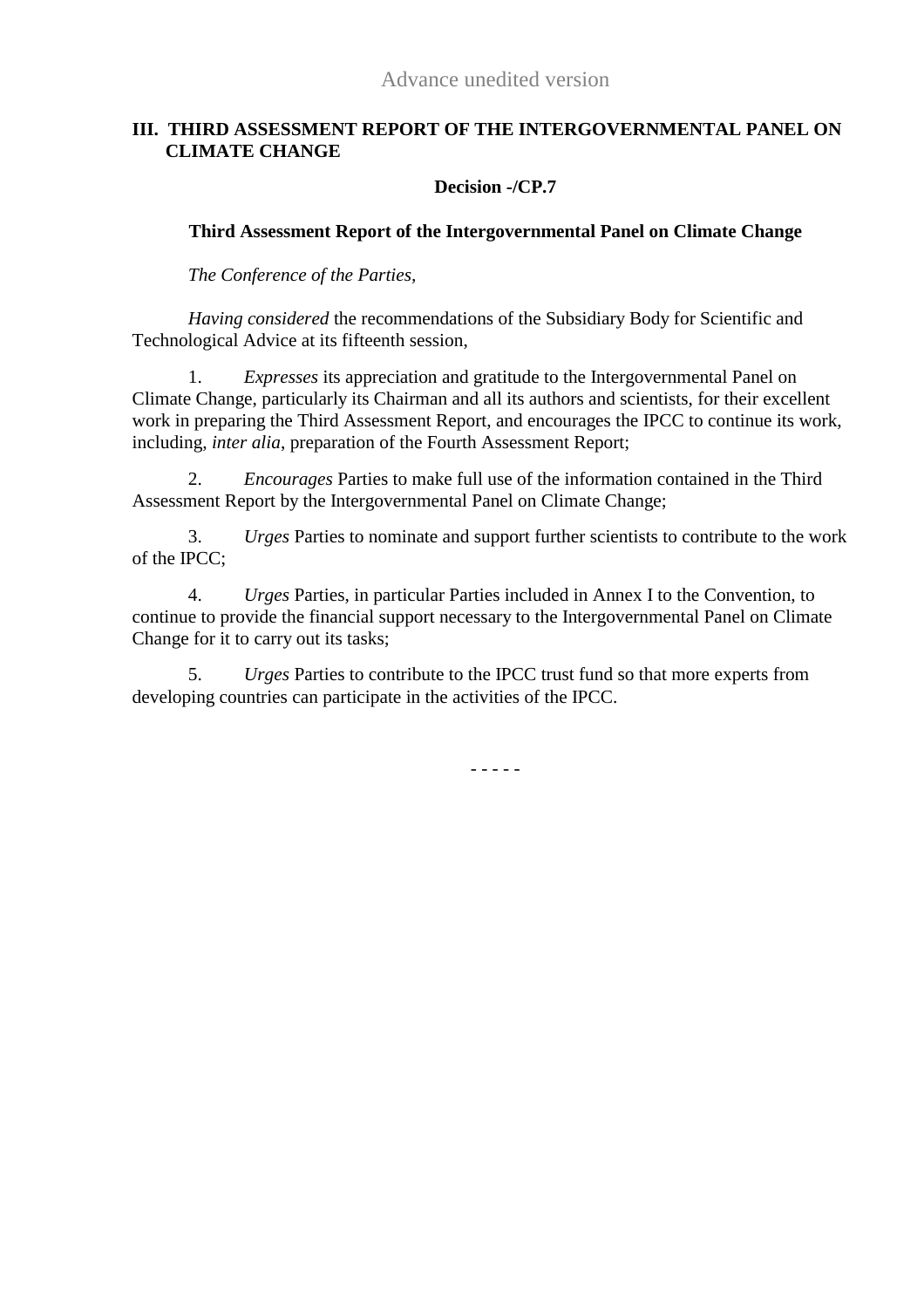### **IV. AMENDMENT TO THE LIST IN ANNEX II TO THE CONVENTION**

### **Decision -/CP.7**

#### **Amendment to the list in Annex II to the Convention**

*The Conference of the Parties,*

*Welcoming* the intention expressed by Turkey to accede to the Convention,

*Recalling* Article 4, paragraph 2 (f), of the Convention,

*Recalling further* its decision 15/CP.4,

*Recalling* also the conclusions of the Conference of the Parties as agreed at its fifth session and the first part of its sixth session, in the light of the new request by Turkey,<sup>1</sup>

*Recalling* also the amendments proposed by Azerbaijan and Pakistan concerning the deletion of the name of Turkey from the lists in Annexes I and II to the Convention,

*Taking note* of the information contained in documents FCCC/CP/1997/MISC.3 and FCCC/CP/2001/11,

*Underlining* that Parties should protect the climate system for the benefit of present and future generations of humankind, on the basis of equity and in accordance with their common but differentiated responsibilities and respective capabilities,

*Having considered* the request put forward by Turkey, in particular the new proposal presented at the first part of the sixth session of the Conference of the Parties, that its name should be deleted from Annex II to the Convention,

1. *Decides* to amend the list in Annex II to the Convention by deleting the name of Turkey;

2. *Notes* that the entry into force of this amendment to the list in Annex II to the Convention shall be subject to the same procedure as that for the entry into force of annexes to the Convention in accordance with Article 16, paragraph 3, of the Convention;

3. *Invites* the Parties to recognize the special circumstances of Turkey, which place Turkey, after becoming a Party, in a situation different from that of other Parties included in Annex I to the Convention.

 $\frac{1}{1}$ See FCCC/CP/2000/5/Add.1, paras. 83 to 85 and FCCC/CP/2001/11.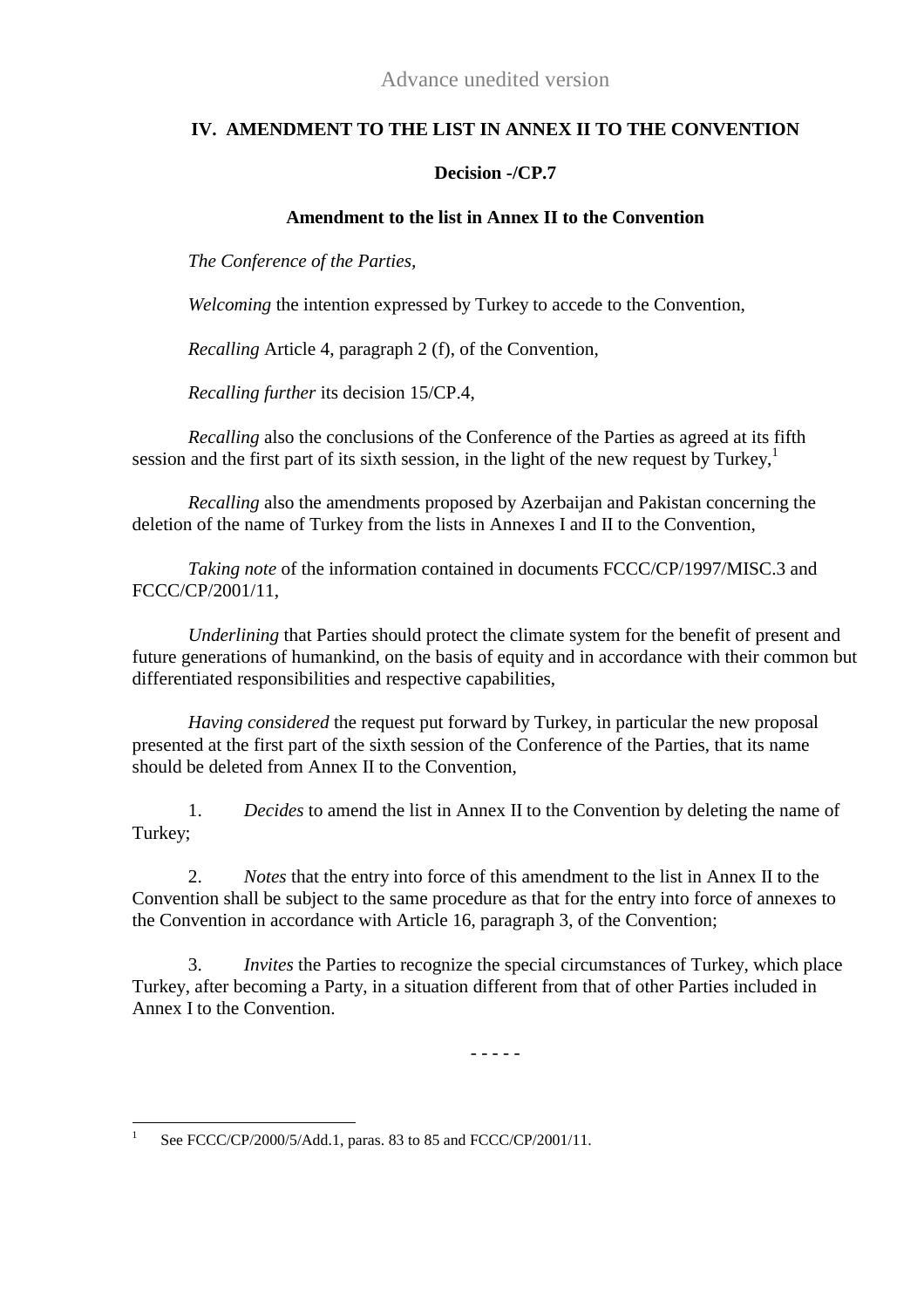### **V. MATTERS RELATING TO NATIONAL COMMUNICATIONS UNDER THE CONVENTION**

### **A. NATIONAL COMMUNICATIONS FROM PARTIES INCLUDED IN ANNEX I TO THE CONVENTION**

**Decision -/CP.7**

### **1. National communications from Parties included in Annex I to the Convention**

*The Conference of the Parties*,

*Recalling* the relevant provisions of the United Nations Framework Convention on Climate Change, in particular, Article 4, Article 6, Article 7, paragraph 2, Article 9, paragraph 2 (b), Article 10, paragraph 2 and Article 12 thereof,

*Recalling* its decisions 9/CP.2, 11/CP.4 and 4/CP.5 on national communications from Parties included in Annex I to the Convention (Annex I Parties),

*Having considered* the relevant recommendations of the Subsidiary Body for Implementation,

1. *Requests* the secretariat to apply the procedures for the review of national communications, including in-depth reviews, as defined in decisions 2/CP.1 and 6/CP.3, to the national communications submitted by Annex I Parties in accordance with decision 11/CP.4; the in-depth reviews should be completed before the ninth session of the Conference of the Parties;

2. *Requests* the secretariat to prepare the compilation and synthesis of national communications submitted in accordance with decision 11/CP.4, for consideration by the Conference of the Parties at its eighth session.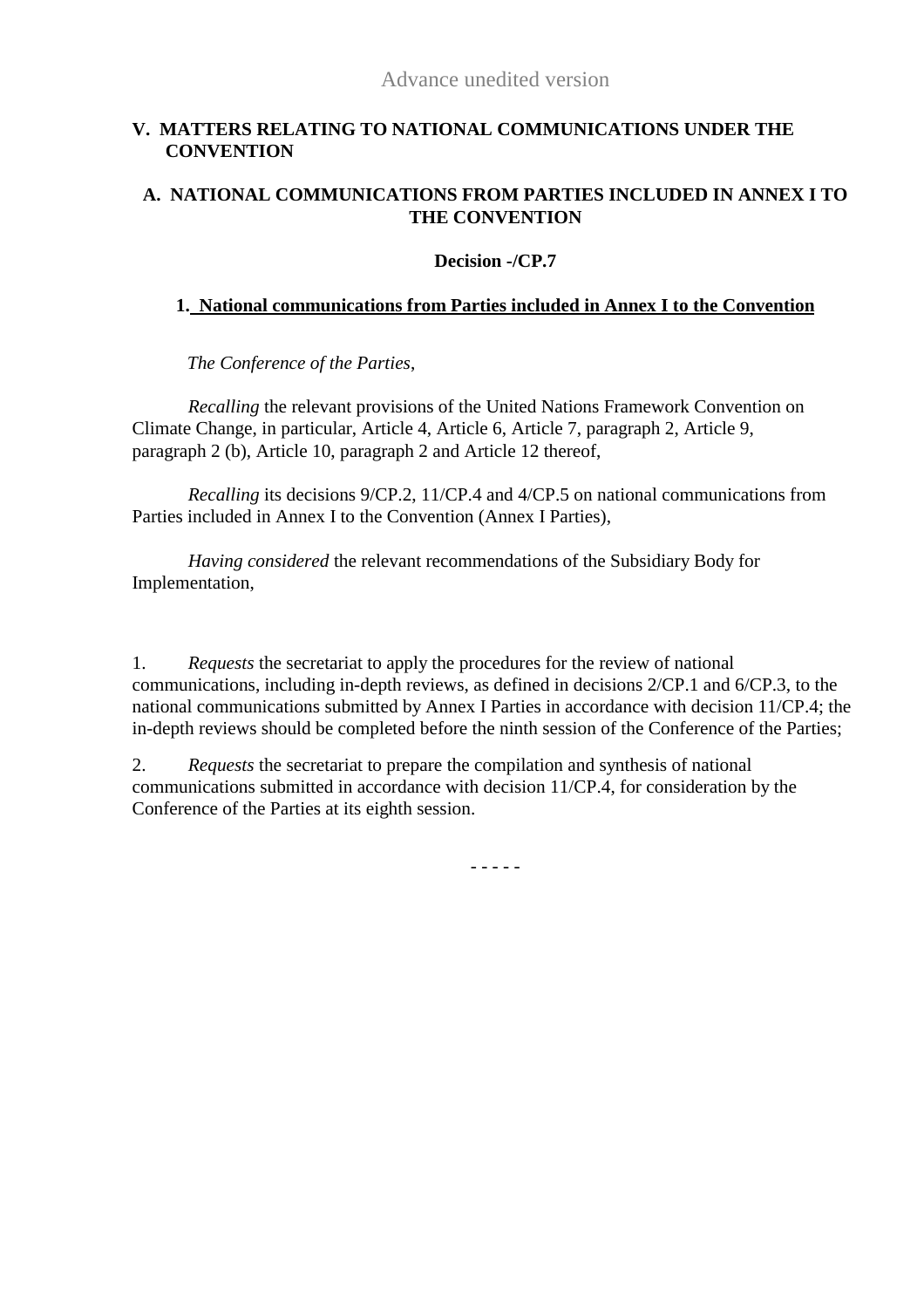### **2. Revision of the guidelines for the preparation of national communications by Parties included in Annex I to the Convention, Part I: UNFCCC reporting guidelines on annual inventories, and the guidelines for the technical review of greenhouse gas inventories from Parties included in Annex I to the Convention**

### **Decision -/CP.7**

*The Conference of the Parties,*

*Having considered* the recommendations of the Subsidiary Body for Scientific and Technological Advice at its fifteenth session,

*Recalling* its decision 3/CP.5 on guidelines for the preparation of national communications by Parties included in Annex I to the Convention, Part I: UNFCCC reporting guidelines on annual inventories, and its decision 6/CP.5 on guidelines for the technical review of greenhouse gas inventories from Parties included in Annex I to the Convention,

1. *Decides* to defer the revision of the guidelines for the preparation of national communications by Parties included in Annex I to the Convention, Part I: UNFCCC reporting guidelines on annual inventories for consideration by the Subsidiary Body for Scientific and Technological Advice at its sixteenth session with a view to submitting a decision for adoption by the Conference of the Parties at its eighth session, and to extend the trial period for assessing those guidelines and the guidelines for the technical review of greenhouse gas inventories from Parties included in Annex I to the Convention until the eighth session of the Conference of the Parties;

2. *Requests* the secretariat to continue to organize technical reviews of greenhouse gas inventories submitted by Parties included in Annex I to the Convention in 2002.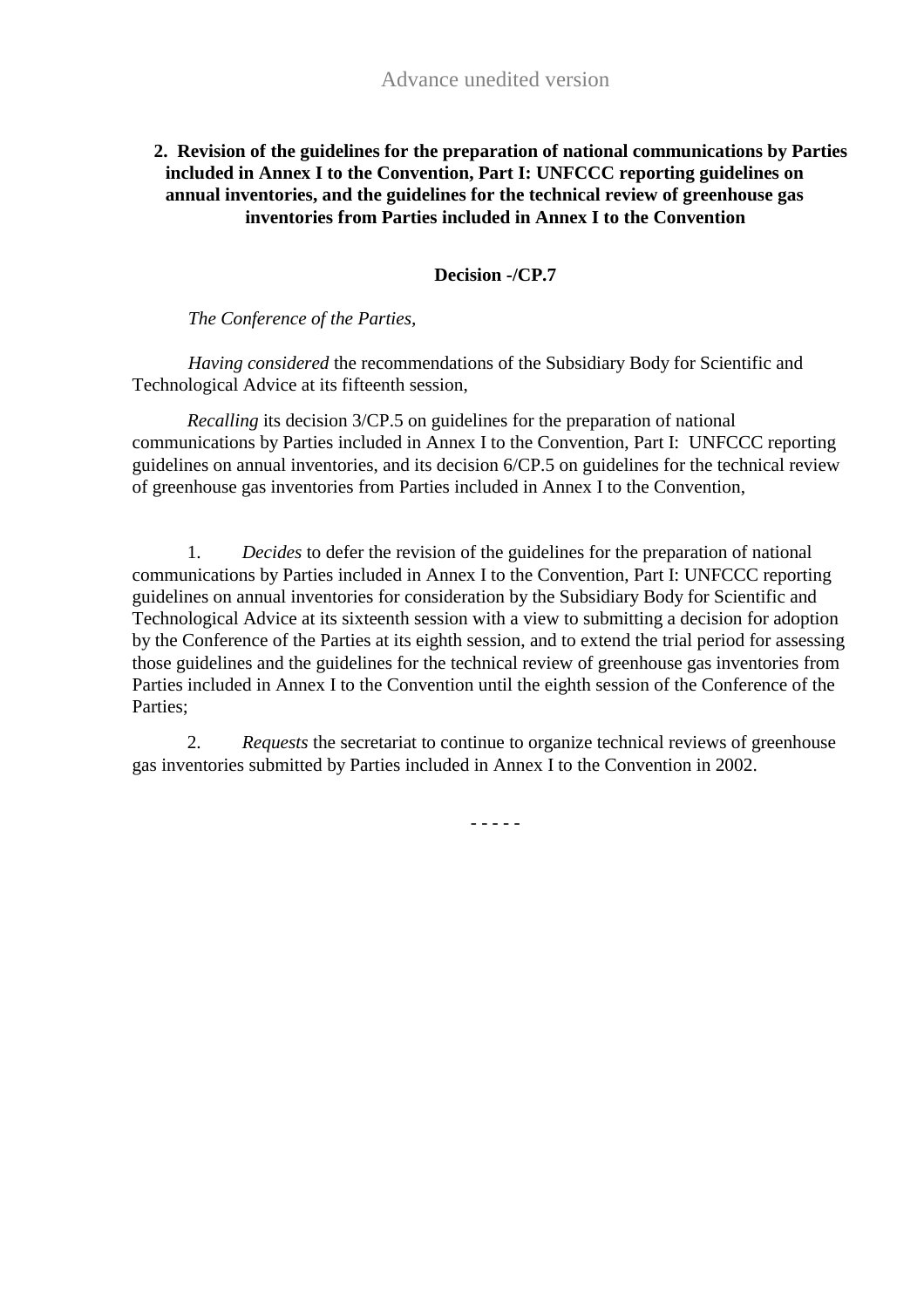### **B. NATIONAL COMMUNICATIONS FROM PARTIES NOT INCLUDED IN ANNEX I TO THE CONVENTION**

### **1. Third compilation and synthesis of initial national communications from Parties not included in Annex I to the Convention**

### **Decision -/CP.7**

*The Conference of the Parties*,

*Recalling* the relevant provisions of the United Nations Framework Convention on Climate Change, in particular, its Article 4, paragraph 1, Article 10, paragraph 2 (a), and Article 12, paragraphs 1, 4, 5, 6 and 7,

*Recalling also* its decisions on initial communications from Parties not included in Annex I to the Convention (non-Annex I Parties), in particular, decisions 10/CP.2, 11/CP.2, 12/CP.4, 7/CP.5 and 3/CP.6,

*Noting* that, pursuant to decision 10/CP.2, the national and regional development priorities, objectives and circumstances of non-Annex I Parties should, in accordance with the provisions of Article 3 and Article 4, paragraphs 1, 3, 4, 5, 7, 8, 9 and 10 of the Convention, be taken into account by the Conference of the Parties in considering matters related to their initial communications,

*Noting also* that, from its first session onwards, in accordance with Article 12, paragraph 7, of the Convention, the Conference of the Parties has arranged for the provision of both technical and financial support to developing country Parties, on request, in compiling and communicating information under that Article, as well as in identifying the technical and financial needs associated with proposed projects and response measures under Article 4 of the Convention,

*Having considered* the third compilation and synthesis of initial national communications from non-Annex I Parties,<sup>1</sup> prepared by the secretariat pursuant to decision  $3/CP.6$ , and the relevant recommendations of the Subsidiary Body for Implementation,

1. *Requests,* in accordance with Article 12, paragraph 5, of the Convention, each Party not included in Annex I to the Convention which has not made its initial communication within three years of the entry into force of the Convention for that Party, or of the availability of financial resources in accordance with Article 4, paragraph 3, of the Convention, to do so as soon as possible, it being understood that Parties that are least developed countries may make their initial communications at their discretion;

2. *Requests* the Convention secretariat to prepare the fourth compilation and synthesis of initial national communications from non-Annex I Parties, based on submissions received from such Parties between 1 June 2001 and 1 June 2002, and to make that report

<sup>|&</sup>lt;br>|<br>| FCCC/SBI/2001/14 and Add.1.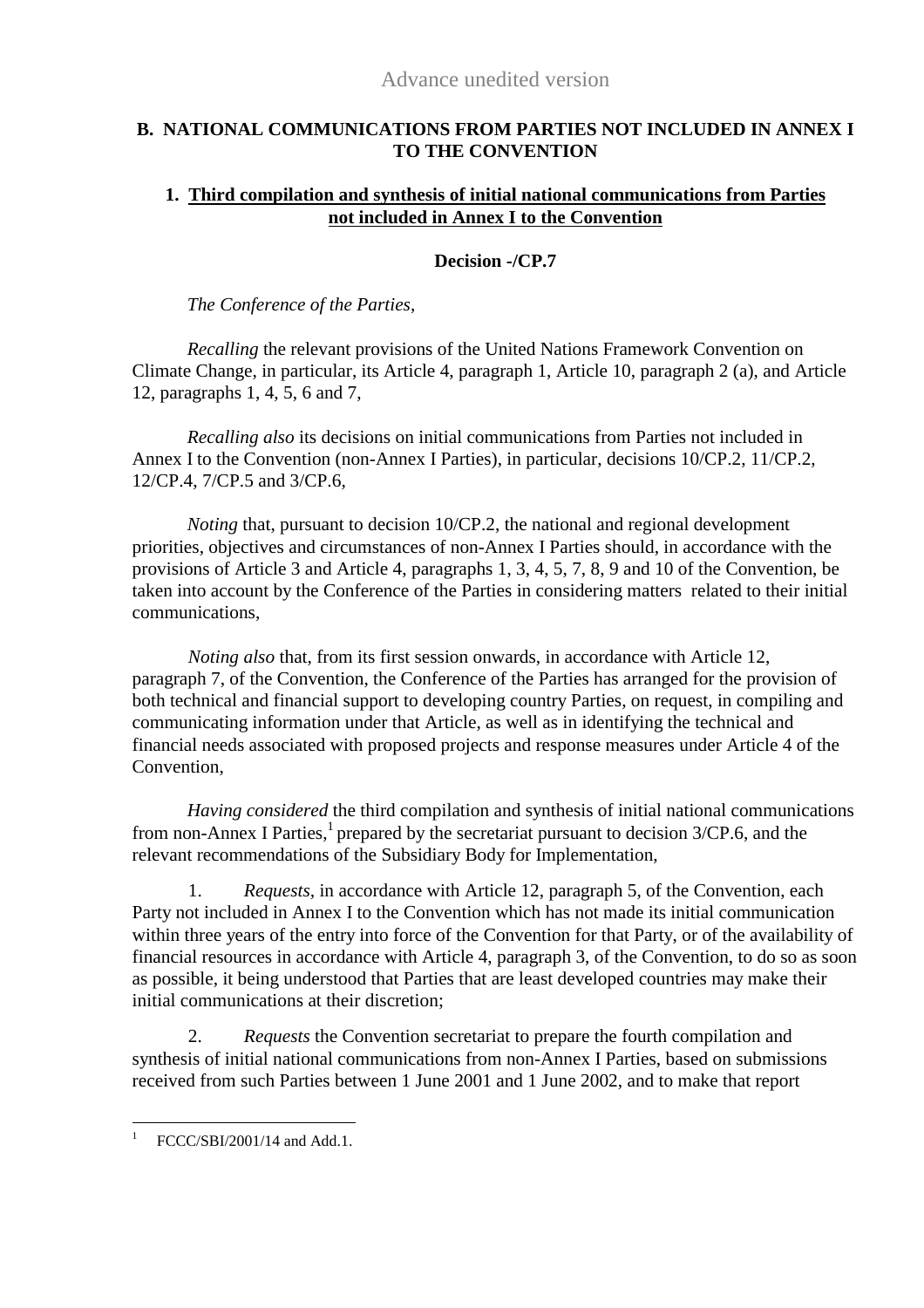available to the subsidiary bodies for consideration by the Conference of the Parties at its eighth session. In preparing that compilation and synthesis, the Convention secretariat shall:

(a) Report on issues, constraints and problems encountered in using the UNFCCC guidelines for the preparation of initial national communications by non-Annex I Parties,  $\frac{2}{3}$  and on other issues raised by these Parties;

(b) Prepare an excecutive summary covering the information contained in all the initial national communications from non-Annex I Parties;

3. *Concludes,* with respect to the reporting of information by non-Annex I Parties that have submitted their initial national communications, that:

(a) Non-Annex I Parties are fulfilling their commitments under Article 4, paragraph 1 (a), of the Convention to make available to the Conference of the Parties national inventories of anthropogenic emissions by sources and removals by sinks of all greenhouse gases not controlled by the Montreal Protocol, and have called for assistance to prepare and update inventories on a systematic basis by national teams;

(b) Non-Annex I Parties are generally following the UNFCCC and other recommended guidelines with varying levels of detail across the different elements of information in the communications;

4. *Concludes also* that, in view of the constraints and problems encountered in the preparation of initial national communications, namely difficulties relating to the quality and availability of data, emission factors and methodologies for the integrated assessment of the effects of climate change and impacts of response measures, there is a need for maintaining and enhancing national capacities in non-Annex I Parties for preparing national communications;

5. *Concludes also* that, although significant limitations have been encountered in the use of the current guidelines, Parties have found ways of overcoming these problems and have provided additional information, particularly in relation to greenhouse gas inventories; and that further analysis of the problems encountered in the use of the guidelines will be required when additional national communications are submitted;

6. *Concludes further,* with respect to the implementation of the Convention by non-Annex I Parties, that, as described in the third compilation and synthesis of initial communications from non-Annex I Parties, the reporting Parties are taking measures to address climate change and its adverse impacts.

 $\frac{1}{2}$ Decision 10/CP.2, annex.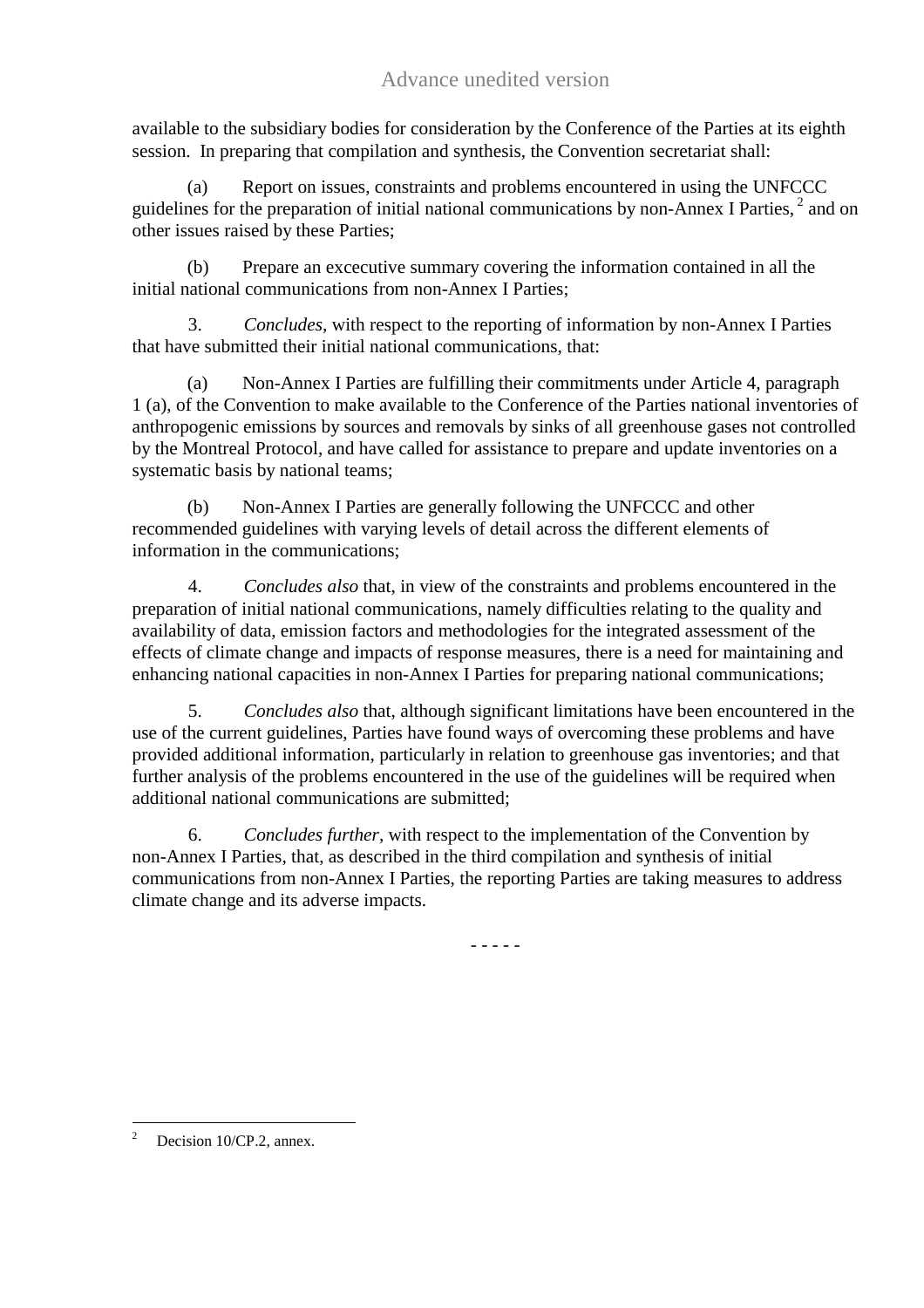# **2. Other matters relating to communications from Parties not included in Annex I to the Convention**

### **Decision -/CP.7**

*The Conference of the Parties*,

*Recalling* the relevant provisions of the United Nations Framework Convention on Climate Change, and in particular Article 4, paragraphs 1, 3 and 7, Article 10, paragraph 2 (a) and Article 12, paragraphs 1 and 5,

*Recalling* its decisions on communications from Parties not included in Annex I to the Convention (non-Annex I Parties), and in particular decisions 10/CP.2, 2/CP.4, 12/CP.4 and 8/CP.5,

*Recalling* that, at its fifth session, it had initiated a process of reviewing the guidelines for the preparation of national communications with the aim of improving them by the seventh session of the Conference of the Parties, taking into account information on the use of the guidelines contained in the compilation and synthesis report prepared by the secretariat comprising a representative and meaningful number of national communications from non-Annex I Parties,

Recalling also that Parties have submitted to the UNFCCC secretariat their views<sup>1</sup> on the current progress of the process aimed at the improvement of guidelines for subsequent national communications from Parties not included in Annex I to the Convention,

*Recalling further* paragraph 1 (d) of decision 11/CP.2 on guidance to the Global Environment Facility (GEF), which states that the preparation of national communications is a continuing process,

*Reiterating* the importance of providing financial and technical support for the preparation of national communications by an entity operating the financial mechanism of the Convention,

*Having considered* the views of Parties on the report of the Consultative Group of Experts on National Communications from Parties not included in Annex I to the Convention, and on the current progress of the process aimed at improving guidelines for subsequent national communications of non-Annex I Parties,

1. *Decides*:

(a) To continue the process of reviewing the guidelines for the preparation of national communications from Parties not included in Annex I to the Convention (non-Annex I Parties) in

<sup>&</sup>lt;sup>1</sup> FCCC/SBI/2001/INF.11, section IV.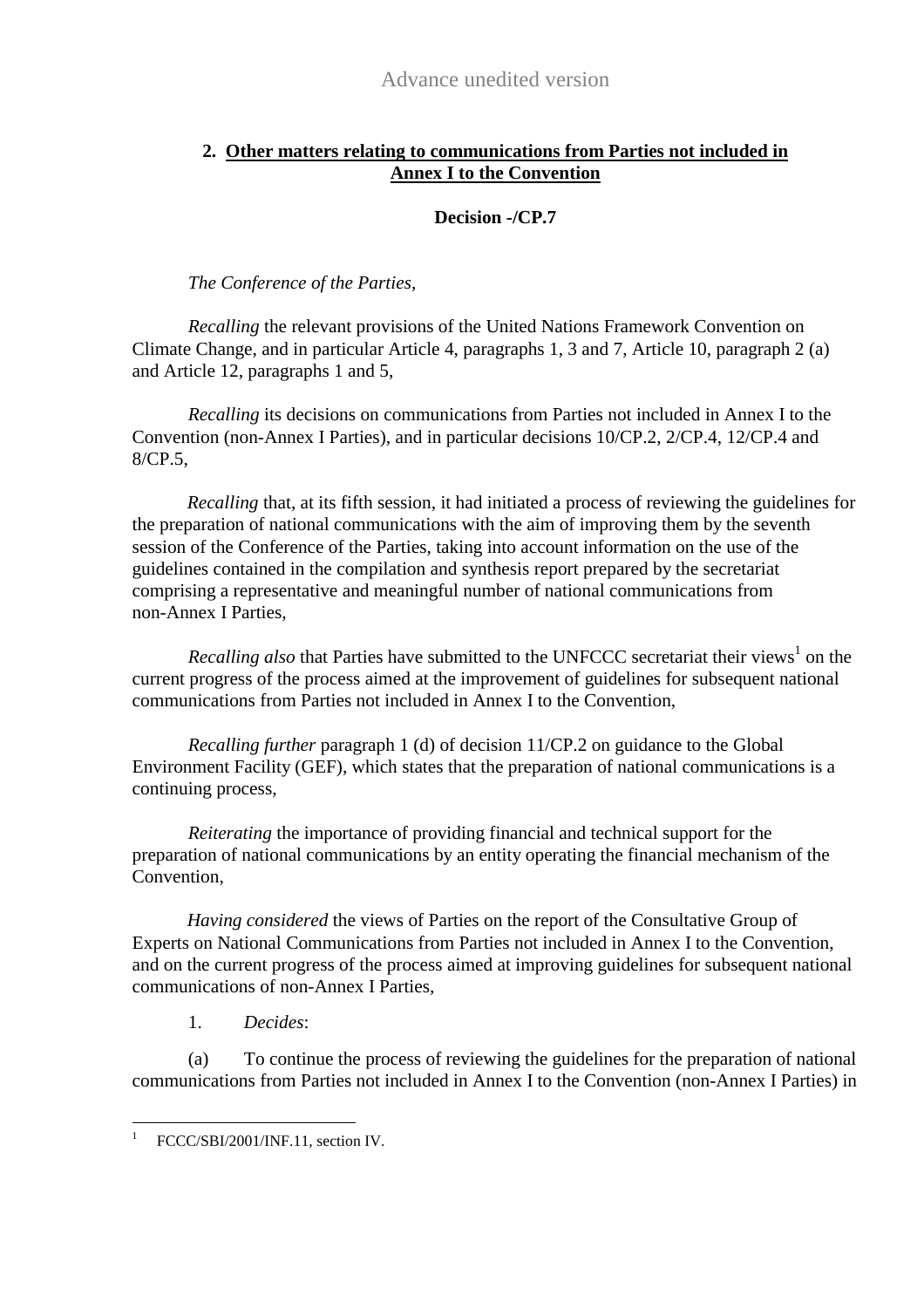accordance with decision 8/CP.5 with a view to improving these guidelines at the eighth session of the Conference of the Parties;

(b) That the improvement of the guidelines shall take into account, *inter alia*, information on the use of the guidelines contained in the third compilation and synthesis report, as well as information contained in national communications submitted as at 31 December 2001 and the recommendations of the Consultative Group of Experts on National Communications from Parties not included in Annex I to the Convention;

(c) That the UNFCCC secretariat shall prepare: (i) draft guidelines for the preparation of national communications from non-Annex I Parties in accordance with paragraph 1 (b) above, and (ii) background information on national communications from non-Annex I Parties submitted as at 31 December 2001, which shall be considered at an intersessional workshop with the participation of representatives from Parties to be held prior to the sixteenth session of the subsidiary bodies;

2. *Decides* to invite Parties to submit proposals to the secretariat on the proposed improved guidelines by 5 August 2002;

3. *Decides* to request the secretariat to prepare an information document containing the views of Parties on the proposed improved guidelines for consideration by the subsidiary bodies at their seventeenth session;

4. *Decides also* that non-Annex I Parties wishing to start the preparation of their subsequent national communications may do so using the initial guidelines as set out in decisions 10/CP.2 and 2/CP.4, pending the adoption by the Conference of the Parties of improved guidelines for the preparation of national communications.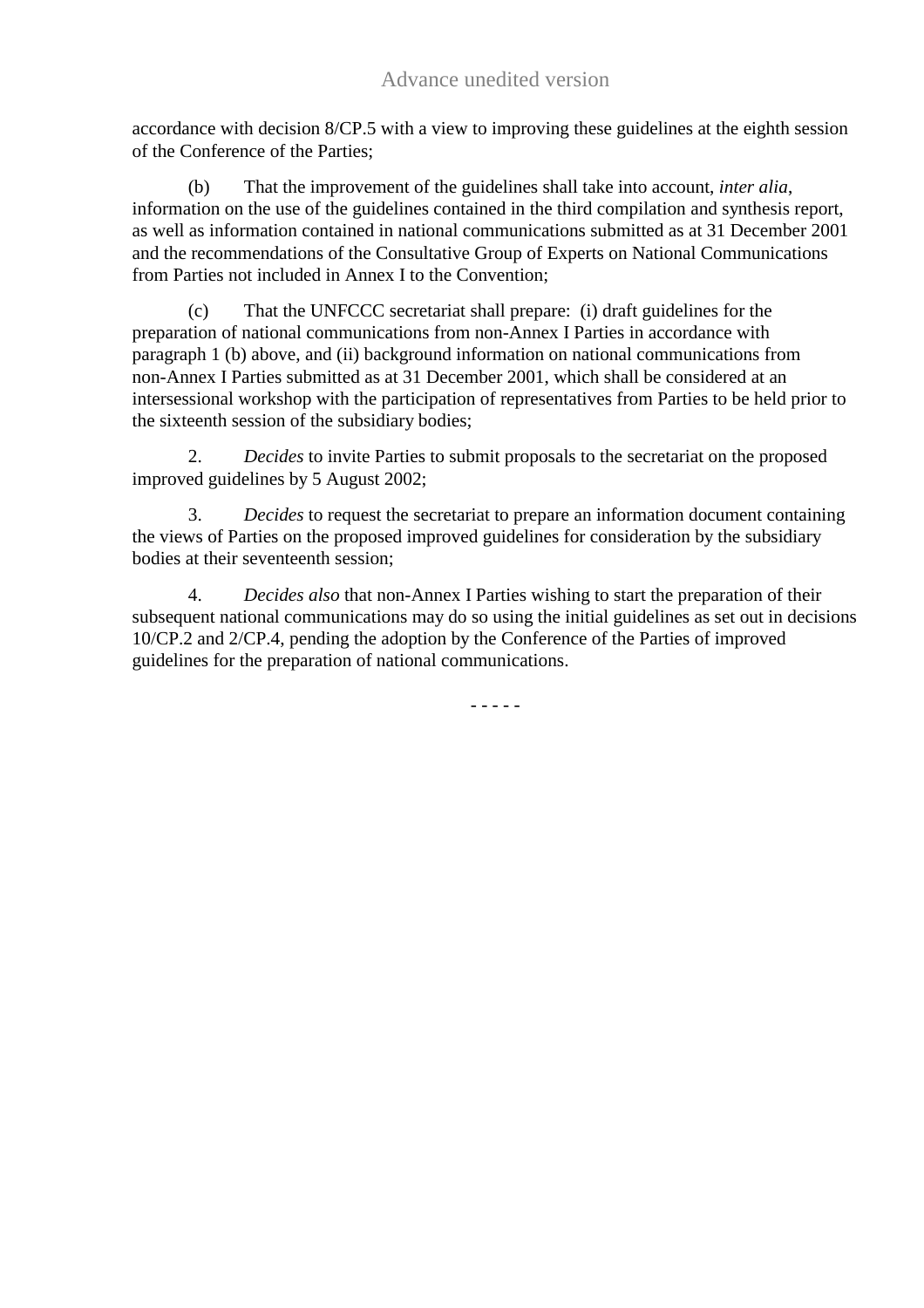# **VI. ADMINISTRATIVE AND FINANCIAL MATTERS**

# **A. PROGRAMME BUDGET FOR THE BIENNIUM 2002-2003**

# **Decision -/CP.7**

# **Programme budget for the biennium 2002-2003**

*The Conference of the Parties*,

*Recalling* paragraph 4 of the financial procedures for the Conference of the Parties to the United Nations Framework Convention on Climate Change,<sup>1</sup>

*Having considered* the proposed budget for the biennium 2002-2003 submitted by the Executive Secretary,<sup>2</sup>

1. *Approves* the programme budget for the biennium 2002-2003, amounting to US\$ 32,837,100 for the purposes specified in table 1 below;

2. *Notes with appreciation* the annual contribution of the host Government of DM 1.5 million, which offsets planned expenditures;

3. *Approves* a drawing of US\$ 5 million from the unspent balances or contributions (carry-over) from previous financial periods to cover part of the 2002-2003 budget;

4. *Adopts* the indicative scale of contributions for 2002 and 2003 contained in the annex to this decision;

5. *Approves* the staffing table for the programme budget, as contained in table 2 below;

6. *Approves* a contingency budget for conference servicing, amounting to US\$ 5,661,800, to be added to the programme budget for the coming biennium in the event that the General Assembly of the United Nations decides not to provide resources for these activities in the United Nations regular budget for the biennium 2002-2003 (see tables 3 and 4 below);

7. *Invites* the United Nations General Assembly to decide at its fifty-sixth session on the issue of meeting the conference servicing expenses of the Convention from its regular budget;

8. *Requests* the Executive Secretary to report to the Subsidiary Body for Implementation on the implementation of paragraph 6 above, as necessary;

9. *Authorizes* the Executive Secretary to make transfers between each of the main appropriation lines set out in table 1 below, up to an aggregate limit of 15 per cent of the total

 <sup>1</sup> See decision 15/CP.1, annex I (FCCC/CP/1995/7/Add.1).

<sup>2</sup> See FCCC/SBI/2001/17.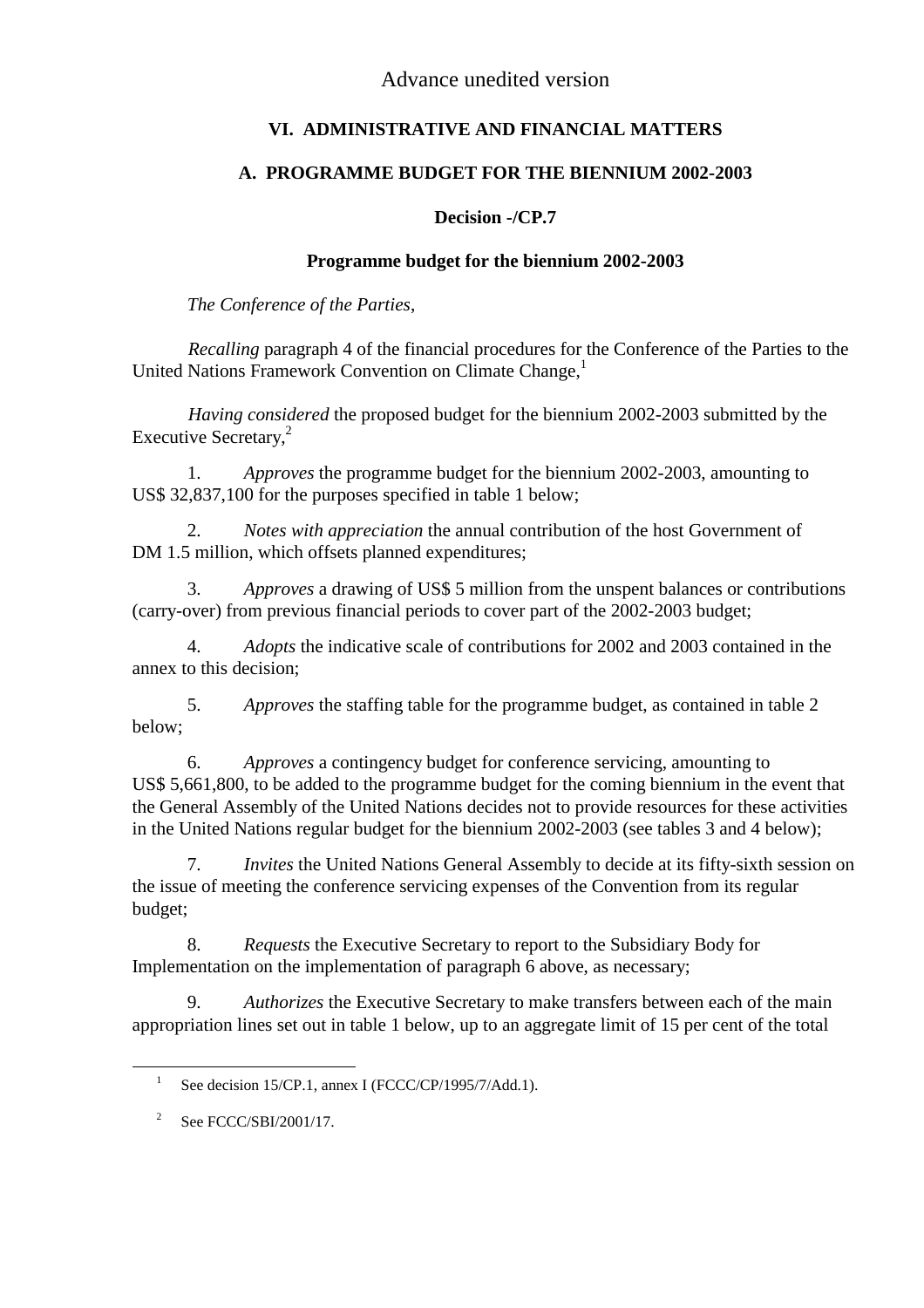estimated expenditure for those appropriation lines, provided that a further limitation of up to minus 25 per cent of each such appropriation line shall apply;

10. *Decides* to maintain the level of the working capital reserve at 8.3 per cent of the estimated expenditure;

11. *Invites* all Parties to the Convention to note that contributions to the core budget are due on 1 January of each year in accordance with paragraph 8 (b) of the financial procedures and to pay promptly and in full, for each of the years 2002 and 2003, the contributions required to finance expenditures approved under paragraph 1 above, as offset by the contributions noted in paragraph 2 and a drawing approved in paragraph 3 above, and any contributions required to finance the expenditures arising from the decisions referred to in paragraph 6 above;

12. *Takes note* of the funding estimates for the Trust Fund for Participation in the UNFCCC Process specified by the Executive Secretary (US\$ 3,356,200 for the biennium 2002-2003), and invites Parties to make contributions to this fund (see table 5 below);

13. *Invites Parties* to make contributions to the Trust Fund for Supplementary Activities under the United Nations Framework Convention on Climate Change in the order of US\$ 7.3 million for the biennium 2002-2003;

14. *Invites Parties* to make contributions in the order of US\$ 6.5 million to support activities relating to the "prompt start" of the clean development mechanism (CDM) for the biennium 2002-2003;

15. *Requests* the Executive Secretary to report to the Conference of the Parties at its eighth session on income and budget performance and to propose any adjustments that might be needed in the Convention budget for the biennium 2002-2003.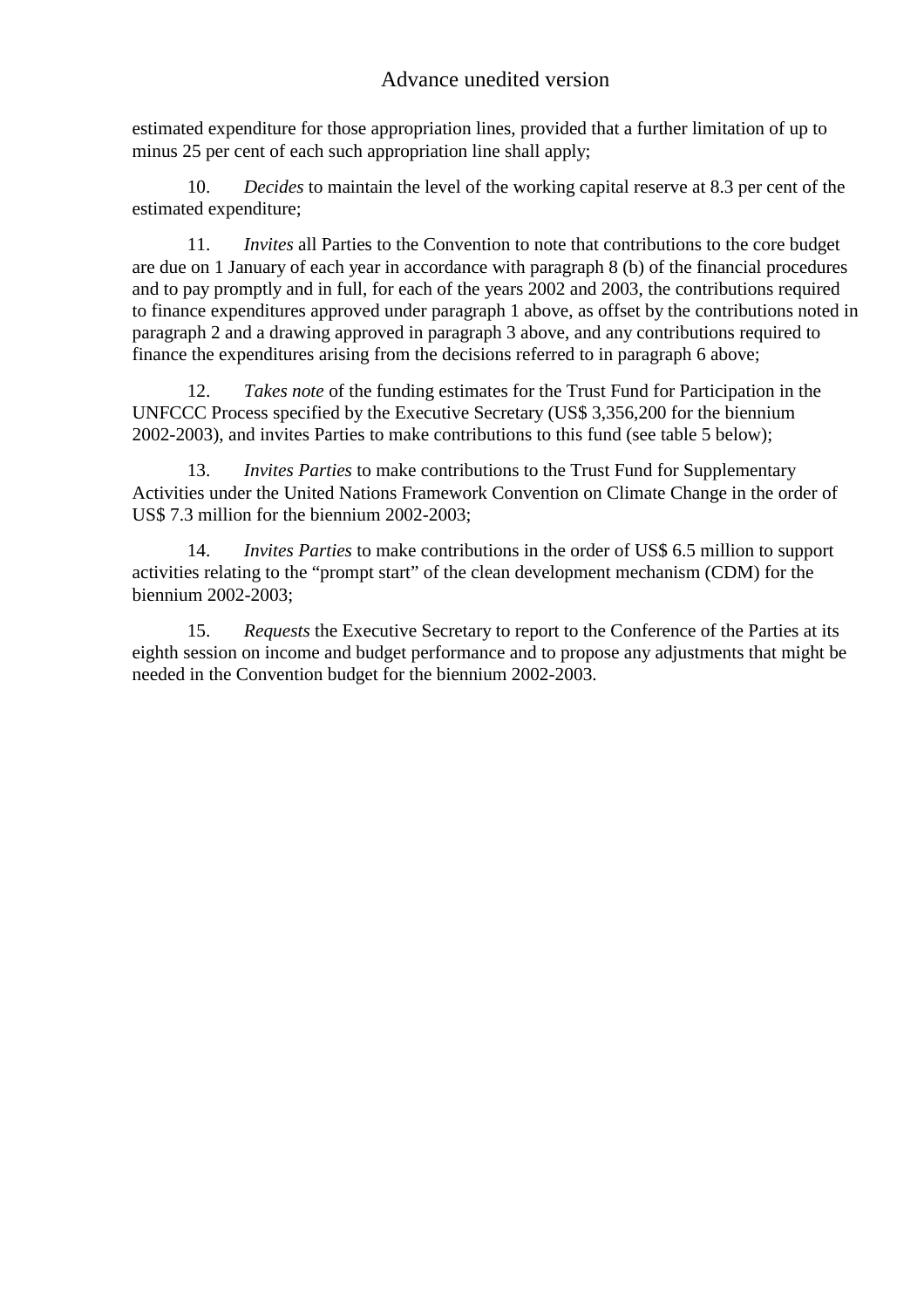|                                                                                   | (thousanas of United States dollars) |             |                       |
|-----------------------------------------------------------------------------------|--------------------------------------|-------------|-----------------------|
|                                                                                   | 2002                                 | 2003        | <b>Biennium</b> total |
| <b>Expenditures</b>                                                               |                                      |             |                       |
| <b>Executive Direction</b><br>Ι.                                                  |                                      |             |                       |
| <b>Executive Direction and Management</b>                                         | 1 665.8                              | 1 683.1     | 3 3 4 9 .0            |
| Intergovernmental and Conference Affairs <sup>b</sup>                             | 693.5                                | 693.5       | 1 3 8 6.9             |
| II. Technical Programmes                                                          |                                      |             |                       |
| Methods, Inventories and Science                                                  | 2 746.9                              | 2 9 6 4 .9  | 5 7 1 1.8             |
| Sustainable Development                                                           | 1 205.4                              | 1 259.3     | 2464.7                |
| Cooperative Mechanisms                                                            | 858.2                                | 1 0 6 7 .4  | 1925.6                |
| Implementation                                                                    | 2521.3                               | 2 5 6 4 .7  | 5 086.0               |
| <b>III.</b> Support Services                                                      |                                      |             |                       |
| <b>Conference Affairs Services</b>                                                | 1 0 6 6.4                            | 1 1 0 5 . 2 | 2 171.6               |
| <b>Information Services</b>                                                       | 1 744.2                              | 1954.6      | 3698.8                |
| Administrative Services and support costs                                         | 1 541.6                              | 1488.4      | 3 0 3 0.0             |
| Subtotal (I+II+III) programme activities                                          | 14 043.3                             | 14 781.1    | 28 824.4              |
| IV. Programme support charge (overhead) $c$                                       | 1 825.6                              | 1921.6      | 3 747.2               |
| V. Working capital reserve <sup>d</sup>                                           | 196.3                                | 69.2        | 265.5                 |
| TOTAL BUDGET (lines I+II+III+IV+V)                                                | 16 065.2                             | 16 771.9    | 32 837.1              |
| <b>Income</b>                                                                     |                                      |             |                       |
| Contribution from the host Government <sup>e</sup>                                | 657.9                                | 657.9       | 1 3 1 5 .8            |
| Unspent balances or contributions from previous<br>financial periods (carry-over) | 2 000.0                              | 3 000.0     | 5 000.0               |
| Indicative contributions                                                          | 13 407.3                             | 13 114.0    | 26 521.3              |
| <b>TOTAL INCOME</b>                                                               | 16 065.2                             | 16 771.9    | 32 837.1              |

#### **Table 1. Programme budget for the biennium 2002-2003<sup>a</sup>** *(thousands of United States dollars)*

<sup>a</sup><br>Incorporating the CDM "prompt start" contingency. See also table 3 below.<br>This programme was entitled S/COP in the previous presentation.<br>Constandant 13 per cent applied by the United Nations for administrative support

 $\degree$  Equivalent to DM 1.5 million, based on the prevailing United Nations rate of exchange in June 2001  $($ US\$ 1= DM 2.28)

#### **Table 2. Programme budget staffing table 2002-2003**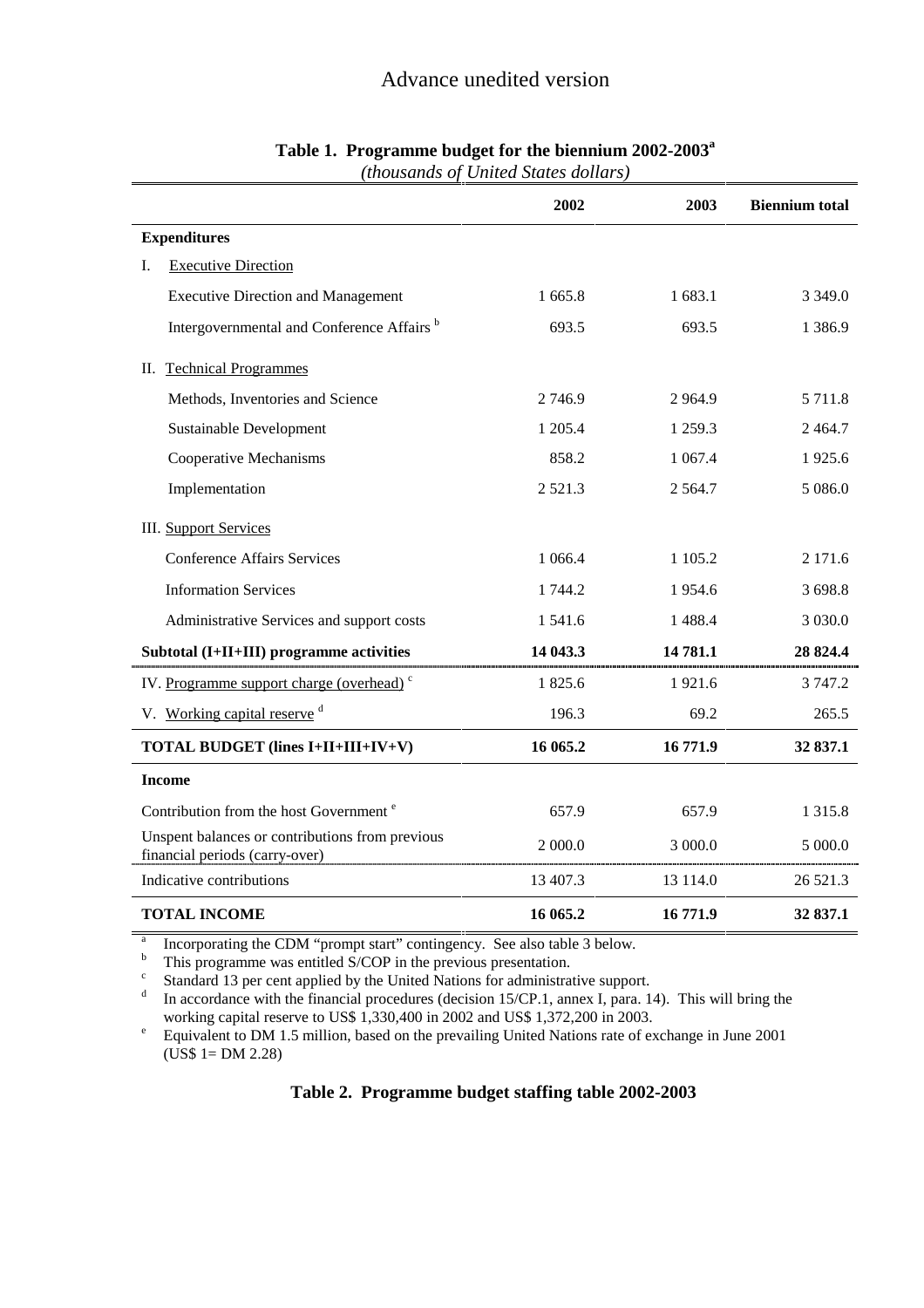|           |                                 | 2002  | 2003           |
|-----------|---------------------------------|-------|----------------|
| A.        | Professional category and above |       |                |
|           | <b>Executive Secretary</b>      | 1     | 1              |
|           | $D-2$                           | 3     | $\overline{4}$ |
|           | $D-1$                           | 6     | 6              |
|           | $P-5$                           | 8     | 8              |
|           | $P-4$                           | 17    | 18             |
|           | $P-3$                           | 25    | 25             |
|           | $P-2$                           | 9     | 9              |
|           | Subtotal (A)                    | 69    | 71             |
| <b>B.</b> | <b>General Service category</b> | 38.5  | 39.5           |
|           | TOTAL (A+B)                     | 107.5 | 110.5          |

#### **Table 3. Resource requirements for the conference services contingency** *(thousands of United States dollars)*

|                 | Item of expenditure                     | 2002       |             | 2003 Biennium total |
|-----------------|-----------------------------------------|------------|-------------|---------------------|
| A.              | Servicing of meetings <sup>a</sup>      | 987.1      | 1 0 1 5 . 1 | 2 0 0 2.2           |
| <b>B.</b>       | Documentation <sup>b</sup>              | 1 3 2 6 .8 | 1 340.1     | 2 6 6 6 9           |
| <b>Subtotal</b> |                                         | 2 3 1 3 .9 | 2 3 5 5 .2  | 4 6 69.1            |
| C.              | Overhead charge <sup>c</sup>            | 300.8      | 306.2       | 607                 |
| D.              | Contingencies <sup><math>d</math></sup> | 78.4       | 79.8        | 158.2               |
| Е.              | Working capital reserve <sup>e</sup>    | 223.5      | 4           | 227.5               |
| <b>TOTAL</b>    |                                         | 2916.6     | 2 745.2     | 5 661.8             |

<sup>a</sup> Includes interpretation and conference assistance.<br><sup>b</sup> Includes revision, translation, typing, reproduction and distribution of pre-, in- and post-session

documentation (regular and temporary staff, travel, and contractual services).<br>
Standard 13 per cent applied by the United Nations for administrative support.<br>
Including exchange rate fluctuations, calculated at 3 per cent 8.3 per cent of the subtotal and the overhead charge; the 2003 amount has been calculated as the amount required to bring the carried-over 2002 reserve to 8.3 per cent of the subtotal and overhead charge for 2003.

#### **Table 4. Staffing requirements for the conference services contingency**

| 2003 |
|------|
|      |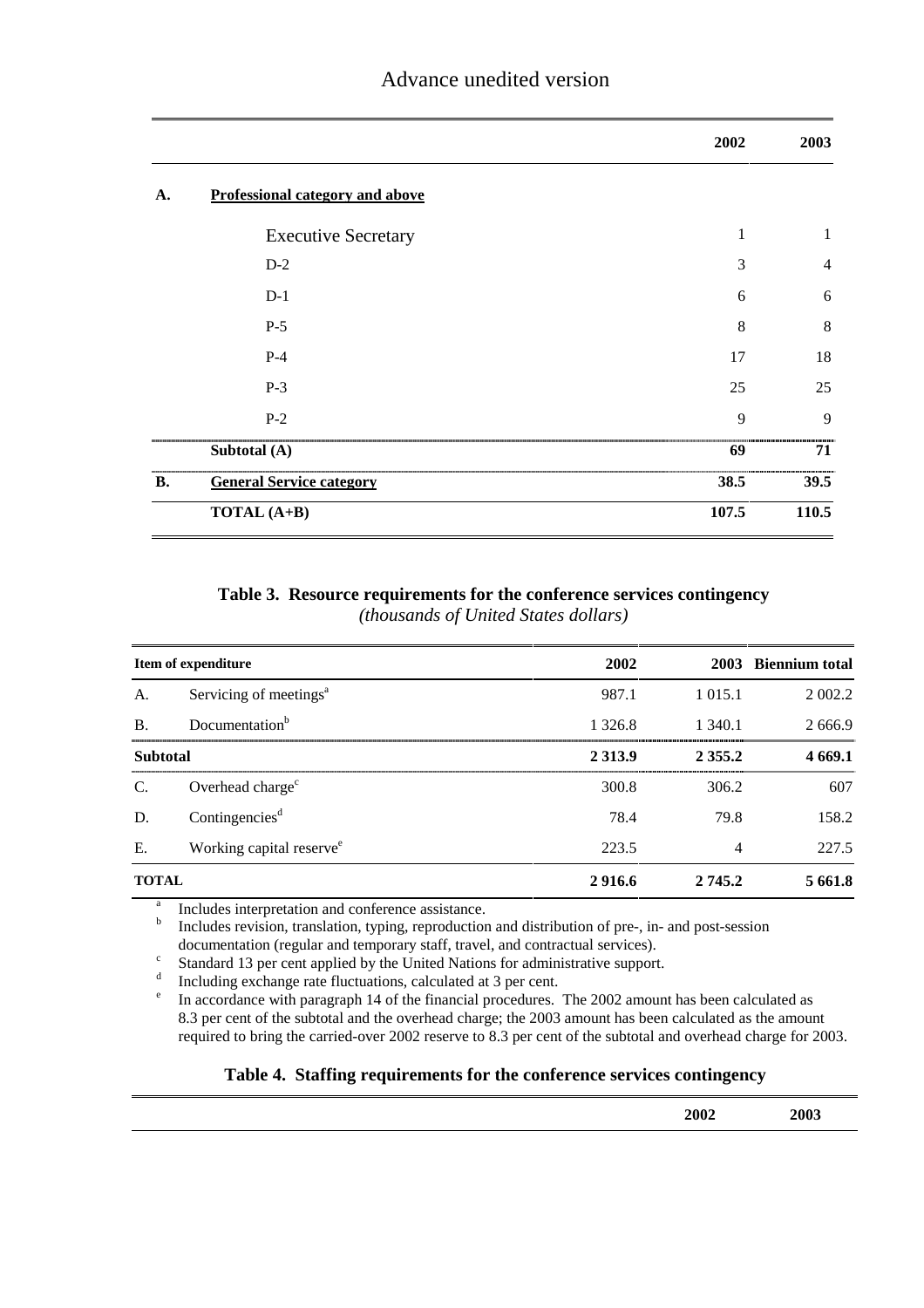| А.                   | Professional category and above              |  |  |
|----------------------|----------------------------------------------|--|--|
|                      | $P-4$                                        |  |  |
|                      | <b>Total Professional category and above</b> |  |  |
| В.                   | <b>Total General Service category</b>        |  |  |
| <b>TOTAL</b> $(A+B)$ |                                              |  |  |

## **Table 5. Trust Fund for Participation in the UNFCCC Process: Estimated resource requirements**

|                 | Item of expenditure                                                                                                                               | 2002    | 2003    | <b>Biennium</b><br>total |
|-----------------|---------------------------------------------------------------------------------------------------------------------------------------------------|---------|---------|--------------------------|
| А.              | Support for eligible Parties to participate in one.<br>two-week session of the subsidiary bodies                                                  | 630.0   | 630.0   | 1 260.0                  |
| <b>B.</b>       | Support for eligible Parties to participate in one<br>two-week session of the Conference of the Parties<br>and its subsidiary bodies <sup>a</sup> | 855.0   | 855.0   | 1 710.0                  |
| <b>Subtotal</b> |                                                                                                                                                   | 1485.0  | 1485.0  | 2970.0                   |
|                 | Overhead charge <sup>b</sup>                                                                                                                      | 193.1   | 193.1   | 386.2                    |
| <b>TOTAL</b>    |                                                                                                                                                   | 1 678.1 | 1 678.1 | 3 3 5 6 . 2              |

*(thousands of United States dollars)*

 $\frac{1}{a}$ Includes funding for a second delegate from least developed countries and small island developing States, in

accordance with the practice followed at all meetings of the Conference of the Parties to date.<br>b Standard 13 per cent applied by the United Nations for administrative support.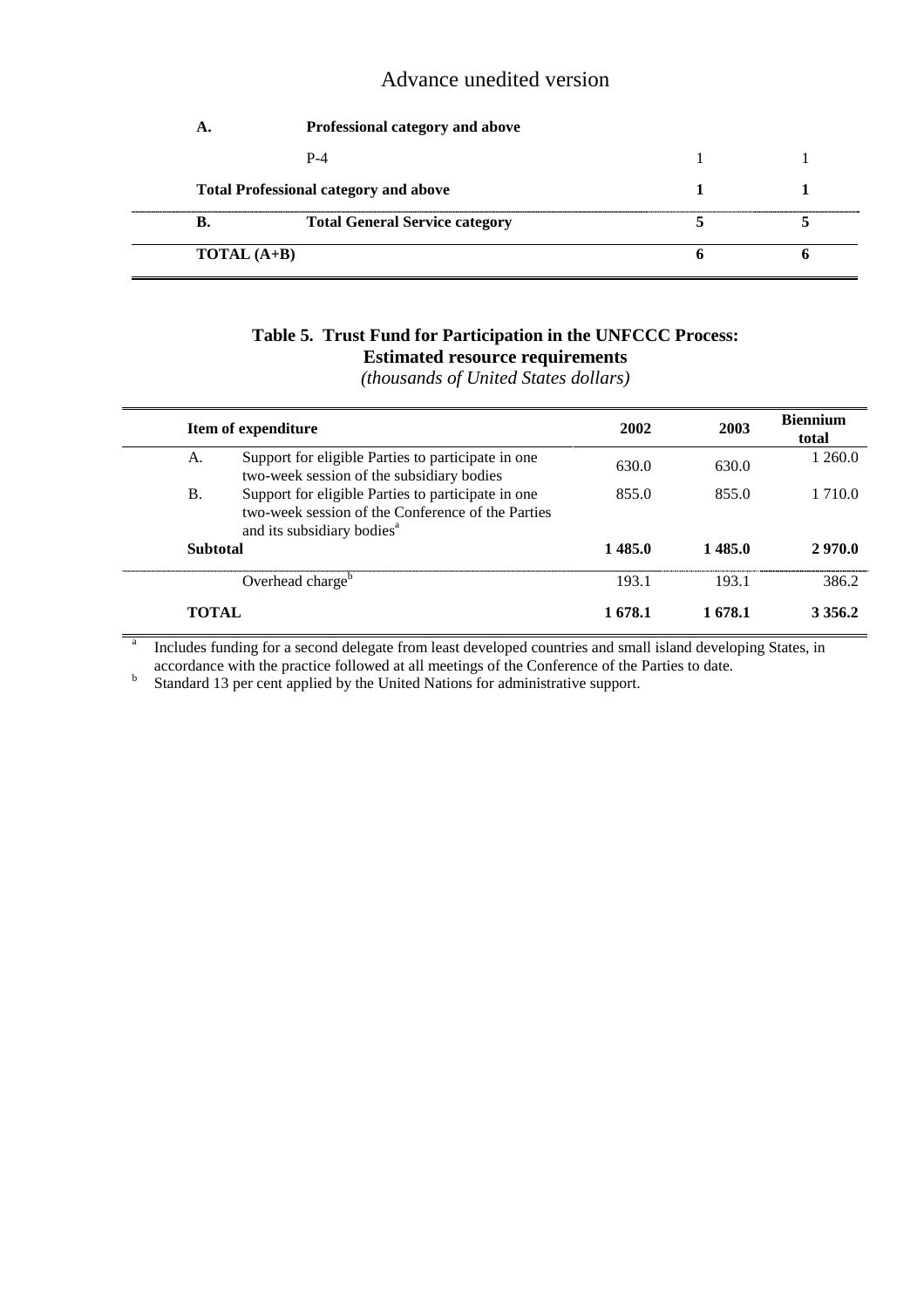# **Annex**

| Indicative scales of contribution 2002 - 2003 |                                                               |                         |                                                                      |                         |
|-----------------------------------------------|---------------------------------------------------------------|-------------------------|----------------------------------------------------------------------|-------------------------|
|                                               | 2002                                                          |                         | 2003                                                                 |                         |
| Party                                         | <b>United</b><br><b>Nations</b><br>Indicative<br><b>Scale</b> | <b>Revised</b><br>scale | <b>United</b><br><b>Nations</b><br><b>Indicative</b><br><b>Scale</b> | <b>Revised</b><br>scale |
| Albania                                       | 0.003                                                         | 0.003                   | 0.00300                                                              | 0.003                   |
| Algeria                                       | 0.071                                                         | 0.069                   | 0.07000                                                              | 0.068                   |
| Angola                                        | 0.002                                                         | 0.002                   | 0.00200                                                              | 0.002                   |
| Antigua and Barbuda                           | 0.002                                                         | 0.002                   | 0.00200                                                              | 0.002                   |
| Argentina                                     | 1.159                                                         | 1.122                   | 1.14900                                                              | 1.113                   |
| Armenia                                       | 0.002                                                         | 0.002                   | 0.00200                                                              | 0.002                   |
| Australia                                     | 1.640                                                         | 1.588                   | 1.62700                                                              | 1.576                   |
| Austria                                       | 0.954                                                         | 0.924                   | 0.94700                                                              | 0.917                   |
| Azerbaijan                                    | 0.004                                                         | 0.004                   | 0.00400                                                              | 0.004                   |
| Bahamas                                       | 0.012                                                         | 0.012                   | 0.01200                                                              | 0.012                   |
| <b>Bahrain</b>                                | 0.018                                                         | 0.017                   | 0.01800                                                              | 0.017                   |
| Bangladesh                                    | 0.010                                                         | 0.010                   | 0.01000                                                              | 0.010                   |
| <b>Barbados</b>                               | 0.009                                                         | 0.009                   | 0.00900                                                              | 0.009                   |
| <b>Belarus</b>                                | 0.019                                                         | 0.018                   | 0.01900                                                              | 0.018                   |
| Belgium                                       | 1.138                                                         | 1.102                   | 1.12900                                                              | 1.094                   |
| <b>Belize</b>                                 | 0.001                                                         | 0.001                   | 0.00100                                                              | 0.001                   |
| Benin                                         | 0.002                                                         | 0.002                   | 0.00200                                                              | 0.002                   |
| <b>Bhutan</b>                                 | 0.001                                                         | 0.001                   | 0.00100                                                              | 0.001                   |
| <b>Bolivia</b>                                | 0.008                                                         | 0.008                   | 0.00800                                                              | 0.008                   |
| Bosnia and Herzegovina                        | 0.004                                                         | 0.004                   | 0.00400                                                              | 0.004                   |
| <b>Botswana</b>                               | 0.010                                                         | 0.010                   | 0.01000                                                              | 0.010                   |
| <b>Brazil</b>                                 | 2.093                                                         | 2.027                   | 2.39000                                                              | 2.315                   |
| <b>Brunei Darussalam</b>                      | 0.000                                                         | 0.000                   | 0.00000                                                              | 0.000                   |
| <b>Bulgaria</b>                               | 0.013                                                         | 0.013                   | 0.01300                                                              | 0.013                   |
| <b>Burkina Faso</b>                           | 0.002                                                         | 0.002                   | 0.00200                                                              | 0.002                   |
| <b>Burundi</b>                                | 0.001                                                         | 0.001                   | 0.00100                                                              | 0.001                   |
| Cambodia                                      | 0.002                                                         | 0.002                   | 0.00200                                                              | 0.002                   |
| Cameroon                                      | 0.009                                                         | 0.009                   | 0.00900                                                              | 0.009                   |
| Canada                                        | 2.579                                                         | 2.497                   | 2.55800                                                              | 2.478                   |
| Cape Verde                                    | 0.001                                                         | 0.001                   | 0.00100                                                              | 0.001                   |
| Central African Republic                      | 0.001                                                         | 0.001                   | 0.00100                                                              | 0.001                   |
| Chad                                          | 0.001                                                         | 0.001                   | 0.00100                                                              | 0.001                   |
| Chile                                         | 0.187                                                         | 0.181                   | 0.21200                                                              | 0.205                   |
| China                                         | 1.545                                                         | 1.496                   | 1.53200                                                              | 1.484                   |
| Colombia                                      | 0.171                                                         | 0.166                   | 0.20100                                                              | 0.195                   |
| Comoros                                       | 0.001                                                         | 0.001                   | 0.00100                                                              | 0.001                   |
| Congo                                         | 0.001                                                         | 0.001                   | 0.00100                                                              | 0.001                   |
| Cook Islands                                  | 0.001                                                         | 0.001                   | 0.00100                                                              | 0.001                   |
| Costa Rica                                    | 0.020                                                         | 0.019                   | 0.02000                                                              | 0.019                   |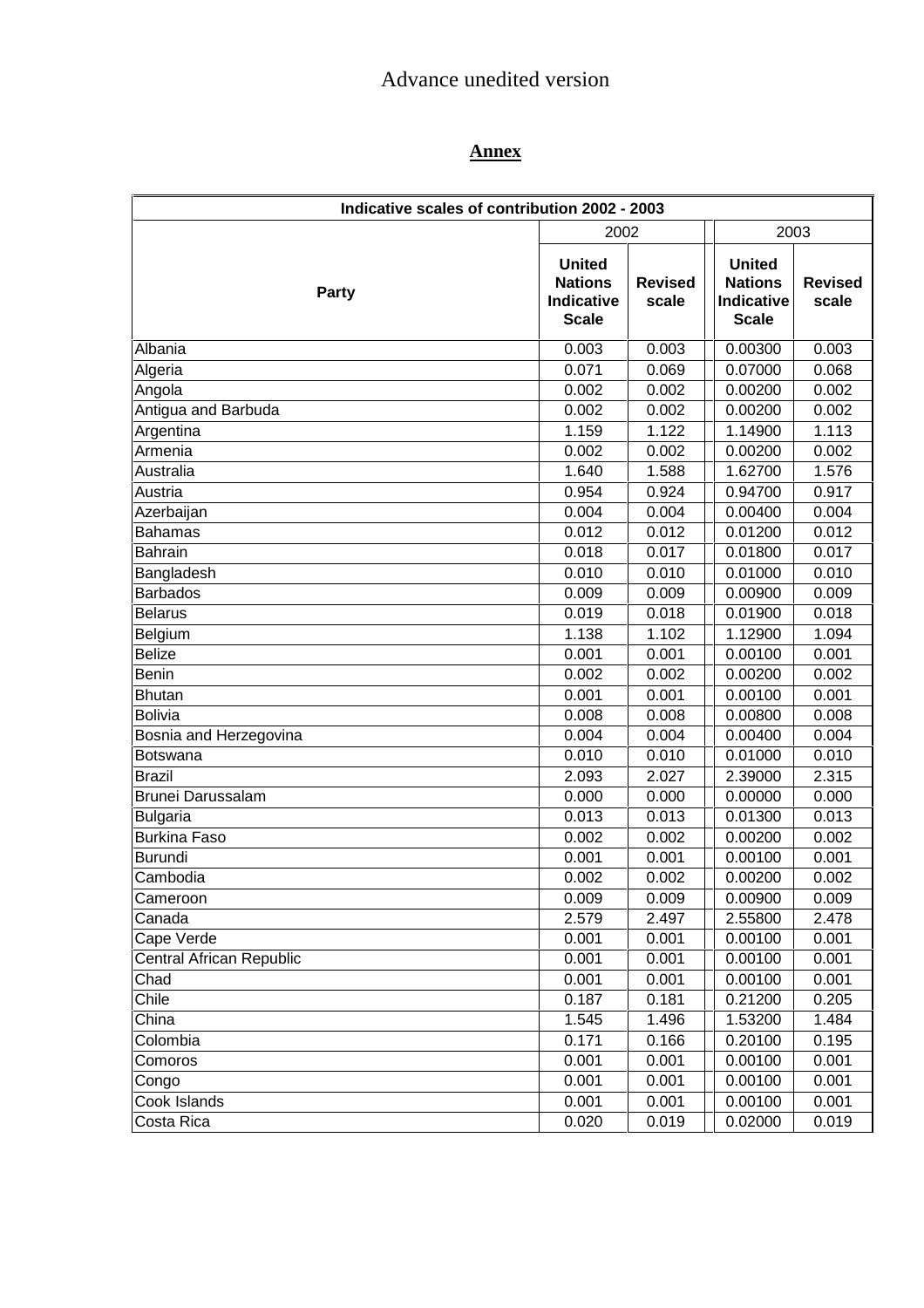| Indicative scales of contribution 2002 - 2003 |                                                               |                         |                                                                      |                         |  |
|-----------------------------------------------|---------------------------------------------------------------|-------------------------|----------------------------------------------------------------------|-------------------------|--|
|                                               | 2002                                                          |                         | 2003                                                                 |                         |  |
| <b>Party</b>                                  | <b>United</b><br><b>Nations</b><br>Indicative<br><b>Scale</b> | <b>Revised</b><br>scale | <b>United</b><br><b>Nations</b><br><b>Indicative</b><br><b>Scale</b> | <b>Revised</b><br>scale |  |
| Côte d'Ivoire                                 | 0.009                                                         | 0.009                   | 0.00900                                                              | 0.009                   |  |
| Croatia                                       | 0.039                                                         | 0.038                   | 0.03900                                                              | 0.038                   |  |
| Cuba                                          | 0.030                                                         | 0.029                   | 0.03000                                                              | 0.029                   |  |
| Cyprus                                        | 0.038                                                         | 0.037                   | 0.03800                                                              | 0.037                   |  |
| Czech Republic                                | 0.172                                                         | 0.167                   | 0.20300                                                              | 0.197                   |  |
| Democratic People's Republic of Korea         | 0.009                                                         | 0.009                   | 0.00900                                                              | 0.009                   |  |
| Democratic Republic of the Congo              | 0.004                                                         | 0.004                   | 0.00400                                                              | 0.004                   |  |
| Denmark                                       | 0.755                                                         | 0.731                   | 0.74900                                                              | 0.726                   |  |
| Djibouti                                      | 0.001                                                         | 0.001                   | 0.00100                                                              | 0.001                   |  |
| Dominica                                      | 0.001                                                         | 0.001                   | 0.00100                                                              | 0.001                   |  |
| Dominican Republic                            | 0.023                                                         | 0.022                   | 0.02300                                                              | 0.022                   |  |
| Ecuador                                       | 0.025                                                         | 0.024                   | 0.02500                                                              | 0.024                   |  |
| Egypt                                         | 0.081                                                         | 0.078                   | 0.08100                                                              | 0.078                   |  |
| El Salvador                                   | 0.018                                                         | 0.017                   | 0.01800                                                              | 0.017                   |  |
| <b>Equatorial Guinea</b>                      | 0.001                                                         | 0.001                   | 0.00100                                                              | 0.001                   |  |
| Eritrea                                       | 0.001                                                         | 0.001                   | 0.00100                                                              | 0.001                   |  |
| Estonia                                       | 0.010                                                         | 0.010                   | 0.01000                                                              | 0.010                   |  |
| Ethiopia                                      | 0.004                                                         | 0.004                   | 0.00400                                                              | 0.004                   |  |
| <b>European Community</b>                     | 2.500                                                         | 2.500                   | 2.50000                                                              | 2.500                   |  |
| Fiji                                          | 0.004                                                         | 0.004                   | 0.00400                                                              | 0.004                   |  |
| Finland                                       | 0.526                                                         | 0.509                   | 0.52200                                                              | 0.506                   |  |
| France                                        | 6.516                                                         | 6.310                   | 6.46600                                                              | 6.263                   |  |
| Gabon                                         | 0.014                                                         | 0.014                   | 0.01400                                                              | 0.014                   |  |
| Gambia                                        | 0.001                                                         | 0.001                   | 0.00100                                                              | 0.001                   |  |
| Georgia                                       | 0.005                                                         | 0.005                   | 0.00500                                                              | 0.005                   |  |
| Germany                                       | 9.845                                                         | 9.534                   | 9.76900                                                              | 9.463                   |  |
| Ghana                                         | 0.005                                                         | 0.005                   | 0.00500                                                              | 0.005                   |  |
| Greece                                        | 0.543                                                         | 0.526                   | 0.53900                                                              | 0.522                   |  |
| Grenada                                       | 0.001                                                         | 0.001                   | 0.00100                                                              | 0.001                   |  |
| Guatemala                                     | 0.027                                                         | 0.026                   | 0.02700                                                              | 0.026                   |  |
| Guinea                                        | 0.003                                                         | 0.003                   | 0.00300                                                              | 0.003                   |  |
| Guinea-Bissau                                 | 0.001                                                         | 0.001                   | 0.00100                                                              | 0.001                   |  |
| Guyana                                        | 0.001                                                         | 0.001                   | 0.00100                                                              | 0.001                   |  |
| Haiti                                         | 0.002                                                         | 0.002                   | 0.00200                                                              | 0.002                   |  |
| Honduras                                      | 0.004                                                         | 0.004                   | 0.00500                                                              | 0.005                   |  |
| Hungary                                       | 0.121                                                         | 0.117                   | 0.12000                                                              | 0.116                   |  |
| Iceland                                       | 0.033                                                         | 0.032                   | 0.03300                                                              | 0.032                   |  |
| India                                         | 0.344                                                         | 0.333                   | 0.34100                                                              | 0.330                   |  |
| Indonesia                                     | 0.201                                                         | 0.195                   | 0.20000                                                              | 0.194                   |  |
| Iran (Islamic Republic of)                    | 0.236                                                         | 0.229                   | 0.27200                                                              | 0.263                   |  |
| Ireland                                       | 0.297                                                         | 0.288                   | 0.29400                                                              | 0.285                   |  |
| Israel                                        | 0.418                                                         | 0.405                   | 0.41500                                                              | 0.402                   |  |
| Italy                                         | 5.104                                                         | 4.943                   | 5.06475                                                              | 4.906                   |  |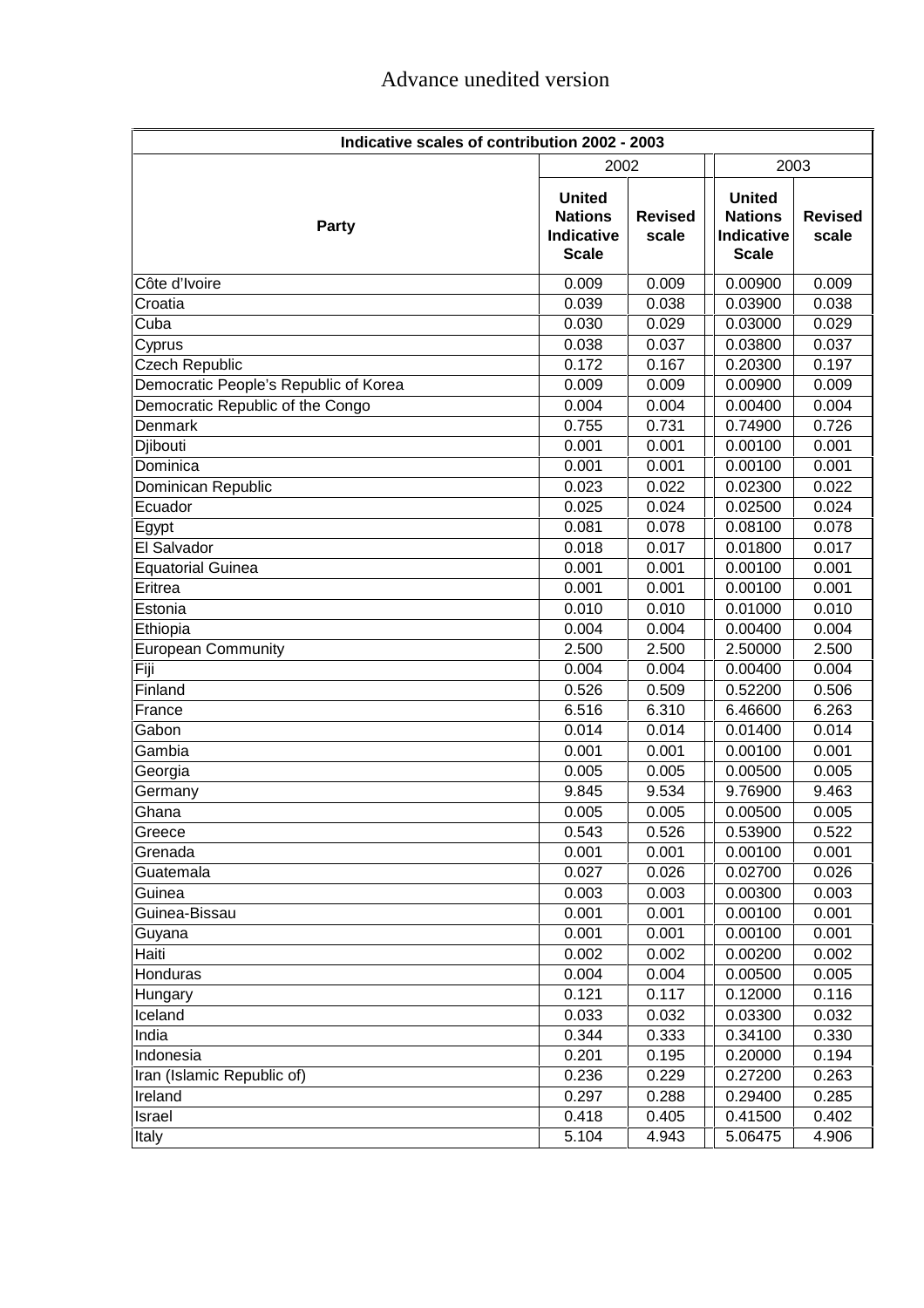| Indicative scales of contribution 2002 - 2003 |                                                               |                         |                                                                      |                         |  |  |
|-----------------------------------------------|---------------------------------------------------------------|-------------------------|----------------------------------------------------------------------|-------------------------|--|--|
|                                               | 2002                                                          |                         |                                                                      | 2003                    |  |  |
| Party                                         | <b>United</b><br><b>Nations</b><br>Indicative<br><b>Scale</b> | <b>Revised</b><br>scale | <b>United</b><br><b>Nations</b><br><b>Indicative</b><br><b>Scale</b> | <b>Revised</b><br>scale |  |  |
| Jamaica                                       | 0.004                                                         | 0.004                   | 0.00400                                                              | 0.004                   |  |  |
| Japan                                         | 19.669                                                        | 19.047                  | 19.51575                                                             | 18.904                  |  |  |
| Jordan                                        | 0.008                                                         | 0.008                   | 0.00800                                                              | 0.008                   |  |  |
| Kazakhstan                                    | 0.029                                                         | 0.028                   | 0.02800                                                              | 0.027                   |  |  |
| Kenya                                         | 0.008                                                         | 0.008                   | 0.00800                                                              | 0.008                   |  |  |
| Kiribati                                      | 0.001                                                         | 0.001                   | 0.00100                                                              | 0.001                   |  |  |
| Kuwait                                        | 0.148                                                         | 0.143                   | 0.14700                                                              | 0.142                   |  |  |
| Kyrgyzstan                                    | 0.001                                                         | 0.001                   | 0.00100                                                              | 0.001                   |  |  |
| Lao People's Democratic Republic              | 0.001                                                         | 0.001                   | 0.00100                                                              | 0.001                   |  |  |
| Latvia                                        | 0.010                                                         | 0.010                   | 0.01000                                                              | 0.010                   |  |  |
| Lebanon                                       | 0.012                                                         | 0.012                   | 0.01200                                                              | 0.012                   |  |  |
| Lesotho                                       | 0.001                                                         | 0.001                   | 0.00100                                                              | 0.001                   |  |  |
| Libyan Arab Jamahiriya                        | 0.067                                                         | 0.065                   | 0.06700                                                              | 0.065                   |  |  |
| Liechtenstein                                 | 0.006                                                         | 0.006                   | 0.00600                                                              | 0.006                   |  |  |
| Lithuania                                     | 0.017                                                         | 0.016                   | 0.01700                                                              | 0.016                   |  |  |
| Luxembourg                                    | 0.080                                                         | 0.077                   | 0.08000                                                              | 0.077                   |  |  |
| Madagascar                                    | 0.003                                                         | 0.003                   | 0.00300                                                              | 0.003                   |  |  |
| Malawi                                        | 0.002                                                         | 0.002                   | 0.00200                                                              | 0.002                   |  |  |
| Malaysia                                      | 0.237                                                         | 0.230                   | 0.23500                                                              | 0.228                   |  |  |
| <b>Maldives</b>                               | 0.001                                                         | 0.001                   | 0.00100                                                              | 0.001                   |  |  |
| Mali                                          | 0.002                                                         | 0.002                   | 0.00200                                                              | 0.002                   |  |  |
| Malta                                         | 0.015                                                         | 0.015                   | 0.01500                                                              | 0.015                   |  |  |
| <b>Marshall Islands</b>                       | 0.001                                                         | 0.001                   | 0.00100                                                              | 0.001                   |  |  |
| Mauritania                                    | 0.001                                                         | 0.001                   | 0.00100                                                              | 0.001                   |  |  |
| <b>Mauritius</b>                              | 0.011                                                         | 0.011                   | 0.01100                                                              | 0.011                   |  |  |
| Mexico                                        | 1.095                                                         | 1.060                   | 1.08600                                                              | 1.052                   |  |  |
| Micronesia (Federated States of)              | 0.001                                                         | 0.001                   | 0.00100                                                              | 0.001                   |  |  |
| Monaco                                        | 0.004                                                         | 0.004                   | 0.00400                                                              | 0.004                   |  |  |
| Mongolia                                      | 0.001                                                         | 0.001                   | 0.00100                                                              | 0.001                   |  |  |
| Morocco                                       | 0.045                                                         | 0.044                   | 0.04400                                                              | 0.043                   |  |  |
| Mozambique                                    | 0.001                                                         | 0.001                   | 0.00100                                                              | 0.001                   |  |  |
| Myanmar                                       | 0.010                                                         | 0.010                   | 0.01000                                                              | 0.010                   |  |  |
| Namibia                                       | 0.007                                                         | 0.007                   | 0.00700                                                              | 0.007                   |  |  |
| Nauru                                         | 0.001                                                         | 0.001                   | 0.00100                                                              | 0.001                   |  |  |
| Nepal                                         | 0.004                                                         | 0.004                   | 0.00400                                                              | 0.004                   |  |  |
| <b>Netherlands</b>                            | 1.751                                                         | 1.696                   | 1.73800                                                              | 1.684                   |  |  |
| New Zealand                                   | 0.243                                                         | 0.235                   | 0.24100                                                              | 0.233                   |  |  |
| Nicaragua                                     | 0.001                                                         | 0.001                   | 0.00100                                                              | 0.001                   |  |  |
| Niger                                         | 0.001                                                         | 0.001                   | 0.00100                                                              | 0.001                   |  |  |
| Nigeria                                       | 0.056                                                         | 0.054                   | 0.06800                                                              | 0.066                   |  |  |
| <b>Niue</b>                                   | 0.001                                                         | 0.001                   | 0.00100                                                              | 0.001                   |  |  |
| Norway                                        | 0.652                                                         | 0.631                   | 0.64600                                                              | 0.626                   |  |  |
| Oman                                          | 0.062                                                         | 0.060                   | 0.06100                                                              | 0.059                   |  |  |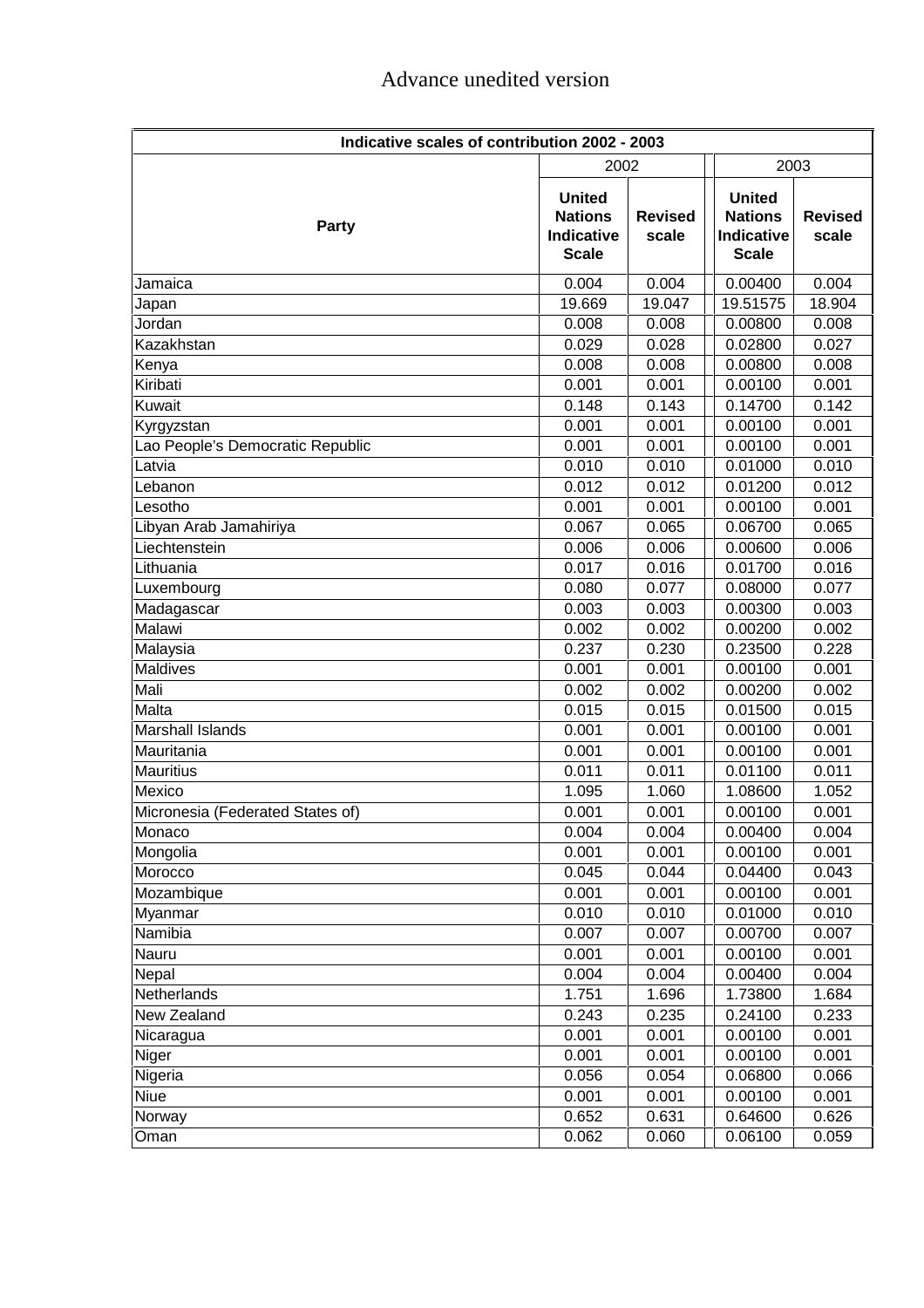| Indicative scales of contribution 2002 - 2003 |                                                               |                         |                                                                      |                         |  |
|-----------------------------------------------|---------------------------------------------------------------|-------------------------|----------------------------------------------------------------------|-------------------------|--|
|                                               | 2002                                                          |                         | 2003                                                                 |                         |  |
| <b>Party</b>                                  | <b>United</b><br><b>Nations</b><br>Indicative<br><b>Scale</b> | <b>Revised</b><br>scale | <b>United</b><br><b>Nations</b><br><b>Indicative</b><br><b>Scale</b> | <b>Revised</b><br>scale |  |
| Pakistan                                      | 0.061                                                         | 0.059                   | 0.06100                                                              | 0.059                   |  |
| Palau                                         | 0.001                                                         | 0.001                   | 0.00100                                                              | 0.001                   |  |
| Panama                                        | 0.018                                                         | 0.017                   | 0.01800                                                              | 0.017                   |  |
| Papua New Guinea                              | 0.006                                                         | 0.006                   | 0.00600                                                              | 0.006                   |  |
| Paraguay                                      | 0.016                                                         | 0.015                   | 0.01600                                                              | 0.015                   |  |
| Peru                                          | 0.119                                                         | 0.115                   | 0.11800                                                              | 0.114                   |  |
| Philippines                                   | 0.101                                                         | 0.098                   | 0.10000                                                              | 0.097                   |  |
| Poland                                        | 0.319                                                         | 0.309                   | 0.37800                                                              | 0.366                   |  |
| Portugal                                      | 0.466                                                         | 0.451                   | 0.46200                                                              | 0.448                   |  |
| Qatar                                         | 0.034                                                         | 0.033                   | 0.03400                                                              | 0.033                   |  |
| Republic of Korea                             | 1.866                                                         | 1.807                   | 1.85100                                                              | 1.793                   |  |
| Republic of Moldova                           | 0.002                                                         | 0.002                   | 0.00200                                                              | 0.002                   |  |
| Romania                                       | 0.059                                                         | 0.057                   | 0.05800                                                              | 0.056                   |  |
| <b>Russian Federation</b>                     | 1.200                                                         | 1.162                   | 1.20000                                                              | 1.162                   |  |
| Rwanda                                        | 0.001                                                         | 0.001                   | 0.00100                                                              | 0.001                   |  |
| Saint Kitts and Nevis                         | 0.001                                                         | 0.001                   | 0.00100                                                              | 0.001                   |  |
| Saint Lucia                                   | 0.002                                                         | 0.002                   | 0.00200                                                              | 0.002                   |  |
| Saint Vincent and the Grenadines              | 0.001                                                         | 0.001                   | 0.00100                                                              | 0.001                   |  |
| Samoa                                         | 0.001                                                         | 0.001                   | 0.00100                                                              | 0.001                   |  |
| San Marino                                    | 0.002                                                         | 0.002                   | 0.00200                                                              | 0.002                   |  |
| Sao Tome & Principe                           | 0.001                                                         | 0.001                   | 0.00100                                                              | 0.001                   |  |
| Saudi Arabia                                  | 0.559                                                         | 0.541                   | 0.55400                                                              | 0.537                   |  |
| Senegal                                       | 0.005                                                         | 0.005                   | 0.00500                                                              | 0.005                   |  |
| Seychelles                                    | 0.002                                                         | 0.002                   | 0.00200                                                              | 0.002                   |  |
| Sierra Leone                                  | 0.001                                                         | 0.001                   | 0.00100                                                              | 0.001                   |  |
| Singapore                                     | 0.396                                                         | 0.383                   | 0.39300                                                              | 0.381                   |  |
| Slovakia                                      | 0.043                                                         | 0.042                   | 0.04300                                                              | 0.042                   |  |
| Slovenia                                      | 0.081                                                         | 0.078                   | 0.08100                                                              | 0.078                   |  |
| Solomon Islands                               | 0.001                                                         | 0.001                   | 0.00100                                                              | 0.001                   |  |
| South Africa                                  | 0.411                                                         | 0.398                   | 0.40800                                                              | 0.395                   |  |
| Spain                                         | 2.539                                                         | 2.459                   | 2.51875                                                              | 2.440                   |  |
| Sri Lanka                                     | 0.016                                                         | 0.015                   | 0.01600                                                              | 0.015                   |  |
| Sudan                                         | 0.006                                                         | 0.006                   | 0.00600                                                              | 0.006                   |  |
| Suriname                                      | 0.002                                                         | 0.002                   | 0.00200                                                              | 0.002                   |  |
| Swaziland                                     | 0.002                                                         | 0.002                   | 0.00200                                                              | 0.002                   |  |
| Sweden                                        | 1.035                                                         | 1.002                   | 1.02675                                                              | 0.995                   |  |
| Switzerland                                   | 1.274                                                         | 1.234                   | 1.27400                                                              | 1.234                   |  |
| Syrian Arab Republic                          | 0.081                                                         | 0.078                   | 0.08000                                                              | 0.077                   |  |
| Tajikistan                                    | 0.001                                                         | 0.001                   | 0.00100                                                              | 0.001                   |  |
| Thailand                                      | 0.254                                                         | 0.246                   | 0.29400                                                              | 0.285                   |  |
| The former Yugoslav Republic of Macedonia     | 0.006                                                         | 0.006                   | 0.00600                                                              | 0.006                   |  |
| Togo                                          | 0.001                                                         | 0.001                   | 0.00100                                                              | 0.001                   |  |
| Tonga                                         | 0.001                                                         | 0.001                   | 0.00100                                                              | 0.001                   |  |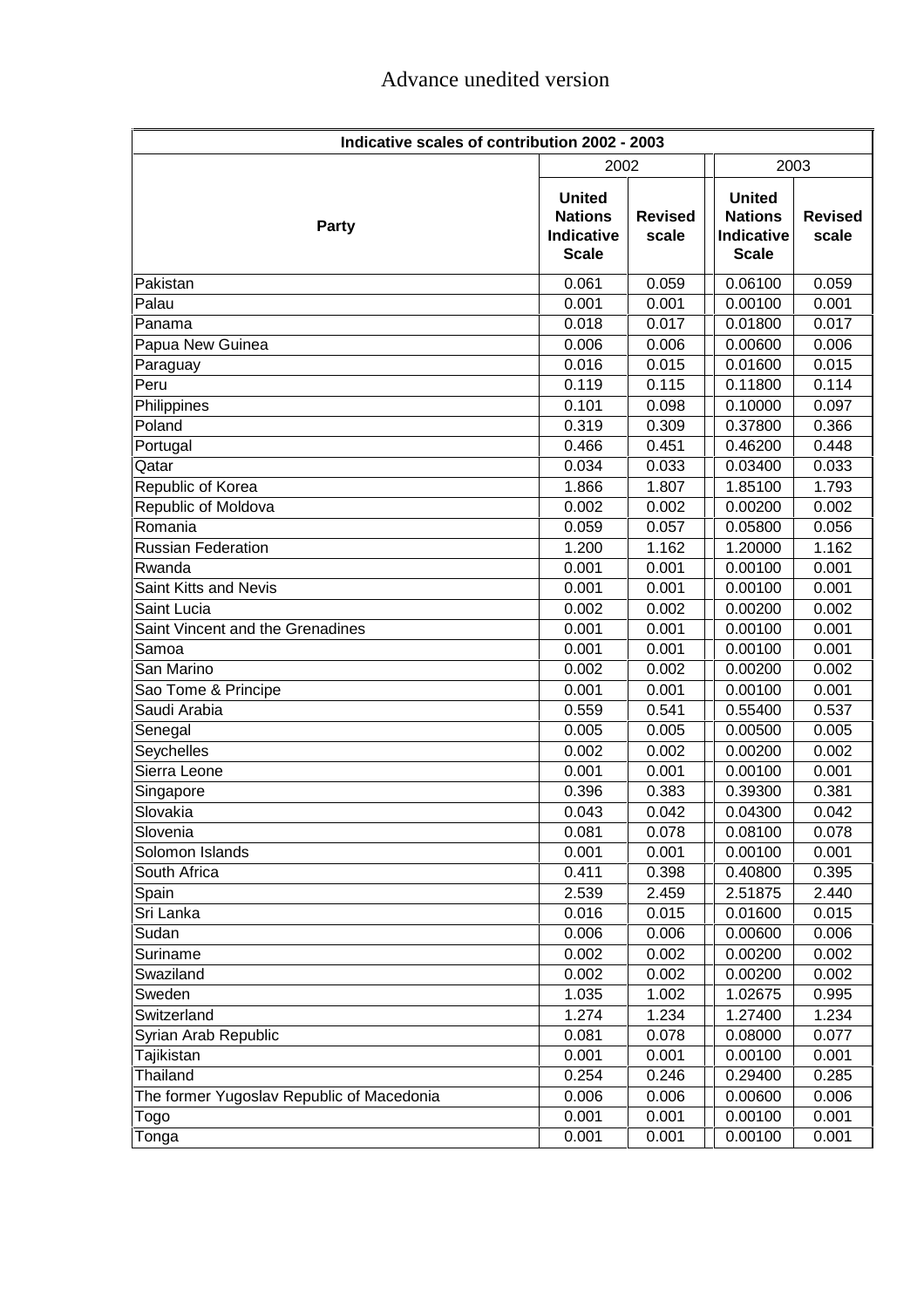| Indicative scales of contribution 2002 - 2003        |                                                               |                         |                                                                      |                         |  |
|------------------------------------------------------|---------------------------------------------------------------|-------------------------|----------------------------------------------------------------------|-------------------------|--|
|                                                      | 2002                                                          |                         |                                                                      | 2003                    |  |
| Party                                                | <b>United</b><br><b>Nations</b><br>Indicative<br><b>Scale</b> | <b>Revised</b><br>scale | <b>United</b><br><b>Nations</b><br><b>Indicative</b><br><b>Scale</b> | <b>Revised</b><br>scale |  |
| <b>Trinidad and Tobago</b>                           | 0.016                                                         | 0.015                   | 0.01600                                                              | 0.015                   |  |
| Tunisia                                              | 0.031                                                         | 0.030                   | 0.03000                                                              | 0.029                   |  |
| Turkmenistan                                         | 0.003                                                         | 0.003                   | 0.00300                                                              | 0.003                   |  |
| Tuvalu                                               | 0.001                                                         | 0.001                   | 0.00100                                                              | 0.001                   |  |
| Uganda                                               | 0.005                                                         | 0.005                   | 0.00500                                                              | 0.005                   |  |
| Ukraine                                              | 0.053                                                         | 0.051                   | 0.05300                                                              | 0.051                   |  |
| <b>United Arab Emirates</b>                          | 0.204                                                         | 0.198                   | 0.20200                                                              | 0.196                   |  |
| United Kingdom of Great Britain and Northern Ireland | 5.579                                                         | 5.402                   | 5.53600                                                              | 5.363                   |  |
| United Republic of Tanzania                          | 0.004                                                         | 0.004                   | 0.00400                                                              | 0.004                   |  |
| <b>United States of America</b>                      | 22.000                                                        | 21.304                  | 22.00000                                                             | 21.311                  |  |
| Uruguay                                              | 0.081                                                         | 0.078                   | 0.08000                                                              | 0.077                   |  |
| Uzbekistan                                           | 0.011                                                         | 0.011                   | 0.01100                                                              | 0.011                   |  |
| Vanuatu                                              | 0.001                                                         | 0.001                   | 0.00100                                                              | 0.001                   |  |
| Venezuela                                            | 0.210                                                         | 0.203                   | 0.20800                                                              | 0.201                   |  |
| Viet Nam                                             | 0.013                                                         | 0.013                   | 0.01600                                                              | 0.015                   |  |
| Yemen                                                | 0.007                                                         | 0.007                   | 0.00600                                                              | 0.006                   |  |
| Yugoslavia                                           | 0.020                                                         | 0.019                   | 0.02000                                                              | 0.019                   |  |
| Zambia                                               | 0.002                                                         | 0.002                   | 0.00200                                                              | 0.002                   |  |
| Zimbabwe                                             | 0.008                                                         | 0.008                   | 0.00800                                                              | 0.008                   |  |
| <b>TOTAL</b>                                         | 103.184                                                       | 100.000                 | 103.152                                                              | 100.000                 |  |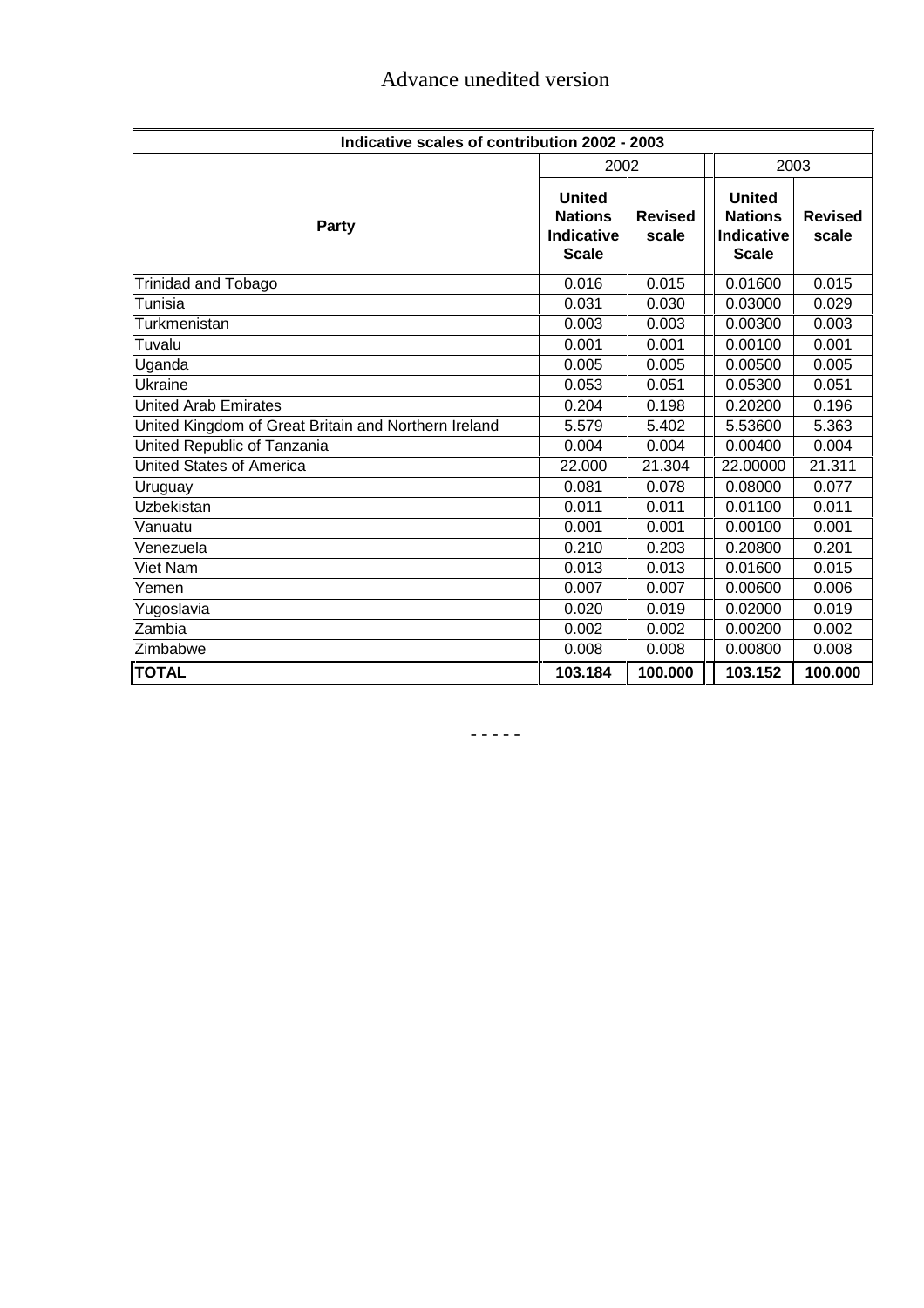## **B. INCOME AND BUDGET PERFORMANCE IN THE BIENNIUM 2000-2001 AND ARRANGEMENTS FOR ADMINISTRATIVE SUPPORT TO THE CONVENTION**

## **Decision -/CP.7**

### **Income and budget performance in the biennium 2000-2001 and arrangements for administrative support to the Convention**

*The Conference of the Parties,*

*Having considered* the report of the Subsidiary Body for Implementation on its work on administrative and financial matters at its fourteenth and fifteenth sessions,

*Having taken note* of the reports by the Executive Secretary on related subjects,<sup>1</sup>

1. *Approves* the revised scale of contributions for 2001 based on the United Nations revised scale of asessments adopted at the fifty-fifth session of the General Assembly;

2. *Takes note* of the interim financial statements as at 31 December 2000;

3. *Takes note also* of income and budget performance in the biennium 2000 - 2001, as at 30 June 2001;

4. *Expresses* its appreciation to the Parties that made their indicative contributions to the core budget in a timely manner, as well as to those that made additional voluntary contributions to the Trust Fund for Participation in the UNFCCC Process and the Trust Fund for Supplementary Activities of the UNFCCC;

5. *Expresses also* its appreciation to the Government of Germany for its special contribution to cover costs of events held in Bonn (the Bonn Fund);

6. *Expresses* concern at the continuing trend towards late payment of contributions, some still outstanding from 1996 and 1997, and encourages all Parties that have not yet paid their contributions to do so without further delay;

7. *Takes note* of the action taken by the Executive Secretary to improve the administrative arrangements for the Convention secretariat and requests him to continue with these efforts.

- - - - -

 1  $See$  FCCC/SBI/2001/16, FCCC/SBI/2001/INF.2, FCCC/SBI/2001/INF.3/Rev.1, FCCC/SBI/2001/INF.5 and FCCC/SBI/2001/INF.10.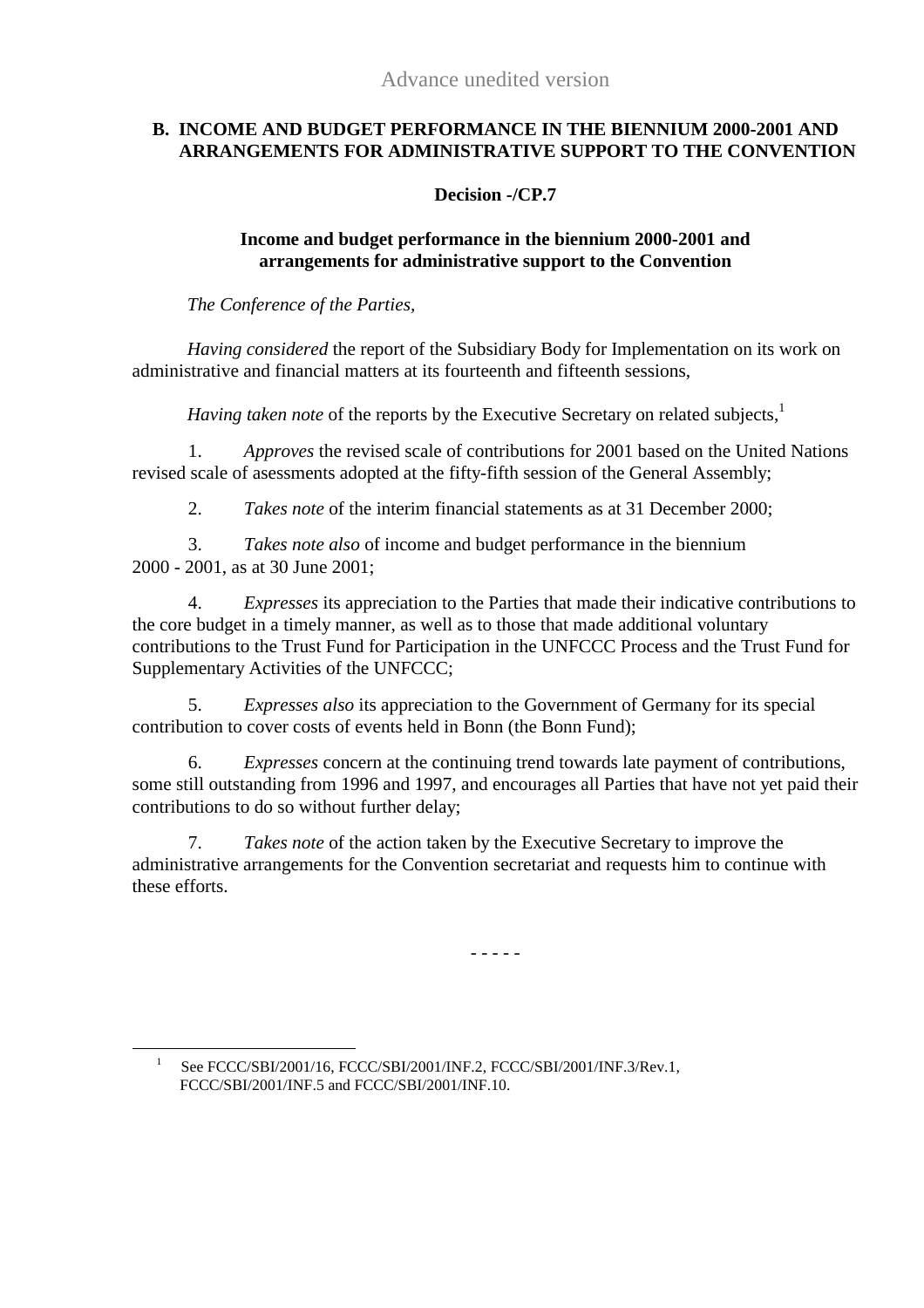#### **VII. MATTERS RELATING TO THE LEAST DEVELOPED COUNTRIES**

### **A. Consultative group of experts on national communications from non-Annex I Parties**

### **Decision -/CP.7**

*The Conference of the Parties*,

*Recalling* the relevant provisions of the United Nations Framework Convention on Climate Change, in particular its Article 4, paragraphs 3 and 7, Article 10, paragraph 2 (a) and Article 12, paragraphs 1 and 5,

*Recalling also* its decisions on communications from Parties not included in Annex I to the Convention (non-Annex I Parties), in particular decisions 10/CP.2, 11/CP.2, 2/CP.4, 12/CP.4, 8/CP.5,

*Recognizing* that the preparation of national communications is a continuing process,

*Acknowledging* that the sharing of national, subregional and regional experiences is important in the process of improving the preparation of national communications by non-Annex I Parties,

*Noting* the importance of providing a forum for non-Annex I Parties, including the least developed countries, to share national, subregional and regional experiences in the preparation of national communications,

1. *Decides* that the Consultative Group of Experts on National Communications from Parties not included in Annex I to the Convention (non-Annex I Parties) shall have the objective of improving the preparation of national communications by non-Annex I Parties;

2. *Decides also* that, in accordance with paragraph 2 of the annex to decision --/CP.7 on the establishment of a least developed country (LDC) expert group, at least one member of the CGE from least developed countries and at least one member of the CGE from Annex II Parties shall also be members of the LDC expert group, in order to establish a link on issues related to adaptation;

3. *Decides further* that in addition to the mandate contained in the annex to decision 8/CP.5, it shall carry out the following:

(a) Identify and assess technical problems and constraints that have affected the preparation of initial national communications by non-Annex I Parties that have yet to complete them, and make recommendations for consideration by the subsidiary bodies;

(b) Provide input to the draft improved guidelines for the preparation of national communications of non-Annex I Parties referred to in paragraph 1 (b) of decision --/CP.7;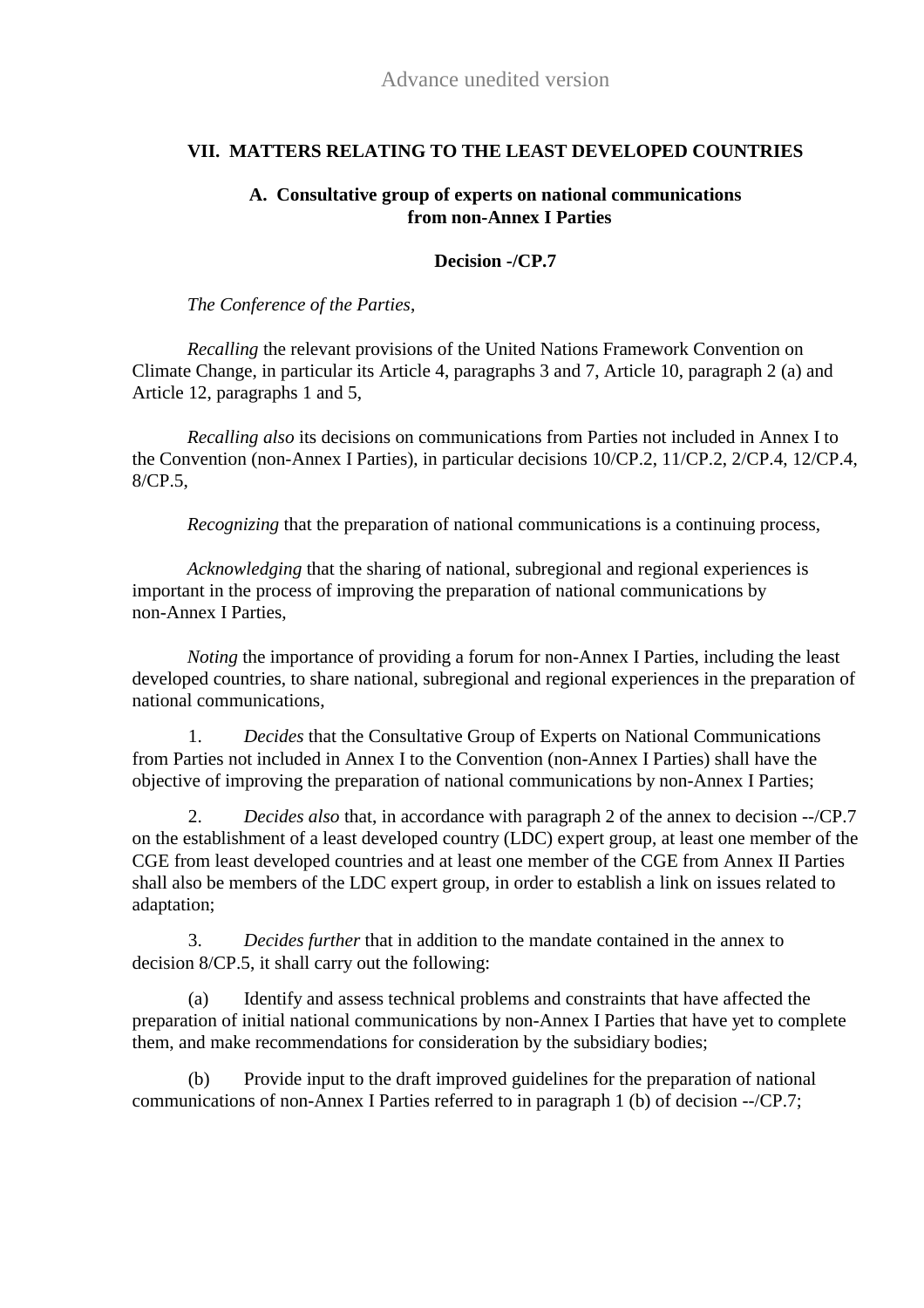4. *Decides* that the Consultative Group of Experts shall conduct two workshops in the year 2002, assuming the availability of funds, with the objective of sharing experiences to ensure adequate coverage of the issues described in paragraph 3 above; experts and/or resource persons for these workshops will be drawn from the roster of experts of the UNFCCC secretariat, taking into account geographical balance and limited to 40 persons from non-Annex I Parties;

5. *Decides also* that in the year 2002, and to the extent possible, the secretariat will organize a meeting of the CGE, back-to-back with a meeting of the LDC expert group, in order to ensure an exchange of views;

6. *Decides also* that the mandate and terms of reference of the Consultative Group of Experts shall be reviewed at the eighth session of the Conference of the Parties.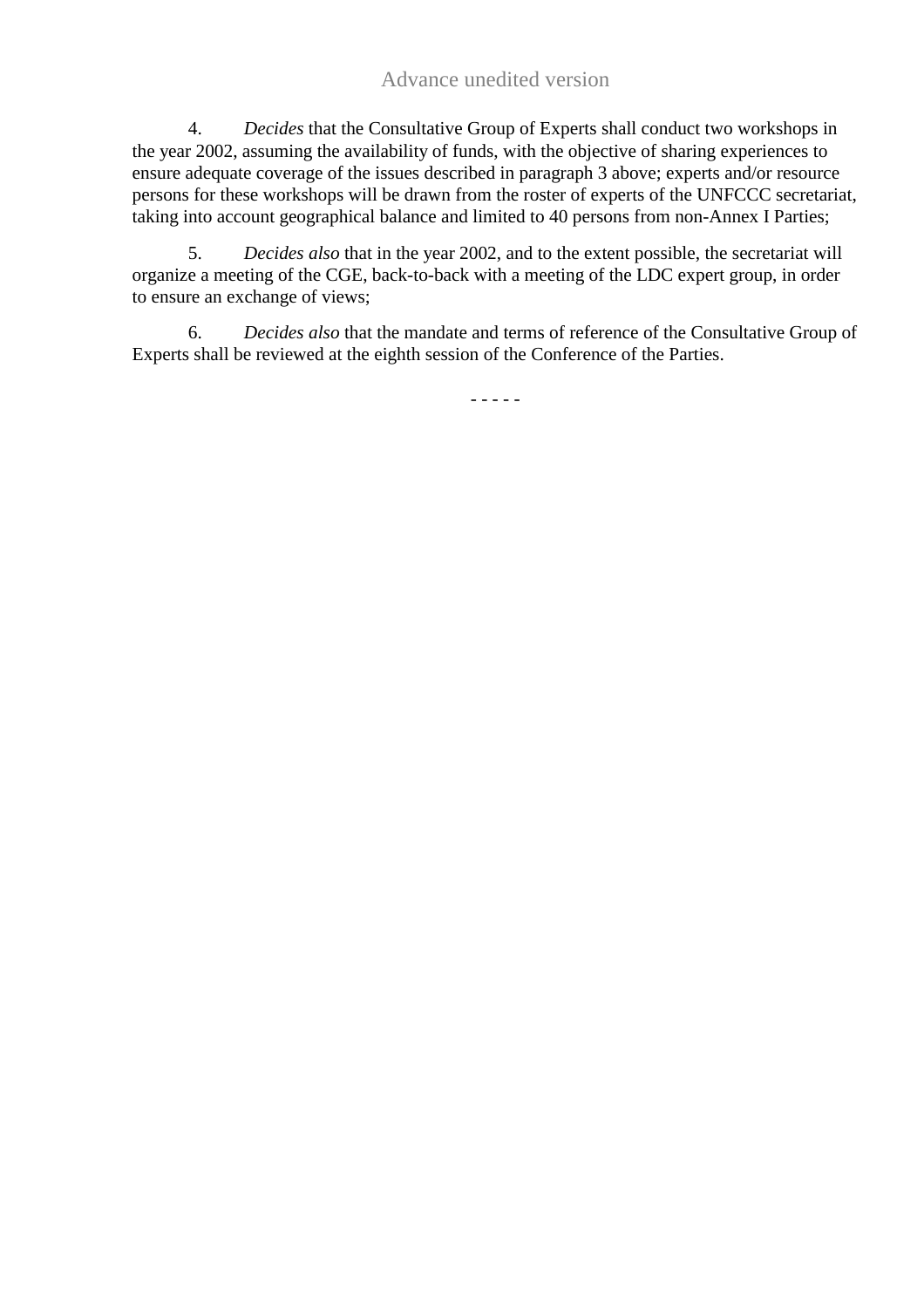## **B. Guidance to an entity entrusted with the operation of the financial mechanism of the Convention, for the operation of the least developed countries fund**

## **Decision -/CP.7**

*The Conference of the Parties,*

*Recognizing* the specific needs and special situations of the least developed countries referred to in Article 4, paragraph 9, of the Convention,

1. *Decides* to adopt the following initial guidance to an entity entrusted with the operation of the financial mechanism of the Convention, for the operation of the Least Developed Countries Fund (LDC fund), established under decisions -/CP.7 *(Implementation of Article 4.8 and 4.9 of the Convention)* and - /CP.7 *(Funding under the Convention)*, to support the work programme for the least developed countries, including, *inter alia,* the preparation and implementation of national adaptation programmes of action (NAPAs) referred to in paragraph 11 of decision -/CP.7 *(Implementation of Article 4.8 and 4.9 of the Convention)*. The operating entity is requested:

(a) As a first step, to provide funding from the LDC fund to meet the agreed full cost of preparing the NAPAs, given that the preparation of NAPAs will help to build capacity for the preparation of national communications under Article 12, paragraph 1, of the Convention;

To ensure complementarity of funding between the LDC fund and other funds with which the operating entity is entrusted:

(c) To ensure separation of the LDC fund from other funds with which the operating entity is entrusted;

(d) To adopt simplified procedures and arrange for expedited access to the fund by the least developed countries, while ensuring sound financial management;

(e) To ensure transparency in all steps relating to the operation of the fund;

(f) To encourage the use of national and, where appropriate, regional experts;

(g) To adopt streamlined procedures for the operation of the fund;

2. *Requests* the entity referred to in paragraph 1 above to include in its report to the Conferences of the Parties the specific steps it has undertaken to implement the provisions of this decision;

3. *Decides* to consider and adopt further guidance to the entity referred to in paragraph 1 above, on the operation of the LDC fund, at its eighth session.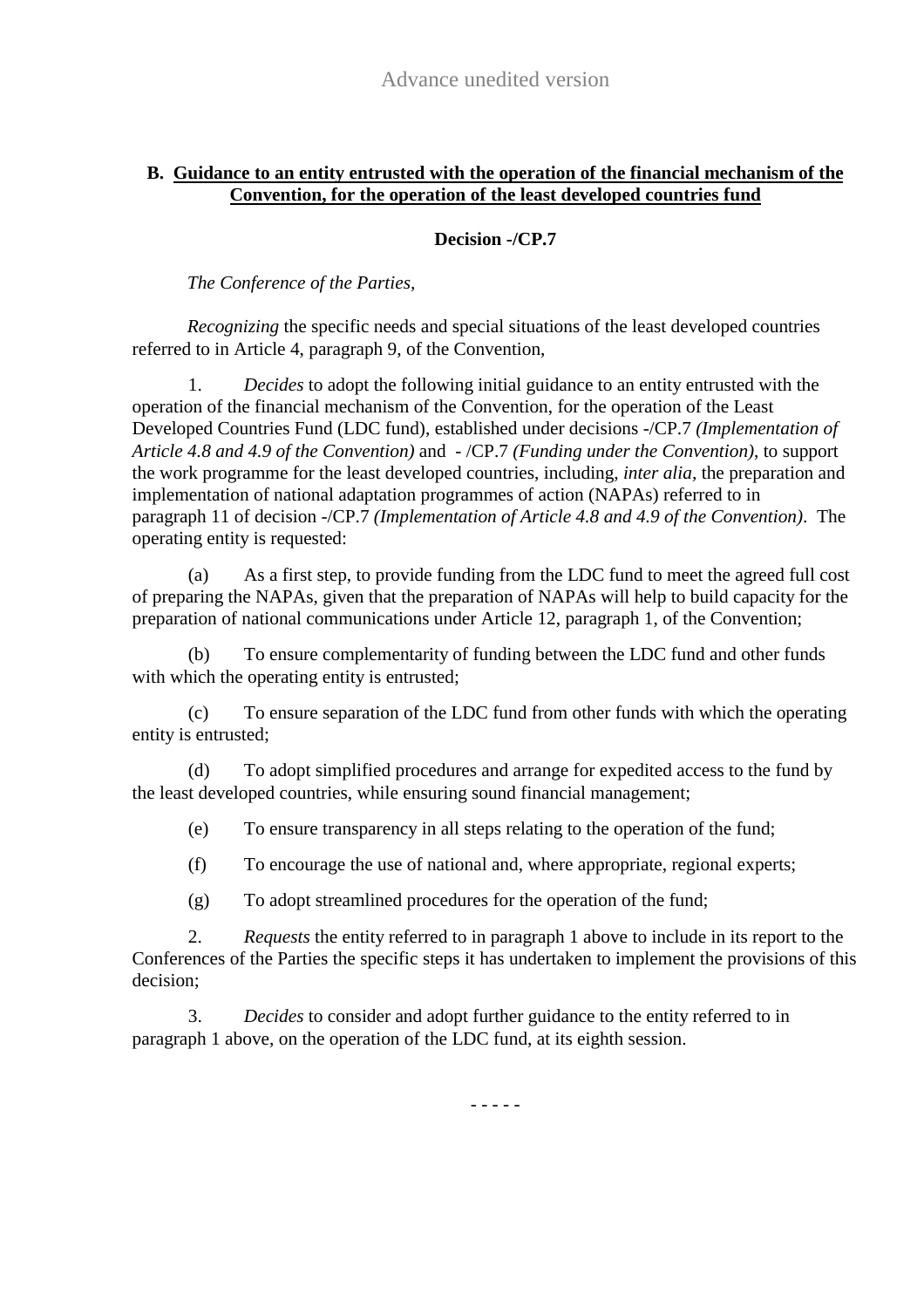## **C. Establishment of a least developed countries expert group**

## **Decision -/CP.7**

*The Conference of the Parties,*

*Recalling* its decision -/CP.7,

*Recognizing* the specific needs and special situations of the least developed countries referred to in Article 4, paragraph 9, of the Convention,

*Recalling* the provisions of paragraph 20 of its decision -/CP.7, in which, *inter alia,* it decides that, at its seventh session, consideration should be given to the establishment of a least developed countries expert group, including its terms of reference, taking into account geographical balance,

1. *Decides* to establish a least developed countries expert group, pursuant to the terms of reference included in the annex to this decision;

2. *Decides also* that, taking into account the unique circumstances of the least developed countries, the establishment of the group referred to in paragraph 1 above does not set a precedent for the establishment of similar groups for other categories of countries;

3. *Requests* the secretariat to facilitate the work of the least developed countries expert group in accordance with the terms of reference included in the annex to this decision;

4. *Decides* to review, at its ninth session, the progress, need for continuation and terms of reference of the group, including the duration of the term of office of its members, and to adopt a decision thereon, taking into account the implementation needs identified in completed national adaptation programmes of action, as well as the experience of least developed country Parties which have started implementing their national adaptation programmes of action.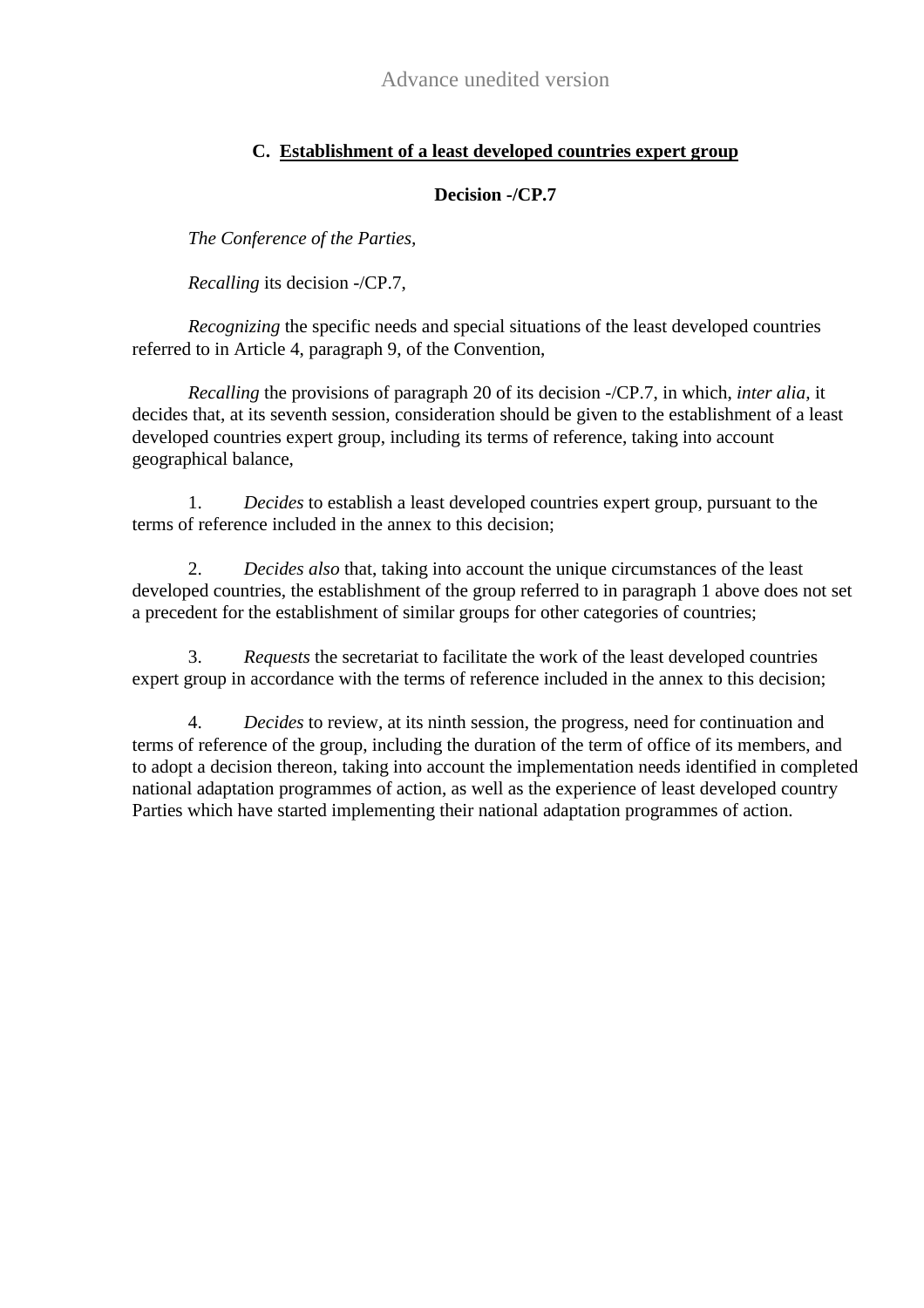## ANNEX

## **Terms of reference of the least developed countries expert group**

1. The objective of the least developed countries expert group is to advise on the preparation and implementation strategy for national adaptation programmes of action (NAPAs), which would meet the urgent and immediate adaptation needs of the least developed countries (LDCs). This includes the provision of technical advice relating to the identification of relevant data and information to be synthesized as part of integrated assessment. The expert group will also provide advice on capacity-building needs for LDCs in support of the preparation and implementation of NAPAs. The expert group will coordinate and collaborate with other relevant efforts relating to adaptation activities for LDCs, including within the greater development context. The expert group will not be directly involved in the execution of identified activities and projects.

2. The group shall consist of 12 experts having recognized competence and appropriate expertise to assist in the development of NAPAs. The group shall consist of five experts from African LDC Parties, two experts from Asian LDC Parties, two experts from small island developing States which are LDC Parties, and three experts from Annex II Parties. At least one selected LDC expert and at least one selected expert from Annex II Parties shall also be a member of the Consultative Group of Experts on National Communications from Parties not included in Annex I, in order to establish a link on issues relating to adaptation. The experts will be selected by the Parties from their respective regions or groups, and shall have expertise in vulnerability and adaptation assessment. The group may draw upon additional expertise as deemed necessary.

3. The expert group shall conduct its work until the ninth session of the Conference of the Parties, subject to a decision by the Conference of the Parties pursuant to paragraph 4 of this decision.

4. Members of the group shall serve in their personal capacity and shall have no pecuniary or financial interest in the issues under consideration by the group.

5. The group shall elect annually a chairperson, a vice-chairperson and two rapporteurs from amongst its LDC members.

6. The chairperson, or a representative of the expert group, shall attend meetings of the subsidiary bodies and the Conferences of the Parties.

7. The group shall convene twice each year, as appropriate and, if possible, the secretariat will organize one meeting in 2002 of the expert group back-to-back with the Consultative Group of Experts on National Communications from Parties not included in Annex I, in order to ensure an exchange of views.

8. The group shall report on its work and shall propose a programme of work for the remainder of its term, for consideration at the sixteenth session of the Subsidiary Body for Implementation, and shall report on its work to the Subsidiary Body for Implementation at its eighteenth and nineteenth sessions.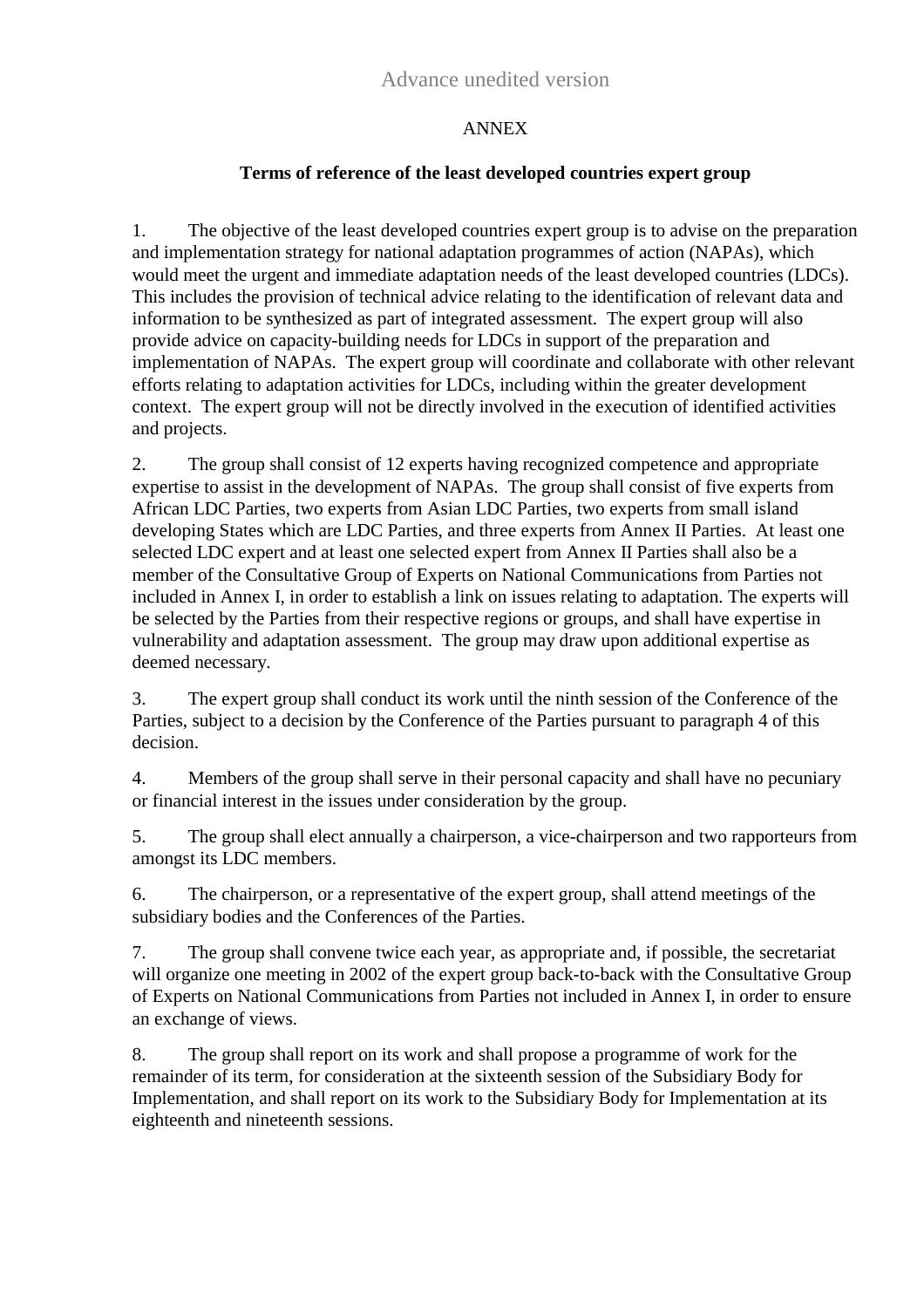9. The group shall be mandated as follows:

(a) To provide technical guidance and advice on the preparation and on the implementation strategy of NAPAs, including the identification of possible sources of data and its subsequent application and interpretation, upon request by LDC Parties;

(b) To serve in an advisory capacity to the LDCs, for the preparation and strategy for implementation of NAPAs through, *inter alia,* workshops, upon request by LDC Parties;

(c) To advise on capacity-building needs for the preparation and implementation of NAPAs and to provide recommendations, as appropriate, taking into account the Capacity Development Initiative of the Global Environment Facility and other relevant capacity-building initiatives;

(d) To facilitate the exchange of information and to promote regional synergies, and synergies with other multilateral environmental conventions, in the preparation and in the implementation strategy of NAPAs;

(e) To advise on the mainstreaming of NAPAs into regular development planning in the context of national strategies for sustainable development.

10. The group shall also be mandated to provide input into the review, and if necessary revision, of NAPA guidelines at the eighth session of the Conference of the Parties.

11. The secretariat shall support the implementation of the above-mentioned activities and facilitate the preparation of the group's relevant reports, which will be made available to the Parties for consideration at subsequent sessions of the subsidiary bodies.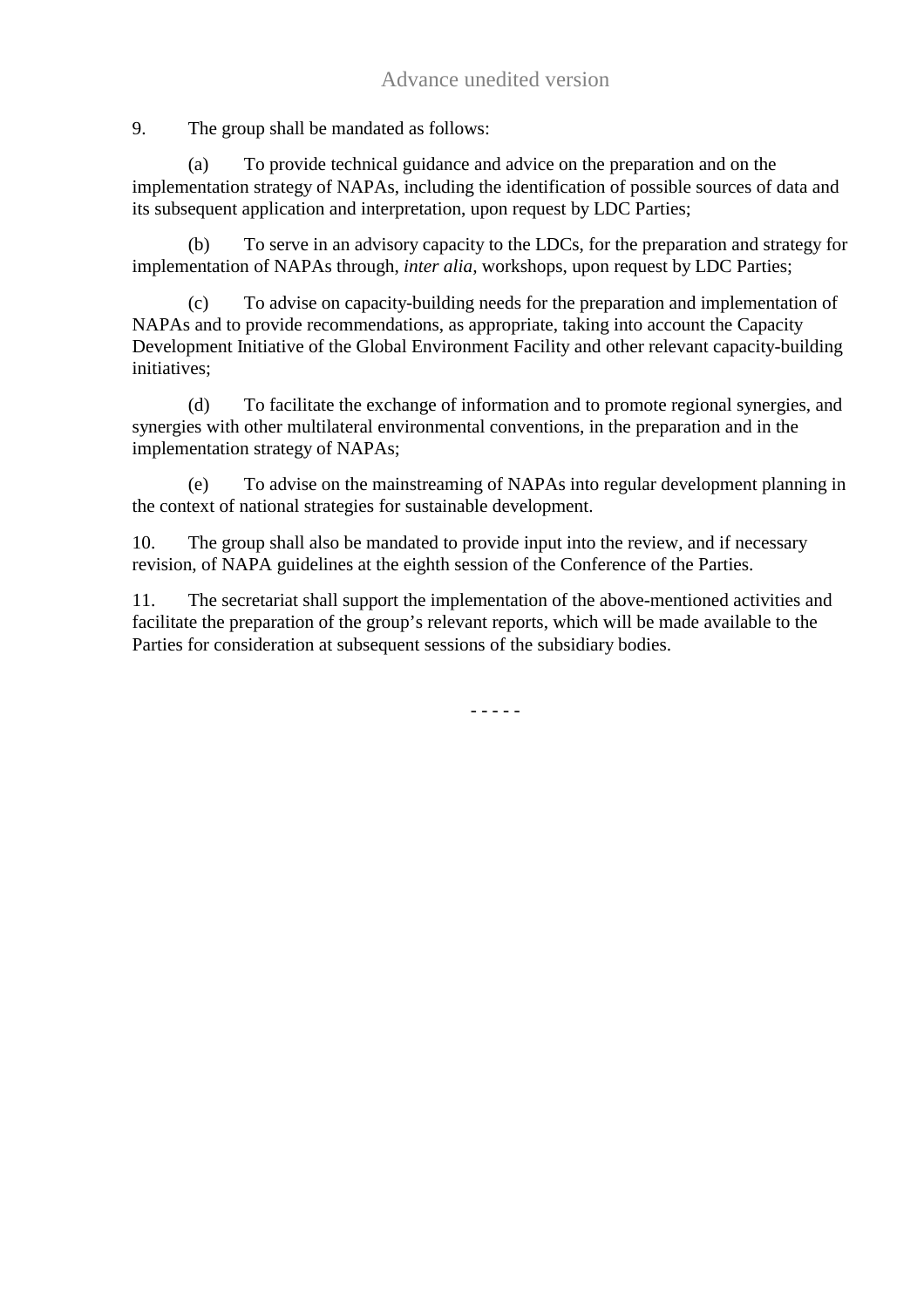## **D. Guidelines for the preparation of national adaptation programmes of action**

## **Decision -/CP.7**

*The Conference of the Parties,*

*Recognizing* the specific needs and special situations of the least developed countries referred to in Article 4, paragraph 9, of the Convention,

*Recognizing further* that many of the least developed country Parties do not have the capacity to prepare and submit national communications in the foreseeable future, or to convey their urgent and immediate needs in respect of their vulnerability and adaptation to the adverse effects of climate change,

*Recognizing also* that information contained in national adaptation programmes of action may constitute the first step in the preparation of initial national communications, and would help to build capacity for addressing urgent and immediate adaptation needs, as well as for the preparation of national communications;

1. *Decides* to adopt the guidelines for the preparation of national adaptation programmes of action included in the annex to this decision;

2. *Invites* Parties to make submissions with a view to improving the guidelines, by 15 July 2002, for consideration by the Subsidiary Body for Implementation at its seventeenth session;

3. *Decides* to review, and if necessary revise, the guidelines at its eighth session, taking into account the views submitted by Parties and the least developed countries expert group;

4. *Invites* least developed country Parties to use the above-mentioned guidelines, in accordance with their national circumstances, in preparing their national adaptation programmes of action.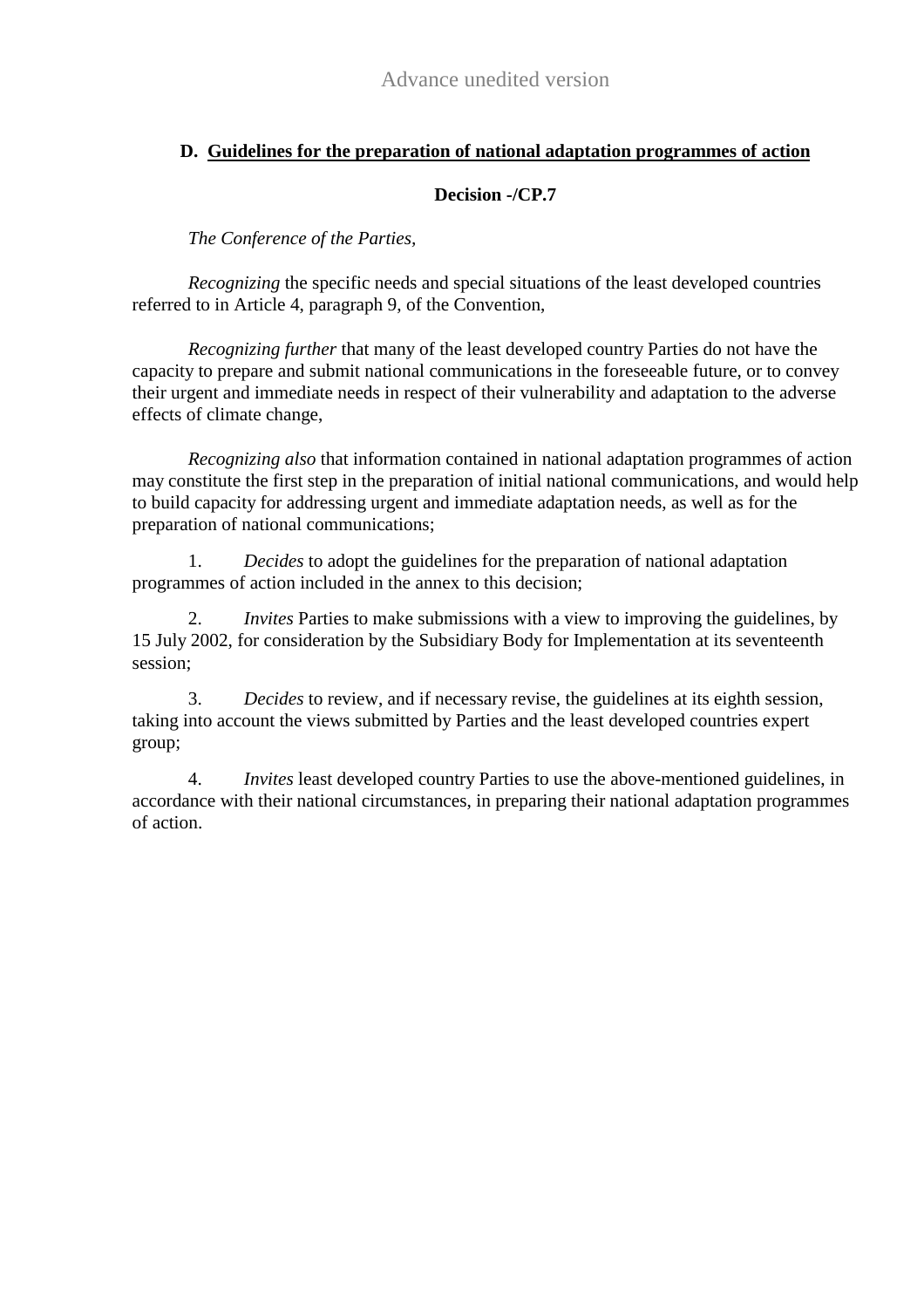## ANNEX

## Guidelines for the preparation of national adaptation programmes of action

## I. Introduction

1. National adaptation programmes of action (NAPAs) will communicate priority activities<sup>1</sup> addressing the urgent and immediate needs and concerns of the least developed countries (LDCs), relating to adaptation to the adverse effects of climate change.

2. The rationale for developing NAPAs rests on the low adaptive capacity of LDCs, which renders them in need of immediate and urgent support to start adapting to current and projected adverse effects of climate change. Activities proposed through NAPAs would be those whose further delay could increase vulnerability, or lead to increased costs at a later stage.

3. The NAPA will be presented in the form of a document specifying a list of priority activities, with a concise justification based on a tight set of criteria.

4. The NAPA document will not be an end in itself, but rather a means for the dissemination, by an LDC Party, of its proposed programme of action to address its urgent needs for adaptation. The priority activities identified through the NAPA process will be made available to the entity that will operate the LDC fund referred to in decision -/CP.7, paragraph 6, and other sources of funding, for the provision of financial resources to implement these activities.

## II. Objective of NAPAs

5. NAPAs will serve as simplified and direct channels of communication for information relating to the urgent and immediate adaptation needs of the LDCs.

## III. Characteristics of NAPAs

- 6. NAPAs should:
- (a) Be easy to understand;
- (b) Be action-oriented and country driven;

(c) Set clear priorities for urgent and immediate adaptation activities as identified by the countries.

## IV. Guiding elements

- 7. The preparation of NAPAs will be guided by the following:
- (a) A participatory process involving stakeholders, particularly local communities;

<sup>&</sup>lt;sup>1</sup> For the purposes of this document, activities should include, *inter alia*, projects, integration into other activities, capacity building and policy reform.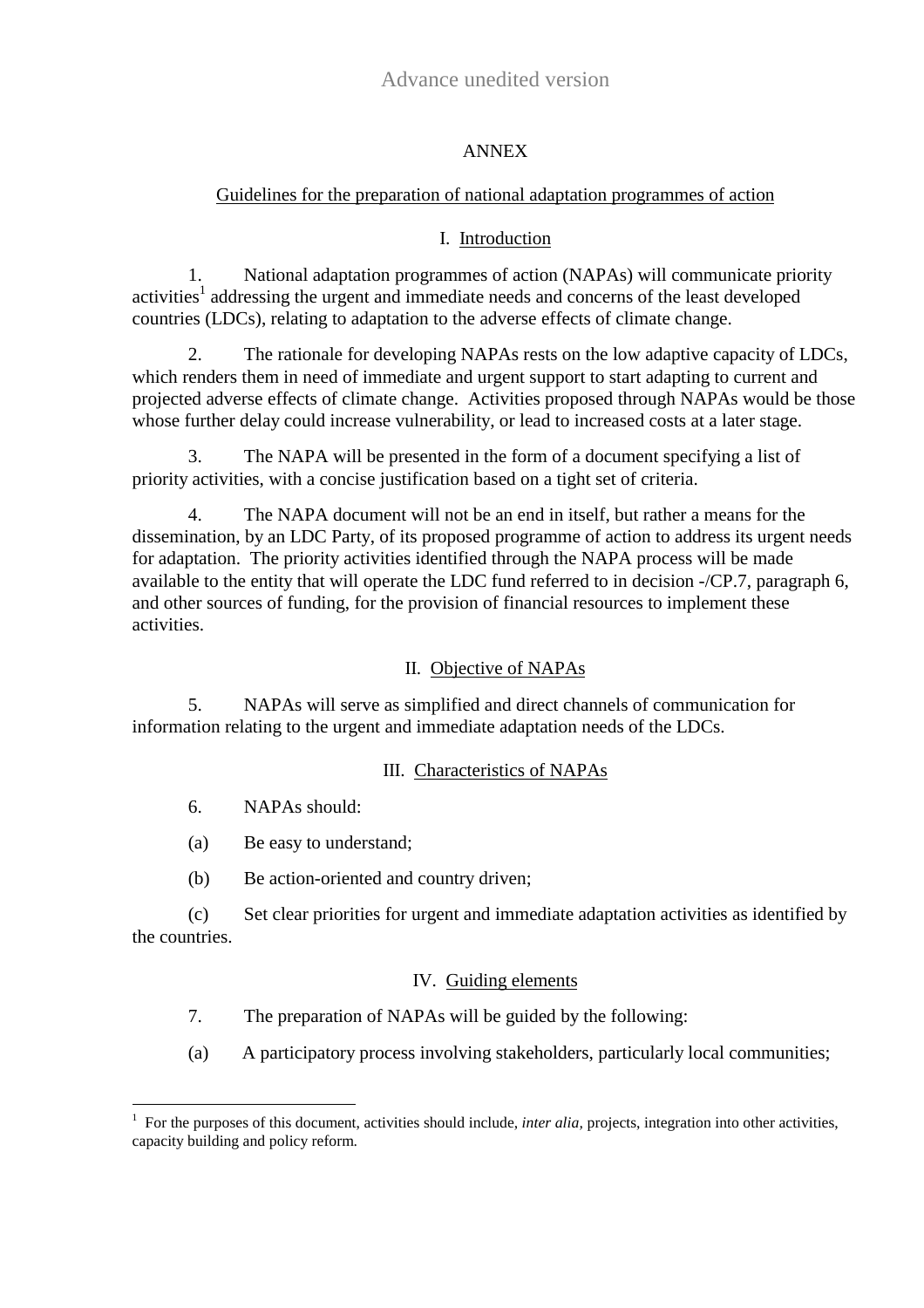(b) A multidisciplinary approach;

(c) A complementary approach, building upon existing plans and programmes, including national action plans under the Convention to Combat Desertification, national biodiversity strategies and action plans under the Convention on Biodiversity, and national sectoral policies;

- (d) Sustainable development;
- (e) Gender equality;
- (f) A country-driven approach;
- (g) Sound environmental management;
- (h) Cost-effectiveness;
- (i) Simplicity;
- (j) Flexibility of procedures based on individual country circumstances.

#### V. Process

8. The preparation of the NAPA may proceed as follows:

(a) The setting up of a national NAPA team: the national climate change focal point will set up a NAPA team composed of a lead agency and representatives of stakeholders including government agencies and civil society. This group would be constituted using an open and flexible process that will be inclusive and transparent. The NAPA team will be responsible for preparing the NAPA and coordinating the implementation of NAPA activities;

- (b) The NAPA team will assemble a multidisciplinary team:
	- (i) To synthesize available information on adverse effects of climate change and coping strategies, which would be collated and reviewed, including the national strategies for sustainable development, the Programme of Action for the Least Developed Countries, the United Nations development assistance frameworks, and poverty reduction strategy papers, if available in the countries;
	- (ii) To conduct a participatory assessment of vulnerablity to current climate variability and extreme weather events, and to assess where climate change is causing increases in associated risks;
	- (iii) To identify key climate-change adaptation measures, based, to the extent possible, on vulnerability and adaptation assessment; such measures would also be responsive to needs identified under other relevant processes, such as the preparation of national action plans under the Convention to Combat Desertification and national biodiversity strategies and action plans under the Convention on Biodiversity;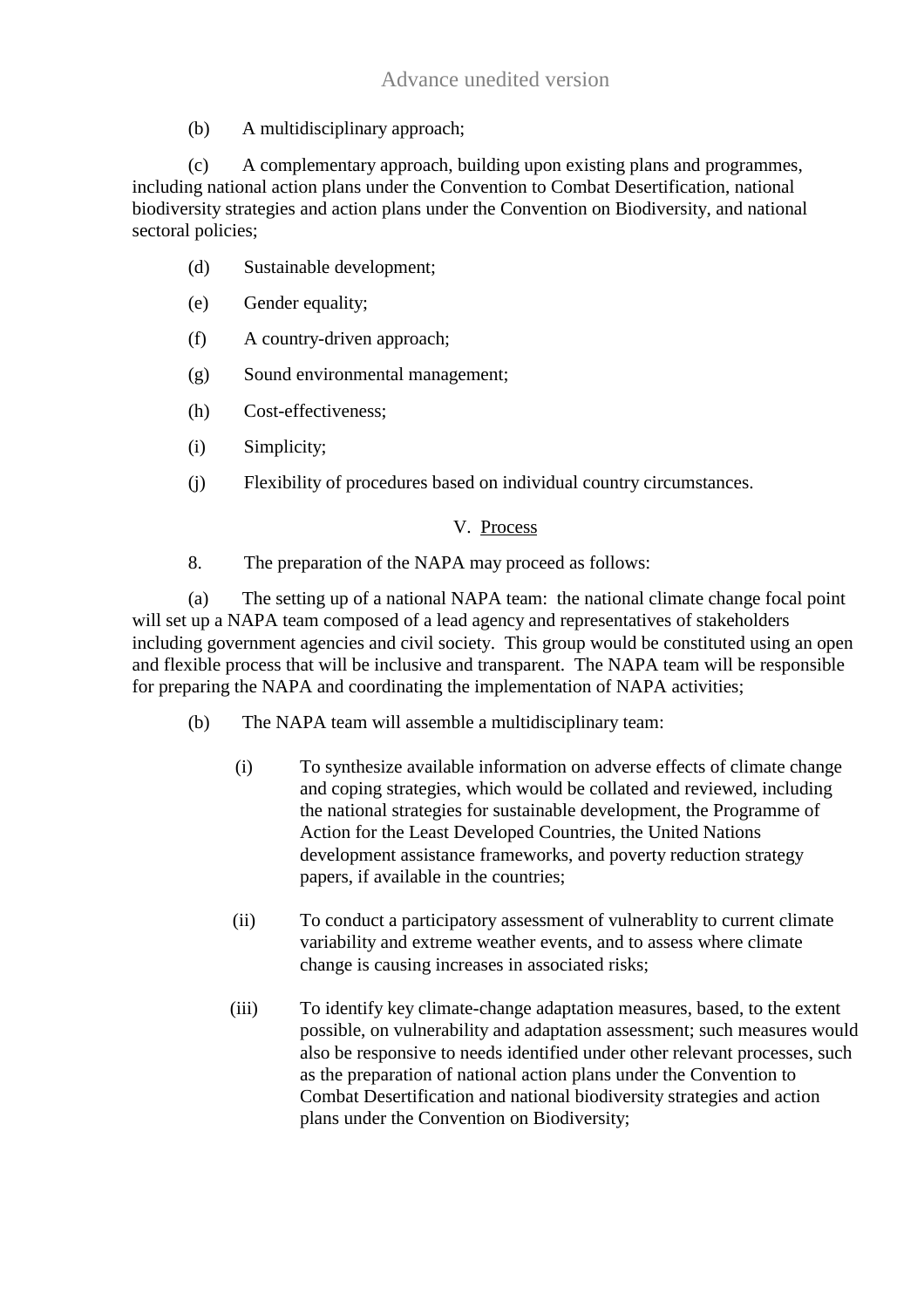(iv) To identify and prioritize country-driven criteria for selecting priority activities to address needs arising from the adverse effects of climate change, drawing on the criteria referred to in section VI (D) below.

(c) Development of proposals for priority activities to address needs arising from the adverse effects of climate change: the national team will:

- (i) Organize a national and/or subnational consultative process to solicit inputs and proposal ideas in order to help develop a short list of potential NAPA activities. The national team would facilitate this consultative process, and would help in translating ideas into activities. This process will allow adequate dialogue between the national team and the public, with time allowed for public comment and revisions;
- (ii) Identify potential activities, which may include capacity-building and policy reform, and which may be integrated into sectoral and other policies;
- (iii) Select and identify priority activities, based on the agreed criteria;
- (iv) Propose profiles of priority activities using the following format:
	- Title
	- Rationale/justification, in relation to climate change, including sectors concerned
	- Description
		- Objectives and activities
		- Inputs
		- Short-term outputs
		- Potential long-term outcomes
	- **Implementation** 
		- Institutional arrangement
		- Risks and barriers
		- Evaluation and monitoring
		- Financial resources

(d) The development of the NAPA document: the document will be prepared following the structure set out in section VI below;

(e) Public review and revision: the NAPA document will undergo public review and be revised accordingly;

(f) The final review process: the NAPA document, including the profiles, will be reviewed by a team of government and civil society representatives, including the private sector, who may take into consideration any advice solicited from the Least Developed Countries Expert Group;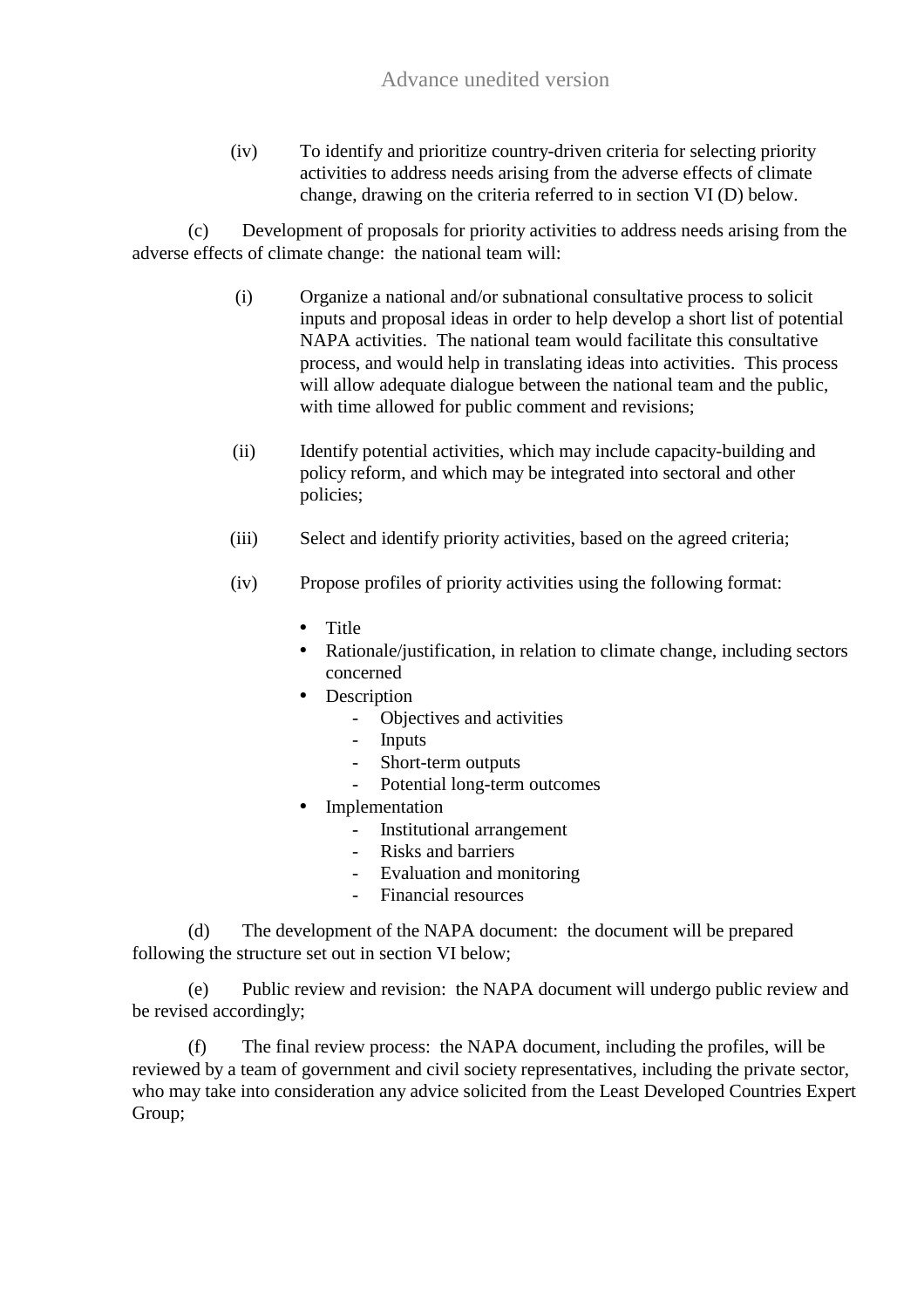(g) National government endorsement of the NAPA: after the NAPA has been prepared, it will be submitted to the national government for endorsement.

(h) Public dissemination: the endorsed NAPA document will be made available to the public and to the UNFCCC secretariat.

## VI. Structure of NAPA document

#### A. Introduction and setting

9. This introductory section will include background information about the country, that is relevant to the NAPA process. It will cover current characteristics, key environmental stresses, and how climate change and climate variability adversely affect biophysical processes and key sectors.

#### B. Framework for adaptation programme

10. This section will also provide an overview of climate variability and observed and projected climate change and associated actual and potential adverse effects of climate change. This overview will be based on existing and ongoing studies and research, and/or empirical and historical information as well as traditional knowledge.

11. This section will describe the NAPA framework and its relationship to the country's development goals, as described in paragraph 8 (b) (i), to make the framework consistent with socio-economic and development needs. In addition, it would also describe the goals, objectives and strategies of the NAPA, taking into account other plans and multilateral environmental agreements.

12. Where possible, a description of the potential barriers to implementation should also be included.

#### C. Identification of key adaptation needs

13. Based on this overview and framework, past and current practices for adaptation to climate change and climate variability will be identified as related to existing information regarding the country's vulnerability to the adverse effects of climate change, climate variability and extreme weather events, as well as long-term climate change. This section will explain how and to what extent activities may address specific vulnerabilities.

14. Given the actual and potential adverse effects of climate change described in section VI (B) above, this section will identify relevant adaptation options including capacitybuilding, policy reform, integration into sectoral policies and project-level activities.

#### D. Criteria for selecting priority activities

15. A set of locally-driven criteria will be used to select priority adaptation activities. These criteria should include, *inter alia*:

(a) Level or degree of adverse effects of climate change;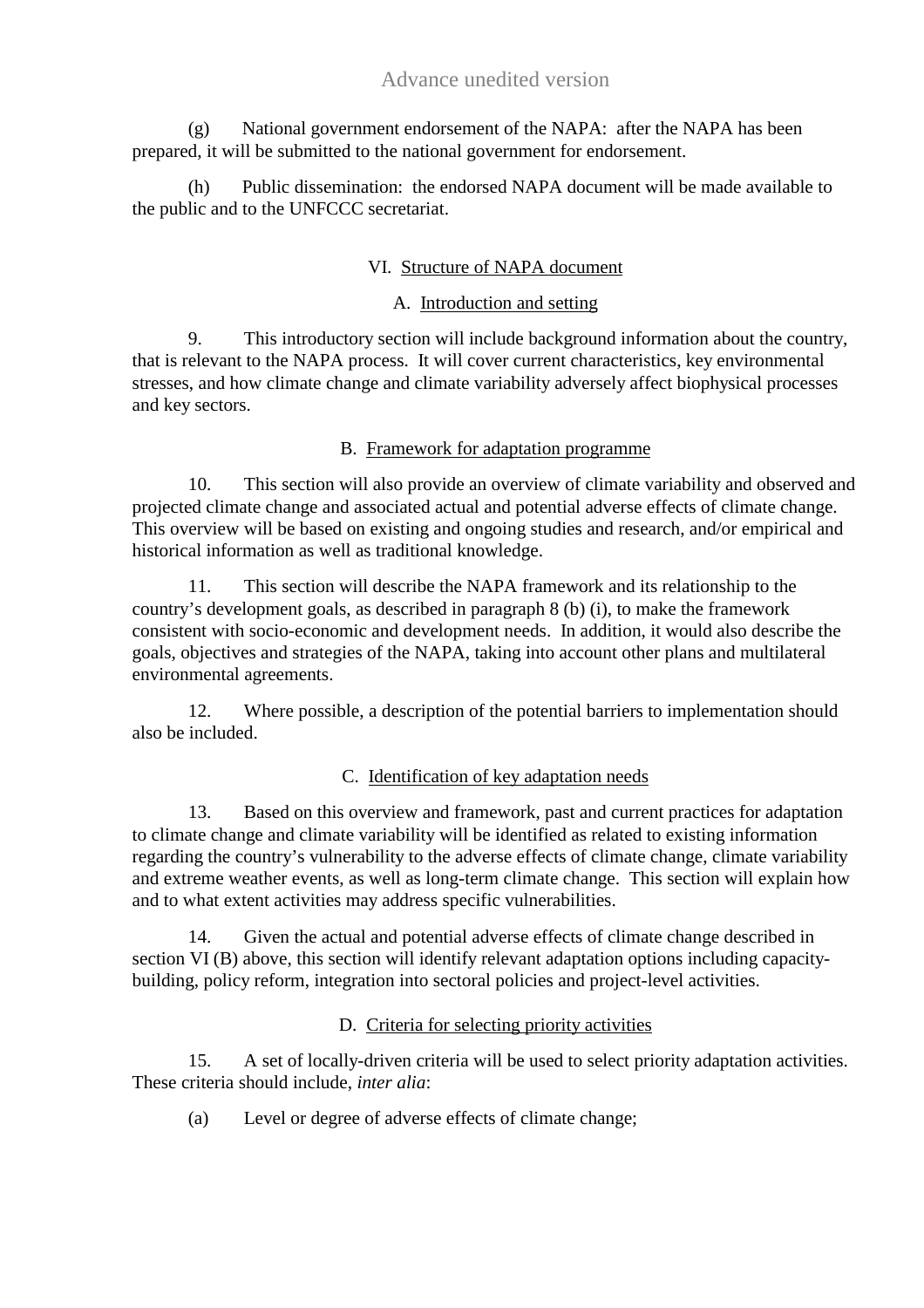- (b) Poverty reduction to enhance adaptive capacity;
- (c) Synergy with other multilateral environmental agreements;
- (d) Cost-effectiveness.
- 16. These criteria for prioritization will be applied to*, inter alia*:
- (a) Loss of life and livelihood;
- (b) Human health;
- (c) Food security and agriculture;
- (d) Water availability, quality and accessibility;
- (e) Essential infrastructure;
- (f) Cultural heritage;
- (g) Biological diversity;
- (h) Land use management and forestry;
- (i) Other environmental amenities;
- (j) Coastal zones, and associated loss of land.

## E. List of priority activities

17. This section will list priority climate-change adaptation activities that have been selected based on the criteria listed in section VI (D) above.

18. For each of the selected priority activities a set of profiles will be developed for inclusion in the NAPA document. This could follow the format set out in paragraph 8 (c) (iv) above.

#### F. NAPA preparation process

19. This section will describe the NAPA development process, including the process of consultation, the methods for evaluation and monitoring, the institutional arrangements, and the mechanism of endorsement by the national government.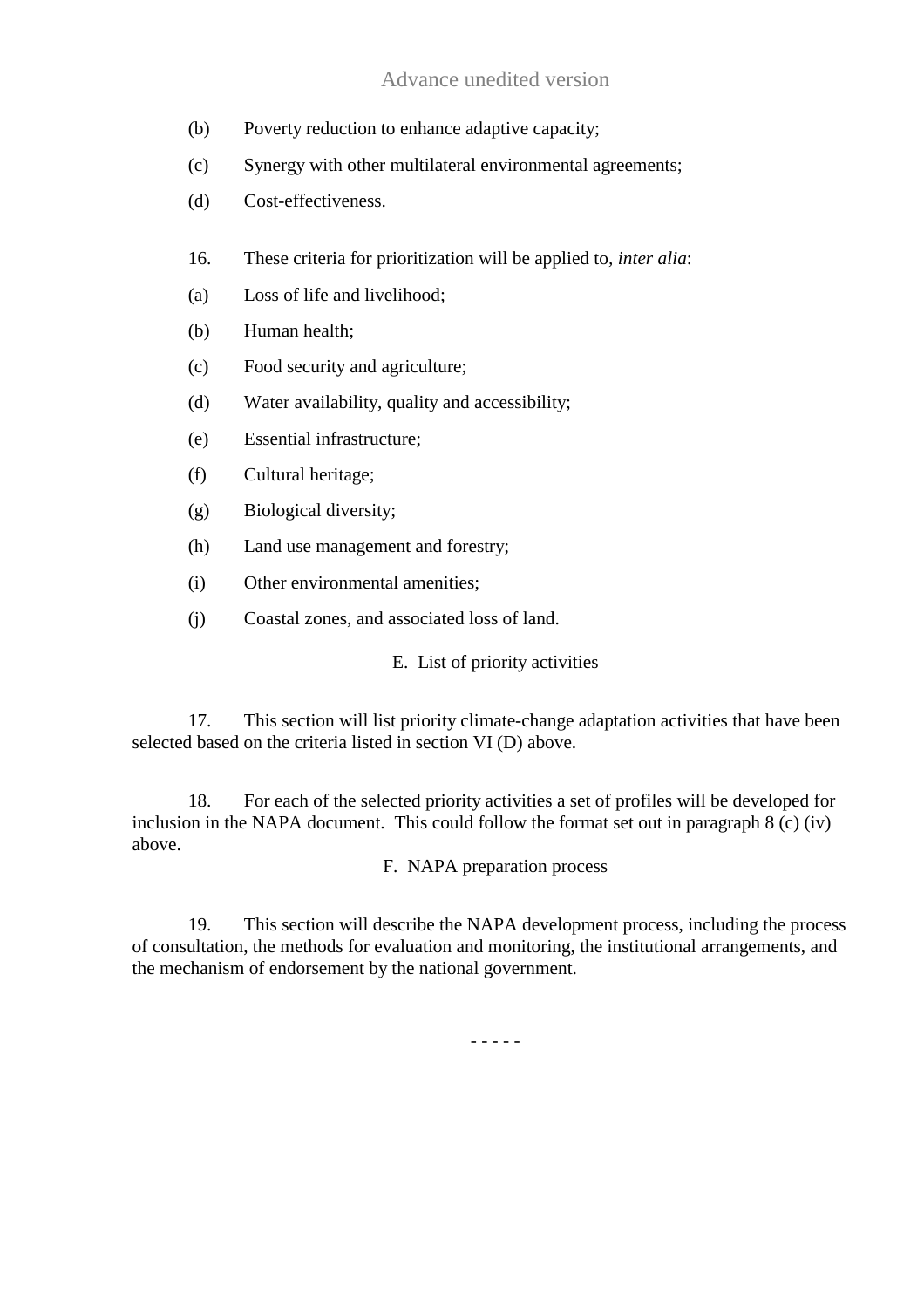## **VIII. OTHER MATTERS**

## **A. Letter from the Central Asia, Caucasus, Albania and Moldova countries on their status under the Convention**

#### **Decision -/CP.7**

*The Conference of the Parties,*

*Having considered* the request from the Central Asia, Caucasus, Albania and Moldova  $countries.<sup>1</sup>$ 

*Noting* the comments expressed by Parties concerning the need to give consideration to the implications of the request, in particular to the legal aspects,

*Invites* the Subsidiary Body for Implementation, at its sixteenth session, to give further consideration to the aforementioned request and make recommendations thereon to the Conference of the Parties.

> *2nd plenary meeting 2 November 2001*

<sup>|&</sup>lt;br>|<br>| See FCCC/CP/2001/12.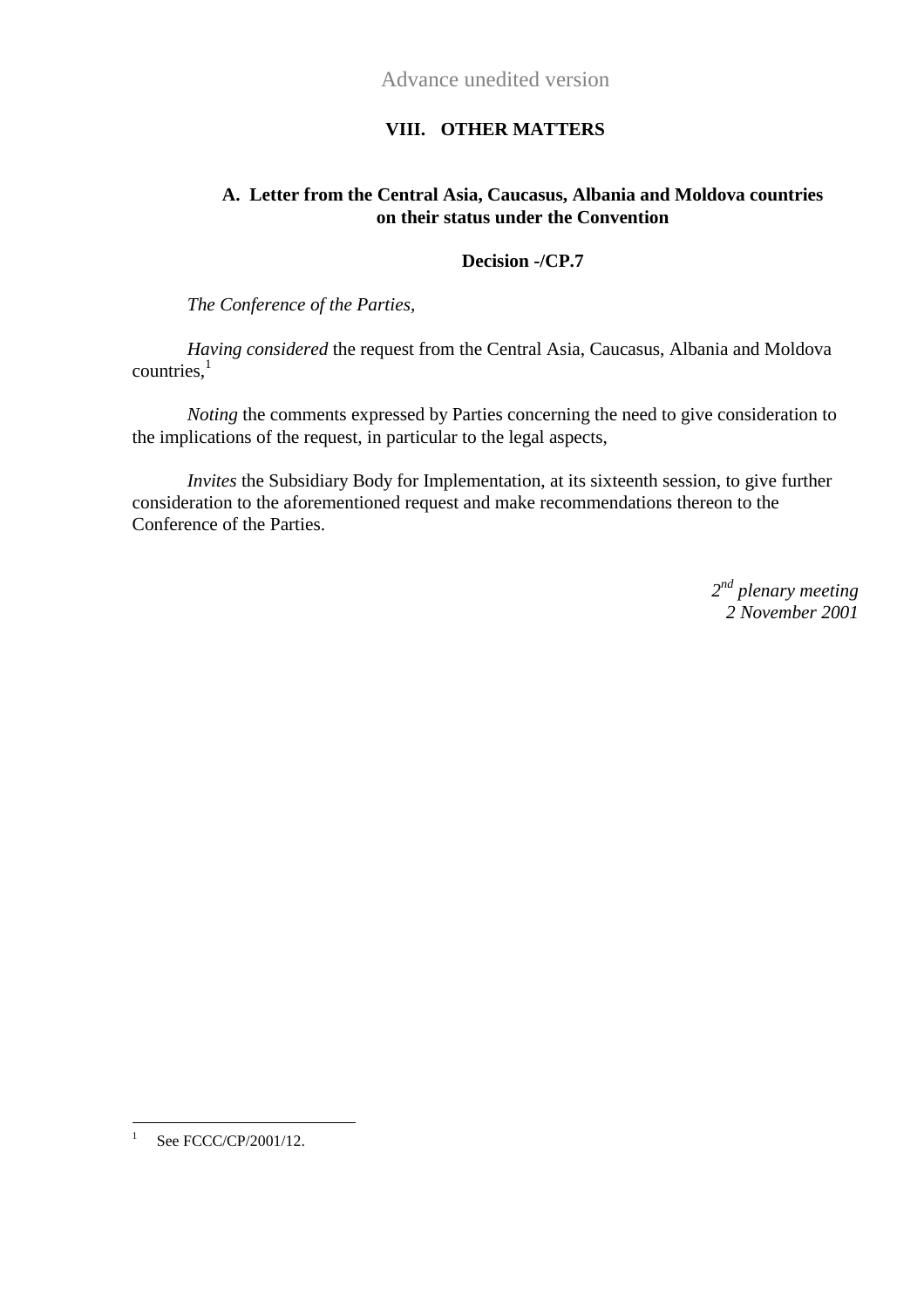## **B Improving the participation of women in the representation of Parties in bodies established under the United Nations Framework Convention on Climate Change and the Kyoto Protocol**

## **Decision -/CP.7**

## **Improving the participation of women in the representation of Parties in bodies established under the United Nations Framework Convention on Climate Change and the Kyoto Protocol**

*The Conference of the Parties,*

*Recalling* the Beijing Declaration of the 1995 Fourth World Conference on Women which recognizes that women's empowerment and their full participation on the basis of equality in all spheres of society, including participation in decision-making processes and access to power, are fundamental for the achievement of equality, development and peace,

*Recalling further* that the Beijing Declaration called on governments, the United Nations system and regional and international institutions to contribute to the implementation of the Beijing Platform of Action,

*Noting* that improvement in the gender balance of officers elected to the bodies established under the United Nations Framework Convention on Climate Change and the Kyoto Protocol would be one such contribution to the implementation of the Beijing Platform of Action,

*Having considered* the need for Parties to take into account the need for more equitable representation of female and male officers elected to the bodies established under the Convention and the Kyoto Protocol,

*Urging* Parties to take the measures necessary to enable women to participate fully in all levels of decision making relevant to climate change,

1. *Invites* Parties to give active consideration to the nomination of women for elective posts in any body established under the Convention and the Kyoto Protocol;

2. *Requests* the secretariat to bring this decision to the attention of Parties whenever a vacancy arises for any elective post in any body established under the Convention and the Kyoto Protocol;

3. *Further requests* the secretariat to maintain information on the gender composition of each body with elective posts established under the Convention and the Kyoto Protocol, and to bring this information to the attention of the Parties whenever such a vacancy occurs.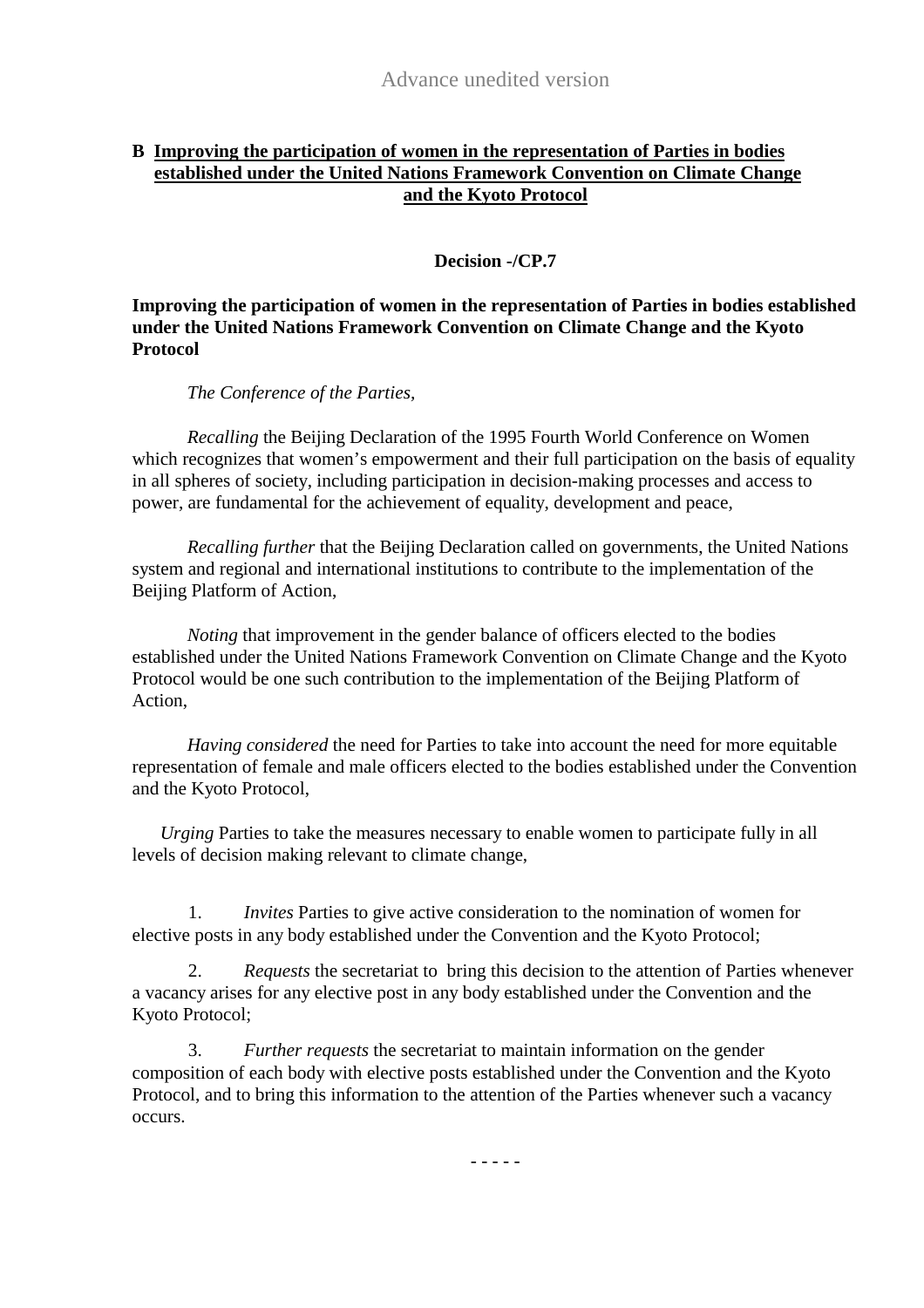#### **IX. RESOLUTIONS**

#### **1. Expression of gratitude to the Government of the Kingdom of the Morocco and to the City and people of Marrakesh**

#### **Resolution -/CP.7**

*The Conference of the Parties,*

*Having met* in Marrakesh from 29 October to 9 November 2001 at the invitation of the Government of the Kingdom of Morocco,

1. *Expresses its profound gratitude* to Government of the Kingdom of Morocco for having made it possible for the seventh session of the Conference of the Parties to be held in Marrakesh;

2. *Requests* the Government of the Kingdom of Morocco to convey to the City and the people of Marrakesh the gratitude of the Conference of the Parties for the hospitality and warm welcome extended to the participants.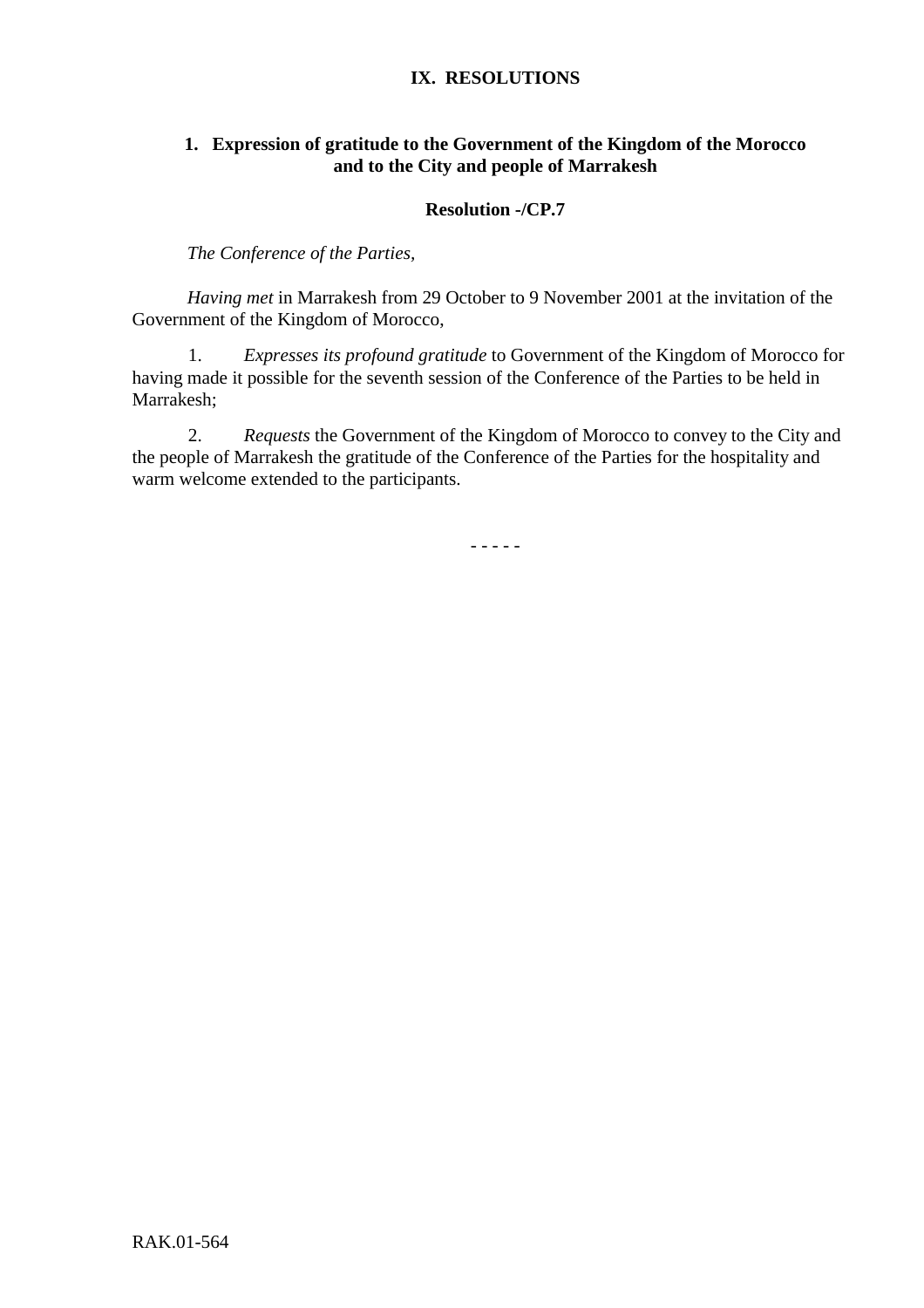## **2. EXPRESSION OF GRATITUDE TO THE EXECUTIVE SECRETARY**

#### **Resolution -/CP.7**

The Conference of the Parties,

*Mindful* of his untiring efforts at the service of the climate change process since the first meeting of the intergovernmental negotiating Committee in February 1991,

*Noting* his achievement in developing and leading an efficient and respected secretariat team,

*Recognizing* his fairness and objectivity in ensuring that the views and interests of all Parties are respected,

*Acknowledging* his commitment, professionalism and acumen which contributed to the successes of the climate change negotiation process, including the entry into force of the Convention, the adoption of the Kyoto protocol, and the adoption of the Bonn Agreements and the Marrakesh Accords for its implementation,

1. *Express* its great appreciation to Michael Zammit Cutajar for his excellent services as Executive Secretary of the Convention Secretariat;

2. *Wishes* him well in his future pursuits.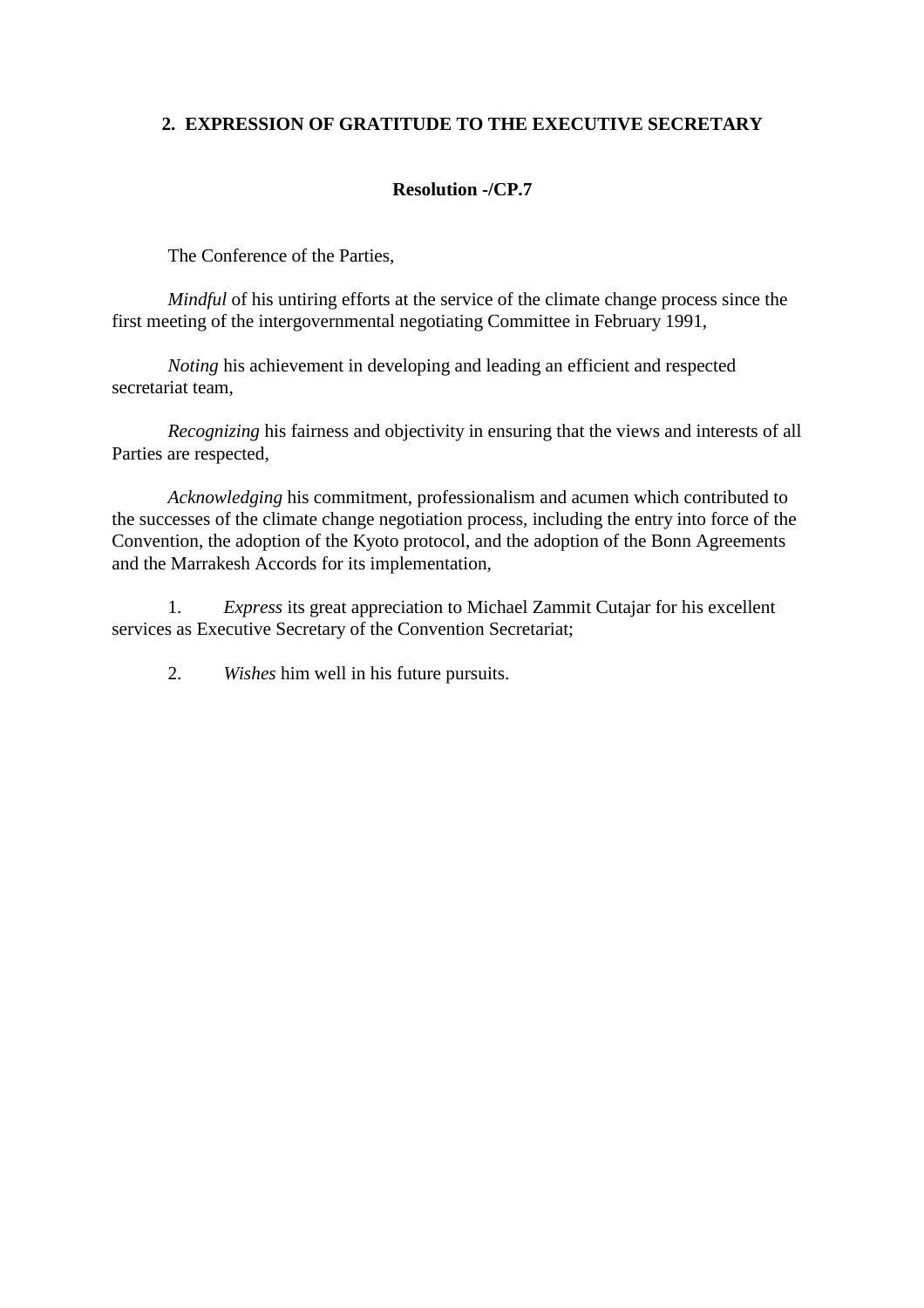## **X. OTHER ACTION**

#### **A. DATE AND VENUE OF THE EIGHTH SESSION OF THE CONFERENCE OF THE PARTIES**

#### **Decision -/CP.7**

#### **Date and venue of the eighth session of the Conference of the Parties**

*Recalling* Article 7, paragraph 4, of the United Nations Framework Convention on Climate Change,

*Recalling* General Assembly resolution 40/243 of 18 December 1985 on the pattern of conferences,

1. *Decides* that the eighth session of the Conference of the Parties shall be held from 23 October to 1 November 2002;

2. *Notes* with appreciation the expression of interest by the Government of India in hosting the eighth session of the Conference of the Parties and to cover the related costs;

3. *Requests* the Executive Secretary to continue consultations with the Government of India and to report to the President not later than 24 November 2001 on whether the eighth session of the Conference of the Parties could be held in India, in conformity with General Assembly resolution 40/243;

4. *Requests* the Bureau to decide on the venue of the eighth session of the Conference of the Parties at its next meeting.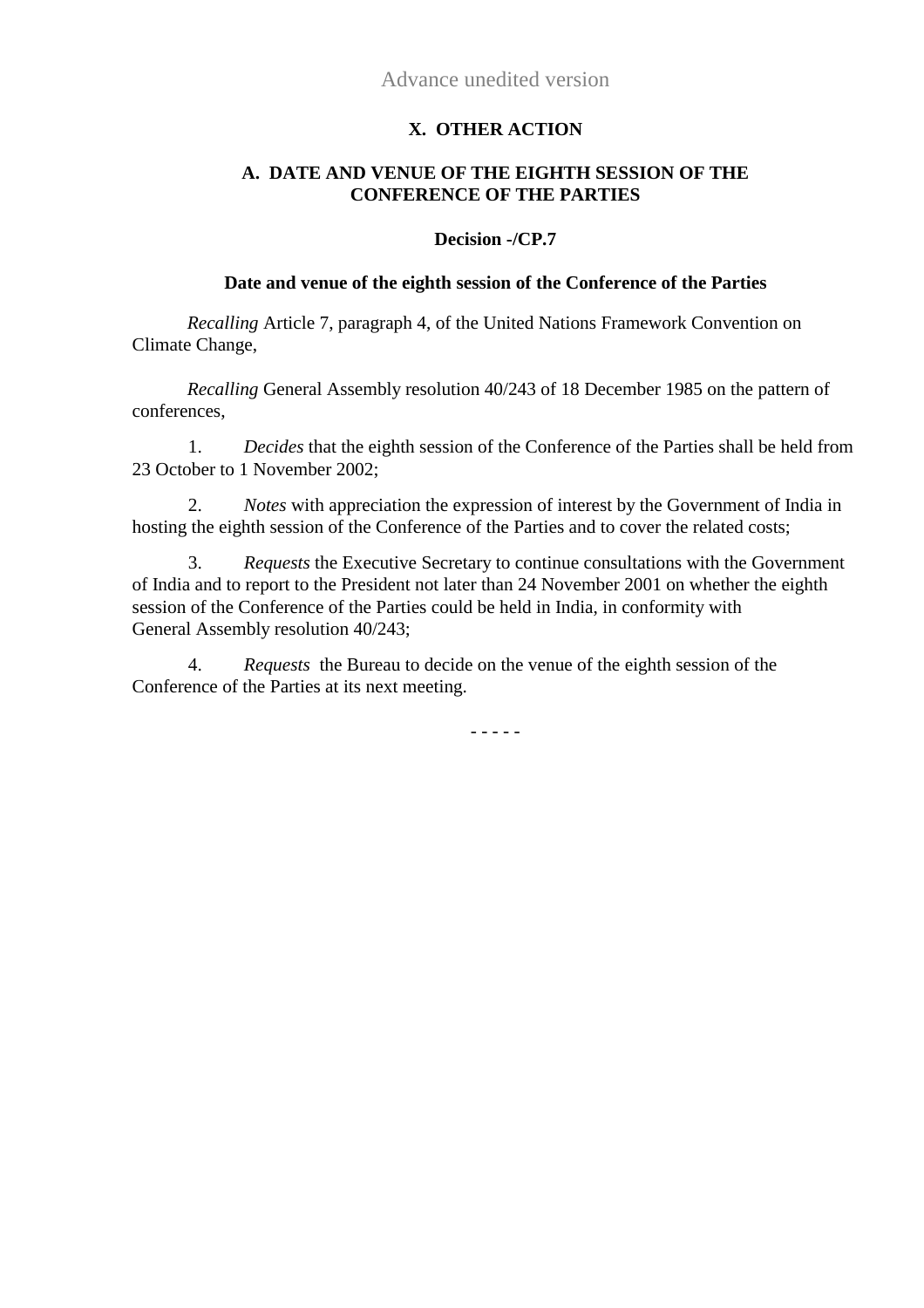# **B. CALENDAR OF MEETINGS OF CONVENTION BODIES, 2005-2007**

#### **Calendar of meetings of Convention bodies, 2005-2007**

The Conference of the Parties, on the recommendation of the Subsidiary Body for Implementation, adopts the following calendar of meetings for the Convention bodies for the years 2005-2007:

- (a) First sessional period in 2005: from 16 May to 27 May;
- (b) Second sessional period in 2005: from 7 to 18 November;
- (c) First sessional period in 2006: from 15 May to 26 May;
- (d) Second sessional period in 2006: from 6 to 17 November;
- (e) First sessional period in 2007: from 7 May to 18 May;
- (f) Second sessional period in 2007: from 5 November to 16 November.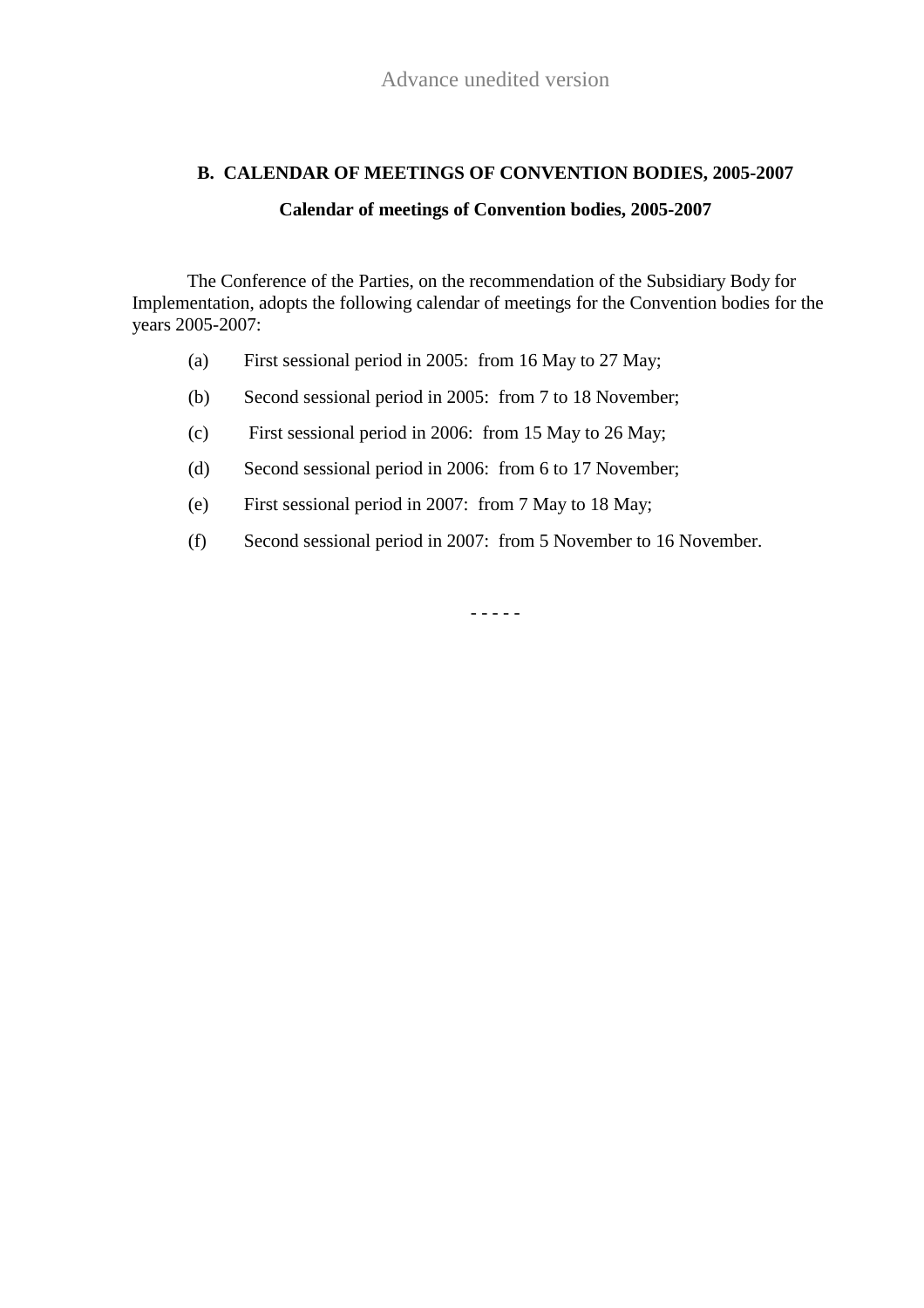## **C. REPORT OF THE GLOBAL ENVIRONMENT FACILITY TO THE CONFERENCE OF THE PARTIES**

## **Conclusions**

1. The Subsidiary Body for Implementation (SBI) took note of the report of the Global Environment Facility (GEF) to the Conference of the Parties (FCCC/CP/2001/8). The report includes information on how the GEF has applied the guidance and decisions of the Conference of the Parties in accordance with the memorandum of understanding between the Conference of the Parties and the GEF Council. The SBI welcomed the efforts made by the GEF to support capacity building through its Capacity Development Initiative.

2. The SBI also noted the important role that the GEF, as an operating entity of the financial mechanism of the Convention, plays in supporting efforts made by Parties to address the problems of climate change, and urged the GEF to streamline its procedures in order to reduce the time between project approval and disbursement of funds and, in addition, to encourage its implementing agencies to be more responsive to the requests of developing countries for financial and technical support.

3. The SBI recalled the relevant provisions of decisions 2/CP.4 and 8/CP.5 and urged the GEF to facilitate the provision of financial support to non-Annex I Parties requesting funds for the preparation of their second national communications.

4. The SBI further noted the concerns expressed by some Parties regarding the adequacy of GEF assistance to programmes supporting the preparation of national communications in non-Annex I Parties.

5. The SBI also took note of the conclusions of the Subsidiary Body for Scientific and Technological Advice relating to the Third Assessment Report of the Intergovernmental Panel on Climate Change, urging the GEF to make financial resources available to ensure that the Third Assessment Report is widely disseminated.

6. The SBI also took note of the conclusions of the Subsidiary Body for Scientific and Technological Advice relating to the financial requirements for the implementation of Article 6 of the Convention, urging the GEF to make financial resources available for this purpose.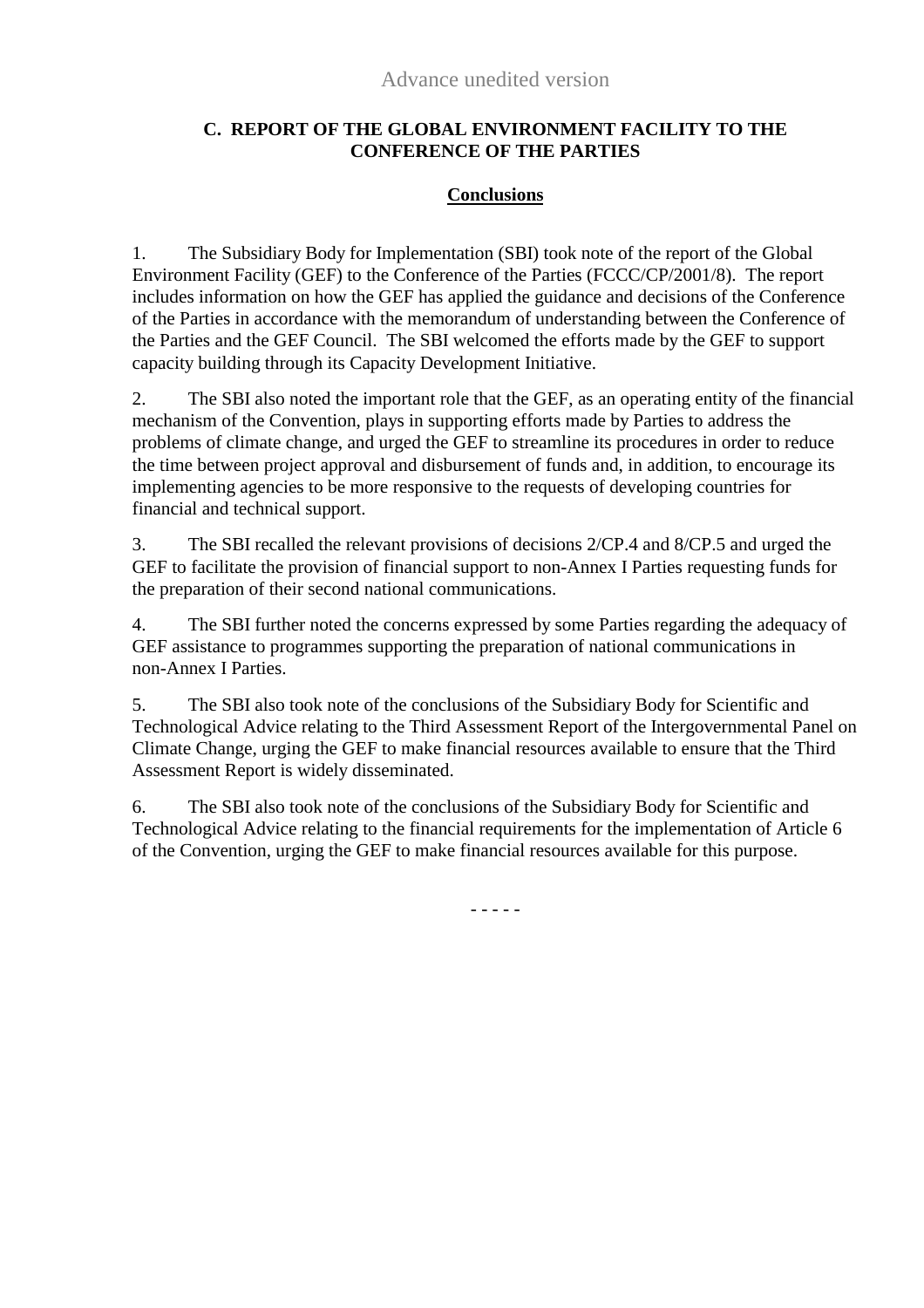### **D. AMENDMENT PROPOSED BY KAZAKHSTAN TO ADD ITS NAME TO THE LIST IN ANNEX I**

## **Conclusions**

## **Amendment proposed by Kazakhstan to add its name to the list in Annex I<sup>1</sup>**

At its 3rd meeting, on Tuesday, 6 November, the SBI decided to recommend the following conclusions to the Conference of the Parties:

1. The Conference of the Parties at its seventh session took note that Kazakhstan, in accordance with Article 4, paragraph 2 (g), had notified the Depositary on 23 March 2000 that it intended to be bound by Article 4, paragraph 2 (a) and (b) of the Convention. The Conference further noted that the Depositary had informed the other signatories and Parties of that notification, and that, upon ratification of the Kyoto Protocol by Kazakhstan and its entry into force, Kazakhstan becomes a Party included in Annex I for the purposes of this Protocol in accordance with Article 1, paragraph 7 of the Protocol.

2. The Conference of the Parties noted the interest expressed by Kazakhstan in engaging in negotiations with a view to defining a quantified emission limitation or reduction commitment for Kazakhstan under Annex B of the Protocol.

3. The Conference of the Parties recognized that Kazakhstan will continue to be a Party not included in Annex I for purposes of the Convention.

 $- - - -$ 

 $\overline{a}$ 1 The title of this agenda item reflects the original request of Kazakhstan of 24 April 1999. The title has been retained although this conclusion by the Conference of the Parties does not imply any amendment of the lists in the Annexes to the Convention.